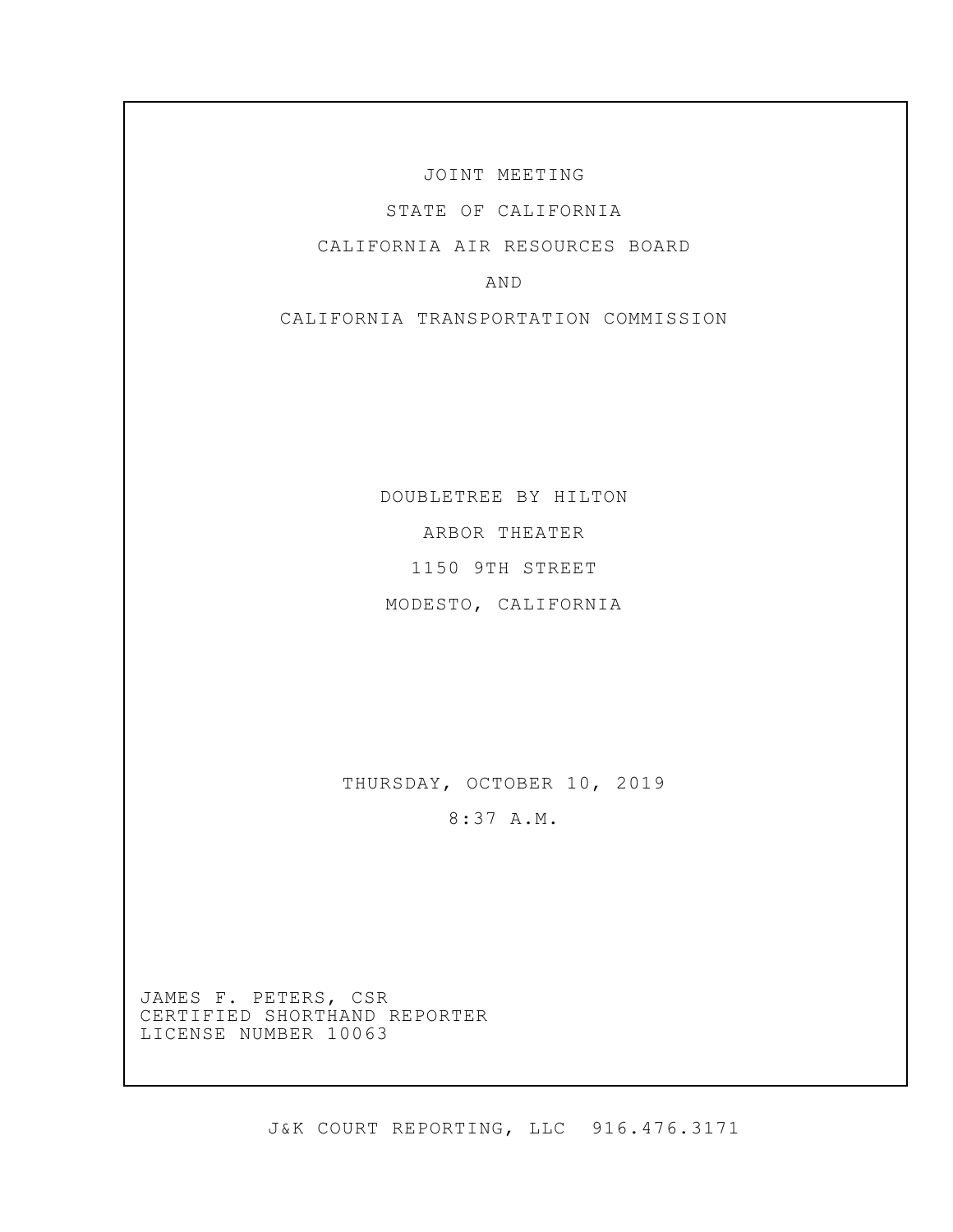A P P E A R A N C E S CARB BOARD MEMBERS: Ms. Mary Nichols, Chair Dr. John Balmes Mr. Hector De La Torre Mr. John Eisenhut Supervisor John Gioia Ms. Judy Mitchell Senator Bill Monning Mrs. Barbara Riordan Supervisor Phil Serna Dr. Alex Sherriffs CTC COMMISSIONERS: Mr. Paul Van Konynenburg, Vice Chair Mr. Bob Alvarado Ms. Yvonne Burke Ms. Tamika Butler Ms. Lucy Dunn Mr. Carl Guardino Ms. Christine Kehoe Ms. Hilary Norton Mr. Joseph Tavaglione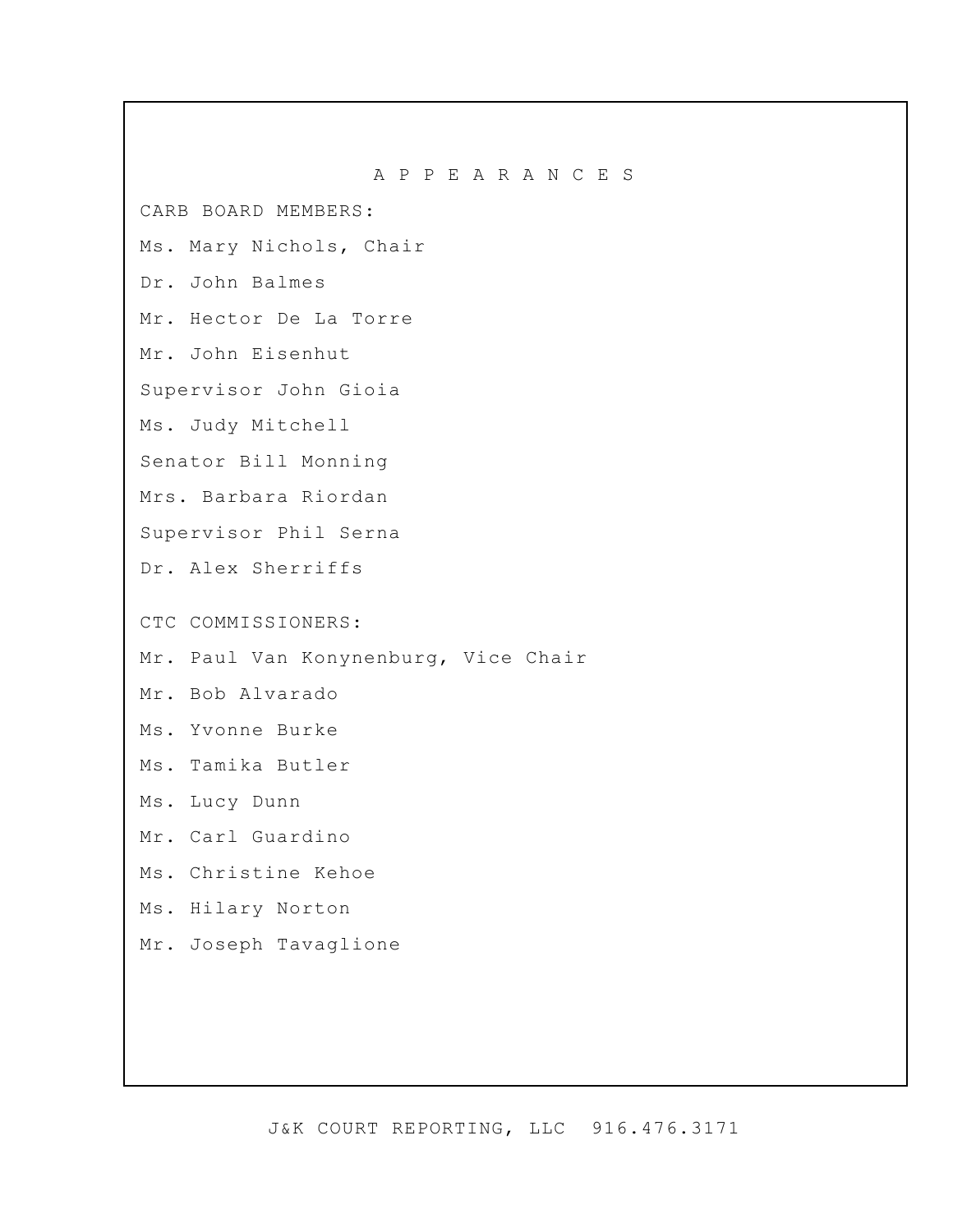A P P E A R A N C E S C O N T I N U E D CALIFORNIA TRANSPORTATION AGENCY: Mr. David Kim, Agency Secretary Mr. Darwin Moosavi, Deputy Secretary CARB STAFF: Mr. Richard Corey, Executive Officer Ms. Edie Chang, Deputy Executive Officer Mr. Steve Cliff, Deputy Executive Officer Mr. Kurt Karperos, Deputy Executive Officer Ms. Ellen Peter, Chief Counsel Ms. Veronica Eady, Assistant Executive Officer Ms. Jen Gress, Chief, Sustainable Transportation and Communities Division Mr. Alberto Larios, Information Officer Mr. Craig Segall, Assistant Chief Counsel Ms. Maggie Witt, State Air Pollution Specialist Mr. Stanley Young, Director of Communications CTC STAFF: Ms. Susan Bransen, Executive Director Mr. Mitch Weiss, Chief Deputy Director Mr. Garth Hopkins, Deputy Director Mrs. Laura Pennebaker, Associate Deputy Director Mrs. Teresa Favila, Associate Deputy Director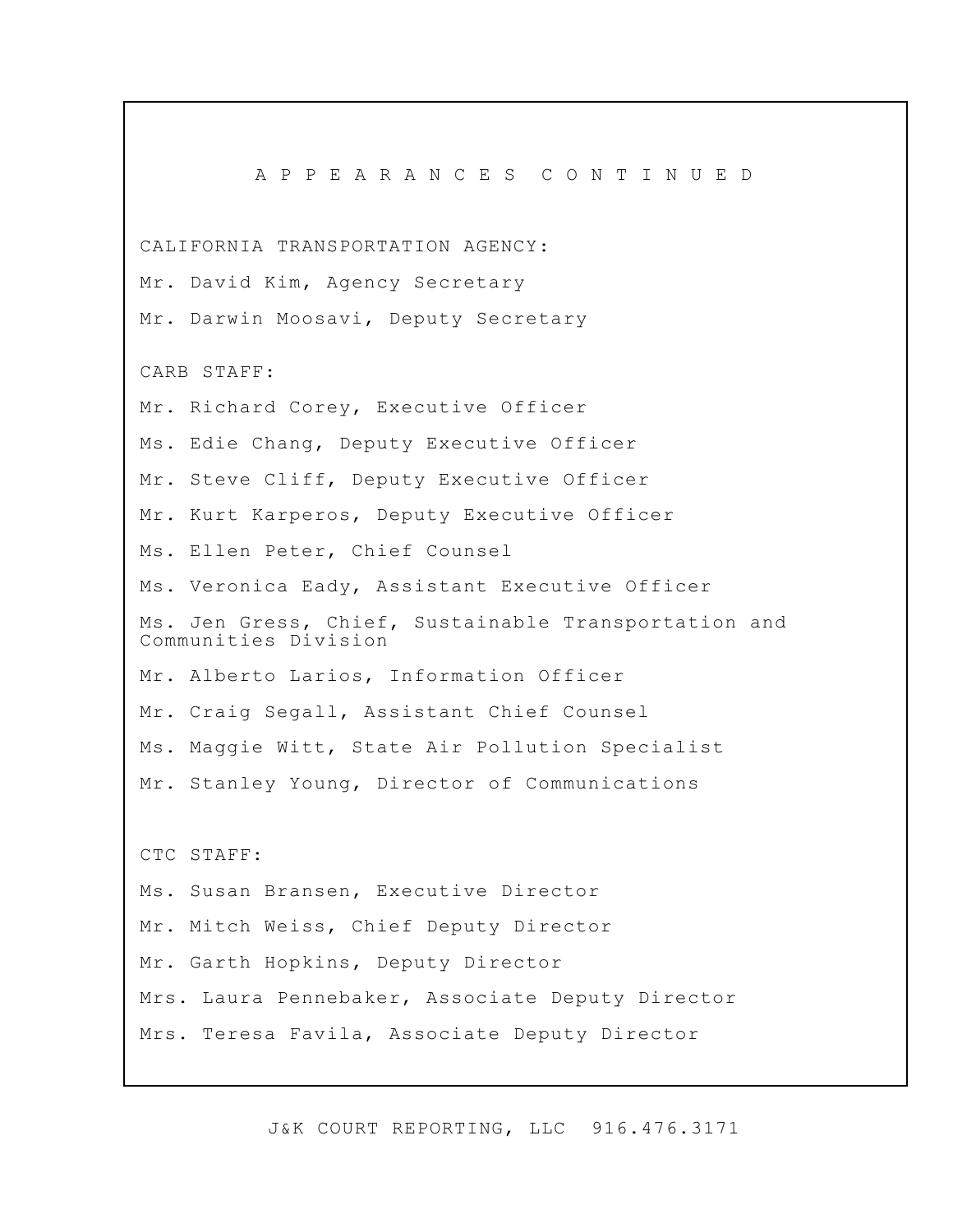A P P E A R A N C E S C O N T I N U E D CTC STAFF: Mrs. Laurie Waters, Associate Deputy Director Mrs. Dawn Cheser, Associate Deputy Director Ms. Brigitte Driller, Assistant Deputy Director Mr. Matthew Yosgott, Associate Deputy Director Mrs. Christine Gordon, Assistant Deputy Director Ms. Amy Macpherson, Public Information Officer Mr. Doug Remedios, Associate Governmental Program Analyst SPECIAL GUESTS: Ms. Kristine Cai, Deputy Director, Fresno Council of Governments Mr. Andrew Chesley, Executive Director, San Joaquin Council of Governments Mr. Vito Chiesa, Stanislaus County Supervisor Ms. Kate Gordon, State of California, Director, Office of Planning and Research Mr. Ahron Hakimi, Executive Director, Kern Council of Governments Ms. Terri King, Executive Director, Kings County Association of Governments Mr. Zachary Olmstead, Deputy Director, Department of Housing and Community Development Ms. Rosa Park, Executive Director, San Joaquin Council of Governments Mr. Ted Smalley, Executive Director, Tulare Council of Governments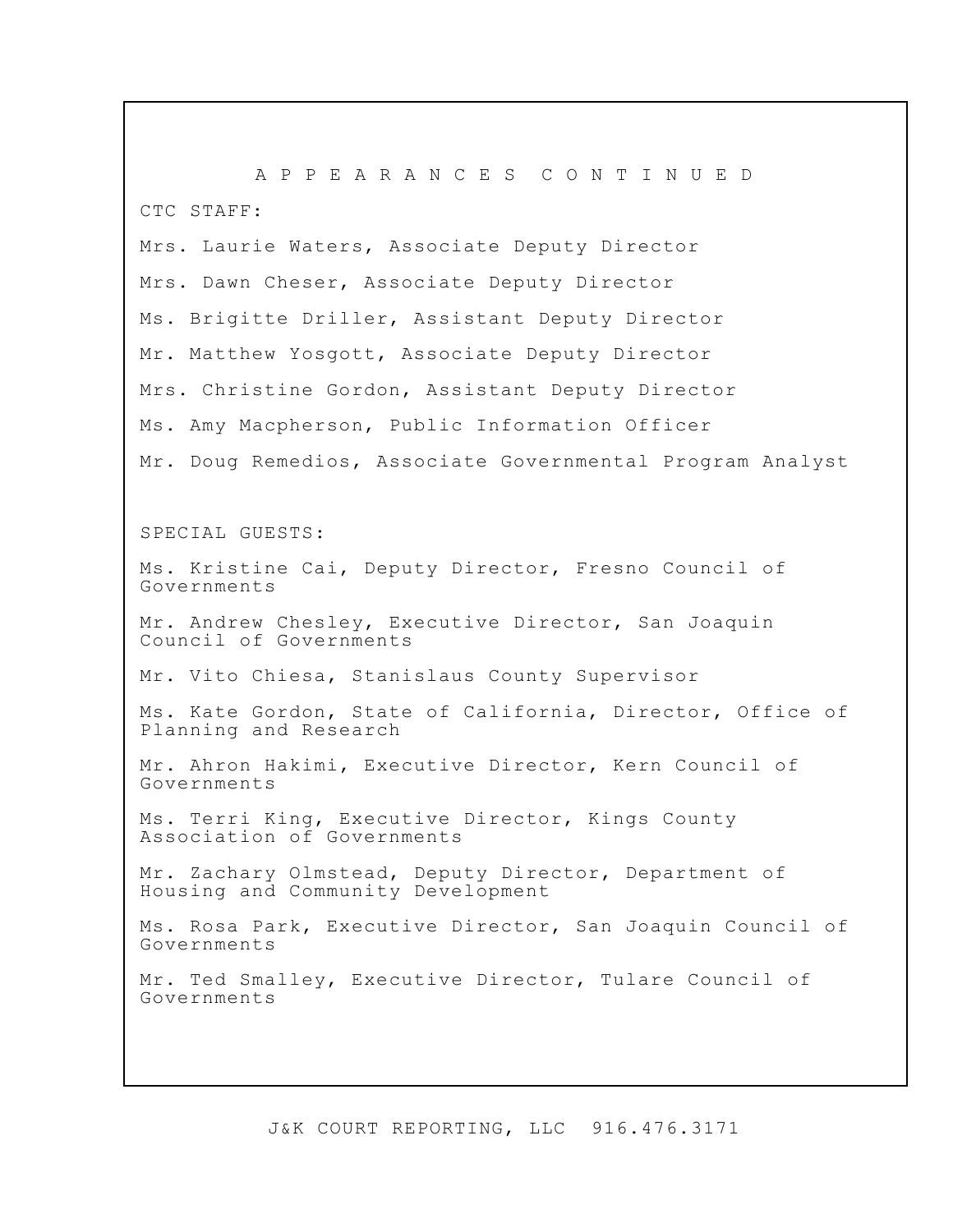A P P E A R A N C E S C O N T I N U E D SPECIAL GUESTS: Ms. Patricia Taylor, Executive Director, Madera County Transportation Commission Ms. Tanisha Taylor, California Association of Councils of Government ALSO PRESENT: Mr. Will Barrett, American Lung Association Mr. Sean Edgar, [CleanFleets.org](https://CleanFleets.org) Ms. Chanell Fletcher, ClimatePlan Ms. Elaine Gorman Mr. Kevin Hamilton, Central California Asthma Collaborative Ms. Julia Jordan, Leadership Counsel for Justice and Accountability Ms. Linda Khamoushian, California Bicycle Coalition Mr. Ryan Kenny, Clean Energy Mr. Bill Magavern, Coalition for Clean Air Ms. Esther Rivera, California Walks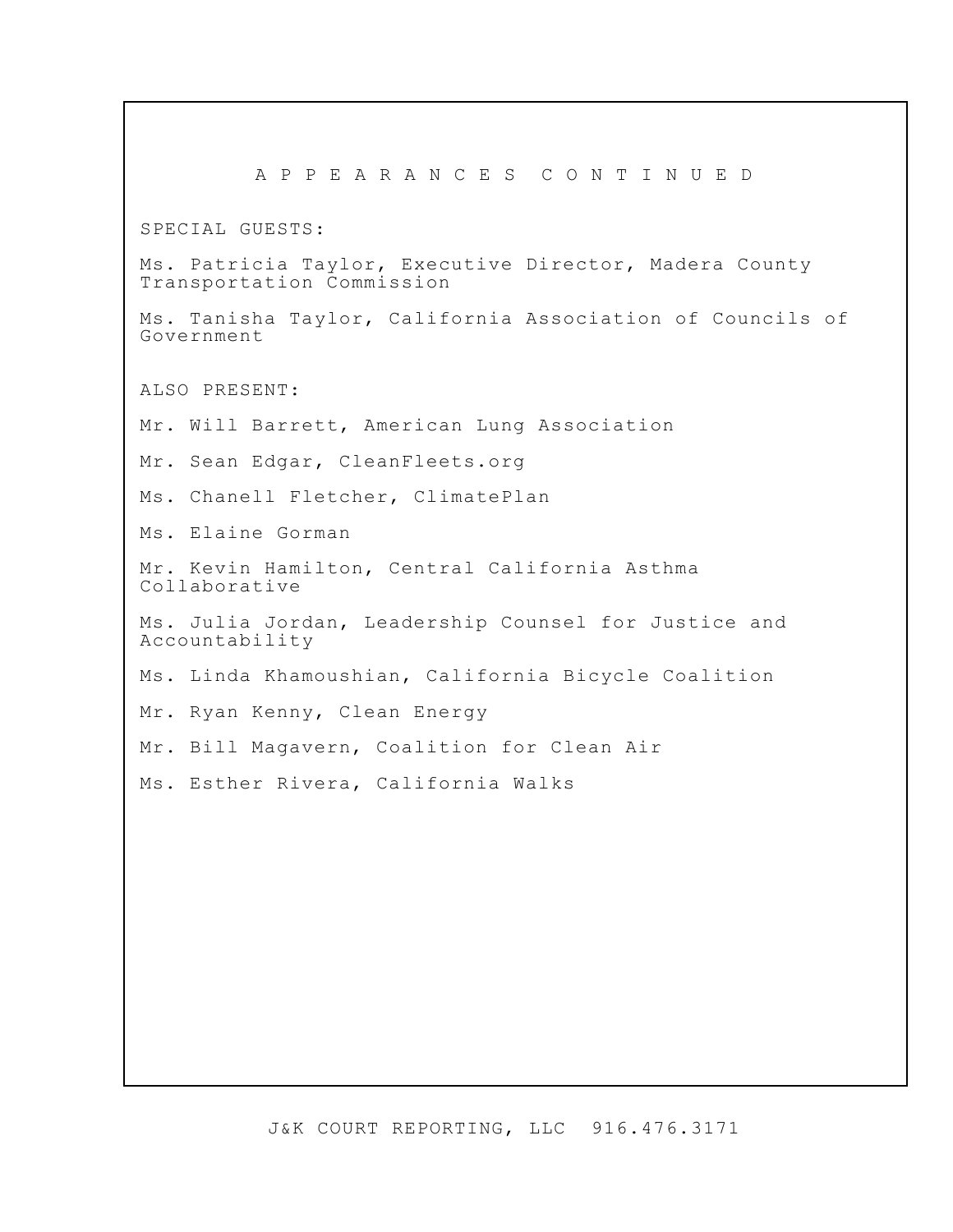| INDEX                                                                                                                                                                | PAGE                                                               |
|----------------------------------------------------------------------------------------------------------------------------------------------------------------------|--------------------------------------------------------------------|
| Welcome and Opening Remarks                                                                                                                                          | 1                                                                  |
| California Transportation Commission and California<br>Air Resources Board Updates                                                                                   | 5                                                                  |
| Update of the Federal Safer Affordable Fuel Efficient<br>(SAFE) Vehicles Rule                                                                                        | 18                                                                 |
| Housing and Transportation Linkages<br>Governor's Executive Order<br>State Housing Requirements                                                                      | 47                                                                 |
| Panel Discussion - Sustainable Transportation<br>Planning and Project Implementation in the San<br>Joaquin Valley                                                    | 130                                                                |
| Afternoon Session                                                                                                                                                    | 172                                                                |
| CTC Commissioner and CARB Board Member Comments                                                                                                                      | 172                                                                |
| Public Comment<br>Mr. Barrett<br>Ms. Jordan<br>Ms. Rivera<br>Mr. Hamilton<br>Ms. Gorman<br>Mr. Kenny<br>Mr. Edgar<br>Ms. Khamoushian<br>Ms. Fletcher<br>Mr. Magavern | 179<br>182<br>184<br>186<br>190<br>191<br>194<br>197<br>199<br>203 |
| Meeting Conclusion and Wrap-Up                                                                                                                                       | 205                                                                |
| Adjournment                                                                                                                                                          | 207                                                                |
| Reporter's Certificate                                                                                                                                               | 208                                                                |
|                                                                                                                                                                      |                                                                    |

Г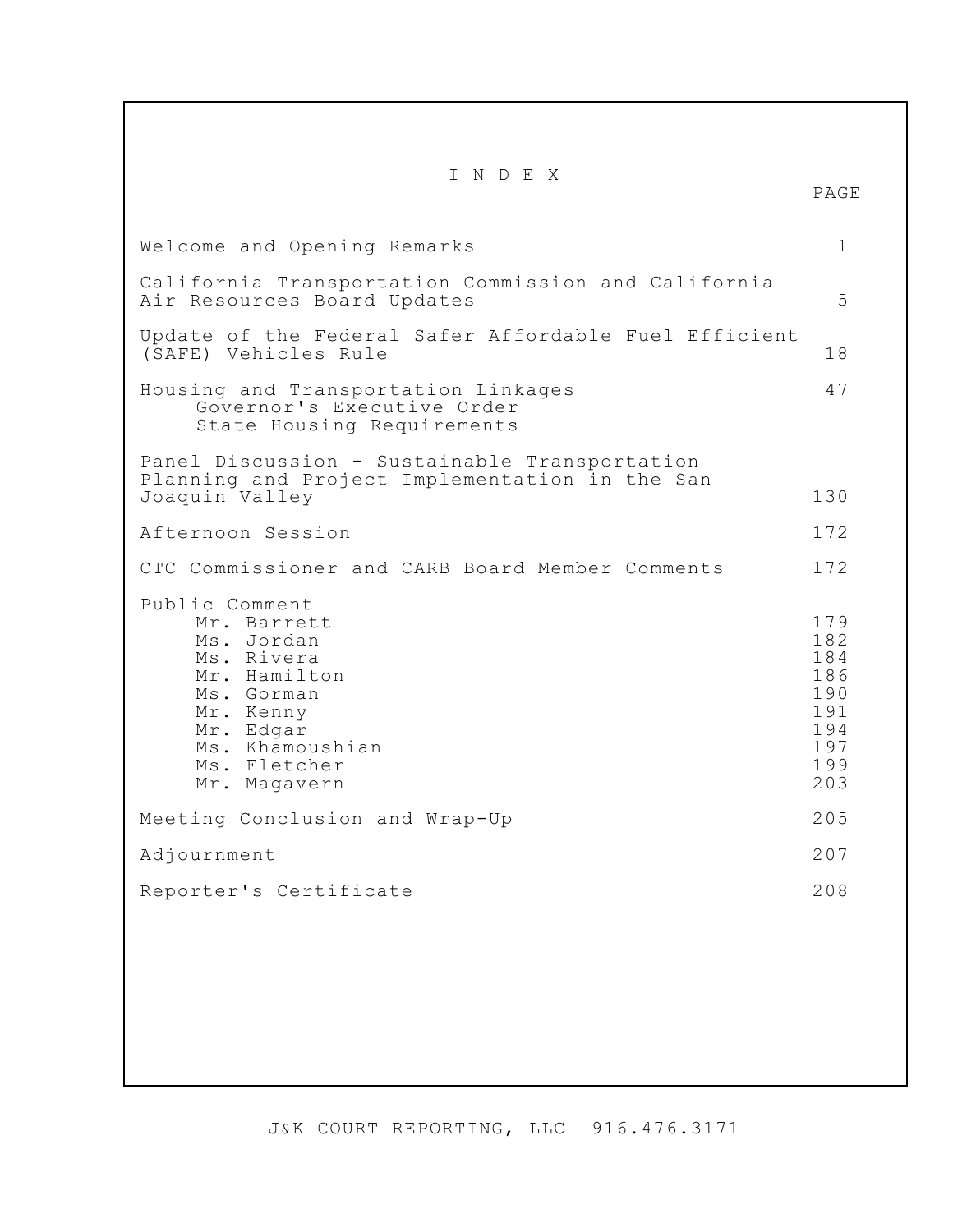1 2 3 4 5 6 7 8 9 10 11 12 13 14 15 16 17 18 19 20 21 22 23 24 25 P R O C E E D I N G S CTC VICE CHAIR VAN KONYNENBURG: I'll call this meeting to order. Good morning. My name is Paul Van Konynenburg. Doug Remedios, will you call the roll for the Transportation Commissioners? CTC CLERK REMEDIOS: Good morning, Mr. Vice Chair. Thank you very much. Commissioner Alvarado? CTC COMMISSIONER ALVARADO: Yes, sir. CTC CLERK REMEDIOS: Commissioner Burke? CTC COMMISSIONER BURKE: Here. CTC CLERK REMEDIOS: Commissioner Butler? CTC COMMISSIONER BUTLER: Here. CTC CLERK REMEDIOS: Commissioner Dunn? CTC COMMISSIONER DUNN: Here. CTC CLERK REMEDIOS: Commissioner Ghielmetti? Commissioner Guardino? CTC COMMISSIONER GUARDINO: Present. CTC CLERK REMEDIOS: Commissioner Kehoe? CTC COMMISSIONER KEHOE: Here. CTC CLERK REMEDIOS: Commissioner Norton? CTC COMMISSIONER NORTON: Present. CTC CLERK REMEDIOS: Commissioner Tavaglione? CTC COMMISSIONER TAVAGLIONE: Present.

J&K COURT REPORTING, LLC 916.476.3171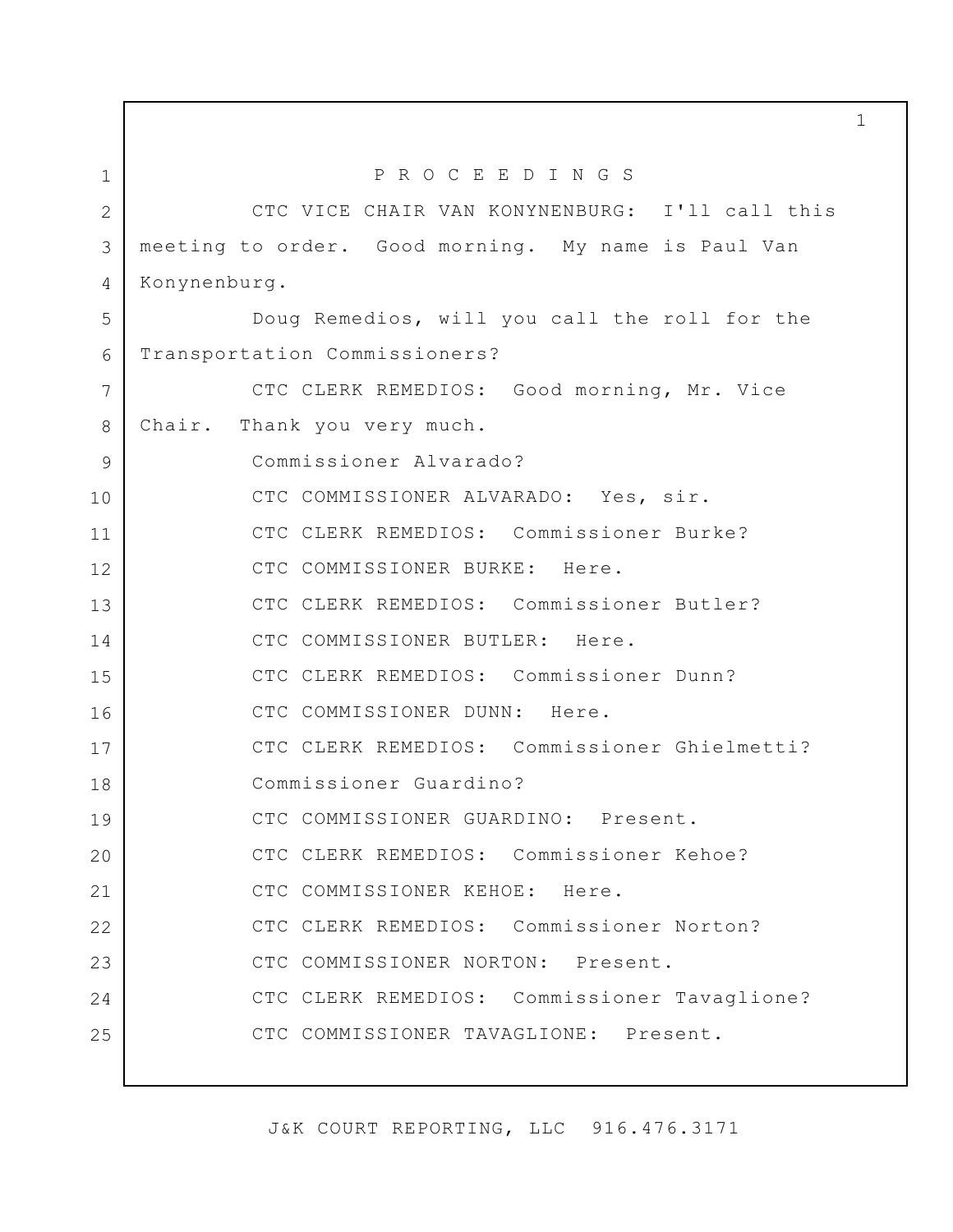1 2 3 4 5 6 7 8 9 10 11 12 13 14 15 16 17 18 19 20 21 22 23 24 25 CTC CLERK REMEDIOS: Vice Chair Van Konynenburg? CTC VICE CHAIR VAN KONYNENBURG: Here. CTC CLERK REMEDIOS: Chair Inman? Senator Beall? Assembly Member Frazier? Mr. Vice Chair, we have quorum. CTC VICE CHAIR VAN KONYNENBURG: Thank you. Would the CARB Clerk please call the roll of CARB Board members, please? ARB BOARD CLERK CARLOS: Dr. Balmes? BOARD MEMBER BALMES: Here. ARB BOARD CLERK CARLOS: Mr. De La Torre? ARB BOARD MEMBER DE LA TORRE: Here. ARB BOARD CLERK CARLOS: Mr. Eisenhut? BOARD MEMBER EISENHUT: Here. ARB BOARD CLERK CARLOS: Supervisor Fletcher? Senator Flores? Assembly Member Garcia? Supervisor Gioia? ARB BOARD MEMBER GIOIA: Here. ARB BOARD CLERK CARLOS: Ms. Mitchell? ARB BOARD MEMBER MITCHELL: Here. ARB BOARD CLERK CARLOS: Senator Monning? SENATOR MONNING: Here. ARB BOARD CLERK CARLOS: Mrs. Riordan?

J&K COURT REPORTING, LLC 916.476.3171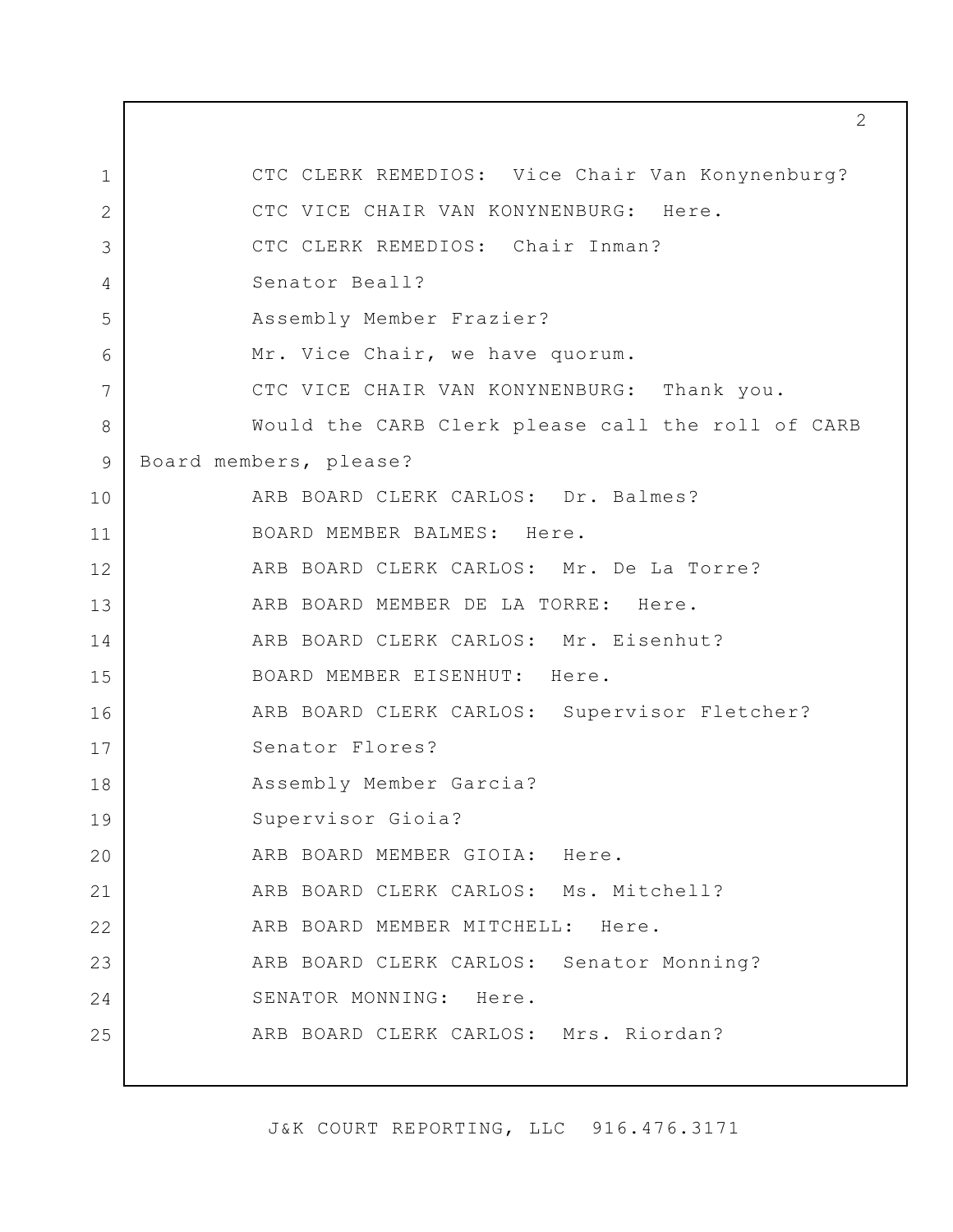1 2 3 4 5 6 7 8 9 10 11 12 13 14 15 16 17 18 19 20 21 22 23 24 25 ARB BOARD MEMBER RIORDAN: Here. ARB BOARD CLERK CARLOS: Supervisor Serna? ARB BOARD MEMBER SERNA: Here. ARB BOARD CLERK CARLOS: Dr. Sherriffs? ARB BOARD MEMBER SHERRIFFS: Here. ARB BOARD CLERK CARLOS: Professor Sperling? Ms. Takvorian? Vice Chair Berg? Chair Nichols? ARB CHAIR NICHOLS: Here. ARB BOARD CLERK CARLOS: Madam Chair, we have a quorum. CTC VICE CHAIR VAN KONYNENBURG: Thank you, everyone, for attending this morning and welcome to Modesto. And as we like to say everything you liked in your youth came from Stanislaus County. Your candy bar was made here. Your favorite movie was conceived here. This is the second of two annual joint meetings this year. The first meeting was in 20 -- of 2019 was held in Sacramento back in April. This is a very important meeting today. In the past month, the Governor has issued an Executive Order directing State agencies to take further action in climate change. He has signed Assembly Bill 185, which requires a representative from the Department of Housing and Community Development to be

J&K COURT REPORTING, LLC 916.476.3171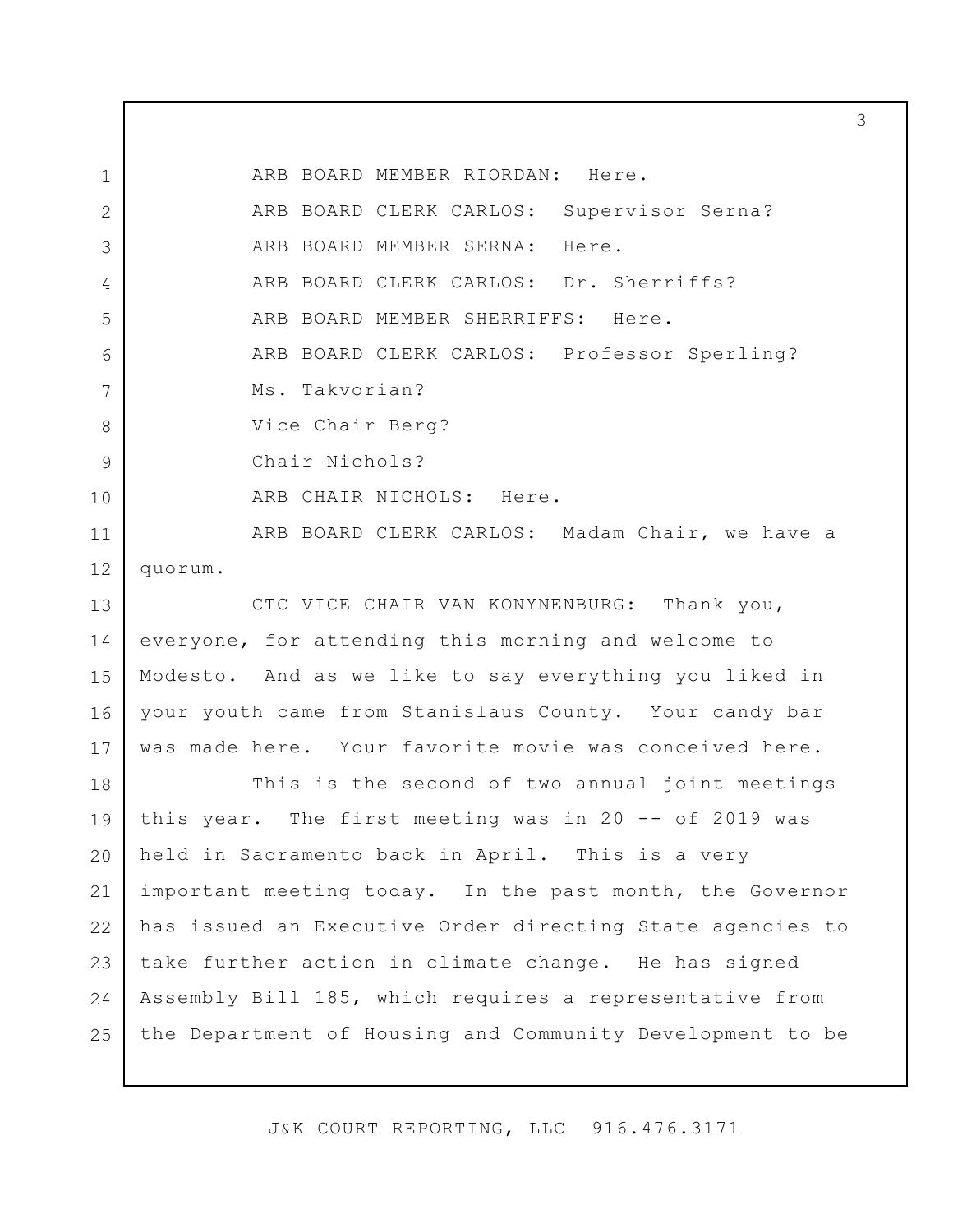1 2 3 4 included in our joint meetings starting next year. And he has appointed two new Commissioners, Tamika Butler - Tamika, if you would raise your hand - and Hilary Norton. Welcome, Tamika and Hilary.

CTC VICE CHAIR VAN KONYNENBURG: We have a new Secretary of California Transportation Agency, Secretary David Kim. I don't believe he has joined us yet this morning. He had some phone calls. This is his first joint meeting.

The Governor has also announced the appointment of a new Director of CalTrans, Toks Omishakin, who will begin later this month. We look forward to meeting him.

13 14 15 16 17 18 19 20 21 Commissioner Lucy Dunn is fond of saying, "Homes are where jobs go to sleep at night". And the closer people live to where they work, the less time and effort they spend on their commute. AB 185 expands the focus of these joint meetings to coordinate the implementation of policies that jointly affect transportation, air quality, and housing. While this change is not effective until next year, we are excited to begin including the housing sector into our conversations.

22 23 24 Zachary Olmstead, Deputy Director of Housing Policy for HCD is at the meeting today. Zachary, please raise your hand.

25

5

6

7

8

9

10

11

12

Hi, Zach. And we'll provide a presentation on

J&K COURT REPORTING, LLC 916.476.3171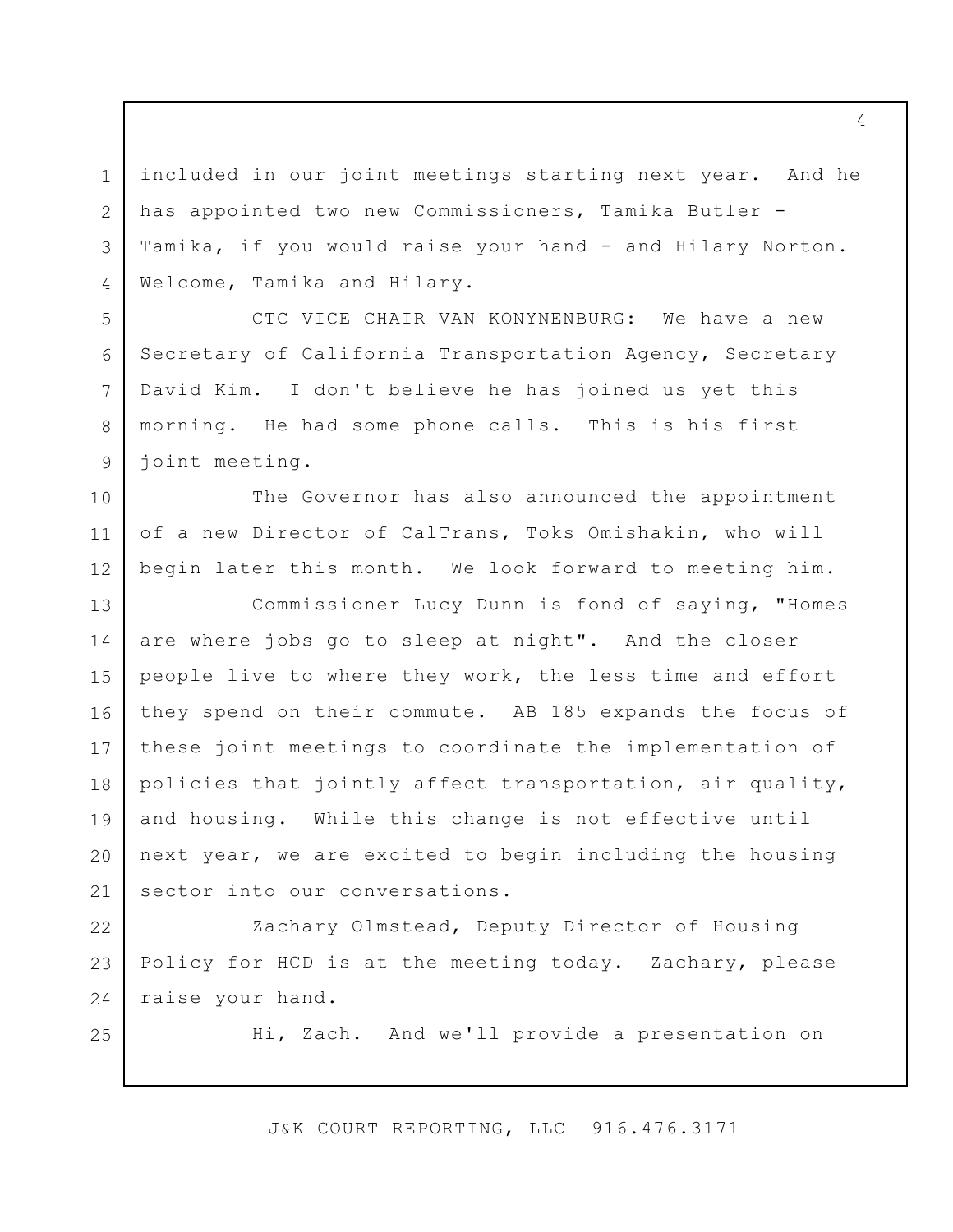the State's housing requirements. I would like to take a moment to mention the following -- the following finalization of the Safer Affordable Efficient Vehicle Rule, the SAFE Rule.

1

2

3

4

5 6 7 8 9 10 11 12 13 On September 19th, the Commission will -- is looking at hosting a public workshop in the future to discuss the potential impacts to transportation deliver - project delivery. I am looking forward to the presentations we have today, including an update on the SAFE Vehicles Rule, an overview of Governor Newsom's recent Executive Order, and a panel discussion on sustainable transportation planning and project imple - project implementation in the San Joaquin Valley.

14 15 16 17 18 19 I will now introduce Chair Nichols and thank Chair Nichols for the meeting we had at the beginning of June here in Modesto where a lot of -- we had some successful outcomes on dealing with sustainable transportation planning here in the valley. So thank you, Chair Nichols, for all of your help.

20 21 22 23 24 25 ARB CHAIR NICHOLS: Thank you also. I guess this is on, right? Excuse me. Well, first of all, I also would like to welcome the two new Commissioners, both fellow Southern Californians. It's great to see you here. And I'm

J&K COURT REPORTING, LLC 916.476.3171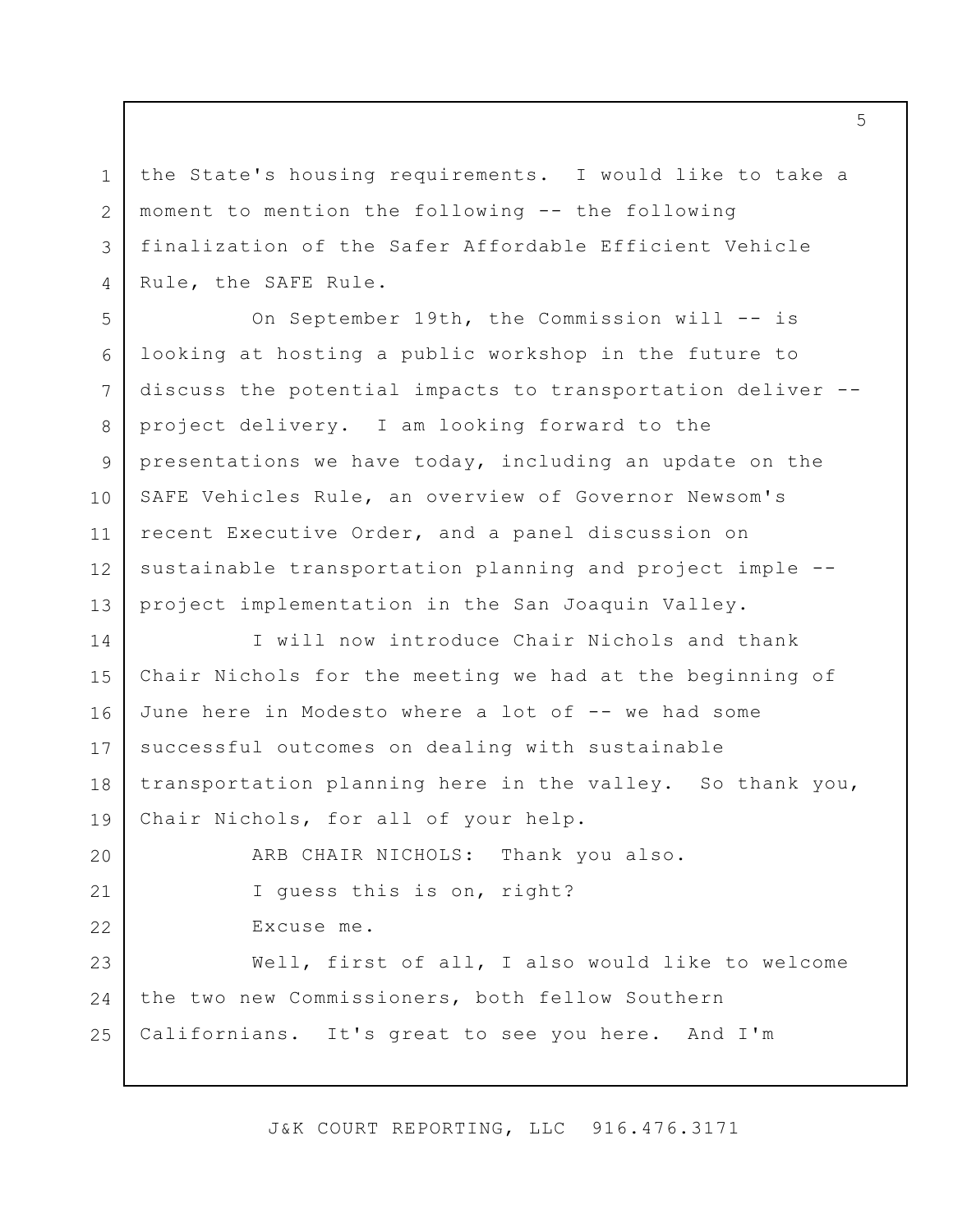looking forward to working with you to achieve the State's vision of a future where all Californians have access to a range of affordable transportation and housing options that increase access to economic opportunity, reduce greenhouse gas emissions, and promote community resiliency.

1

2

3

4

5

6

7 8 9 10 11 12 13 14 15 16 The meetings that we've had to date between our two boards have, I think, improved coordination and communication between our two agencies, as was evidenced by our workshop back in May on the federal government's rollback of national emission standards by sharing information and common concerns in that venue and the ongoing conversations. Since then, we've made California's position on that matter stronger and certainly improved our voice -- made our voice heard more successfully at the national level.

17 18 19 20 21 On that topic, I do want to update folks on our ongoing battles against the Trump administration's effort to dismantle programs that protect public health and cut air pollution, while increasing consumer choice and reducing fuel costs.

22 23 24 25 In mid-September, the Trump administration finalized the SAFE Vehicle Rule as it's called. And in doing so, they withdrew, or purported to withdraw, California's Clean Air Act waiver for our greenhouse gas

J&K COURT REPORTING, LLC 916.476.3171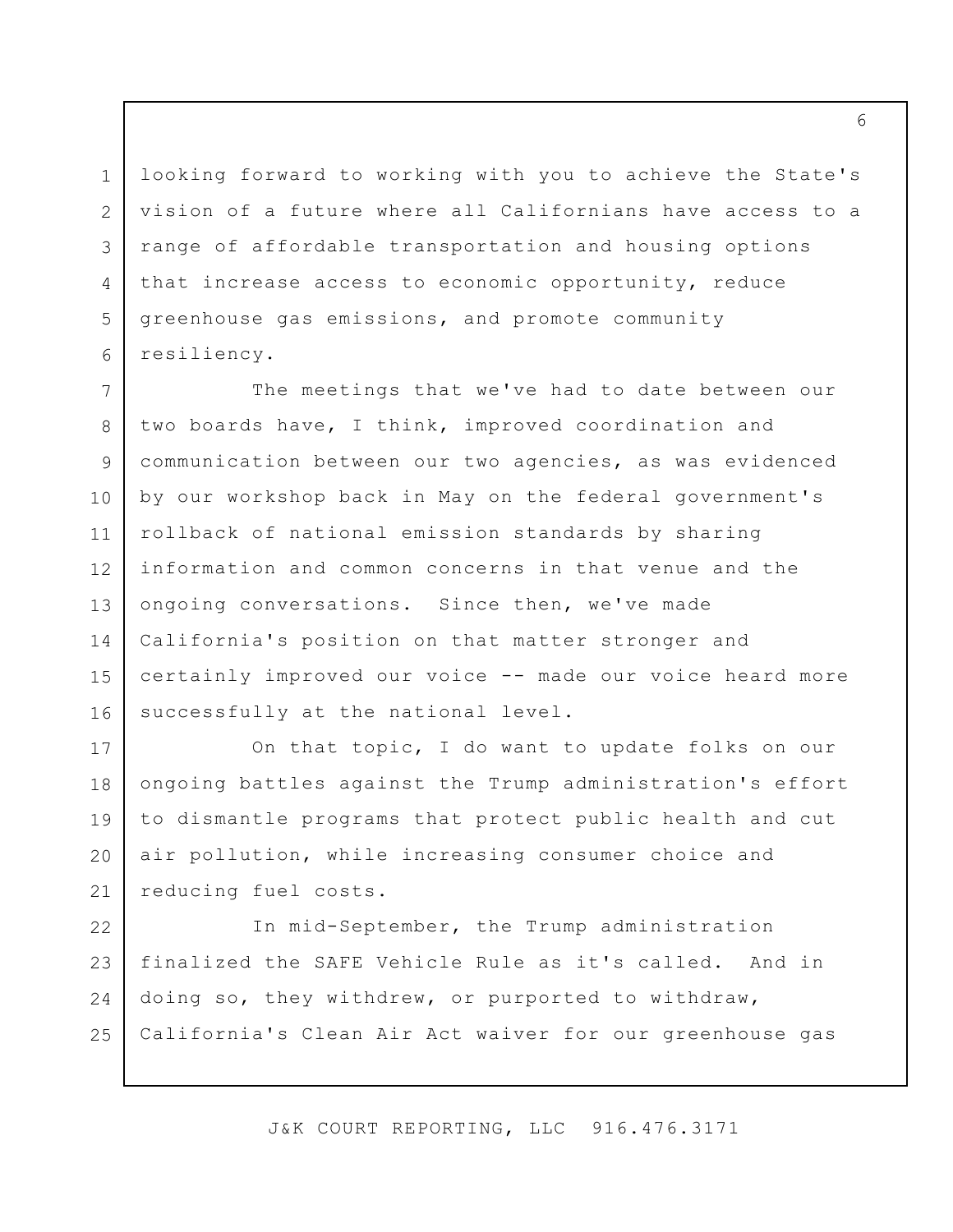and zero-emission vehicle standards. These standards so far have been in effect -- in the years that they've been effect -- in effect have not only improved air quality, but they've also driven innovation and prevented some serious pollution-related public health impacts. Furthermore, the benefits extend beyond California to 13 other states and the District of Columbia that have adopted California's standards.

9 10 11 12 13 14 15 16 17 The reasons that the administration has cited for taking this action defy reality. They claim that cutting the standards will reduce vehicle prices, which is wrong. The EPA's own analysis shows that consumers will save money under the current existing standards. They also say that revoking the waiver will make cars safer. And this is just nonsense. We don't need to make cars more polluting to make them safer. We need to make them safer. And their legal preemption arguments aren't any better.

18 19 20 21 22 23 24 I don't want to spend more time debating the merits of the case, but just to say that there's really been no change in terms of the stance that the administration is taking unfortunately, and therefore, there are consequences for us, and for the CTC, and for the Metropolitan Planning Organizations, and other stakeholders who may be here or tuning in today.

25

1

2

3

4

5

6

7

8

We will be required to take action. And I'm

J&K COURT REPORTING, LLC 916.476.3171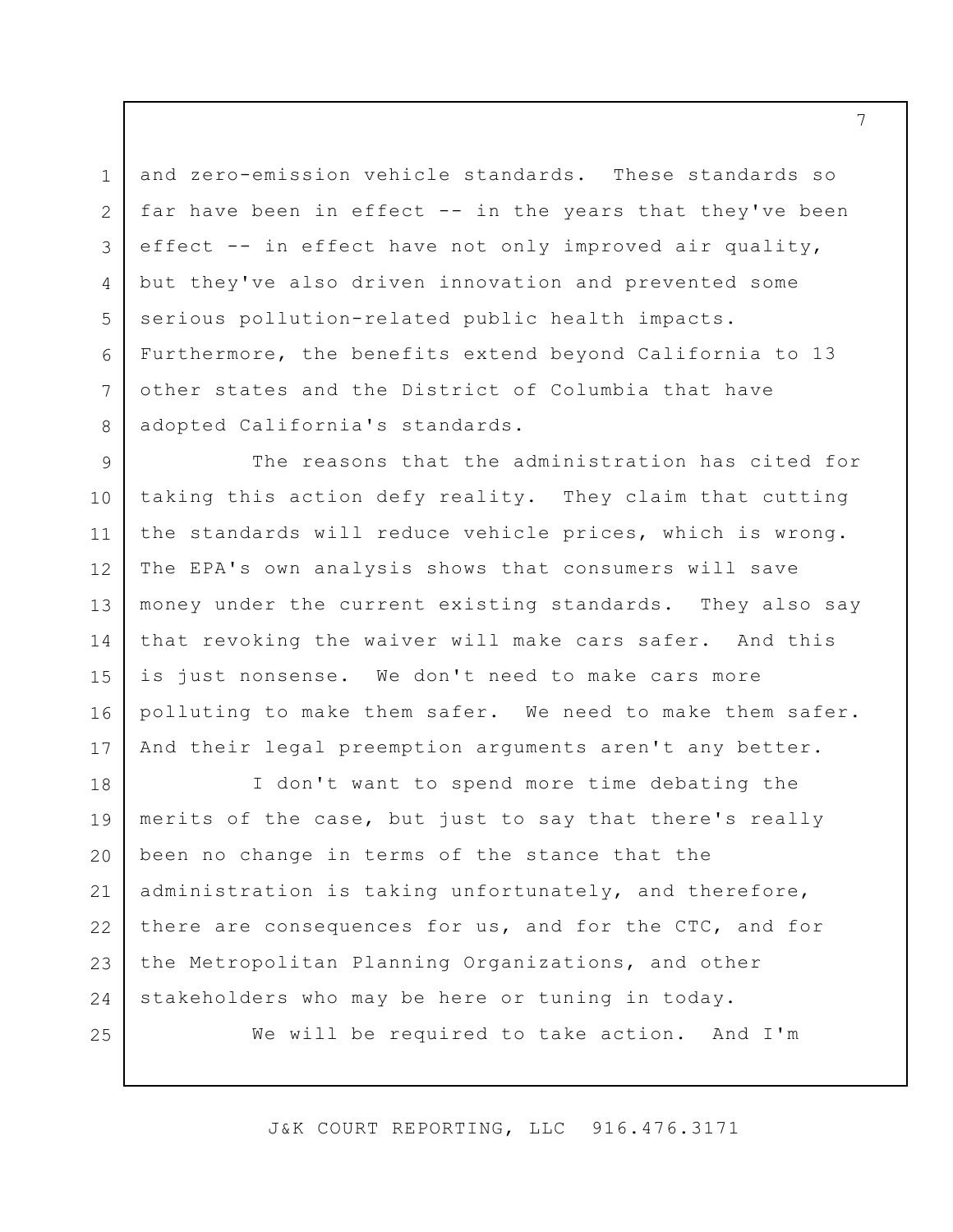1 2 3 4 5 6 7 8 9 10 11 confident that we can and will confront the challenge particularly related to air quality conformity. While the federal action does not identify any immediate issues about conformity - they just don't say anything about it we recognize that there are serious issues here. And as such, we've established an interagency coordination group and we will be reaching out to transportation agencies and other stakeholders to identify near- and longer-term issues. We're confident that we can work together to address them and we will be able to identify solutions, but it's going to take some work.

12 13 14 15 16 17 18 19 20 21 22 23 24 Now, I also want to say a word about our host region. I'm really glad that we're having today's meeting here in the San Joaquin Valley. Because while this region faces some unique and difficult air quality and transportation challenges, the Air District, and other agencies, and levels of government have really worked hard to continually produce air quality improvements over the last 15 years. And I think it's important that we recognize that fact, that while we have a ways to go - quite a ways to go to meet standards, we have continually made progress at whittling away at this problem, despite many challenges, including growth in vehicle miles traveled.

CARB and the local air district are collaborating

J&K COURT REPORTING, LLC 916.476.3171

25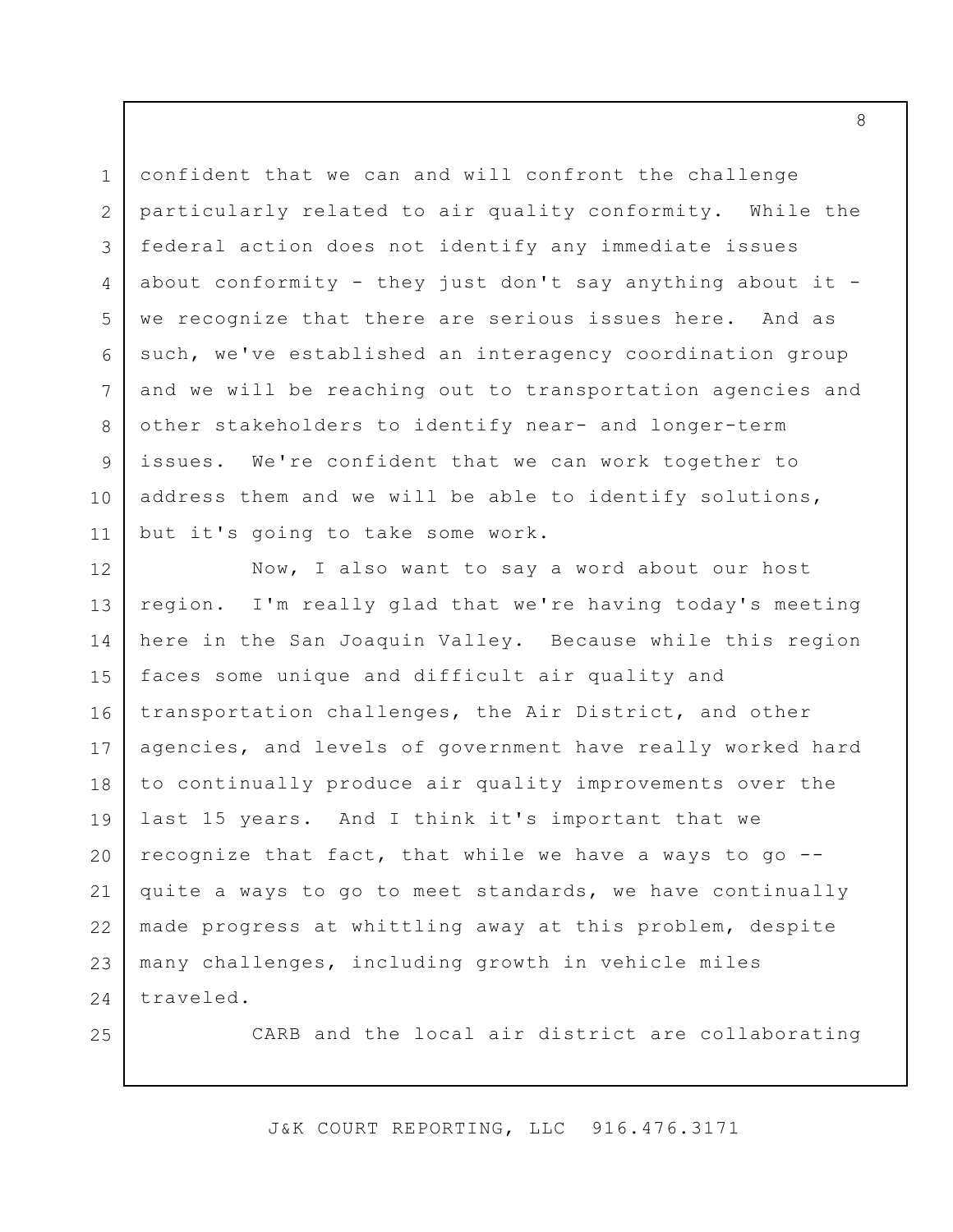1 2 3 4 5 6 7 8 9 closely to implement the current particulate matter standards for the valley that were adopted last January. Our efforts are focusing on ensuring that we're making progress continually. Implementation is underway, but we have a lot of work to do, as we've said. We're working on strengthening rules, funding incentive programs, which everybody recognizes must be funded, and accelerating transportation, planning, and implementation to advance air quality and climate goals.

10 11 12 13 14 15 16 17 18 19 20 21 22 So to that end, I'm looking forward to hearing from the valley MPOs about some of the transformative and innovative projects that they're implementing as part of their Sustainable Communities Strategies pursuant to SB 375. And again, these are projects that have multiple benefits associated with them. So it's really good that we're able to recognize the framework that was established in 375 with CARB setting targets, but then the strategies allowing and encouraging MPOs and local governments to define their own destiny choosing the strategies that get them to their target in the way that makes most sense for their local region and also help to illuminate their goals and visions for their communities.

23 24 25 Finally, I want to acknowledge Governor Newsom's recent landmark Executive Order, which will help the State continue to lead on climate, as well as deliver further

J&K COURT REPORTING, LLC 916.476.3171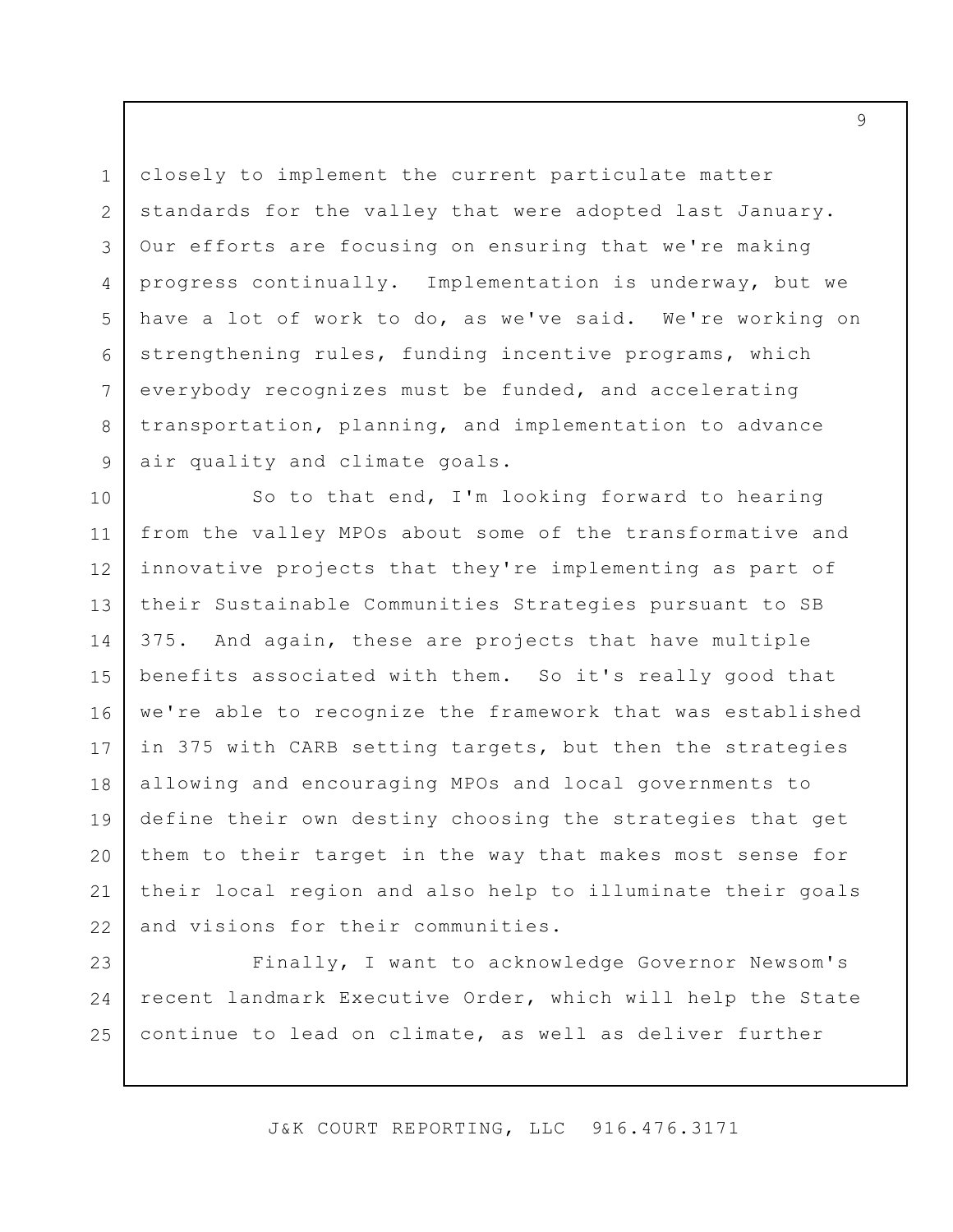1 2 3 4 5 6 7 8 9 10 11 reductions from the transportation sector. This order addresses one of the key opportunity areas that were recognized in our recent report that we filed under Senate Bill 150, which is to align our transportation and housing policies and investments to support climate, air quality, health, equity, and economic goals. So this is all about implementation, whereas the Governor said in New York, when he spoke at climate week in front of nations of the world, we are building on all of the goals and targets that we've set, and all of the policies, but now this is about implementation.

12 13 14 So looking forward to the discussion and to the whole agenda. Thank you very much. And now I'll pass the baton back.

15 16 17 18 19 20 21 22 23 CTC VICE CHAIR VAN KONYNENBURG: Thank you, Chair Nichols. So the CTC exists to make transportation planning, funding, and policy more understandable and accountable. We welcome comments from the public. The public comment agenda item is scheduled for 1:00 p.m. However, that could come forward or move back. Those who wish to make public comments, we ask that they fill out a speaker card and give it to Doug Remedios. Doug, could you raise your hand?

24 25 Please do your best to be concise with your comments. Since we often have many speakers, we may limit

J&K COURT REPORTING, LLC 916.476.3171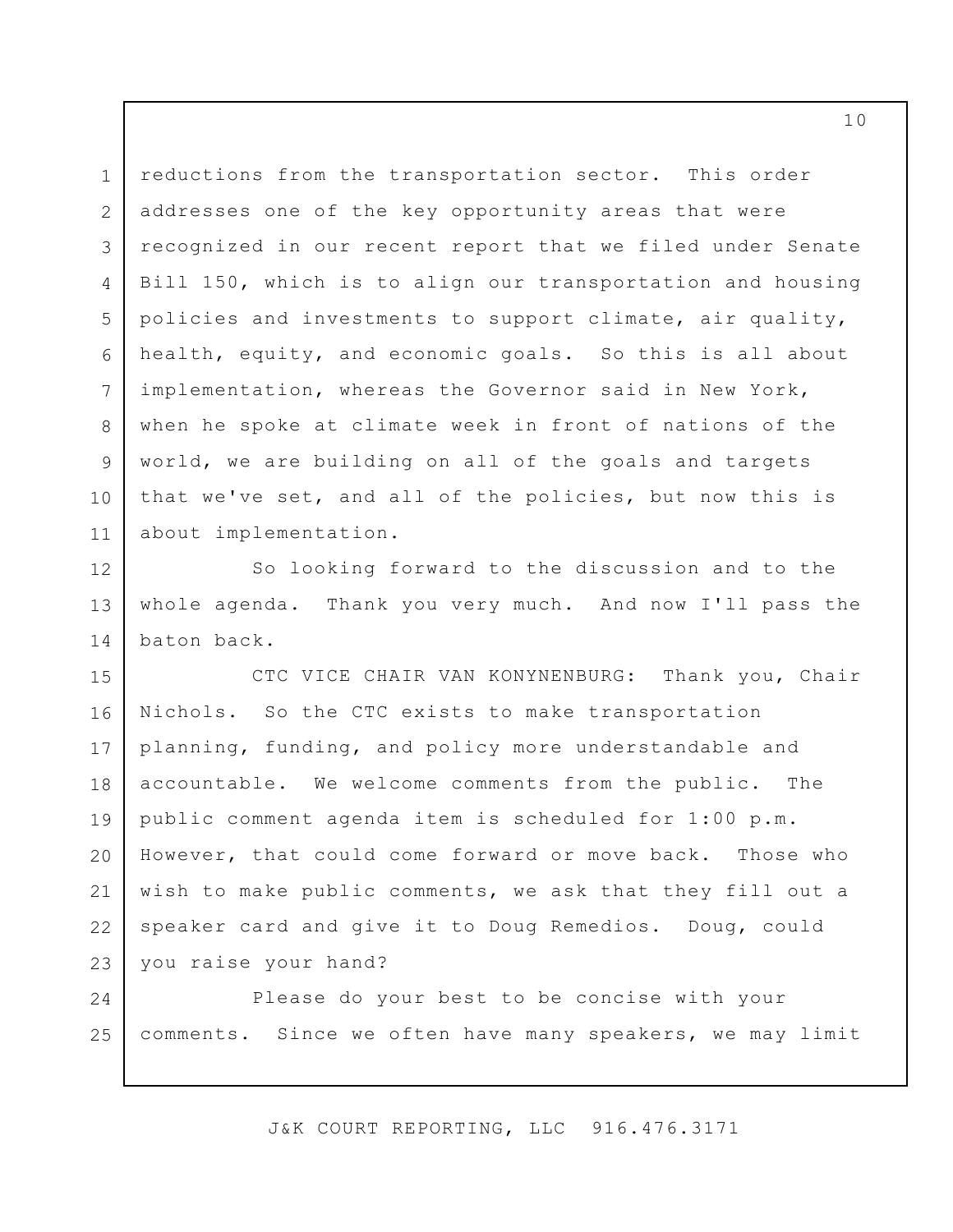1 2 your comment period to anywhere from one to three minutes depending on how many speakers we have.

Doug, would you please give us a brief safety briefing.

CTC CLERK REMEDIOS: Thank you, Mr. Chair.

3

4

5

13

14

18

6 7 8 9 10 11 12 Ladies and gentlemen, if there is any emergency, there are exit doors on either side of there, over here. Please exit the building out to the green area out in front of the community center and await further instructions. If you have a medical emergency, please bring it to our attention. We will call 911 and have emergency responders come to you where you're at.

> If you have any questions, please let me know. CTC VICE CHAIR VAN KONYNENBURG: That you, Doug.

15 16 17 I'd like to acknowledge Secretary Kim has now joined the meeting. Thank you, Secretary Kim. If anyone hasn't met him, that's who he is.

(Laughter.)

19 20 21 CTC VICE CHAIR VAN KONYNENBURG: I'd now like to ask Director Susan Bransen of the California Transportation Commission to offer comments.

22 23 24 25 CTC EXECUTIVE DIRECTOR BRANSEN: Well, I'm going to keep my comments rather brief. I wanted to give you all an update on the Commission's effort to develop guidelines for the next round of funding for the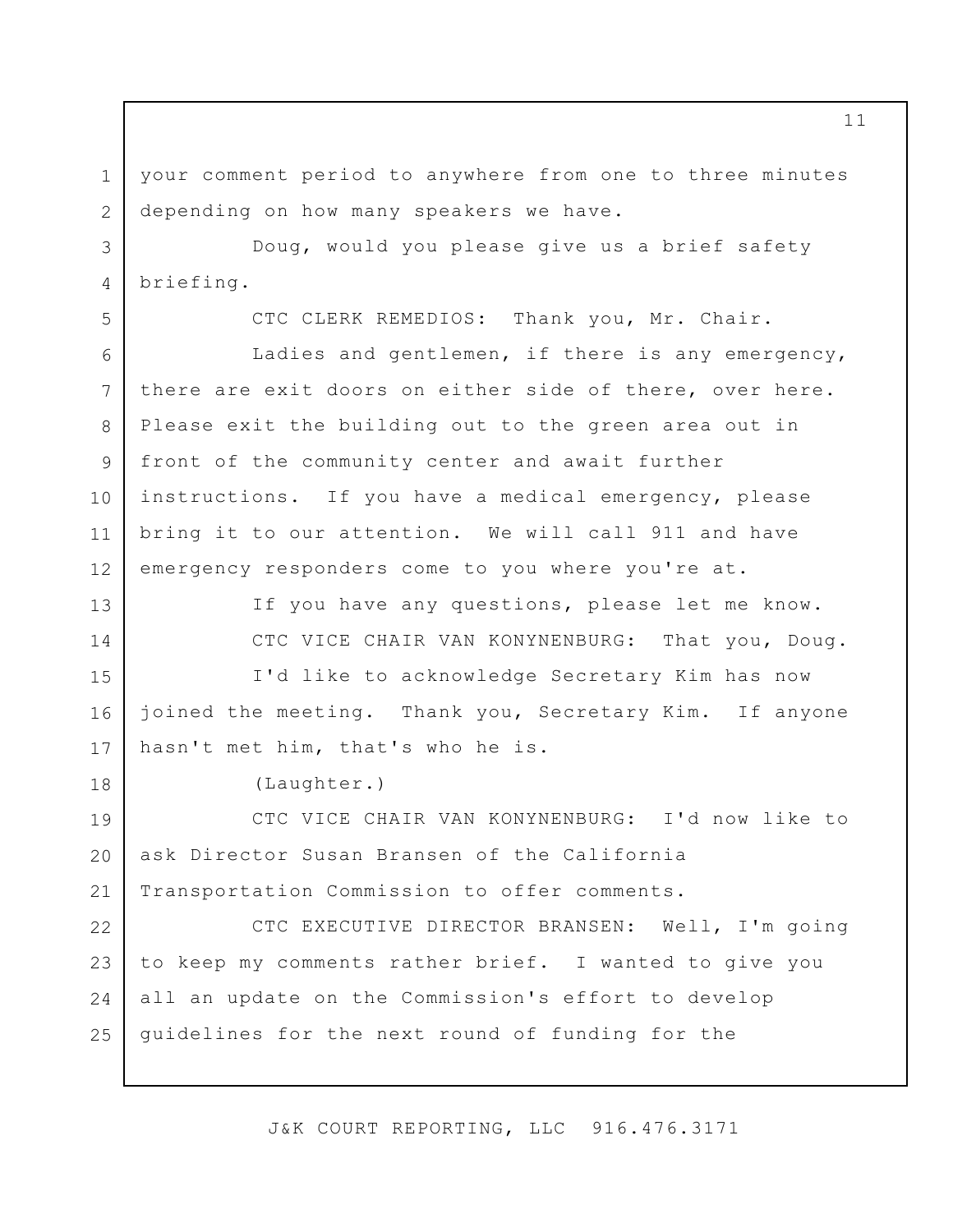Commission's discretionary programs, the Active Transportation Program, the Congested Corridors Program, the Local Partnership Program and the Solutions for Congested Corridors Program.

1

2

3

4

5

6

7

8

9

10

11

12

These -- we have made a decision to move out the date for adopting guidelines to ensure that our guidelines will align with the Transportation Agency's Freight Mobility Plan. And so in doing that, we are in the process of writing guidelines where the plan is that the Congested Corridors Program Guidelines would be adopted in January of 2020, and all the other competitive program guidelines would be adopted in March 2020.

13 14 15 16 17 18 19 20 21 22 And this is a very important time for all of us to work together as we put those guidelines in place and bring those to the Commission for adoption, because those are the guidelines that will help us in achieving the State's goals and objectives with regards to climate change, housing, but also mobility safety, our -- just our overall environmental goals, and our economy, and so much more. So we have been holding public workshops. And we just encourage all of you to participate in those and help us inform and get those guidelines right.

23 24 25 I also wanted to just take the opportunity to thank our respective staffs that put together this meeting that we're having today. A lot of work goes into these

J&K COURT REPORTING, LLC 916.476.3171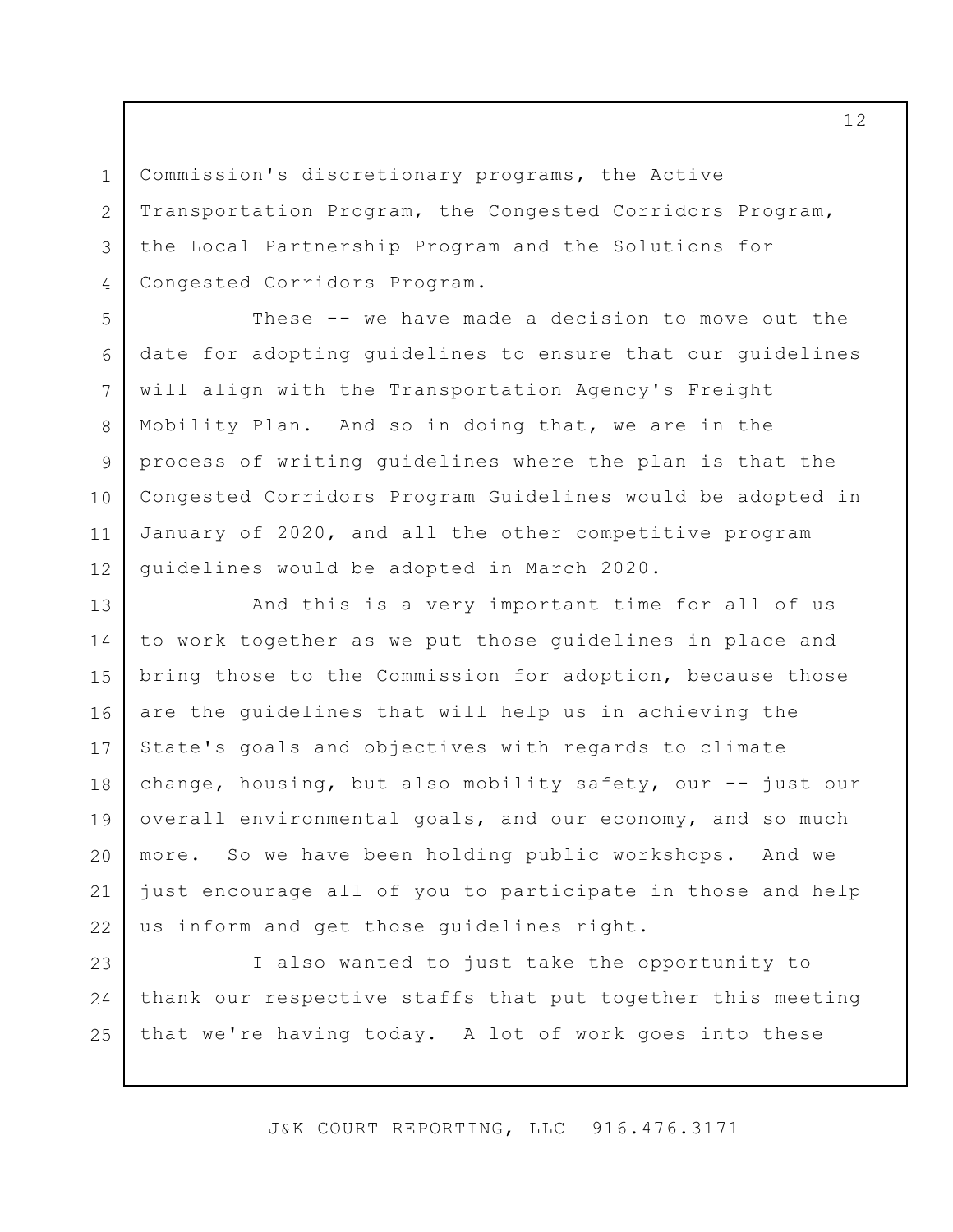1 2 3 4 5 meetings. And I just want to thank all of you that have helped us bring forward a good -- a good program today, a good -- a good meeting. And also our presenters, I just want to thank you for preparing and for being here today, and also to the valley for hosting us.

So with that, Mr. Chair, I'll pass it back.

CTC VICE CHAIR VAN KONYNENBURG: Thank you, Director Bransen. Now, I'll call on California Air Resources Board Executive Officer Richard Corey.

10 11 ARB EXECUTIVE OFFICER COREY: Yes, thanks, Vice Chair.

12 13 14 15 16 And as noted, we're pleased to be here. And I really look forward to hearing from today's speakers about the transportation, housing, and the air quality challenges we face, and how we're partnering to identify solutions.

17 18 19 20 21 22 23 24 Chair Nichols highlighted the Trump administration's attack on California's authority. But the attacks didn't end with the SAFE Rule. We received a letter a few weeks ago from U.S. EPA Administrator Wheeler suggesting that EPA would impose federal highway funding sanctions outlined in the Clean Air Act for what Mr. Wheeler described as California's failure to carry out its air quality responsibilities under the Act.

25

6

7

8

9

As evidence of this claim, the EPA Administrator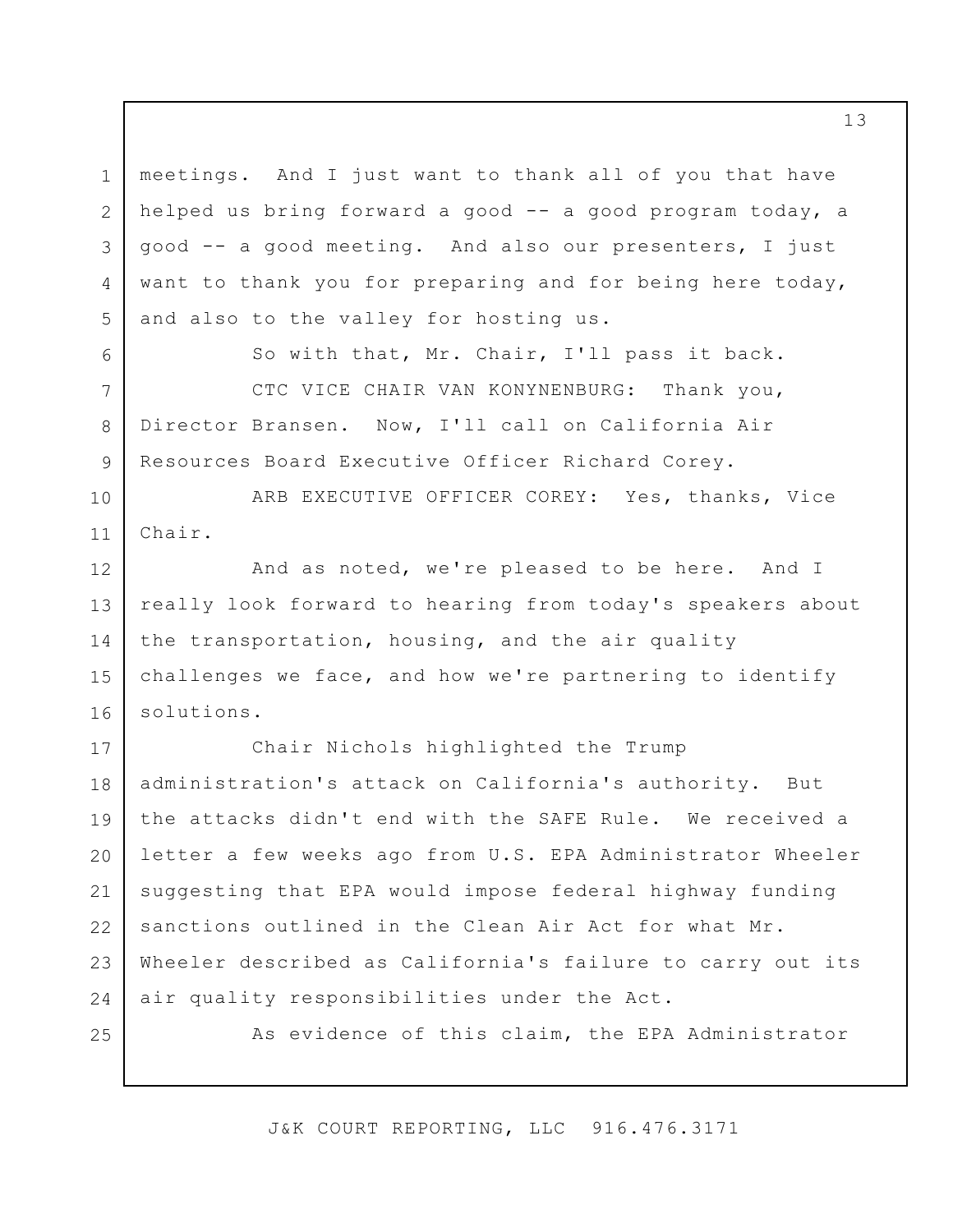looks to EPAs backlog of California's State Implementation Plans, or SIPs - a backlog created by EPA's failure to act on SIP submissions. Administrator Wheeler's letter appeared only days after EPA attacked our State's authority on car emissions, and as Chair Nichols noted, an act that will increase air pollution while also limiting our ability to reduce it.

8 9 10 11 12 13 14 15 16 17 The letter from U.S. EPA contains multiple inaccuracies, omissions, and misstatements. EPA failed to act on these submittals for years and is now threatening California regarding paperwork issues of its own creation. We've been working in a very methodical manner with staff at EPA to reduce their backlog and will continue to do so. But EPA also needs to do its job and protect air quality. California and other states had to go to court repeatedly to get the EPA to implement that strict smog standards it claims to be worried about.

18 19 20 21 22 23 24 Regarding the federal highway sanctions referred to in EPA's letter and provided for in the Clean Air Act, these sanctions govern all our work on SIP submittals and implementation of those SIPs. This is nothing new. As I mentioned, we'll continue to work with EPA to reduce the backlog and to achieve approval of the California SIPs before them.

25

1

2

3

4

5

6

7

California has met federal air quality standards

J&K COURT REPORTING, LLC 916.476.3171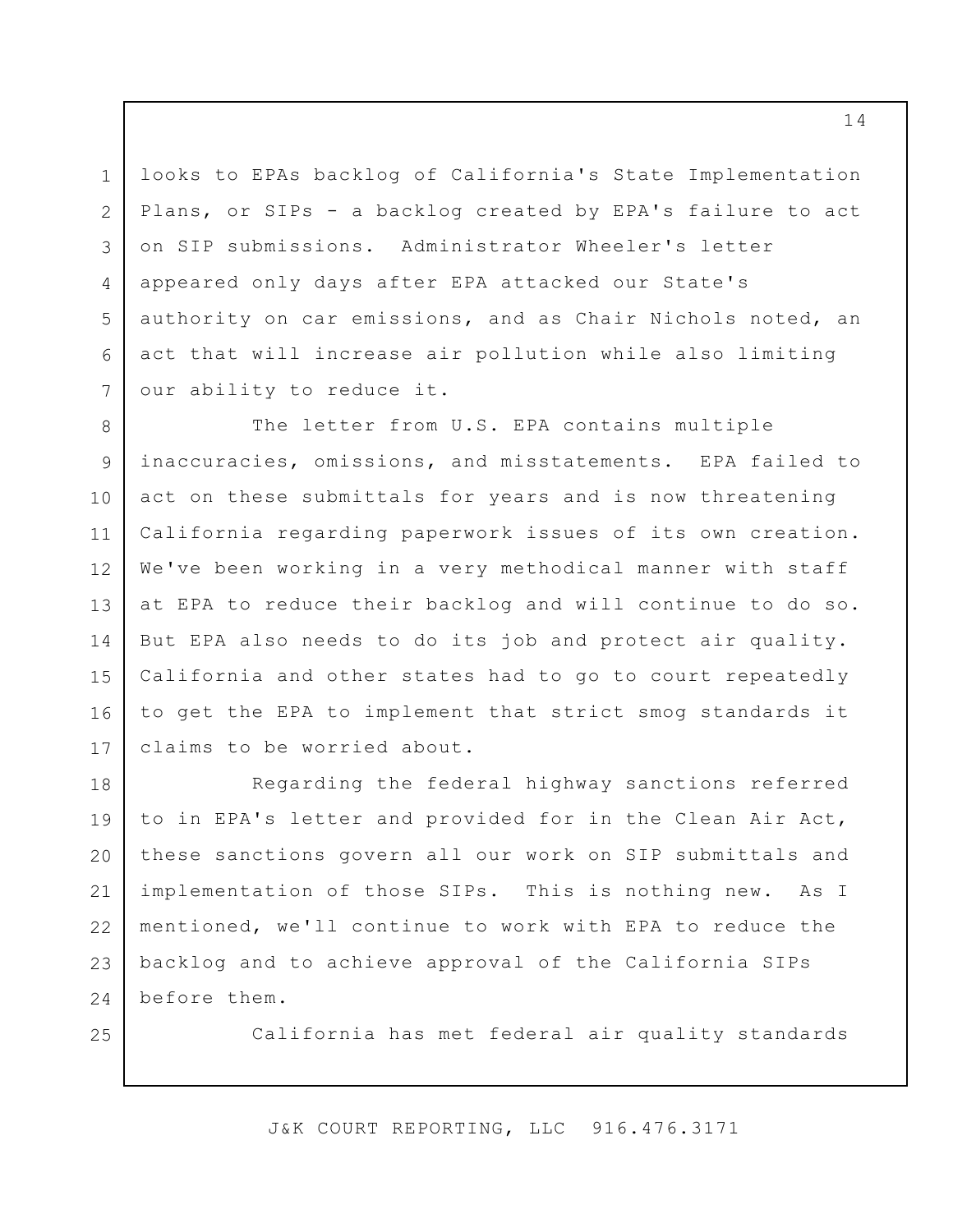in the past, and we're working hard to meet the current ones. But we cannot get there until federal government addresses emissions of federally regulated mobile sources including heavy-duty trucks, locomotives, planes, and ships. The proportion of emissions from these sources will increase in the future as emissions from sources under California's authority continues to drop.

1

2

3

4

5

6

7

8 9 10 11 12 With all that said, I'd like to focus briefly on how CARB is working with its partners to improve air quality and protect public health, particularly here in the valley, which has a unique set of air quality and transportation challenges.

13 14 15 16 17 18 19 We at CARB are committed to helping this region overcome these challenges through incentives, regulations, and key strategic partnerships. The remainder of my remarks this morning will highlight some of the ways that we're working to help the valley reduce emissions and improve air quality, while also contributing to healthy and sustainable communities.

20 21 22 23 24 25 To date, the valley has received hundreds of millions of dollars through CARB's broad portfolio of incentive programs. These programs advance the zero-emission light-duty vehicle market, clean transportation equity projects, clean heavy-duty vehicles and off-road equipment, and cutting-edge demonstration

J&K COURT REPORTING, LLC 916.476.3171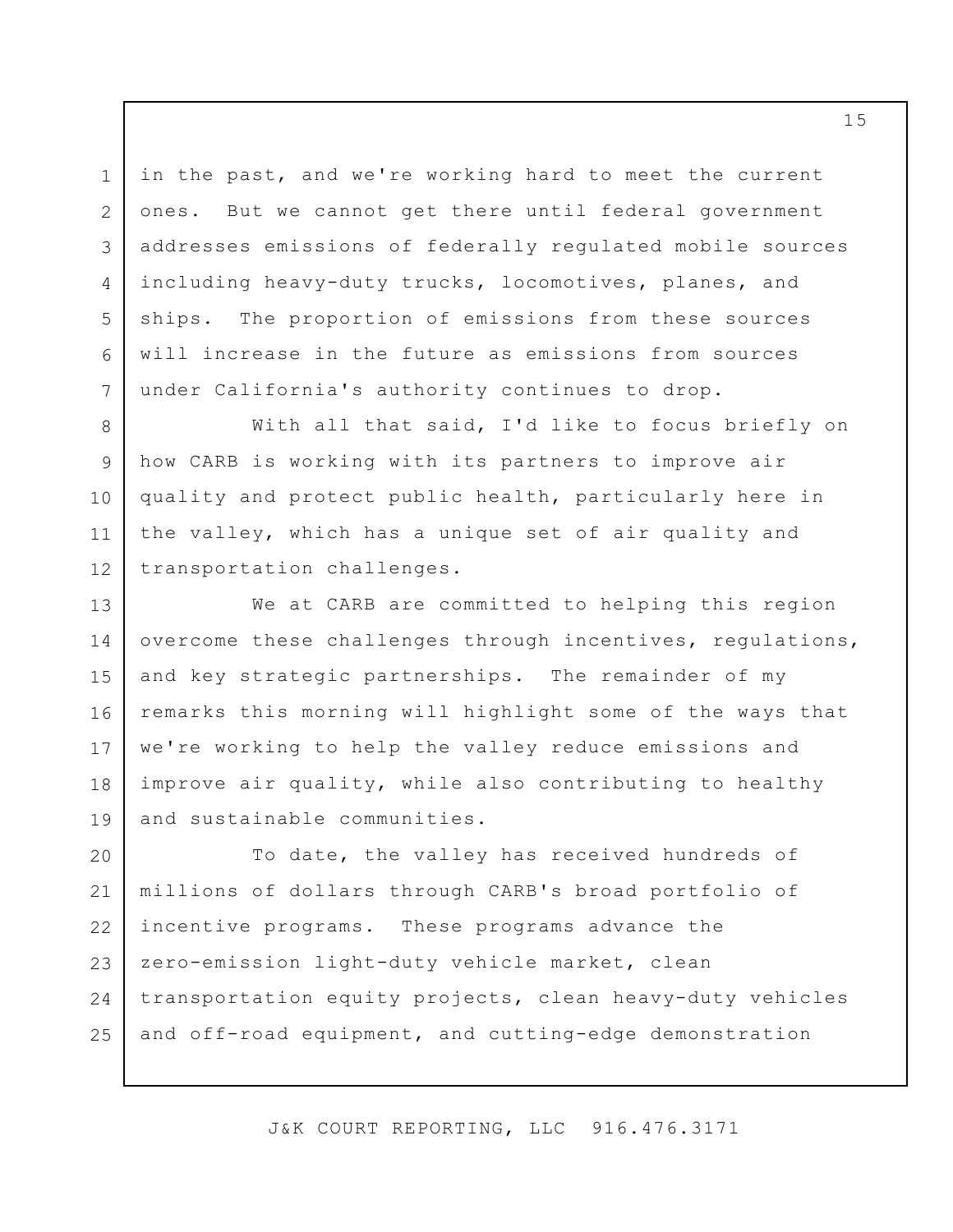technologies. They also influence the many sectors that are important to the economy and to the character of the valley, including freight, the agricultural industry, and transportation.

1

2

3

4

5

6

7

8

9

10

11

12

A few projects and programs worth mentioning include one right here in Modesto, where 15 million in Cap-and-Trade dollars are funding heavy-duty battery, electric trucks, as well as low NOx trucks that will run on renewable natural gas. The Prop 1B Program has also delivered \$188 million to the valley funding cleaner trucks, locomotives, and transportation refrigeration units.

13 14 15 16 17 18 19 20 21 In the agricultural sector, the FARMER Program funds cleaner vehicles and equipment used in agricultural operations like tractors, trucks, and pumps. The Community Air Protection Incentive Program funds clean air projects in the most impacted communities in the valley. Over 60 percent of the \$80 million appropriated so far has been committed to projects funding off-road agricultural equipment, locomotives, and school buses, including 22 zero-emission school buses.

22 23 24 25 As CARB looks for ways to help clean up the valley air, it also considers new regulations to facilitate advancements in zero and near zero-emission emission technologies and to encourage turnover of dirty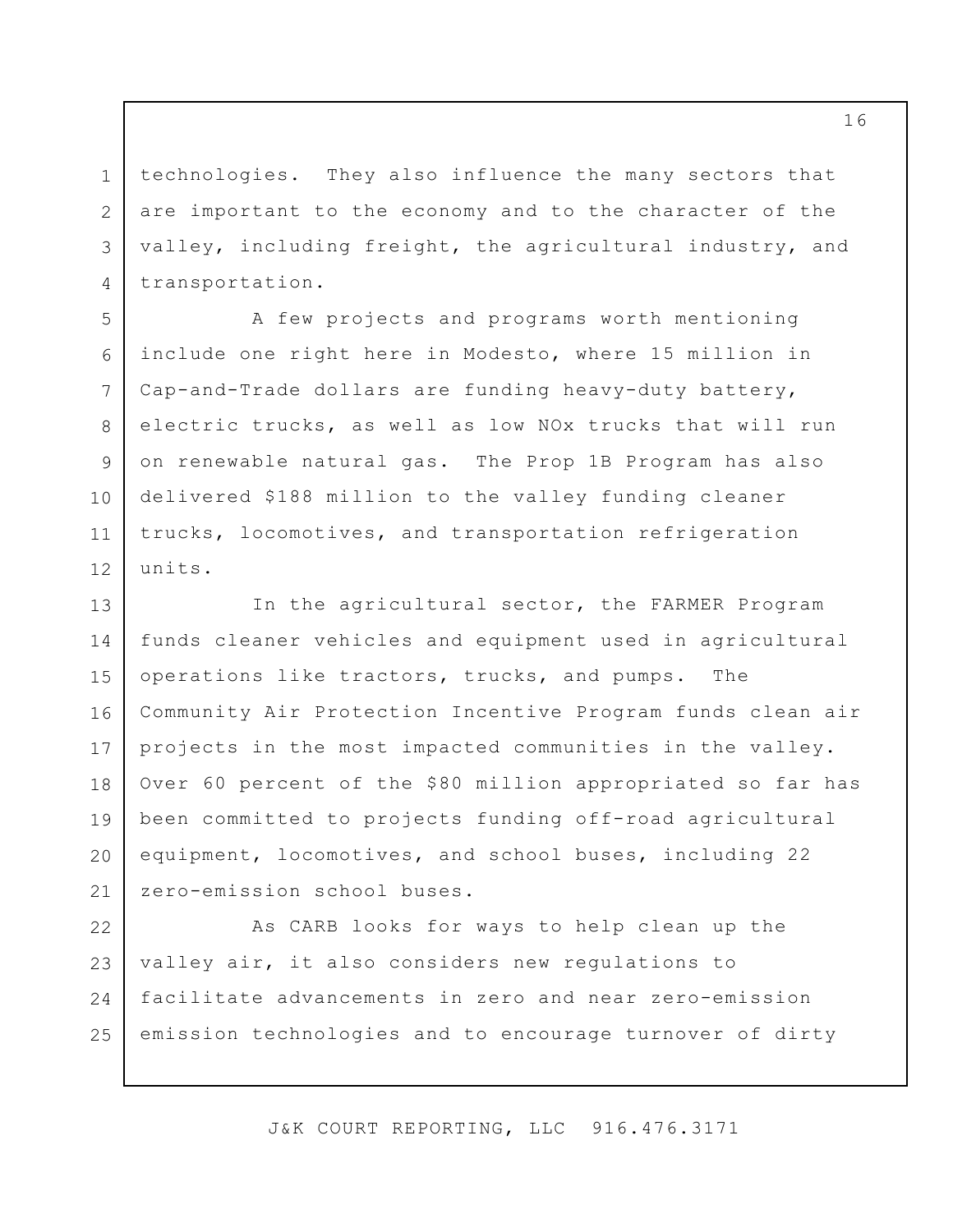1

buses and trucks.

2 3 4 5 6 For example, we have an Advanced Truck Regulation that will come before our Board in December. And the Board already adopted the Innovative Clean Transit Regulation last December. Both rules will spur development of zero-emission trucks and buses.

7 8 9 10 11 12 13 14 We know that we can't do this work alone. We rely on key strategic partnerships to be successful. Our incentive programs especially depend on partnerships with the air districts, community-based organizations, as well as other state, regional, and local agencies like those here today. Working together is essential to ensure that these programs provide meaningful benefits in the communities we serve.

15 16 17 18 19 20 21 22 This underscores the importance of these joint meetings. By getting together a couple times a year, we're far better able to learn from partner -- and partner with one another and support one another as well. And it's worth noting these joint ventures are not only taking place between our two agencies. Last week, I was in the valley for a joint Senate Bill 100 scoping workshop with the Public Utilities Commission and the Energy Commission.

23 24 25 While we have a lot of work to do to clean up the air here in the valley, there's clearly great work underway. And we're pleased to be a partner in the effort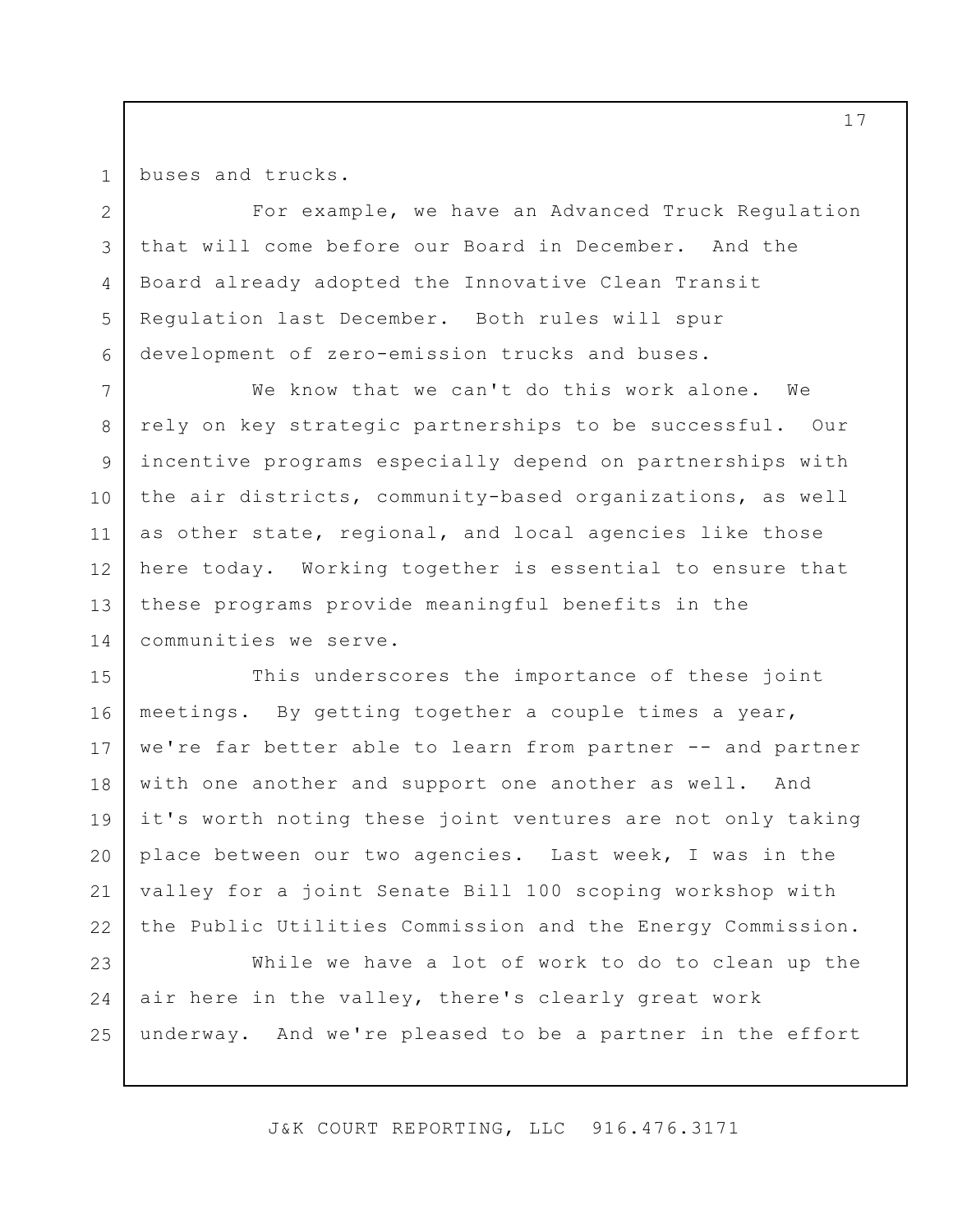to reduce emissions, improve air quality and public health, and enhance resilient and sustainable communities. We're striving to create additional opportunities to clean the air and advance sustainable transportation in the valley and throughout the state.

> With that, I end my remarks. Thank you.

1

2

3

4

5

6

7

8

CTC VICE CHAIR VAN KONYNENBURG: Thank you.

9 10 11 12 13 14 15 16 We'll now move to our next topic. It's an update on the SAFE Vehicle Rule. Craig Segall with the California Air Resources Board -- raise your hand, Craig, so everyone knows who you are - and Darwin Moosavi from the California State Transportation Agency - raise your hand. There you go - and Tanisha Taylor from the California Association of Councils of Government are here and going to give us an update.

17 18 19 20 21 22 23 24 25 So Craig we'll start with you. And I will just ask that Commissioners and Board members we'll hold your questions till the end. Write them down. And then we'll have a question and answer period at the end of their present -- all three of their presentations. Thank you. Go ahead, Craig. (Thereupon an overhead presentation was presented as follows.) ARB ASSISTANT CHIEF COUNSEL SEGALL: All right.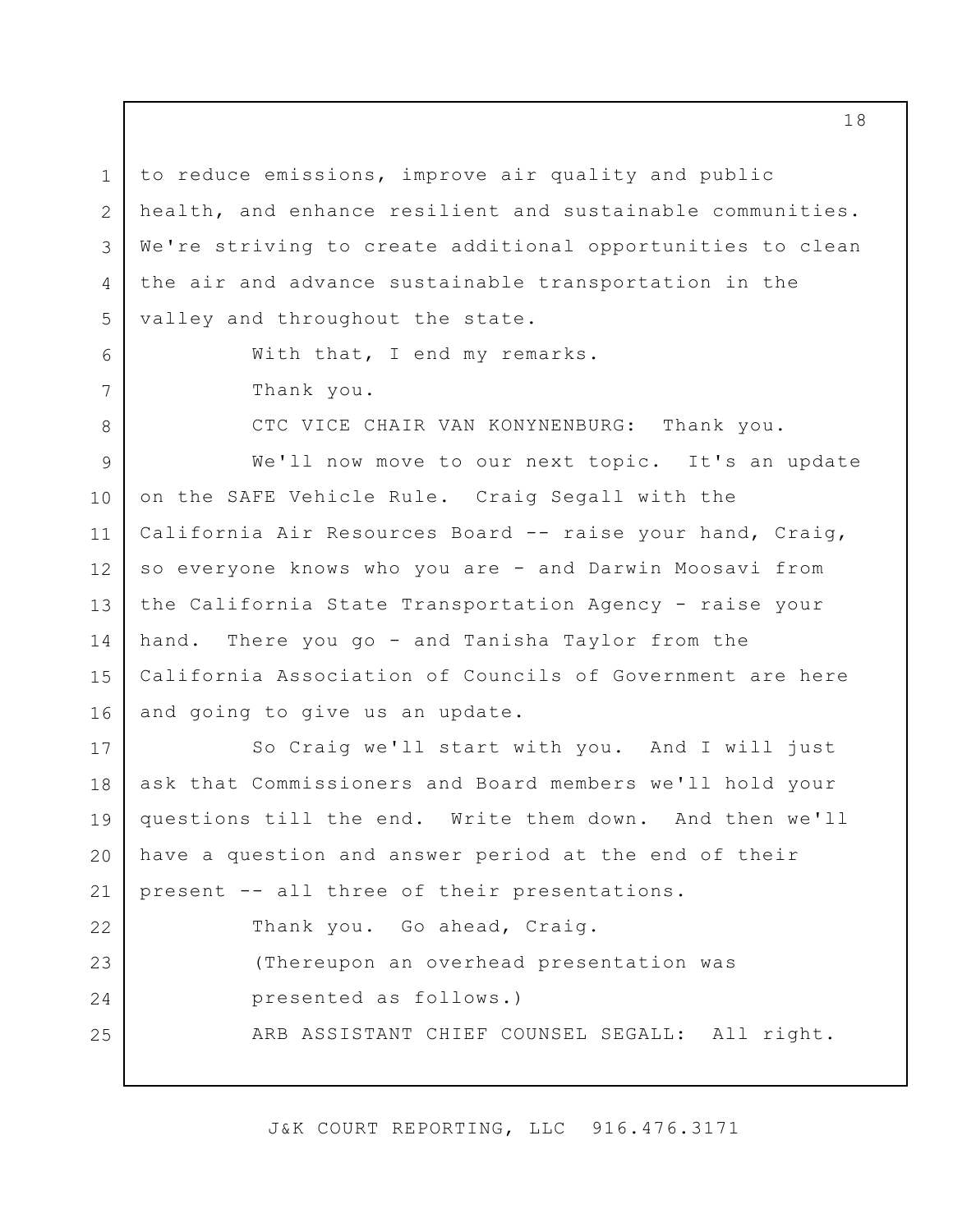1 2 3 4 5 6 Well, good morning, everyone. I'm Craig Holt Segall. I'm Assistant Chief Counsel of the California Air Resources Board. And I'm glad to be here with Darwin and Tanisha. Sitting here at the same table indicates how closely we're already working together to deal with these issues and we'll continue to do so.

So my role today is to begin this update on the ongoing litigation around the federal attacks on our vehicle emission standards and some of their implications for transportation. Because this is early stages, this will be a high level briefing. The very high level is it's illegal and we're doing our best to handle it.

(Laughter.)

7

8

9

10

11

12

13

14

 $--000--$ 

15 16 ARB ASSISTANT CHIEF COUNSEL SEGALL: So where do we start?

17 18 19 20 21 22 23 The Trump administration has continued to move forward in two phases to finalize its rollback of vehicle emission standards and to attack our own. The first of those phases was finalized a few weeks back, which as the proposed -- which revokes California's waiver for its GHG and ZEV programs and determines those programs to be preempted by the federal fuel economy statute.

24 25 The second phase of that rollback, which is not yet final, proposes to flat line federal greenhouse gas

J&K COURT REPORTING, LLC 916.476.3171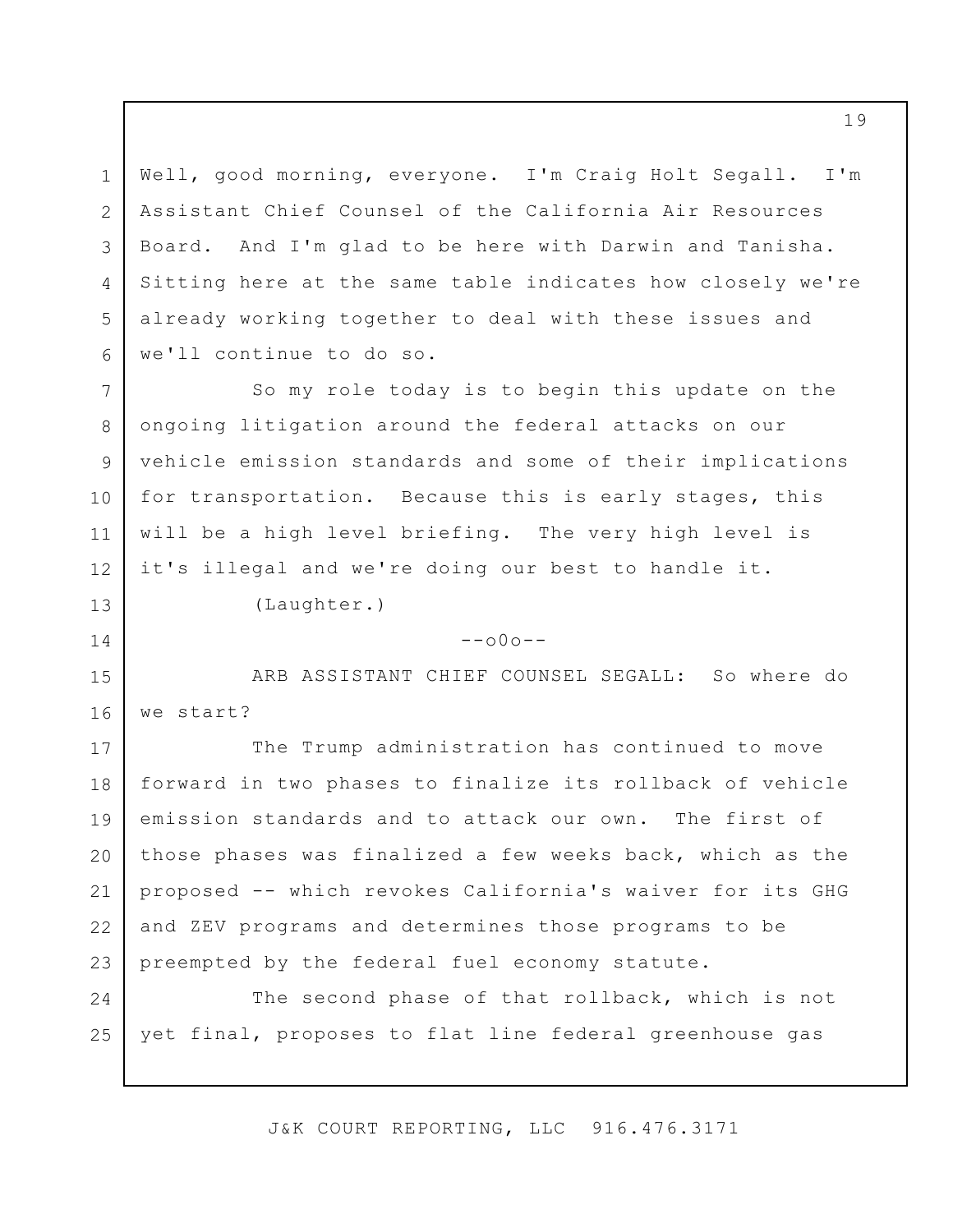emission standards for cars and pick-up trucks at 2020 levels through model year 2026. Although, it considered a range of slightly less extreme rollbacks.

1

2

3

4

5

6

7

8

9

10

11

12

13

That second proposal was opposed by 17 auto companies, the UAW, consumer reports, and most of the states, and has not yet been finalized, but we expect to see it finalized sometime later this year.

CARB submitted extensive comments on both of these actions, which we believe to be illegal and contrary to the factual record. We will proceed and are already proceeding with litigation on these attacks as appropriate.

### $--000--$

14 15 16 17 18 19 20 21 22 ARB ASSISTANT CHIEF COUNSEL SEGALL: So we are already litigating to defend Californians. At the end of September, as I mentioned, the first phase of the rollback was finalized. The next day, we filed suit in the federal district court for Washington D.C. to challenge the rule issued by the U.S. Department of Transportation's National Highway Transportation Safety Administration, or NHTSA. That again was the rule purporting to preempt our vehicle emission standards.

23 24 25 We were joined at the time by 22 other states, including -- and then plus California, Washington D.C., and the cities of Los Angeles and New York. That was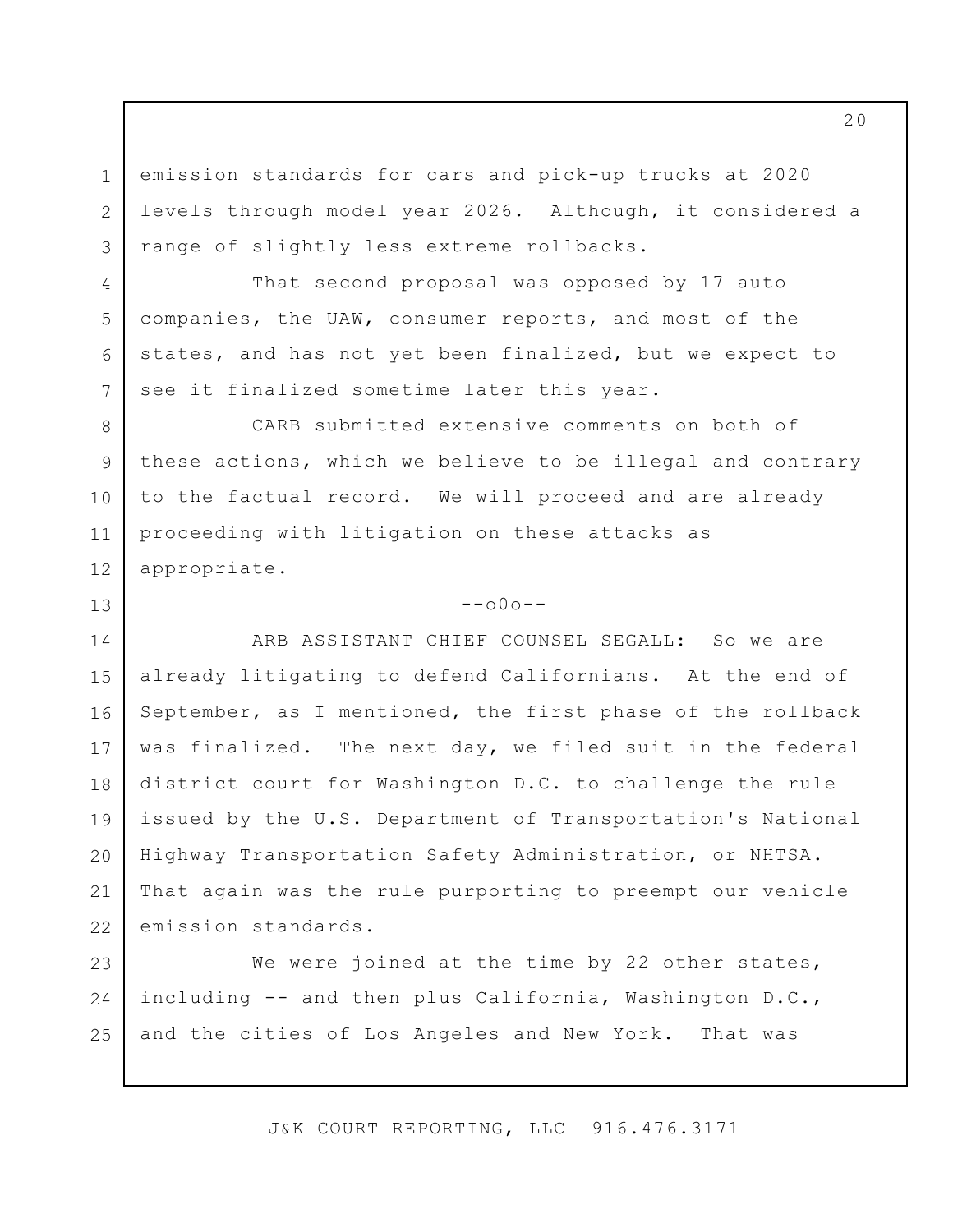accurate as of yesterday. San Francisco, the City and County have joined that litigation as well.

1

2

3

4

5

6

7

8

9

We also have ongoing litigation regarding and earlier federal decision to scrap the Obama era standards. And we'll continue to file appropriate litigation including, in the near future, against U.S. EPA's legally separate attempt to revoke California's waiver for its GHG and zero-emission vehicle programs.

#### $--000--$

10 11 12 13 14 15 16 ARB ASSISTANT CHIEF COUNSEL SEGALL: CARB is fighting this hard, because these rollbacks have very large negative consequences for all of us. The rollback would allow vehicle greenhouse has emissions to increase by tens of millions of tons over time, as well as increasing emissions that form smog and soot at the very moment when we most need to keep cutting them.

17 18 19 20 21 22 23 24 25 The result would be increased pollution burdens even as we need these deep pollution cuts to meet these federal ambient air quality standards, as Mr. Corey discussed a moment ago. Large parts of California have the worst air quality in the nation and we need strong vehicle standards, including the greenhouse gas and zero-emission vehicle standards to help meet State Implementation Plan, or SIP is the term, federal air quality commitments.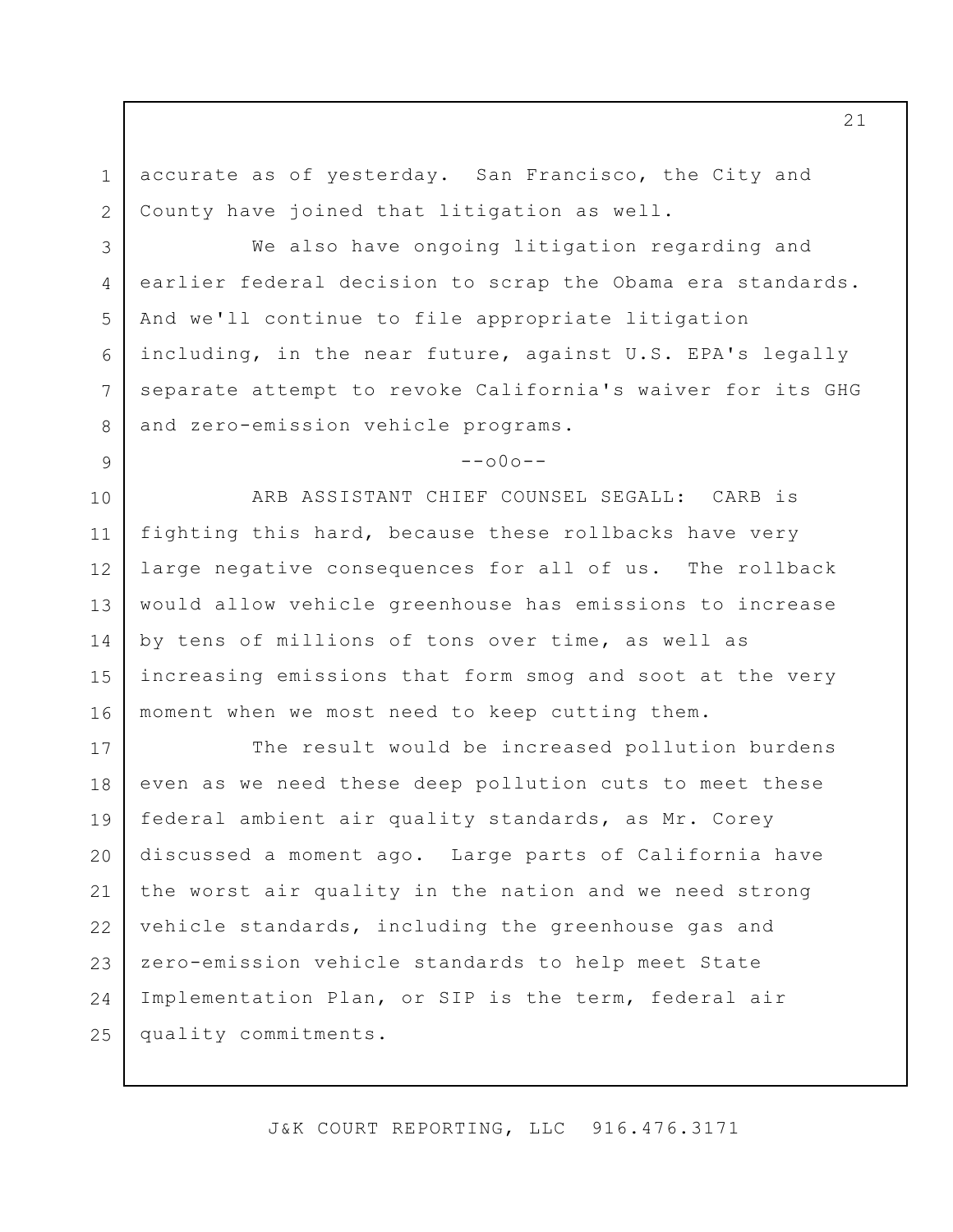We risk increased asthma, heart disease, and other health threats to Californians, as well as harm to our efforts to address climate change. So this is both a public health issue and a climate issue.

1

2

3

4

5

8

9

10

14

6 7 11 12 13 Importantly for this group, dirtier cars mean the transportation projects that increase the use of cars will also be more polluting. This has near-term implications, as those impacts do need to be disclosed and addressed properly in transportation planning. It can also have long-term implications if the Trump administration actions are not reversed, as dirty cars make it hard for us to attain air quality standards in the long term, as well as our state climate goals.

 $--000--$ 

15 16 17 18 19 20 ARB ASSISTANT CHIEF COUNSEL SEGALL: Recognizing this link between emission standards compliance and successful transportation planning, CARB, working with our partners, is taking a hard look at the recent federal actions and our own tools to address them here in California.

21 22 23 24 25 CARB's EMFAC, which stands for emissions factor model, which is used for conformity, assumes continued operation of our zero-emission vehicle standard, which as I've noted the feds have purported to preempt. If that program remains preempted, we'll need to consider ways to

J&K COURT REPORTING, LLC 916.476.3171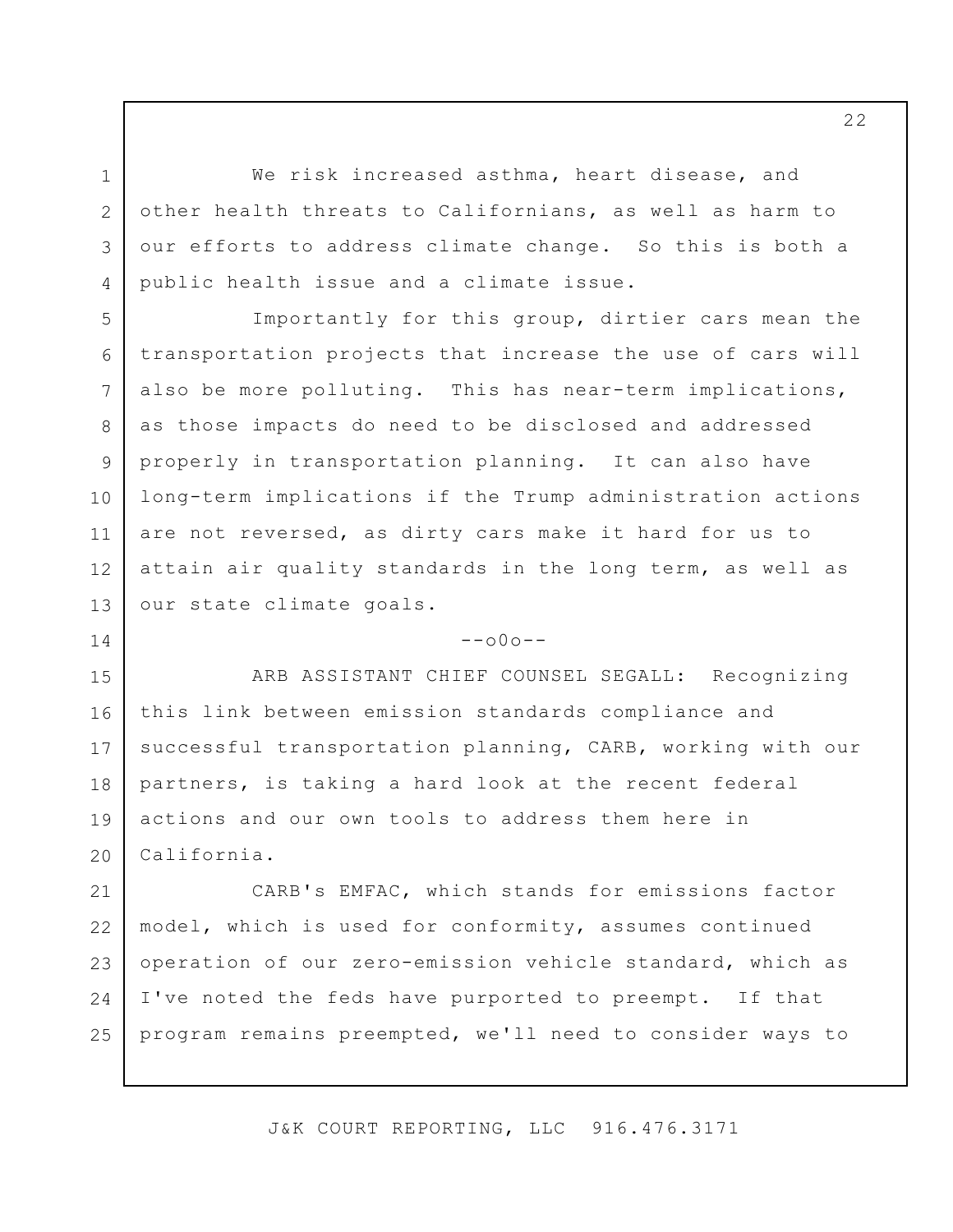reflect the effects of that decision in conformity analysis. We also need to continue our joint work to help to keep cleaning up the air and reducing vehicle miles traveled.

1

2

3

4

16

5 6 7 8 9 10 11 12 The federal government has, thus far, not stated any position at all on transportation conformity for California projects. It has not indicated that we need to revisit conformity, a process usually initiated by stating that we are in a conformity lapse or freeze. Instead, its rulemaking documents indicate that the federal administration expects states to address any relevant changed circumstances themselves.

13 14 15 This means that though we do face complex issues, we have some time and space to work out how to address them here in California, and that is what we are doing.

 $--000--$ 

17 18 19 20 21 22 23 24 25 ARB ASSISTANT CHIEF COUNSEL SEGALL: So even as litigation continues, we are addressing these changed circumstances as best as we can deliberately and quickly. The rollbacks have created real problems. To address them, there's a joint CARB/CalSTA/Caltrans working group already established to explore near- and long-term impacts on conformity and on transportation planning. That working group will be reaching out to planning bodies throughout the state as needed. And I know some of those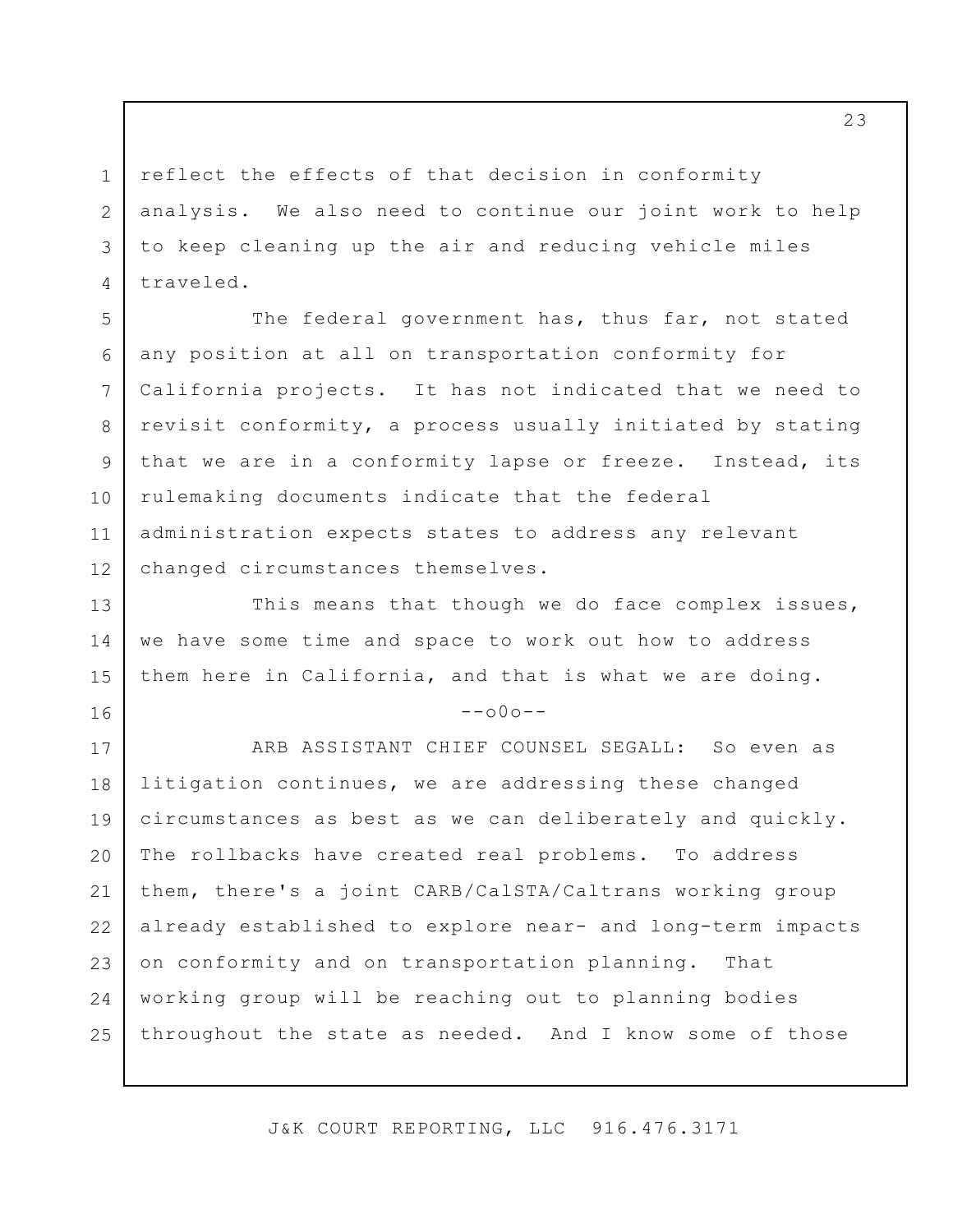1 meetings are already happening.

2

3

4

5

6

7

We are working to assess the emissions impact of the federal rule, develop an adjustment factor for conformity models that can be implemented quickly, and then analyze the effects of that conformity challenge for each MPO and project. So we're gathering those facts and building that analysis.

8 9 10 11 12 This analysis in turn will inform our options as we determine how to mitigate the impacts of the rule ina manner that protects public health and allows key transportation plans and projects to move forward with minimal disruption.

13 14 15 16 17 18 Of course, in the medium to long term, California needs to continue to invest in a range of affordable housing and transportation options, further reduce VMT, accelerate the transition to zero-emission future in order to improve air quality and to continue to support our communities.

19 20 21 22 23 24 25 The federal rollback intensifies this need, which already existed, because it makes cars dirtier. Therefore, we need to continue and deepen our work. We need to collaborate, address the issues as or when they arise, deal with the near-term challenges, and continue to move forward together. We look forward to this joint work.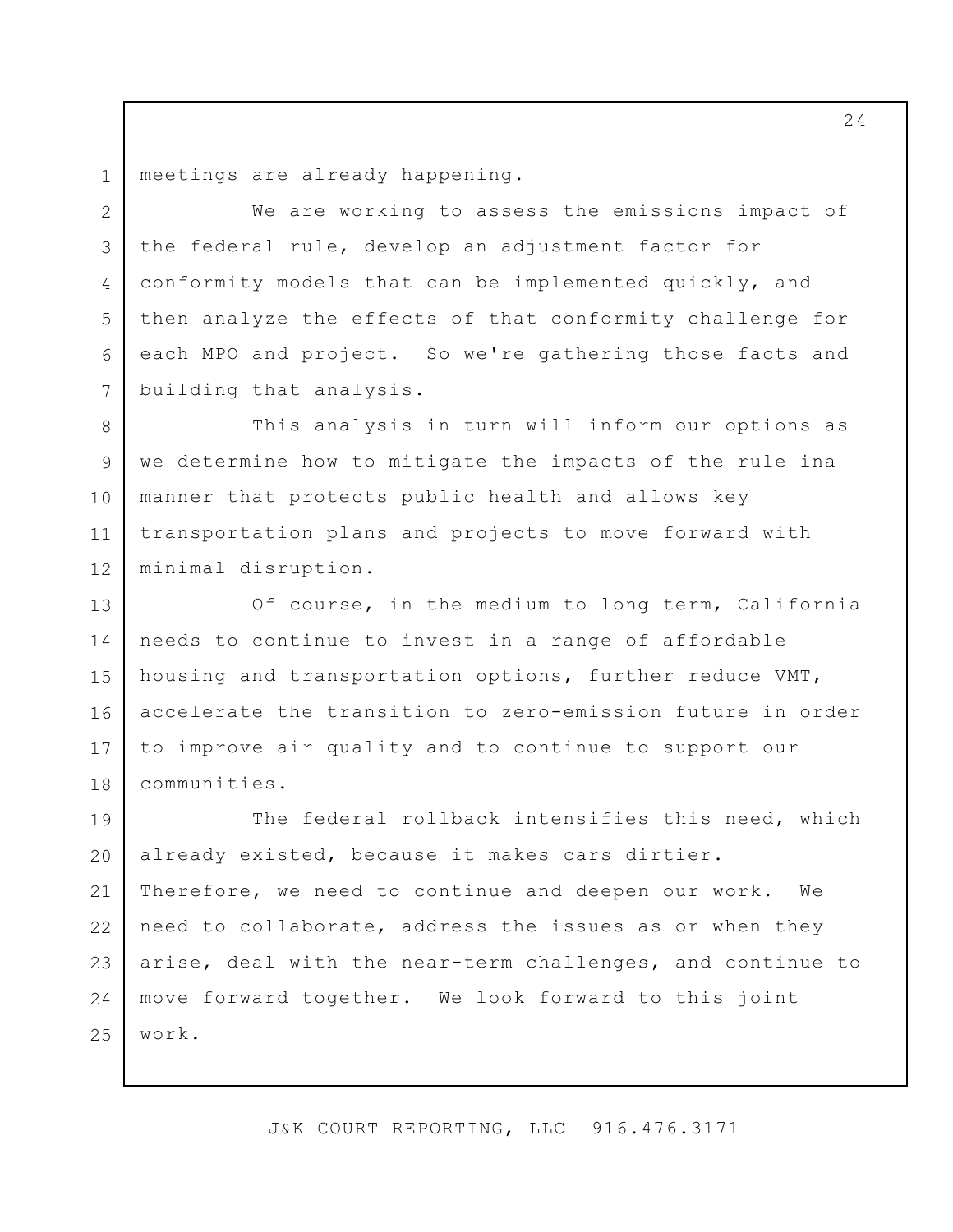Thank you.

1

2 3 4 5 6 7 8 9 CTC VICE CHAIR VAN KONYNENBURG: Darwin Moosavi. MR. MOOSAVI: Thank you Craig for that introduction to the issue. My name is Darwin Moosavi. Despite what my placard says, I actually work for the California State Transportation Agency as the Deputy Secretary for Environmental Policy and Housing. So sorry for the confusion. I saw some looks analyzing my placard from across the room.

10 11 12 13 14 15 16 17 18 19 I wanted to expand a little bit on Craig's remarks and talk a little bit about the coordination work that we're all doing between agencies. So first off, I on behalf of CalSTA, I want to assure all of you, as was mentioned by CARB, that this issue is at the center of our attention. We're fully aware of -- and sensitive to the issue faced by many MPOs, RTPAs, and other transportation partners whose plans and projects face uncertainty due to the potential air emissions modeling challenges posed by the final rule.

20 21 22 23 24 25 While this is a complicated issue, we're mindful of the potential consequences on project delivery, as well as funding if transportation conformity requirements are not met, which is why we're taking actions to better understand the issues in order to address them in a way that minimizes negative impacts.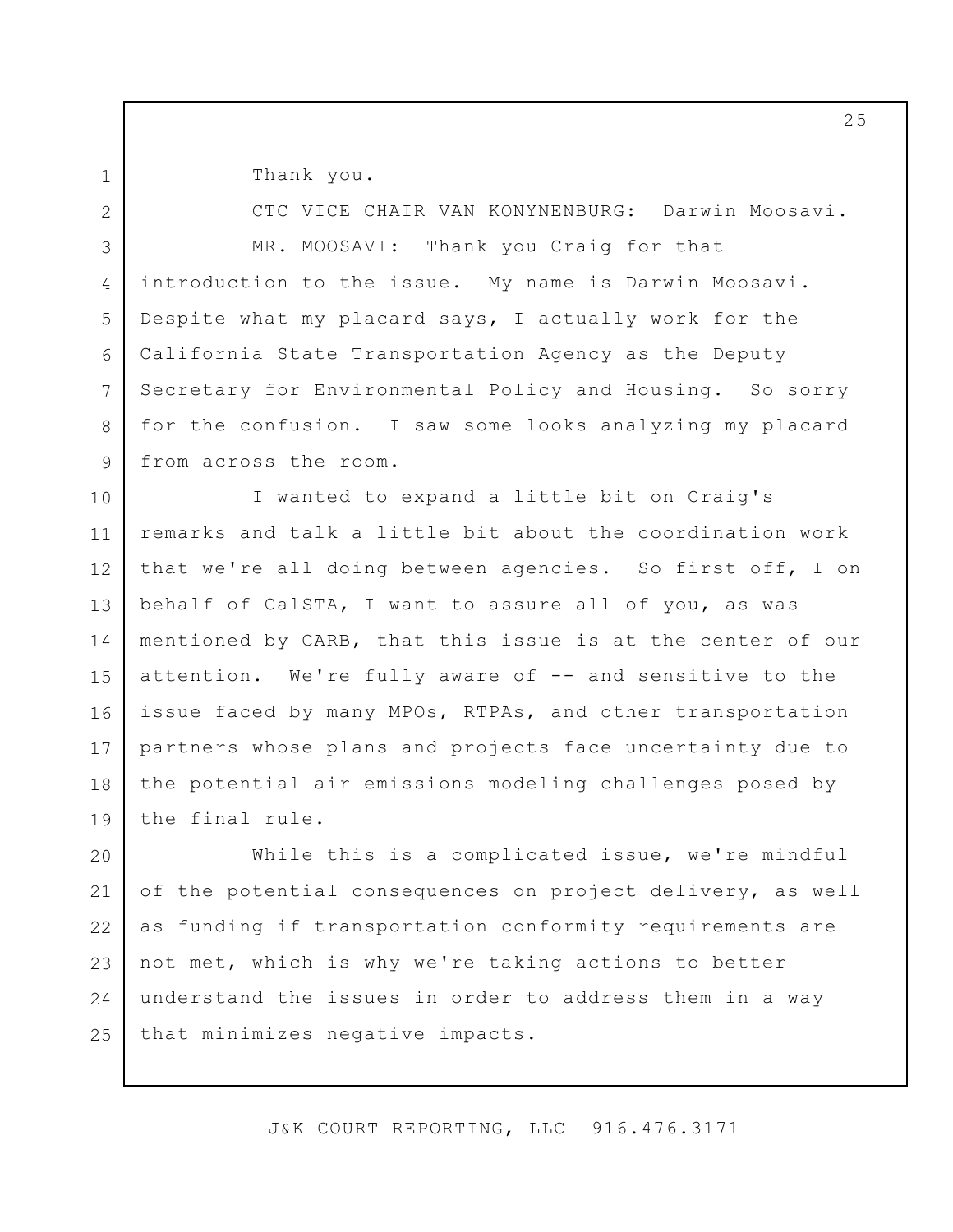As was mentioned by CARB, we've already formed an internal State agency coordination group consisting of CalSTA, CARB, and Caltrans to do technical analysis and identify potential near-term options and solutions. Over the next several months, this technical coordination group will be working diligently to understand the impacts of the SAFE Rule on transportation projects.

1

2

3

4

5

6

7

8 9 10 11 12 And the goal of this group is three-fold. First off, the group will coordinate work occurring across the three agencies to defend against the SAFE Rule and understand its impacts to make sure all the agencies have up-to-date information.

13 14 15 16 17 18 19 20 21 22 23 Secondly, we'll coordinate, communicate, and outreach to affected stakeholders, including our regional transportation agencies and other key transportation partners, as well as this body, and the CTC in particular, to outreach -- sorry, on project and planning implications of the SAFE Rule. This outreach will be led by CalSTA and CARB as part of the work group. Communication will be ongoing and has already begun. We actually had a meeting with SACOG last week and we'll be continuing those conversations and reaching out to our MPO partners over the coming weeks.

24 25 The third part of this coordination is once we better understand the impacts, this group will discuss

J&K COURT REPORTING, LLC 916.476.3171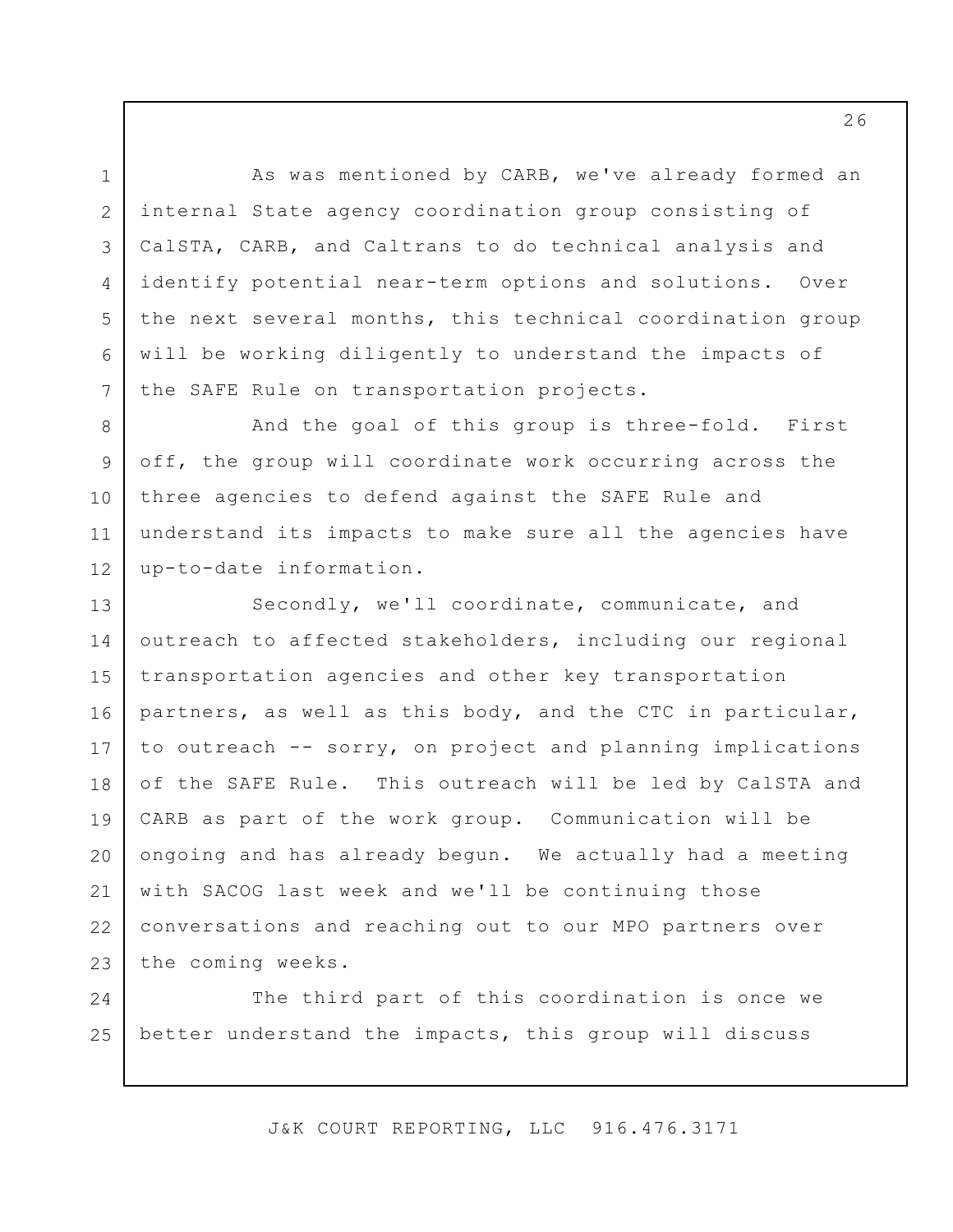policy responses to address impacts in a manner that mitigates the emissions impact of the rule, while also allowing key projects to proceed. Again, we'll engage our transportation delivery partners through this process as it unfolds and ensure that the solutions we're putting forward are ones that we all agree to.

7 We're confident we'll be able to address these issues together and identify a good path forward. To that end, I commit to you that we're in close communication and will continue to be in close communication with all of you over the coming months and I will turn it over to Tanisha.

Thank you.

1

2

3

4

5

6

8

9

10

11

12

16

17

13 14 15 MS. TAYLOR: Thank you. Tanisha Taylor. And you'll have to forgive me, I'm a little under the weather, so hopefully you can hear me and you can understand me.

> (Thereupon an overhead presentation was presented as follows.)

18 19 20 21 22 23 24 25 MS. TAYLOR: Thank you again for the opportunity to be here today - welcome to the new Commissioners - to talk about the SAFE Vehicle Rule and the Transportation impacts. And we -- as we've all articulated, we've all been working very closely together. We were even joking that Craig started with the words, I'll finish with the pictures, so that we cover the gamut of our learners throughout the room today.

J&K COURT REPORTING, LLC 916.476.3171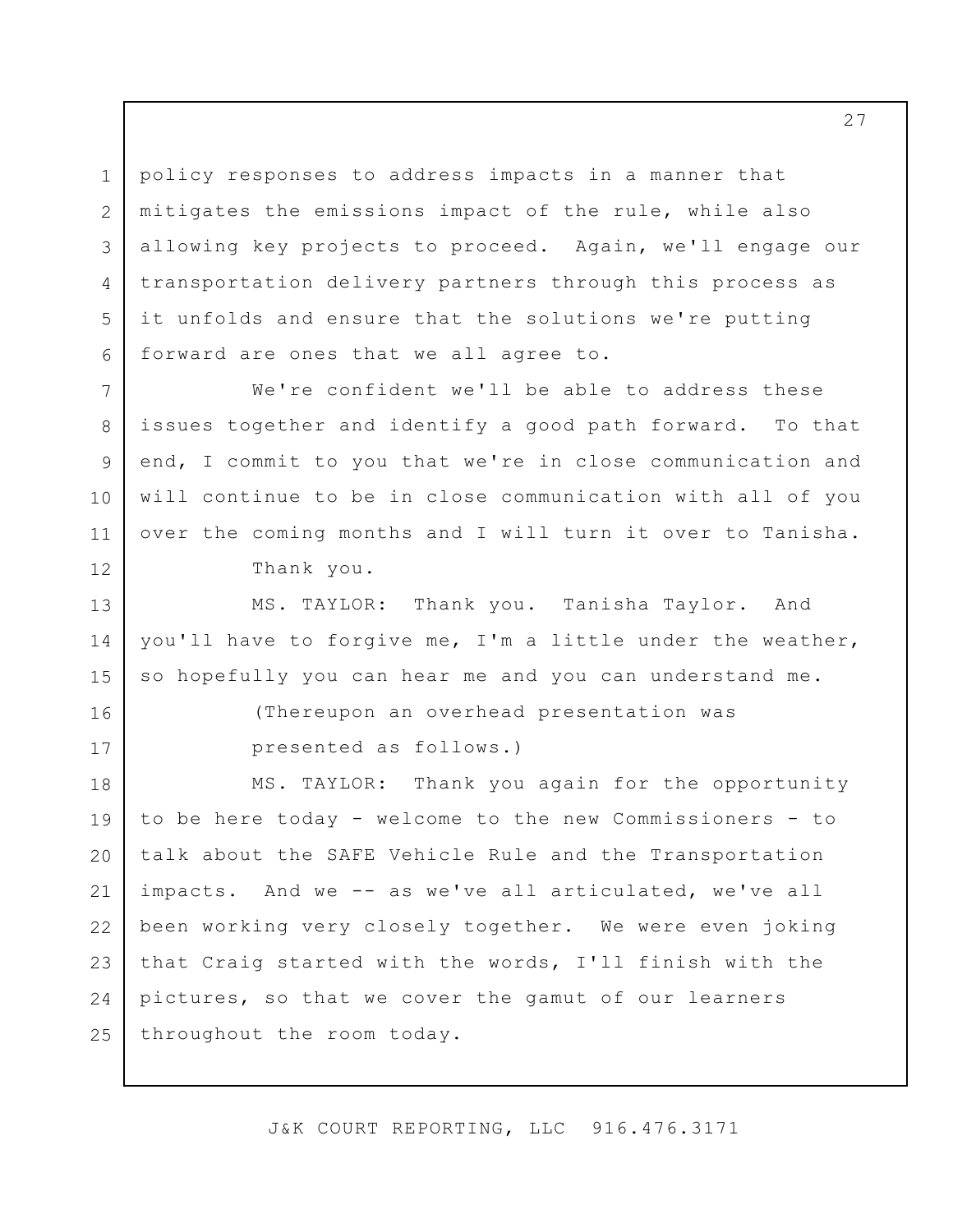1 2 3 4 5 6 7 8 9 10 11 12 13 14 15 16 17 18 19 20 21 22 23 24 25  $--000--$ MS. TAYLOR: So a couple of things. Just to go back to our May workshop and remind everyone of what we're talking about in detail is this -- that the SAFE Rule affects approximately 93 percent of the State's population when we talk about criteria pollutant emissions. And so we're not talking about something small here, as Craig and Chair Nichols and Vice Chair Van Konynenburg have articulated as well.  $--000--$ MS. TAYLOR: It revokes CARB's authority to implement the ZEV and GHG mandates as Craig has mentioned already, but it also threatens our ability to meet our goals. And we're not just talking small goals. We're talking very significant goals and how the State moves forward to protect our residents both economically, in health, as well as air quality.  $--000--$ MS. TAYLOR: Bad news, we've talked about this, and again I'm the visual one.  $--000--$ MS. TAYLOR: The final rule is here and it's effective November 26th, 2019.  $--000--$ MS. TAYLOR: So we have projects at risk, as

J&K COURT REPORTING, LLC 916.476.3171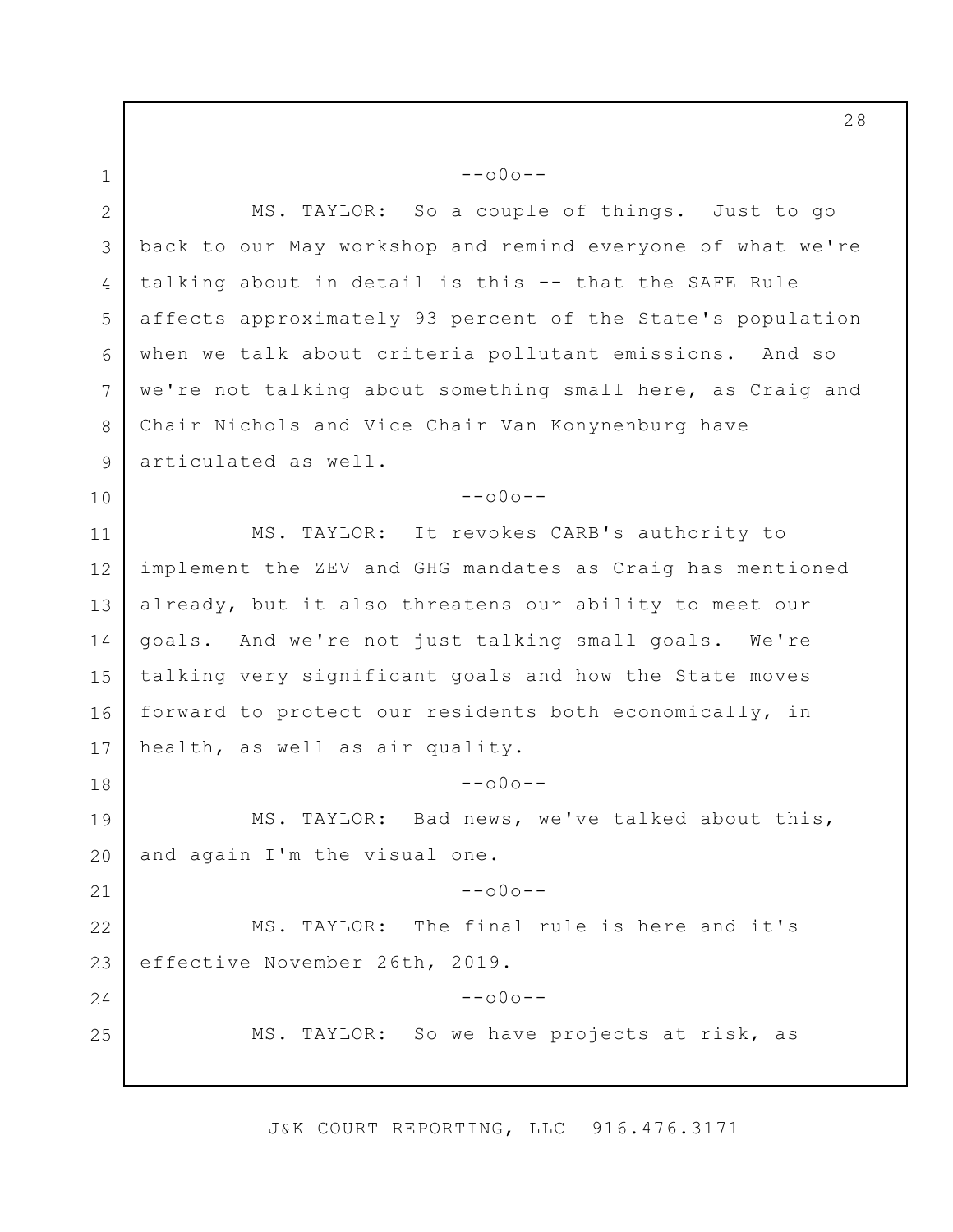1 2 3 4 5 you've heard. And I'll talk about why these projects are at risk as we kind of go through. But I want to remind everybody, because I continue to hear this notion that maybe there's a silver lining to this thing. There is no silver lining.

6

7

8

9

10

11

12

13

14

### $--000--$

MS. TAYLOR: This includes transit projects. It includes our large scale rail project. It include our new corridors for light rail as well as heavy rail. So there is no silver lining. There is no this may be better in someway. It's just not.

So we've heard California sues, but what does that mean?

 $--000--$ 

15 16 17 18 19 20 MS. TAYLOR: When Craig talks about California and the State have sued, when we talk about the transportation agencies and how this -- this impacts us, there are a couple of things that the litigation means to us in particular. And so there's this question of injunctive relief and what does that mean?

21 22 23 24 25 And so the State has requested permanent injunctive relief, which means that at the end of the court case when the court rules, that is when the impacts to transportation potentially stop depending on where you are on that scale of impacts. And in some cases, there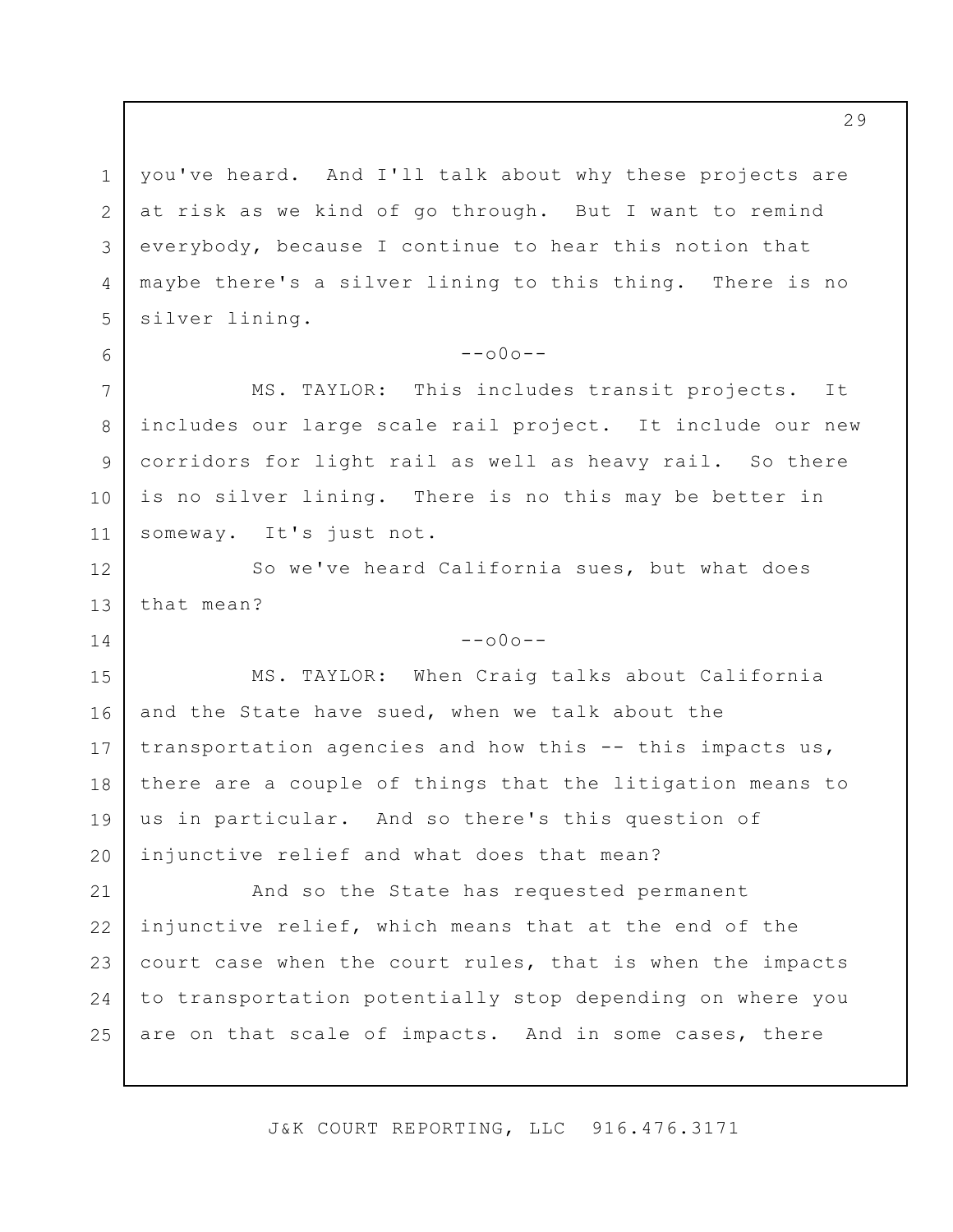1 2 3 4 may be no impacts. In some cases, there may be a lot of impacts, but the impacts will vary across the regions. And that's what we're working out through this working group.

5

6

7

8

9

19

25

# $--000--$

MS. TAYLOR: But it's important to recognize that the rule will be implemented in the transportation sector and throughout the state as CARB fights its legal battle.

### $--000--$

10 11 12 13 14 15 16 17 18 MS. TAYLOR: So what does this mean for transportation. And in the chart, you can see the green and yellow. The green represents Metropolitan Planning Organizations, the yellow represents the Regional Transportation Planning Agencies. And again to reiterate, when we talk about nonattainment areas in state, there are 14 MPO regions and eight rural counties. So this is not an urban issue only. This is a rural issue in the state as well for transportation.

--o0o--

20 21 22 23 24 MS. TAYLOR: It places local transportation projects at risk. And I'm not going to get into a lot of detail. But if you do go to the CALCOG website, we do have a SAFE Rule summary that highlights what transportation products will be at risk.

 $--000--$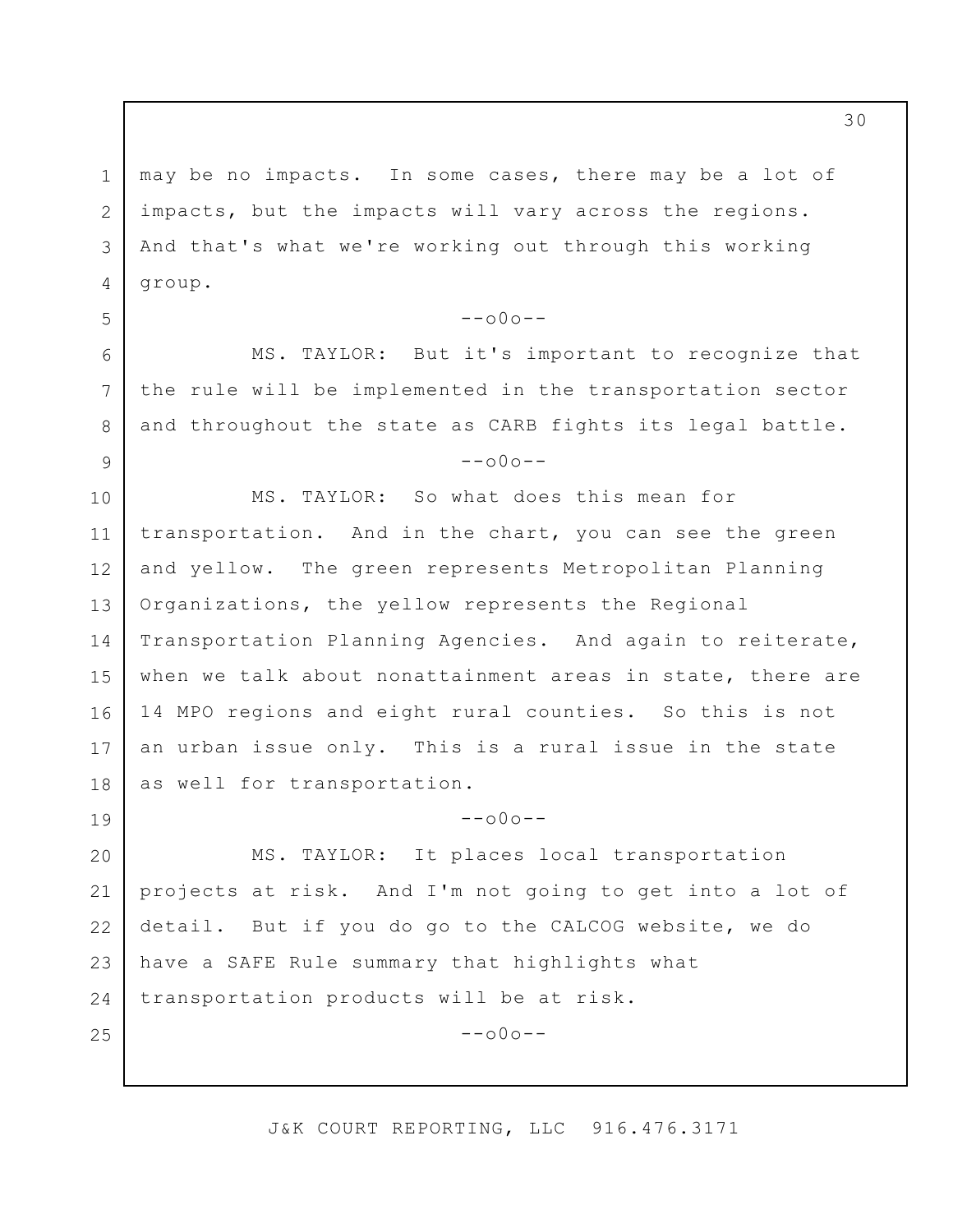1 2 3 4 5 6 7 8 9 10 11 12 13 14 15 16 17 18 19 20 21 22 23 24 25 MS. TAYLOR: It also limits nonattainment areas' abilities to amend the Regional Transportation Plan and the Federal Transportation Improvement Program. And for those documents, the Regional Transportation Plan covers a span of 20 years, the Federal Transportation Improvement Program covers a span of four years. But that's effectively how we deliver the transportation system in the state of California. And those are crucial documents in that process. And so there's varying degrees. So these projects are -- these are projects that are -- that are - at the Clean Air Act is applicable to and transportation conformity is not exempt from.  $--000--$ MS. TAYLOR: It limits nonattainment areas' abilities to adopt new Regional Transportation Plans and Federal Transportation Improvement Programs. And that too is important, because that's where we add new projects, that's where we meet that state's ambitious GHG reduction goals. So it really does again hit all of our goals and really hamper and threaten our ability to meet those goals as we're moving forward.  $--000--$ MS. TAYLOR: The impacts will be different by region. One of the reasons the impacts will be different

J&K COURT REPORTING, LLC 916.476.3171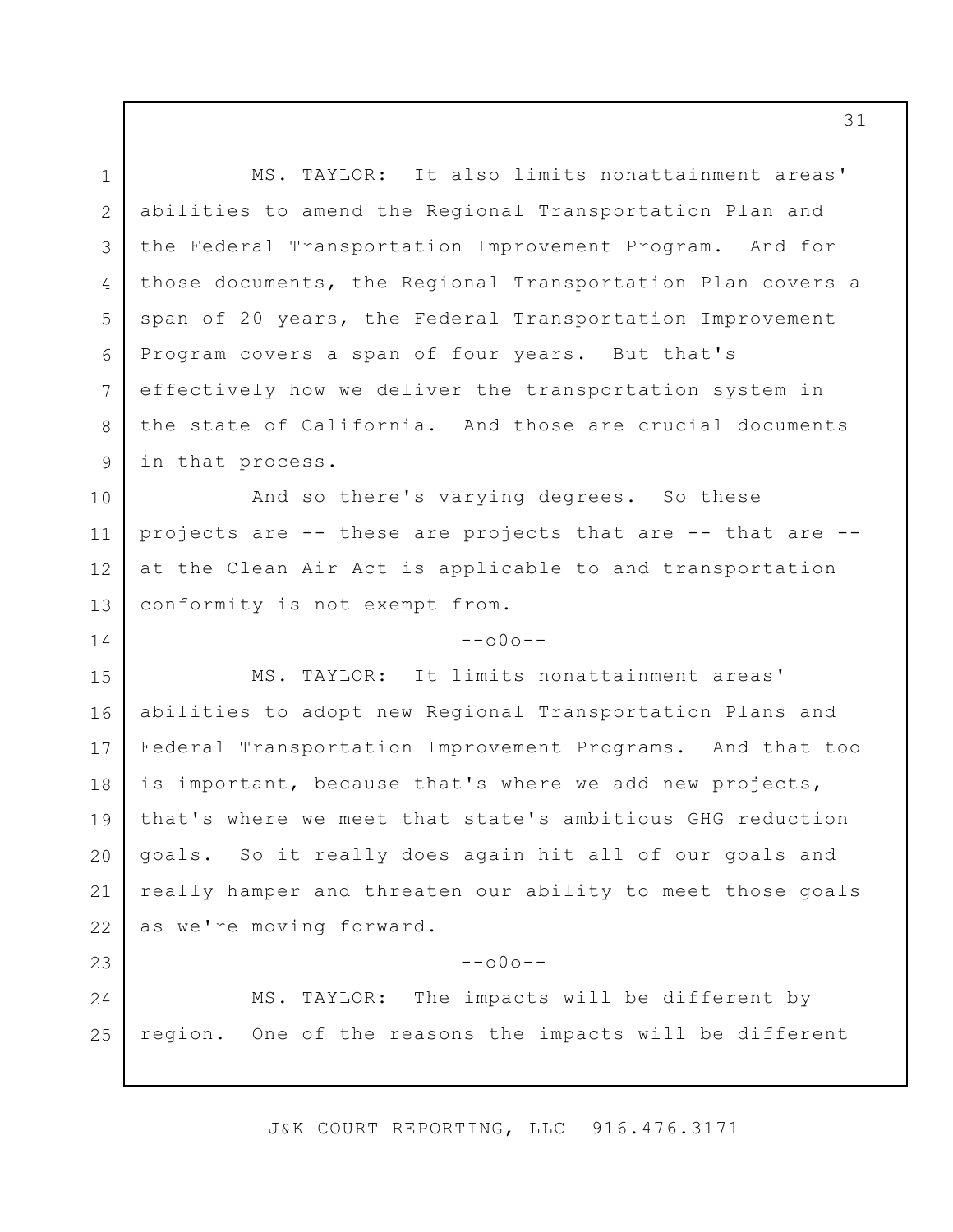3 5 6 by region, it really depends on where you are in project delivery. So there are individual project impacts, but it also depends on where you are in the delivery of your Regional Transportation Plan. So each of the state's 18 MPOs delivers its Regional Transportation Plan on a different schedule. Some are earlier, as early as February of next year. Some will deliver it in 2022.

8 9 10 11 12 13 14 15 16 As we work through and we analyze the potential impacts of the rule with CARB and CalSTA, those schedules will matter, because the impacts will vary based on those schedules, and the schedule of where you are in the project delivery process, whether you're studying your environmental impacts or you're acquiring right of way, or developing for construction. That all has a different impact as to how the rule will be felt as you deliver your project.

# $--000--$

18 19 20 21 22 23 24 MS. TAYLOR: We've heard from Mr. Corey that the Trump administration has threatened us with highway sanctions. Everything that Mr. Corey has said is true. The only thing that I will add to what Mr. Corey has said, as CARB works through those things, to allay some of the fear, it's a nice headline. It's a big bold word. Sanctions are a horrible thing.

25

17

1

2

4

7

But the way highway sanctions work in the Clean

J&K COURT REPORTING, LLC 916.476.3171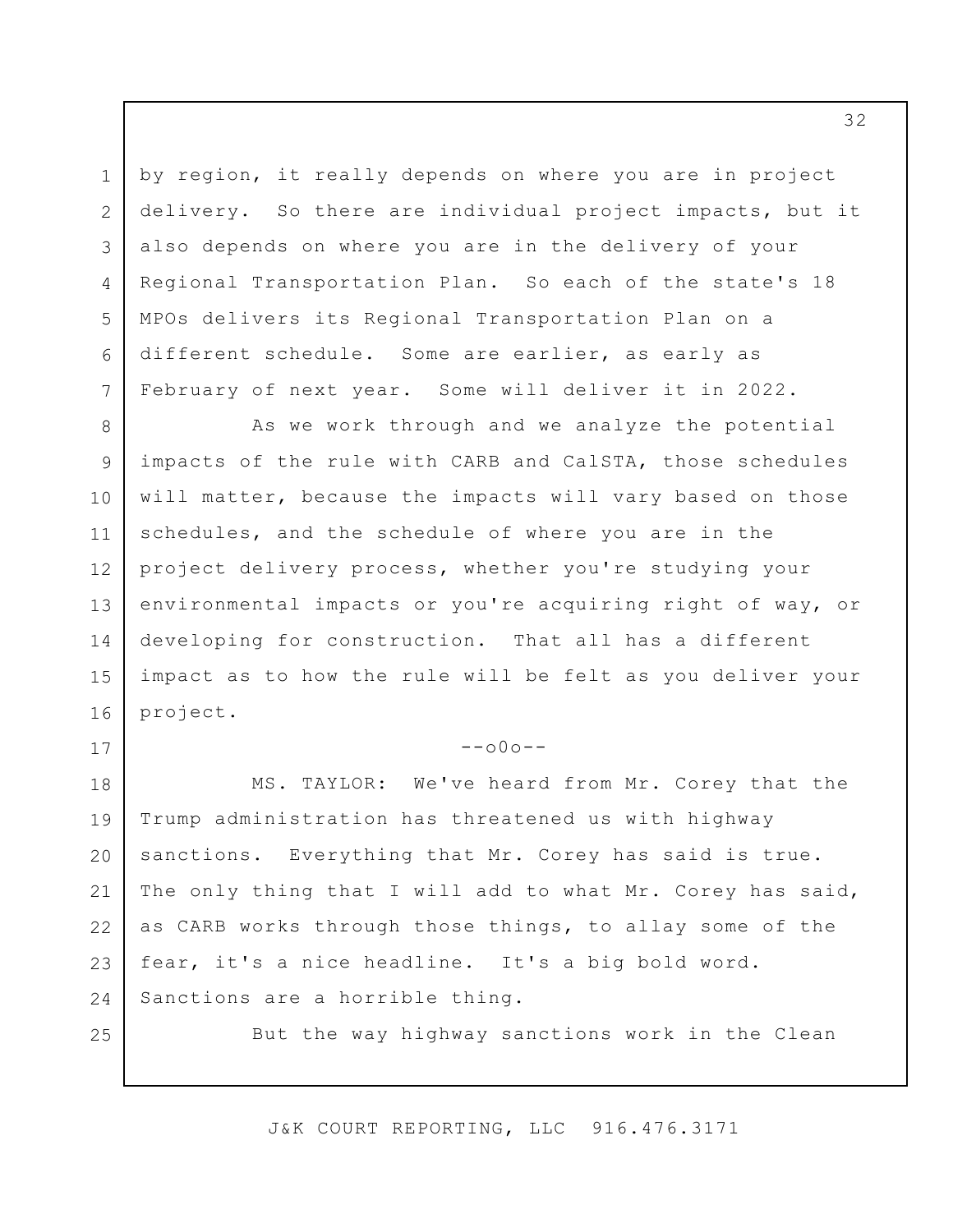Air Act is that EPA has to publish a notice in the Federal Register first. Once that notice is published in the federal register, highway sanctions don't take effect for 24 months. I have faith in CARB that they will move forward and get this process resolved before 24 months.

1

2

3

4

5

16

6 7 8 9 10 11 12 13 14 15 And obviously, if we're coming closer to 24 months, we'll all report the status of where we are in the process moving forward, but I don't think we'll have to do that. So even though it's a big headline and he's threatening our money, we have time to work through those issues, and we have quite a bit of time. So let us work through those issues. Let us coordinate with CARB. And we have faith that we'll get from. And if for some unforeseen reason we can't, we'll come back and we'll report to that and what that means.

 $--000--$ 

17 18 19 20 21 22 23 24 25 MS. TAYLOR: So specific project questions. Clearly today, it's a very high-level presentation. But I want to give some resources where the regions can go, where our local agencies can go. So I encourage you to contact your local MPOs, your county transportation commissions, your Regional Transportation Planning agencies, all of those agencies that my members are used to coordinating with, as well as Caltrans, on the project delivery side for our rural agencies.

J&K COURT REPORTING, LLC 916.476.3171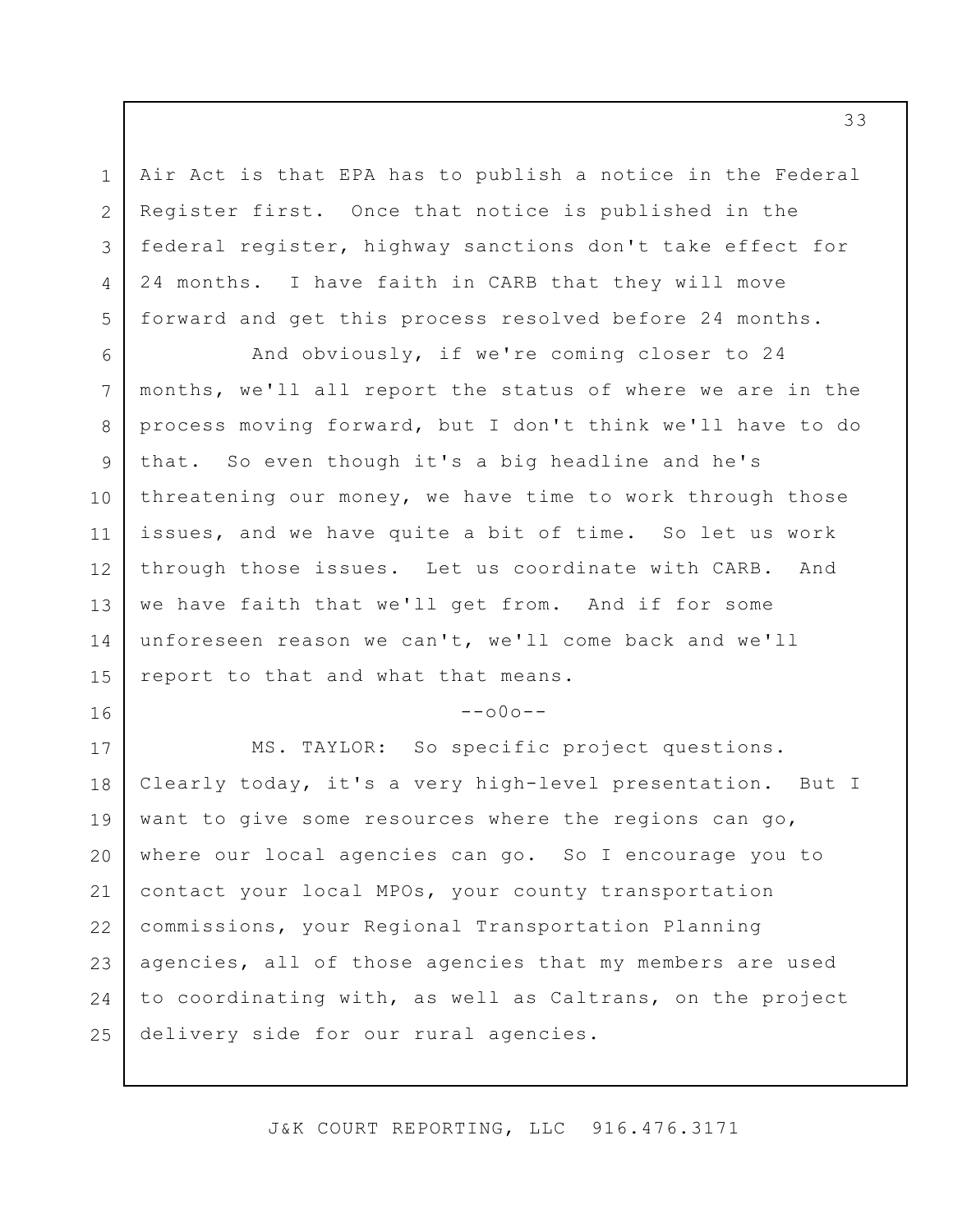7

8

9

10

16

1

--o0o--

MS. TAYLOR: And so what's next?

 $--000--$ 

MS. TAYLOR: We're going to continue to support the State's fight for clean air and public health. We're going to work collaboratively across State, regional, and local agencies to minimize negative impacts of the final rule; continue to track the status of the SAFE Rule part 2, as well as continue to reach out to U.S. EPA and FHWA so that we continue to understand the impacts of the rule.

11 12 13 14 15 FHWA, Federal Highway Administration, has indicated there is no guidance currently. There is a question of how long it will take to have guidance so that they will know how to proceed. And so we'll be following that and providing updates as well.

 $--000--$ 

17 18 19 20 21 MS. TAYLOR: Additional resources. This is the website link that we provided here for our CALCOG policy tracker. That gives you a little more detail on the types of transportation impacts. And with that, we'll be happy to take any questions.

22 23 24 25 CTC VICE CHAIR VAN KONYNENBURG: All right. Now, is the time to ask questions. I would start with -- if you want to ask a question, please put your name plate on an angle, so that I can recognize you.

J&K COURT REPORTING, LLC 916.476.3171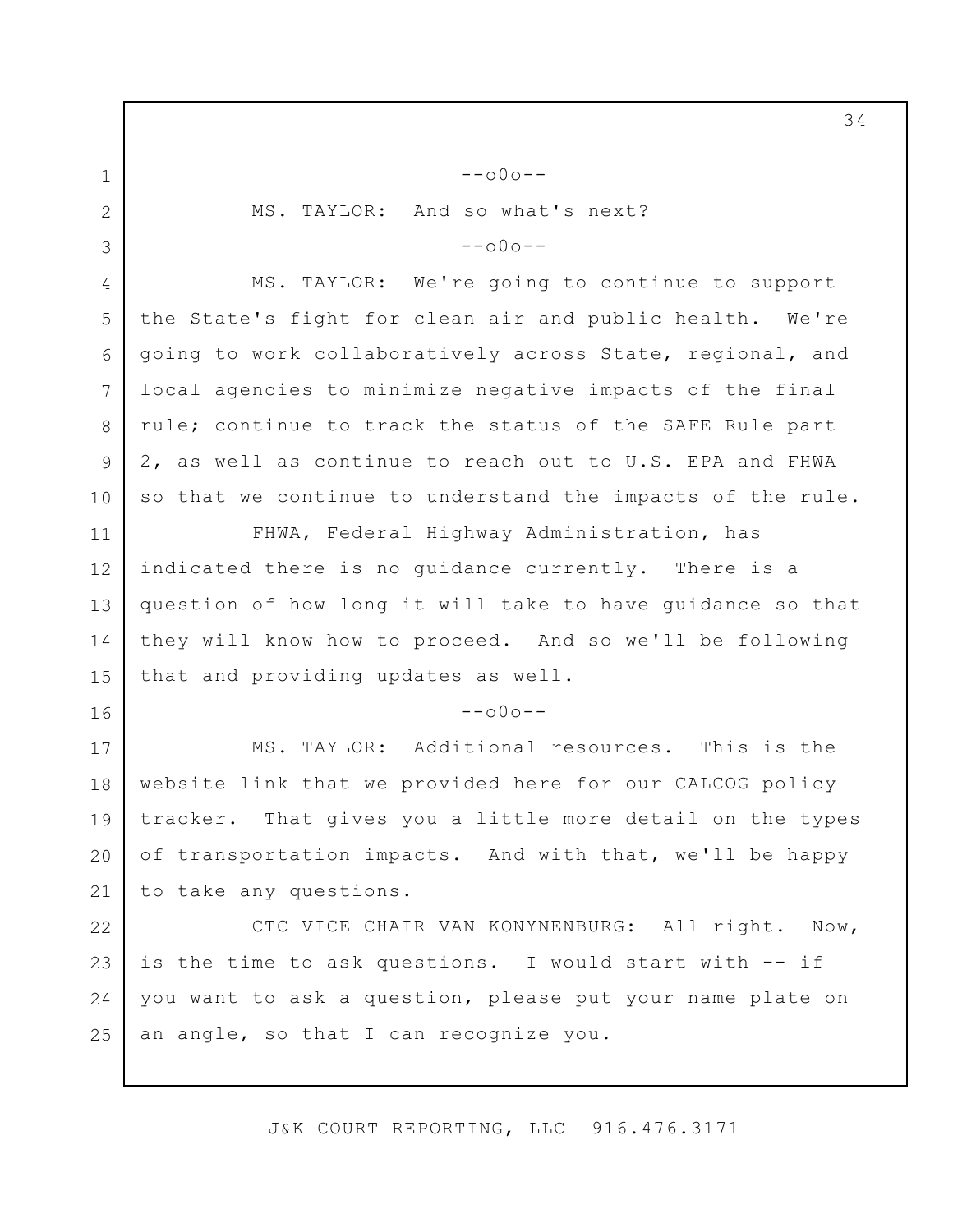All right. I'll start with Chair Nichols and then I'll go over here and --

ARB CHAIR NICHOLS: Oh, mine isn't a question. It's really a comment. I just want to thank Tanisha and the MPOs for having helped us communicate about what's going on --

MS. TAYLOR: Thank you.

1

2

3

4

5

6

7

8 9 10 11 12 13 14 15 16 17 18 ARB CHAIR NICHOLS: -- and understand the potential impacts, and make sure that we're working together closely, because you're absolutely right, it's a -- nothing has actually happened, but the potential and the process are important. And so it's one of those situations where you have to raise enough of a level of alarm so that people understand that we really are going to need to do something, but not get people panicked into thinking that they're about to lose their projects. And so I think you're doing a terrific job. I just want to thank you for that.

19 20 21 22 23 24 25 MS. TAYLOR: Thank you. CTC VICE CHAIR VAN KONYNENBURG: Over here. Forgive me,  $I$  --CTC COMMISSIONER KEHOE: Senator Monning. CTC VICE CHAIR VAN KONYNENBURG: Senator Monning. SENATOR MONNING: Thank you, Senator Bill Monning. I don't know if it's for the panel or counsel,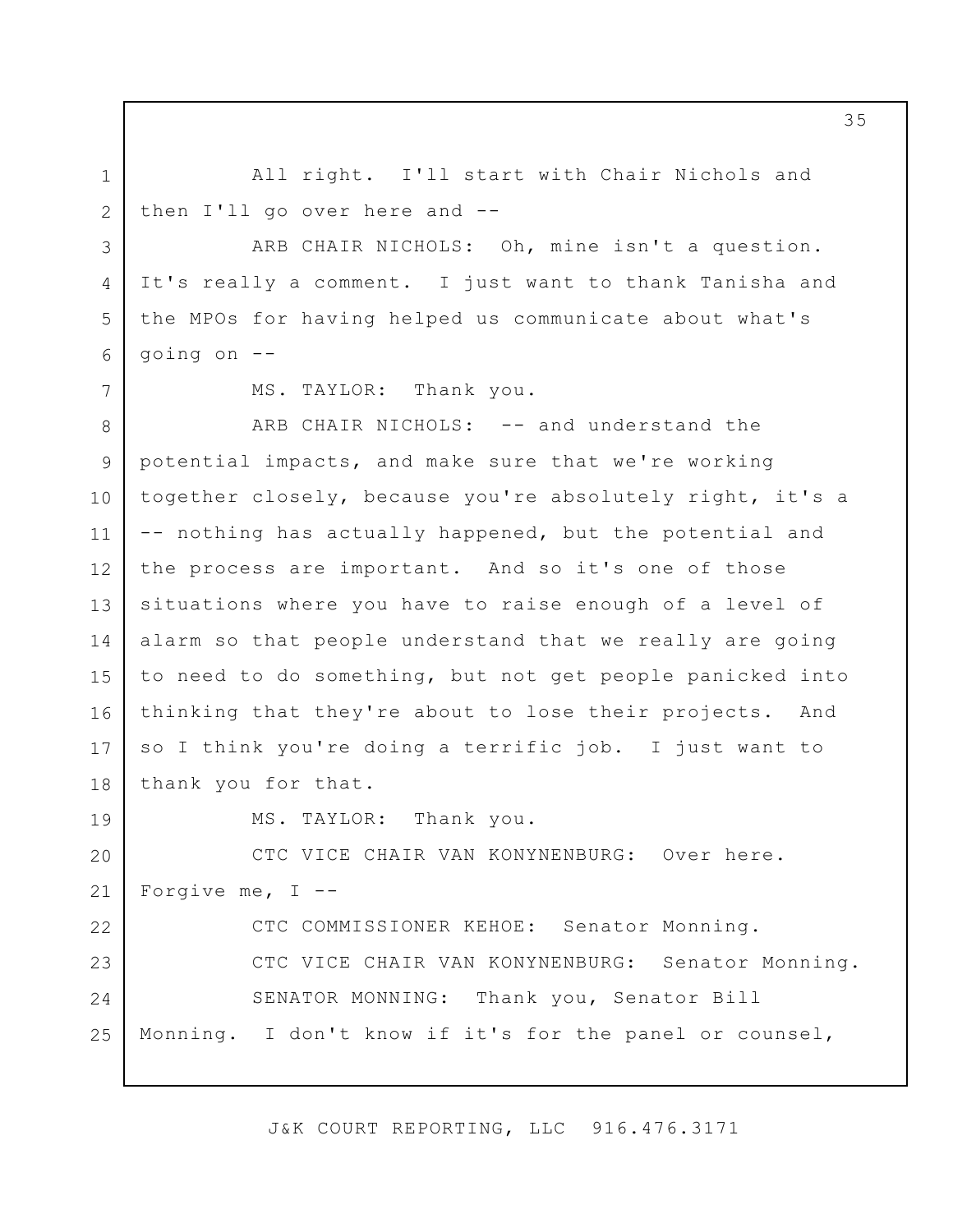1 2 3 4 5 6 7 8 9 10 11 12 13 14 15 16 17 18 19 20 21 22 23 24 25 but is there any timetable on the injunctive relief that California is seeking with other states? ARB ASSISTANT CHIEF COUNSEL SEGALL: Senator, not at this time. We filed our complaint and our amended complaint over the last couple weeks, so it will go in early phase briefing. Typically, the D.C. District Court operates relatively expeditiously. But, you know, it will be next near year we'll hear. SENATOR MONNING: Thank you. ARB CHAIR NICHOLS: Lucy Dunn. CTC COMMISSIONER DUNN: Thank you, Mr. Chair. I don't know if this is on. Okay. I love that we have some time and that we can rely on Air Resources Board to be a strong leader in the litigation on this. In the meantime, we also know everything is connected in this State, housing and transportation both. And those Sustainable Communities Strategies that are out there under review, can you talk a little bit about are we just going to recognize we've got code red going on here, but we also have to continue our processes and expedite those Sustainable Communities Strategies, get them out, so that, you know, we can kind of stay the course while the battle ranges? Can you talk a little bit about your strategy there?

J&K COURT REPORTING, LLC 916.476.3171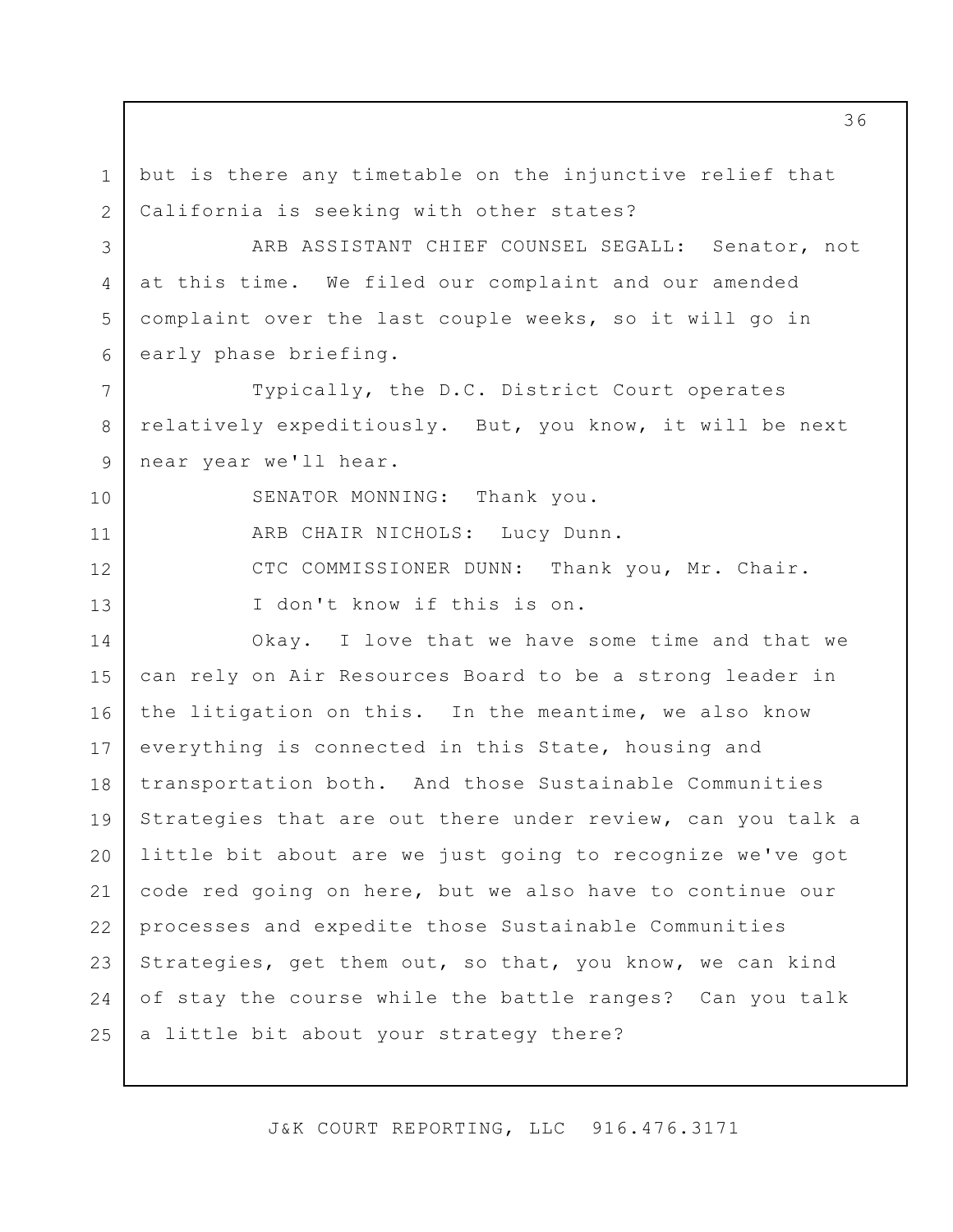ARB ASSISTANT CHIEF COUNSEL SEGALL: Sure. And this is really an area of developing strategy. Part of what we're doing is having exactly that conversation. So it's true just on timing is that the federal sort of preemption actions are effective at the end of November. So right now, nothing has legally formally changed. And people are making different choices during that sort of pre-effective date period.

1

2

3

4

5

6

7

8

22

9 10 11 12 13 14 15 16 17 And then the task obviously is to understand that something real has changed here in terms of increased emissions, how does one manage that? And there's both a near-term task, which is understanding the degree of change, and then a longer-term task which is figuring out how to fit that properly into strategies. But in terms of particular strategies, I think that's an ongoing conversation, just as we need to understand exactly how this is all affected.

18 19 CTC COMMISSIONER DUNN: When do you think you'll have that? Because we need some --

20 21 ARB ASSISTANT CHIEF COUNSEL SEGALL: Oh, absolutely.

CTC COMMISSIONER DUNNE: -- definitive planning.

23 24 25 ARB ASSISTANT CHIEF COUNSEL SEGALL: We've talked about working over just the next couple months to get to a first phase understanding.

J&K COURT REPORTING, LLC 916.476.3171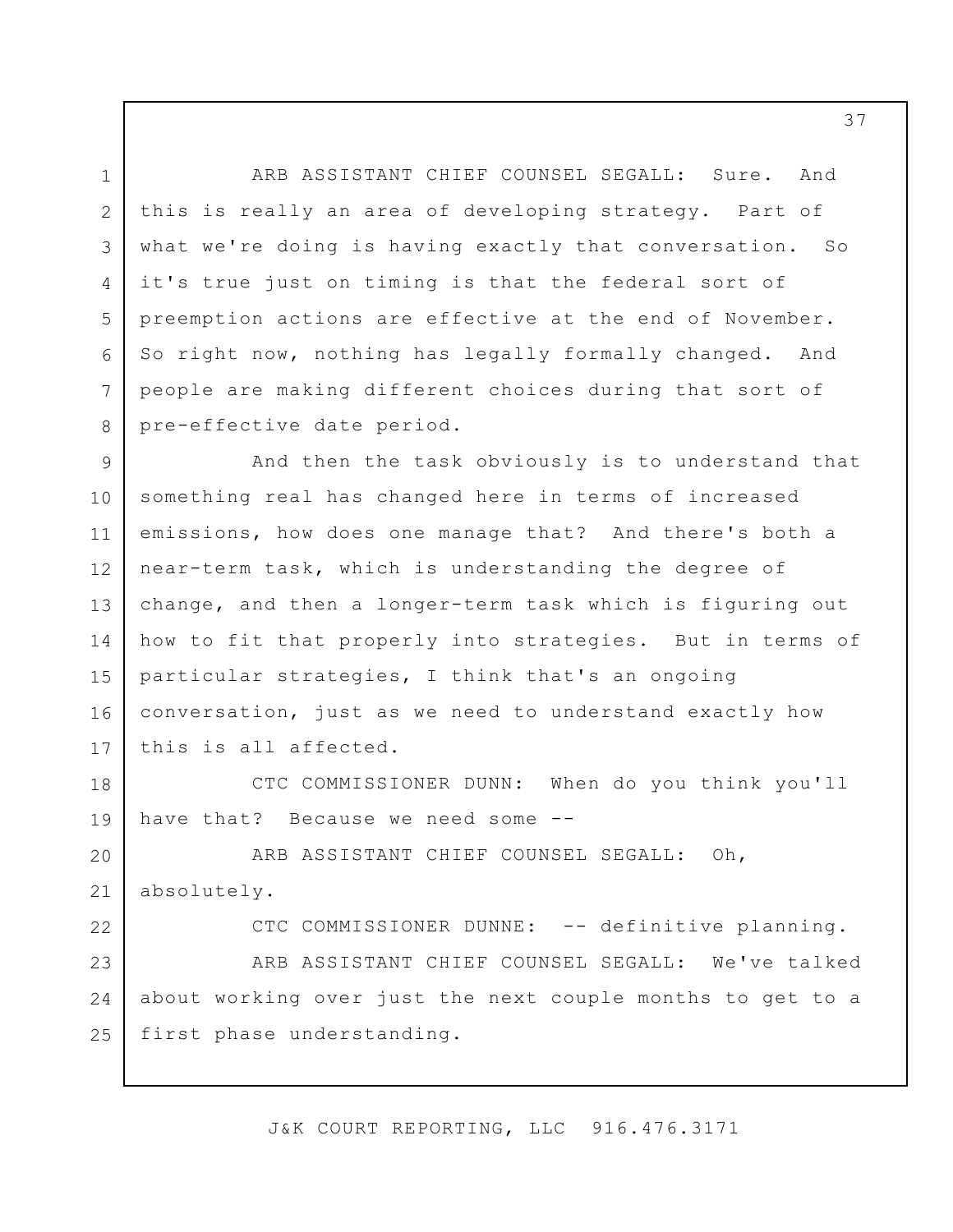1 2 3 4 5 6 7 8 MS. TAYLOR: And I can add. So Tanisha Taylor with CalCOG. One of the things that the regions are doing, and have been working on, is there's a question of can they accelerate their processes, if they're really close to the finish line. And some regions are looking at whether they can accelerate their process to gain federal approval before November 26th, which would allow them to continue through.

9 10 11 12 13 14 15 Some regions are not at that point. And so what some regions have done to try to mitigate some of the impacts is they have actually taken a good look at their Regional Transportation Plan to see which projects aren't consistent. Maybe the schedule has been delayed a little bit. The scope and stuff are still the same, but need to amend the Regional Transportation Plans.

16 17 18 And so over the last couple of months, the regions have been amending their Regional Transportation Plans to mitigate some of these transportation impacts.

19 20 21 22 23 24 25 For some of the individual project impacts, they are unknown, and so we're going to continue to work through those. For some of the Regional Transportation Plans, they're too far out to accelerate quickly and up, and so that -- those are the schedules that we're identifying with CARB and CalSTA to help as CARB is developing the technical tools to use to continue to move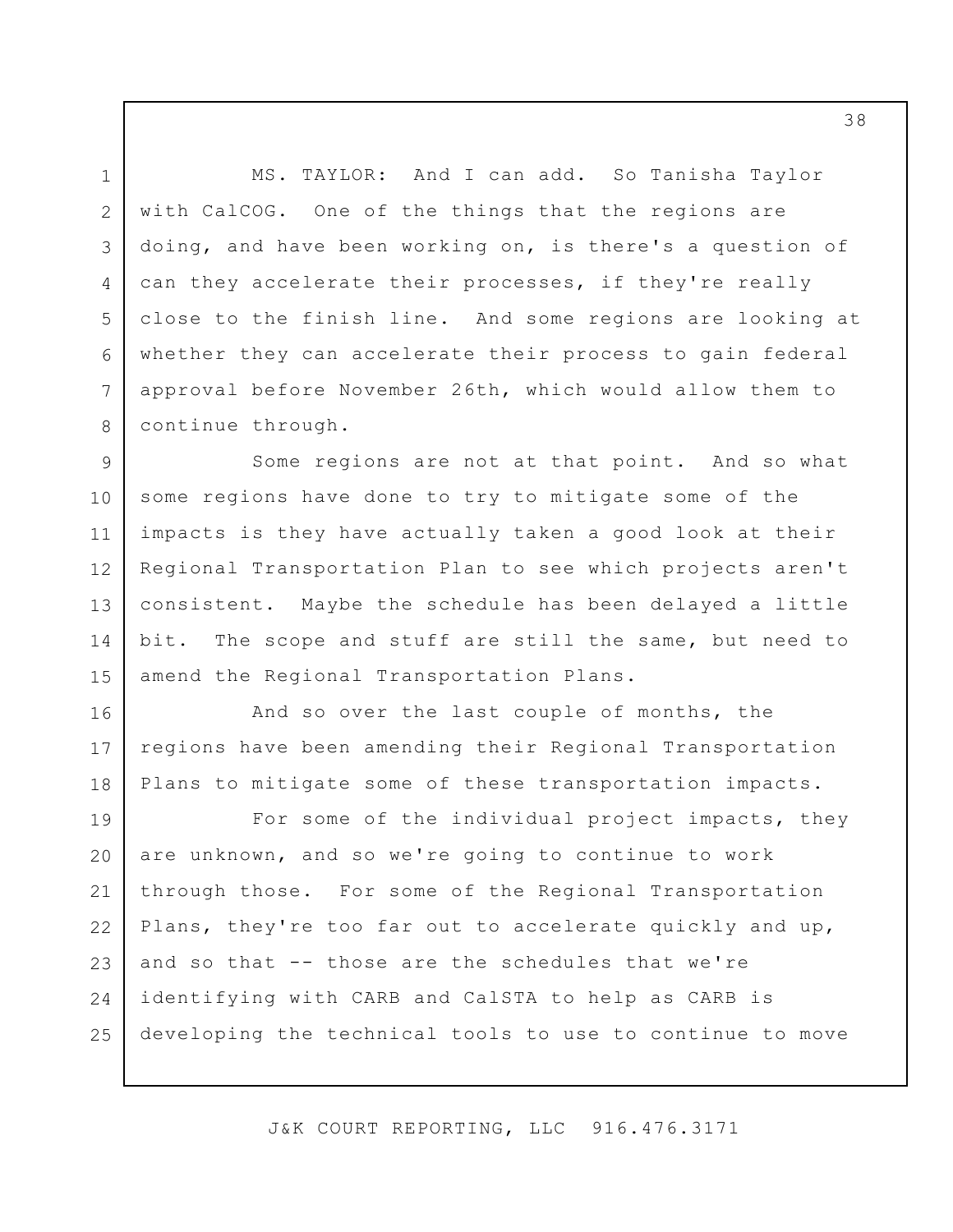1 2 3 4 forward, and so that we can prioritize how we deal with each region's needs, so that we're meet -- we're ensuring we're minimizing to the extent feasible those impacts that we might feel.

5

6

8

9

17

CTC COMMISSIONER DUNN: Thank you, Tanisha.

7 10 So, I'm sorry, Mr. Chair, one more. So I'm presuming, of course, that we go back to normal processes if we can get that preliminary injunction. And then - and everyone is back on a -- the regular paying field and we can get these things going.

11 12 ARB ASSISTANT CHIEF COUNSEL SEGALL: Yeah, just for this -- a permanent injunction formally, but, yes --

13 14 CTC COMMISSIONER DUNN: Permanent and preliminary.

15 16 ARB ASSISTANT CHIEF COUNSEL SEGALL: But, yeah, so if we win this case, we're back where we should be.

CTC COMMISSIONER DUNN: Right. Got it.

18 19 20 21 ARB ASSISTANT CHIEF COUNSEL SEGALL: And in the mean time, I just want to say we want to be fast and we want to be right. So we're trying to hit both of those goals.

22 23 CTC VICE CHAIR VAN KONYNENBURG: Board Member Mitchell.

24 25 ARB BOARD MEMBER MITCHELL: Thank you. Thank you for your reports. I assume this is on. I need to put it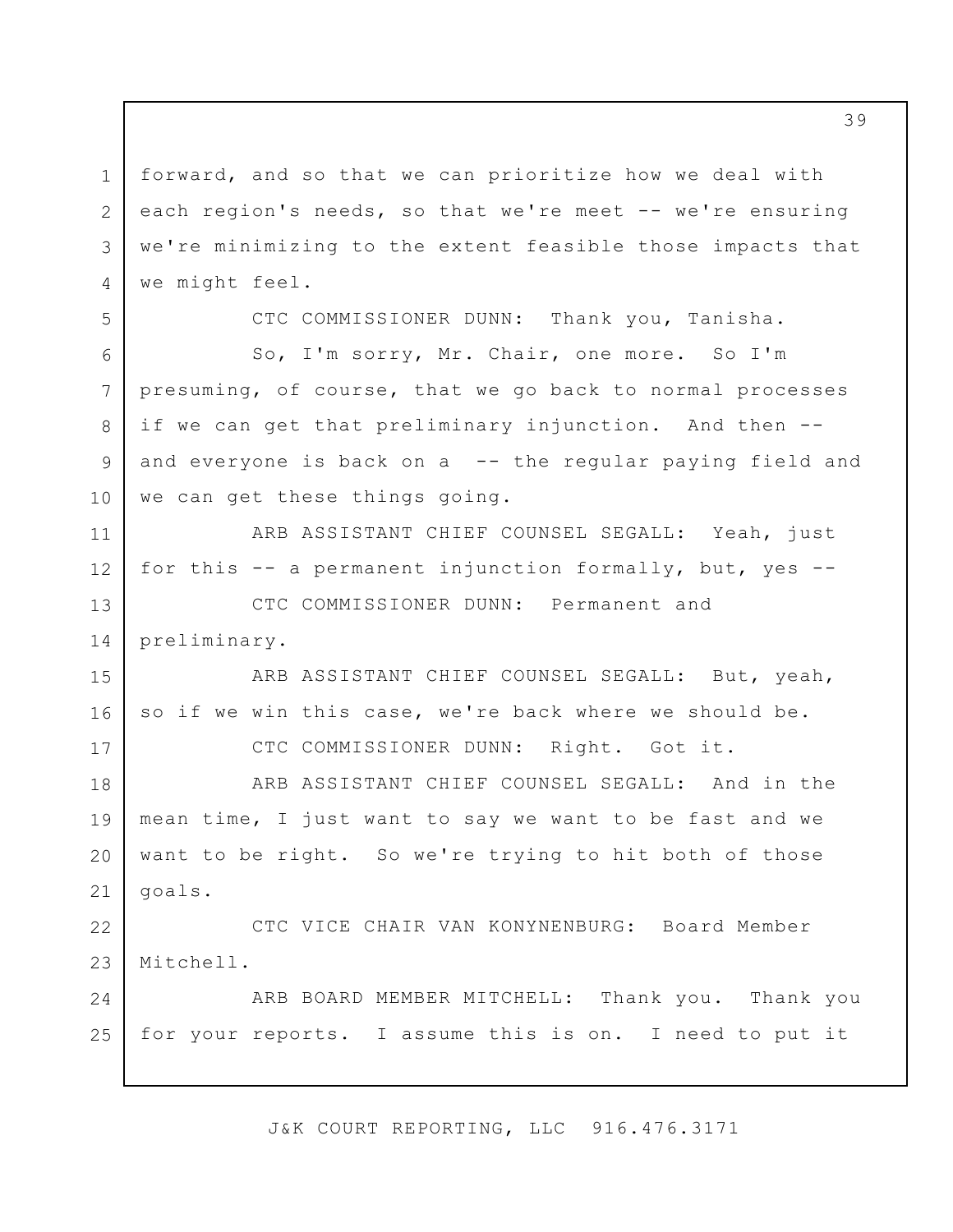1 2

4

5

7

up a little closer.

3 6 A couple of questions. One thing that happened in the letter that Andrew Wheeler sent to our Chair, Mary Nichols, was a request that we withdraw all of our submittals by today, October 10, and resubmit. So my question is are we doing anything? What are we doing about that ludicrous request?

8 9 10 11 12 13 ARB ASSISTANT CHIEF COUNSEL SEGALL: So what is -- what is actually going on there, as Mr. Corey discussed, is a long-running process that we were already collaborating with EPA on over the last couple years. I think, at some point, there were several hundreds SIPs they hadn't processed. It's now down to around 130.

14 15 16 17 Of those, staff have reviewed them all and are working it through. But it's a fact-specific process. So there's not really a reason to withdraw SIPs EPA has not identified anything wrong with.

18 19 20 21 22 But there is a need, and I think we said this in our response letter, that we're going to go right in and meet with them and talk through if there's anything they can identify that actually should be withdrawn, happy to look at that. But so far, they just haven't.

23 24 25 ARB BOARD MEMBER MITCHELL: Okay. And the other thing that is a bit complicated is the timing and processing of the litigation, and as it relates to ambient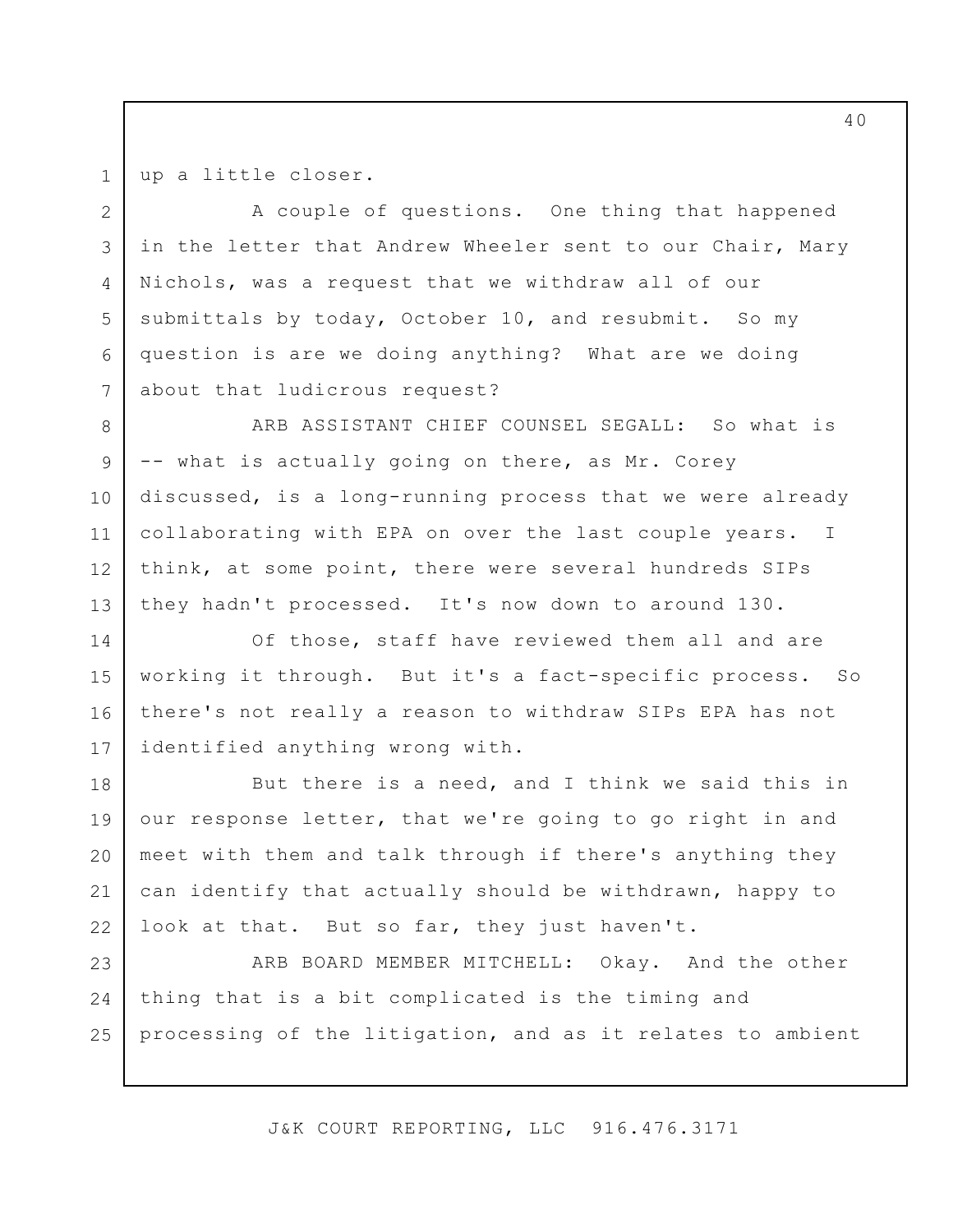air quality deadlines, ozone deadlines for the various regions, and how that can be worked through.

1

2

3

4

5

6

7

The permanent injunction would play into that if we get a permanent injunction. But obviously, we want to avoid sanctions and the federal government taking over our implementation plans. But have we talked about or thought about how we get these two things coordinated?

8 9 10 11 12 13 14 ARB ASSISTANT CHIEF COUNSEL SEGALL: Yes. So one thing I should say that may be not obvious is these two issues are pretty distinct. The SIP threat letter essentially involves U.S. EPA pressuring us to do their homework. So all those rules are already in effect and are doing their job to reduce air quality. It's just have they been reviewed by U.S. EPA?

15 16 17 18 19 20 21 22 23 The second issue, which is the issue you're raising, is the fact that the attack on our emission standards obviously weakens our ability to comply with federal ambient air quality standards. And so there's a real irony in U.S. EPA on a Thursday telling us that we lacked authority to implement critical standards and then on the next, I think it was, Tuesday saying that we had to do a better job implementing federal ambient air quality standards, which -- so, yes, it's a problem.

24 25 Inherently, if we can't get those tons through the efficient, effective standards we now have, we have to

J&K COURT REPORTING, LLC 916.476.3171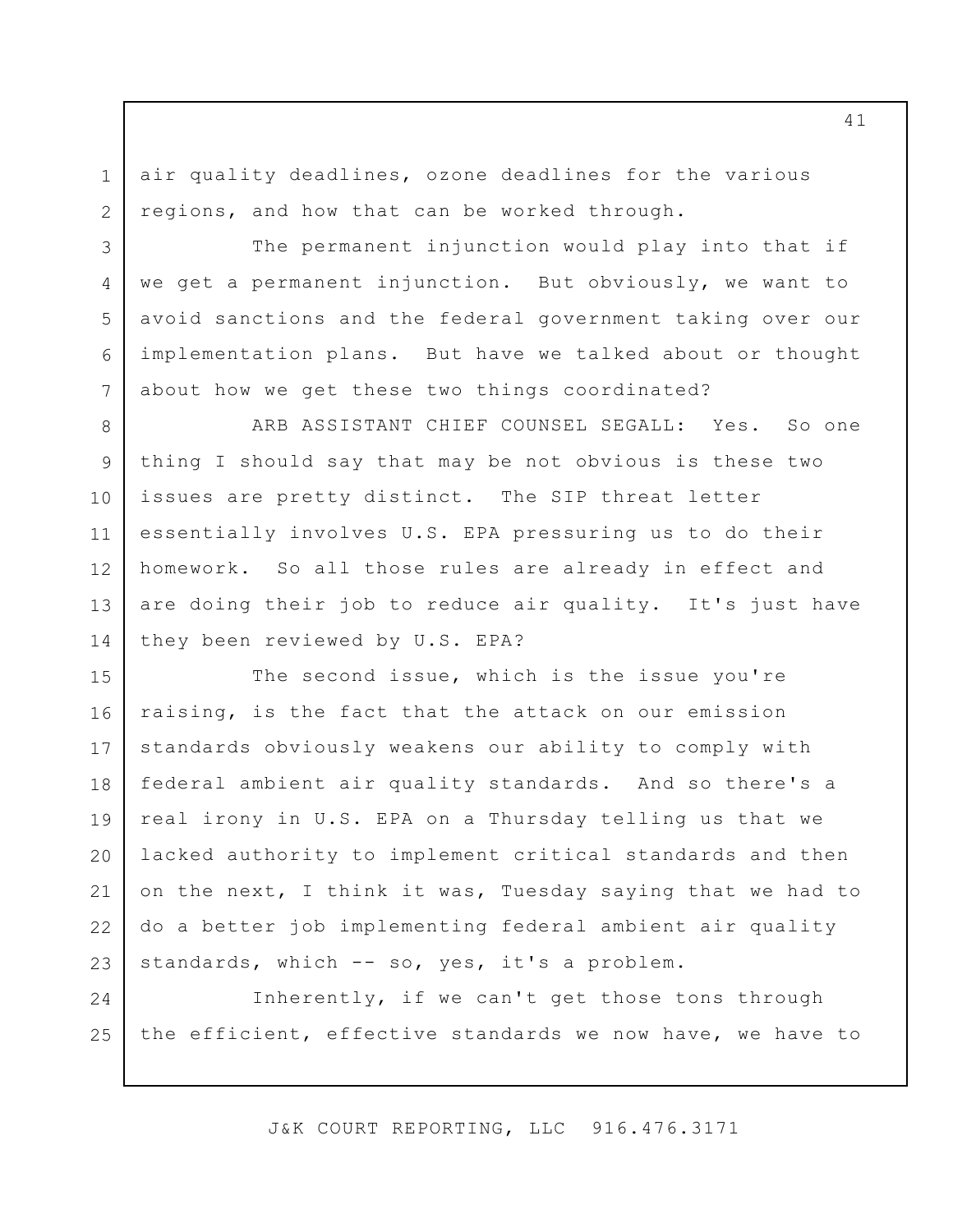1 2 3 4 5 6 7 8 look at other measures to get them. And one of the things that I said in my talk, which is critical, is that this is -- it's not a new challenge that thinking about how transportation and air go together to help reduce emissions, and protect the public, and deliver everything else we need to deliver is an urgent challenge. And one of the things that this federal action does is intensify the need to address that challenge.

9 10 11 12 So, yes, we see the connections. They are thorny. And we are dealing with the sort of bitter irony that we are trying to do our best while they try to take our tools.

13 14 ARB BOARD MEMBER MITCHELL: And do you expect the case to go to the Supreme Court?

15 16 17 18 19 20 21 22 ARB ASSISTANT CHIEF COUNSEL SEGALL: You know, it's unclear at this juncture. Obviously, it's an important case. There are many states involved. On the other hand, we have won aspects of this case before. The Supreme Court ruled in 2007 that these two programs were properly harmonized. We won in two different federal courts as to the preemption issue also in that time period.

23 24 25 So the issues in some ways are stale and decided in our favor and the facts are very much in our favor, so we'll see. We'll go through the district court. We'll be

J&K COURT REPORTING, LLC 916.476.3171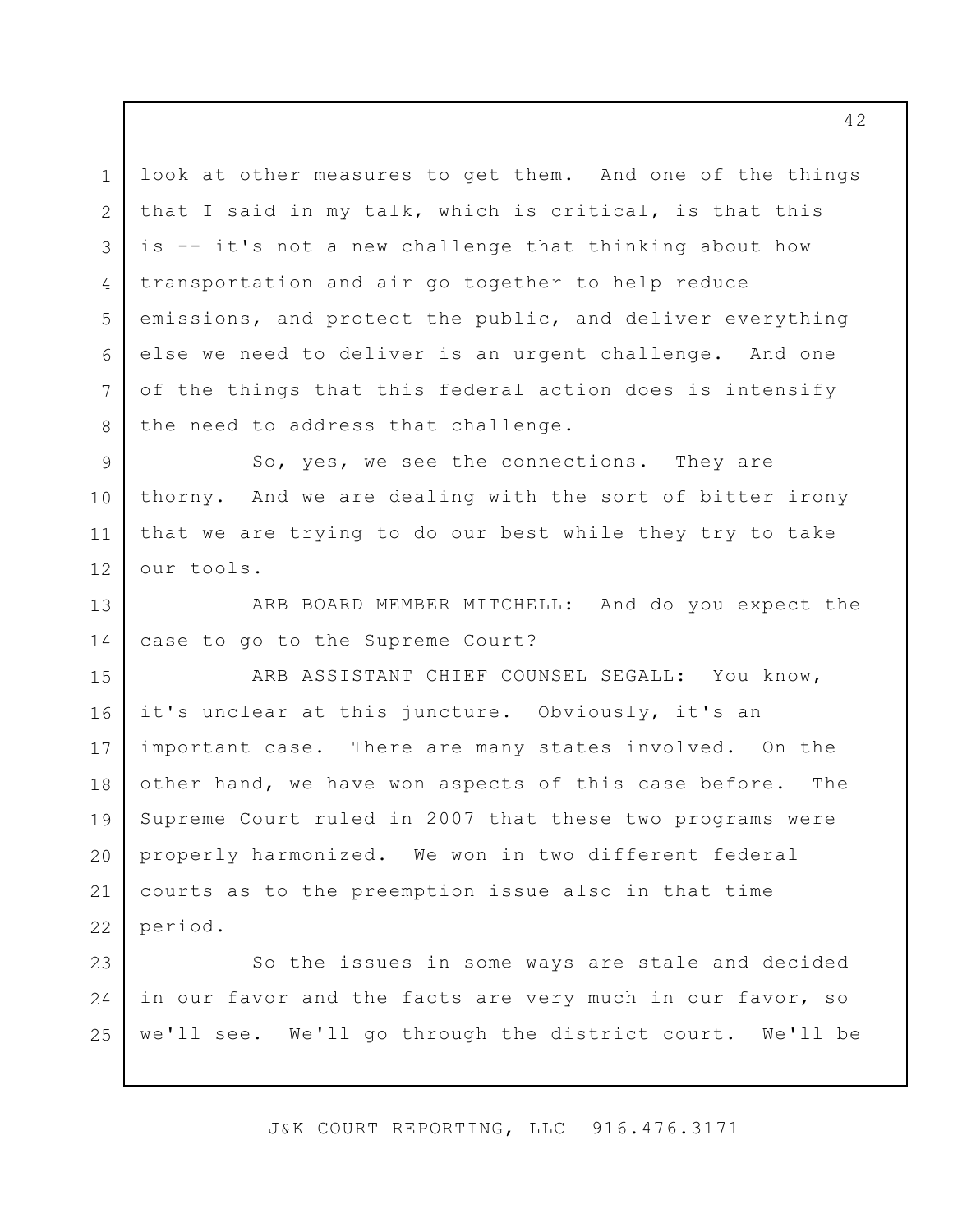1 2 3 4 5 6 7 8 9 10 11 12 13 14 15 16 17 18 19 20 21 22 23 24 25 in appellate court. We'll see what the timing of all that is. It could happen. It could not happen. And it will turn a bit on what the next administration decides to do. ARB BOARD MEMBER MITCHELL: Thank you. CTC VICE CHAIR VAN KONYNENBURG: Commissioner Butler. CTC COMMISSIONER BUTLER: First I -- is this on? Yeah. First, I just want to thank the three of you. That was extremely helpful. Thank you. And, you know, Darwin, as folks in the transportation world, I'm used to hearing how brilliant the Agency staff is. Tanisha and Craig that was -- that was great. Tanisha my sister's name is Tanisha, so I'm just trying to not like look at you and think you're going to tell me to clean my room. (Laughter.) CTC COMMISSIONER BUTLER: But I appreciate - it's clean. Don't worry. I appreciate -- (Laughter.) CTC COMMISSIONER BUTLER: I appreciate the pictures. And Craig and -- Craig and I went to law school together and we didn't interact as much in law school. You were always passionate about environmental work and I was always passionate about throwing parties.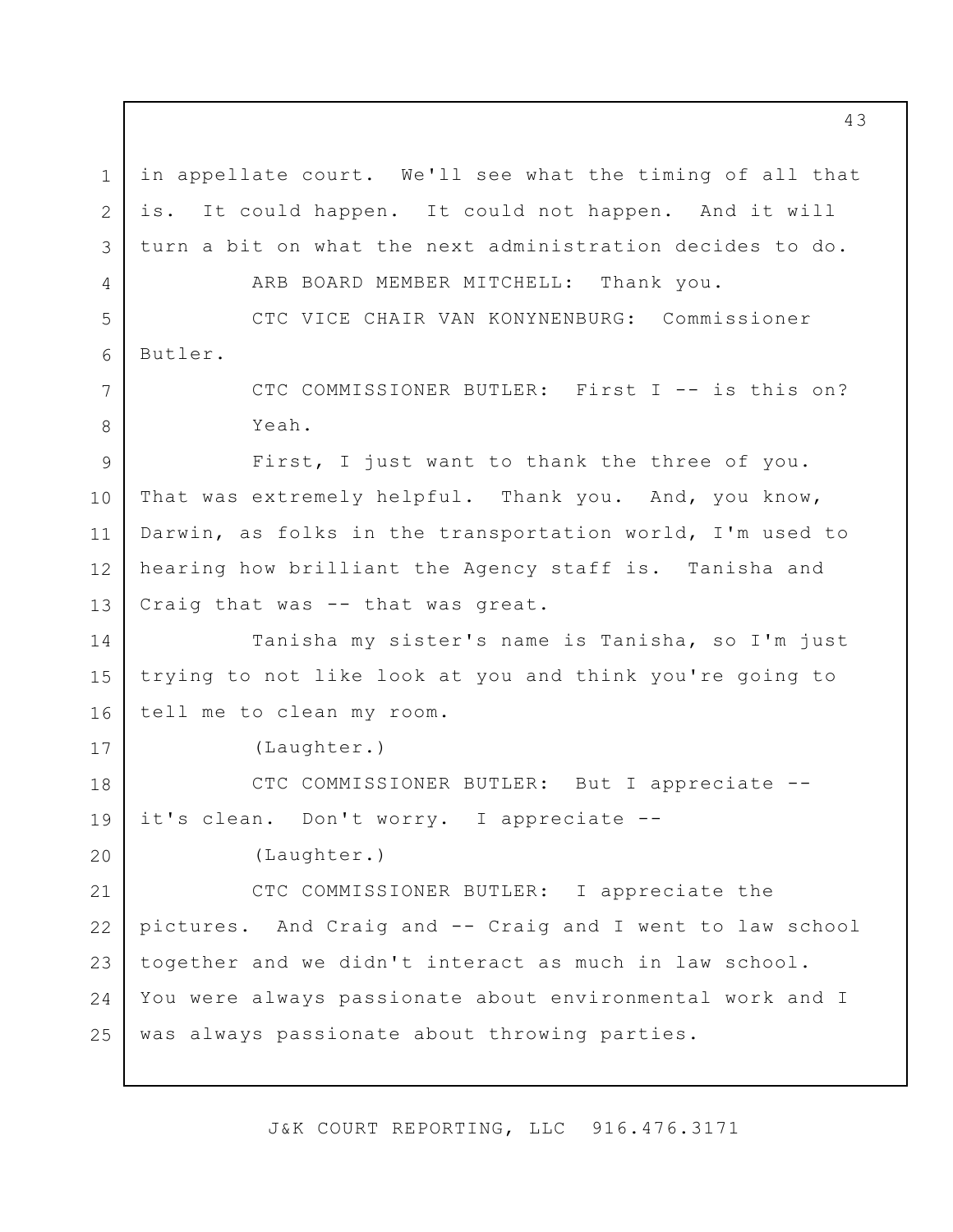1 2

4

(Laughter.)

3 CTC COMMISSIONER BUTLER: So it's good to interact now. But I think my question for you, Craig, specifically is this is a lawsuit where 23 other states --

5 6 7 8 9 10 11 12 13 14 ARB ASSISTANT CHIEF COUNSEL SEGALL: Yeah. CTC COMMISSIONER BUTLER: -- are involved. And we're getting a lot of the news obviously as a large state. But what are some of the other states doing? And while I appreciate that, you know, we're coordinating internally within the state, how are we working with other states? Are we really the leaders on this? Are there - you know, can you -- can you talk a little bit more about what more of the national landscape is and how we're fitting into that?

15 16 17 18 19 ARB ASSISTANT CHIEF COUNSEL SEGALL: Sure. So when the Trump administration came into office, we formed what's functionally an ongoing collaboration with many other state air agencies and with other states' attorneys general, and that's continuing.

20 21 22 23 24 25 In this case, our Attorney General working really closely with CARB, the Governor's office, all our partners is leading all of this litigation. We are in more than weekly contact with all the other AGs and all the other agencies working this through at every level. So that's been well coordinated and we're driving that charge.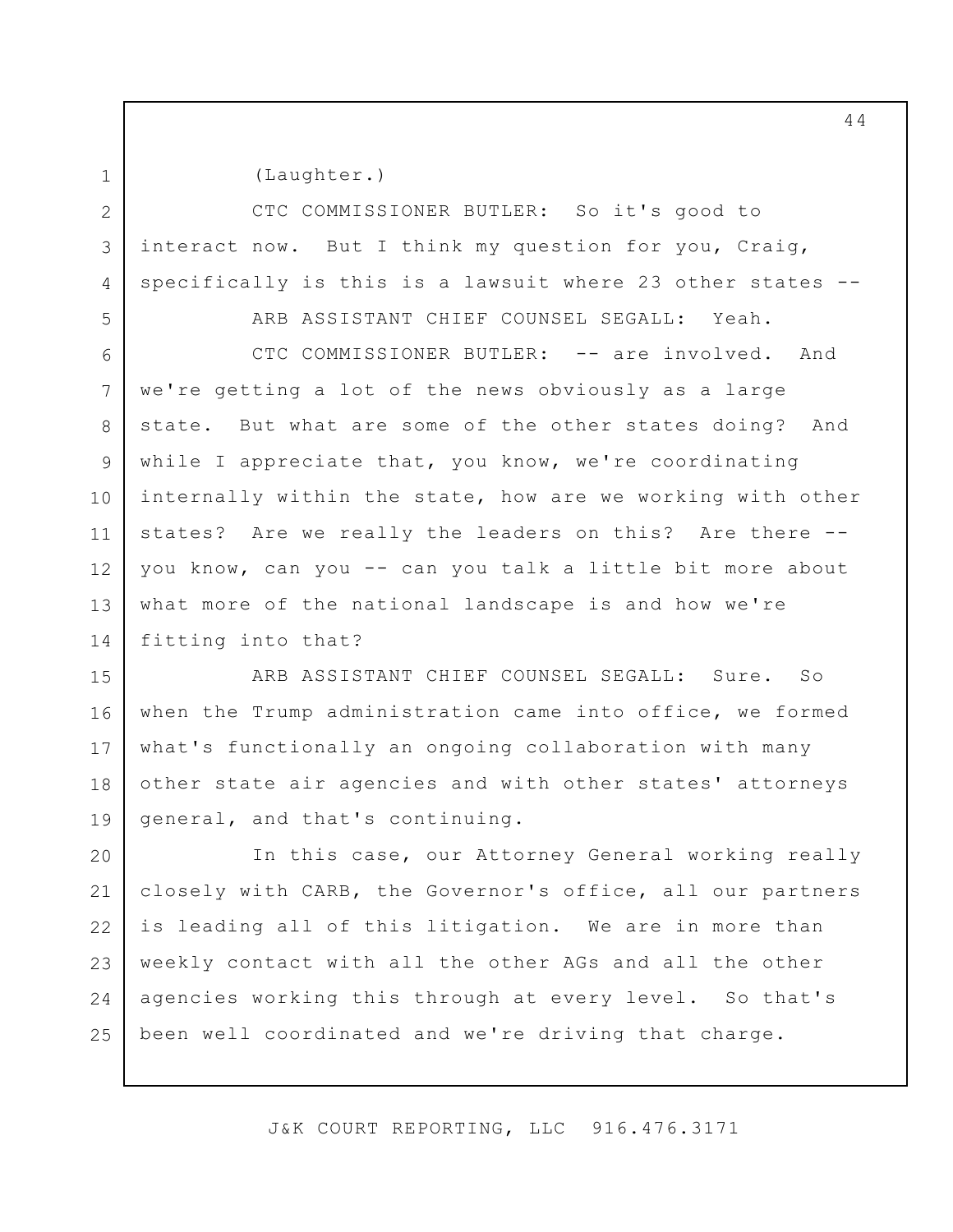1 2

3

4

5

6

7

That's not just a legal response though.

The policy response, this past summer, I think it was 24 states signed on to the Nation's Clean Car Promise, which was focused on taking policy actions across the gamut of legal and policy space to deal with these issues, recognizing that the threat on new vehicle standards, although acute, isn't the only thing folks can be doing.

8 9 10 11 12 13 14 15 16 17 So just in the past couple weeks, for instance, both New Mexico and Minnesota indicated that, if this litigation results favorably, they would be joining California's standards, which is great news. And many offer states have begun issuing executive orders, taking action, looking at ways do they join our standards, do they take other actions? And that's an ongoing collaboration. So there's a lot of joint work there that I think is really positive that I think we'll continue and intensify.

18 19 20 21 22 CTC VICE CHAIR VAN KONYNENBURG: All right. One last question. Darwin, you mentioned that there's -- the Department, and Caltrans, and CARB are working together. Who's the point person on that? Are you the point person that pulls that all together?

23 24 25 MR. MOOSAVI: Yes. I'm working closely with Jen Gress of the California Air Resources Board and then Marlon Flournoy of Caltrans. The three of us are the

J&K COURT REPORTING, LLC 916.476.3171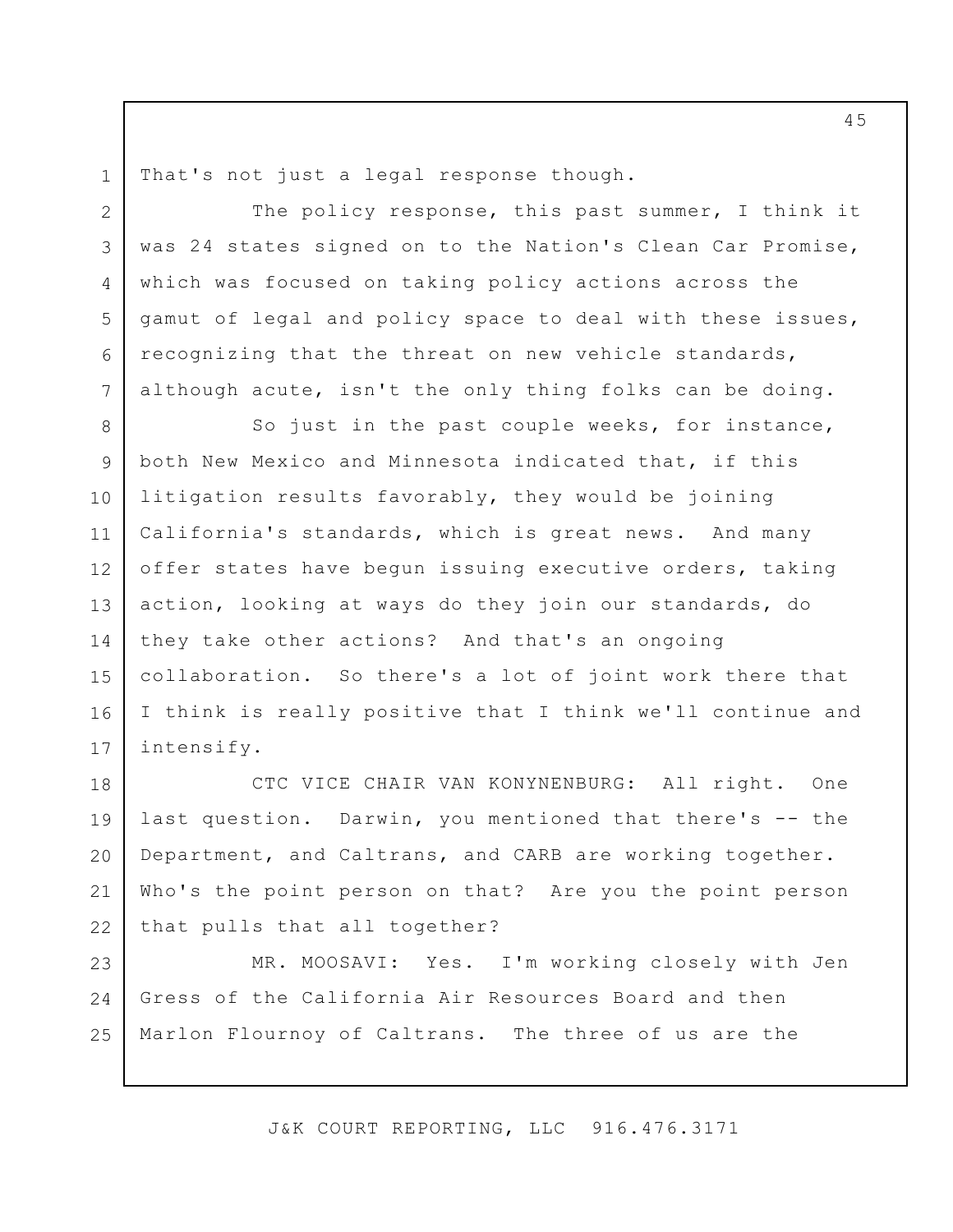1 2 3 4 5 6 7 8 9 10 11 12 13 14 15 16 17 18 19 20 21 22 23  $24$ 25 leads for each of the three agencies. CTC VICE CHAIR VAN KONYNENBURG: Okay. But you get the glory when it's all done -- said and done, right? MR. MOOSAVI: We'll take the glory together. (Laughter.) CTC VICE CHAIR VAN KONYNENBURG: Okay. All right. MR. MOOSAVI: But CalSTA is going to be the lead in terms of reaching out to MPOs and coordinating the meetings and whatnot. CTC VICE CHAIR VAN KONYNENBURG: Okay. So if -so you would be the point person? MR. MOOSAVI: Yep. CTC VICE CHAIR VAN KONYNENBURG: If staff needs to coordinate anything, you're the guy? MR. MOOSAVI: Yep come to me. CTC VICE CHAIR VAN KONYNENBURG: That's what I like to hear. MR. MOOSAVI: Thank you. CTC VICE CHAIR VAN KONYNENBURG: Okay. Thank you very much for your panel. I'll now dismiss you and call on our next panel to come forward. Our next panel is going to be on housing and transportation linkages. And it's also going to review the Governor's recent Executive Order.

J&K COURT REPORTING, LLC 916.476.3171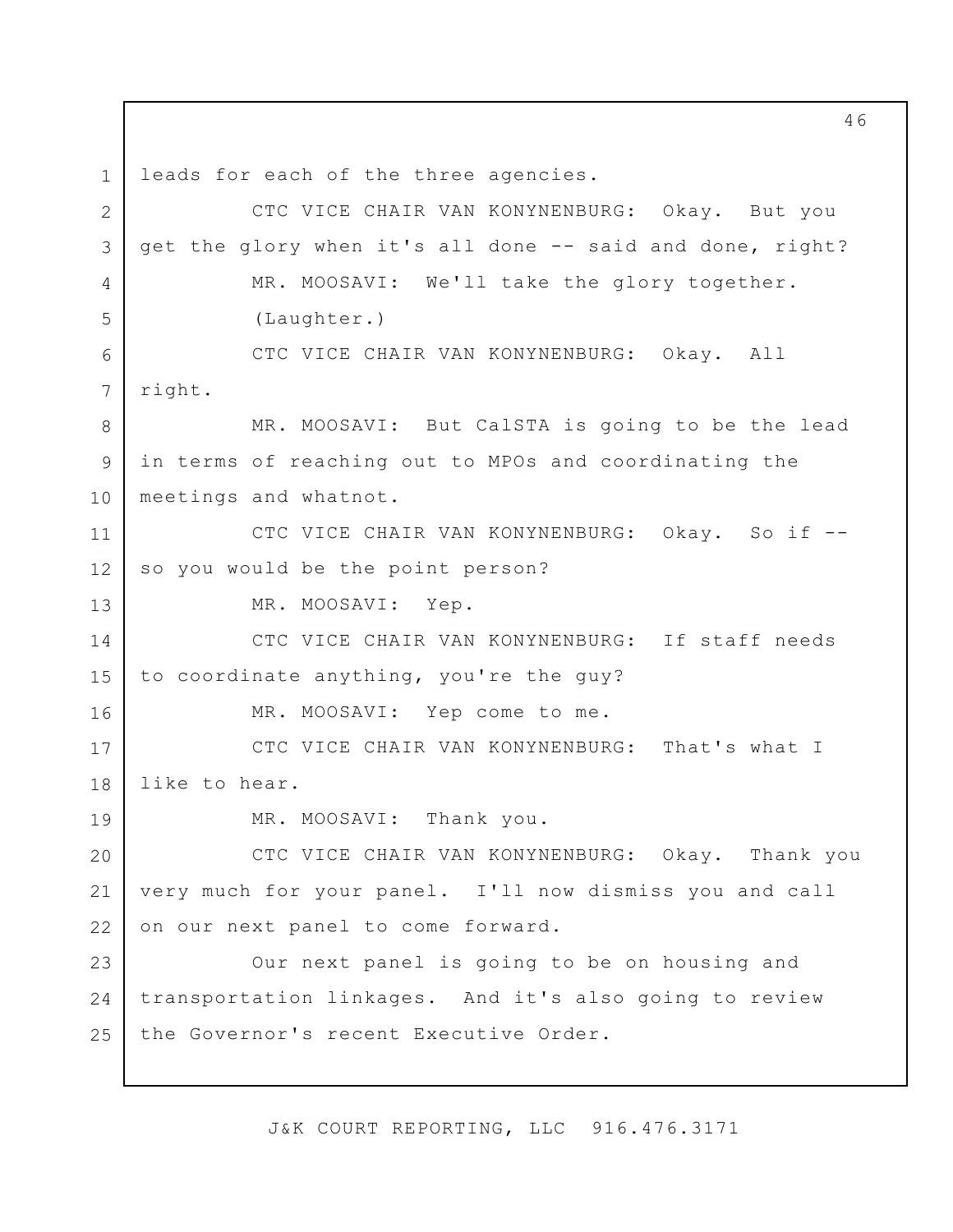1 2 3 4 5 6 7 8 9 10 11 12 13 14 15 16 17 18 19 20 21 22 23 24 25 Kate Gordon is the -- from the Governor's Office of Planning and Research. Kate, if you'll raise your hand? It's kind of obvious that you're here. (Laughter.) CTC VICE CHAIR VAN KONYNENBURG: And then Zach who also -- who already we saw is also here. And I'm just going to -- Chair Nichols has to take a phone call. It doesn't mean that she's unhappy or anything. She just has to take a phone call and has to come back. (Laughter.) CTC VICE CHAIR VAN KONYNENBURG: So she's not ignoring you. All right. Have you guys decided who is going to start? MS. GORDON: Yeah, I think I'll go first. CTC VICE CHAIR VAN KONYNENBURG: Okay. Director Gordon. MS. GORDON: This is on, I think. Thank you so much for inviting me to speak. And congratulations and welcome to the two new commissioners. It's great to see you here, and to see many, many folks that we've talked to before. My name is Kate Gordon. I am the Director of the Governor's Office of Planning and Research, which is, as you know, the sort of long-range planning think tank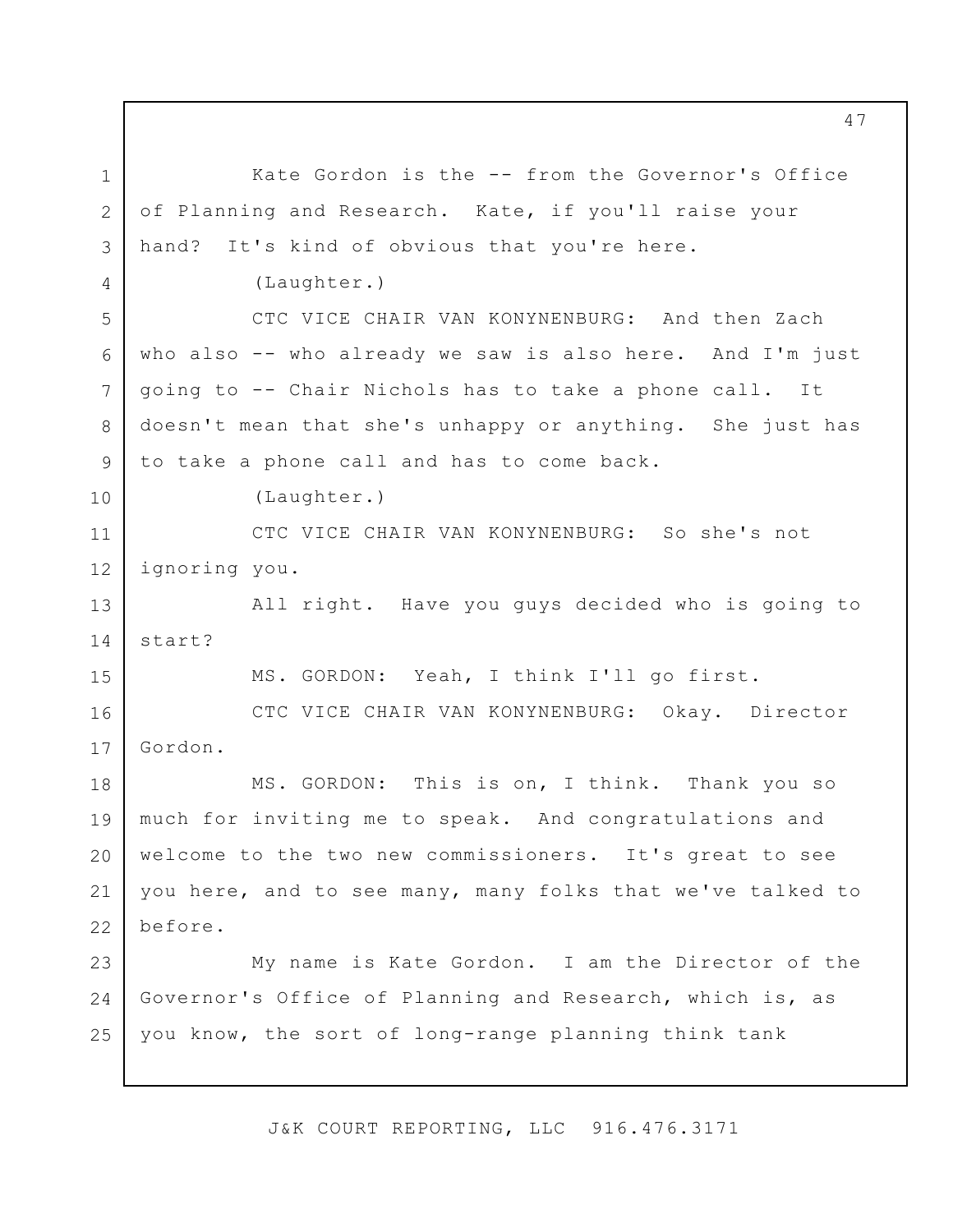1 2 3 4 5 6 within the Governor's office. I'm also the Governor's Senior Advisor on Climate Change. And both of those roles have been very centrally involved with the development of the Executive Order and now with the implementation of the Executive Order. So very honored to have been invited to come and speak with you about that today.

> (Thereupon an overhead presentation was presented as follows.)

7

8

20

9 10 11 12 13 14 15 MS. GORDON: I'm going to give an overview of what's in the Executive Order, a little bit of background, just a little, on why the Governor felt this was such an important moment and an important time to put this forward, a little bit on next steps. But I really want to leave room for questions, because I'm sure there will be many.

16 17 One question for you, Vice Chair, is whether you want us to do questions at the end of both presentations?

18 19 CTC VICE CHAIR VAN KONYNENBURG: We're going to do the questions at the end of both presentations.

MS. GORDON: Thank you so much.

21 22 23 24 25 So I think you heard this morning from Chair Nichols about the -- a little bit about the Executive Order. And I know yesterday Secretary Tim -- Kim talked about -- excuse me Secretary Kim talked a little bit about the Executive Order. One of the things Secretary Kim said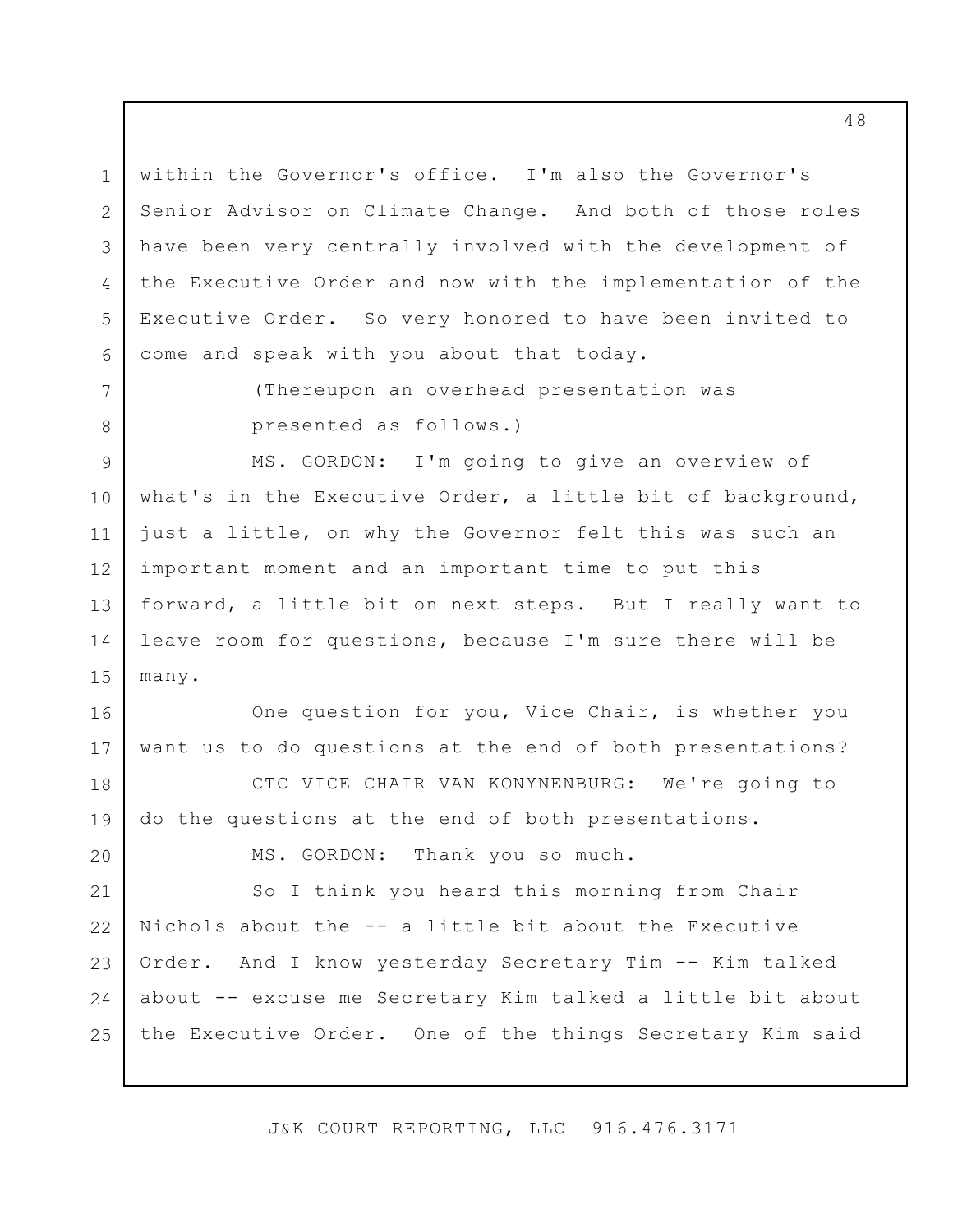yesterday that I just want to emphasize, even before I start is, that the Executive Order in no way supersedes State law. It, in fact, really is intended to build on State law and to help us implement State law in a variety of areas in a more coherent and integrated way.

1

2

3

4

5

6

7

8

So it's very, very important just at the outset to say this Executive Order does not supersede State law nor could it legally. So I wanted to put that out first.

9 10 11 12 13 So the Executive Order -- I know many of you are very focused on that second point, but really is an important kind of overview integrated order that makes - does a couple of things. And let me talk a little bit about the goals and then a little bit about what's in it.

14 15 16 17 18 19 And again, this Executive Order was signed, just as a reminder, just before - it was about three weeks ago. Just before the Governor went to New York for Climate Week, it was in development in separate pieces for quite a long time before that through several interagency processes, and sort of was the culmination of those.

20 21 22 23 24 25 What the overall goal of the order is is really to acknowledge key -- acknowledge, as Chair Nichols said, that we need to move from ambition to action, when it comes to our state's, not only climate goals, but the statutes and laws that govern what we have to do as a state to address climate change.

J&K COURT REPORTING, LLC 916.476.3171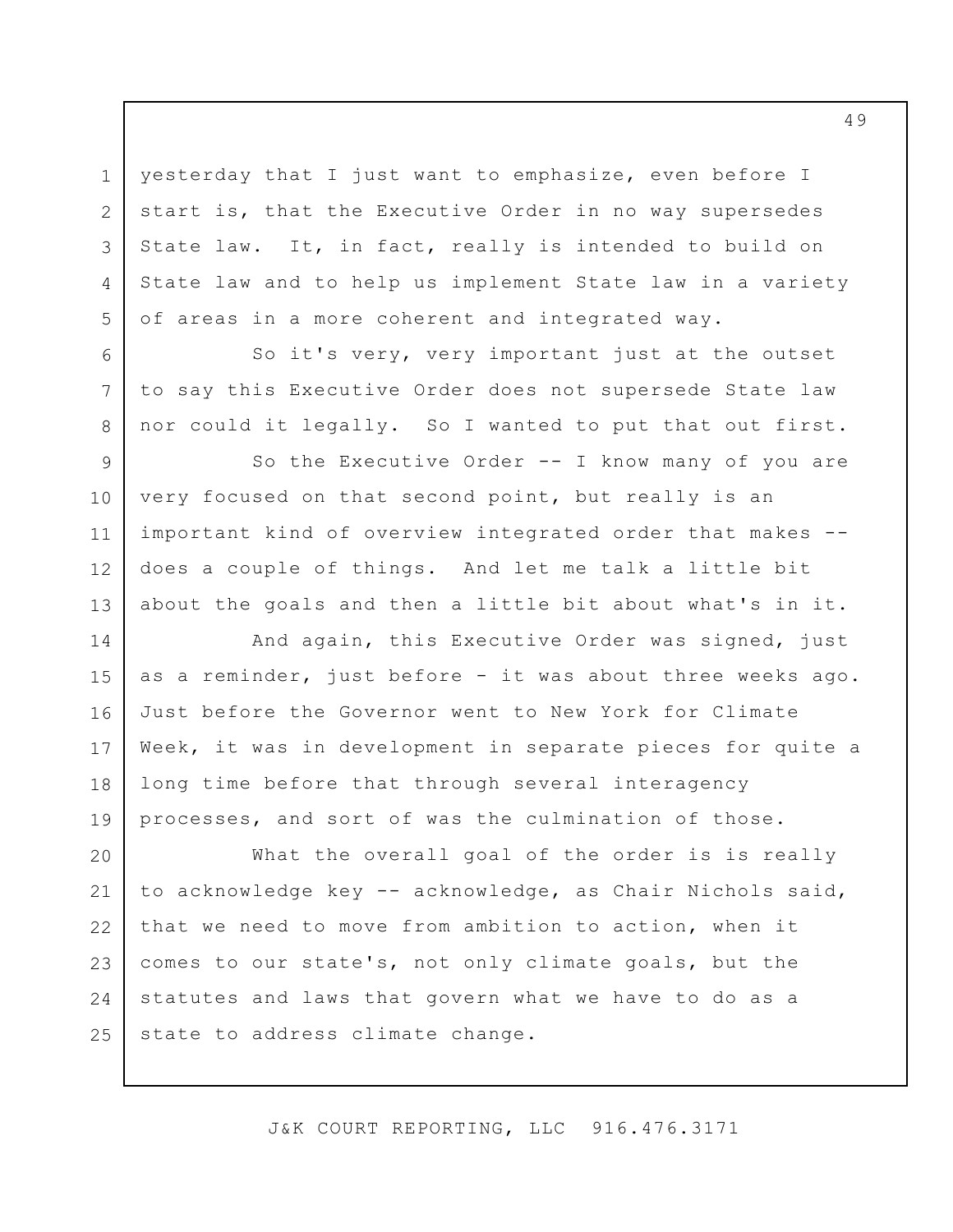1 2 3 4 5 6 7 8 9 10 11 We -- one of the things I did when I first started is this role was to look at all of the existing goals that we have as a state in statute on climate change and look at where our gaps are. And one of the things the Executive Order is really intended to do is to acknowledge and start to address some of those important gaps, particularly around transportation, but also in other areas.  $--000--$ MS. GORDON: The goal of the order is also to take a more integrated approach to climate. We've done a

lot in this state that's been incredibly proactive and

areas, a lot on technology, a lot on renewable energy and

we've have been leaders on climate change in various

12

13

14

25

15 16 17 18 19 20 21 22 23 24 efficiency. Vehicle technology obviously has been a big area. We haven't always integrated all of those pieces. And so you'll hear from both us the need to integrate particularly the housing and transportation pieces and start to try to tackle this very difficult issue of our land use and how it impacts our climate, both in terms of mitigating climate emissions and in terms of how we deal with the risks from physical climate change is a big goal of the order.

The order is also intended to try to start

J&K COURT REPORTING, LLC 916.476.3171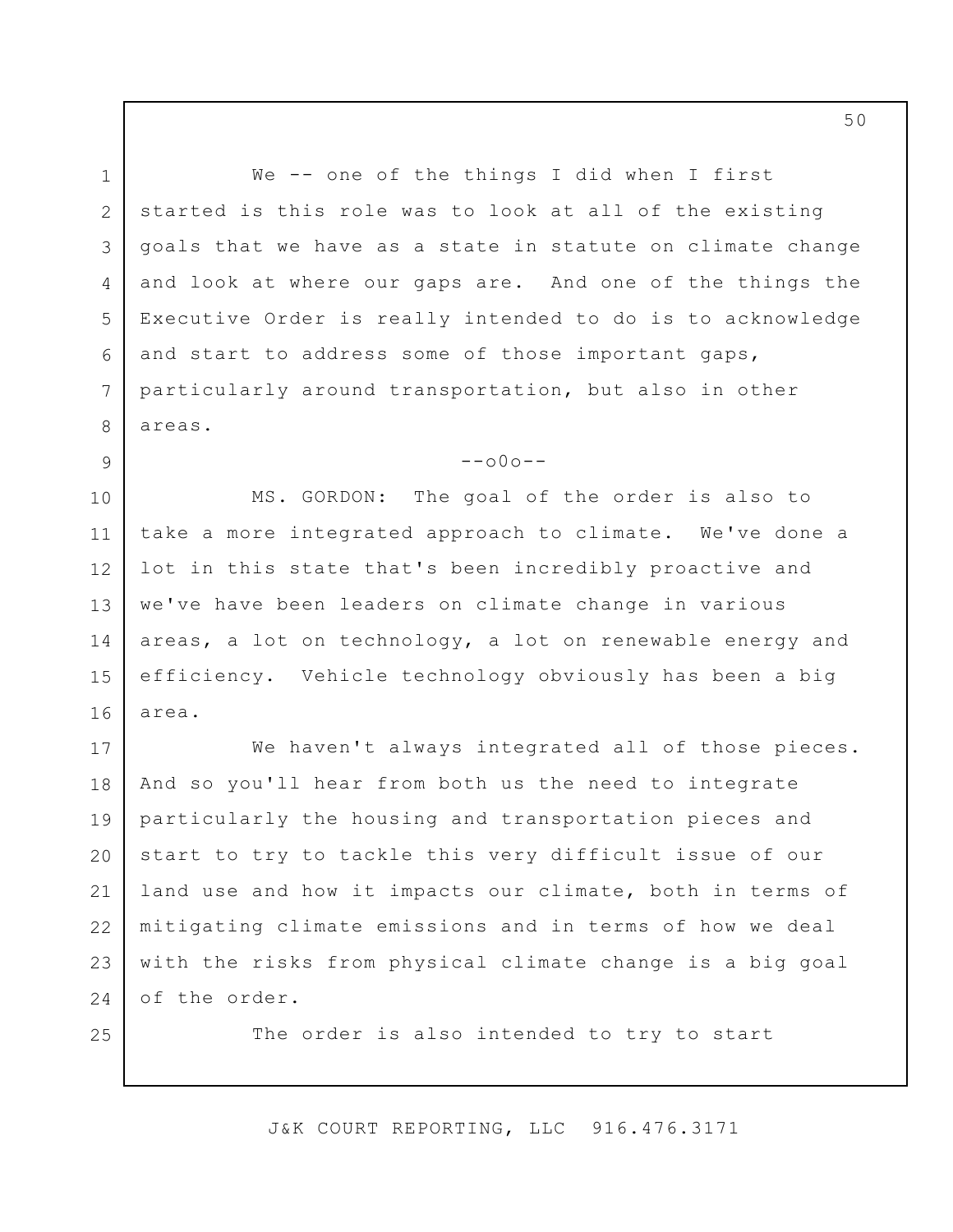1 2 3 4 5 6 7 8 9 mainstreaming how we think about climate change, again both physical impacts and mitigating climate emissions, how we start to mainstream that into the planning, and financing, and decision-making at the State level, particularly when we're making multi-decadal investments and we're using taxpayer funds to do that. So how do we start thinking proactively and in a more integrated way about how we make those investments, and what the climate impacts have to do with those investment.

10 11 12 13 14 15 And finally, the order acknowledges that we're in a time of transition. This is a new moment frankly, both in terms of climate impacts -- I mean, I think we see that every day. We're in the middle of another set of blackouts right now, because of climate impacts and the economic impacts of those on our state.

16 17 18 19 20 21 But to acknowledge the time of transition both in terms of physical impacts, also in terms of our need to dramatically scale up our actions on mitigation, if we're going to meet our goals that are again in statute, and also, as you all know, a time of transition in technology in the transportation sector.

22 23 24 25 So there are four issues  $--$  I say all that to say that each piece of the order relates to each other piece.  $--000--$ MS. GORDON: There are four big pieces of the

J&K COURT REPORTING, LLC 916.476.3171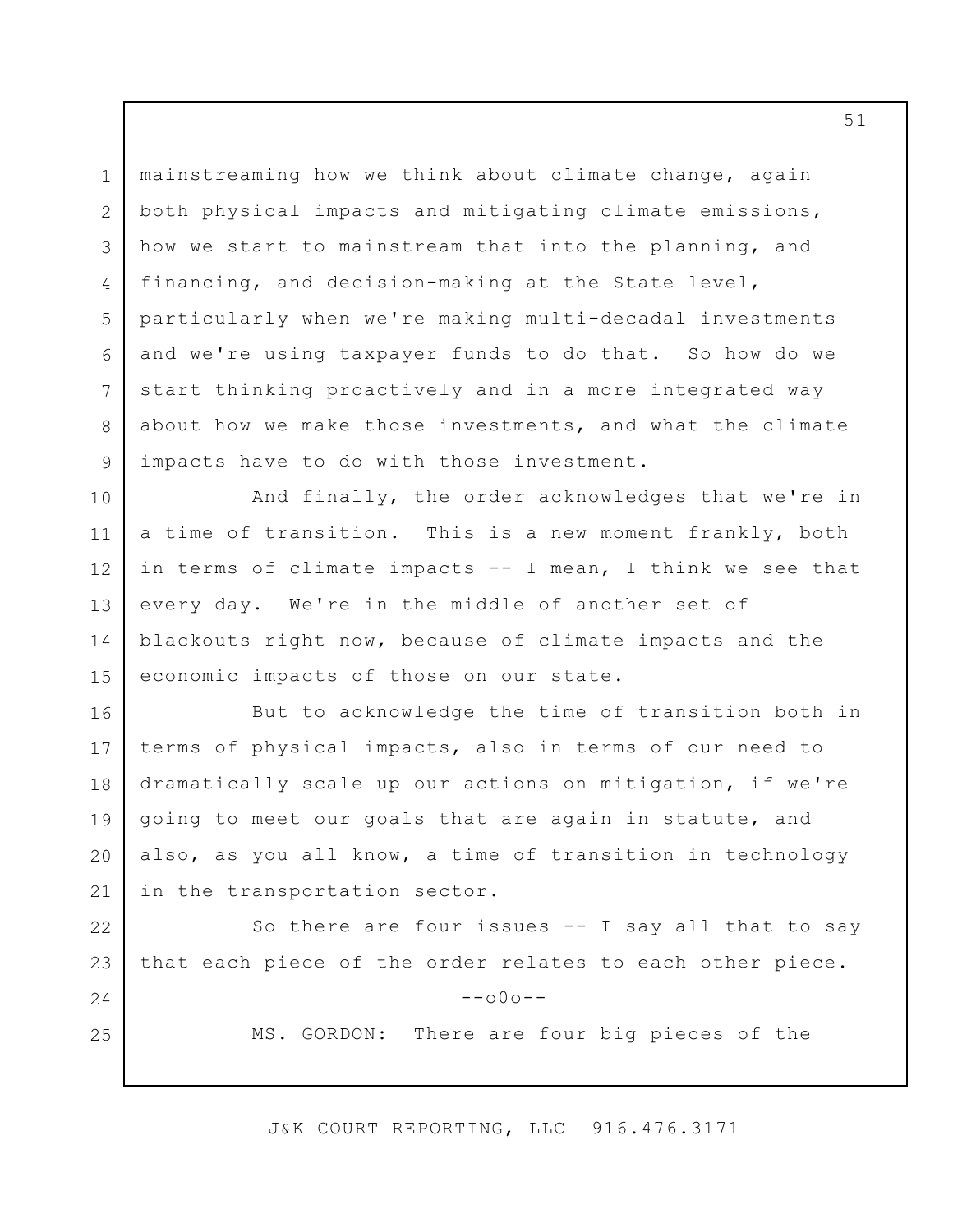2 3 4 5 6 7 8 9 order. The first asks for the State, the Department of Finance, and my office, Office of Planning and Research to work the CalPERS, and CalSTRS, and Cal retirement systems to leverage our investment portfolio of about \$7 billion to actually advance our climate goals. And again, that's to look at both impacts from physical climate change and also to look at where the opportunities are frankly as the world shifts toward a more carbon-neutral and carbon-free economy.

1

10 11 12 13 14 15 16 17 18 19 20 21 The second big area is to leverage the state's transportation spending to reverse the trend of increased fuel consumption and reduce GHGs associated with the transportation sector. This piece goes directly at something that was raised in CARB's SB 150 report last year making the point about land use being an important and key contributor to our transportation emissions, that just switching out all of those vehicles for electric vehicles will not actually get us to a solution on that problem. We could do ten times the number of EVs and still need 25 percent reduction in our VMT to meet our goals.

22 23 24 25 The third section is about leveraging the State's -- working with the Department of General Services to leverage our owned and leased assets, again to minimize our carbon footprint, acknowledge physical climate risk,

J&K COURT REPORTING, LLC 916.476.3171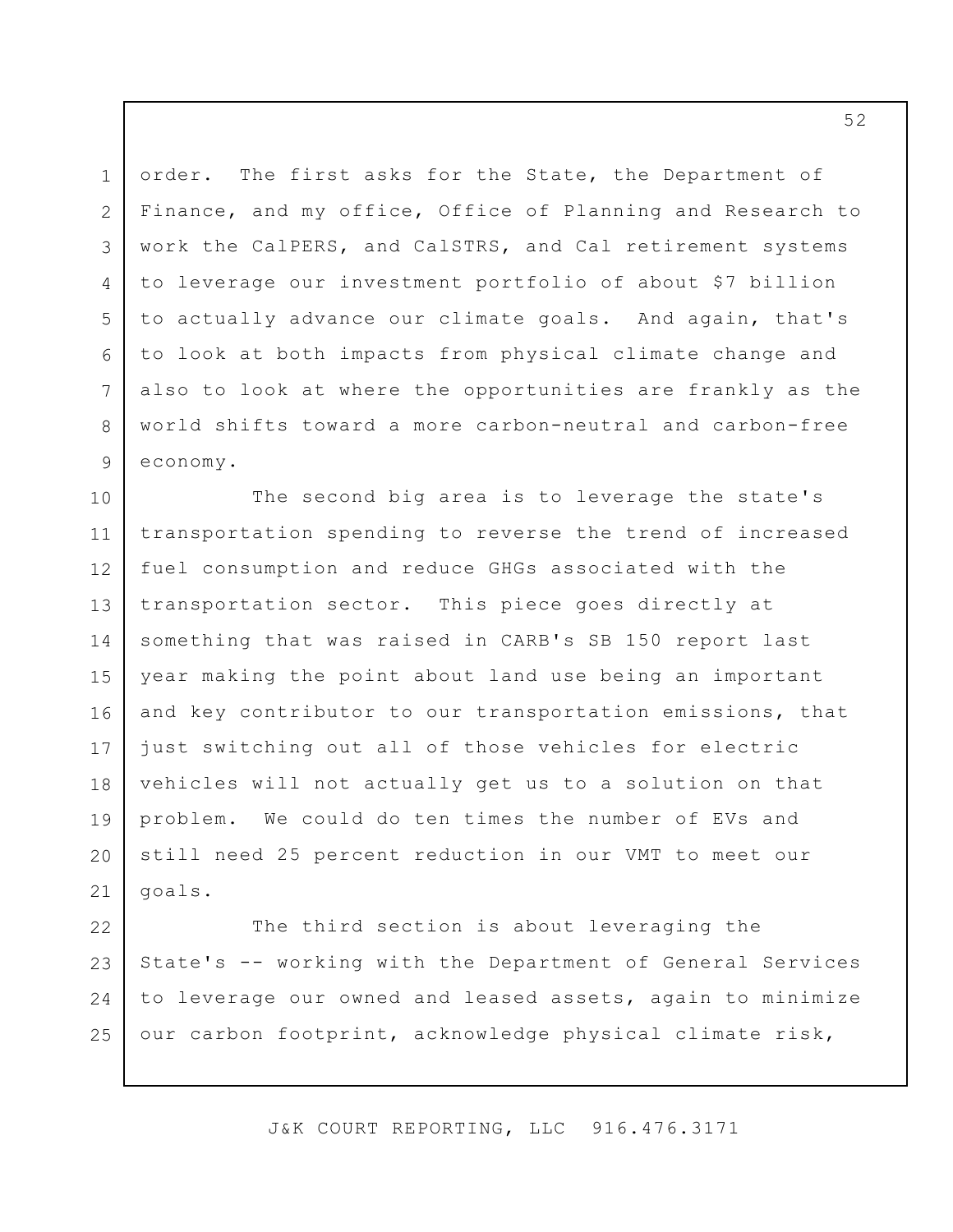and look at carbon mitigation. I would put sort of the investment and the asset pieces a little bit together. And I'll talk a bit more about that.

1

2

3

4

5

6

7

11

24

25

And then finally, a piece that really directs CARB to frankly scale up and figure out new ways to get to that EV goal, because we do, in fact, need to address the engine and vehicle side of this.

8 9 10 I'm going to talk for just a couple minutes about -- you already know all this, because we've done other presentations, but the why here.

 $--000--$ 

12 13 14 15 16 17 18 19 20 21 22 23 MS. GORDON: As you know and have seen, and this is from the ARB report last year, one of the areas in which we are not meeting our goals, and in fact are going up in emissions, continues to be our VMT per capita. That is in large part related to our housing affordability crisis and people moving further and further away from their jobs. And that's something Zach will talk about I'm sure. But this is where housing and transportation really come together in the state when it comes to climate. And I think this is animated. Ooh, there we go. Animations. This is all Chris Ganson from my

So you can see we are not on track to meet our

office. There we go. Oops. Animations.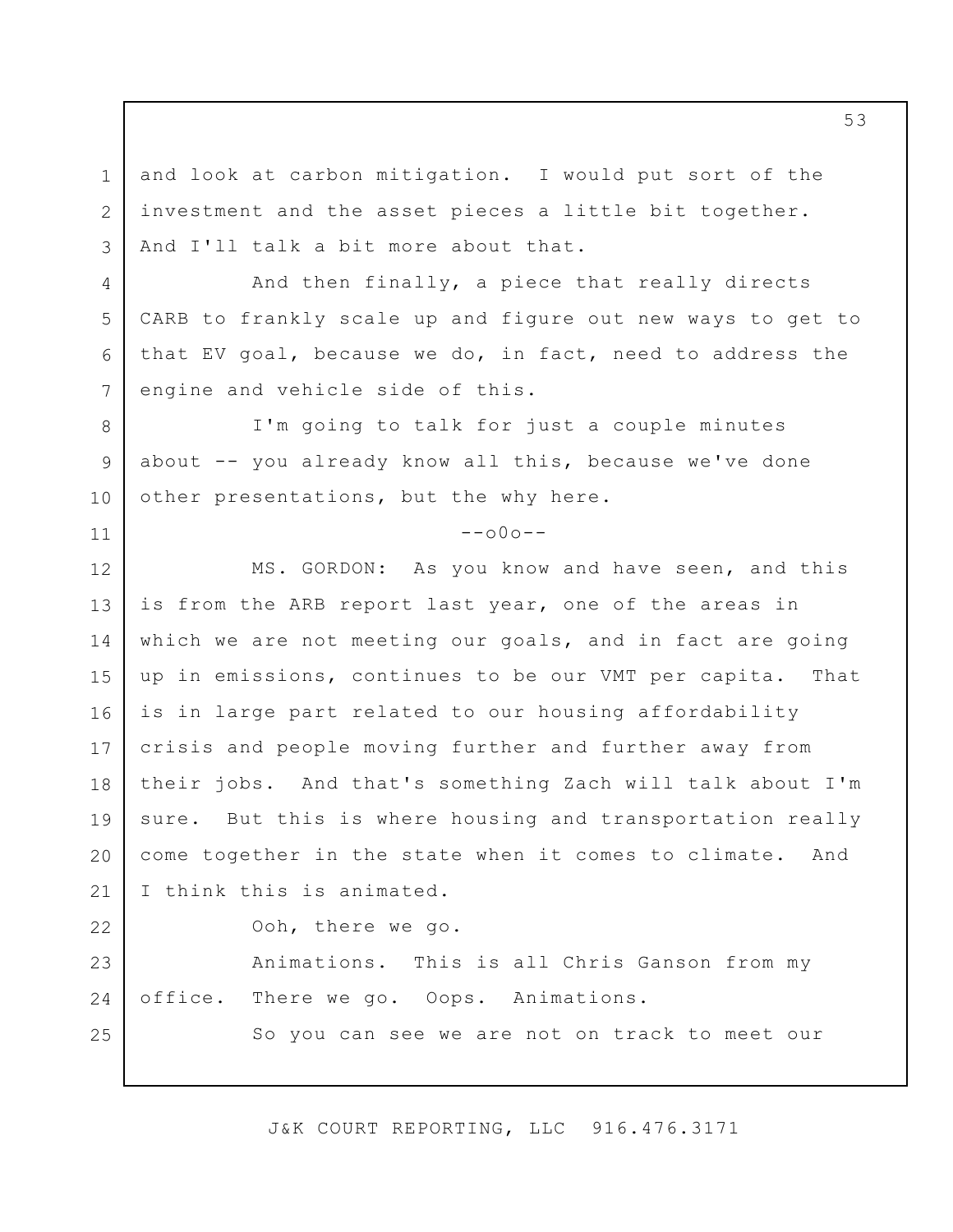statutorily required targets in this space. We need to take some pretty significant action, and think creatively and strategically about these land-use decisions to make our targets. And I just want to emphasize that this isn't just about sort of a esoteric set of targets that are up there about climate change.

1

2

3

4

5

6

7

25

### $--000--$

8 9 10 11 12 13 14 15 16 17 18 MS. GORDON: This is about the reality of what it is to be on the roads in California today. And we all experience this reality. I spend a lot of my time in the work I do for the Governor in inland California. Have spent an enormous amount of time in the last six weeks in the Central Valley, Inland Empire up in the north state. This is the first thing that's raised in every single part of the state at this point, how far people are driving to get to their jobs, how long their commutes are, how difficult their commutes are, and the need for alternatives and options to reduce that.

19 20 21 22 23 24 There's an air quality impact to this as we've talked about. There's a quality of life impact to this. People aren't seeing their kids. People aren't getting exercise. There are huge impacts that go beyond this - the sort of numbers on carbon emissions and I just wanted to raise that.

--o0o--

### J&K COURT REPORTING, LLC 916.476.3171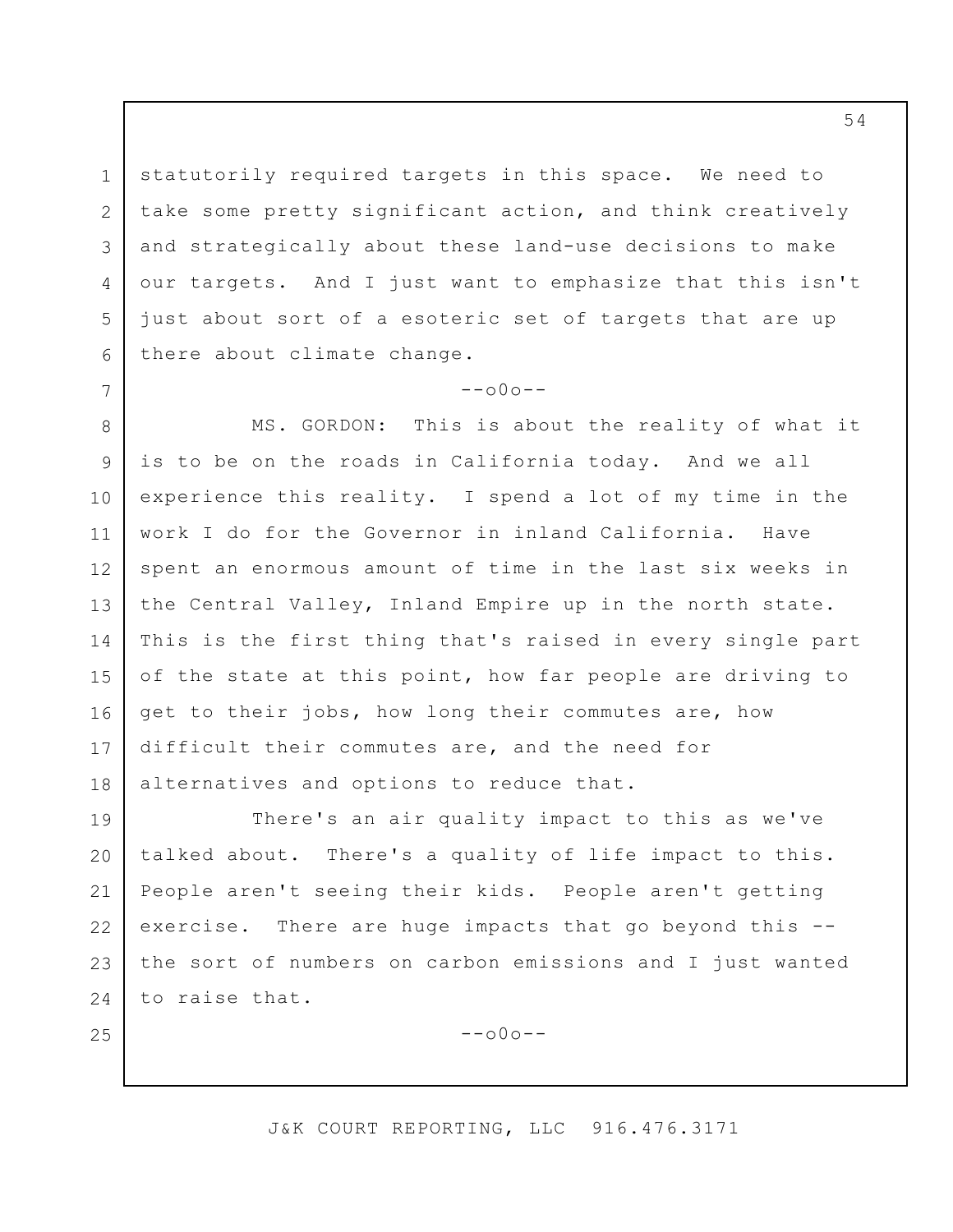MS. GORDON: The second thing I wanted to raise -- and this is from a Caltrans report. I think you've seen some of the vulnerability Caltrans has done. One of the things we're trying to do in the Executive Order across the board is to think not just about carbon mitigation and reducing emissions, but to think about reducing impacts from physical climate risk.

1

2

3

4

5

6

7

8 9 10 11 12 13 14 15 16 Caltrans has seen enormous impacts from -- here is a picture from that report from -- or from a news story about that report from Bakersfield impacts from mud slides, impacts from sea level rise, road failures, impacts last year snow removal budget went over, I mean, impacts from climate change, impacts from extreme heat on concrete and cement. And these are things that need to be taken into account as we're thinking ahead about these investments.

17 18 19 20 21 22 23 24 25 One of the big reasons we need to do that is because everybody else is doing it. The people from whom we borrow money are doing it, the people who insure us are doing it. If there's one thing that has been consistent in my time in the state, it's been the sheer number of people from bond rater, issuer -- the bond rater and issuer communities, from the investment, from the pension community, endowments, insurers, reinsurers coming in and saying we are now - and BlackRock is a great example - we

J&K COURT REPORTING, LLC 916.476.3171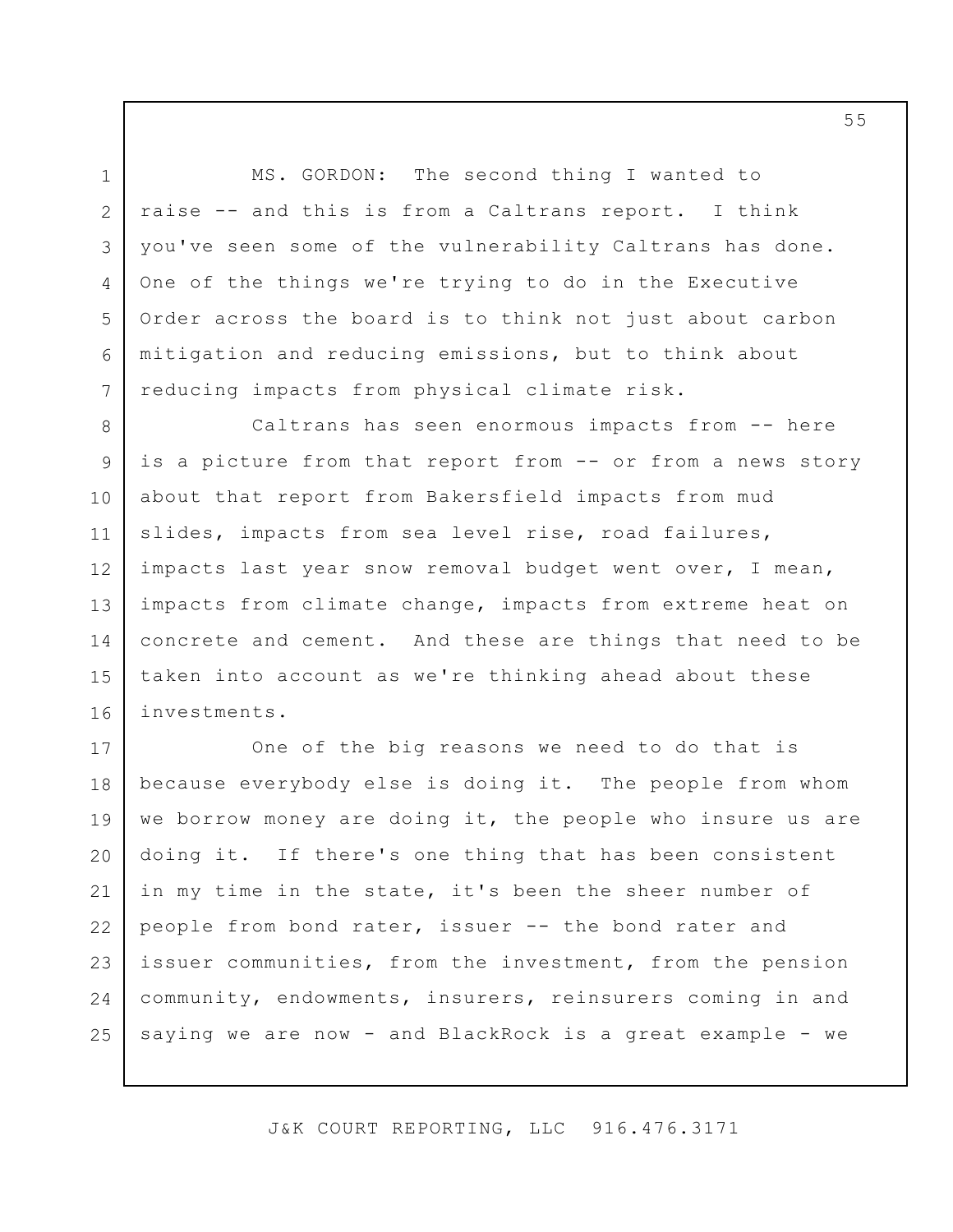are evaluating our assets individually for climate risk and for climate mitigation. We are starting to evaluate our portfolios based on this. We are starting to look at bond ratings based on this. We're starting to lend at different rates based on this. This is something that the market is doing and we, as a state, in order to shepherd taxpayer dollars, need to do as well.

1

2

3

4

5

6

7

8

## $--000--$

9 10 11 12 13 14 15 16 17 18 MS. GORDON: So I'll just -- I'll just say a couple last words, which is to say that the Executive Order is really new. Again, what it does is try to take into account a huge amount of work that had been done in the past on what do our impacts look like? We have a lot of work that's been done through Cal-Adapt and other systems on what the state is going to face in terms of physical impact. A huge amount of goals and particularly work at CARB on how do we reduce our carbon footprint and get to mitigation.

19 20 21 22 23 Getting to those strategies is where the -- as Chair Nichols said, is where the Executive Order is centered. We did -- the Governor did just sign it and so we're now in a process of figuring out the implementation strategy and putting timelines on each of those pieces.

24 25 I just wanted to say a few last words. Again, the State goals and values here are very clear. We have

J&K COURT REPORTING, LLC 916.476.3171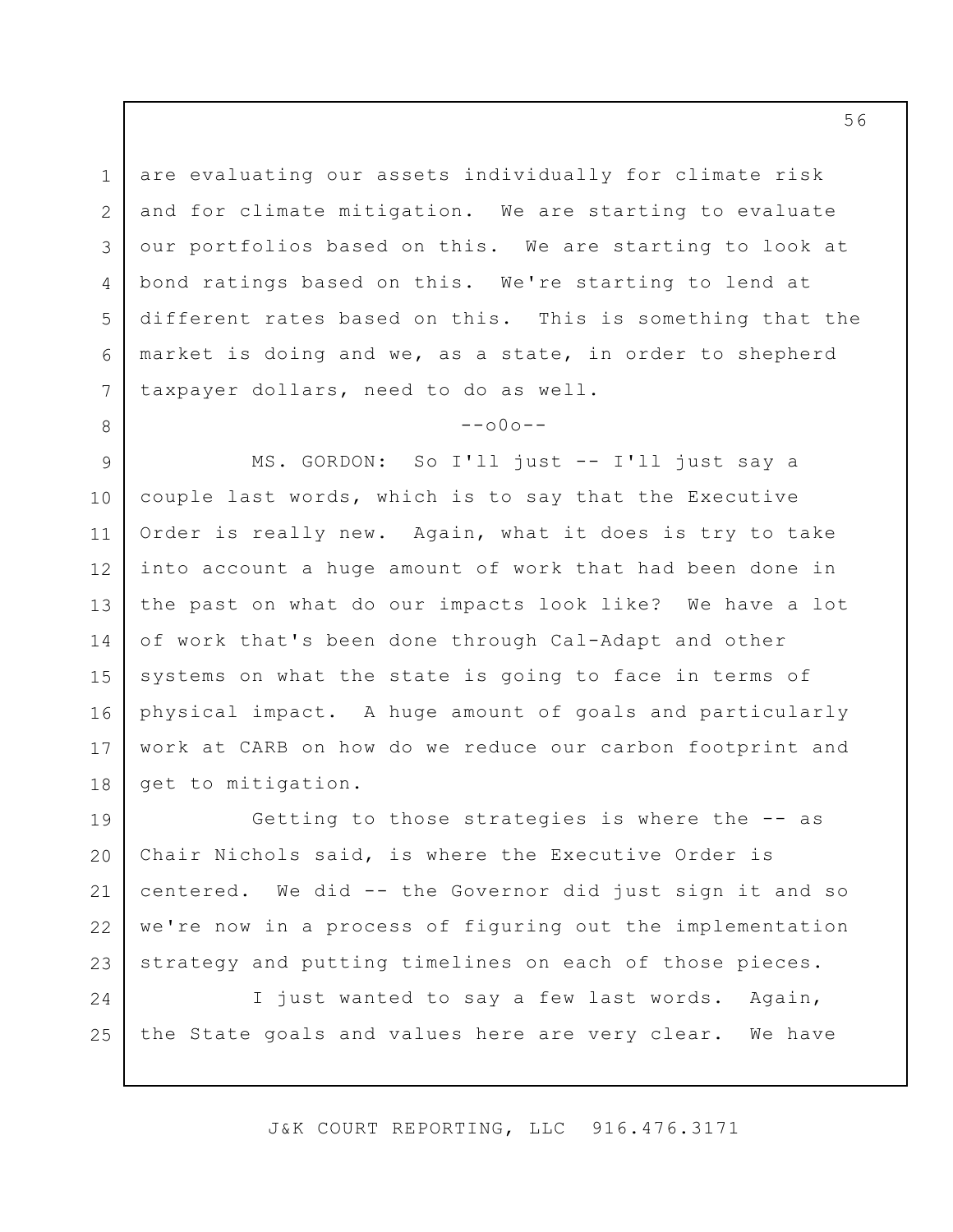very strong legal requirements both on transportation infrastructure and on climate change. Our goals and our values are clear in statute, but these will play out differently in different parts of the state.

1

2

3

4

5 6 7 8 9 10 11 12 13 14 15 16 17 18 19 We need to have a regional conversation, a stakeholder conversation about how this is going to work in operation. We need to be -- we're starting the process now across CalSTA, across DGS, across the pension funds to have that conversation. We're including a lot of outside folks. We're doing a lot of regional discussions. And at the end of the day, implementation will, of course, respect our current statutes and legal boundaries, and it will not affect already-committed funds, which is something I know Secretary Kim talked about yesterday, but I think that's a really, really important piece as we move forward here. So I'm going to leave it there. I'm sure there will be questions later. CTC VICE CHAIR VAN KONYNENBURG: Thank you.

20 21 22 23 24 25 Zach. MR. OLMSTEAD: Well, thank you. Zach Olmstead.  $--000--$ MR. OLMSTEAD: I am, as was said, the Deputy Director for Housing Policy at HCD. I'm going to start with a little bit of just

J&K COURT REPORTING, LLC 916.476.3171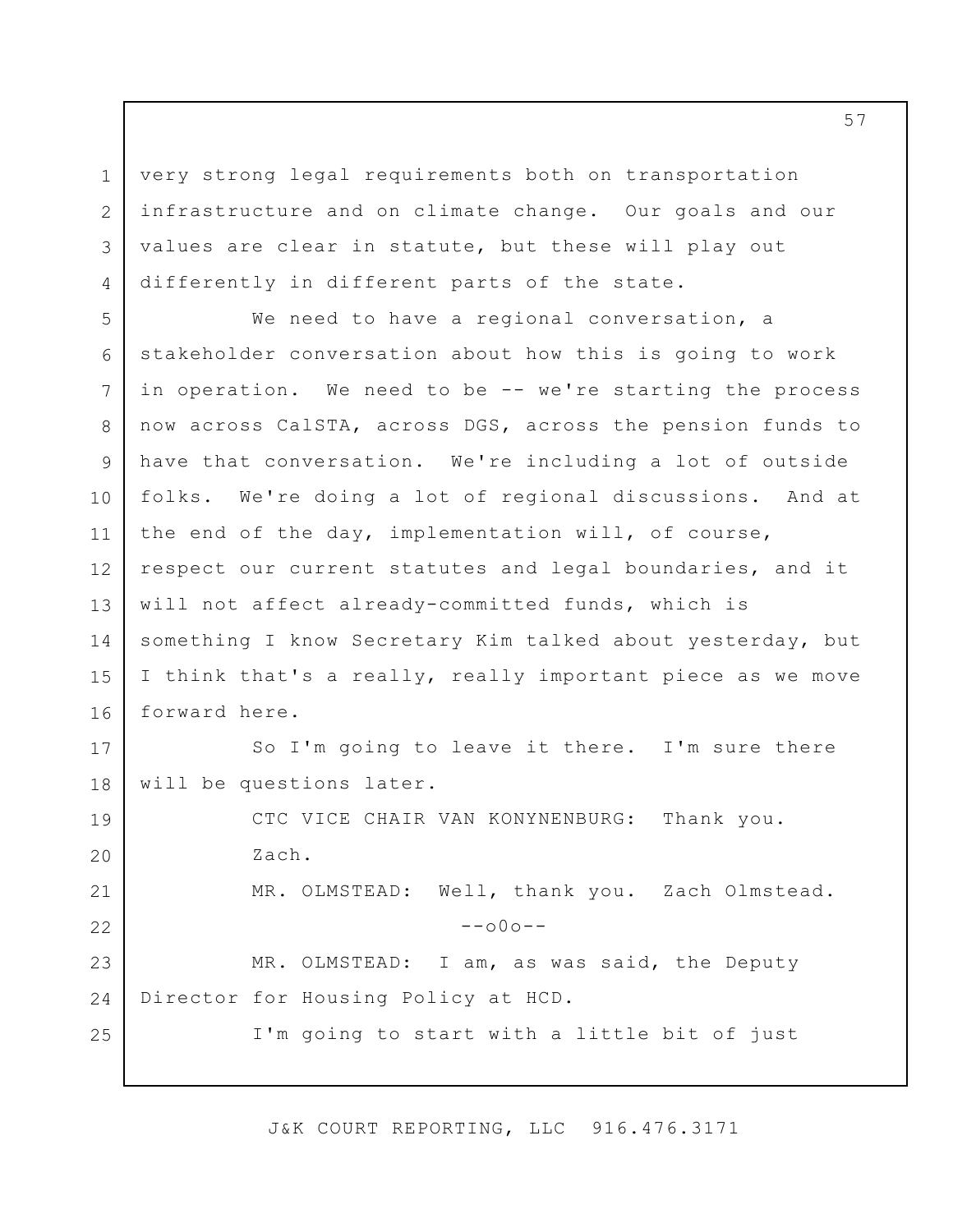1 2 3 4 baseline understanding of what is required from the State, mostly the local governments, from a housing perspective before I get into more specifics around what we've been doing around housing and transportation linkages.

5

#### $--000--$

6 7 8 9 10 11 12 13 14 MR. OLMSTEAD: The first is housing element law. So it is the one of seven mandatory elements in every local jurisdiction's general plan and is the only one that requires State approval. Each and every county has to prepare a housing element, has to have consistency with other aspects of the general plan. It's updated, for the most part, every eight years, some jurisdiction every five years. It does require significant public outreach. It is adopted by the local government.

15 16 17 18 19 20 We do at HCD and the folks in my division certify each and every jurisdiction's housing element. And it has very important components of having to identify what sites are available for development based on what we get - which I'll get into a little bit later what is the housing need in that community.

21 22 23 24 25 And increasingly compliance with housing element law, as well as the reports that are required on an annual basis up to us on how jurisdictions are doing about meeting their housing need are beginning to be required especially for many of our housing related programs. And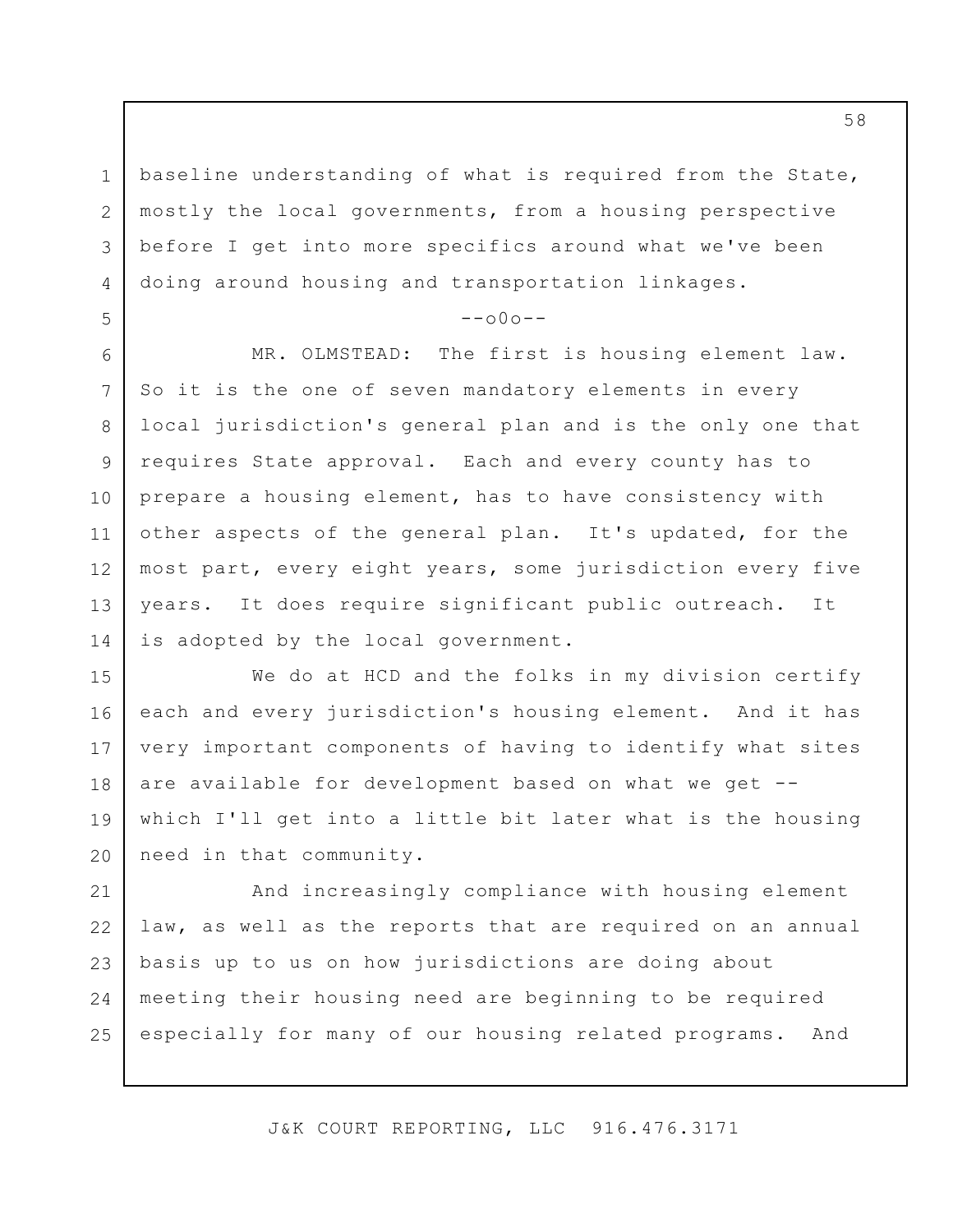we'll get into a little about housing and transportation as well for that.

 $--000--$ 

4 5 6 7 10 11 12 13 MR. OLMSTEAD: So this is a little bit of a busy slide if you have it in front of you, but it gives a little bit of a picture of the many things that go into that analysis that we do, that local jurisdictions have to engage in. Essentially, the jurisdiction has to identify their housing needs, including those for many vulnerable populations; identify a sites inventory in order to meet developable sites that can accommodate new housing; talk about their programs by which they will get there; talk about their constraints potentially to get there; and, as well as engage significant public participation in that process.

16 17 18 19 20 21 22 23 24 So when we -- we engage in a really iterative process back and forth with local governments in -- and they typically adopt a draft. We give them feedback on that draft and then they adopt a formal element. All throughout that process, there's public comment. We take into consideration certainly any public comment that is given. And then we want to see specific programs, right, that help them meet their individual local jurisdiction's needs, right?

25

1

2

3

8

9

14

15

As was mentioned, we have a very diverse state,

J&K COURT REPORTING, LLC 916.476.3171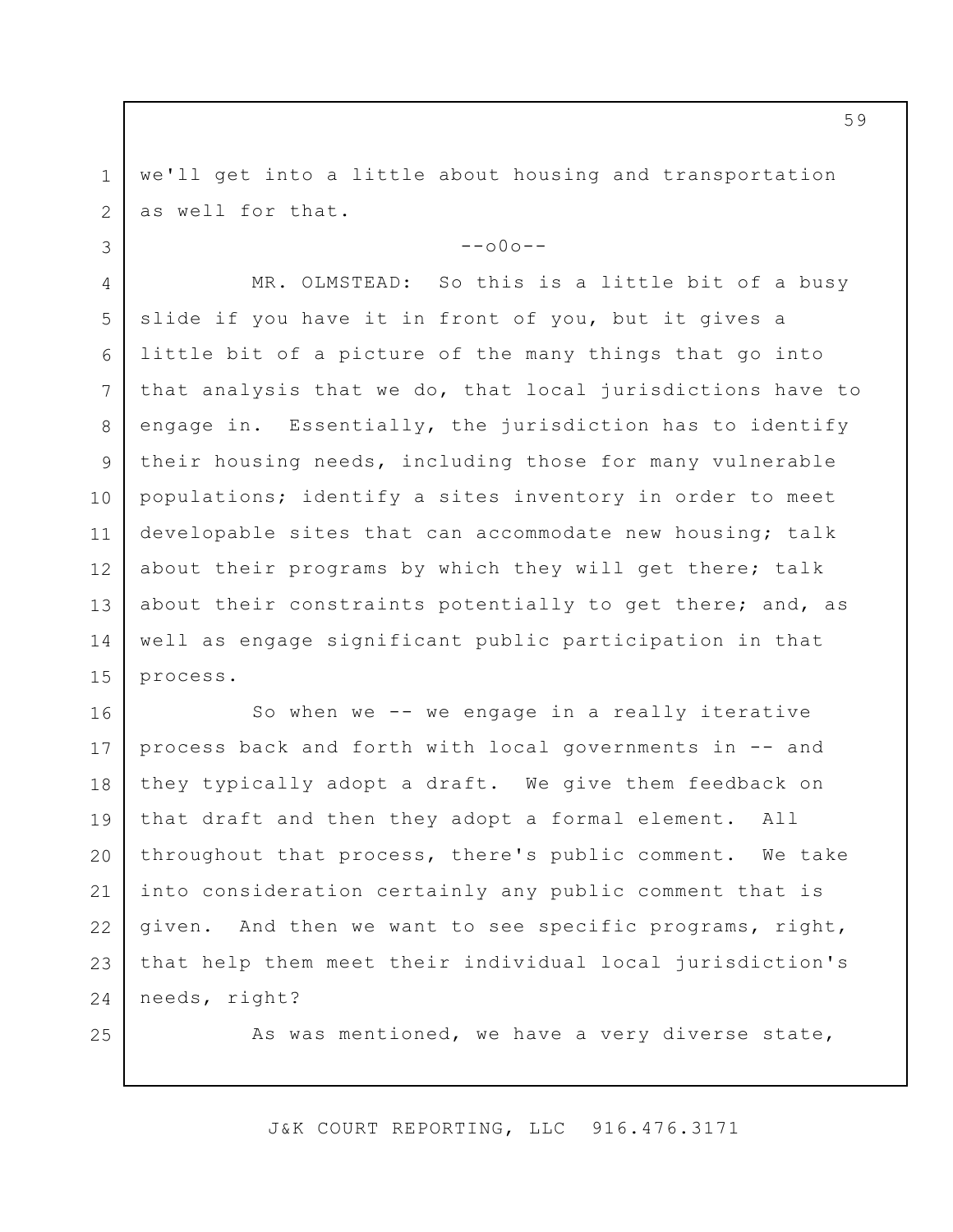1 2 3 4 5 6 7 8 9 10 many different types of housing needs, many different types of ways to get there, right? So we look at specific programs. We'll see at the bottom there in terms of how they're going to get there, how they're going to accommodate, for example, a specific ordinance that may be implementing how they address -- I'll just use it, because it's fresh in the mind -- an accessory dwelling unit policy, for example, right? How are they going to implement that in order to, you know, help bolster their housing stock and meet their housing needs?

### $--000--$

11

25

12 13 14 15 16 17 18 19 MR. OLMSTEAD: So it used to be no one really paid much attention to this concept of what's called RHNA, the Regional Housing Need Allocation, but you may have seen a little bit about it in the news lately. And this is an assessment that we do leading up to that housing element process before each planning period, which is an assessment of how many new housing units will be needed in each region to accommodate projected household growth.

20 21 22 23 24 So -- and it also is segmented by income levels. I should have mentioned the housing element. It's extremely crucial. They have to identify in their zoning, or planned zoning how to accommodate housing needed at all income levels, so including affordable -- affordability.

And so each local jurisdiction is assigned a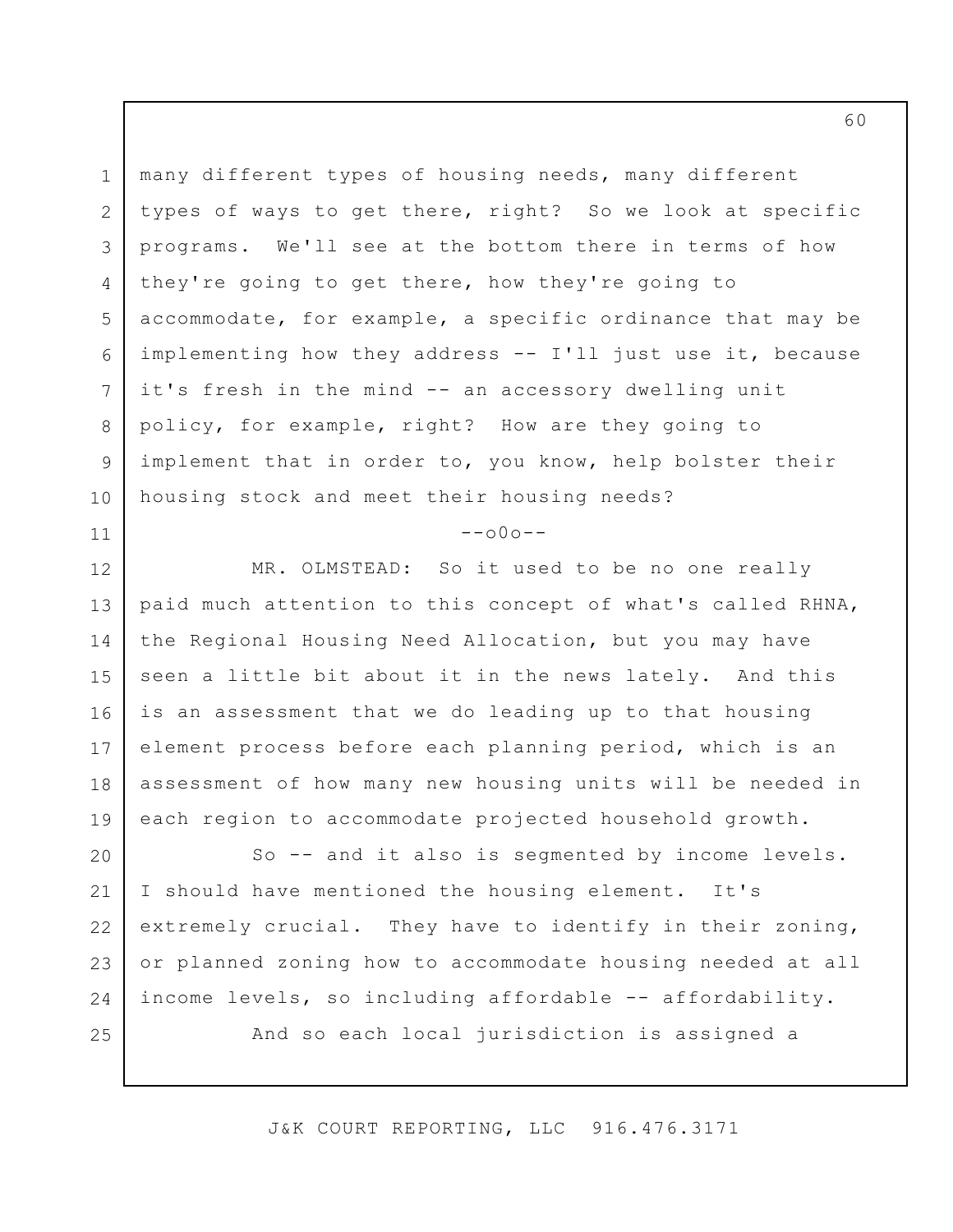3 5 6 share of that regional housing need. We provide the larger need to the region, which is then at the council of government level attributed down to each and every locality. And then it leads to that housing element, that accommodated need, and we review each locale -- locality's housing element to certify that is accommodates the share that has been given.

1

2

4

7

8

18

 $--000--$ 

9 10 11 12 13 14 15 16 17 MR. OLMSTEAD: These are some of the statutory objectives of the Regional Housing Need Allocation in terms of increasing housing supply, mix of housing types, reaching affordability, infill development, et cetera. It's very important that recent changes in law have really focused on jobs -- the jobs/housing balance relationship, and as well as trying to create more equity within that process, and obviously, balance of disproportionate household income distributions.

#### $--000--$

19 20 21 22 23 24 25 MR. OLMSTEAD: I think this is helpful for us to sometimes say the RHNA is a planning requirement and a housing goal. It is a projection of housing need. Obviously, we cannot build until  $--$  we cannot build the housing we need unless it's appropriately zoned for, right? Good planning and good zoning leads to the types of housing that we, I think, all want to see in our shared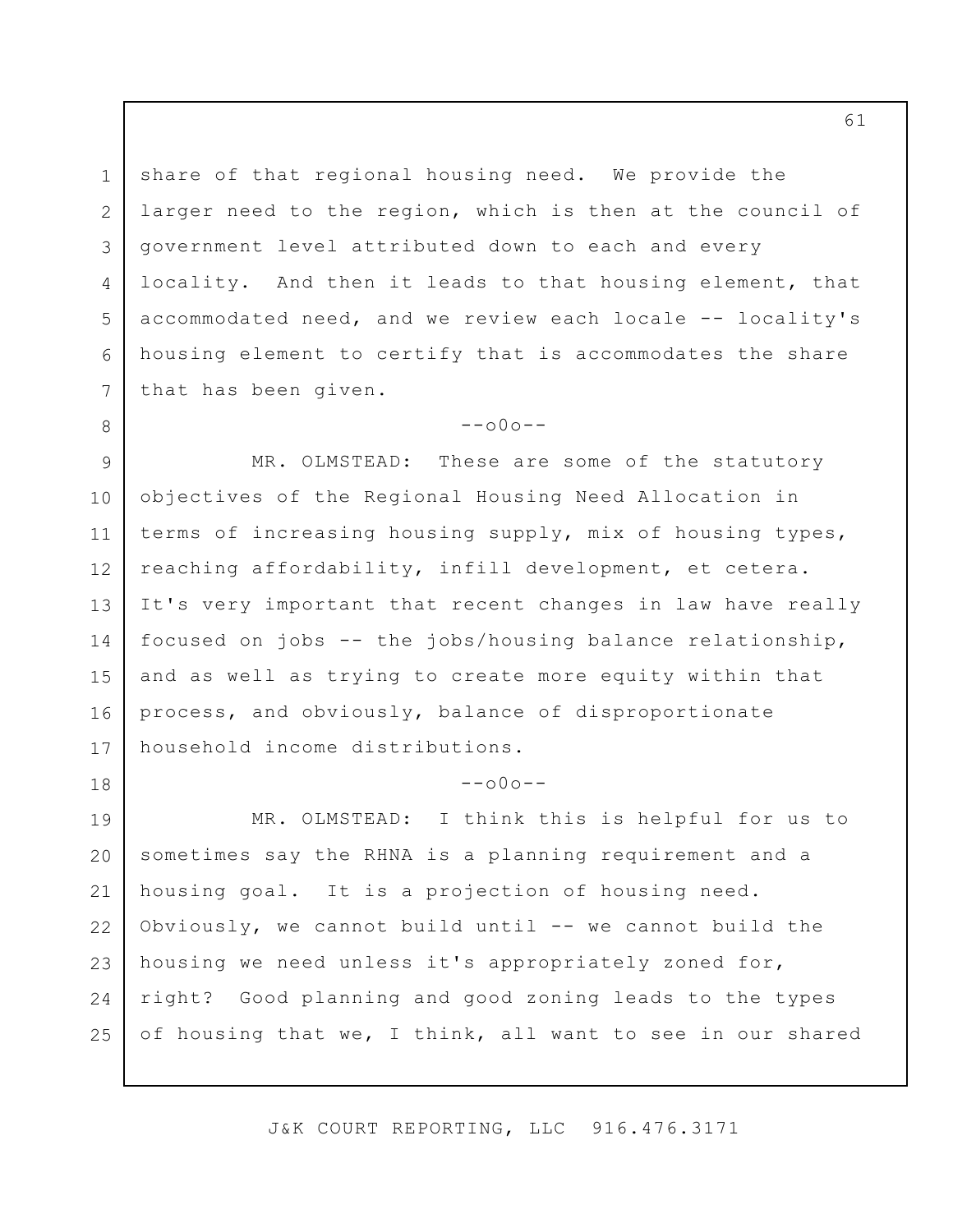organizations in terms of proximity to jobs, access to resources and transit, those sorts of things. If you don't have adequate zoning, it's very difficult to get there. It takes longer to get things done.

1

2

3

4

5

8

9

11

12

6 7 10 But it is not a prediction of building, permitting. It is not a quota. It's not even a prescription. But it does require that adequate planning, so you can show that when the demand is there, and certainly it is there in quite a few of our jurisdictions throughout the state, that there's appropriate zoning in order to meet there and to accelerate that process.

## $-000-$

13 14 15 16 17 18 19 20 21 22 23 24 25 MR. OLMSTEAD: And this is a little bit of a pictorial about all the various roles of various organizations in this process. I don't think I'll -- I need to spell them out or read them through in person, but there is, you know, quite a bit of layered involvement, right? We have the State Legislature that sets those laws and goals. We certainly are -- at HCD are determining the regional housing needs and actually reviewing and approving housing elements. Council of governments are very critical in not only providing support to local jurisdictions, but helping -- they're involved in that RHNA process and helping to provide resources and tools to get there.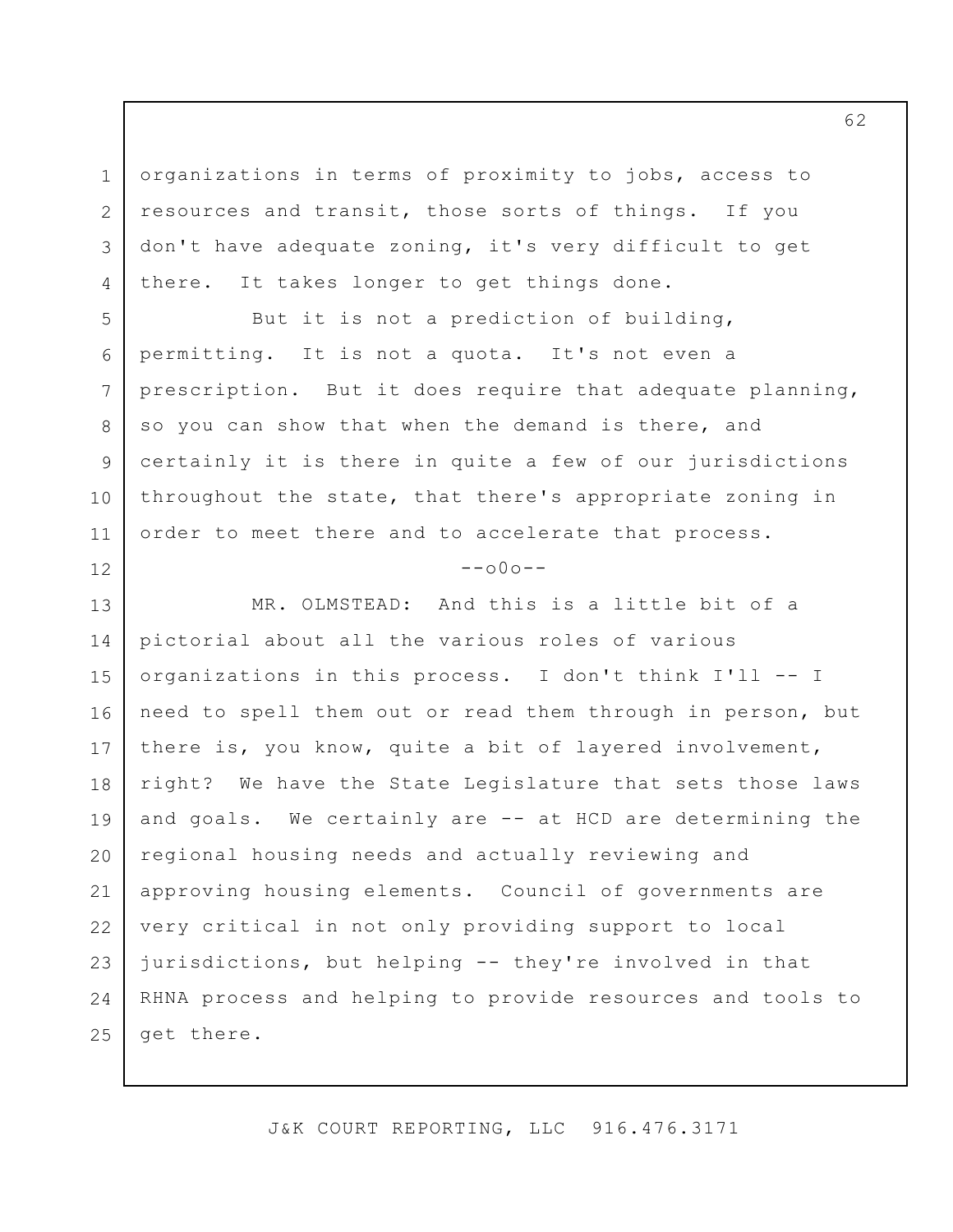The local governments themselves, of course, have to identify their specific needs and do that planning. And, of course, stakeholders provide not only comments, but, you know, I think in many cases help strengthen the housing plans or hold -- hod local government's feet to the fire, as well as we do, but certainly at the local level in helping to meet those goals.

1

2

3

4

5

6

7

8

 $--\cap 0 \cap --$ 

9 10 11 12 13 14 MR. OLMSTEAD: A little bit on just what we -the things that we look at, beginning to talk about the housing and transportation linkage work that we've been doing with our partner agencies. You know, I think -- we think it's important. Often in our housing world, we talk about the housing affordability and the cost of that.

15 16 17 18 19 20 But what we like to do in our statewide housing assessment begin to report is, hey, it's a shared cost burden between housing and transportation. And you look at -- I'm sorry if that's not very large, but, you know, you look at that shared cost burden, the blue is the housing cost, the green is the transportation cost.

21 22 23 24 25 And any time you get over 50 percent on any of that, that's really critical. And you can see a snapshot of what the burden is in many of our counties. People are paying significant percentages of their household income on shared housing and transportation costs, not to mention

J&K COURT REPORTING, LLC 916.476.3171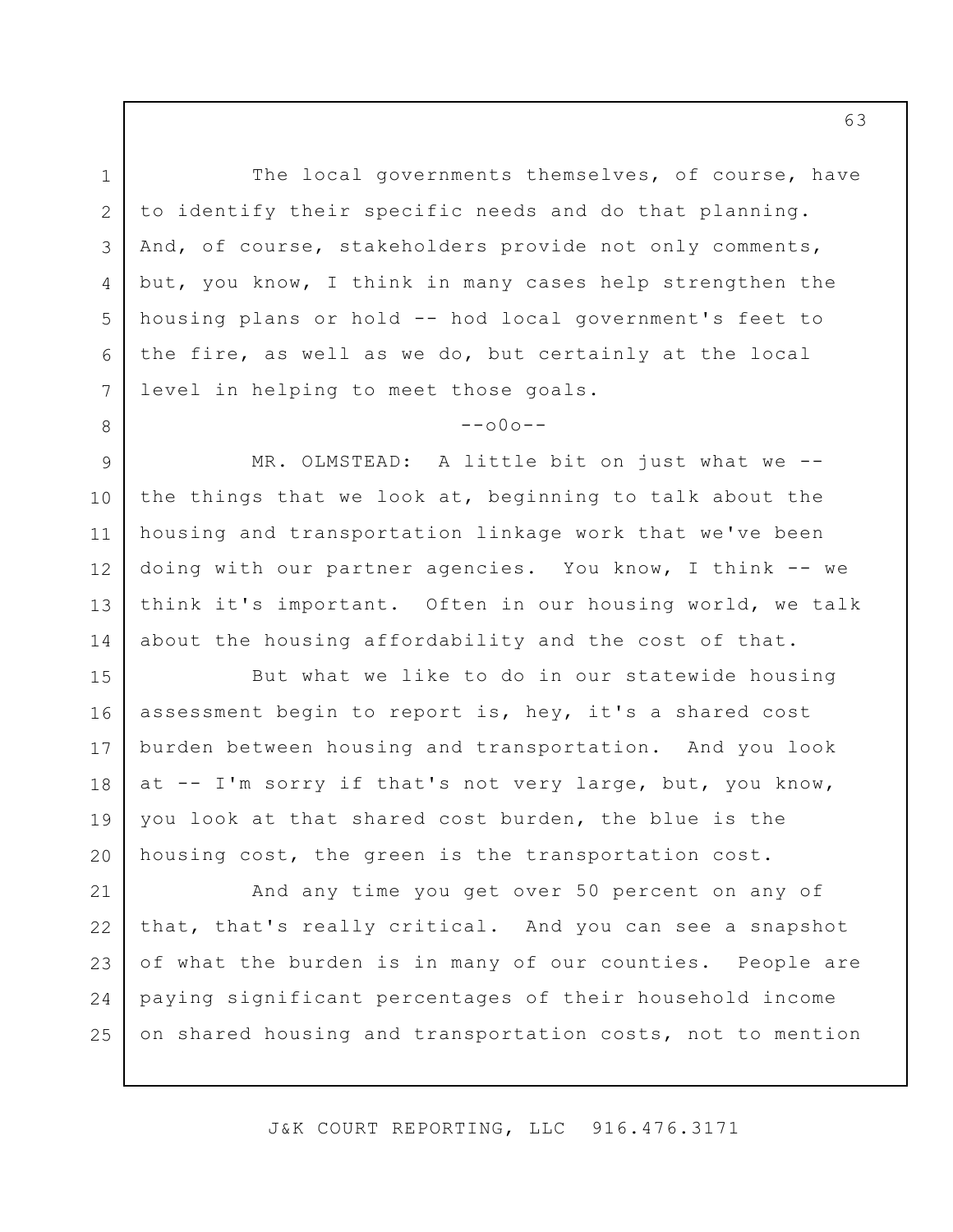1 2 3 obviously the other byproducts of, you know, heavy commute times and other types of things that can have on a household.

4

5

6

7

8

9

10

15

--o0o--

MR. OLMSTEAD: So what we have been doing over the past couple years, and certainly strengthened over this past year, is there is a Housing and Transportation Coordination Workgroup at the State level. You see this first slide is the actual steering committee that meets.  $--000--$ 

11 12 13 14 MR. OLMSTEAD: The next slide is the various departments that are part of our working group. Everyone here -- a lot of folks here have been involved in that work.

 $--000--$ 

16 17 18 MR. OLMSTEAD: And then I'm going to talk a little bit about what was happened over the past year. These are the workgroup goals that we set for 2019.

19 20 21 22 And, in fact, there was even a subgroup identified to work on linkages between housing and transportation programs. I'm going to focus a little bit of my comments on those pieces.

23 24 25 But until we really engage one another on, you know, possible improvements in our various funding programs, how can we make sure they're lined up to meet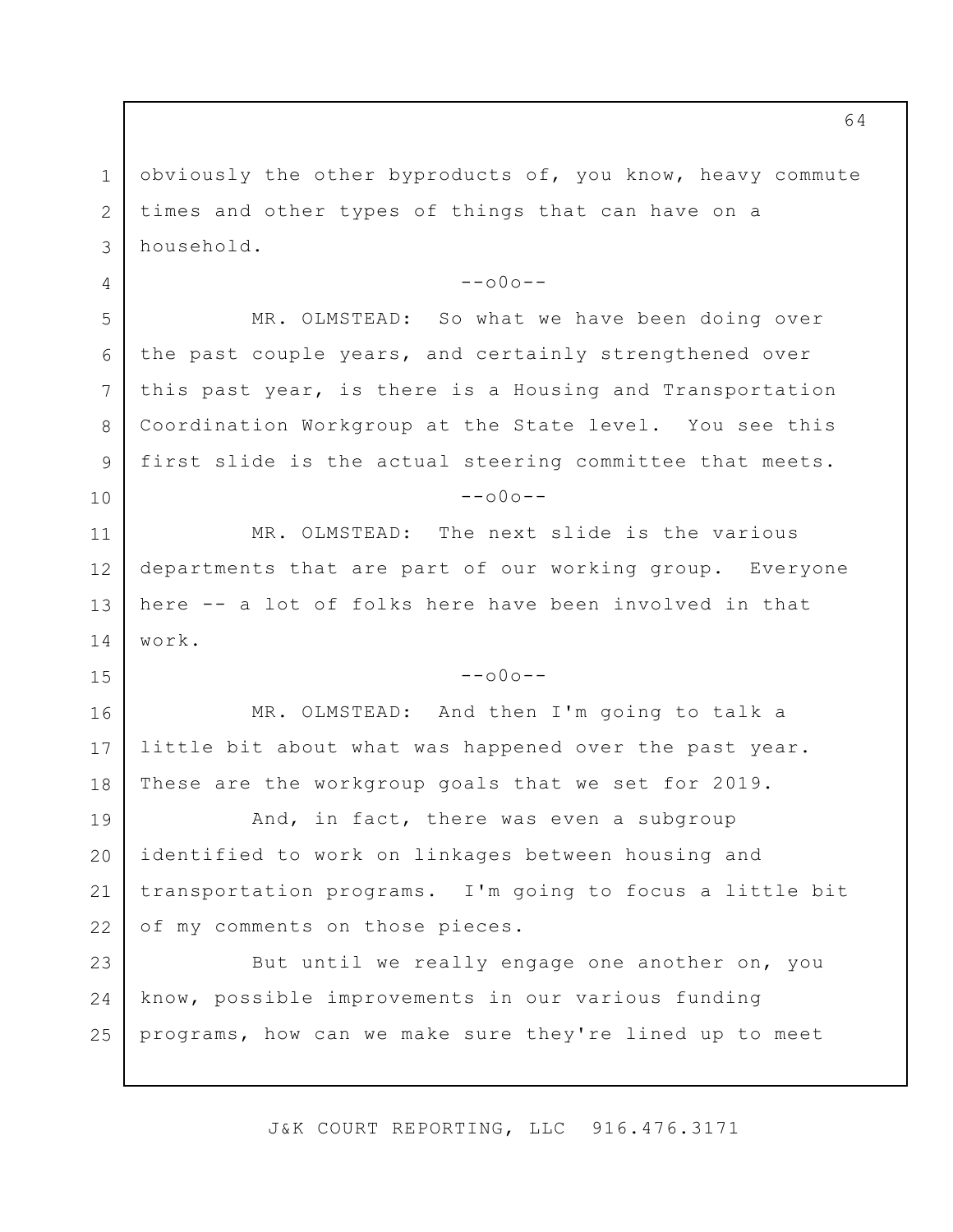1 2 3 4 5 6 7 8 9 our mutual goals; identifying, even down to the nitty-gritty, of what are the threshold requirements and scoring criteria, so we can make sure housing programs have, you know, references to transportation, transportation programs with references to housing and vice versa, so we can not only make the connection for one other, but truthfully for our applicants so they're actually focusing on those pieces when they put together applications for our programs.

10 11 12 13 14 And certainly, obviously get more, you know, conversant in our various languages and how we talk about things so we can more universally communicate, right, to all our stakeholders, many of which overlap as they pursue our programmatic funding.

### $--000--$

15

16 17 18 19 20 21 22 23 24 25 MR. OLMSTEAD: So -- and specifically, we have been working together, the research kind of that working group, of that sub -- of that subworking group on linkages thought that the first two kind of areas were transit and intercity Rail Capital Program and the Solutions for Congested Corridors Program made the most sense for the initial kind of collaboration. So we've been working together in kind of strengthening the program requirements, and scoring criteria, and other sorts of things for those programs.

J&K COURT REPORTING, LLC 916.476.3171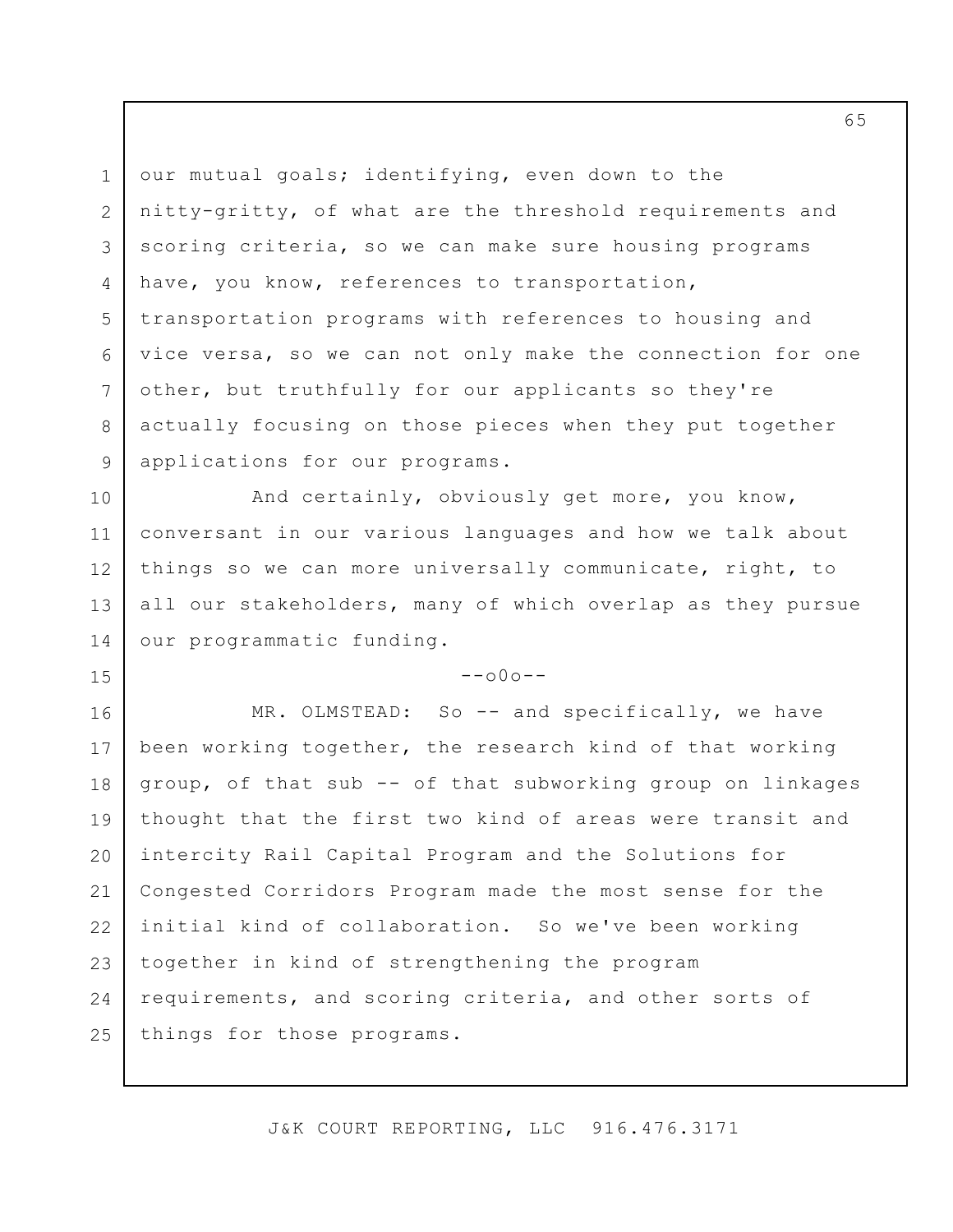1 2 3 4 5 6 7 8 9 10 11 12 13 14 15 16 17 18 19 20 21 22 23 24 25 In addition, we do kind of joint review a number of our programs that overlap and link, right? So you see a list there. You know, so that I think is very effective in having our staffs actually looking at those things. We're looking at it with different lenses, right, to flag certain things, to highlight certain things, to make sure what we're seeing in those applications adequately is representing, you know, a good project that creates housing near transportation, creates transportation that can be accessed for folks near their housing, et cetera. And I want to talk a little bit about recent developments specific to what we are doing at HCD. The most recently enacted budget puts 250 million to our Department, and my division within the Department, to provide for planning grants to local jurisdictions to help meet their housing goals and their planning, goals, right?  $--000--$ MR. OLMSTEAD: We are, for the most part, entering a new planning cycle. We're assigning those regional needs. There's housing needs allocations. And these grants provide -- or split 125 million directly to each and every city and county can access grants. We're calling them Early Action Planning Grants to begin to work on those housing strategies, that planning for this next cycle that will identify adequate zoning. Hopefully, as

J&K COURT REPORTING, LLC 916.476.3171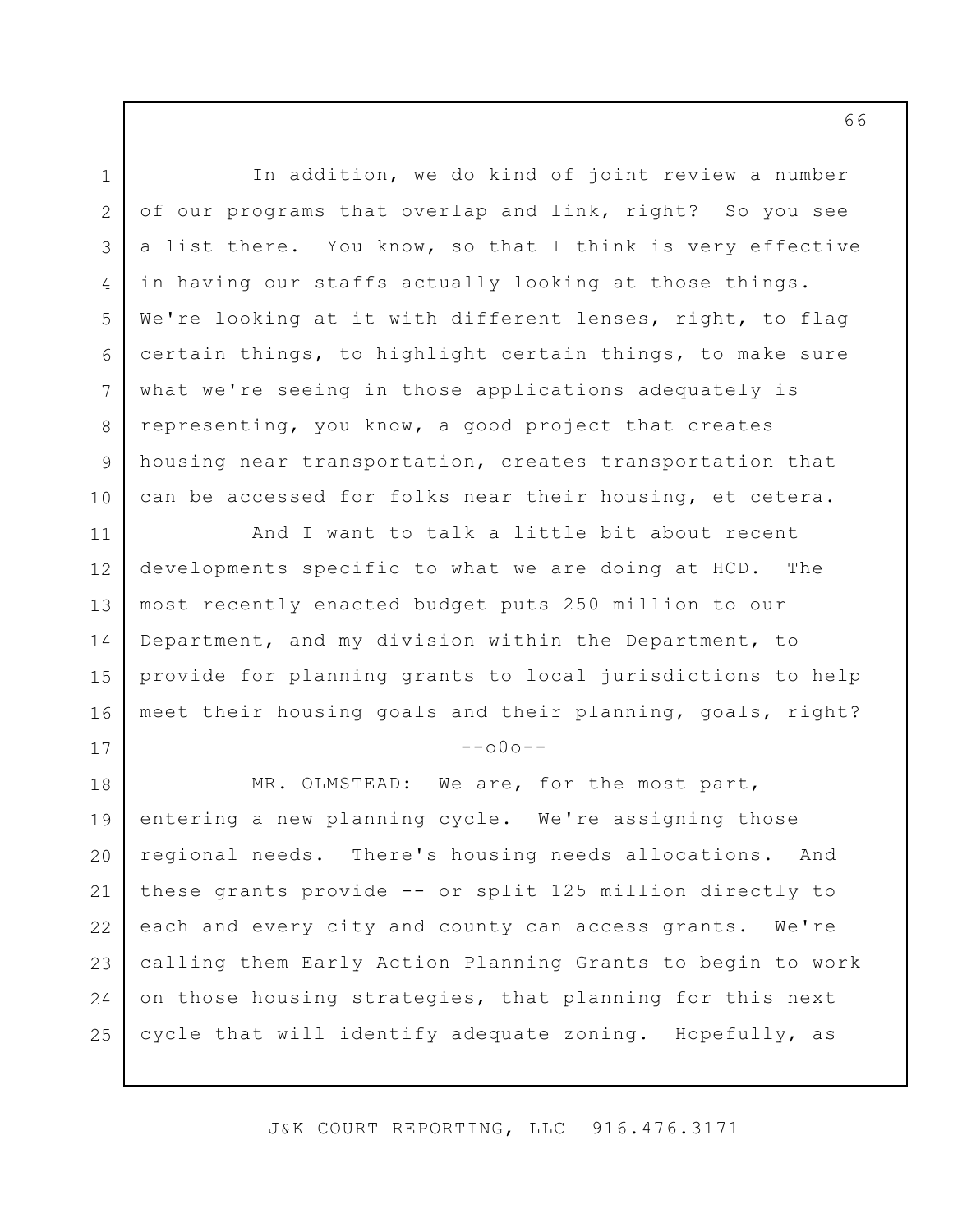1 2 I'll get into a second, work on, what we consider, kind of prohousing policies.

3

4

5

6

7

8

9

And then the other half will go directly to council of governments and kind of more regional entities to help facilitate and bolster kind of what may be the specific and regional needs, right, to really hammer on the strategies that may be unique to each and every region and to help support those goals.

 $--000--$ 

10 11 12 13 14 15 16 17 18 19 20 MR. OLMSTEAD: So it all -- the budget also tasked us at HCD with coming up with what is called a Prohousing Designation for local governments. So the idea there is if local governments are enacting policies, passing ordinances working hard to make themselves a more fertile ground for not only housing development, but the right kind of housing development, right, or that we would consider to be good housing development according to the prohousing policies, that there would be some benefit in the long term in terms of competitiveness for some of our programs.

21 22 23 24 25 So it gives us a little bit of a horizon in terms of developing. We'll have to go through the regulatory process by which we outline how a city would be designated prohousing. But given the infusion of that \$250 million that we're going to make available, we wanted to

J&K COURT REPORTING, LLC 916.476.3171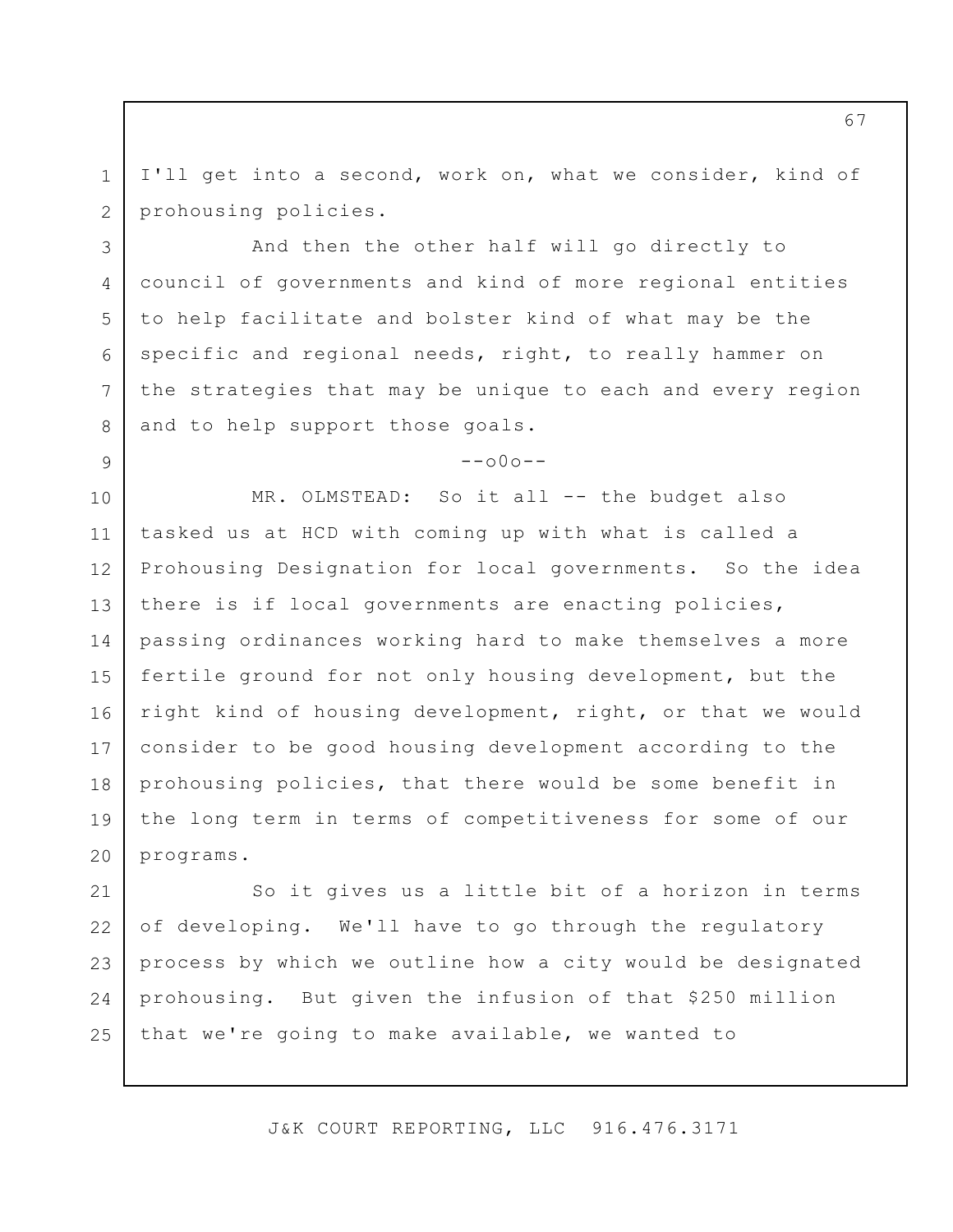1 2 accelerate and signal what those prohousing policies are to jurisdictions.

3

4

5

6

7

8

9

We've already been doing that a little bit in some of our programs to local jurisdictions. We are in the process of already awarding a different planning grant program through the passage of Senate Bill 2 from a couple years ago as apart of the housing package that provided grants to local governments, very similar type of grants to promote housing development.

10 11 12 13 14 15 16 17 18 So we have a good fertile ground to build with on what those kind of prohousing policies are in terms of, you, know increased density near transit, accelerating the processing of permitting, you know, doing specific plans that do the kind of environmental analysis up front for communities on all the parcels within that dis -- that plan area, you know, by-right zoning, once you kind of meet some of those -- some of this -- some of those criteria.

19 20 21 22 23 24 25 And so we have a good fertile ground. But very soon, we will be issuing for public comment what those initial kind of round of prohousing policies are for public feedback. And the idea here is it's a menu of activities that we want to encourage communities to focus on with these planning grants, right? They're not required to, but we think, hey, these -- this prohousing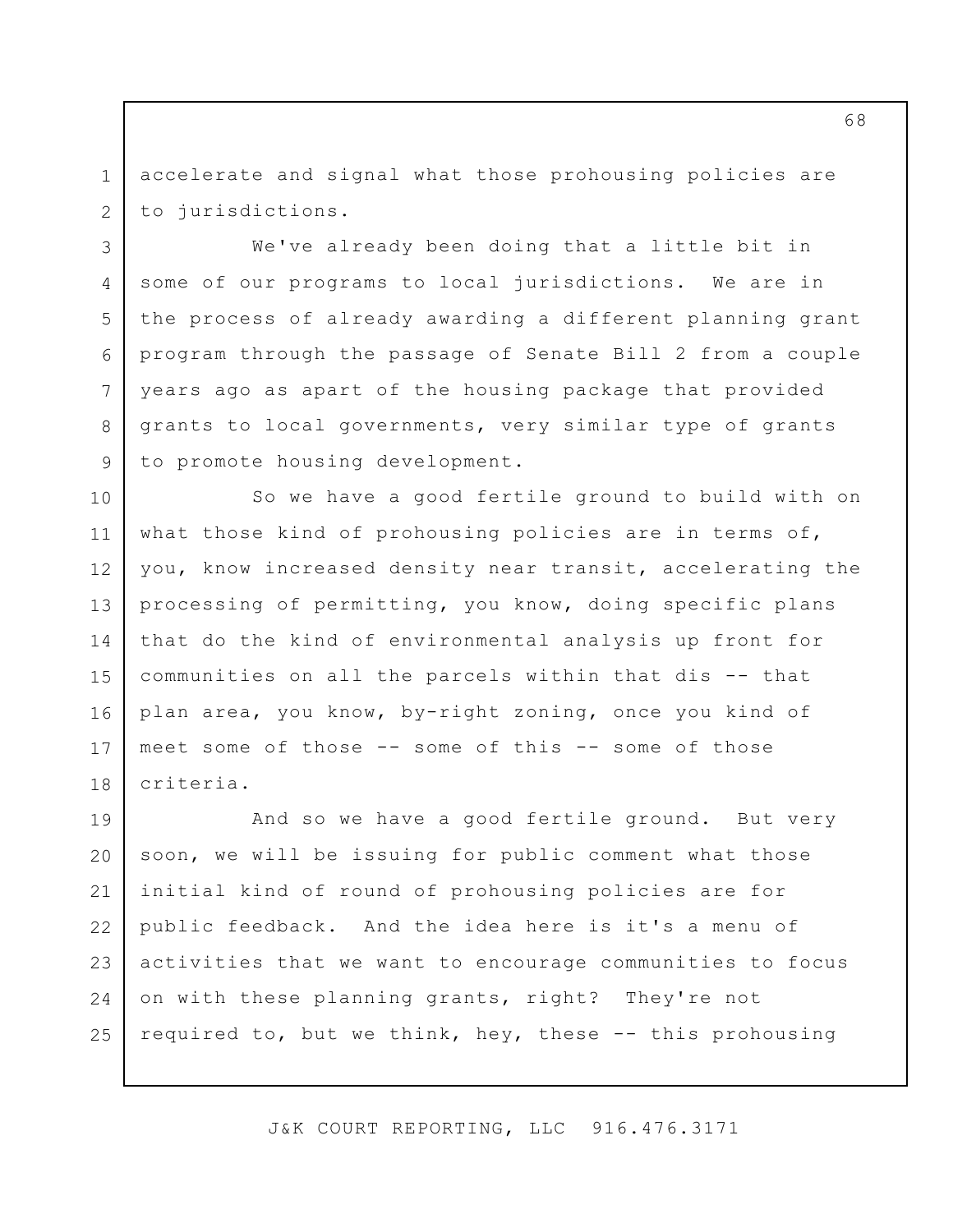1 2 3 4 5 6 7 8 9 10 11 12 13 14 15 16 17 18 19 20 21 22 designation is coming. It's not a punitive designation. It's something that will help you. And if you engage in these types of activities, which will be a much more -- a pretty expensive menu of things, we will then articulate obviously over the next year or two how you get -- how you get designated there. But if -- you begin the planning activities now, right, you have these -- this is the time when you have those resources to focus on good planning, if you engage in those sorts of activities, now you're going to be better off as we moved towards the future  $--000--$ MR. OLMSTEAD: So it's a little bit of our anticipated deadline. We're -- we are hoping that all of these resources will be out by the beginning of the year. And all -- in fact, all local governments need to at least apply for and be awarded by the end of this fiscal year essentially. And then the regions have a little bit longer. And we are obviously going to be doing a significant amount of outreach once we release that notice of funding availability to communities, because we want to make sure each and every city and county takes advantage of these funds. It's not often that we've had this level

24 25 And while not the only reason, you know, one of the reasons we have probably not adequately met our

of infusion for planning.

23

J&K COURT REPORTING, LLC 916.476.3171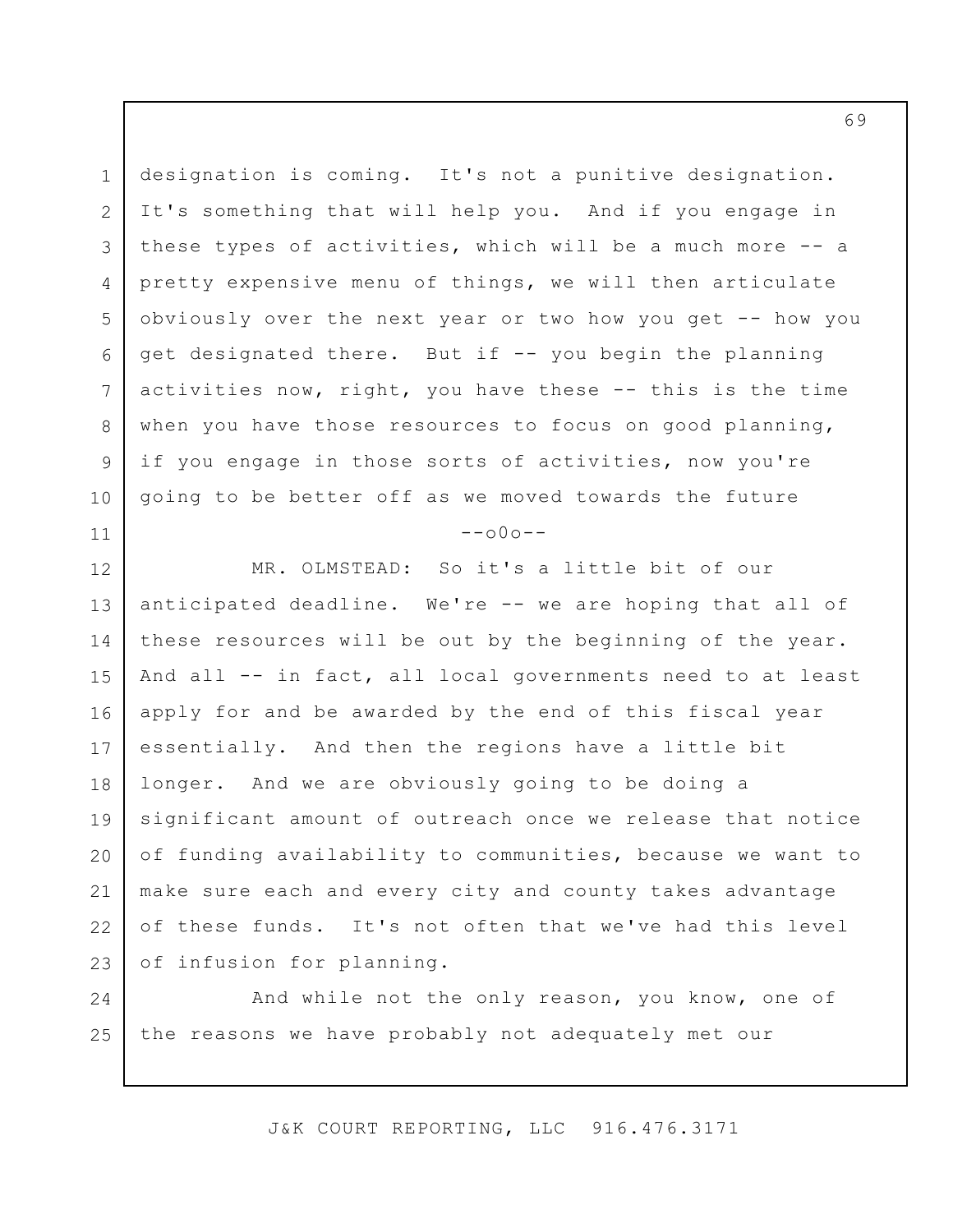1 2 3 4 5 housing needs is because we haven't invested as much in the planning at the community level that we could, in terms of doing all the coordinating of local ordinances, local stakeholder engagement, zoning, et cetera that, you know, leads to good planning and good housing outcomes.

So I will stop there, because I know there might be a lot of questions for Kate and I.

8 9 10 11 CTC VICE CHAIR VAN KONYNENBURG: Thank you. I now ask for questions from Commissioners and Board members, if you'd please raise your -- so I'll start with Gioia.

12

6

7

Board Member Gioia.

13 14 15 ARB BOARD MEMBER GIOIA: This is John Gioia. am the Bay Area Air Quality Management District rep on the Air Resources Board. I

16 17 18 19 20 21 22 23 First, I wanted to say thank you for this really strong Executive Order. It's great. So really two questions. First, you've got members of two State agencies here. I think there's an opportunity for our various commissions to work together with regard to helping leverage the transportation investments to reduce greenhouse gas reductions, and also, frankly, to help achieve the state's housing goals.

24 25 So give us your thoughts. I may have my own, but I'd like to hear your thoughts about how our two agencies

J&K COURT REPORTING, LLC 916.476.3171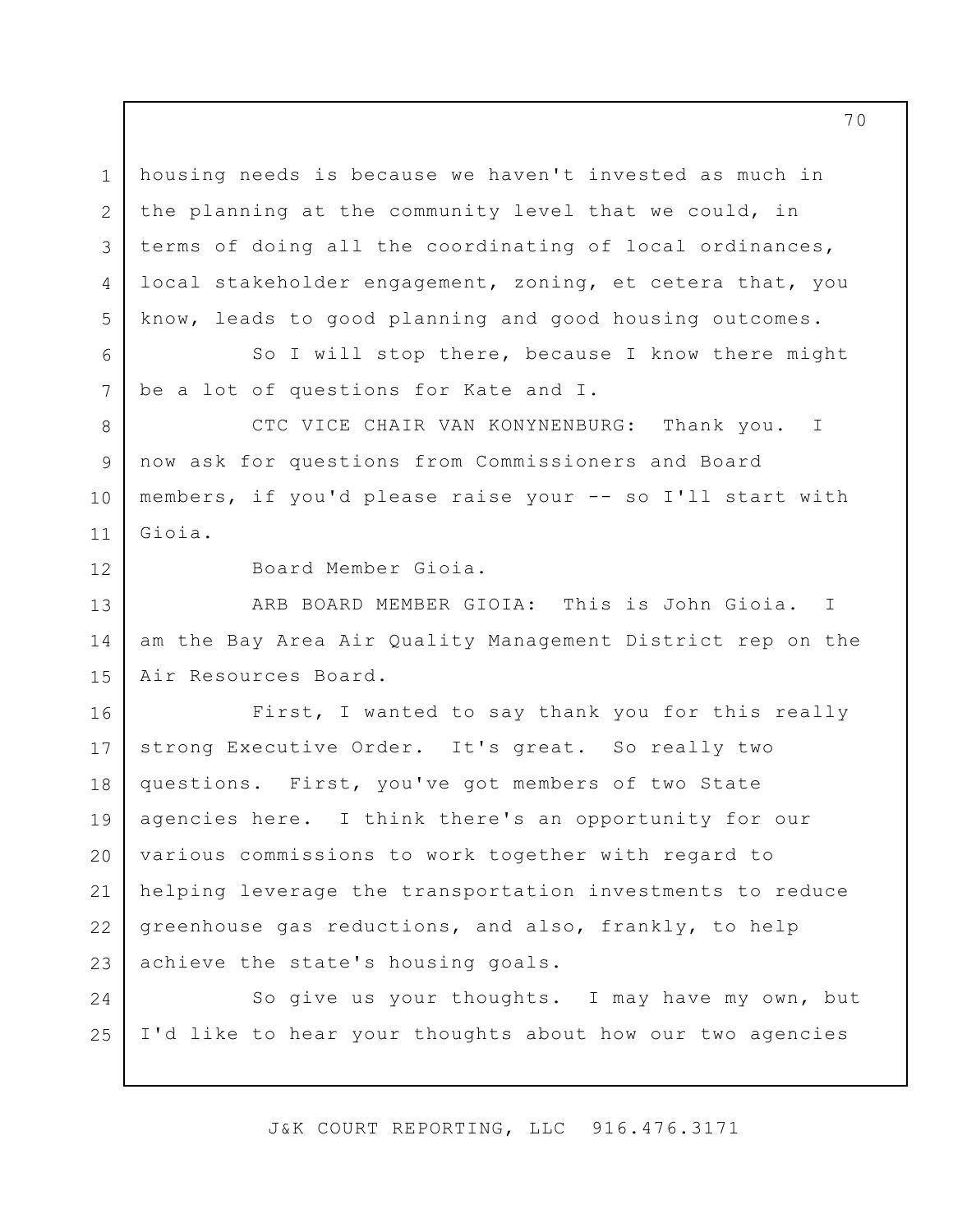can work together to achieve both the housing production goal in terms of the investments and the greenhouse gas reduction goals.

1

2

3

4

5

7

8

9

10

6 And then the second comment is I also wear a hat on the Contra Costa Board of Supervisors, so we're a land-use agency. And frankly I think local governments, cities, and counties are not doing the best job from land use policy perspectives to either reduce -- I mean some are doing better jobs than others, but both to -- for housing production and for greenhouse gas reduction.

11 12 13 14 15 16 So your thoughts about I think opportunities to link state transportation investments to communities that are actually putting in place land-use policies to both increase housing production and reduce GHGs. I think that incentive actually can help get local jurisdictions to do the right thing.

17 18 So one is how we work together, second sort of this -- this relationship with local government.

19 20 21 22 23 24 25 MS. GORDON: You want me to start? MR. OLMSTEAD: Yeah, you can start first. MS. GORDON: Thank you so much for the question. It's an -- an easy one. No, I'm just kidding. It's a tricky set of questions. But you know in terms of the two Board -- the Board and Commission working together, I mean, one of the really valuable things is just being in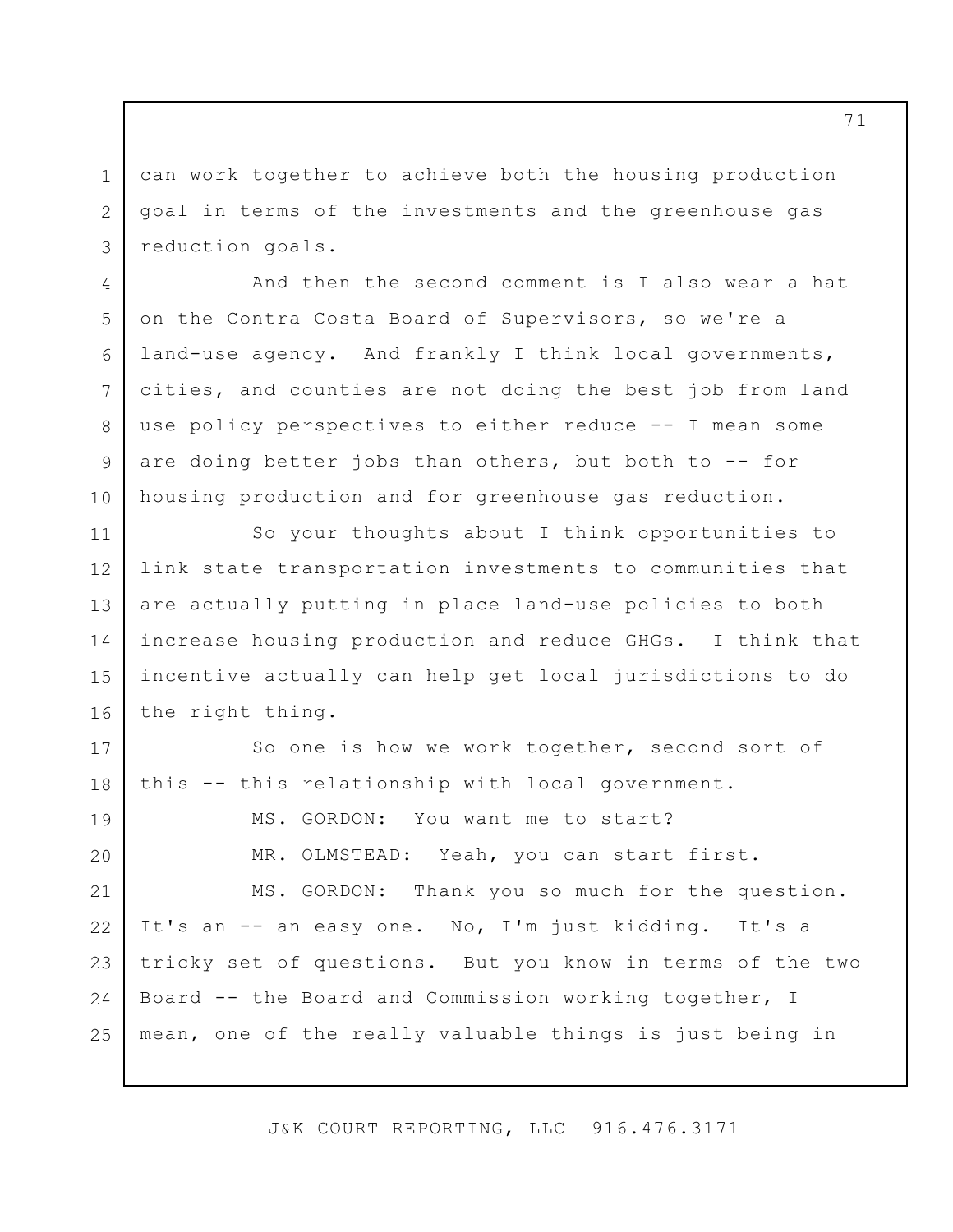1 the same room, to be honest.

2 3 4 5 6 7 8 9 10 11 12 One of the things that we've really come to recognize I think in both the transportation sector and in working on climate more generally is just how integrated these issues are. You can't really think about any of these things in a vacuum at this point. I mean, climate change is, I often say, sort of a macroeconomic trend like globalization and automation. It will affect every sector. It will affect every decision. It's a very big set of things that we need to grapple with and transportation is one of those -- one of the biggest honestly.

13 14 15 16 17 18 It's not just 40 percent of the emissions, but it's also a major piece of our State investment portfolio, and the decisions we make in the state about long-term infrastructure. So the fact of being here together is incredibly important and starting to think about both of those things a little less siloed.

19 20 21 22 23 24 Climate isn't just about sort of environmental impact and counting emissions, although it is certainly about that. Transportation isn't just about kind of building and maintaining roads, though it is certainly about that. There are multiple ways to look at both of those things and they have to be integrated.

25

I think that's hard, because we're used to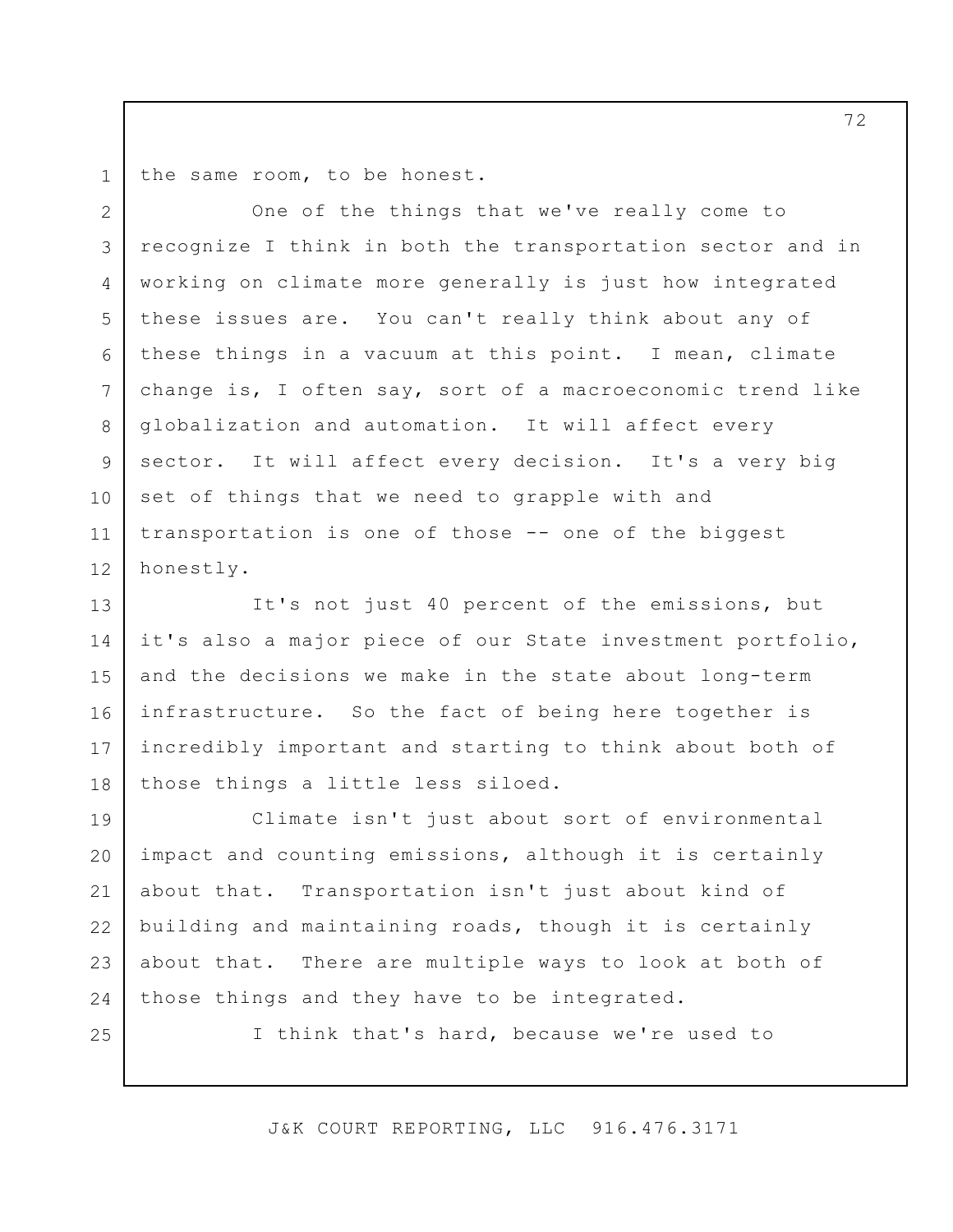1 working in silos.

2 3 4 5 6 7 8 9 10 11 12 13 14 15 16 17 18 19 20 21 22 23 24 25 ARB BOARD MEMBER GIOIA: Um-hmm. MS. GORDON: Our budgets are often in silos. ARB BOARD MEMBER GIOIA: Um-hmm. MS. GORDON: Our decision-making processes are often in silos. There are obviously statutory requirements on both sides of that -- of that puzzle, but where are the places where we can work together to get to common goals? The State has a set of very clear goals and we're all working under those goals. And so what are the places that we can do that? And one of them is probably the other piece you asked about, which is what kinds of incentives, and this is something Zach may be able to get to more, can -- and we're talking about a lot, in terms of housing, what incentives can we -- you know, can we get to the local level? Many of you are from local jurisdictions and are much closer to this than we are at the state. What are you actually hearing about the barriers to some of these actions? What are you hearing about frustration? What are you hearing about what could be made easier? Could we do more to streamline funding requirements, to make those more integrated and a little easier for people to access? Could we do more to provide incentives for, you know, pro in -- like the prohousing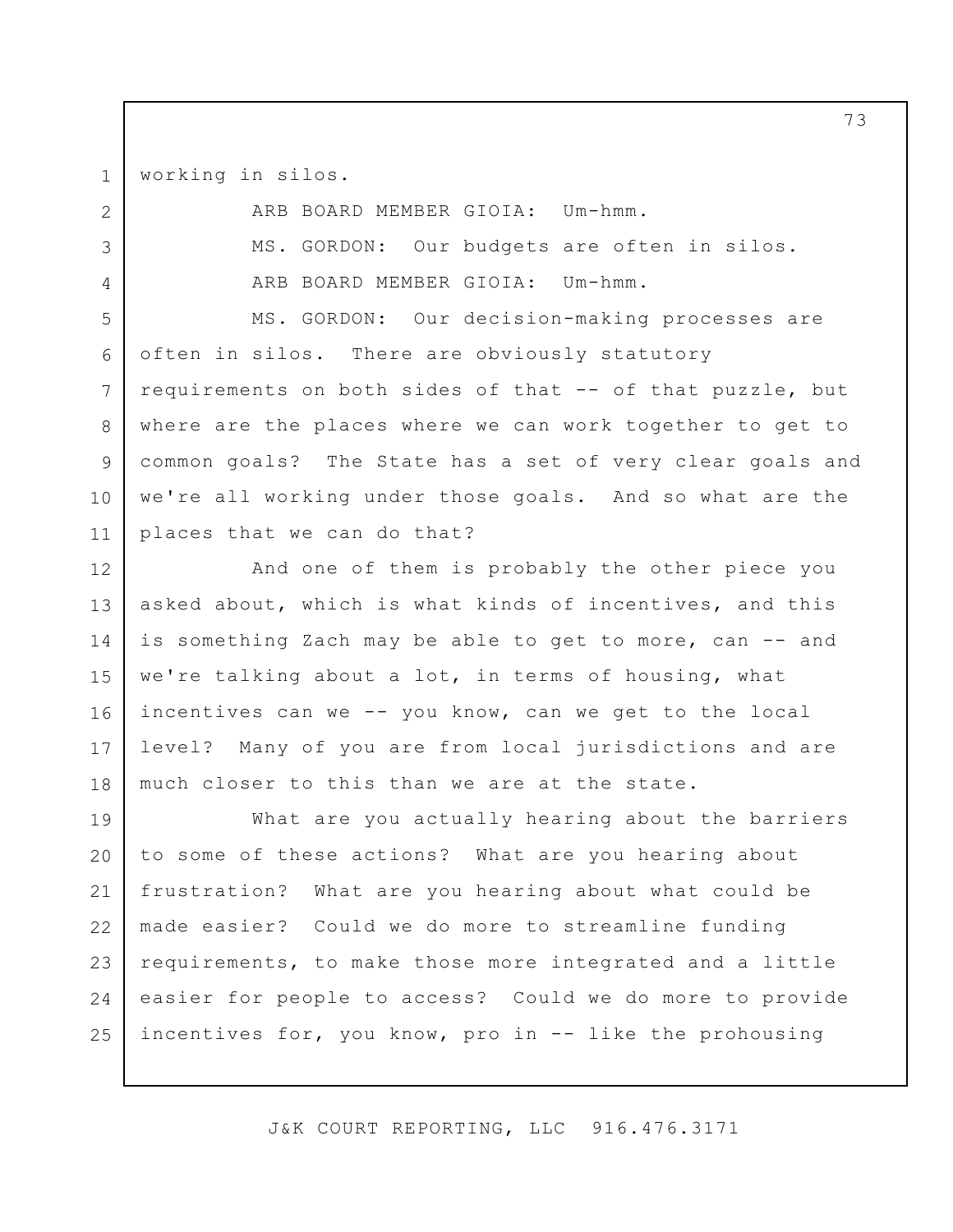1 2 designation for sort of integrated approaches on the ground.

3 4 5 6 7 8 9 10 11 I'm lucky. I get to chair the Strategic Grown Council. And that's one thing that the affordable housing development -- community strategies and the transformative climate communities programs try to do is to integrate this stuff on the ground. We've learned a lot from that. What can we do  $-$ - take from that, from the learnings there on the ground and really kind of bring those up into State requirements, if possible, because I think there's also a disconnect a lot of times in those two things.

12 13 14 ARB BOARD MEMBER GIOIA: You know, and this may sound blunt, but I think having been on our board of supervisor --

15

MS. GORDON: Yeah.

16 17 18 ARB BOARD MEMBER GIOIA: -- for 21 years, I think, in many jurisdictions, there's a lack of political  $will - -$ 

19

MS. GORDON: Um-hmm.

20 21 22 23 24 25 ARB BOARD MEMBER GIOIA: -- to approve the types of land-use changes to increase density where it's appropriate to increase density, and where it makes sense to increase density, and therefore -- and approve more housing. So sometimes what gets local officials more incentivized to do that is extra dollars --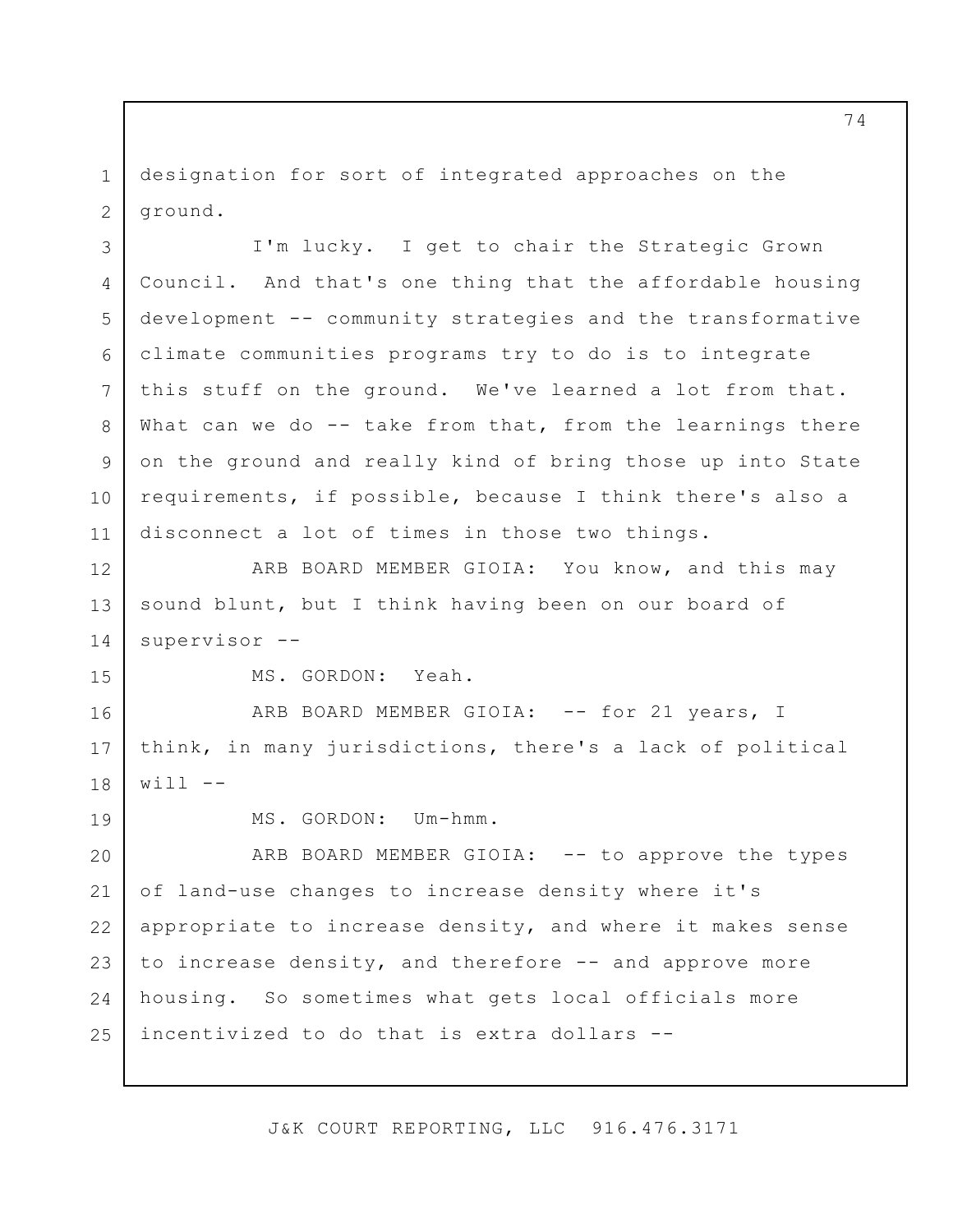1

4

5

6

MS. GORDON: Yep.

2 3 ARB BOARD MEMBER GIOIA: -- linked to good actions.

MS. GORDON: Yep.

ARB BOARD MEMBER GIOIA: So I'm just -- MS. GORDON: That's a great point.

7 8 9 10 11 12 MR. OLMSTEAD: You stole a little bit what I was going to say. But yeah, I mean, that -- is this on? That is the thesis a little bit on the prohousing designation, right? Increasingly, we are going to build into more programs the -- essentially a bonus for -- if you're -- if you're doing those right things.

13 14 15 16 And if I may, you know, I think you hit the nail on the head. I think in terms of working together, we all need to drive home the message that density is not a bad word. And while --

17 18 ARB BOARD MEMBER GIOIA: Density in the right place and that's the way to say it, right, yeah.

19 20 21 22 23 24 25 MR. OLMSTEAD: That -- no, that's -- absolutely right. But typically, right, it is over time the actions at local government that makes a 200-unit project on the same land footprint a 150-unit project, to a 100 project, to a 75 unit project, right? And so over time, that has added up significantly over the decades, right, the resistance at the community level to increase density or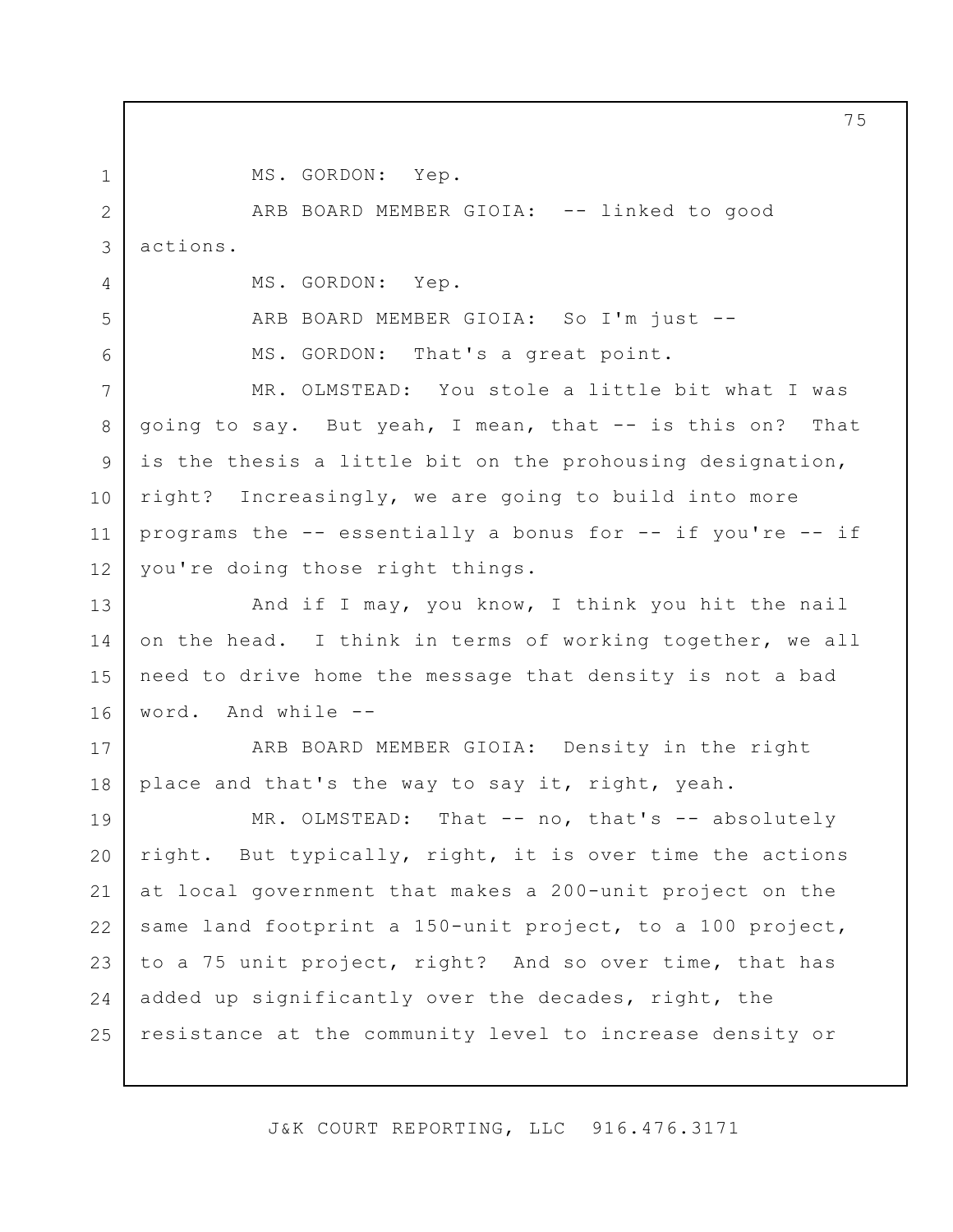1 2 more people near me, you know, has proven -- has proven problematic.

3 4 5 6 7 8 9 10 11 12 And I think what we've done over the last couple years certainly have -- I think will begin to change the conversation there. Many aspects of our State legislation over the last couple years have actually made it harder for that to happen by making certain types of development by right, meaning, non-discretionary and, you know, if it conforms with the zoning, then you build it with certain -- certain -- I'm not saying its -- it absolves local involvement, but it's a beginning to acknowledgement, right, of the delays that occur there.

13 14 15 16 17 The suite of bills signed yesterday on accessory dwelling units, for example, you know, some people are saying, oh, well, it's the end of single-family zoning in California. I mean, it's maybe not that drastic, but it is significant, right?

18 19 20 21 22 23 So when you talk about the specific needs of communities and on the same land footprint, right, allowing people to put additional living space on their property, for like an age in place, so they can maybe rent it out for -- in the community, so they can have their children who maybe not able to forward yet anywhere else.

24 25 So, I mean, I think there are a lot -- a number of things that maybe are less scary from a density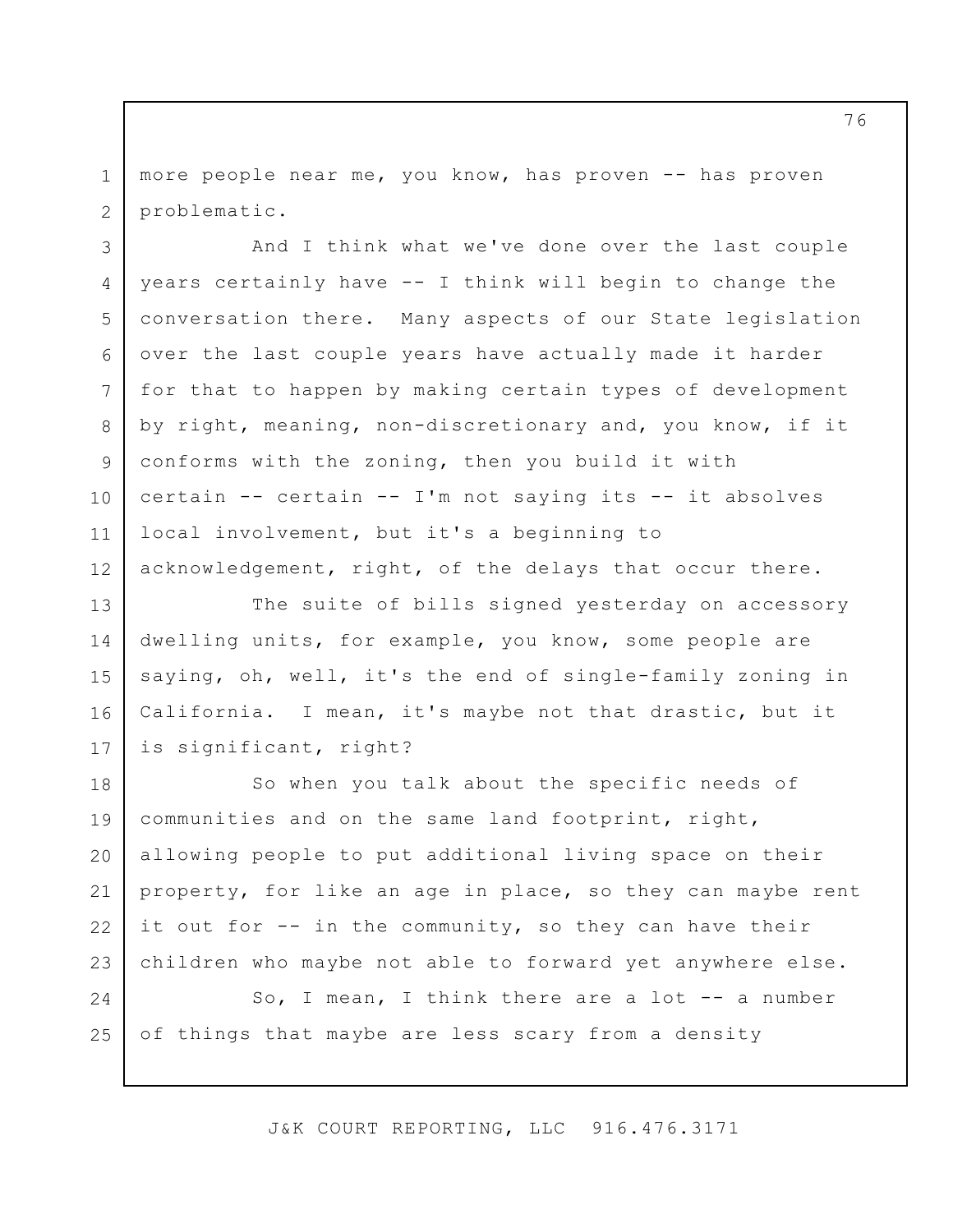1 2 3 perspective, but that when combined will be helpful and maybe more, hopefully, received with all of our collaboration at the community level.

4 5 6 7 8 9 10 ARB BOARD MEMBER GIOIA: And just finally, I mean, you -- I know you didn't get into too much detail on how we could work together. You said, you know, being in the same room is a start. But what I find is that we can be at these meetings, and talk about things, and have some general agreement. But when we leave these meetings, that sometimes the cooperation may not be as robust.

11 12 13 14 15 16 17 18 So it seems that in having some type of organized work group with the staffs or some direction to do that, because, you know, these -- both our agencies have different cultures. And as you say, this is really -- we need an integrated approach, so maybe more incentive to really come back with some specific deliverables about what we can do together, other than just being here a few times a year in the same room.

19 20 21 22 MS. GORDON: And I think this slide and Zach talking about the Housing and Transportation Workgroup is a really important step toward that at the Sacramento level. I would also --

23 24 25 ARB BOARD MEMBER GIOIA: For GHGs too. MS. GORDON: For GH -- for housing and transportation --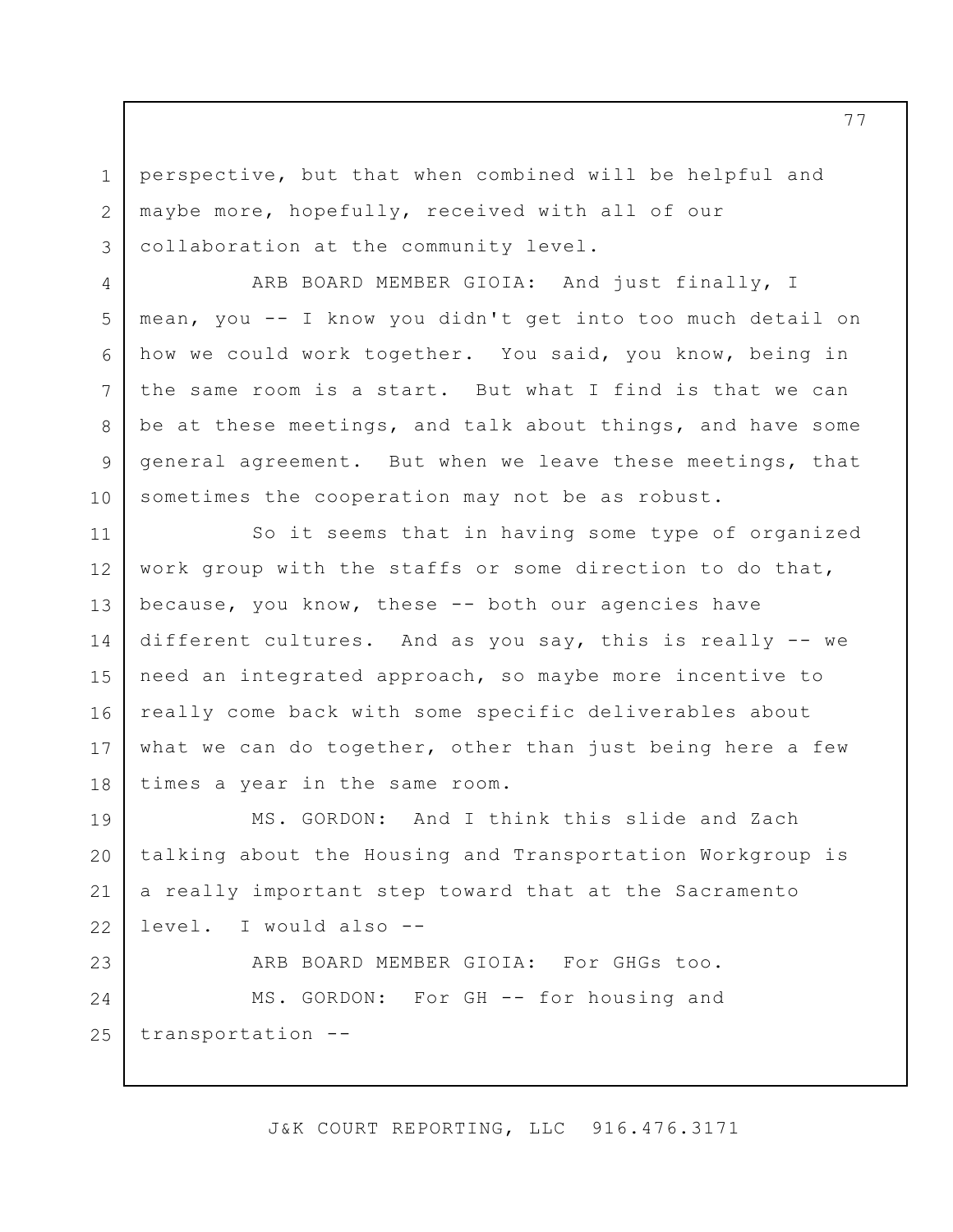1 2 3 4 5 6 7 8 9 10 11 12 13 14 15 16 17 18 19 20 21 22 23 24 25 I ARB BOARD MEMBER GIOIA: Right. MS. GORDON: -- and GHGs, the whole overlay. would also say though that again on the regional point, we've been doing a fair amount of work in my office talking to the Caltrans district directors for instance about many of these overlapping policies, and there are - there are conversations that should also be happening at the regional level among people who are working at that level, because I think that's a -- sometimes the Sacramento piece doesn't filter down or filters down not all that effectively and there can be, I think, a lot more there too. So I'll leave it to you on structure -- ARB BOARD MEMBER GIOIA: Yeah. MS. GORDON: -- but I think that would be helpful. ARB BOARD MEMBER GIOIA: Thank you. CTC VICE CHAIR VAN KONYNENBURG: Board Member Balmes. BOARD MEMBER BALMES: Thank you. I wanted to thank Kate and Zach for really good presentations. And I'm just going to piggyback on what Supervisor Gioia said, but maybe through a different lens. I was glad to see that Zach mentioned equity a bit, but I think we need to emphasize it a lot more, because the folks that are having to drive the longest to

J&K COURT REPORTING, LLC 916.476.3171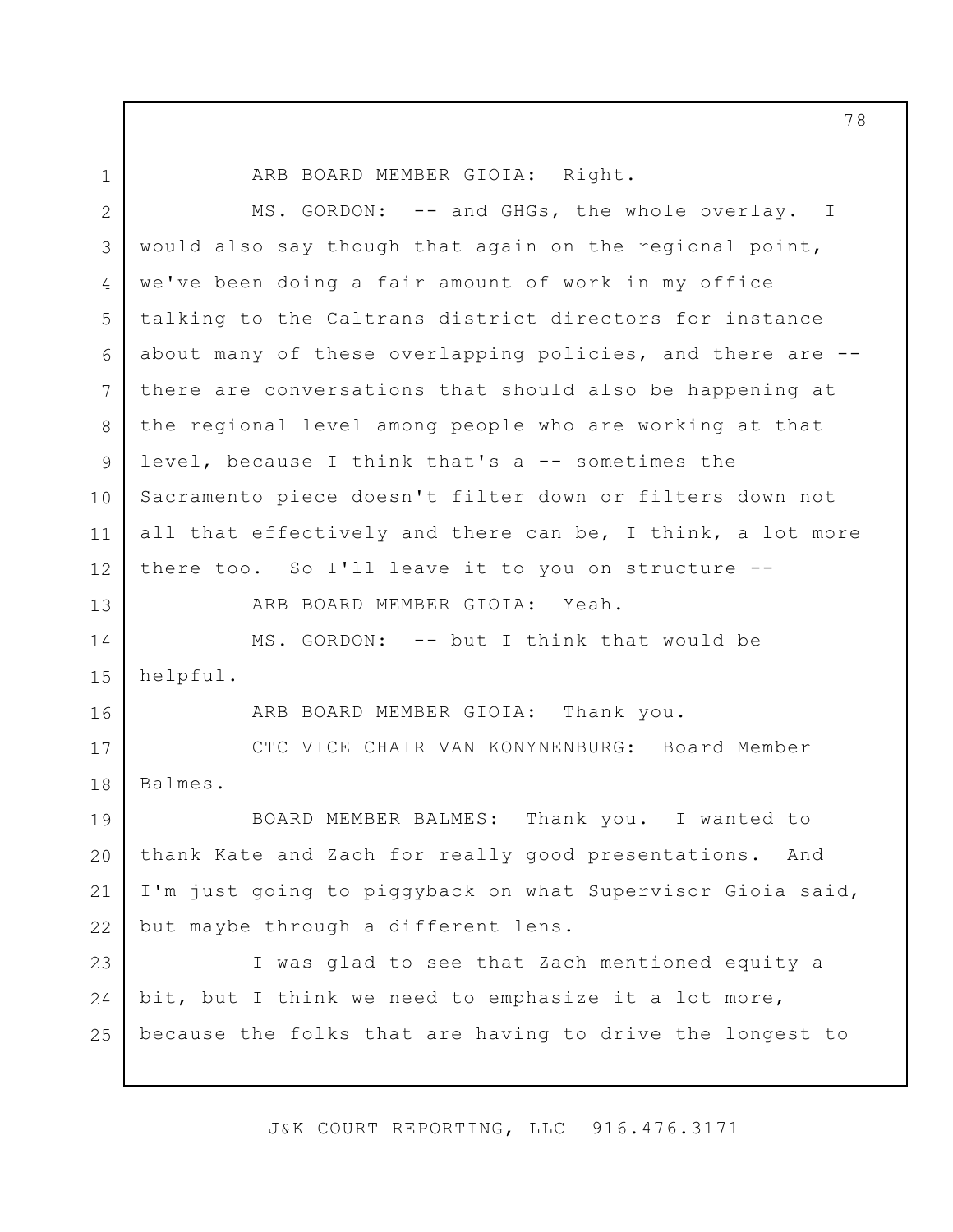get to their jobs -- I'm not telling -- I'm not saying anything that we all don't know, but it needs to be hammered home. The people that are driving the longest are the people that have low-wage jobs in inner cities, and they have to -- to even get close to something affordable, they have to be way out.

1

2

3

4

5

6

7 8 9 10 11 12 13 14 15 John and I actually saw that. We drove from the East Bay and the traffic was backed up all the way to the Altamont Pass. And so -- and they're also probably driving older vehicles that are less clean, so there - and I think, in part, good intentioned Sustainable Communities Strategies have contributed to this. Because when dense -- more dense housing is built in inner cities, it's often -- it's actually gentrifying neighborhoods and pushing people out.

16 17 18 19 20 21 We have to be very careful. I mean, density in the right places and density that's affordable. And, you know, I don't have any magic answer to this. But this is a huge problem that kind of gets buried, I think, a little too much. There's a huge social equity and environmental justice issue here.

22 23 24 25 MR. OLMSTEAD: Yeah, I mean -- while I didn't -- I wasn't able to show the whole menu of things that will be a part of our prohousing designation, anti-displacement strategies that are at the local level are a key part of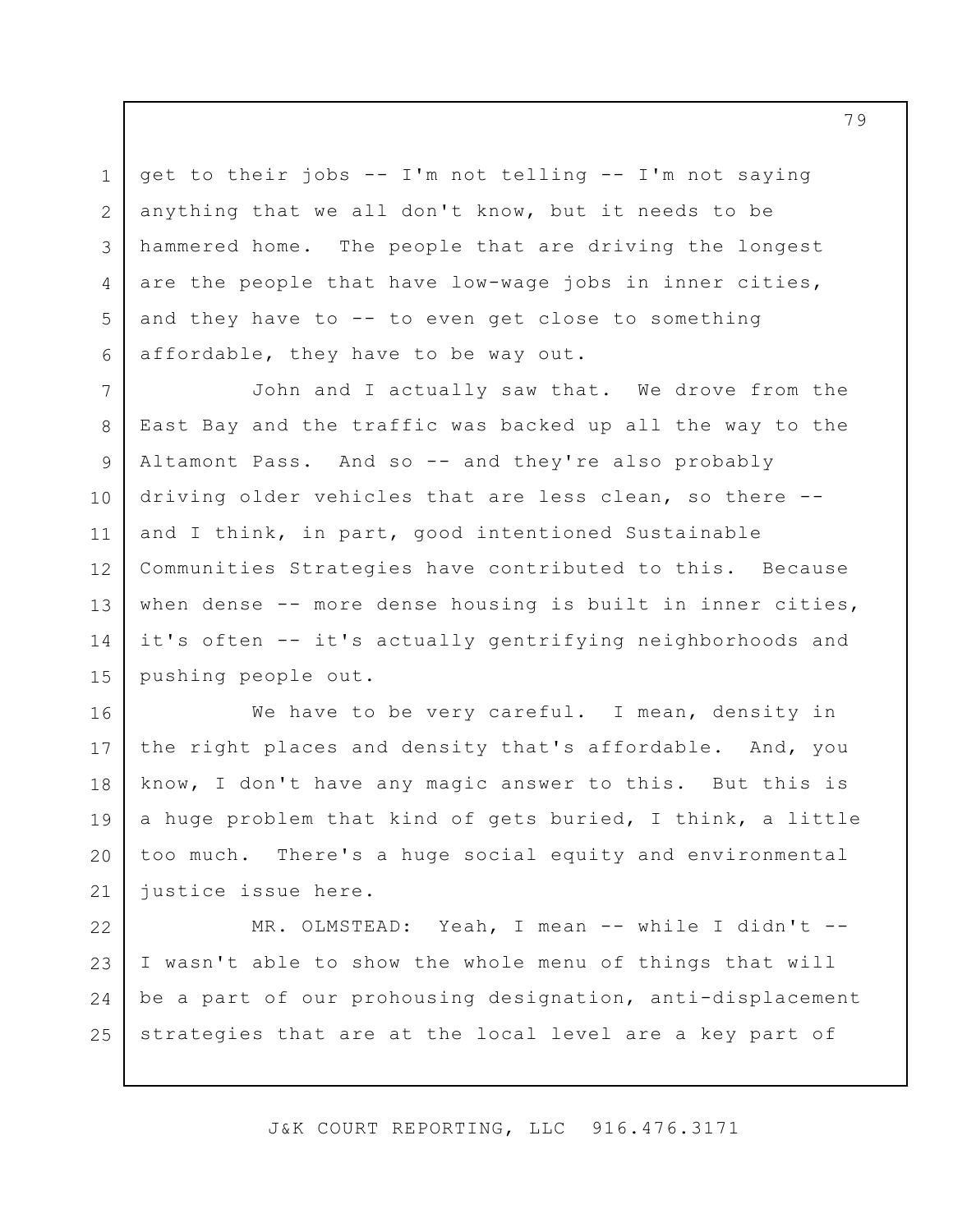that in that menu. So there's a whole kind of category focusing on policies that assist with that.

1

2

3

4

5

6

7

8

And, of course, that can be a number of different things, right. So when that new housing is built requiring levels of affordability, certainly some of our programs, Affordable Housing Sustainable Communities Program, right, we're trying to increase the stock of affordable housing within -- within jurisdictions.

9 10 11 12 13 14 15 16 I think an area of focus that we certainly focus a lot on at the Department, but that hasn't gotten as much attention at the State level, but I think will, is preservation of existing -- not only existing housing, but existing affordable housing, right? We typically have covenants of affordability on housing. And then when those expire, they just become market rate. And we don't do enough to handle that.

17 18 19 20 21 22 23 So, you know, there's a number of ways we can approach that. And certainly our prohousing policies are seeking to not only be about zoning for production, but about the policies at a local level that deal with those equity concerns. Because we have a mandate and typically our focus typically is dealing with the neediest and most low income Californian's housing needs.

24 25 MS. GORDON: And just very briefly - I know there's a lot of questions - to say that one of the

J&K COURT REPORTING, LLC 916.476.3171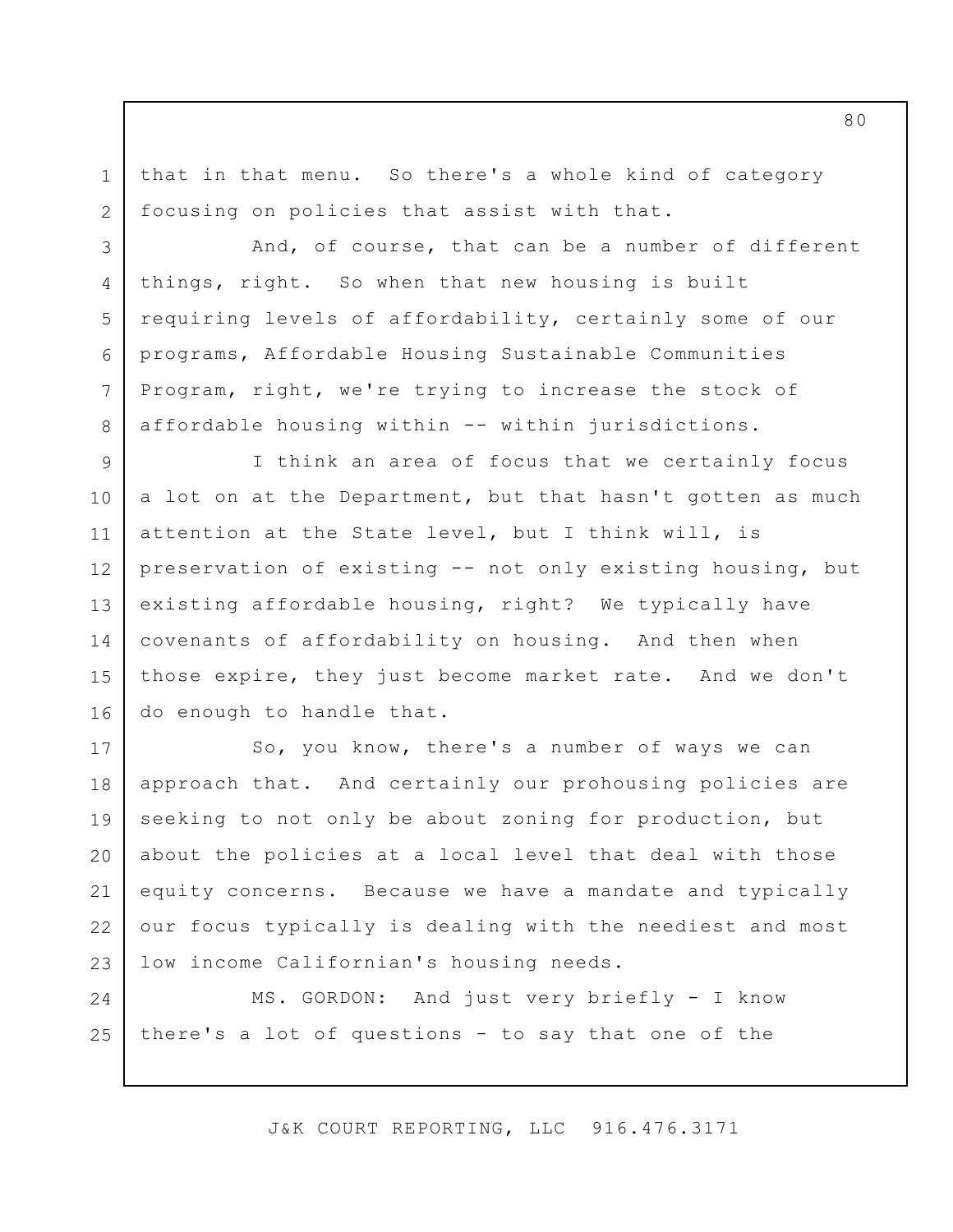1 2 3 4 5 6 7 8 9 10 11 important things about this sort of housing transportation, in some ways that's not the full story. One of the things the Governor is very focused on is the connection between housing, transportation, and jobs, and not just jobs, but what's in the Executive Order. And he's made very -- a strong pitch for also in the budget is high road jobs. So that's a shorthand for family supporting career ladders -- jobs that actually allow somebody to not have three or four jobs in order to live and kind of meet some of those costs that Zach put up there.

12 13 14 15 16 17 So we need to think about jobs near housing and transportation, not just people still going two hours, but maybe it's in a slightly better mode, right? And so those all sort of are very integrated into -- into the high level on the Executive Order, and I think really critical certainly to the Governor and the administration.

18 19 20 21 22 23 24 25 CTC VICE CHAIR VAN KONYNENBURG: Okay. We're going to move to another question. I just want a point of clarification for two things that came up. When the guidelines for all the different discretionary programs are developed at the Commission, currently staffs are working together from CARB, HCD, and the CTC. So we are working together on making sure we develop those guidelines and coordination.

J&K COURT REPORTING, LLC 916.476.3171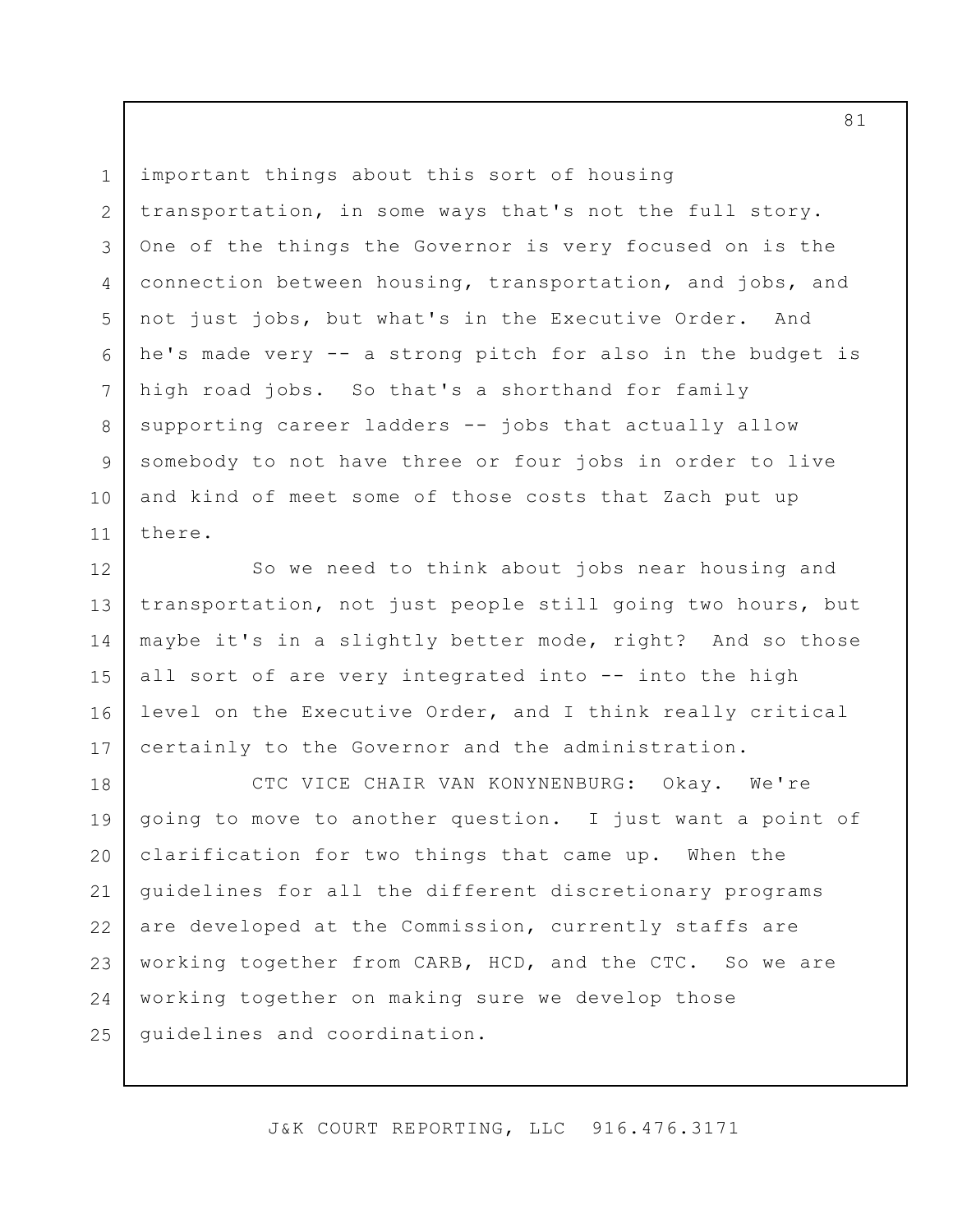I'm going to go to Commissioner Norton, probably cursing the camera man who has to back over --

(Laughter.)

1

2

3

4

5

7

8

9

10

11

12

CTC VICE CHAIR VAN KONYNENBURG: -- but we'll do a couple on this side and then we'll come back.

6 CTC COMMISSIONER NORTON: Well, thank you very much. I'm so excited about the Executive Order and Secretary Kim yesterday was talking about it as well, because really this is such a great expression of the Governor's vision. And I think your point about going from ambition to action and with policy alignment is very, very exciting.

13 14 15 16 17 18 19 20 21 22 23 24 25 What I wanted to know is how we support you from the private sector with the opportunity to align this with economic growth? And I think that's all underlying every part of this vision, but I think -- and plan. But how can we bring the private sector in that are so excited about this, as not just housing and opportunity, but when you talk about high-road jobs, especially preventing the brain drain of all of our students that are graduating from world class institutions in California and can't afford to live in the state. It just seems to me like there's an opportunity to align this as well with the economy, and how can we go out around the state to talk about what this means in terms of a new economic moment and the economic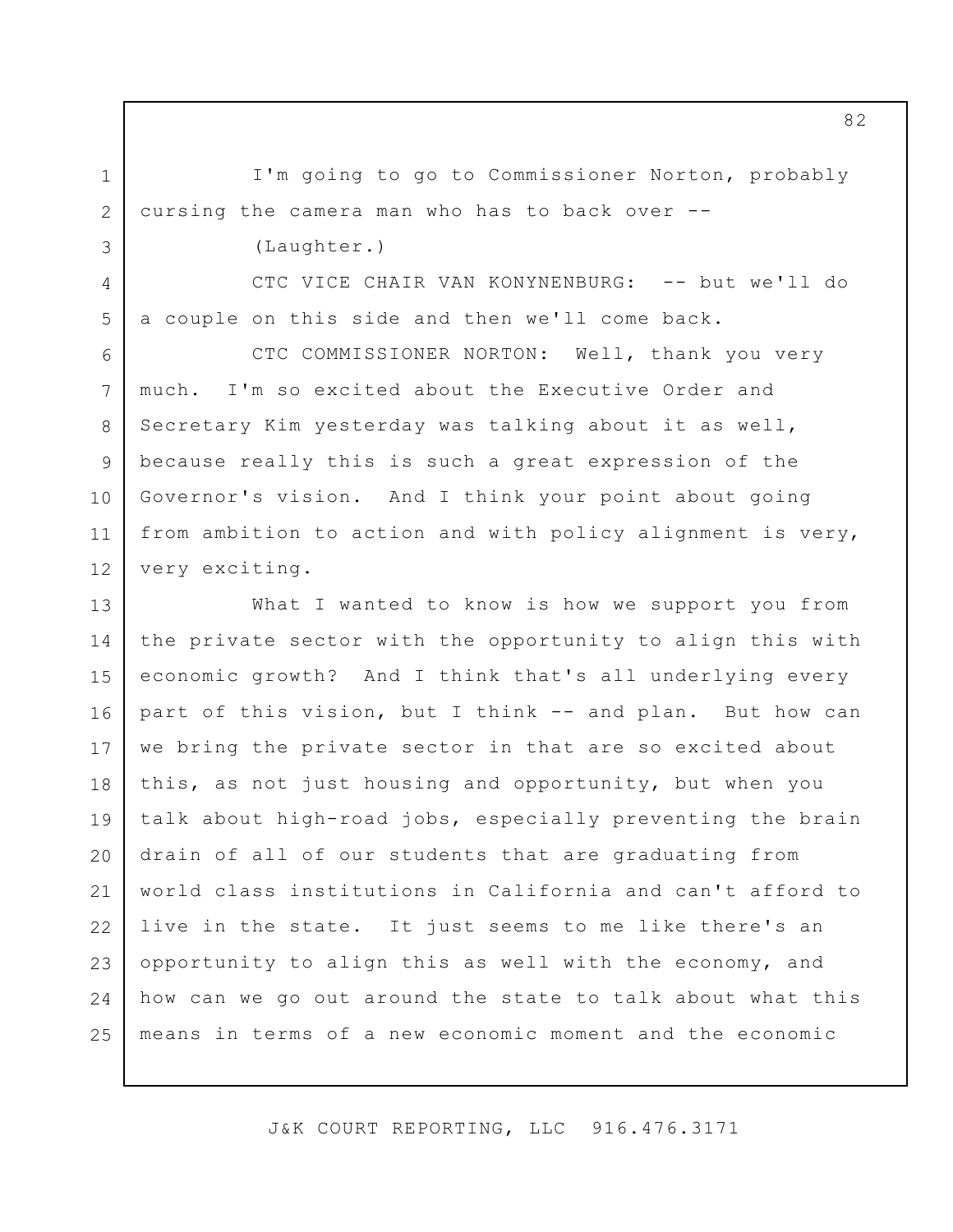1 resiliency you're building in.

2 3 4 5 6 7 8 9 And then I wanted to ask a little bit about in the RHNA numbers about how areas like the SCAG region with some new RHNA numbers are going to have some opportunities for alignment of benefits for adding new goals, and what that's going to mean for the opportunities to have new transportation, new housing, new job funds to support the new housing opportunity numbers as presented in the new RHNA numbers.

10 11 12 13 14 15 16 17 18 19 MS. GORDON: Thank you so much, Commissioner Norton. Great questions. Big questions. You know, I'll -- I can obviously say more and love to connect with you on this. But in terms of the big vision, I think these things -- I appreciate you saying that they are very integrated. And there's a couple places where this sort larger vision is playing out. I mean, I think the Governor, and the administration, and the Legislature understand that we are in a moment of transition in a number of ways.

20

CTC COMMISSIONER NORTON: Um-hmm.

21 22 23 24 25 MS. GORDON: Cities are growing differently than they did. The economy is changing, in terms of the types of industries that -- the place-based nature of those industries. There is an overlay not just from our own very ambitious climate goals and agenda, but the world is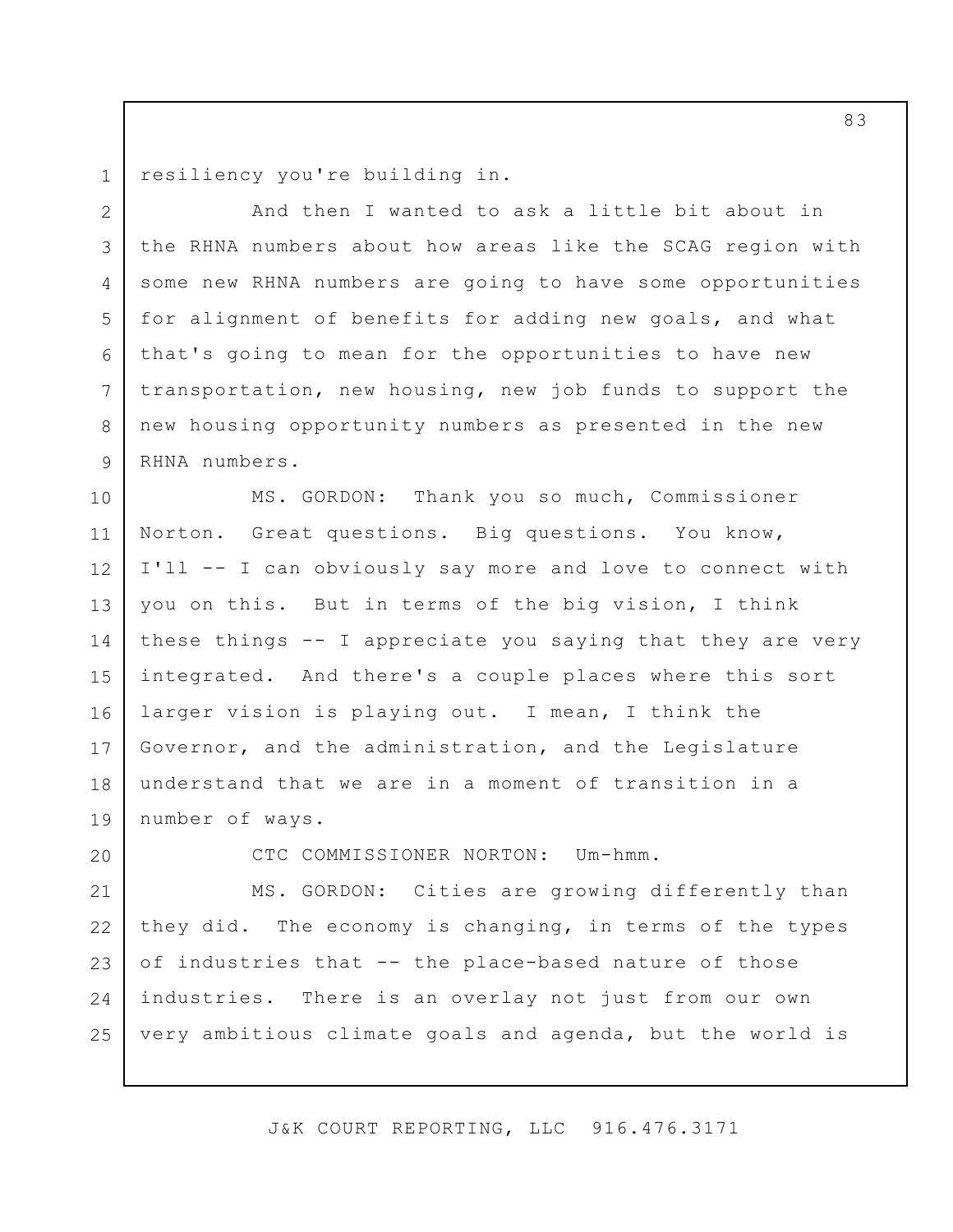1 2 3 4 adopting climate goals and agendas that are changing markets throughout the world, and are changing pricing, and changing, you know, availability of certain technologies.

And we're seeing changes in the transportation sector that are sort of a revolution, right? Dan Sperling is not here, but I'll quote him and say, "It's a revolution".

(Laughter.)

5

6

7

8

9

10 11 12 13 14 15 16 17 MS. GORDON: And all those things are leading to a different sort of way of planning. And so I think the Administration is trying to think that through in a number of ways, some of which have very specific private sector engagement - the Future of Work Commission is a place that I would point to and get involved with - where that conversation is playing out at a pretty high level, both in the public and private sector.

18 19 20 21 22 23 24 25 In the implementation of the Executive Order, particularly around the investment side, we are pulling together a number of sort of more informal advisors from the investment and bond communities, because they are actually watching these impacts. And we are seeing our own bond ratings change as a result of some of these climate impacts and we need to get ahead of that. So we're trying to pull in that perspective, because that's

J&K COURT REPORTING, LLC 916.476.3171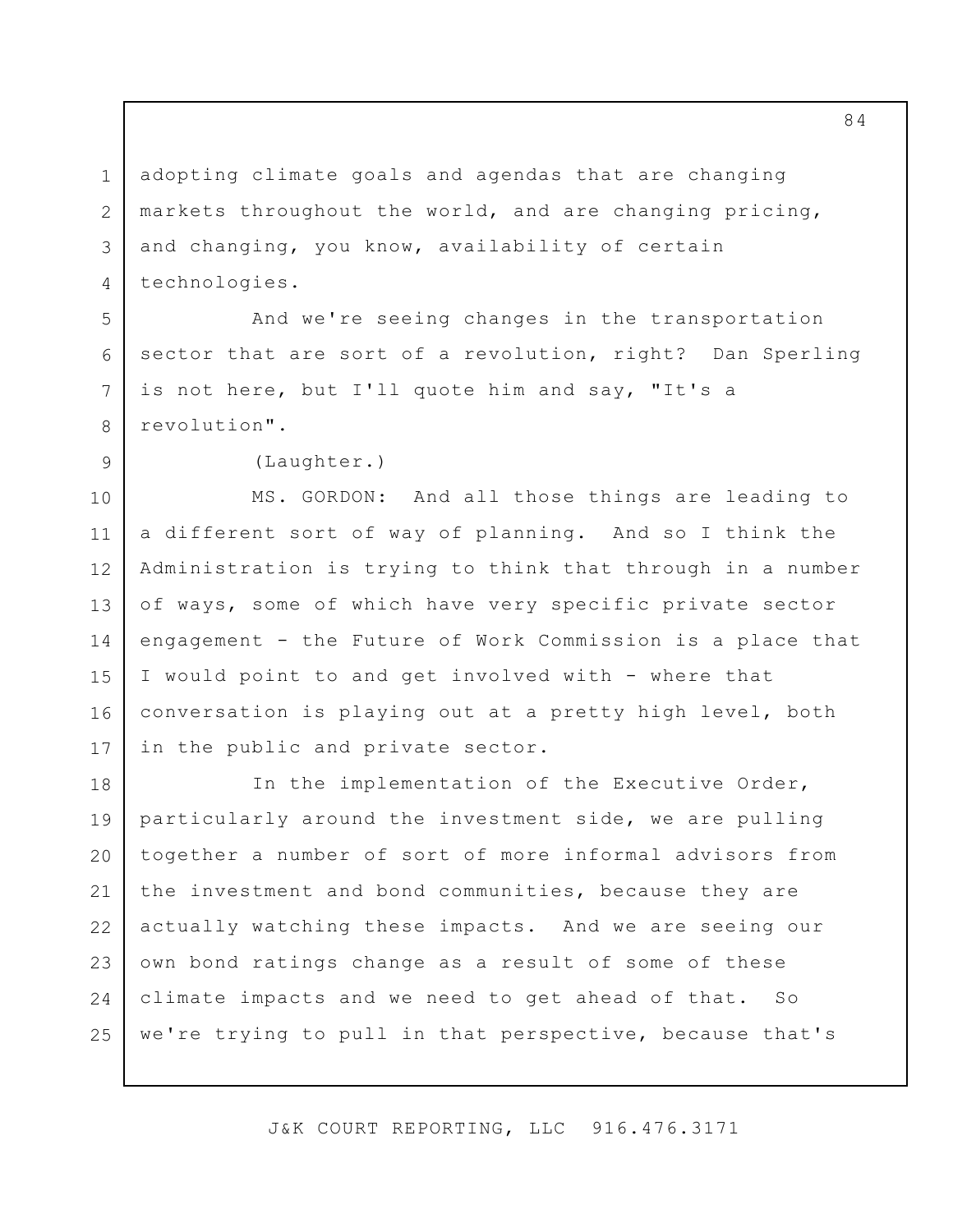ultimately the world in which we're planning.

1

2 3 4 5 6 7 8 9 10 11 12 13 14 15 16 17 18 19 20 21 22 23 24 25 And I just want to say, at the end of that, that I -- what I just said sounds very threatening and scary, but actually there's all kinds of opportunities when it comes to transition. Transition opens up massive opportunities for planning, for technology, for jobs, for a new way of building and developing that are actually quite exciting. And so I think there is a moment to kind of think through that opportunity side as well, and what that means for California for our industries. We're kind of world leaders on some of these transportation industry technologies. And we are -- we can be world leaders on some of these planning technologies too. CTC COMMISSIONER NORTON: That's great. And I also wanted to thank you on the ADU side. My kids can't wait to move me into the garage. (Laughter.) CTC COMMISSIONER NORTON: And so this is -- this is a very exciting moment, because I do think it's about family stability, as well as keeping neighborhoods growing  $in$   $--$ MS. GORDON: My kids are teenagers, so they want to move into the garage. (Laughter.) MR. OLMSTEAD: Real quick. I'll try to be --

J&K COURT REPORTING, LLC 916.476.3171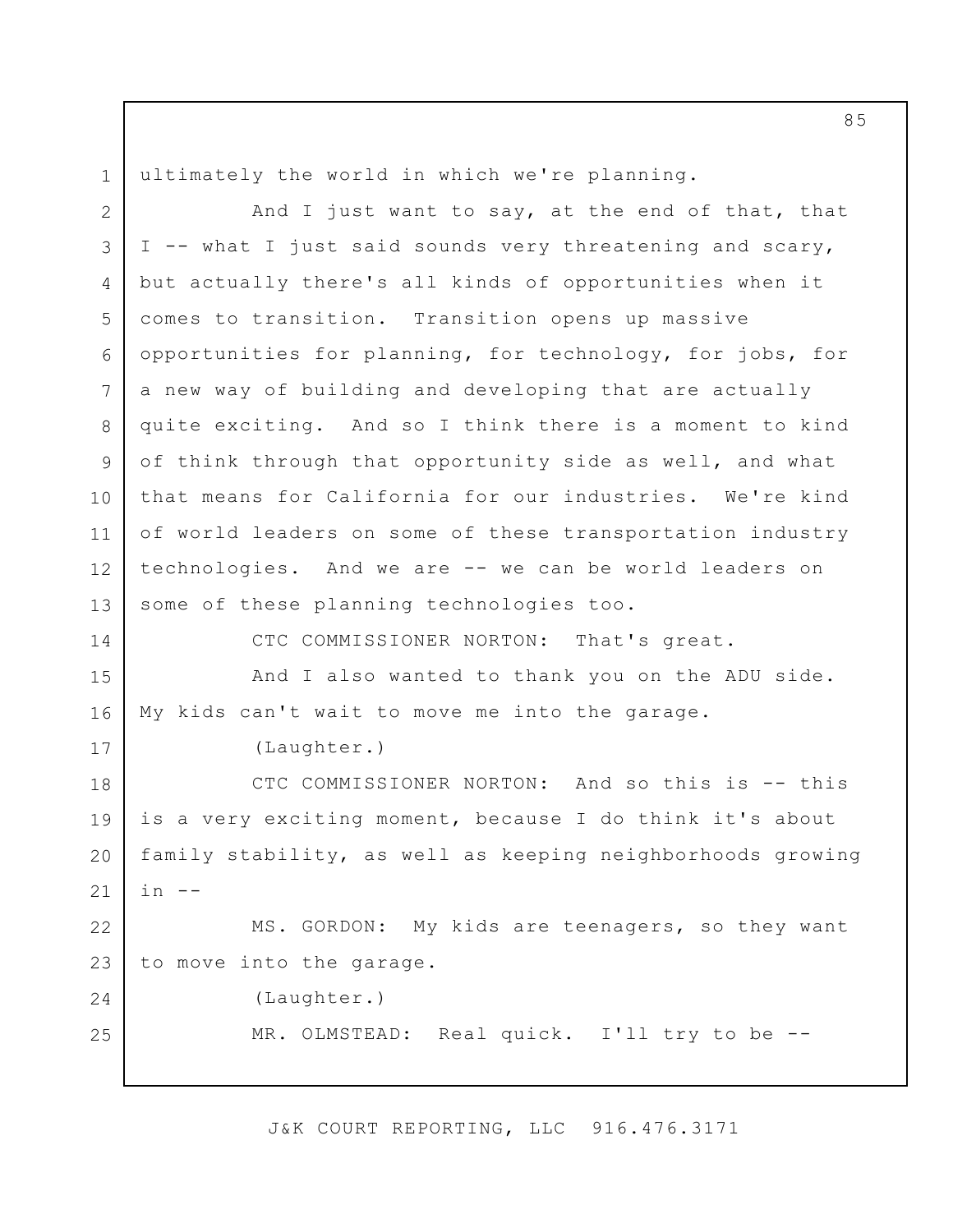1 2

7

8

I'll try to be succinct.

3 4 5 6 I think on the first piece, one thing that whenever I am able to, in my capacity, is whenever we are making investments around infrastructure or that lead to significant job growth, I often -- I think historically we've often seen housing as part of the phase two of that. Oh, we're going to bring all these folks in and then we'll build the housing.

9 10 11 12 13 14 Well, I've been saying quite a bit you have to have that be part of your phase one. You can't be, all of a sudden, saying we're going to create all these jobs in this area and then do nothing about your housing needs or else all you're doing is exacerbating our transport -- our bad transportation patterns, right?

15

CTC COMMISSIONER NORTON: That's right.

16 17 18 19 20 MR. OLMSTEAD: And so I think that's the important thing that I would love people to carry forward on this is housing needs to be an integrated part of that phase one, when we're doing those investments that lead to significant job growth.

21 22 23 24 25 The other piece, which is a quite complicated question, but I think the important thing that we will look at, our role at the State, is looking at the region's methodology for how they look at their dispersement of housing need and jobs needs to be a significant component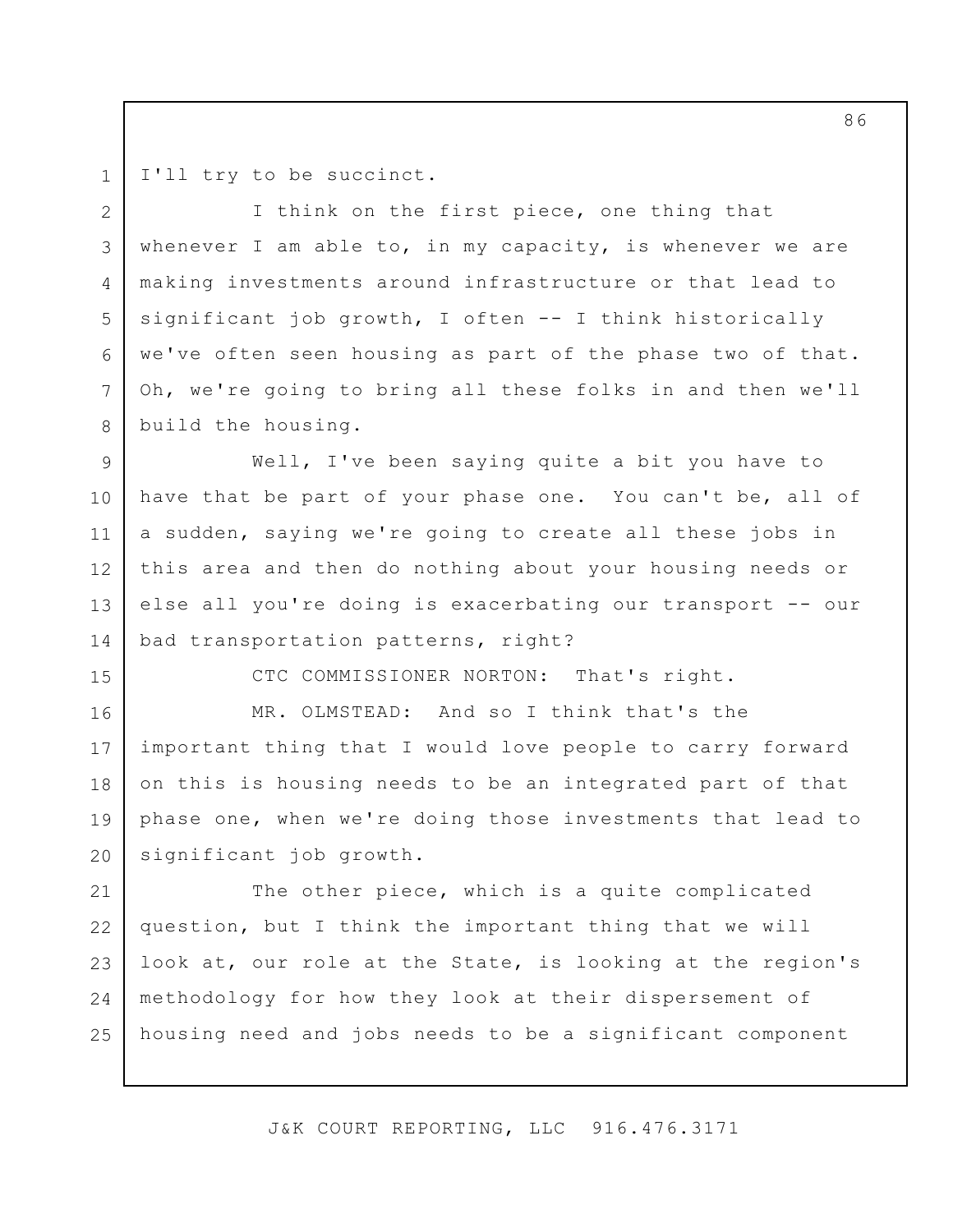3 of that. It needs to by State law. But we will be obviously looking significantly at that aspect of it when we see those methodologies.

4 5 CTC COMMISSIONER NORTON: Thank you. Very exciting.

1

2

6

7

CTC VICE CHAIR VAN KONYNENBURG: Commissioner Dunn.

8 9 CTC COMMISSIONER DUNN: Thank you, both, for your presentations. Thank you very much.

10 11 12 13 14 15 16 17 Zach, if you could -- what I love about our Governor is he's given us moonshot goals, right? We've got 3.5 million homes we've got to figure out how to build. We've got major electric vehicles, zero-emission vehicles, we have to achieve. We have greenhouse gas reductions. And I love when CARB presents the first slide that they present shows us where we are on -- in the track, right?

18 19 20 21 22 23 24 25 I would -- I would ask that we always, in housing, remind folks what the baseline is. We need about 200,000 housing units a year just to meet current population and jobs growth. And in 2018, we built 114,000. We haven't even started to address the 3.5, which is what about 500,000 a year, 400,000 a year that the Governor wants us to address. We haven't even started on that.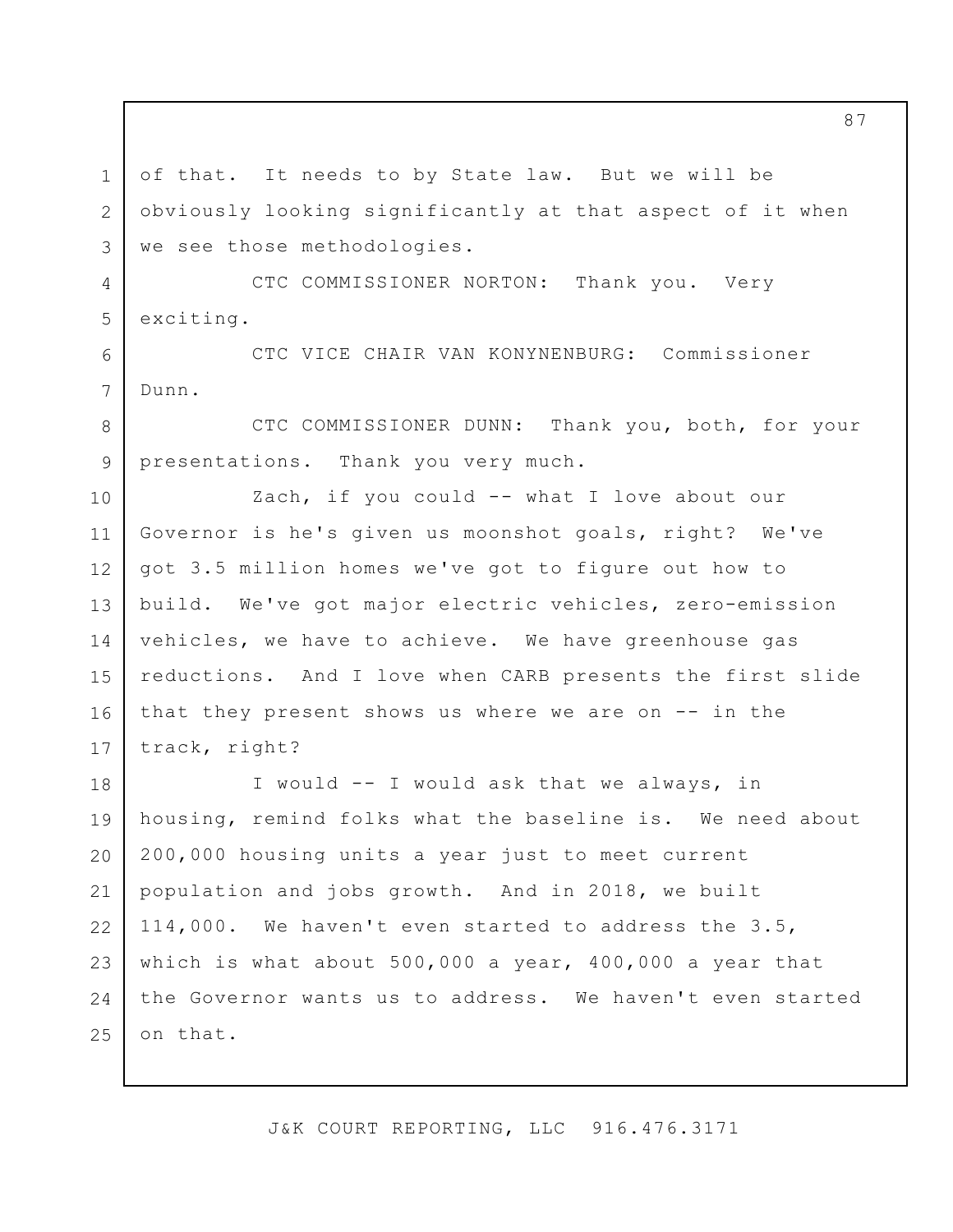1 2 3 4 5 6 7 8 9 10 11 12 13 14 15 16 17 18 19 20 21 22 23 24 25 2019, good news, we're already out about 120,000 units, so we're making some progress, but not even at the overage. And it's all about supply in housing, supply, choices, and affordability. And so I link arms with CARB and say we're going to be right there together when we increase our housing supply choices and affordability, and then we can, as well at the same time, reduce our greenhouse gas emissions, because we know it's going to be built in the right places, both edge development and building up in the right places within our cities. So I would ask you to always give us the beginning, those benchmarks, so we know where we are today. And don't be afraid, we're not even -- we haven't even touched the Governor's goal yet, but the goal -- the good news is at least we're ticking up in 2019. And so for all of the meetings and all of the policies, if we don't connect it to actually physical improvements and trajectory toward our goal, it's just talk, right? It's just talk. So that would be my challenge to you. Thank you very much. MR. OLMSTEAD: Yeah, absolutely. You've given us a good thing to bring to when we're -- CTC COMMISSIONER DUNN: Please. Please. MR. OLMSTEAD: -- official members beginning next

J&K COURT REPORTING, LLC 916.476.3171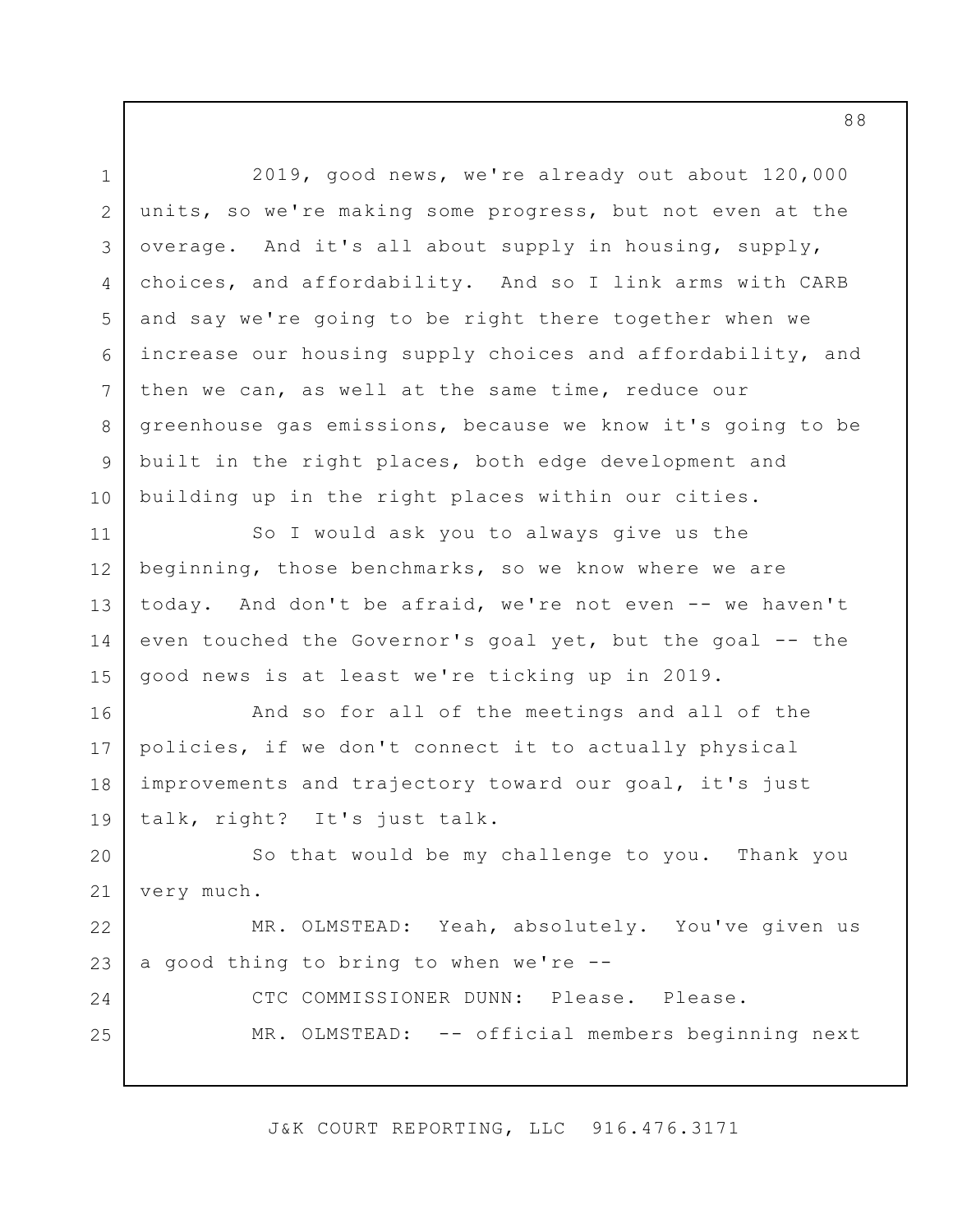1 year.

8

9

10

13

18

2 3 CTC COMMISSIONER DUNN: Always start with the numbers.

4 5 6 7 MR. OLMSTEAD: And those numbers that you referenced -- my apologies, you know, short time -- short mandate in terms of what to talk about -- you know, began when we did our statewide housing assessment --

> CTC COMMISSIONER DUNN: Of course. MR. OLMSTEAD: -- a couple years ago.

CTC COMMISSIONER DUNN: Of course.

11 12 MR. OLMSTEAD: And so we certainly are just like you tracking on those numbers.

CTC COMMISSIONER DUNN: Great.

14 15 16 17 MR. OLMSTEAD: And so happy to, if it works, you know, try to -- try to bring those certainly to our working group meetings, but if it makes sense to do it at these meetings.

CTC COMMISSIONER DUNN: That would be great.

19 20 21 22 23 24 25 And then the other thing, Kate, I just am so fascinated by your discussion on CalPERS investment in California. It's been one of those most interesting things for me as a life-long learner to learn about CalPERS not -- it's just not connected to my day job. But most folks don't realize they're the second largest investment house in the nation, second only to the federal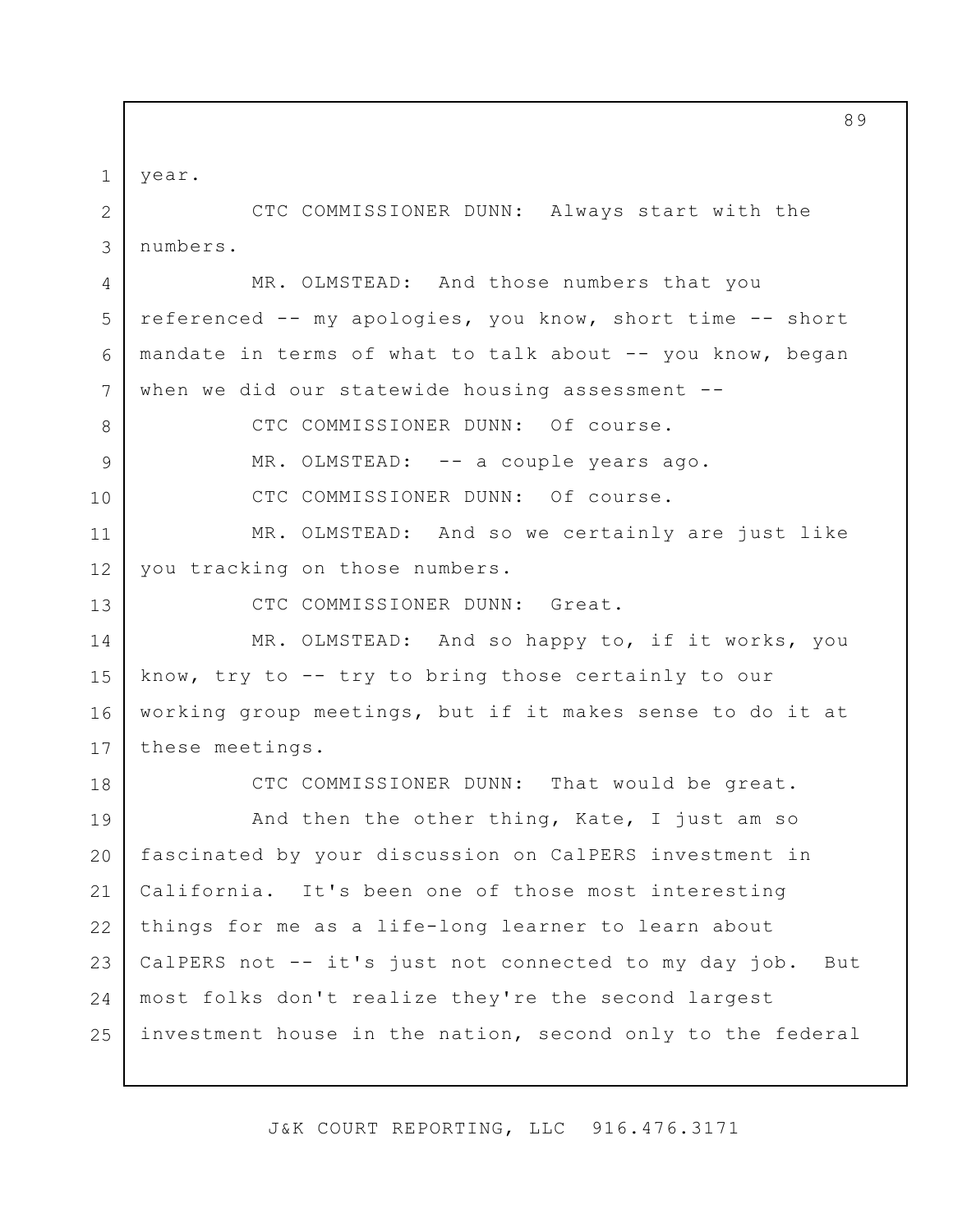3 government, and yet 90 percent of our government workers' money is invested outside the state of California in other states, and other countries, and other businesses that don't have our greenhouse gas reduction rules.

6 7 Sort of leading me to think that we're not a good investment here. And don't get me wrong, I don't think we should mandate. I think we should get good returns on investments for our government workers' pensions, so that they -- I mean, they're struggling enough, right?

10 11 12 13 14 15 16 But I love that you're talking about CalPERS. And I've actually even mentioned this to Fiona Ma as well, how can we make the state, with all our great goals, a better investment for our own workers that are here? And if you could look at that in your planning. When you said that I went, oh, I am so with you, girlfriend, whatever I can do --

17

20

1

2

4

5

8

9

(Laughter.)

18 19 CTC COMMISSIONER DUNN: -- to help you on that one.

MS. GORDON: That's fantastic.

21 22 23 24 25 CTC COMMISSIONER DUNN: Because I would love them to invest more so that we can really showcase we're not doing leakage to other states, right? We're not sending all these young people we're educating in California to other states. We're actually keeping our young people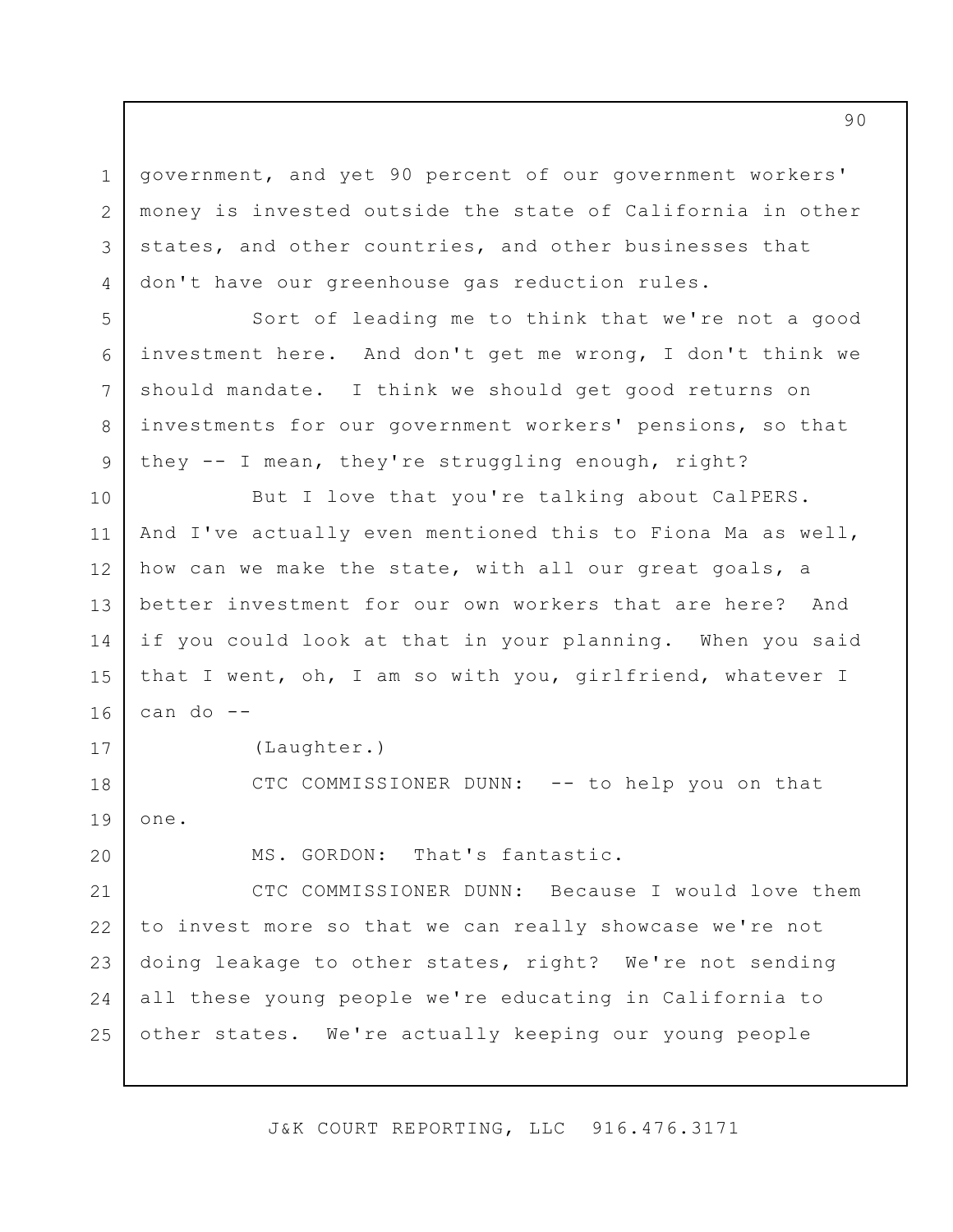here and keeping our investment here, because this is a great place, because our goals are outstanding, and the way our world should go.

1

2

3

4

Any thoughts on that one?

5 6 7 8 9 10 11 12 13 14 15 16 MS. GORDON: Just really briefly. I really appreciate the comment. And I think that one of the kind of good exciting things about this work is that because California has set up this framework of really ambitious policy goals that have driven the market here in the state frankly for a lot of interesting technology, both in terms of carbon mitigation, but -- so electric vehicles, renewable energy, efficiency, but also increasingly in resilience, we're starting to see -- have really interesting technologies in converting methane and CO2 into alternative plastics, into water recycling and reuse, like, all these interesting things.

17 18 19 20 21 22 We have a huge number of the world's patents actually on clean tech and resilient technologies. We have set a policy framework that gives the market a lot of consistency and certainty about where we're going, and - by setting these moonshot goals. And we're starting to put this framework around resiliency as well.

23 24 25 So I -- what we're actually seeing from the private sector is that we are -- we're getting increasingly to be a good investment, because we've gotten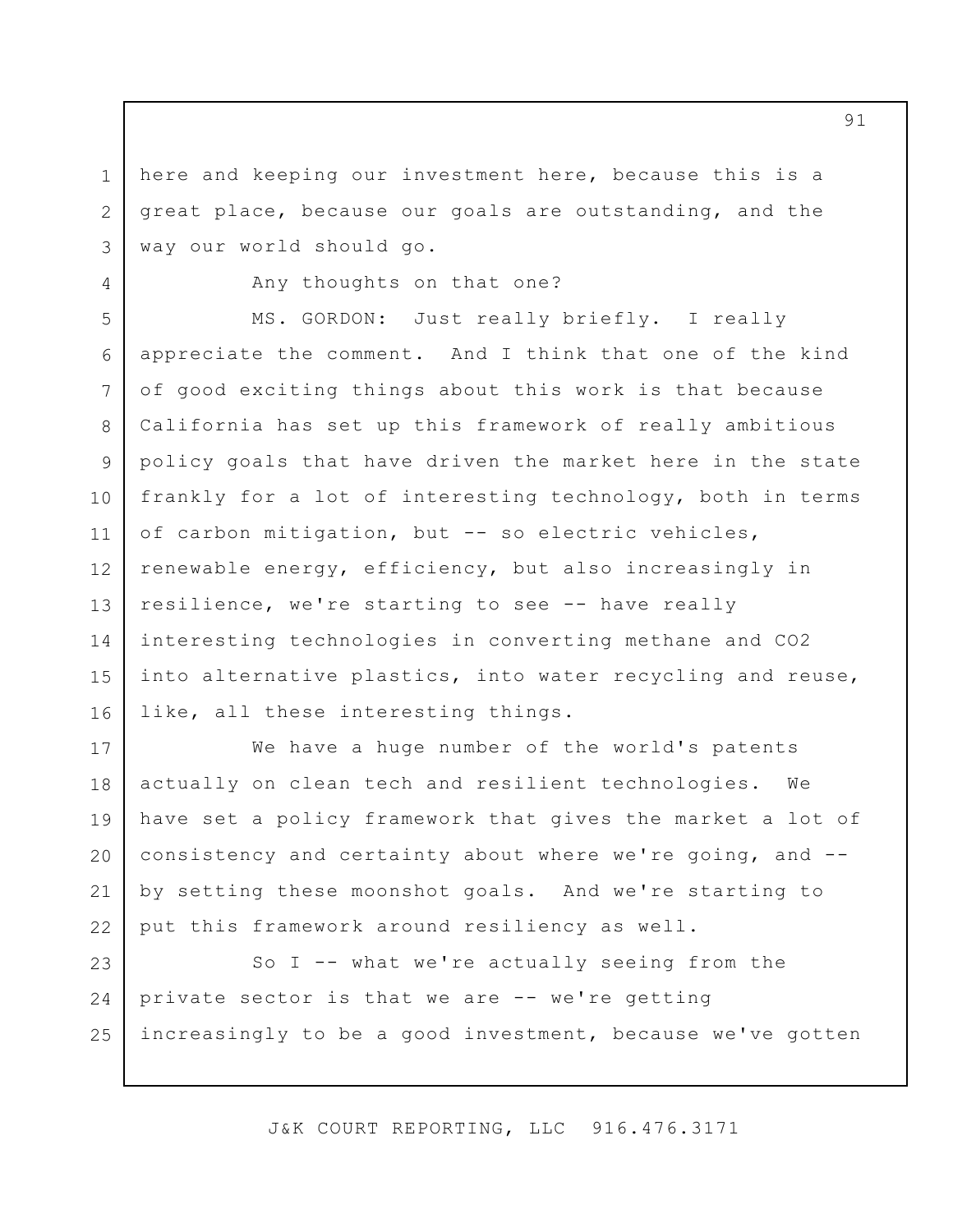1 ahead of a lot of these issues.

2

CTC COMMISSIONER DUNN: Right. Right.

3 4 5 6 7 8 9 10 11 12 13 MS. GORDON: And I think one of the interesting places to watch, and it goes to some of the work we talked about on transportation infrastructure, is in this resilient space. One of the things Treasurer Ma has done a lot of work on is looking at the fact that bonds are actually being offered at lower rates to places that are investing proactively in resilience. The insurance industry is also a major investor and they're doing a lot of investment there as well. If we're investing in resilient systems, it lowers the insurer's rate of fire risk for instance.

14

21

CTC COMMISSIONER DUNN: Yeah.

15 16 17 18 MS. GORDON: So there's all kinds of connections being made there. I actually think we're going to trend toward those kinds of investments and that's what we're looking at.

19 20 CTC COMMISSIONER DUNN: Right. And so I'm -- my benchmark is get CalPERS to invest --

MS. GORDON: Yeah.

22 23 24 25 CTC COMMISSIONER DUNN: -- 12 percent in California. MS. GORDON: That's a great point. CTC COMMISSIONER DUNN: When it moves from that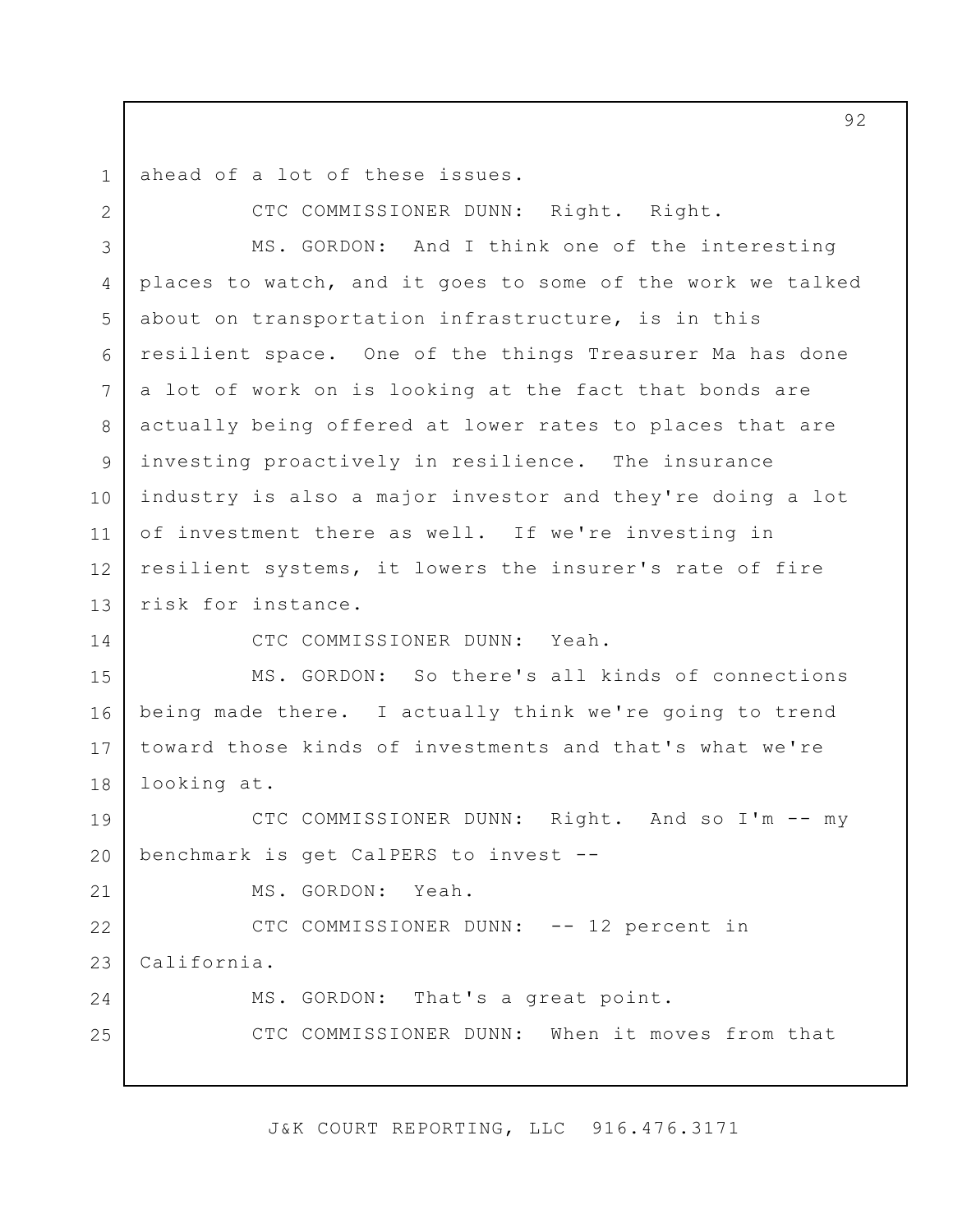1 2 3 4 5 6 7 8 9 10 11 12 13 14 15 16 17 18 19 20 21 22 23 24 25 10 percent, I'm kind of pushing like Zach -- MR. GORDON: Yep. CTC COMMISSIONER DUNN: -- just give me the tail of the tape -- MS. GORDON: Yep. CTC COMMISSIONER DUNN: -- and so I can -- I can see that we're on the right track. MS. GORDON: That's a great point. Thank you so much for bringing it up. CTC COMMISSIONER DUNN: Thank you. Thank you. CTC VICE CHAIR VAN KONYNENBURG: Commissioner Burke and then we'll come back over here. CTC COMMISSIONER BURKE: First, Zach, in full disclosure, I'm also on the Board of Century Housing. But I am so delighted to see that 375 is going to be part of this whole approach and concept, because hard fought. I was on SCAG board when the fight was going on, because no one wanted to accept the idea that transportation and housing had to be coordinated, because they were so concerned who would get on some of those trains and buses, and where they would go, and end up, and also in terms of employment. So I really want to commend you for using this coordinated approach of bringing housing/transportation together in terms of goals and achieving some of those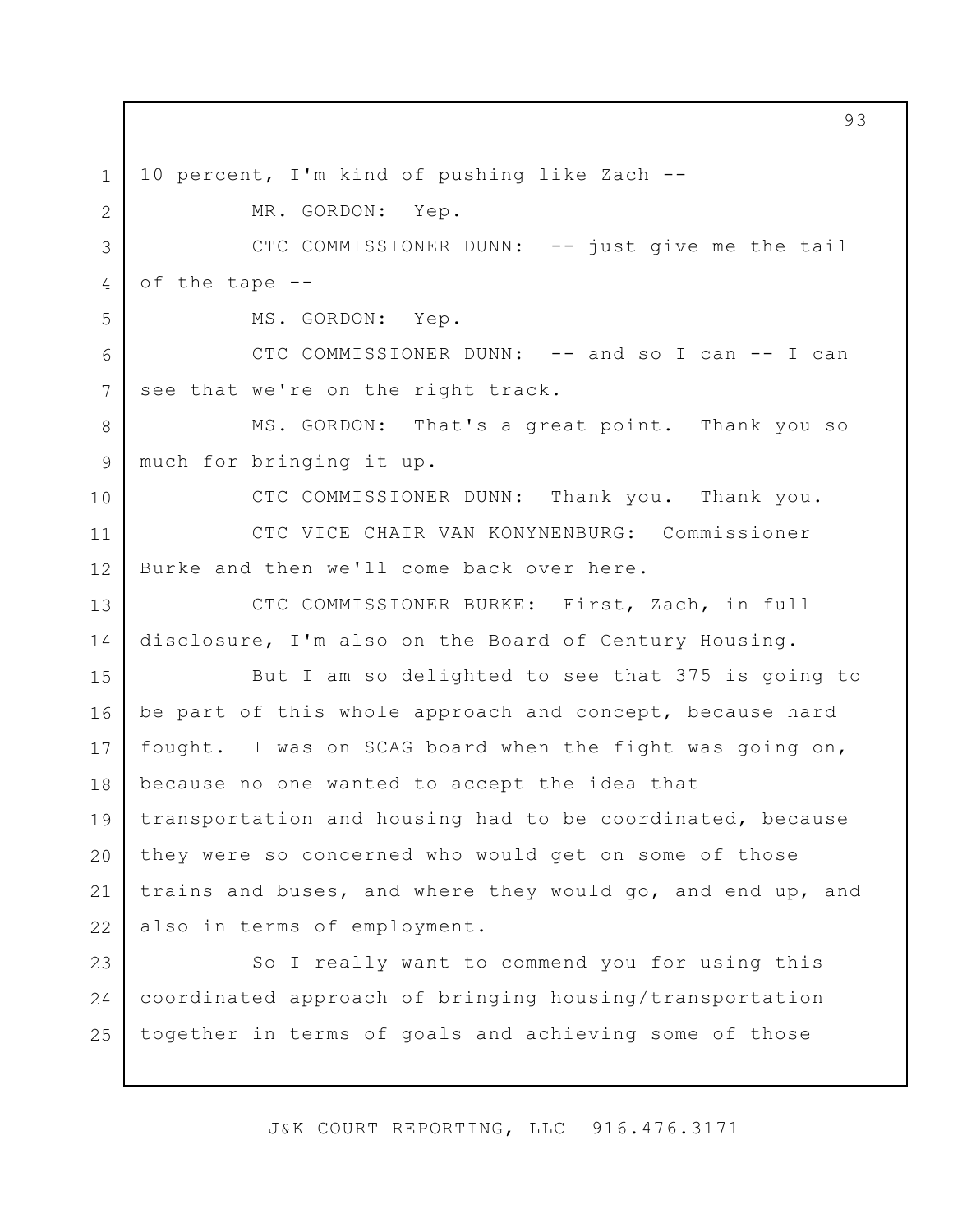1 long sought-after goals.

4

5

6

11

12

14

15

2 3 My question is where will housing credits be in this whole plan?

MR. OLMSTEAD: When you say housing credits, what do you mean? Do you mean like credit -- where do you get credit for housing within meeting your RHNA numbers?

7 8 CTC COMMISSIONER BURKE: The use of housing credits in terms of the financing.

9 10 MR. OLMSTEAD: Tax -- like tax credits, affordable housing tax -- low-income housing tax credit?

> CTC COMMISSIONER BURKE: As tax credits, right. MR. OLMSTEAD: So obviously -- so just for

13 16 17 everyone's benefit, the low-income housing tax credit is pretty much the foundation of each and every affordable housing development deal. We have significantly increased the State's share within some of the recent budget actions.

18 19 20 21 22 23 24 25 HCD sits on the Tax Credit Allocation Committee in the Treasurer's office. They're run through the Treasurer's office. And so we -- what we've been doing is trying to increase that resource knowing that they are the foundation. The other thing that we've been doing is - gosh, apologies for getting into the minutia. There are two types of credits, both four percent and nine percent credits.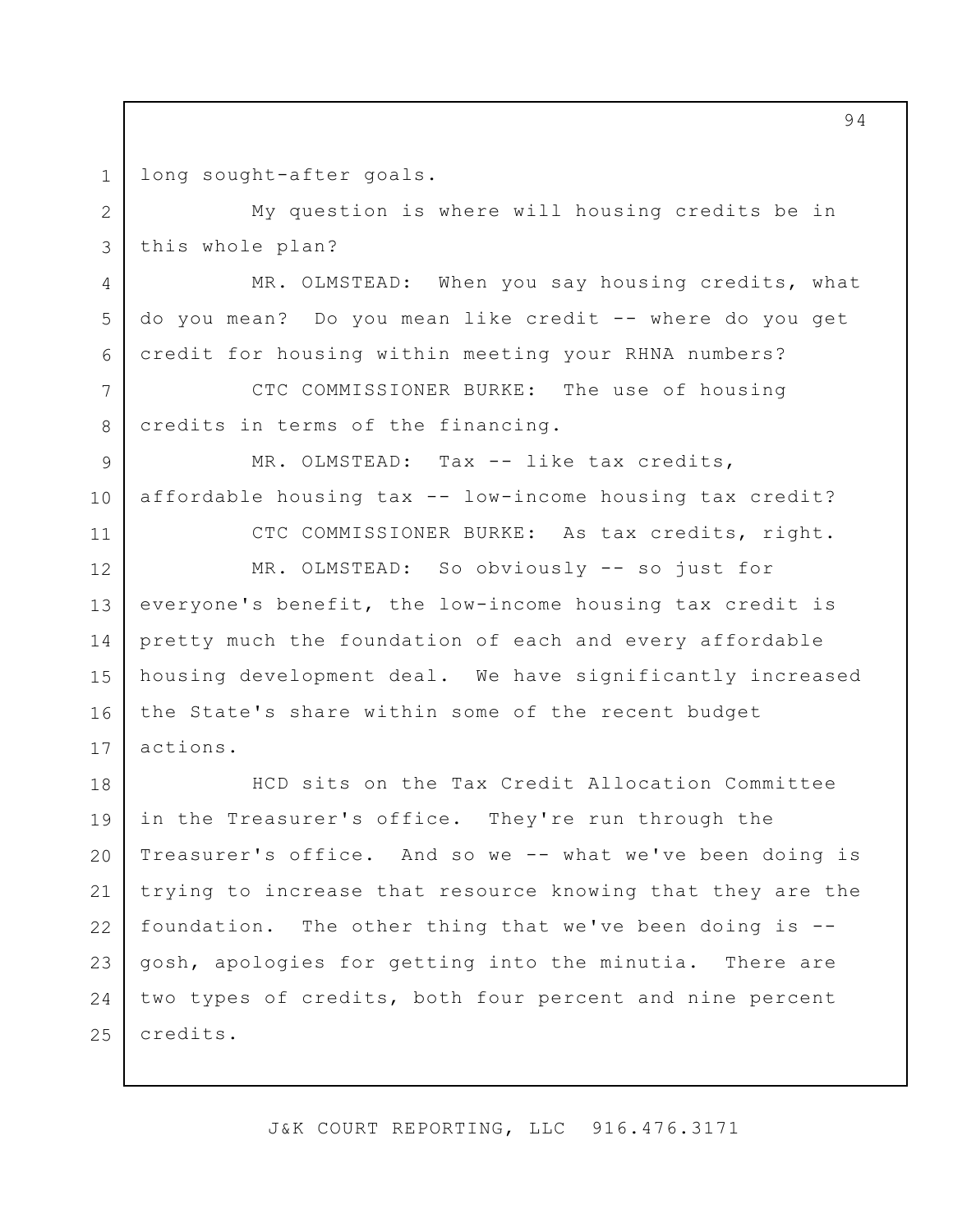1

CTC COMMISSIONER BURKE: Correct.

2 3 4 5 6 7 8 9 10 11 12 13 14 15 MR. OLMSTEAD: Nine percents are more valuable and thus competitive. Four percent is usually paired with private activity bond debt and typically not competitive. Although, we're doing -- we've been doing so much in a good way that we may actually hit our ceiling at some point soon. But what we have done from our programmatic perspective is we have really incentivized developers, especially doing affordable housing, to pursue four percent credits. And we've done that by increasing our loan limits on our programs, because it can be -- if you can access them, access them faster, because -- with the State -- with the nine percent credits, there's two funding rounds per year, so you might be waiting to get your financing in place.

16 17 18 19 20 21 22 23 24 So, it's a public policy goal, right, to get the housing built faster and get it financed in a better way. And we have come in with essentially higher loan limits per unit on some of our affordable programs. That's one of the ways we've done that. And so we work really collaboratively with -- with the Treasurer's office that does the tax credits. We sit on that Board, the California Housing Finance Agency sits on that -- on that committee as voting members.

25

And so -- so we are able to have that lens when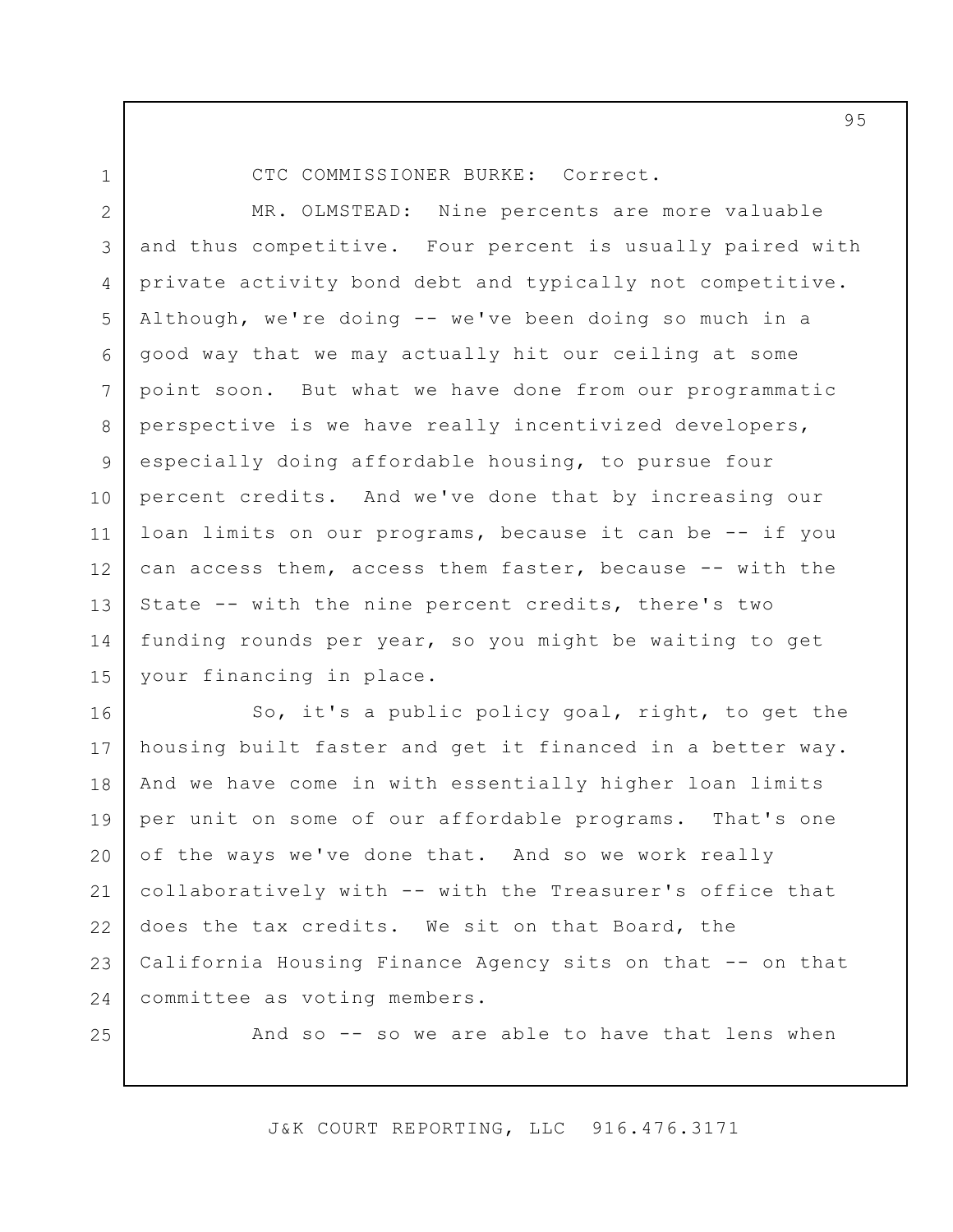those things come in about meeting our goals. And so the example I even gave around -- and this was more with the Debt Limit Allocation Committee also out of the Treasurer's office, was actually funding a big transportation project in the state. And what the presentation was like oh, yeah, and housing will come. After the jobs come, then we'll build the housing.

1

2

3

4

5

6

7

20

8 9 10 11 12 13 14 15 16 17 So my public comments were, well, actually, that's not acceptable to me. Like, you're actually exacerbate our climate challenges if that's what you're doing. You're exacerbating our housing challenges if that's what you're doing. So our representation on those boards, I think, is helping as is the Governor's certainly attention to the issue and making sure that when we make those investments through tax credits or through that - through that bond activity that we're connected as best we can.

18 19 CTC COMMISSIONER BURKE: You see so little housing -- low-income housing --

MR. OLMSTEAD: Sure.

21 22 23 CTC COMMISSIONER BURKE: -- or moderate income housing that is developed unless they have access to credits.

24 25 MR. OLMSTEAD: Right. And we have increased it significantly. This year was a \$500 million increase to

J&K COURT REPORTING, LLC 916.476.3171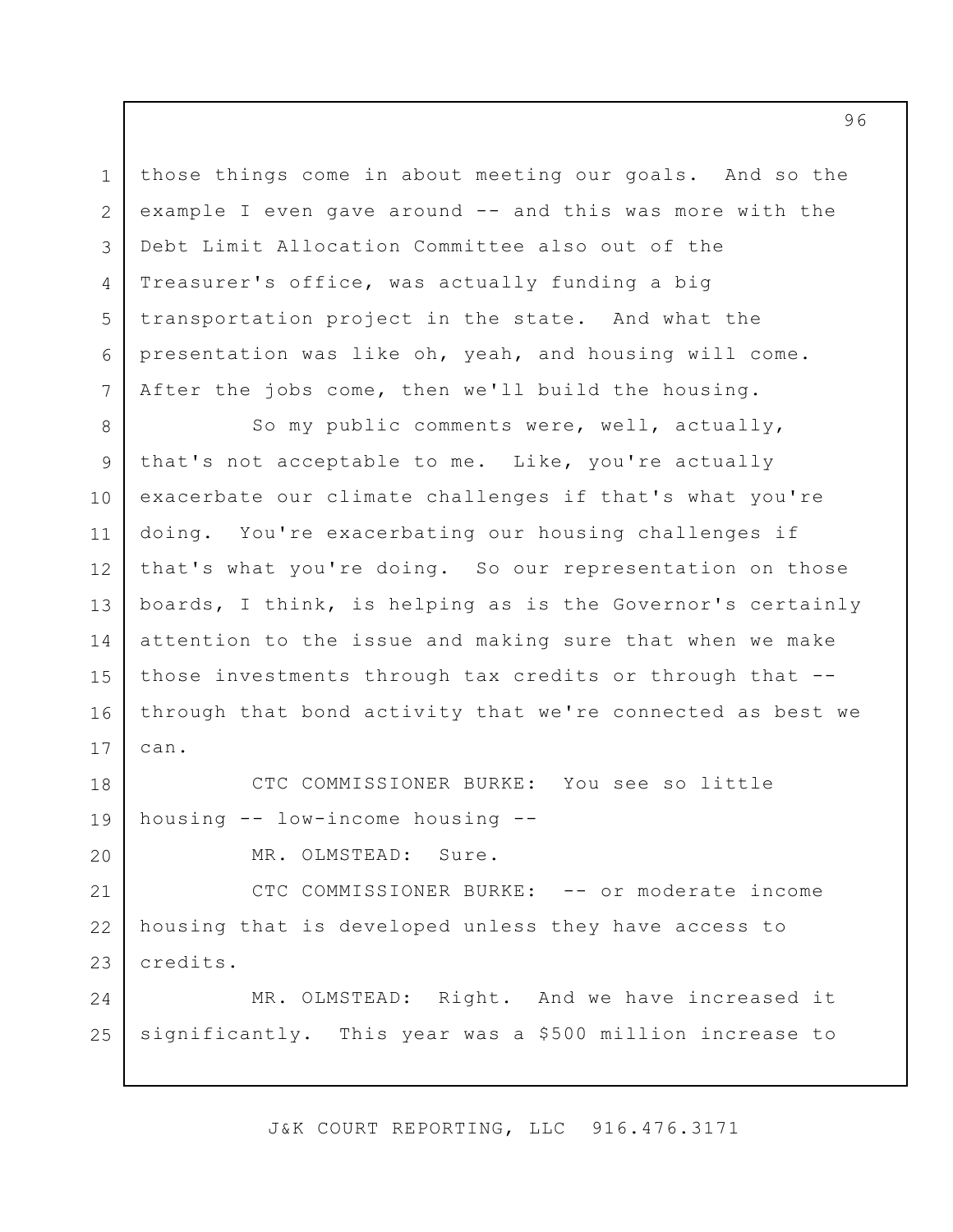the State credit for example. And so we hope that that will be something that we can continue.

1

2

3

6

7

8

9

10

11

CTC COMMISSIONER BURKE: Thank you.

4 5 CTC VICE CHAIR VAN KONYNENBURG: All right. Board Member Mitchell.

ARB BOARD MEMBER MITCHELL: Thank you. I have just a couple of issues. One is that all over the state, and even in other parts of the nation, we're seeing disastrous homelessness. And this probably doesn't really fall right into the bailiwick of HCD, but it does fall into the laps of local government.

12 13 14 15 16 17 18 19 And one of the things that I think HCD might be looking at is that what kind of housing is needed for homeless people. And we know that substantial percentages of them are either addicted or mentally ill. And are we looking at types of housing that would serve those interests? And that could be in the technical help that you give to local government when we consider new housing units.

20 21 22 23 24 25 MR. OLMSTEAD: Yeah. So we actually have a number of programs that we target towards homelessness at the State level. The No Place Like Home Program passed by voters just a year ago is a couple billion dollars over time. So we've been putting out in \$400 million installments down to counties and developers to build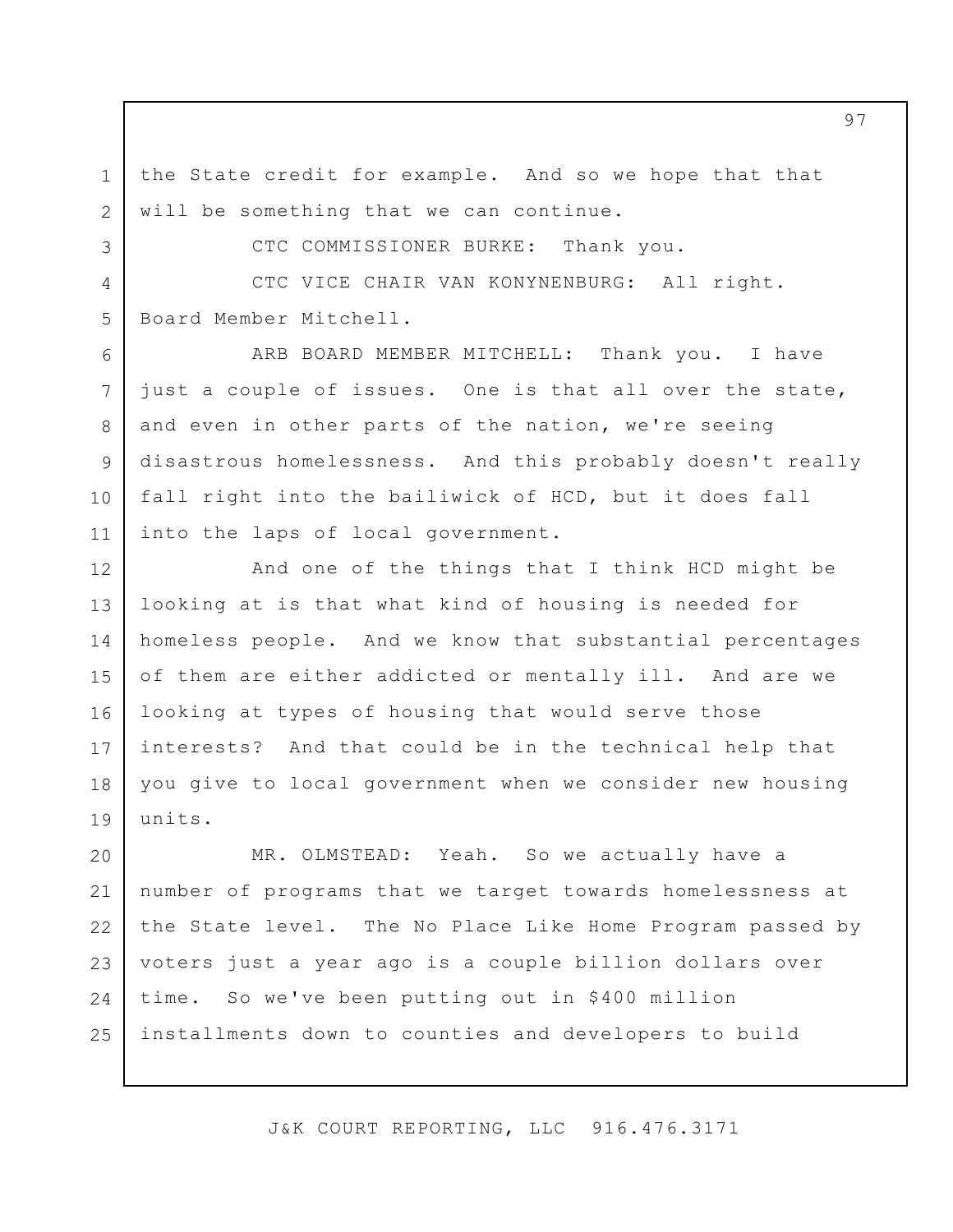permanent supportive housing for people who are both homeless and have experienced mental illness. We have a supportive housing component within our multi-family housing program. We have a specific program also approved by voters several years ago that deals with homeless veterans.

1

2

3

4

5

6

8

9

12

7 10 11 And so all told, on an annual basis, we're probably putting out over a billion -- maybe close to a billion dollars around actual production of new housing, permanent supportive housing. So that's affordable housing, just like you and I. You have a lease, but you're building in the services within it.

13 14 15 16 17 18 19 20 And then on the actual engagement at the local government level, each and every local government is required to cite not only for that affordability in serving all the special needs populations, including those people who are homeless, but they also have to cite for emergency shelters. So that's not permanent housing, but they are required by State law to cite for emergency shelters.

21 22 23 24 25 And that is often -- or it has been for many communities a sticking point in getting to compliance and their lack of desire to do that. But now that compliance has a little bit more consequence, it's helped, I think, some of those recalcitrant cities that didn't want to do

J&K COURT REPORTING, LLC 916.476.3171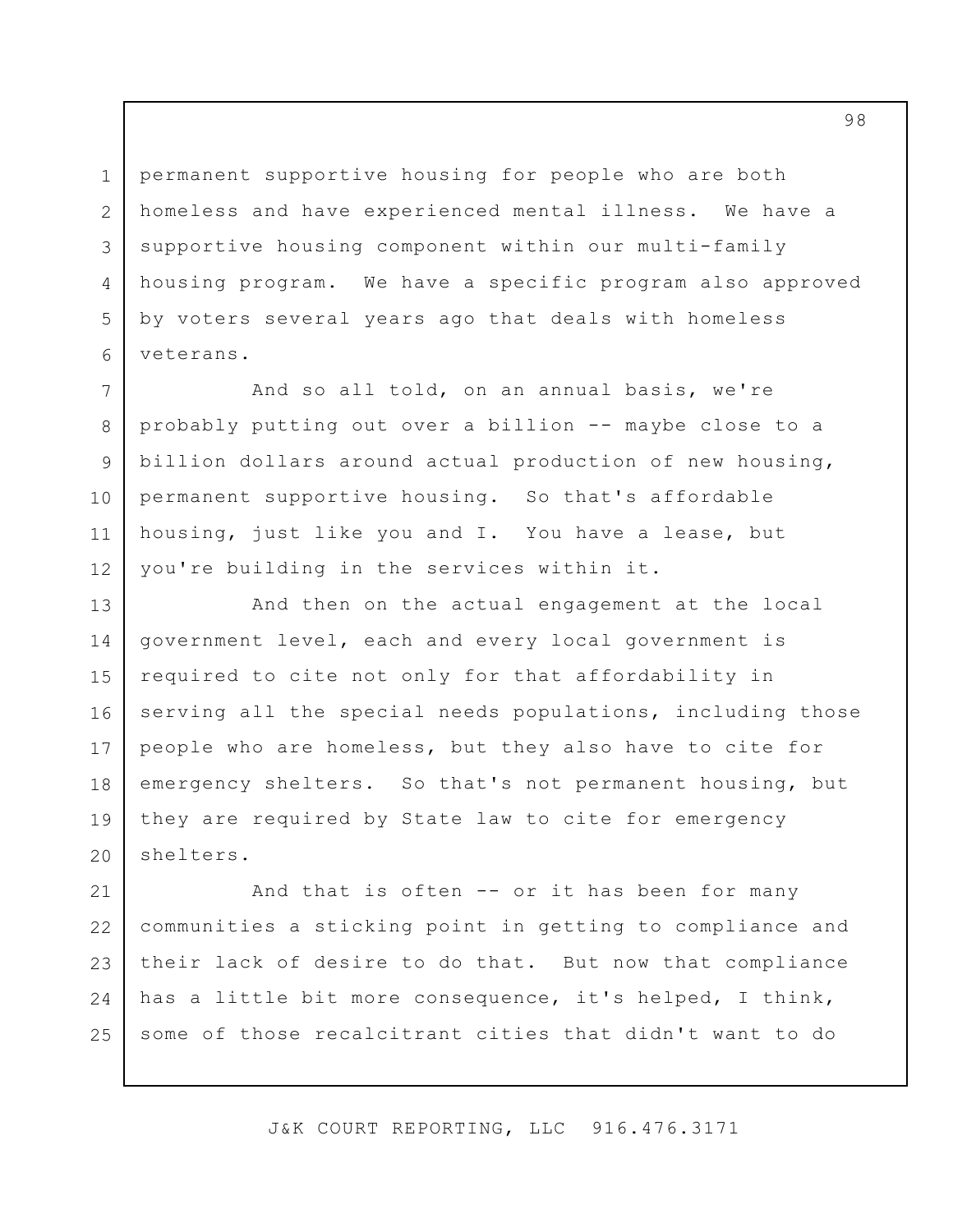that, get into compliance on that piece.

3 ARB BOARD MEMBER MITCHELL: And then I have another question for Kate Gordon. I think the idea of leveraging our \$7 billion in investments to address climate change is a good one. But also speaking for a number of local governments, and PERS in general, a lot of governments have unfunded liabilities because of PERS investments. They haven't realized the return on investment that was expected.

And so I'm just going to ask you what is the government going to do so that they don't sacrifice return on investment for a gain in climate investment leveraging.

13 14 15 16 17 18 19 20 21 22 23 24 MS. GORDON: Yeah, that's a great question. And I think it goes back to kind of this fundamental tenet of sort of the entire Executive Order which is that none of it supersedes existing sort of law, and rules, and regulations. There is no -- we can't go to PERS and STRS -- I mean, we can't direct them anyway, but this is a collaborative effort. We can't go to PERS and STRS and say, you know, we would like you to direct your investments these ways and throw, you know, returns out the window. They cannot do that, given their responsibility to the investors. They shouldn't do that, given fiscal responsibility.

25

1

2

4

5

6

7

8

9

10

11

12

I think what's important is that we are seeing a

J&K COURT REPORTING, LLC 916.476.3171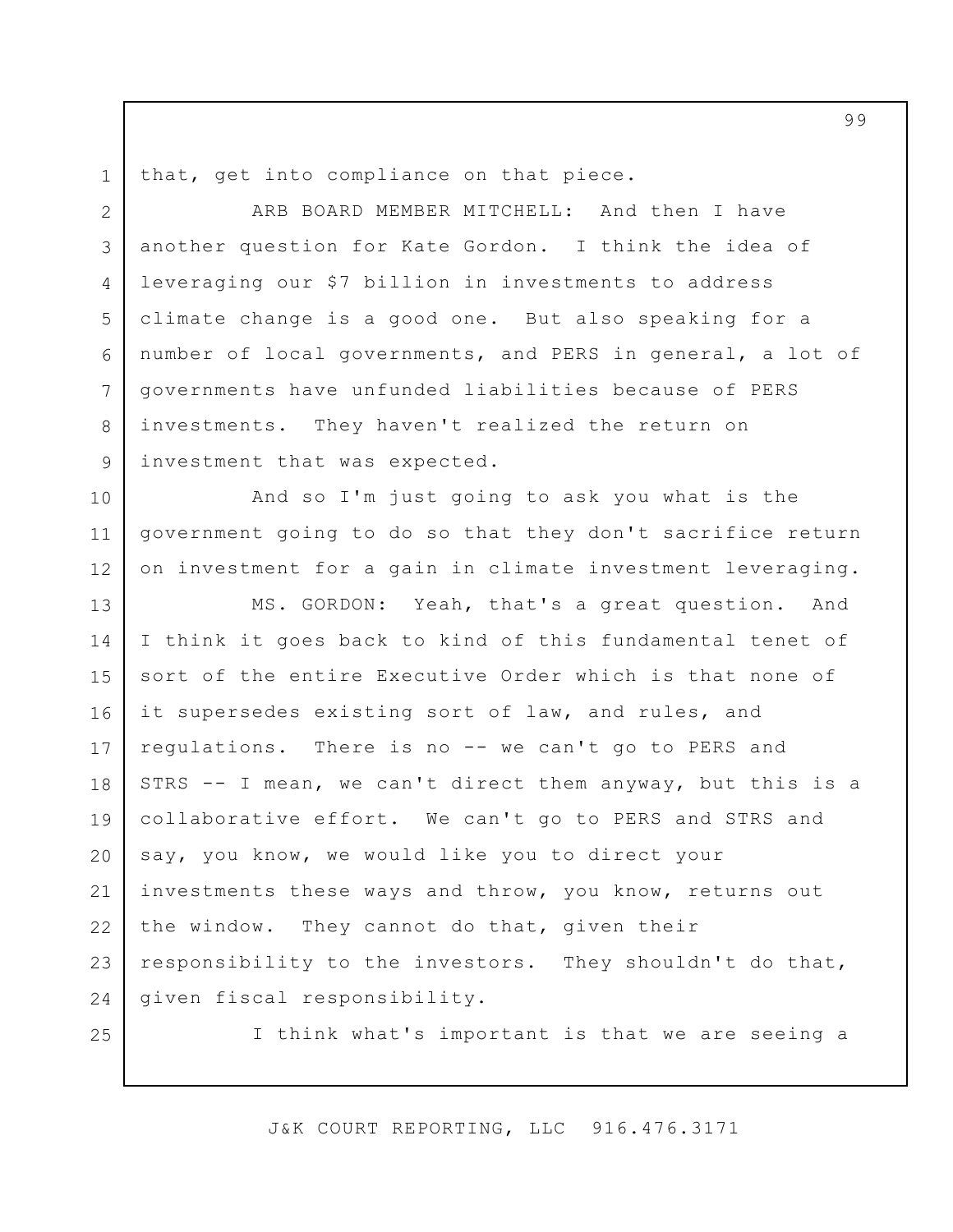1 2 3 4 5 6 7 8 9 10 change in how the rest of the market is valuing these types of investments. And so, in fact, if CalPERS and CalSTRS don't take the changing conditions both in terms of physical climate -- there's sort of the -- if they don't do a risk analysis in terms of physical climate risk, and also what they call transition risk, which is risk of like stranded assets from changes in policy or risk from technology changes -- you know, you put all your money in the combustion engine bucket and don't think about electric vehicles as an example.

11 12 13 14 15 A classic example is coal investments, which were disrupted pretty dramatically in the last 10 to 15 years. If you don't pay attention to those things, you're actually not taking account material risks, and so you're doing a disservice to your investors.

16 17 18 19 20 21 So what we're really saying is let's look at best practice, in terms of investments, strategy, and where the market is going and where our -- we are -- what we're - where we're being pushed by our sort of bond holders and where we're being pushed by insurers and see where we should be going, given that reality.

22 23 24 25 So it really is a pretty hardheaded fiscal analysis. But again, one that really takes our climate goals into account, and where the market is going into account. So I just wanted to reassure you no one is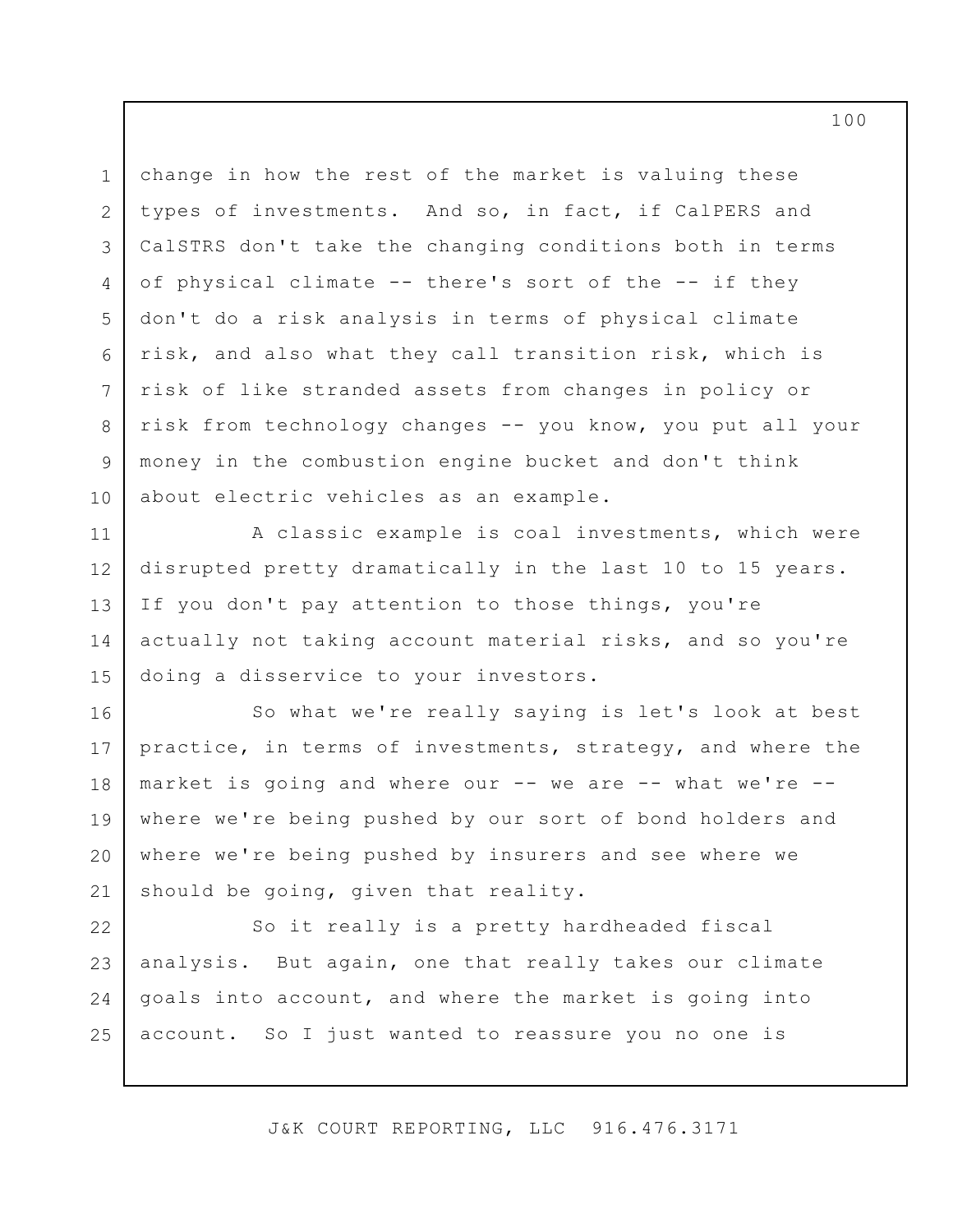3 saying throw out the return on investment theory. This is one of those fundamental tenets that is there, but we are saying, you know, increasingly where the market is going and where investors are going is having to take these things into account as material risks. So this is where -- where we're going.

1

2

4

5

6

7

25

ARB BOARD MEMBER MITCHELL: Thank you.

8 9 CTC VICE CHAIR VAN KONYNENBURG: Commissioner Guardino.

10 11 12 13 CTC COMMISSIONER GUARDINO: Thank you, Vice Chair. Kate and Zachary, thanks for joining us today and thanks for all that you professionally do to strengthen our state.

14 15 16 17 18 19 20 Kate, I'm going to take you back to the first comment that I think you made that we need to strengthen ambition to action. Could not agree more. I often hear from my team at the Silicon Valley Leadership Group how much they value working with you, not only because you respond so quickly, but that you proactively reach out as well.

21 22 23 24 And we -- my day job, we represent primarily the innovation economy that's driving California, but who we don't represent are the folks who build homes that our families and our workers need to be successful.

I assume both of you do the same type of reactive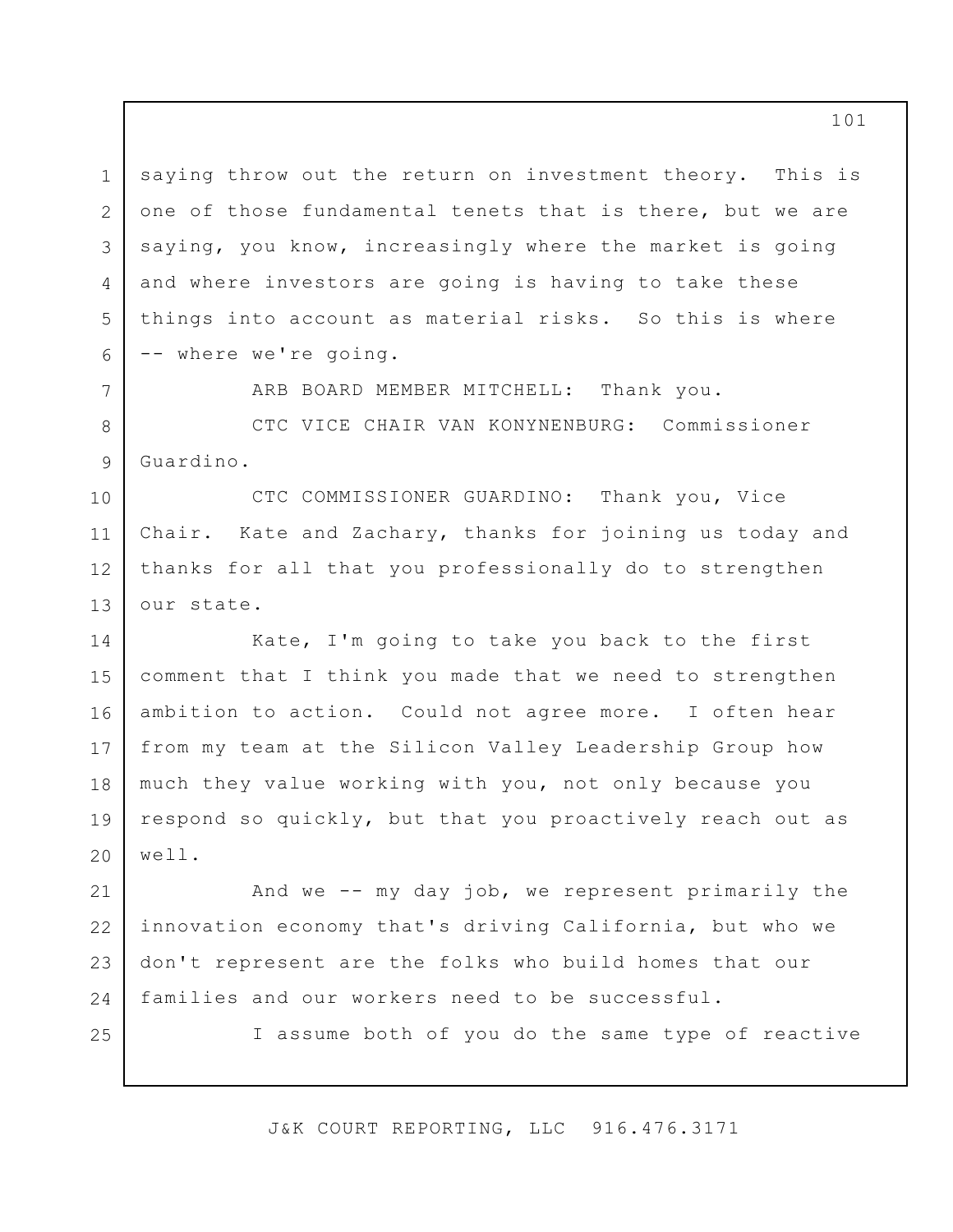1 2 3 4 5 6 7 8 9 10 11 12 13 14 15 responsiveness and proactive outreach to home builders, as we look at these joined issues around transportation, housing, air quality, as you do, Kate, with the innovation economy. Are you at liberty to share at all how you do that, how the success is? Because what we often hear - and again we don't represent home builders, so -- but what we often hear is, yes, the city will zone as if they are meeting RHNA goals, but then they will put so many fees and regulations around what they've zoned, that from a practical standpoint, you just can't stay in business by acting in those jurisdictions, or again as we hear from many people in the equity and justice community, that the lawsuits against more affordable homes near transit, using a great law like CEQA, are primarily around transit-oriented development.

16 17 18 19 So how is that outreach going to the folks that actually are in the business of building either affordable or market rate homes so that we can meet any of these collective goals.

20 21 22 23 24 25 MR. OLMSTEAD: So one of the nice things that has happened the last couple of years that I didn't get the opportunity to talk about was in 2017 in the housing package, there was -- one of the components of that gave us increased essentially enforcement authority at HCD. For many, many years, an advocates would always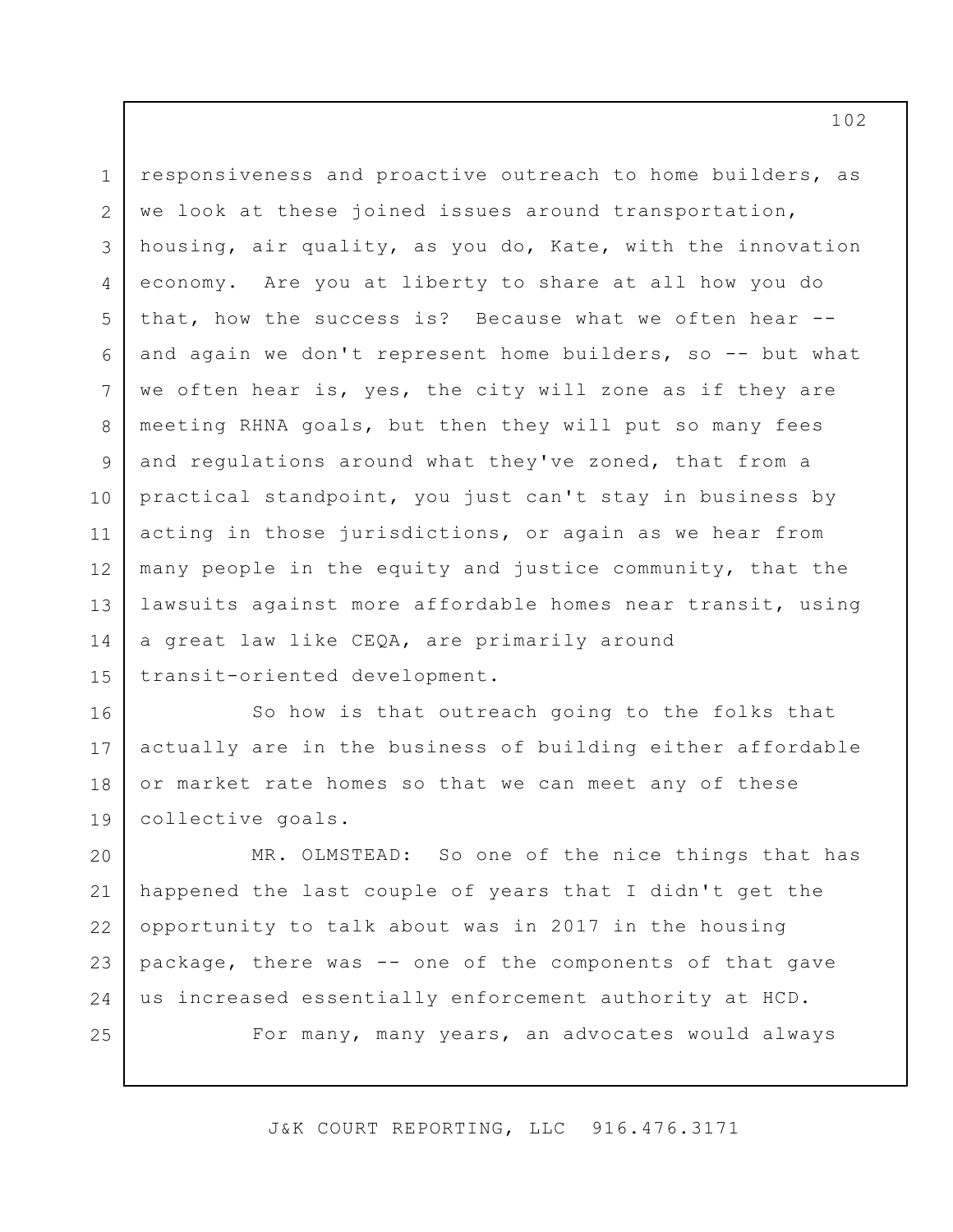say it, the housing element would have no teeth, right? You know, you had to plan for this and developers experienced that. And there was very little that could be done. Third-party lawsuits certainly could occur, but that's of great expense at the local level.

1

2

3

4

5

6 7 8 9 10 11 12 13 14 15 16 17 18 19 But with the passage of Senate Bill 72, we now can refer cases to the Attorney General. Obviously, you know, you probably saw earlier in the year Huntington Beach was sued. And so that has helped significantly get us to better outcomes to your point, Carl. Now, that folks know that we have a story, we now have a growing unit of folks that we can do investigations and hopefully get to better outcome, before it even gets to some of the things you've identified, in terms of providing that technical assistance or that notification to the city, that, hey, what you're doing may be putting you in violation of the State Housing Accountability Act. And, by the way, if you're doing that, then, you know, you may be liable to a lawsuit from the State.

20 21 22 23 So that's one kind of on the enforcement side. And we do hear now quite a bit from developers directly who are now very pleased that we are -- can be an ally in helping the good planning occur.

24 25 The other piece is in housing element, you have to identify constraints to housing. And things like very

J&K COURT REPORTING, LLC 916.476.3171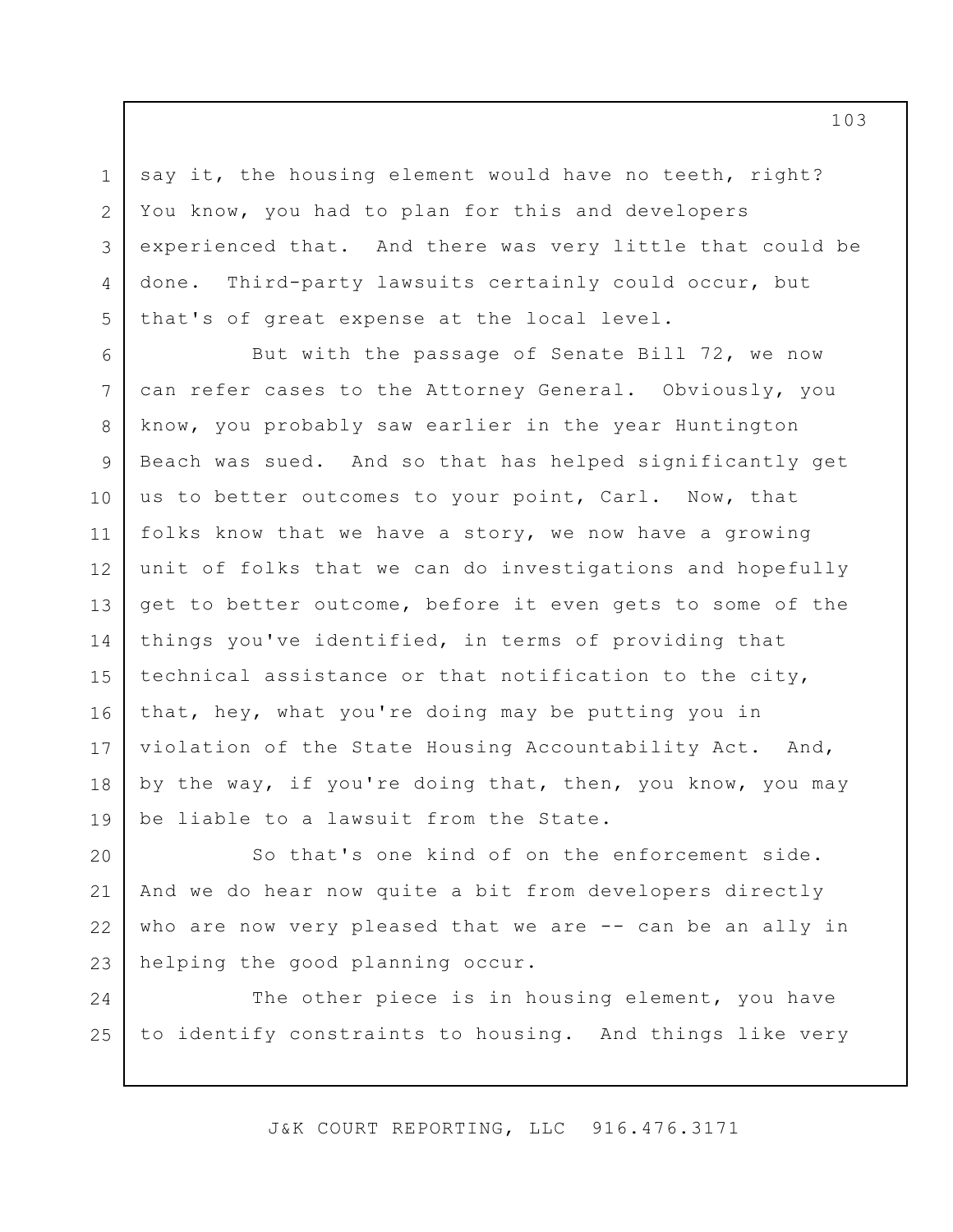high fees or some of the things you identified would be constraints. And now that it is -- that housing element compliance is tied to our enforcement authority, we can get a little more -- bit more aggressive in -- if those constraints are not being addressed.

MS. GORDON: And just quickly on that, thanks for the question, Carl. One of the things I love about my job actually is that doing -- being at OPR, and the Strategic Growth Council, and the Governor's advisor on climate change, I basically get to talk to everybody about everything all the time, because everything is impacted by those things.

(Laughter.)

1

2

3

4

5

6

7

8

9

10

11

12

13

14 15 16 17 18 19 20 21 MS. GORDON: So I get to spend a lot of time across many communities. And a big part of what I am doing besides being very responsive - and it's nice to hear people think that I try - is that I'm spending a lot of time actually talking to home builders and developers about these very specific questions of where are the barriers that you're actually experiencing on the ground and how do they differ in different regions.

22 23 24 25 And we're doing a lot of discussion about how do we actually address those as an administration and really get at them instead of sort of -- there's a lot of talking points about what the barriers are, and some of them are

J&K COURT REPORTING, LLC 916.476.3171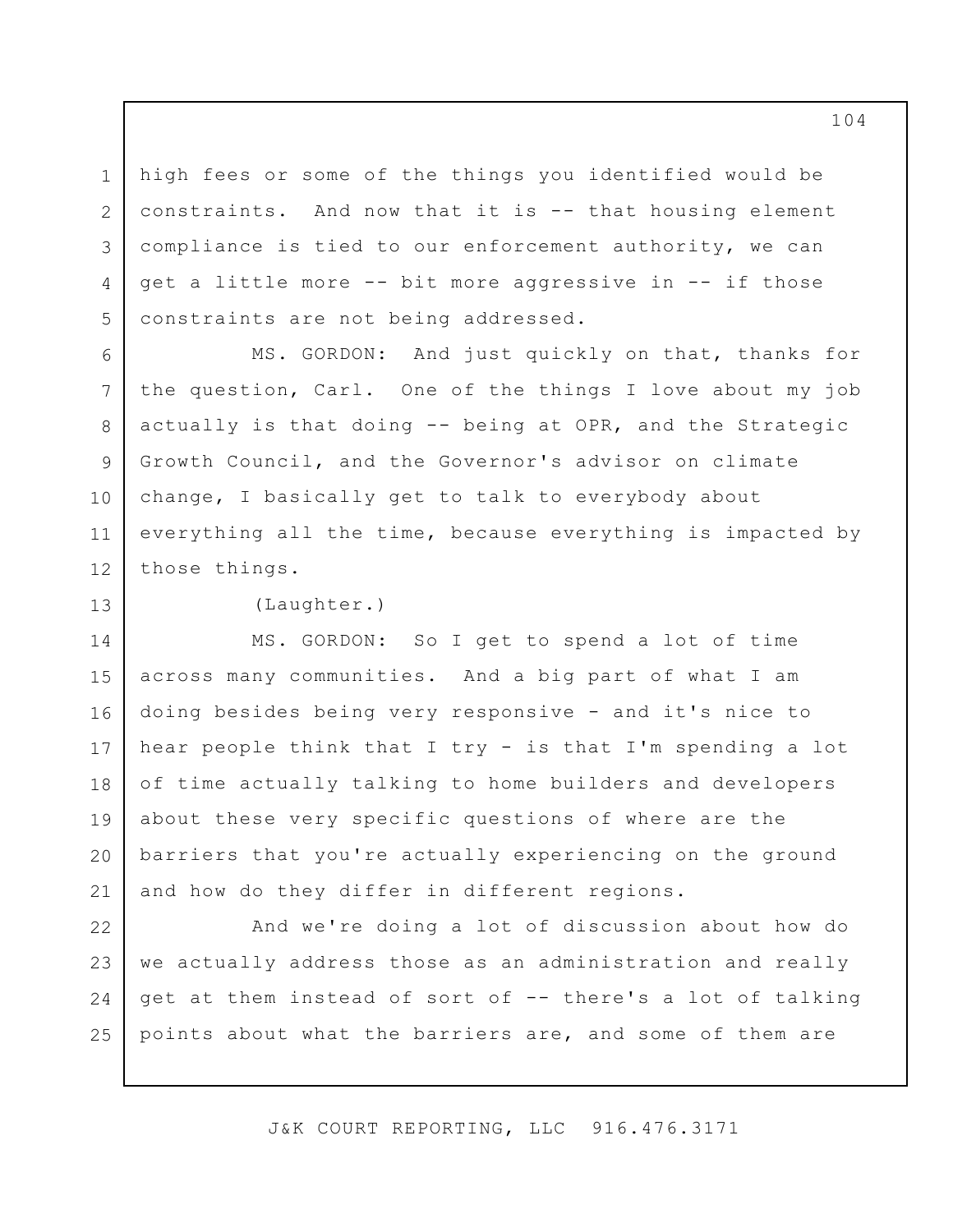true and some aren't, and trying to really get down to the project level and see what people's experience are. We also have a -- I have a good relationship with the building trades, so I spend a lot of time there, as well.

1

2

3

4

5

6

7

8

9

10

11

And then one of the, I think, most exciting things that we're doing in this administration, you may remember the Governor, in the State of the State, made a really strong point about focusing not just on the coasts and the big cities of the state, but really this idea that all regions rise together in the State, and that every part of the state is interconnected and interlinked.

12 13 14 15 16 17 18 And so the Regions Rise Project, what that's become, is a project Lenny Mendonca from GO-Biz and I run. And we have, as part of that project, done listening sessions, full day, and usually more than a day listening sessions across California. In the last six weeks, San Bernardino and Merced, I just came from Redding this week, Bakersfield, Riverside.

19 20 21 22 23 24 25 I mean, we've been sort of a lot of places. Fresno. And in all of those conversations, I'll tell you what's great about them is that at the regional level, we have a lot of this discussion. There are always developers in the room and there are always folks from Caltrans, district directors -- districts in the room, and there are always people from the community foundations,

J&K COURT REPORTING, LLC 916.476.3171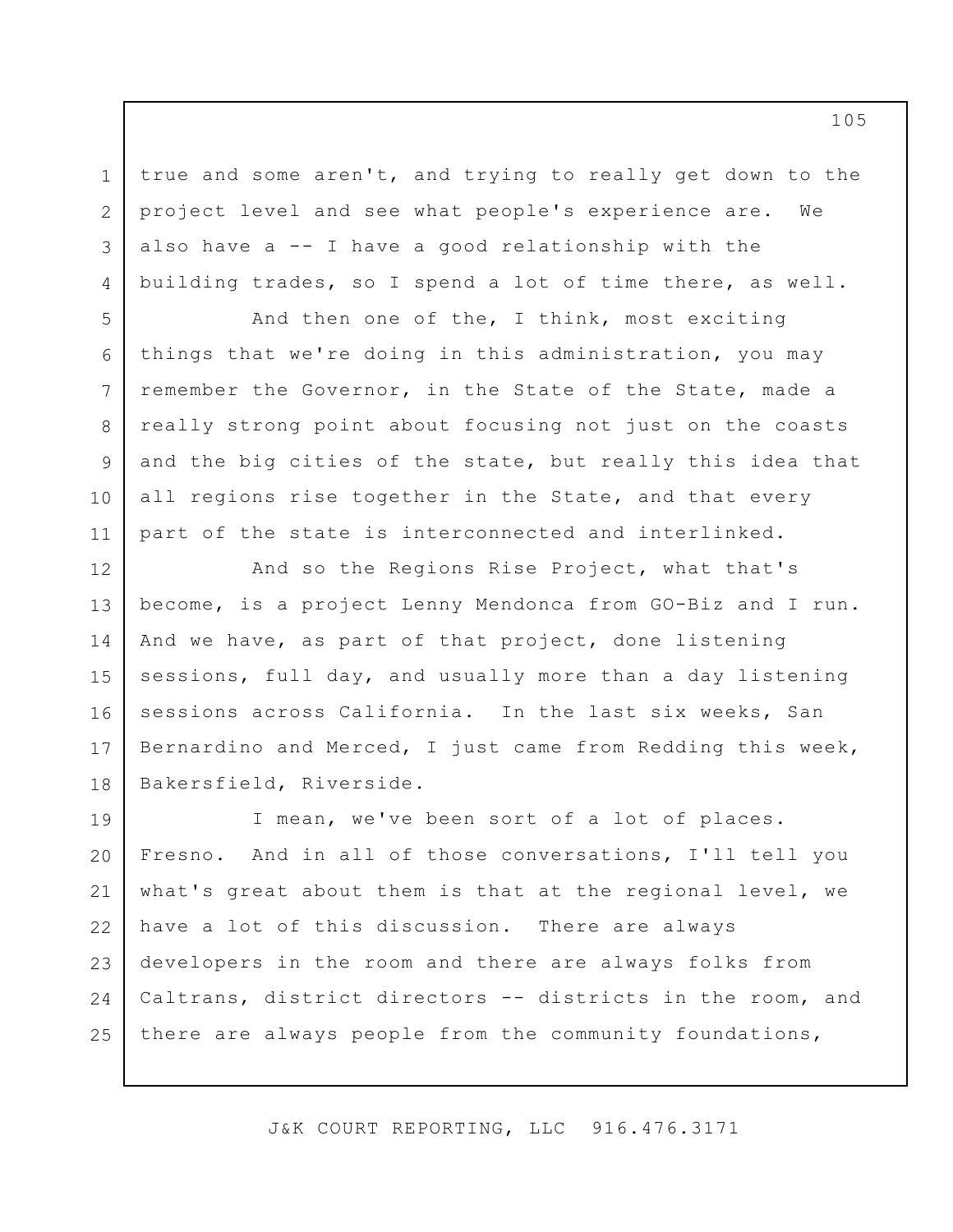1 2 3 4 5 and the EJ community, and the equity community in the room. And so it's a place where that conversation is coming together, which is incredibly interesting, and has actually contributed a lot to our thinking, in general, around some of these.

6 7 8 9 10 MR. OLMSTEAD: And if I may interject one more thing. We're only less than two years into some of the new laws that were passed beginning a couple years ago that do give a lot of more leverage to developers in some cases.

11 12 13 14 15 16 17 18 19 20 21 22 23 But what we are hearing quite a bit from them is an unwillingness sometimes to hold local governments to those laws, because like we have to continue to work with them, for example. Like, we don't want to damage our relationship. And so I think over time as this whole suite of things that are essentially progressing cities more by-right approval - Senate Bill 35 is one example you include a piece of affordability in your project and you meet the criteria around -- around the environmental standards and other things. Then it's a -- it's a non-discretionary approval for example. But we're still seeing that, of course, litigated a little bit on a case-by-case basis.

24 25 But as -- our hope is as that and the suite of other things that have been passed over the last couple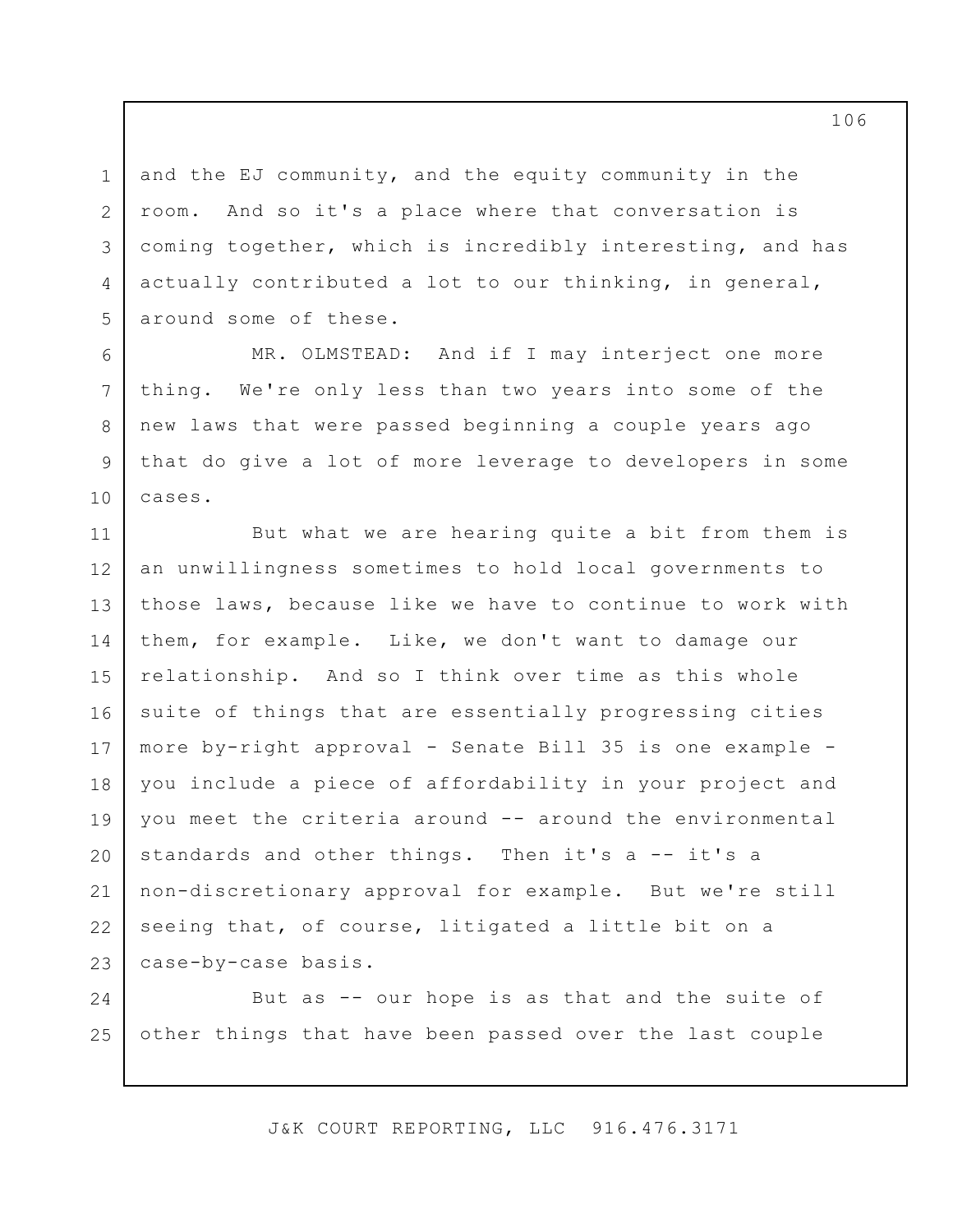1 2 3 4 5 6 7 8 years become more second nature, and worked through, and accepted more holistically that we'll see some of that hesitancy by developers in terms of, you know, pushing that button of utilizing some of those authorities become more -- you know, become easier to do, right, and not be as worried about what they might perceive as future punitive action in order to allow themselves to use those State laws.

9 10 11 So I think it is -- it does take some time unfortunately for those things to become more second nature and part and parcel to the development process.

CTC COMMISSIONER GUARDINO: Thank you.

13 14 CTC VICE CHAIR VAN KONYNENBURG: Commissioner Butler and then Commissioner Alvarado.

12

15 16 17 18 19 20 21 22 23 24 25 CTC COMMISSIONER BUTLER: So thank you so much again for coming and sharing with all of us. Really appreciate it. I, too, am a fan of the Executive Order and the promise of what it's going to bring. And I think we're just in such a different place where we are trying to have these conversations and break out of those silos, and where we're having more people talk about and having more people realize that this isn't just a transportation problem or just, you know, a climate problem or an air problem, that all of these issues are interconnected. And especially for those of us who come at this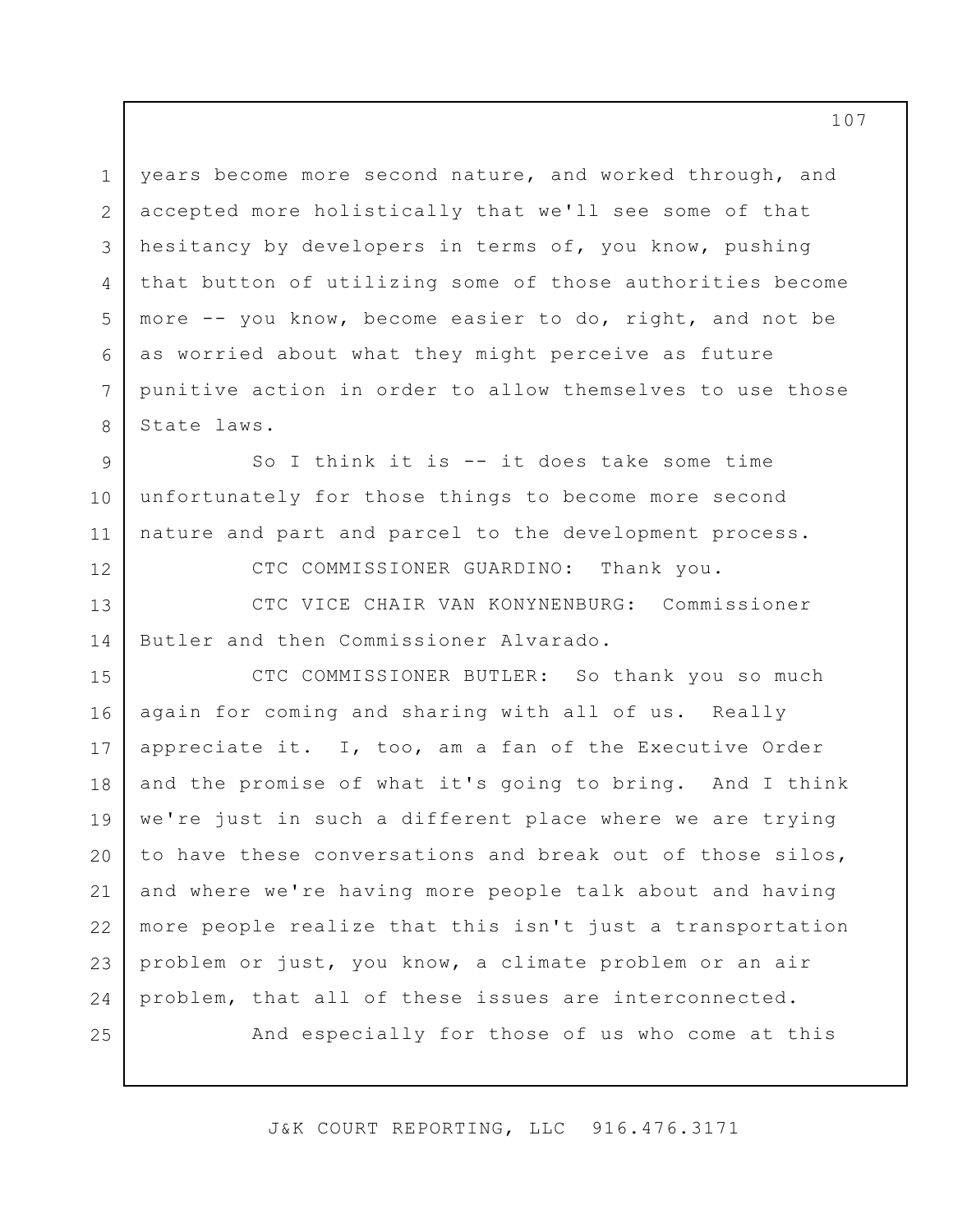work from this frame of mobility knowing how important that being mobile and being able to get where you want to go is also tied to economic mobility, and also tied to having a life that is full, and that allows you to spend time with your family, and is healthy.

1

2

3

4

5

6

7

8

9

10

11

12

And so I really -- I like the direction. I like the narrative that it's going. And I think what's a struggle for me, and what I'm really struggling with is even in this conversation, like it seems really great, but it also seems really highbrow. And it seems like part of what's happening is it's not necessarily resonating with everyone.

13 14 15 16 And so, Kate, I so appreciate you talking about the fact for there to actually need to be action, and for us to actually see the fruits of our labors, and having a great vision, how do we make that vision a reality?

17 18 19 20 21 22 23 24 25 And I think my only other thought, the thing that has stuck out to me the most, my colleague in our first comment, Member Balmes said, you know, there are so many issues that get buried. And we talked about equity. And I think that's true. I think -- I think these -- I think these things often get buried. And so I think my ask to you, Zach, is that when we start having these conversations, it can't just say, like, well, when I have a longer conversation, then that's when equity comes up,

J&K COURT REPORTING, LLC 916.476.3171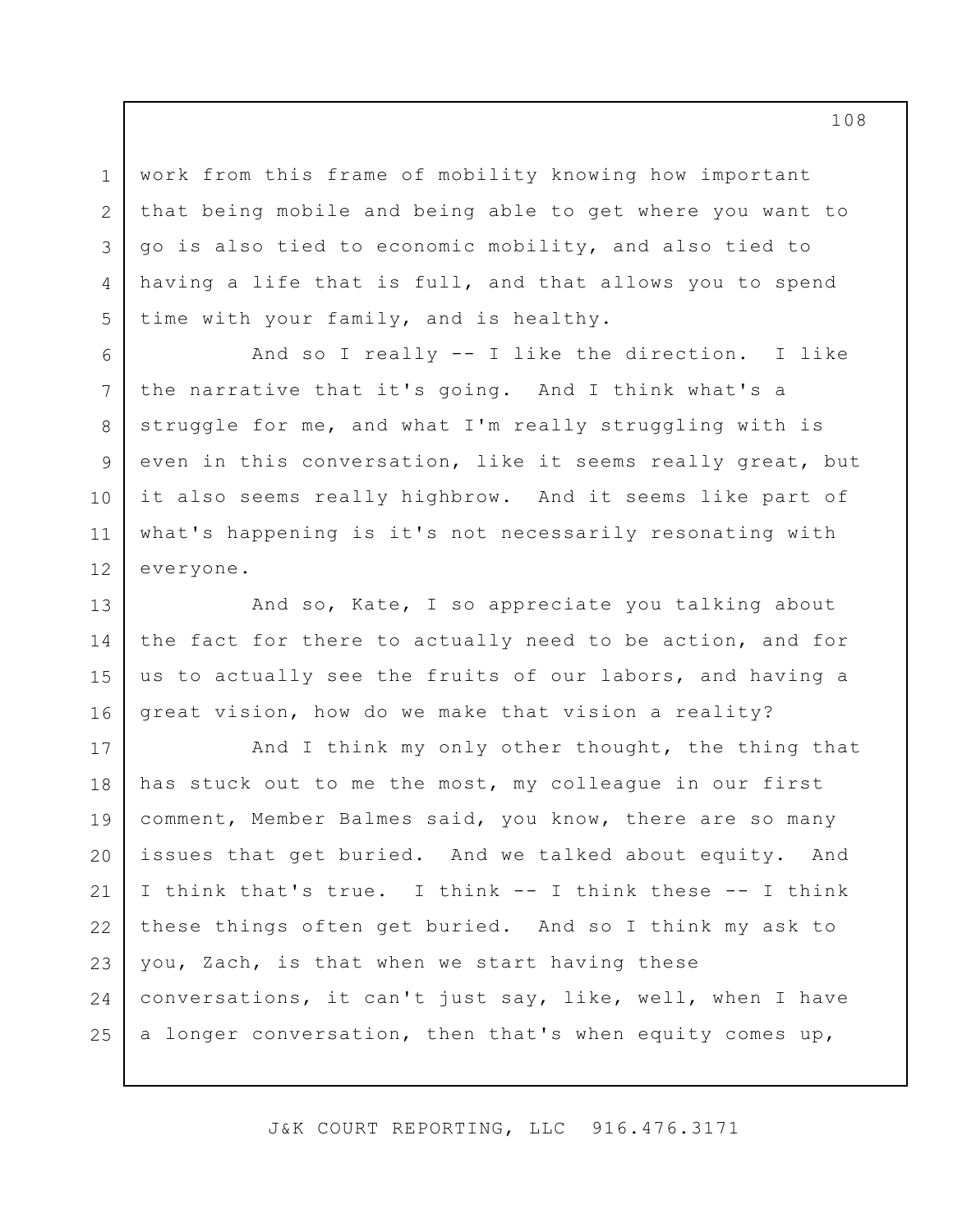and that's when we talk about things like preservation, and that's when we  $-$ - like those have to be key. Those have to be, you know, on the early slides. Those have to be coming up in all of our conversations, because I do think they get buried.

1

2

3

4

5

6

7

8

9

10

11

I also think that's not true. I don't think they get buried. I don't think they get buried by low-income people and people of color. And so it's not a surprise to us that there is a lot of traffic as people are getting pushed further out and have to drive further to their jobs, because that's the life we live all the time.

12 13 14 15 16 17 What's actually happening is now we're in a state where as the disparities continue to grow, people who don't look like me are starting to be impacted by some of these problems and now they want everybody to care. And that's how it feels to low-income people of color. And whether or not that's true, that's how it feels.

18 19 20 21 22 23 And so I think my question, because I know I'm just talking. I'm not asking a questions. But my question is how do we -- I don't think that it's just that density is a bad word, which I totally agree with Zach. I think we have to figure out how to just be honest and confront the narrative.

24 25 I think it's also about like we don't like to talk about racism. And we don't like to talk about these

J&K COURT REPORTING, LLC 916.476.3171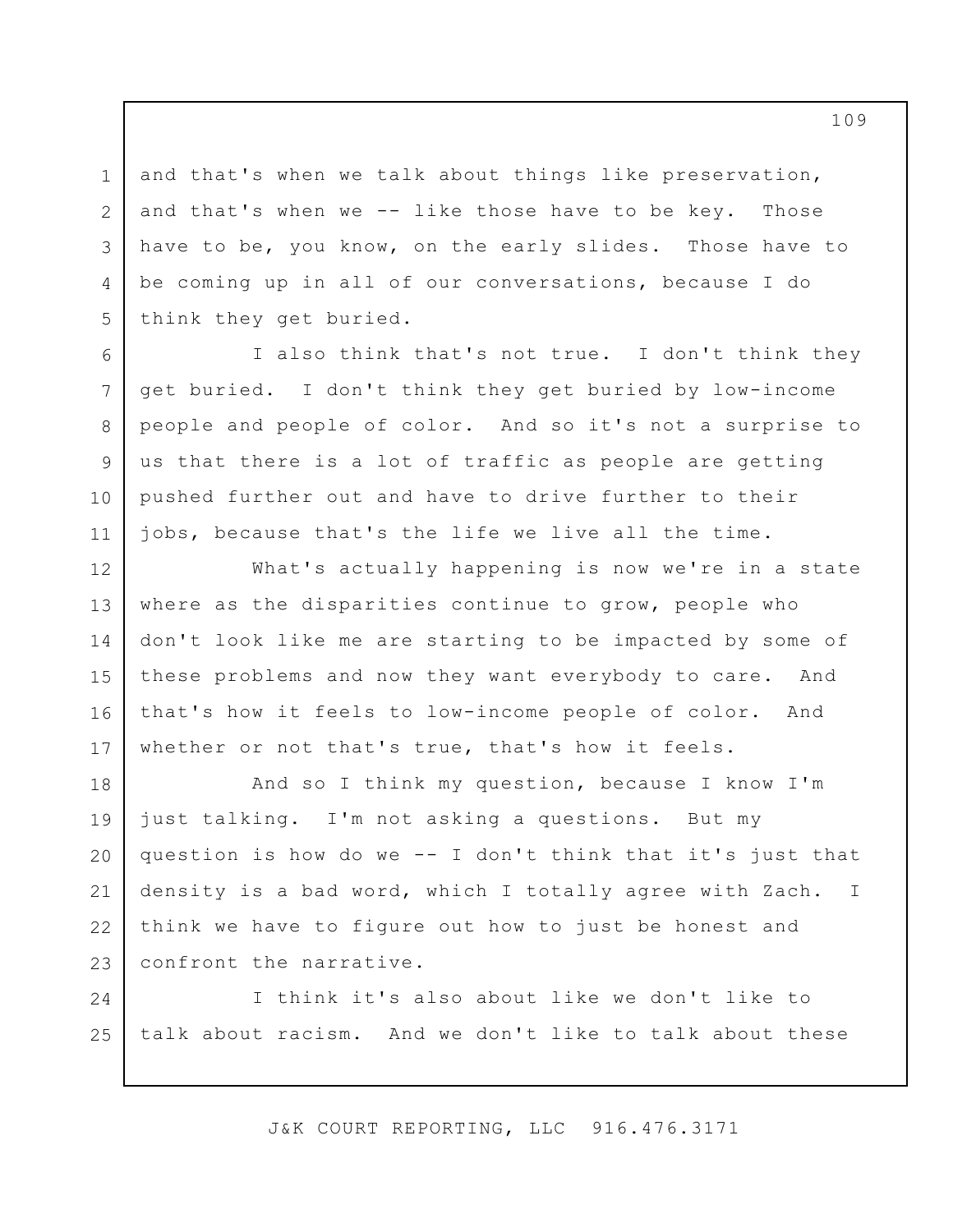3 hard issues, and like we've -- we've all talked around race in our comments, but like that's a lot of -- you know, we don't like to talk about what, you know, people who have things what it means to be surrounded by people who don't, and that are poor, and that look different than them.

1

2

4

5

6

7 8 9 10 11 12 And so how are we investing our resources not just in these visions, but in the actual technical support, when there isn't that will for folks to do it. And they will -- there will be many reasons they say there's not the will, they don't want to push back on, you know, cities. It's more expensive. It's harder.

13 14 15 16 17 18 19 20 21 But like also, let's be honest, like our country is based on racism. And there are just some things that like we don't like certain people and we don't want to be by certain people. And so how do we provide financial resources to help people tackle these issues? Because too often, we all get excited, and I think we live in a great State where I firmly believe in my heart that people want to do the right thing and they care and they just don't know how, in many cases.

22 23 24 25 And so how do we help those folks who want to do equity or do justice, how do we help them realize that you can't just do it if you don't even know how to do it, and provide, you know, not just the mechanisms where we can

J&K COURT REPORTING, LLC 916.476.3171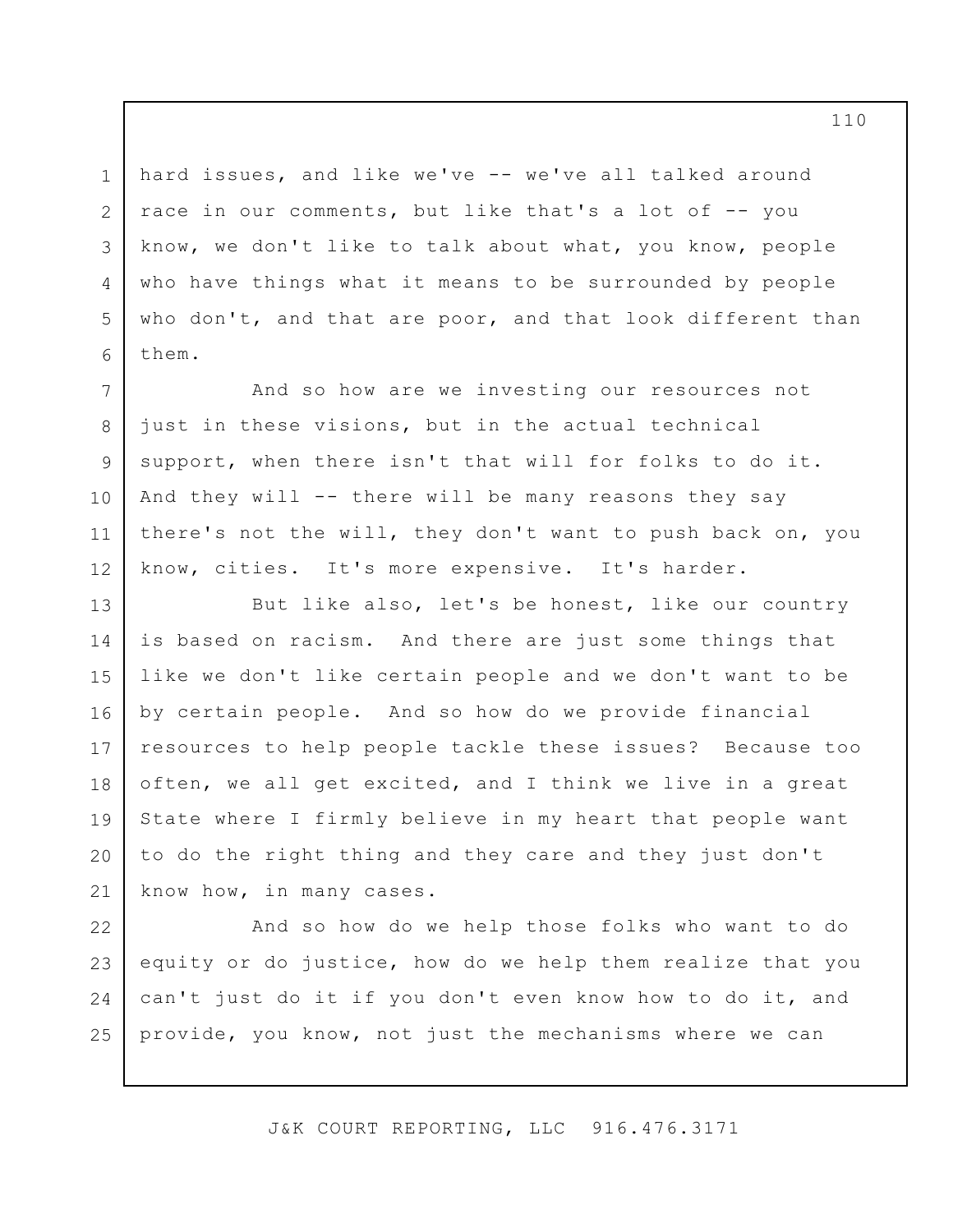1 2 3 4 5 6 7 enforce, or not just the mechanisms where we can start to look at funding differently, but actually the mechanisms to help people understand how to do it differently, and to make it easy for the community-based organizations, the community members who know how to do it, but aren't viewed as experts, how do we allow them to also be part of the system of helping us make that change?

And, sorry, I know that's a big question. MS. GORDON: Yeah, that's not a little issue

10 there --

8

9

11

13

12 CTC COMMISSIONER BUTLER: But I've been sitting here for a little while so, you know --

MS. GORDON: -- Commissioner Butler.

14 15 16 17 18 No, that's a obviously critically important question. And there's no way that I can answer it fully, except to say a couple of things, because you asked for sort of how do we operationalize this is sort of how I'm hearing you.

19 20 21 22 23 24 25 And one thing I think is really important, and you're absolutely right about, is that the patterns that we're seeing in the state in terms of affordability, and driving, and peoples commutes are affecting people really differently than they used to. And it's both affecting more people. And so I think you're right that we're getting more attention.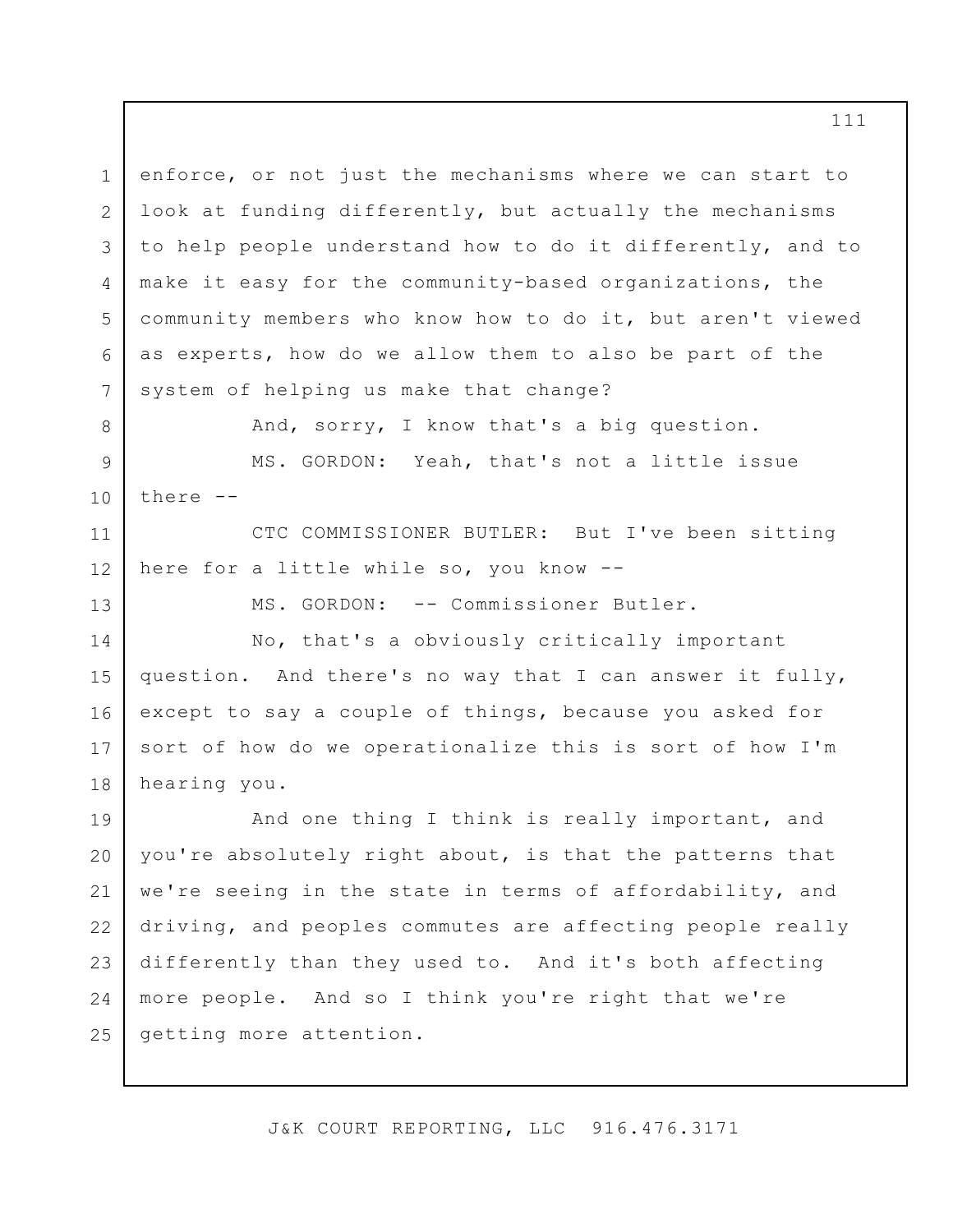It's interesting. It's like the fires have always been in really rural areas. And then suddenly the air quality got bad in the cities and everyone paid attention. I mean, we do see that dynamic a lot, similarly with commute patterns.

1

2

3

4

5

8

9

10

11

6 7 12 Also though, you know, I think it's forcing an interesting conversation about some of the these you talked, about race in particular, that isn't an urban/rural split as much as it has been in the past, that we're having an actual sort of much larger geographic conversation about these impacts. And I think that's good actually.

13 14 15 16 17 18 19 20 21 22 23 24 25 So getting beyond sort of how do we designate this community as this thing, and how do we think about, you know, urban poverty in this way, and really saying, look, what does this actually look like? Let's go back to the numbers and see what's actually happening here in this state. And that is having a much larger and more distributed impact. And I think the big challenge that we have, and that's why the anti-displacement policies have been one of the metrics that's been central, and one of the operationalizing things that's been central to the housing conversation is how do we not just have a whole planning conversation that then exacerbates all the same things we've exacerbated in the past? How do we actually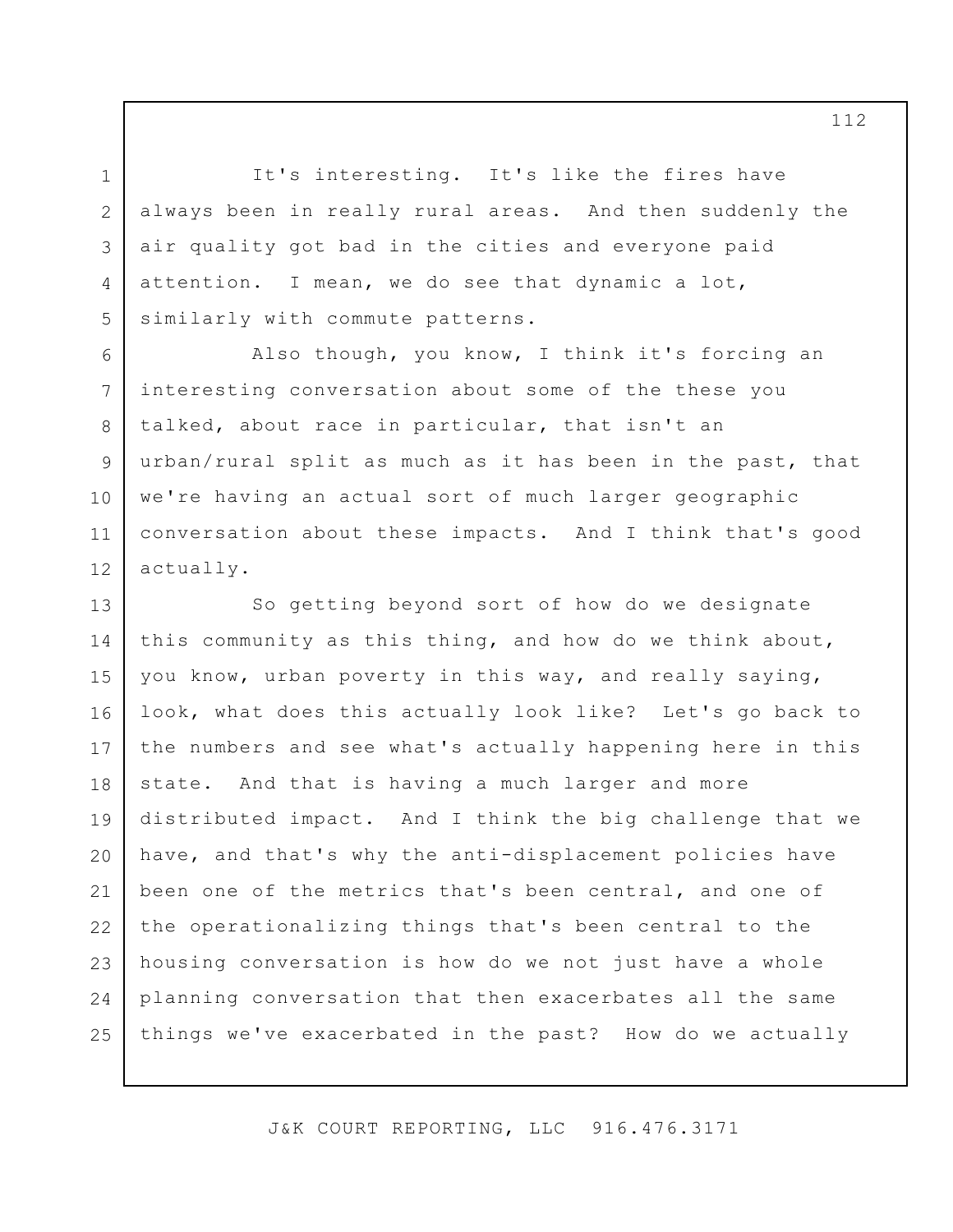1

kind of build it in from the beginning?

2 3 4 5 6 7 8 9 10 11 12 13 14 15 Anti-displacement polices are a piece of that. The Governor -- I would say the Governor's High Road Economic Development strategy that was in the budget is a piece of that, in that what it -- what it recognizes - and this is more on the climate side, but it also goes to transportation - most of the dollars that we spend on our climate policies in the state, the types of jobs they create are construction jobs. And that policy creates a high road construction career ladder that actually includes a pre-apprenticeship program and is very intentionally about having a more diverse construction workforce, and having the pre-apprenticeship piece of that, and paying people to get trained instead of asking people to get trained on their own dime, right?

16 17 18 19 20 21 22 23 24 25 So that's a big program that's now got a huge infusion of money in the budget and is very looking across regions. And particularly, we found our construction workforce is also moving out of the cities, right, because they also can't afford to live in cities. And so that is a big piece of it is sort of how do we think about the impact on actual workers, and how do we think about getting people into that workforce, which is a pretty good workforce -- high road workforce, and again, how do we think about getting jobs to the places people actually

J&K COURT REPORTING, LLC 916.476.3171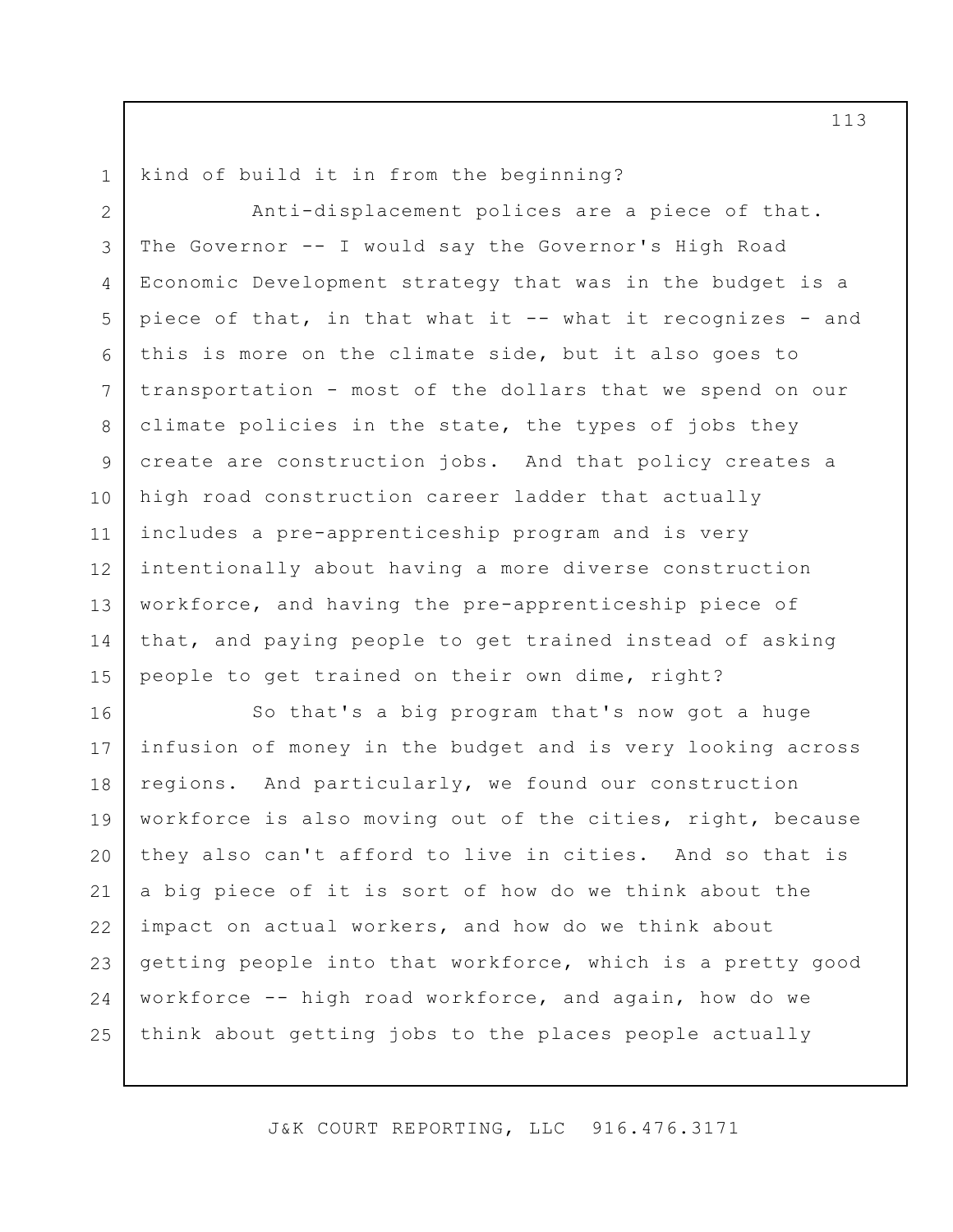1 2 live, instead of asking everybody to move around for hours and hours at a time.

3 4 5 6 7 8 9 10 The last thing I'll say is that I'm really proud that the Strategic Growth Council, which includes the Department of Transportation and many other departments, has actually proactively adopted a strategy to look specifically at race across all of our programs. And it's -- it's called GARE, the under -- which I can never remember that it stands for, so you probably know. You can tell us. I can never remember.

11 12 MR. OLMSTEAD: Governor's Alliance for Race and Equity.

MS. GORDON: Thank you. Thank you.

13

14 15 16 17 18 19 20 21 22 So GARE is run out of the Health in All Policies Program at the State. And it's a pro -- it really is sort of -- essentially puts this front and center and says you've got to think about these issues. Like, you have to talk about them. You have to think about them. We have to think about how to operationalize them across our agencies. And that can't just be through how we do HR, which is the usual way in, but through actual policy implementation and policy impact.

23 24 25 So all I can say is that there's a lot of -we're thinking through this and struggling with it and would really, really appreciate ideas about how to get

J&K COURT REPORTING, LLC 916.476.3171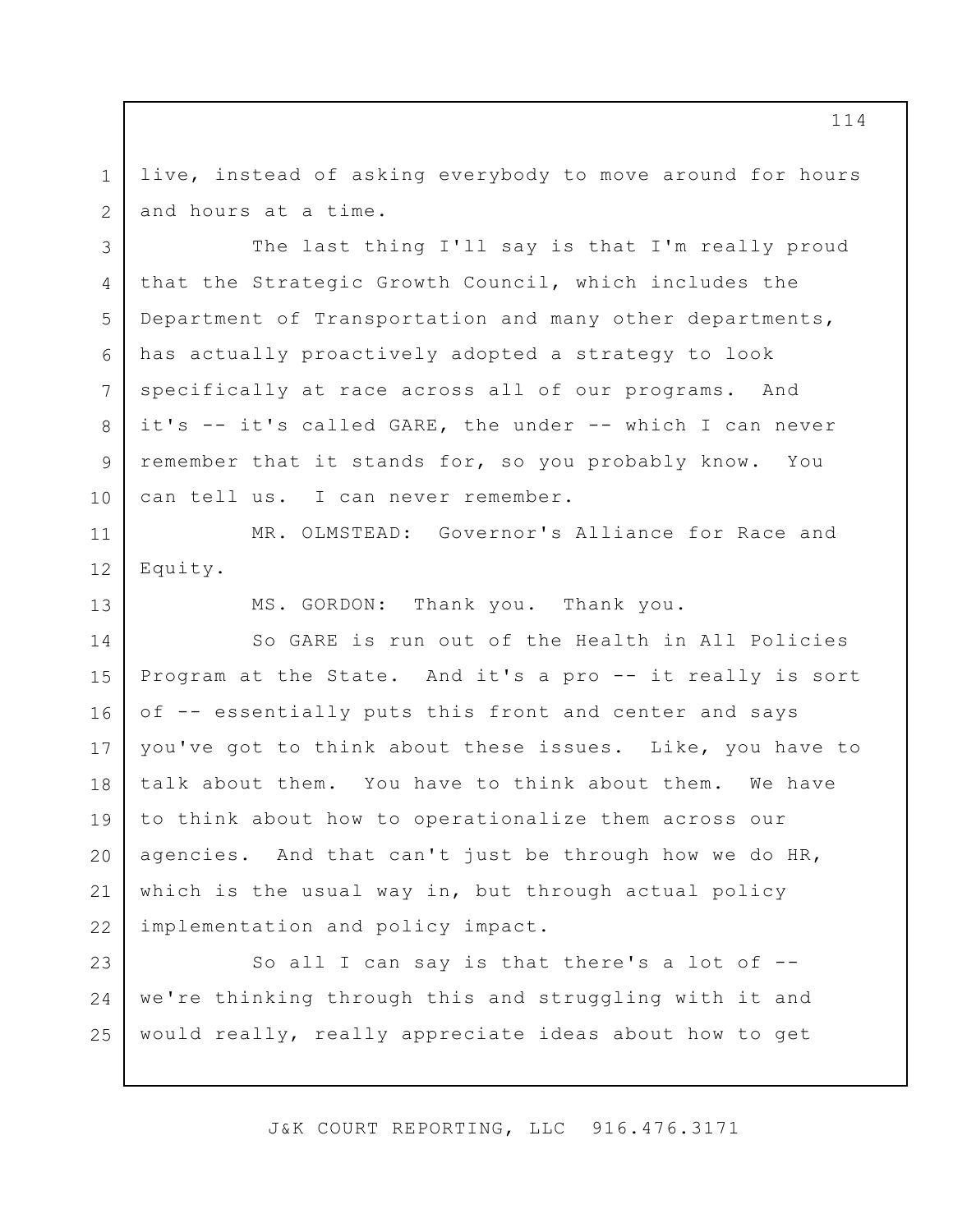3 5 6 from theory to operation in this phase. We -- unlike with say carbon emissions or road project dollars, we don't have a lot of metrics in the equity space. And so we're working with the ones we have, which are the CalEnviroScreen honestly and the anti-displacement policies. But we need more and we need to think it through more strategically.

1

2

4

7

8 9 10 11 12 13 14 15 MR. OLMSTEAD: So I real am glad you brought this up, because when I do do longer presentations, sometimes I lead with what our strategic planning is at HCD. And one the four tenets of our policy objectives it's increasing supply at all levels, it's climate change, it's homelessness, and fourth one we call increasing access to opportunity. And it does stem from some of our work that we've done at the Department with our GARE work.

16 17 18 19 20 21 22 But what that means is we have begun to embed in all of our programs and in the guidelines, the investments -- at least a rewarding -- rewarding investments that come in high resource communities, meaning since we're funding affordable housing, that we are trying to integrate that -- those -- that new housing in places that are near resources, right?

23 24 25 And without getting into the weeds, we have collaborated with lot of our academic institutions, and, to the early point about tax credits, begun to work with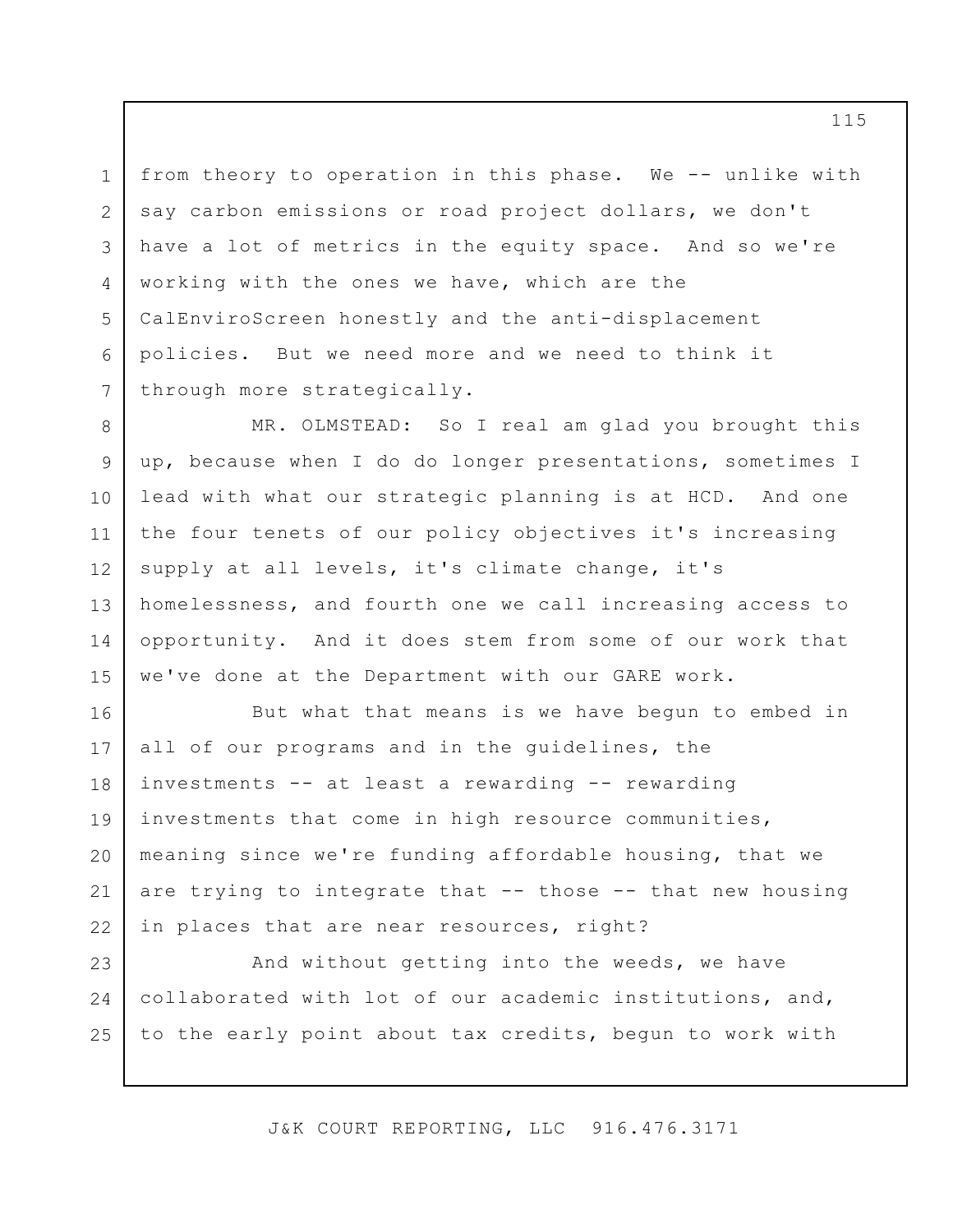the Treasurer's office in actually mapping where those high resource communities are, so we can track where the investments are happening, so that when we are awarding tax credits, when we are scoring our applications, you are rewarded if you are doing investment there. So we're not just only building affordable housing in some areas, and we're actually going the other way and saying we want them built in high resource areas.

1

2

3

4

5

6

7

8

9 10 11 12 13 14 15 16 17 And so that's how we've taken the actual GARE principles, which certainly we do all the internal stuff as well, but we've tried to make them into action within our programmatic investments, and highlight them, not only for our stakeholders that are accessing the programs, but we've done a number of internal trainings for our staff around what does  $--$  you know, we found  $--$  it was hard, as we went with the Treasurer's office around these increased access to opportunity maps what the means, right?

18 19 20 21 So it allows us to get into the research that shows, from an equity standpoint, how people's lives are improved when they live in certain zip codes, those sorts of things, right?

22 23 24 25 And we still have work to do certainly, but it has been helpful to even educate our own staff of what that -- how important embedding those policies are, not even just in our internal practices as a department, but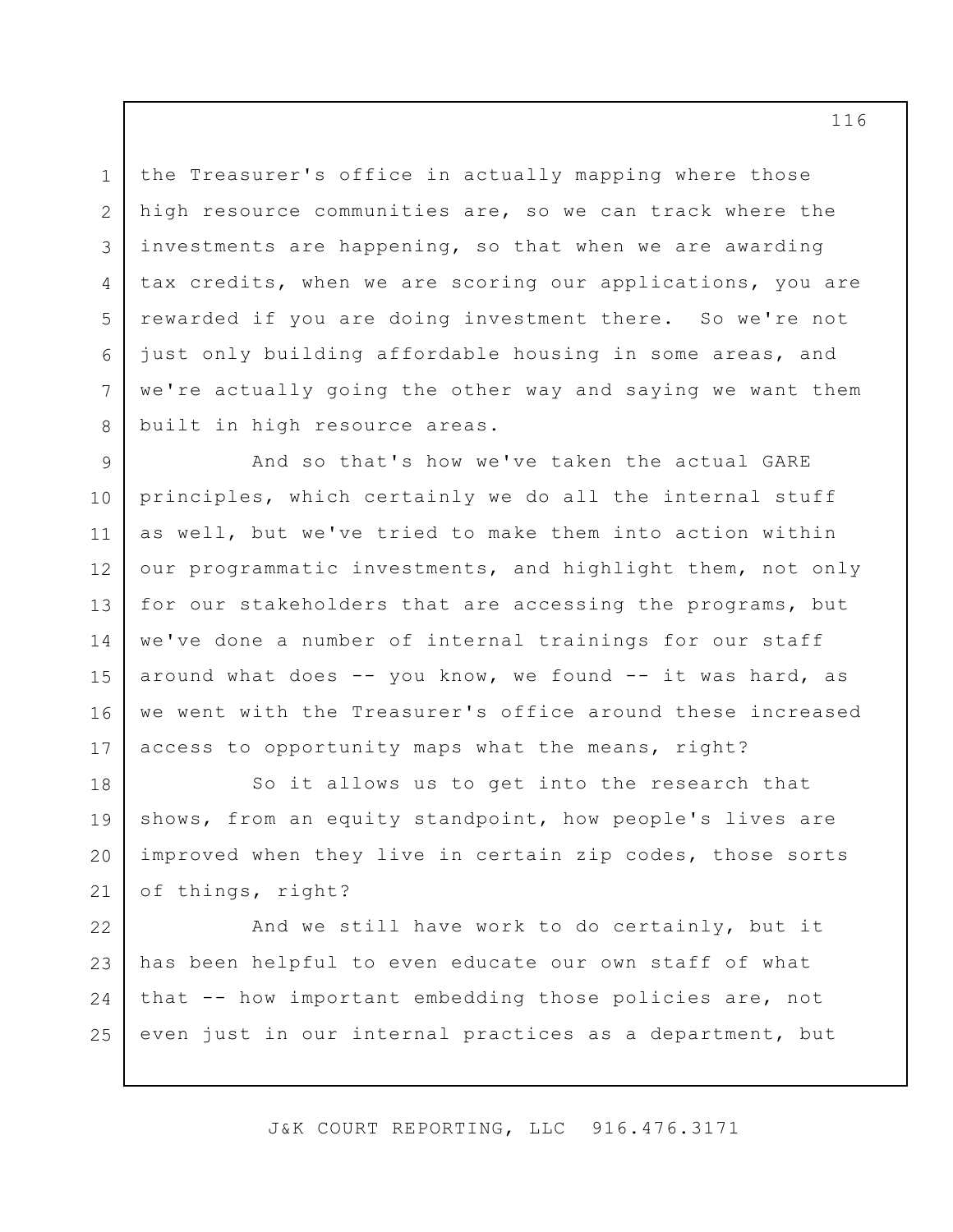1 2 3 4 5 6 7 8 9 10 11 12 13 14 15 16 17 18 19 20 21 22 23 24 25 actually walking the walk and putting it into our programs, right? And I will say, it doesn't always get universally agreed with by our stakeholders. But we have held the line and included those in our programmatic updates because we think it's a very important policy objective. CTC COMMISSIONER BUTLER: Thank you. ARB CHAIR NICHOLS: Commissioner Alvarado. CTC COMMISSIONER ALVARADO: Thank you, Mr. Chair. And thank you for coming today and not only giving an excellent report but generating quite a conversation around the tables here. This must be socialist corner right here --(Laughter.) CTC COMMISSIONER ALVARADO: -- and I'm going to jump right in the middle of it. (Laughter.) CTC COMMISSIONER ALVARADO: You know, there's not -- I'm not only a builder, but I'm an investor. And, you know, inner-city high-density development or any high-density developed around a transit hub is the most expensive front door you could build. And so when you look at, you know, the for-profit developer side -- like I say, not only am I a builder, I'm am investor. I run a pension fund. We come in with a prospectus with an 18 to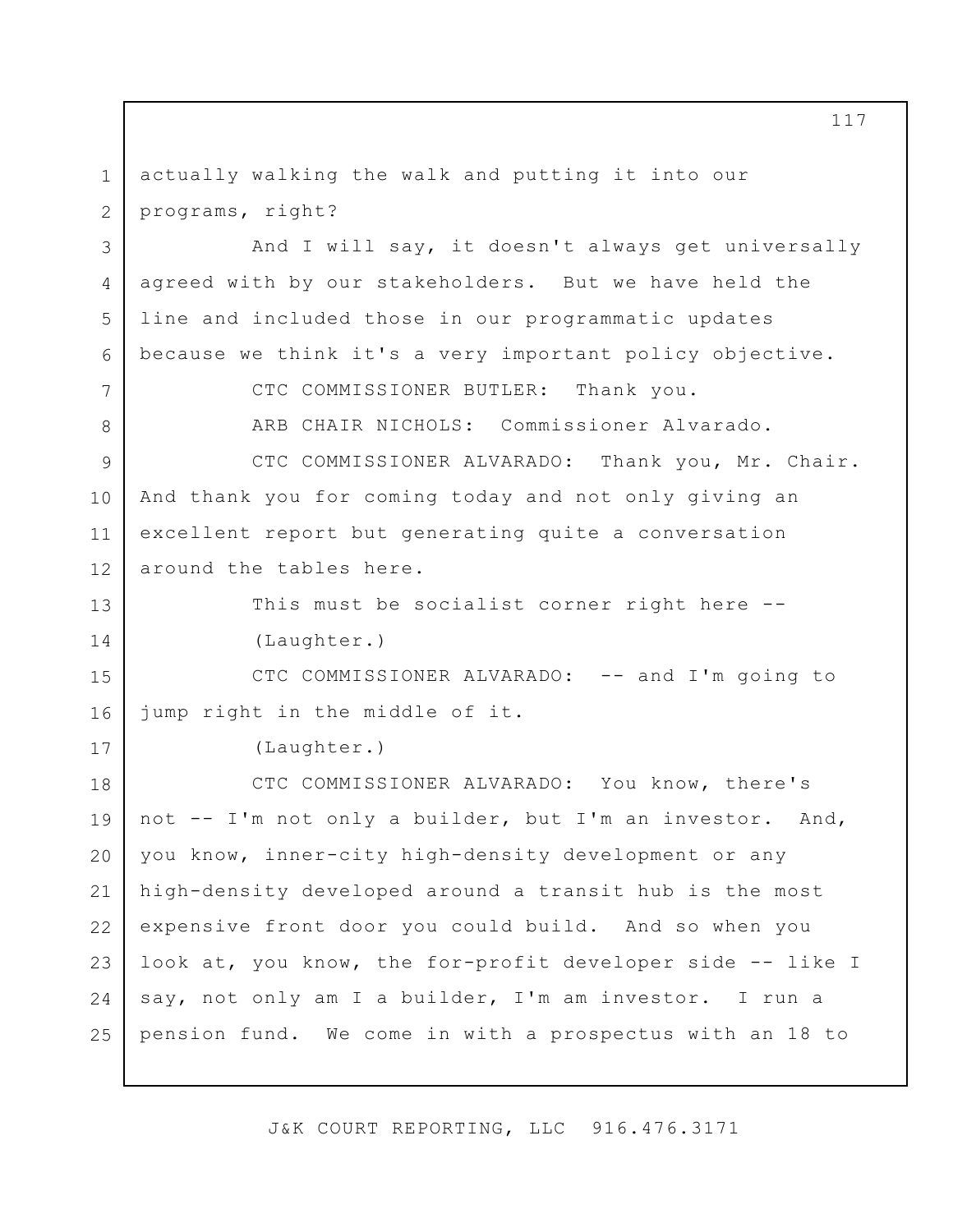28 internal rate of return. So, you know, it's risky. It's expensive. Long-time approval process.

1

2

3

4

5

6

And then on the other side, because we're a pension plan, we made a decision to do some social investing. So we will give up a point or two in that internal rate of return and work with the nonprofit side.

7 8 9 10 11 12 13 14 15 16 17 18 19 And when you look at those two dynamics, they are both competing for the same land. They're both competing for the same workers. They're both competing for - through the same approval process. I think the government needs to make a real hard decision and maybe give a leg up for three, or four, or five years on the nonprofit side. Because even if you build -- you get a development through -- the affordability component is maybe 11 to 13 percent. And when you factor in all those other, you know, make it pencil out, return to your investors and make a profit, now, you're talking about, even an affordable unit, that a trades person can't afford, like you had mentioned.

20 21 22 23 24 25 So we need to really look at serious government investment in housing. And, you know, I'm -- they don't like to call them projects, but they're communities. I'm a product of the projects. It's not -- it's not a hurdle that you can't -- I mean, it's not a label that you can't -- that's derogatory. But we need to make serious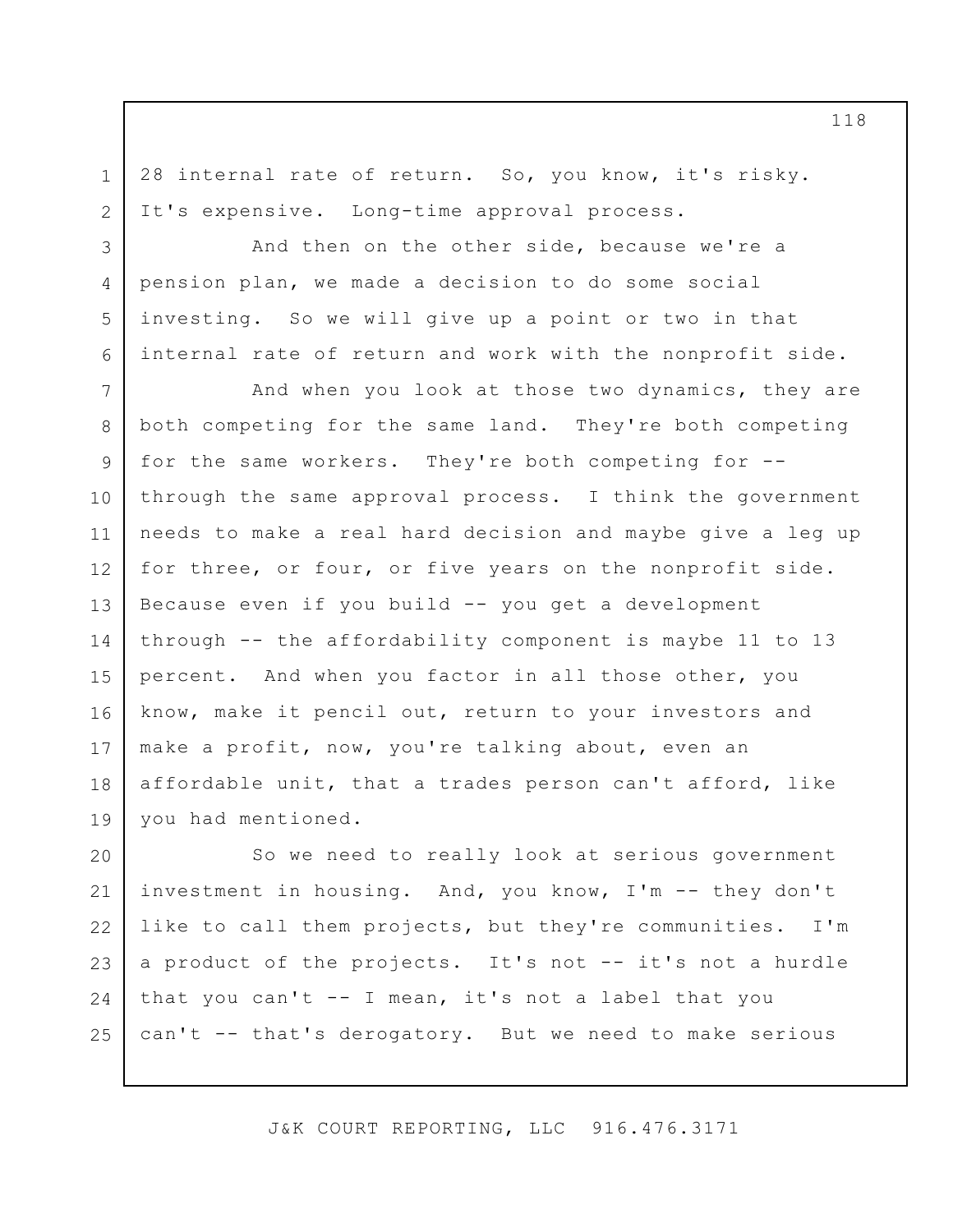1 2 government investment in housing to make sure that everybody can have a roof over their head.

3 4 5 6 7 8 9 10 And if you look at  $-$  at when we talked about PERS, there's a different -- there's a different mindset. They have a different set of problems. They have a different set of investment guidelines. But there is a place and we were -- it was called a social investment. And the different conferences that we go to try to portrait it as illegal, because you're -- you're not getting the best investment for your participants.

11 12 13 14 15 16 17 But it comes with -- with -- it come with strings obviously. You know, you have to use apprentices. You have to use community workers, all of that that goes with developing a community. And a lot of kids that come in through pre-apprenticeship programs that work on these projects, you know, they got a job on these projects, then the qualify to live in these -- on these projects.

18 19 20 21 22 23 So it's going to take a different mindset. You know, you cannot continue to push for an 18 to 28 percent internal rate of return and expect to make any difference, because then you end up with a situation like the good doctor mentioned, where you're displacing people, and you're going to drive to where you qualify.

24 25 So, you know, the second part of that is you need to make it affordable. It's going to take some steps.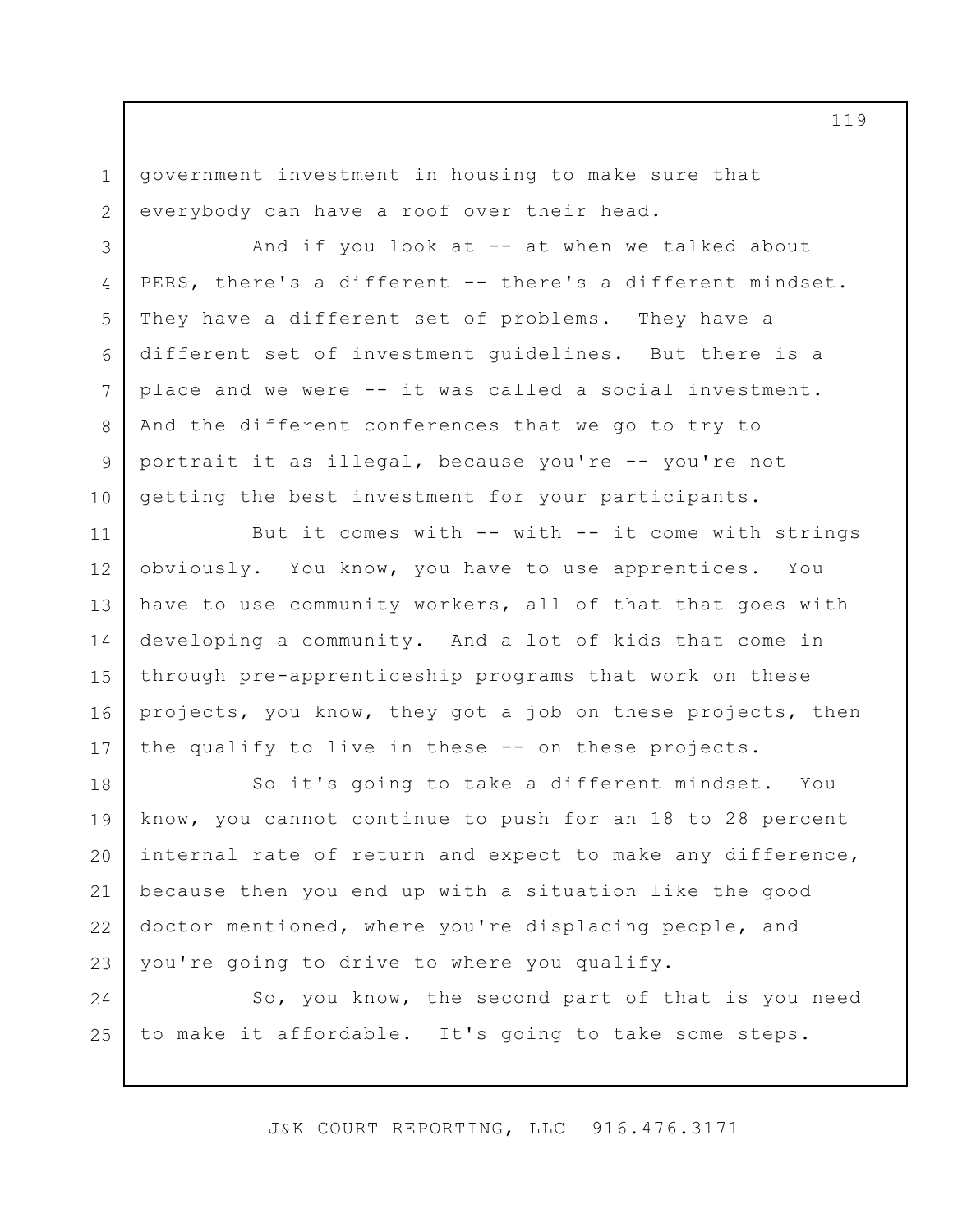Nothing is going to happen overnight. But in the meantime, we need to rethink the way that we do public transit.

1

2

3

13

14

15

4 5 6 7 8 9 10 11 12 Public transit doesn't work. It's -- you know, you can put a train from Sacramento to San Francisco. That doesn't help the plumber. It doesn't help the carpenter. It doesn't help the hotel worker. It doesn't help the people who really need to get that commute shortened. You need to make  $--$  you need to make it  $--$  you need to make public transit work. And we need to figure out a way to -- I live in Pinole. In Contra Costa County we have three, four different transit agencies?

> ARB BOARD MEMBER GIOIA: Even more. CTC COMMISSIONER ALVARADO: Even more. Why do we have that?

16 17 18 19 20 21 22 I mean, there's -- right outside my front door on the side of my driveway, there's a bus stop. A block away from my office in Oakland, there's another bus stop. That's a three and a half hour commute. Nobody is going to do it not for 37 miles, which is what my front door to my offers door is. Three and a half hours for 37 miles is a failure of the public transit system.

23 24 25 So whether it's -- whether it's -- you know, one of the -- one of the segments of public transportation that works is the on-demand, you know, the ride share. We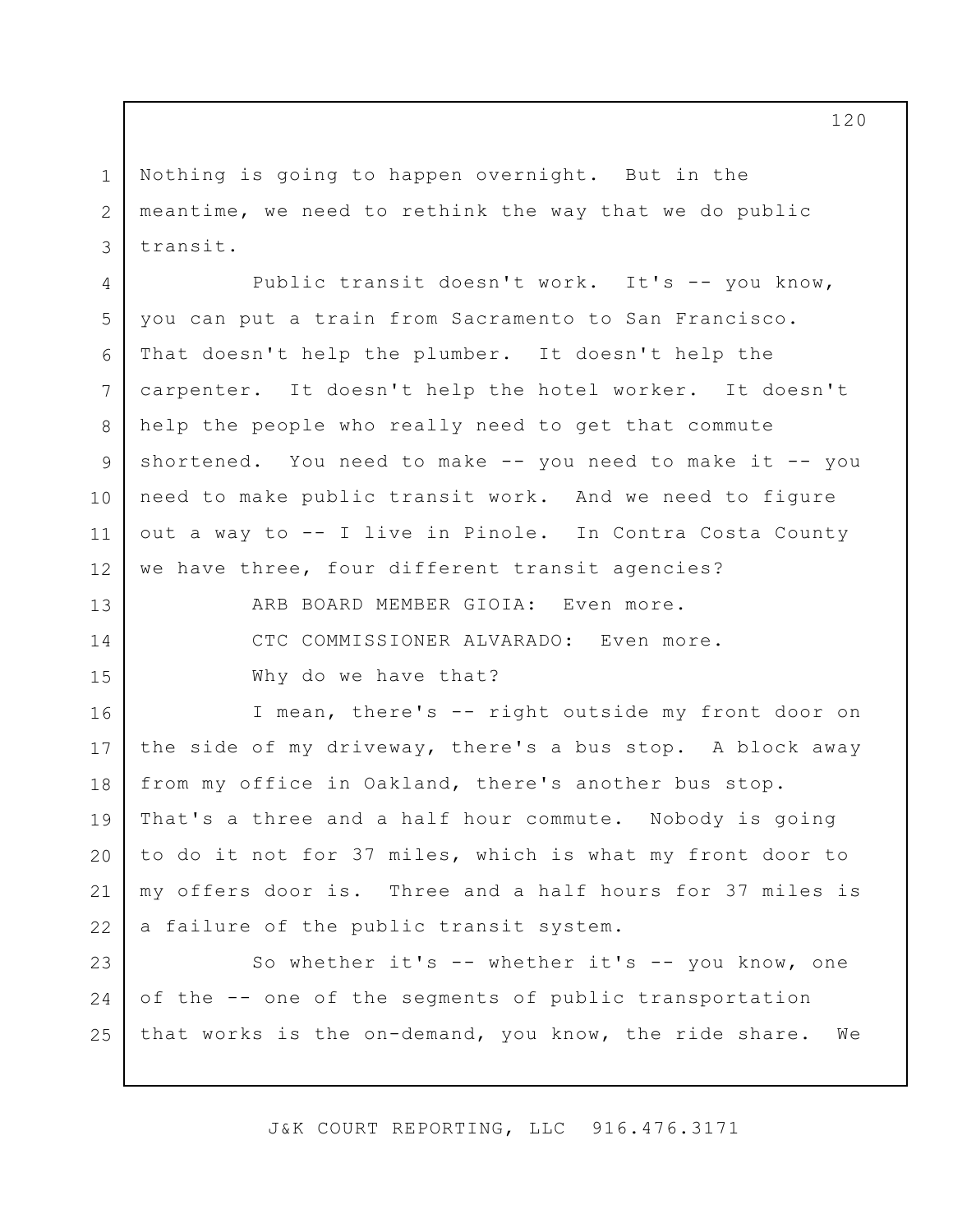have that at WestCat, that little ride share for senior citizens to get to the market and their appointments. Maybe that should become more of a portion of our public transportation system.

13 But we've got to somehow think that  $-$ - come up with a mindset that says, okay, it's going to come in steps, and not everybody is going to go at the same pace, so maybe we need to put housing first. In the meantime, we still need to put capacity on our roads, because we do have a commute problem. And until we can start shifting that population back to where the job centers are, you know, that's what's going to have to happen, and take it from there.

14 15 16 17 18 19 20 21 22 I mean, it's a -- it's not an easy problem to solve. I admire you guys for putting the work into this. But I think until we solve the housing problem, nothing else -- we can do anything we want and it's going to be very difficult, because, like the good doctor said, those folks that travel the longest don't really have the most efficient cleanest modes of transportation. And it's - we should be able to provide at least a portion of it in a safe, economical, and timely manner.

Thank you.

1

2

3

4

5

6

7

8

9

10

11

12

23

24

25

CTC VICE CHAIR VAN KONYNENBURG: Chair Nichols. ARB CHAIR NICHOLS: Thank you. Yes.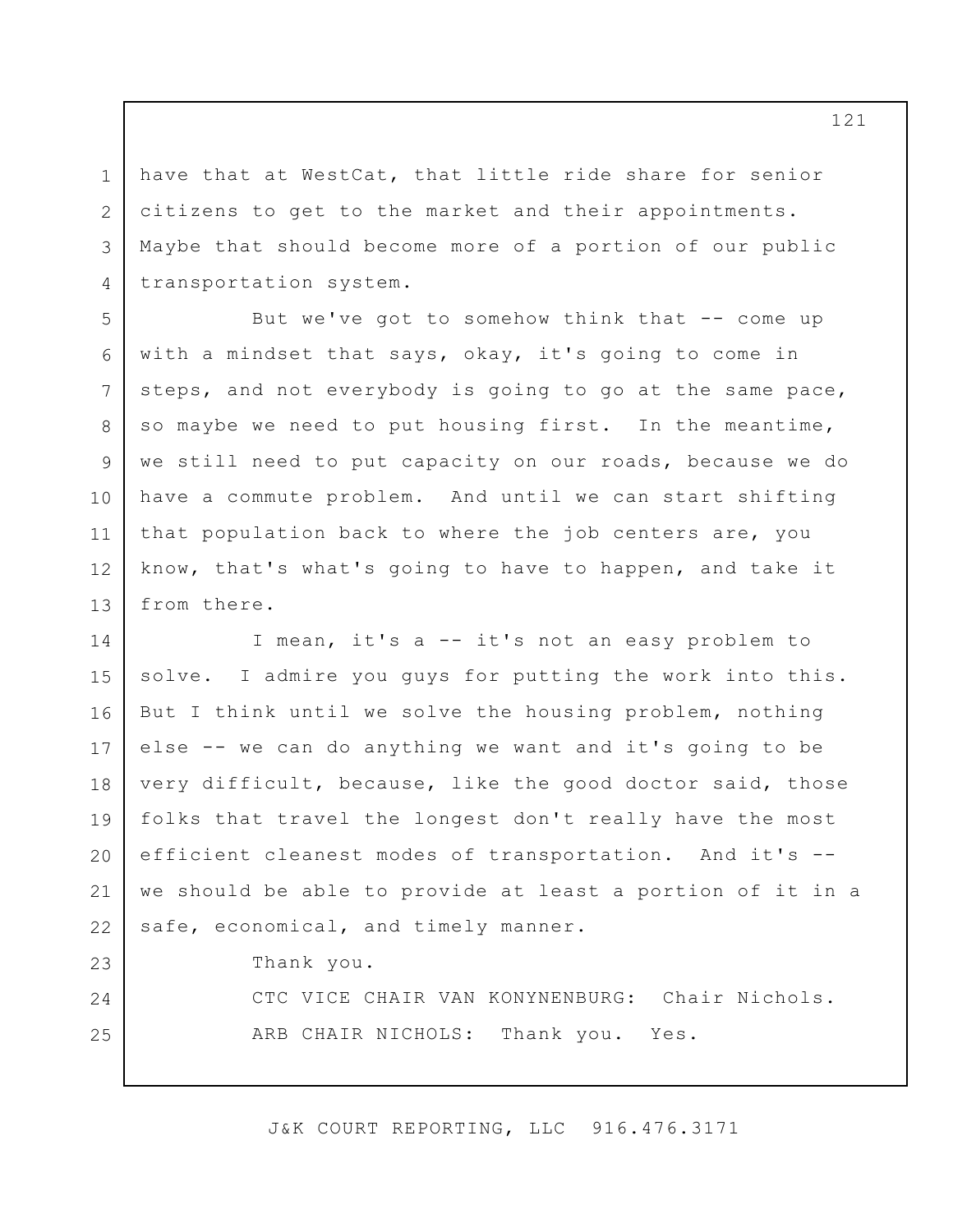1 2 3 4 5 6 7 8 9 10 11 12 13 14 15 16 17 18 19 20 21 22 23 24 25 Are there more questions here. CTC COMMISSIONER KEHOE: Do you mind if I make  $a -$ CTC VICE CHAIR VAN KONYNENBURG: Sorry. ARB CHAIR NICHOLS: Yes, please. CTC VICE CHAIR VAN KONYNENBURG: Sorry, Commissioner Kehoe. CTC COMMISSIONER KEHOE: No problem. CTC VICE CHAIR VAN KONYNENBURG: I didn't see you. CTC COMMISSIONER KEHOE: No problem. Thanks. It has been a fascinating and complicated discussion on -- from the panelists and from the Board members and the Commission members. This -- what we're trying to do has so many tentacles, so many tentacles that it's -- it is, you know, I guess I want to say mind blowing, because it is. So I just want to inject a little note of political practicality. Because when we talk about these forward-looking policies that we are -- some are already on the books and we're going to be doing more in the next few years, the implementation at the local level, at the city and county level, is necessarily -- or not necessarily, but it's fraught with, I think, some contention.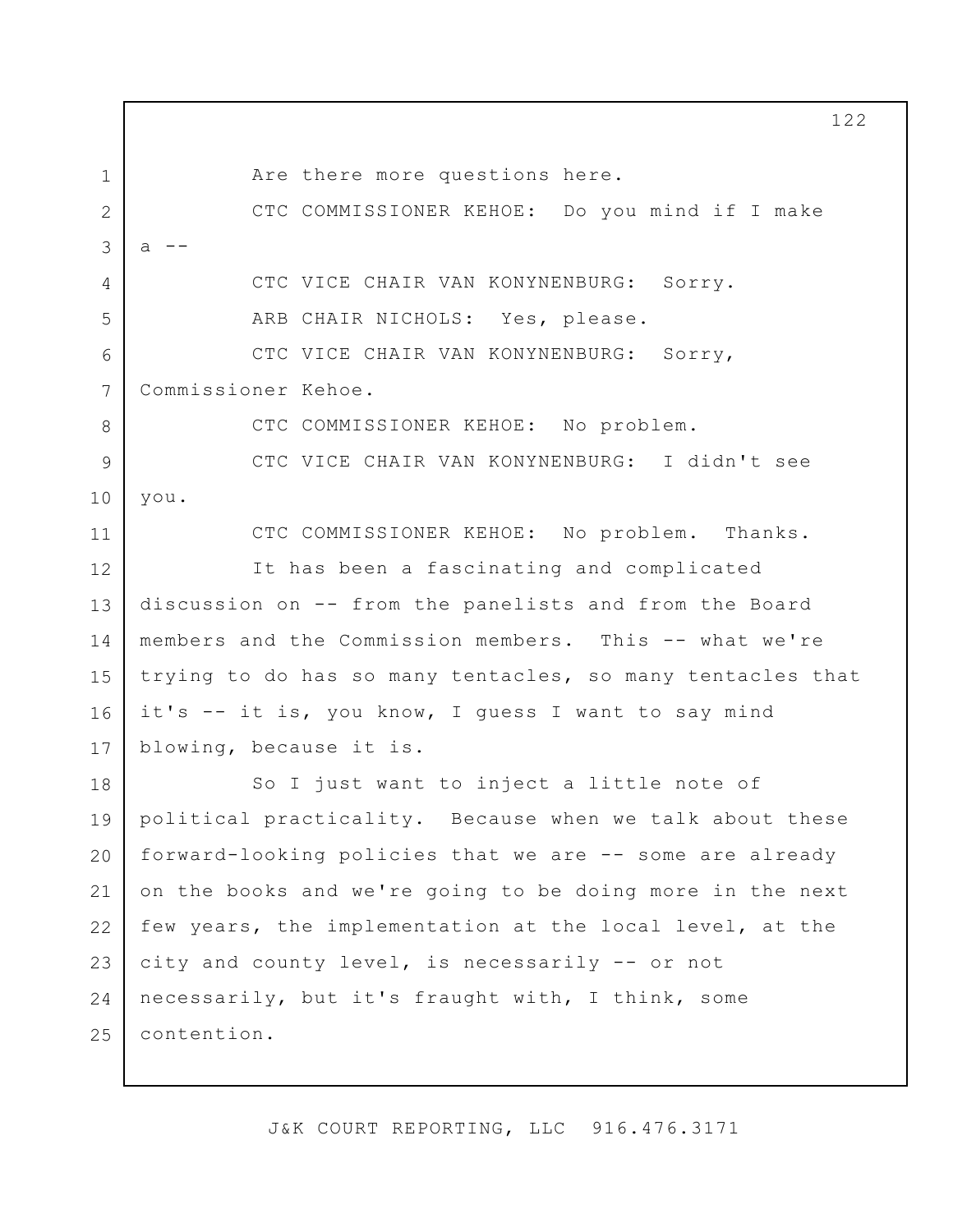For the resident that sees a neighborhood improvement, another one may see gentrification. For the people who want to put in an accessory dwelling unit on their property, that's a great step forward for some or maybe it's an Airbnb rental that will be vacant most of the time.

1

2

3

4

5

6

7 8 9 10 11 And we don't even have basic numbers on things like that in San Diego. There's still some discussion about whether it's five or even ten thousand units that are off the market on, you know, a semi-permanent basis, because of short-term vacation rentals.

12 13 14 15 16 17 18 19 20 21 So there's a lot of different aspects of this. And I think we need to persuade Californians about what we perceive as the benefits, whether it's going to be better housing for the next generation or right now, whether it's home ownership or rental units, whether we're going to have more diverse communities, whether we are going to be able to get around without cars, or with much cleaner cars. We haven't really done a successful sales job. We need -- we need better marketing and I'm sure you know that.

22 23 24 25 We really need to, I think, look at some of the housing policies we're implementing right now with higher density development along transit corridors. We're actually pushing people out of existing homes that are

J&K COURT REPORTING, LLC 916.476.3171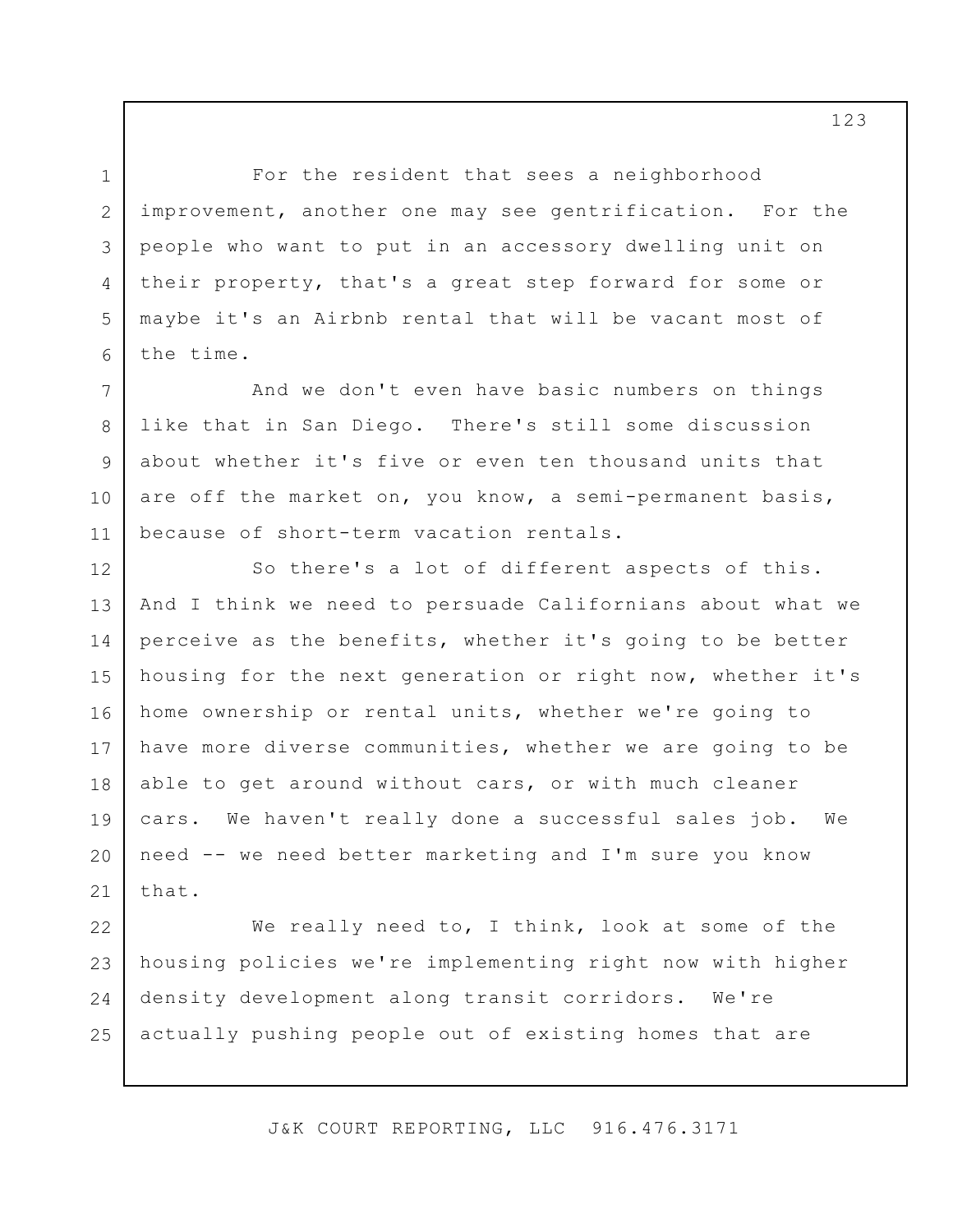1 2 3 4 5 6 there. They may be older, less appealing rental units on little court yards one- and two-story apartment buildings, but people live there and they're being pushed out, and in some case, actually the next step is homelessness. So we're putting people in the homeless pipeline while we're attempting to take them out at the other end.

7 8 9 10 11 12 13 So I think we need to  $--$  and I think you have the resources, Kate, when you look at OPR's purview, the agencies that you have that you can call on for advice are right there, but we really need to give more detailed thought to what the practical application is of these high level discussions. So I just want to put that on the table before we wrap-up.

14 15 MS. GORDON: Thank you. I appreciate that. CTC COMMISSIONER KEHOE: Thank you.

16 17 CTC VICE CHAIR VAN KONYNENBURG: Okay. Now, Chair Nichols

18 19 20 21 22 23 ARB CHAIR NICHOLS: Thank you. I think this is a question and a comment both. So what we're learning I think in part from trying to actually implement these policies is how difficult it is to keep everybody else's priorities in mind at the same time when you're carrying out what your own agency's primary mission is.

24 25 And so I guess one of the questions I would just ask of our colleague from HCD is whether you feel that you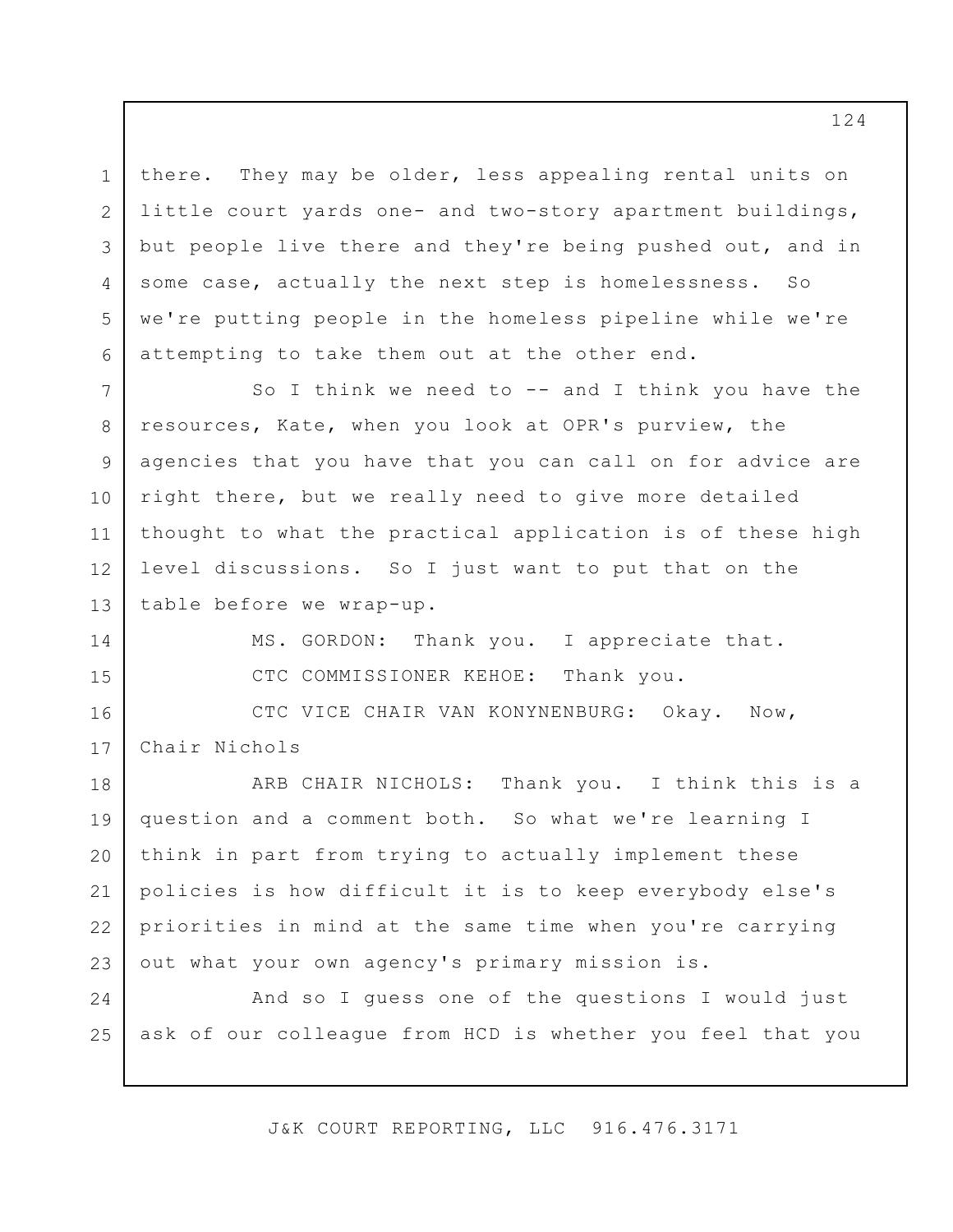are able to apply, or to utilize a climate lens, or a climate filter as you develop the policies that you're now working on, and whether there's additional tools that would be good to have, if you're -- you know, as you're trying to do this?

1

2

3

4

5

6

7

8

9

10

MR. OLMSTEAD: I mean, yes, I do. I'm not sure if you were in the room when I said, you know, climate is one of our four tenets of the things we were trying to achieve in terms of effectuating the State's climate goals.

11 12 13 14 15 16 And so many of our programs obviously seek to do that directly. When it comes to the planning aspects of things, you know, we want to push, and now have greater tools to do so within our authority, we want to push local communities to do better kind of planning and development that are climate centered.

17 18 19 20 21 22 23 In the past, before we -- you know, I mentioned there was this belief and probably truth that the housing element law didn't have very much teeth, because there wasn't much consequence. You know, they give us a site inventory and we kind of have to accept what it might be, right. There's a little bit more of an iterative process that we're now able to go through.

24 25 And so what we've been -- especially this past year, but it proceeds us. It's -- certainly, the Housing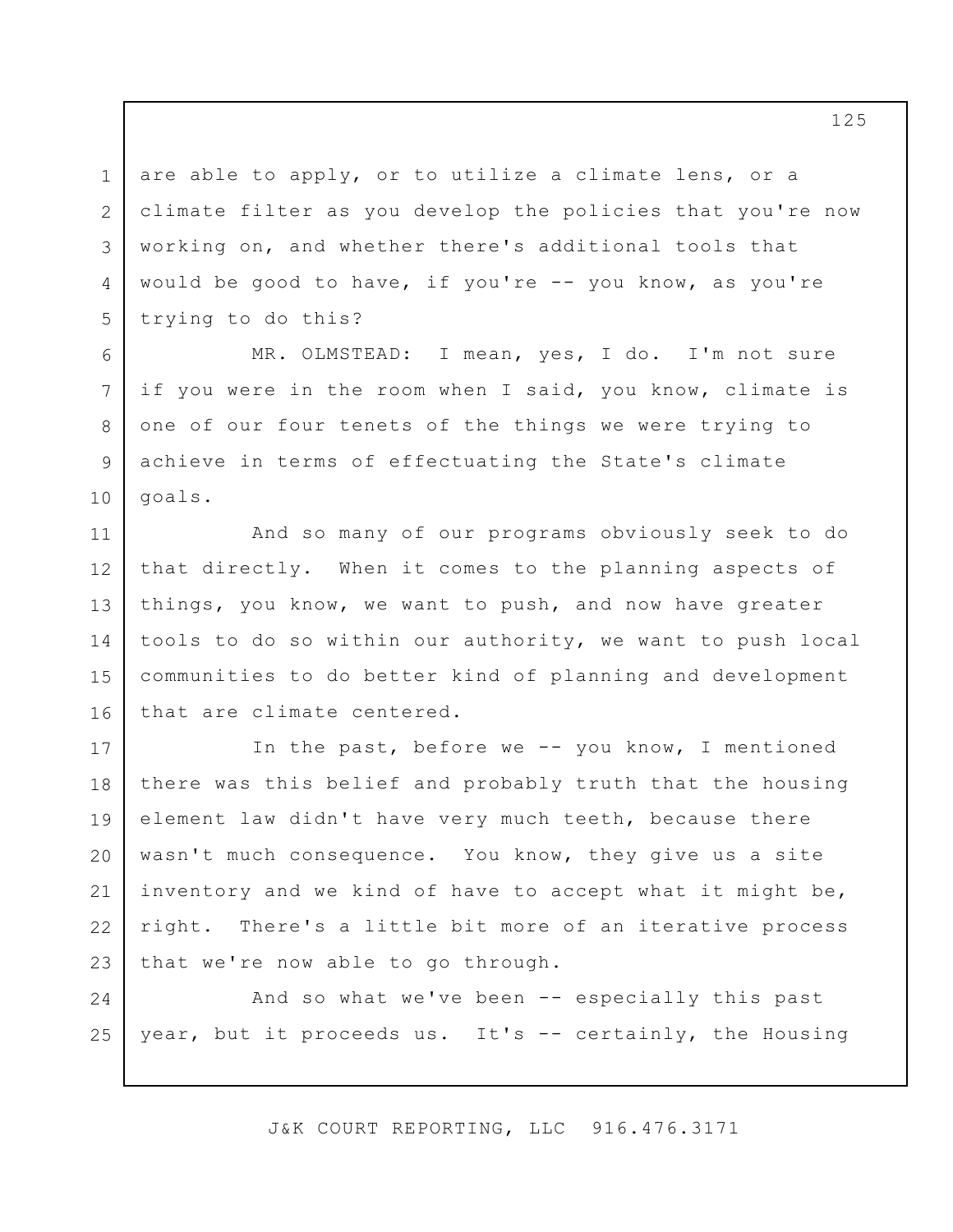and Transportation Working Group has been helpful. I think tools to our disposal, for example, I'll give a very -- very specific example, right? We may get a community that says, you know, we can't plan for any housing, because we don't have any access to water, or we can't do any sort of water improvements.

1

2

3

4

5

6

7 8 9 10 11 12 Well, you know, it's hard for our analysts who are not maybe well versed in that to -- to know if that's true or not, because definitely there's times when that's not true when that's said to us, you know, because it may just be a way a community doesn't want to have to accommodate housing needs.

13 14 15 16 17 18 19 20 21 22 23 So we have begun conversations, for example, with partners on our water -- on the waterside, so we can validate those questions when they come up. So I think we need more of that. I mean, that's just one example. But certainly, when you speak to tools, being able to have conduits that are at our partner agencies for when local governments are telling us things that we can validate, so we just don't accept what they're saying as a fact, oh, we have to plan for here because of X, Y, and Z. We can't plan here where you're telling us to plan, because of X, Y, and Z.

24 25 So as we have the tools in our disposal to push them towards those better planning outcomes, we can tap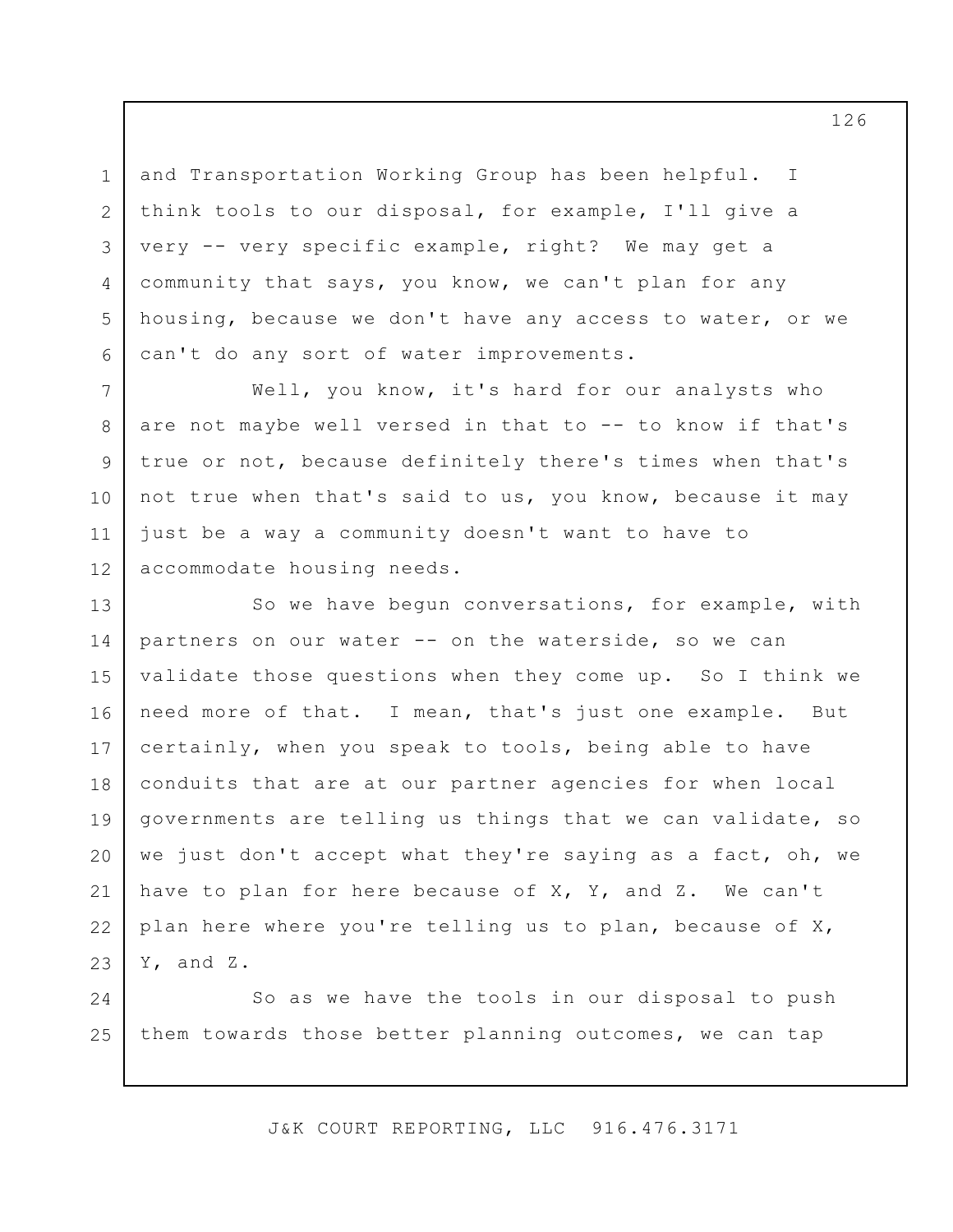into, for example, the expertise of our partners. And I think being a part of this group will certainly help that. It's already borne fruit with our collaborations at the working group levels.

But as they come up, I think that may be the request you may be asking, not only the folks that are around this room, but other State partners when we have specific cases at the local level where we need to or we may be doing investigation now with our new enforcement authority where something is being alleged to maybe receptivity to our asking our State partners for advice and getting it, yeah. Does that -- does that answer your question?

14

1

2

3

4

5

6

7

8

9

10

11

12

13

ARB CHAIR NICHOLS: Yes. Yes, I think so.

15 16 17 18 19 20 21 22 Perhaps, the underlying issue here, it was on my mind, was that when we were in Los Angeles for our meeting, we were addressed by an attorney on behalf of a group that is alleging that our entire scoping plan is a violation of civil rights and environmental justice policies, because we are in, their view, making it more difficult for people to achieve homeownership as a result of everything that we do basically.

23 24 25 And so it's kind of a direct attack on the policies and the premises behind the scoping plan. So I think we -- we're just looking for what the correct way to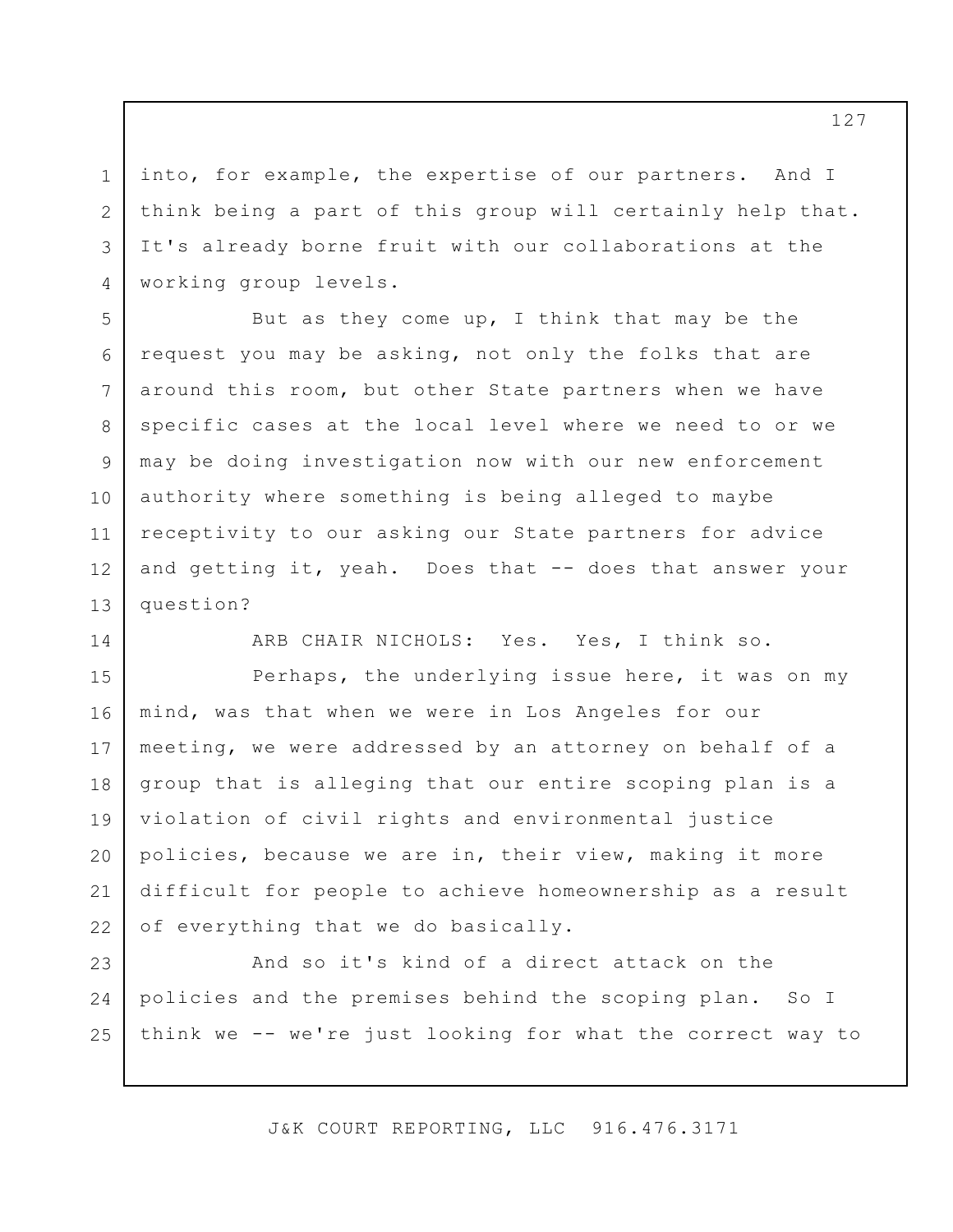1 2 3 4 5 6 7 respond to this is, because this is not our area of -- we think that we do a lot of the area of environmental justice and that we do not violate civil rights laws. So I'm not suggesting that we are in agreement with the lawsuit, but we are interested in making sure that we know how, in a proactive way, we can address those kinds of concerns.

So thank you.

8

25

9 10 MS. GORDON: Just really quickly on that. Thank you, Chair Nichols.

11 12 13 14 15 16 I think that the recognition that housing is a climate issue is daunting to a lot of folks. It has previously been -- as you know well, we've thought a lot about green buildings, and the individual building envelope, and how efficient is it, and does it have solar on it?

17 18 19 20 21 22 23 24 And we're now really starting to see this integration of -- and the -- of -- with the land-use issue as a really significant climate issue, not just in California, but around the world. So that recognition is slow to dawn in the environmental community, as well as in other communities. And that's work that you've done a lot on. And I think everyone is kind of -- is pushing for is partly educational.

But the other piece, and I would really point to

J&K COURT REPORTING, LLC 916.476.3171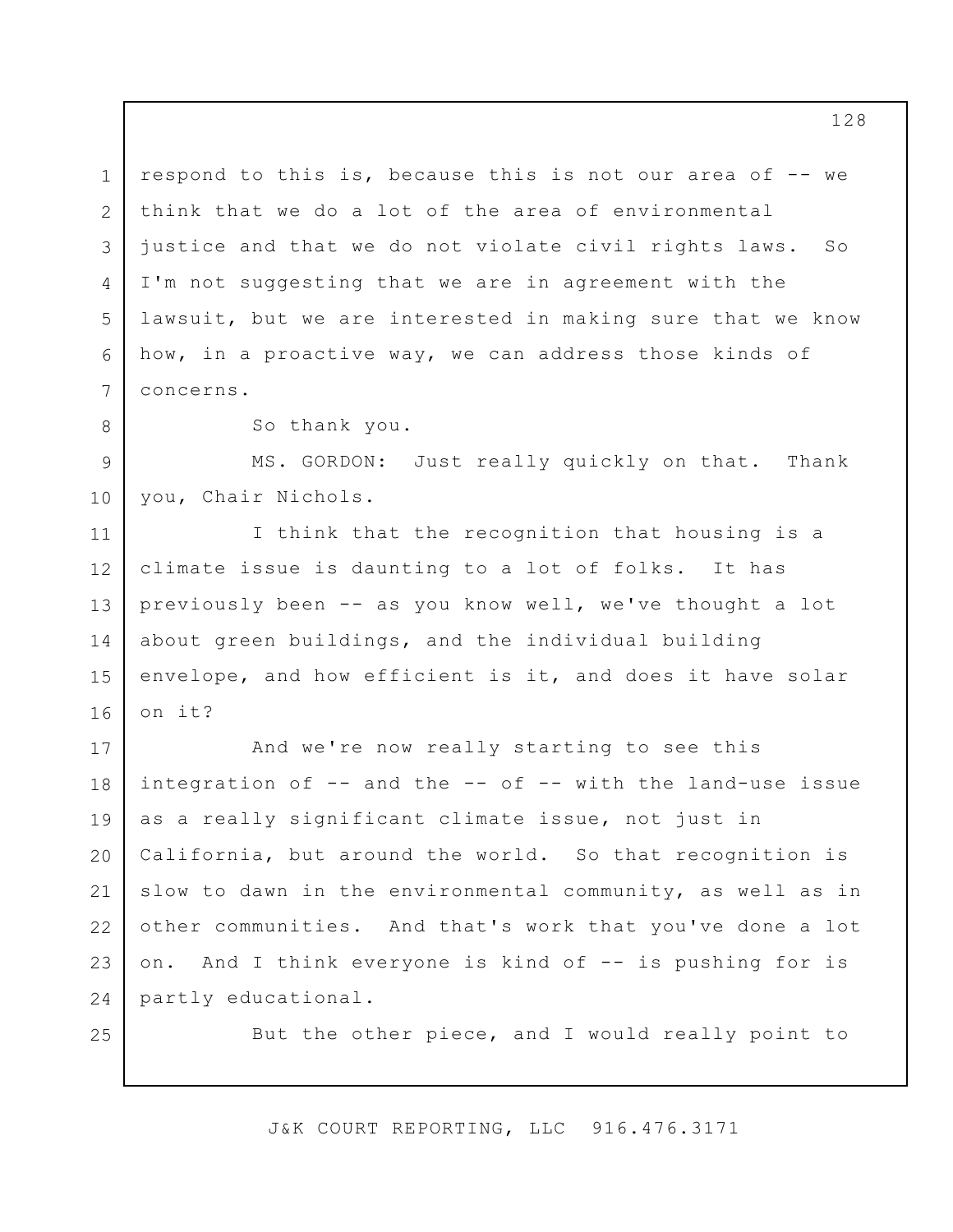1 2 3 4 5 6 7 8 9 10 one of Zach's slides as really important, is housing is not affordable if the transportation costs make it unaffordable. So affordable housing is also -- has to integrate the idea of what the transportation costs are associated with that housing. It is not affordable to live two and a half hours away from a job that pays you the same amount as if you lived two minutes away from that job. It's a -- not a sustainable situation. And I think the more we all can incorporate that idea into the concept of affordability and access, the better.

11

14

ARB CHAIR NICHOLS: Thank you.

12 13 CTC VICE CHAIR VAN KONYNENBURG: Okay. I did have questions, but we are really going over time.

MR. GORDON: We can be here all day.

15 16 CTC VICE CHAIR VAN KONYNENBURG: I'm going to make two points and we can talk offline.

17 18 19 20 21 22 23 24 25 Director Gordon on your last slide, you had two points that I thought were very critical. Stakeholder engagement will be key throughout the process. And I would just say that there are two cultures in this state. There's the culture of laying out something and trying to push it down. And there's a culture of laying out a big goal and then it's going to the bottom and engaging and saying, okay, let's rise up to the conclusion to meet that big goal. So I would -- I would just really encourage --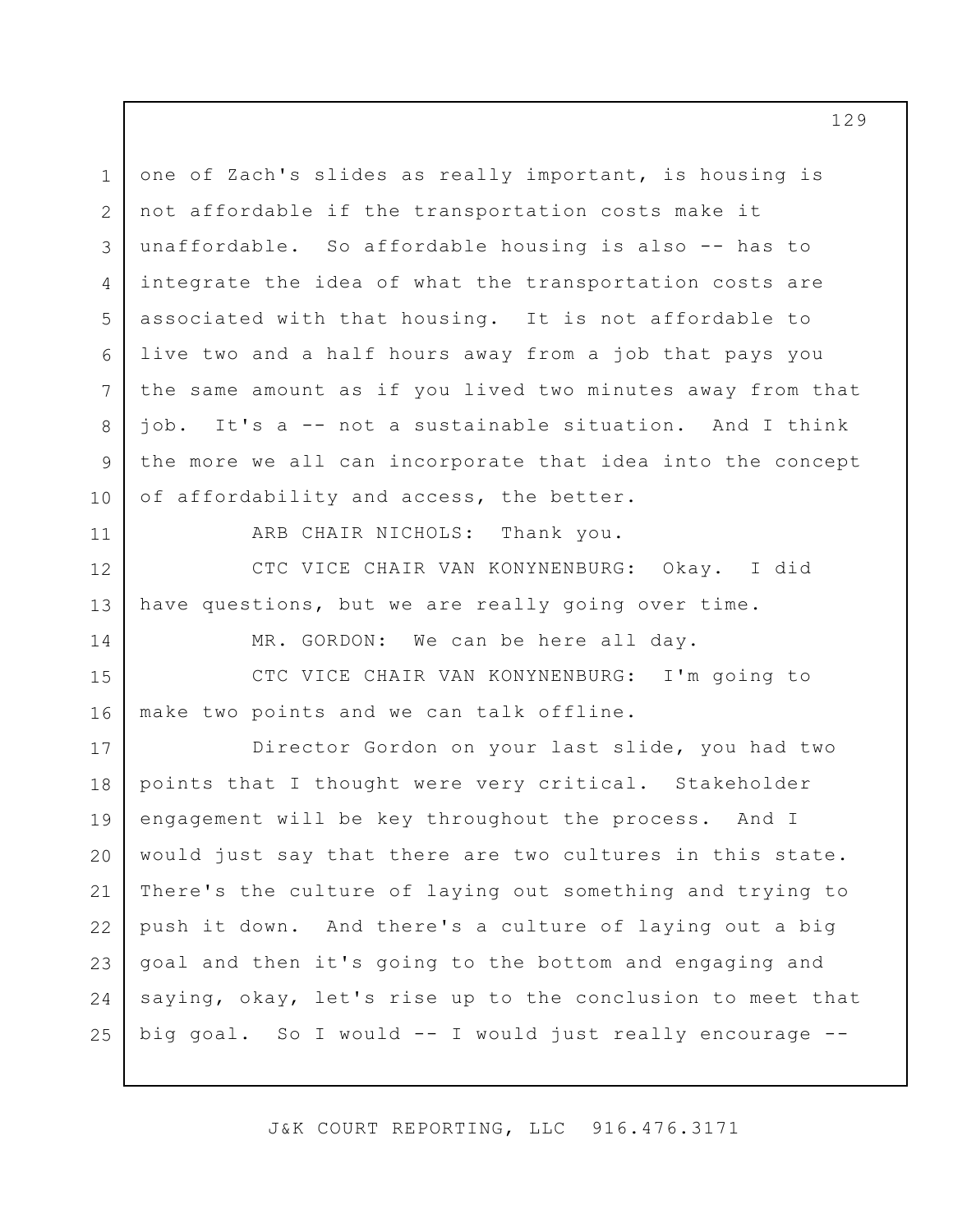1 2 the Transportation Commission has always followed the latter and that's an important part of our culture.

3 4 5 6 The second thing is implementation will respect legal boundaries and will not affect already committed funds. Keep in mind that's -- there's an enormous sensitivity to that --

MS. GORDON: I know.

7

18

8 9 10 11 CTC VICE CHAIR VAN KONYNENBURG: -- within our culture as well. And sometimes people might say, well, that's -- what you believe is not committed, it may be perceived in our local partners as being a committed fund.

12 13 14 So those are the two things. I'd love to get into them, if you're around. We can, but we have to move on.

15 16 17 MS. GORDON: Great. Thank you for those points. CTC VICE CHAIR VAN KONYNENBURG: Thank you very, very much.

MS. GORDON: Thank you.

19 20 21 CTC VICE CHAIR VAN KONYNENBURG: Obviously, you were very popular, so you really engaged the Commission and the Board.

22 23 24 25 So I am going to do a Chair's prerogative. We are running very long. If you must get up to go to the restroom, no one will judge you for going to the restroom. (Laughter.)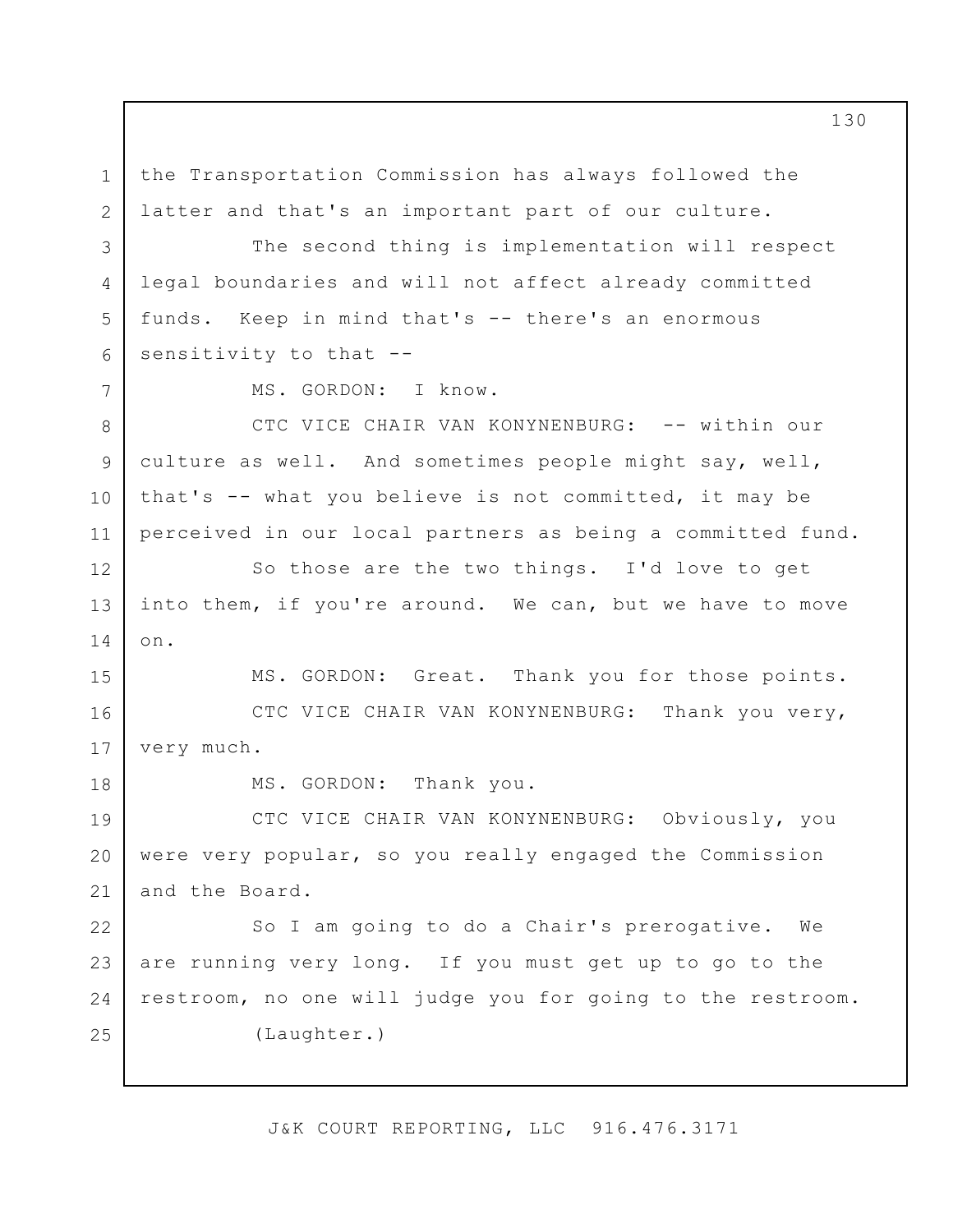1 2 3 4 5 6 7 8 9 10 11 12 13 14 15 16 17 18 19 20 21 22 23 24 25 CTC VICE CHAIR VAN KONYNENBURG: However, we are going to move right to the next panel. So if I could have the next panel come up right now and set up, I would appreciate it, because I'm being told that I am not managing this meeting well -- (Laughter.) CTC VICE CHAIR VAN KONYNENBURG: -- and I felt like everyone is nervous that we're way over time. So I need to -- we need to make up time. CTC COMMISSIONER GUARDINO: Mr. Vice Chair, it depends on which time zone that we're in, so you could be right on time. CTC VICE CHAIR VAN KONYNENBURG: That's right. That's right. We're doing great for the Hawaiian time zone right now. (Pause in proceedings.) CTC VICE CHAIR VAN KONYNENBURG: All right. Thank you. Our next panel is a very important panel. It's a discussion on the sustainable transportation planning and project implementation with the -- within the San Joaquin Valley. Ou moderator today will be Stanislaus County Supervisor for District 2 Vito Chiesa. Our panelists with be Kristine Cai.

J&K COURT REPORTING, LLC 916.476.3171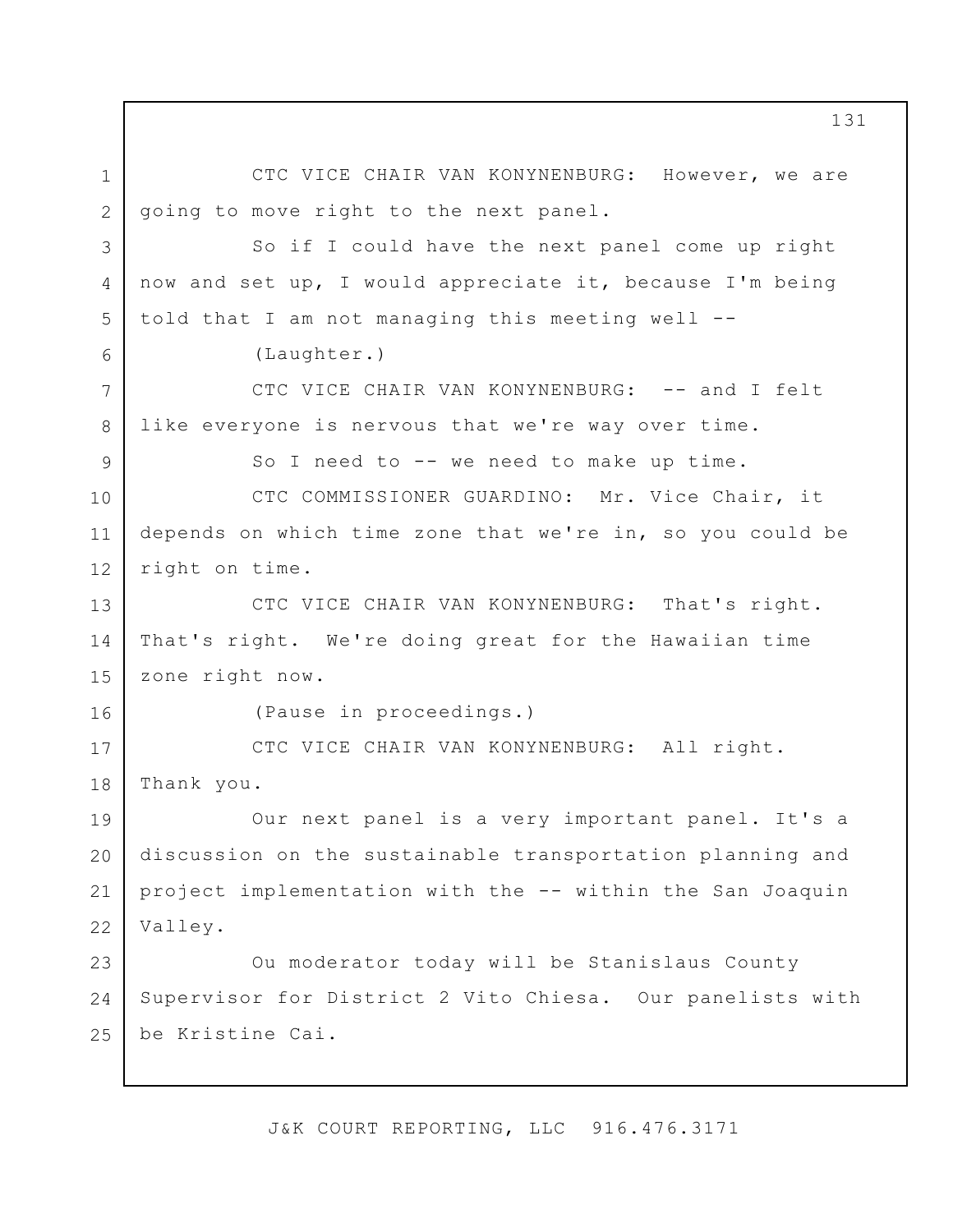Kristine?

1

4

5

6

7

8

2 3 You've got to wave bigger. Thank you. There you go.

Ahron Hakimi from Kern County, Terri King from Kings County, Trish Taylor from Madera County, Andy Chesley from San Joaquin County, Rosa Park from Stanislaus County, and Pastor Ted from Tulare County.

(Laughter.)

9 10 11 CTC VICE CHAIR VAN KONYNENBURG: All right. I will not turn it over to our moderator for this panel Vita Chiesa.

12 13 14 15 16 17 18 MR. CHIESA: You disappeared like the two boards. Well, thank you very much, Paul. It is great that you have chosen the CTC and the Air Board to come to Modesto, so I welcome you. I know you've been welcomed many times today. But thank you very much for coming down here. We will try and keep this short to get you back on time.

19 20 21 22 It is always a pleasure to see Supervisor Serna and Supervisor Gioia. I know he's around. We've been in many battles together through CSAC, and our very own John Eisenhut, Member Eisenhut from Turlock.

23 24 25 So quickly, you introduced everyone. We're going to get right into the questions. And I'll kind of try and prompt each one of the speakers, if I could, and if you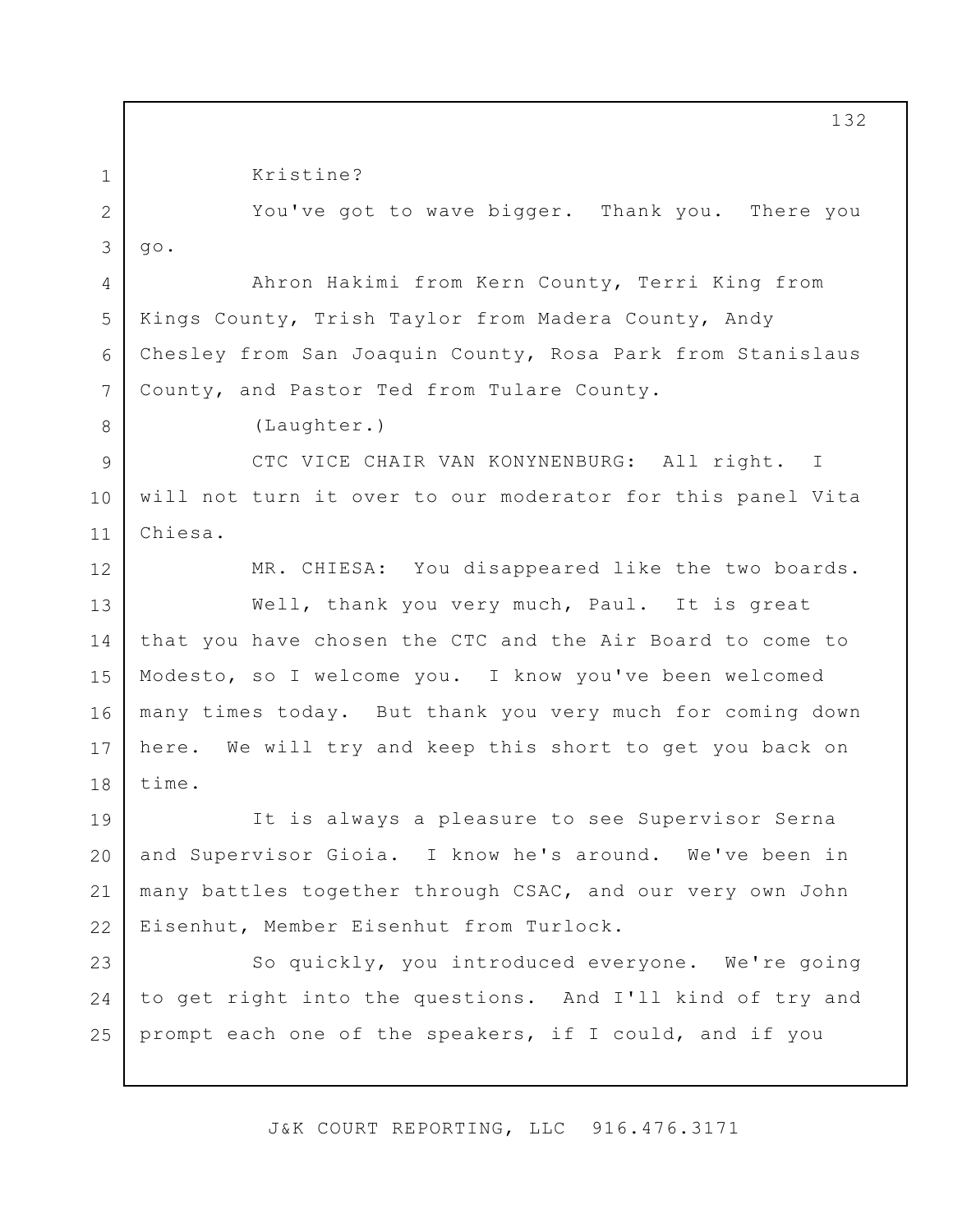1 2 keep your answers pretty concise. I know that time is of the essence.

The first question I wanted to ask -- or I wanted to talk about is the valley is working on some interesting concepts utilizing climate funds. Tell us about some current innovations that support the use of electric vehicles?

I'm going to start with Kern County representative Ahron Hakimi.

3

4

5

6

7

8

9

10

11

MR. HAKIMI: Thank you, Vito. Good afternoon, everyone. Thank you for inviting us to speak here.

12 13 14 15 16 17 So the eight valley COGs got together about six years ago and invested about half a million dollars in grant funds in studying Interstate 5 and Interstate 99. One of the things that came out of that study was the need to look into much further the ability to move freight in the Central Valley emissions free.

18 19 20 21 22 23 So we are about to start with an investment of about \$200,000 from all the counties together, mostly from Kings County - Thank you, Terri - in partnership with the Air Resources Board, the San Joaquin Valley Air Pollution Control District, and hopefully Caltrans also will be participating in this study.

24 25 What we're specifically going to study is the viability of heavy trucks traveling the roughly 225 miles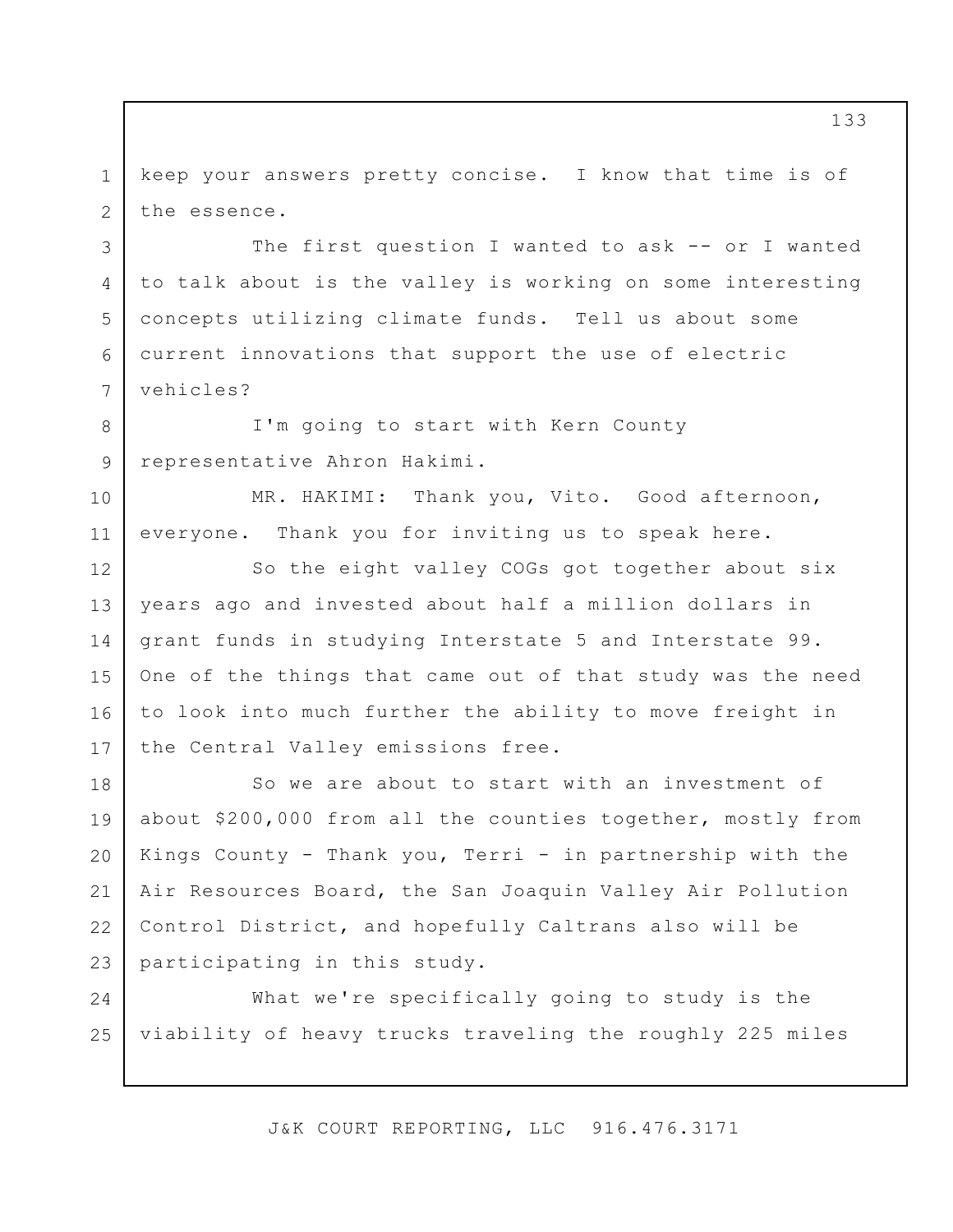1 2 3 4 5 6 7 8 9 10 11 12 from the base of the grapevine on the Kern County side all the way up to the 580 turnoff. That's about 225 miles. We're going to study the ability to do that emissions free, with either electric vehicles, hydrogen-powered vehicles, or the shuttling of vehicles. So imagine a vehicle that could come from the Port of Long Beach drop off a 40-foot container on the Kern County side. And that trip could be done with zero emissions. And then have that container travel another 225 miles up through the Central Valley, one of the most polluted area in the country, completely emission free and then be delivered on its last leg in the Bay Area emissions free.

13 14 15 16 17 18 19 20 21 22 We believe that that is viable today, and this study is going to explore the commercial viability of that, not just with say delivering potato chips. As you may have read about, Frito-Lay is heavily investing in zero-emission vehicles. But we want to be able to do it with full 80,000 pound loads. We look forward to a successful partnership and thank you to the Air Resources Board for being a partner and to the San Joaquin Valley Air Pollution Control District. And I look forward to Caltrans also partnering with us.

23 24 25 MR. CHIESA: That's great. Ted, maybe you can talk a little bit about Miocar, your experience with Miocar and how you see it playing out in the future, maybe

J&K COURT REPORTING, LLC 916.476.3171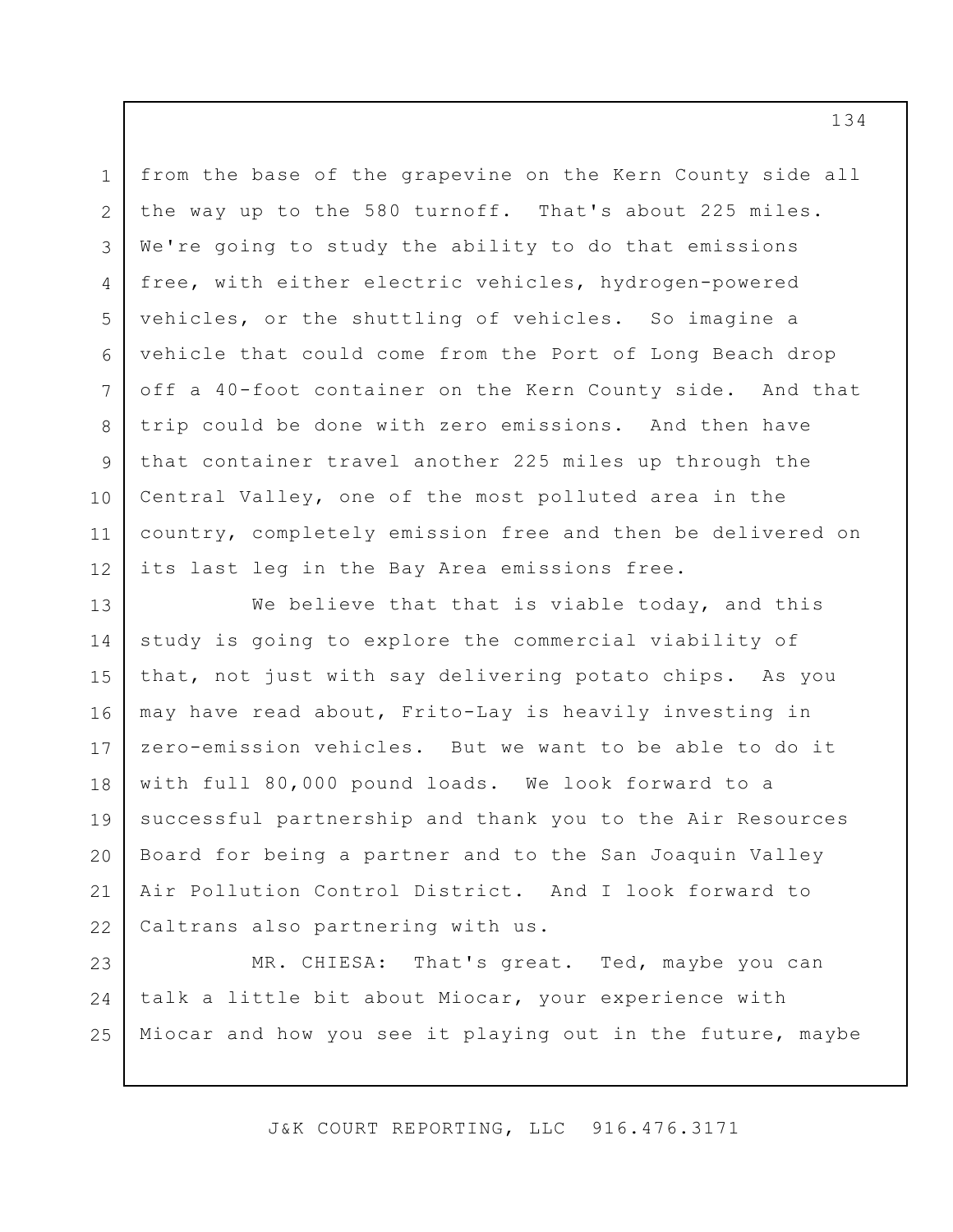1 what the public perception is.

2 3 4 5 6 7 8 9 10 11 MR. SMALLEY: Well, Miocar, just you -- so we can be brief. There's a write-up in your pamphlet. It's a car sharing partnership that we've started. You can look. There were partnerships with ARB, a partnership with our air -- our own pollution control district, Kern County, and ourselves and UC Davis. And it just got started, but we already have a over 100 active members. We've had 300 reservations since coming to Tulare County. And this is an increase from the 82 active members and 50 reservations from just a month ago.

12 13 14 15 16 17 18 So we are very excited. Although, it's in the infancy, this is a new way to help folks out. Keep in mind we're rural. Some of the suggestions about, you know, car demand companies don't exactly work in other areas, but car sharing is a great opportunity for us to help people out, and we look forward to this continuing to be successful.

19

25

MR. CHIESA: That's good.

20 21 22 23 24 Terri, from Kinds County. CalVans, I think that's something that's important that -- that's primarily used as an agricultural -- for agricultural workers. But do you see that expanding? How has it worked in your county?

MS. KING: Well, actually it didn't start out as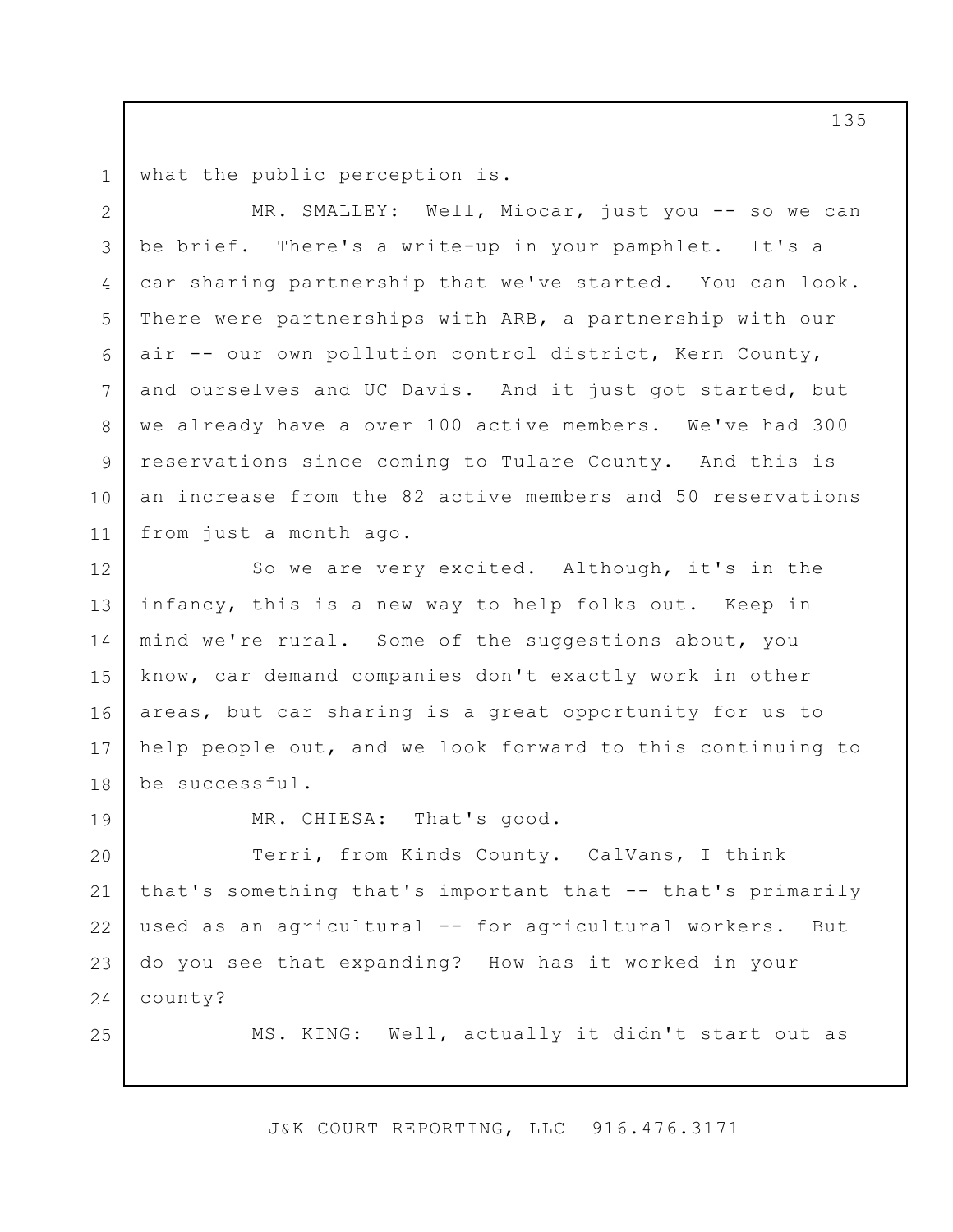a farm worker vanpool program. It started out with our local transit agency. We have some large employers within our country. Three state prisons alone in Kings County, as well as a Naval air station. So their employee were looking for transit. So we started a regular vanpool program.

1

2

3

4

5

6

7

8

9

10

11

And then those vans were used -- particularly for the prisons, they have like three shifts. So that -- vans are running 24 hours a day. So there's a lot of turnover in the vans. So those vans were turned over to start up a farm worker program, and that just expanded quite a bit.

12 13 14 15 16 17 18 And so with the help of the Air Resources grants, they are receiving for the farm worker vanpool program electric vehicles to expand that program. Currently, it operates -- it got so big. So in 2012, they established their own entity. So there are 18 counties that are members of this entity. And there's over 18 -- 800 vans in total overall.

19 20 21 22 And just within the San Joaquin Valley, there's 376, and just within little old Kings County there are 66 vans. That includes both the regular vanpool and the farm worker vanpool.

23 24 25 So in terms that the benefits that we're receiving from that, in fiscal year 18-19 last reported, there were about 11 million miles carrying three million

J&K COURT REPORTING, LLC 916.476.3171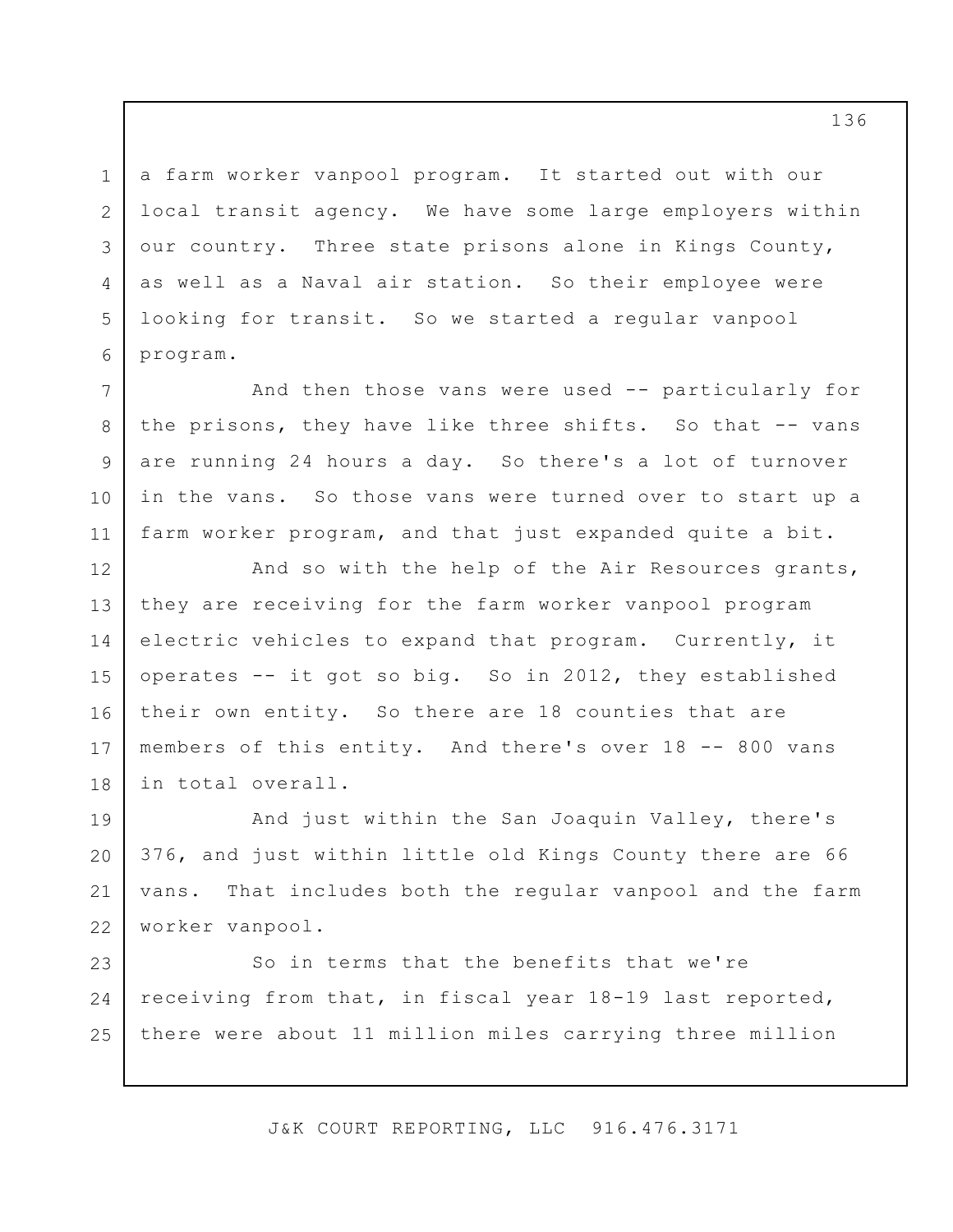passengers. And then from the latest data we have regarding emission reductions from 16-17 shows a reduction of 52.5 metric tons of emission reductions as a result of CalVans use.

1

2

3

4

5

6

7

8

9

10

11

12

And so with the additional use expanding that will only increase the emission reductions. So just within San Joaquin valley alone, vanpools traveled seven million miles with over two million passengers. And in just little old Kings County, we had 1.3 million miles with about 400 passenger -- 400,000 passengers. So that was about 5.8 metric tons of emission reductions just within Kinds County alone.

13 14 15 So we really heavily on those programs to meet our SB 375 goals and the State's goals for emission reductions within Kings County and the whole valley.

16 17 MR. CHIESA: Is it funded solely by the Air Board?

18 19 20 21 22 23 24 25 MS. KING: No. The regular vanpool program is funded by rider fares. They also receive vouchers for their employers and from the air districts. So it's quite an incentive to use a vanpool program. But they receive funds through the farm worker -- the farm that they go to work to. So being in the valley with the agriculture, there's quite a few vans running around, include going over to the central coast. So all the ag areas within the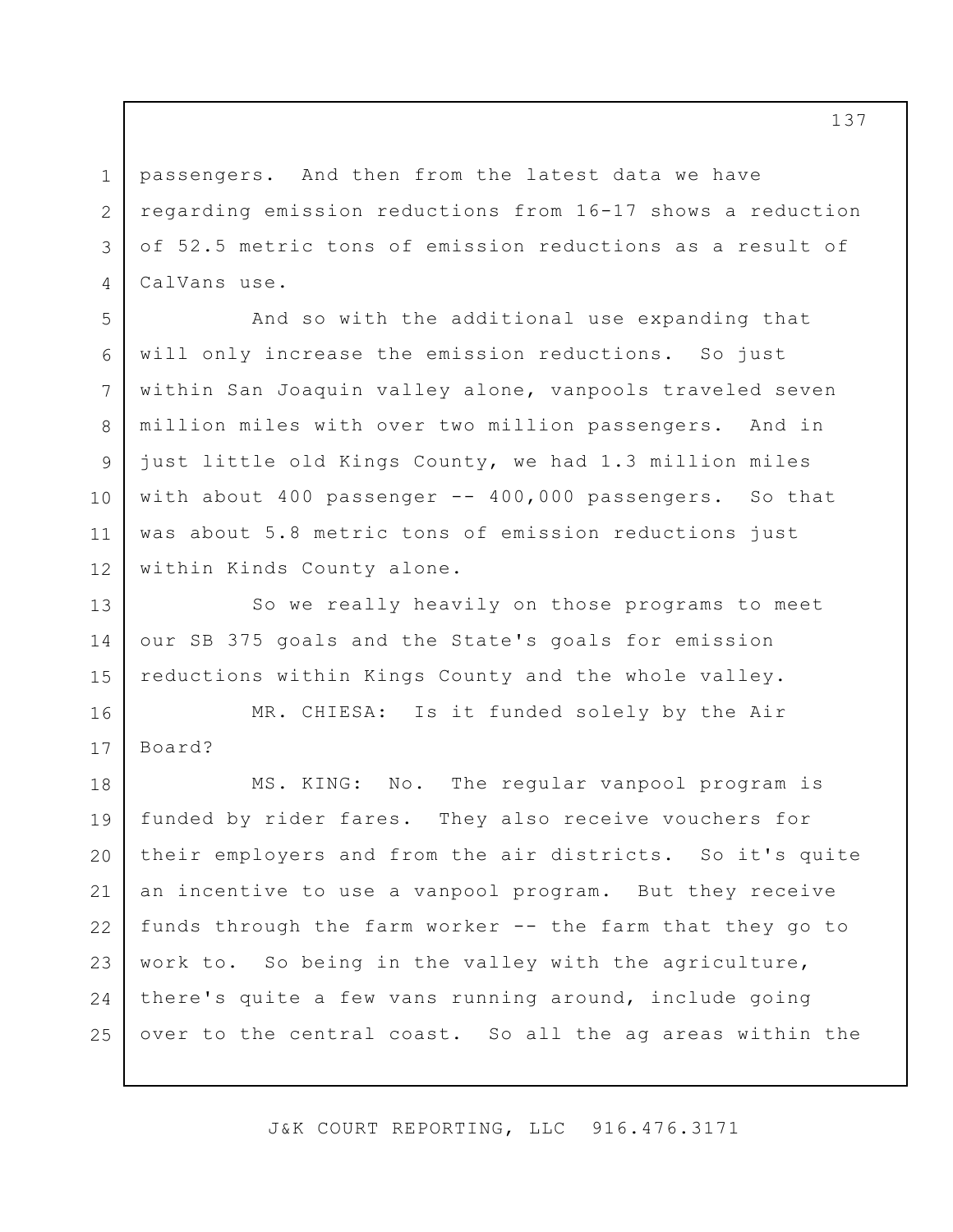1 State are operating CalVans.

MR. CHIESA: Perfect.

Mr. Smalley, tell us about one low carbon project in the valley transit project?

5  $6 \overline{6}$ 7 8 9 10 11 12 13 14 MR. SMALLEY: Sure. We, right now, have a shuttle service that gets our college students up to the four-year college in Fresno. It actually was built off of what we did eight years ago, which is to work with the community college in a partnership to where the students just show their ASB card anywhere in our county or our sister county, Kings County, and they get to ride any bus. They just show their card. And since then, we've had 2.4 million riders in our two counties having access to community college.

15 16 17 18 19 20 21 22 23 The City of Visalia had a vision of how do we now help our kids get to the four-year university. And that's where the LCTOP money came in. And it was a great use of the money. And now we have a shuttle that's been going on for three years that not only goes to the college, but also goes to the international airport up in Fresno. And our ridership is up to 3,000 students now. And so we're excited about the ability to continue to help kids, have access, and grow in education.

24 25

2

3

4

MR. CHIESA: Perfect.

Next question. We talk about the availability of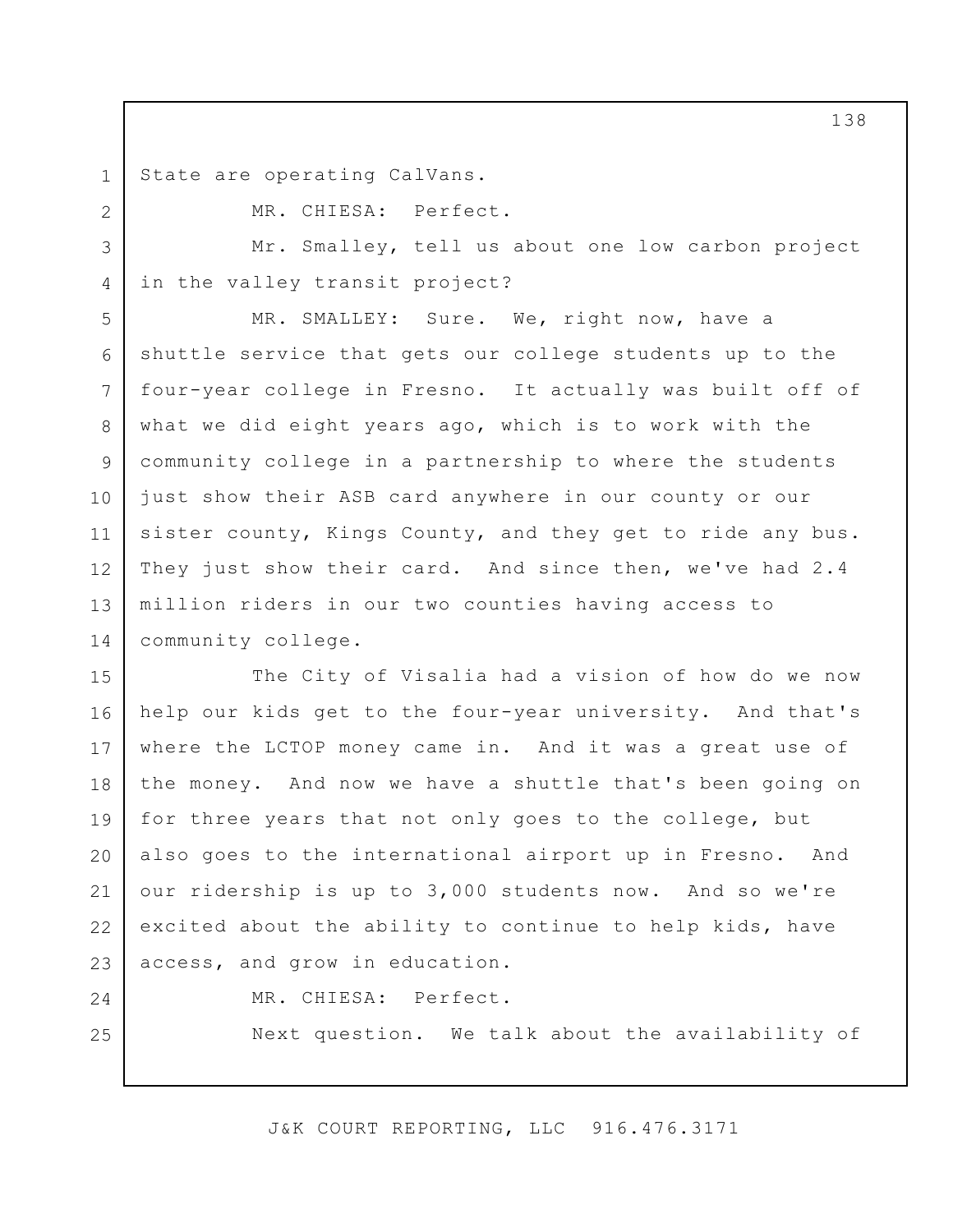land, cheaper labor over in the San Joaquin Valley. We've -- it's spurred tremendous growth, especially in the distribution area. How are we accommodating this growth for goods movement and how are we going to mitigate all of the truck traffic, growth in VMTs, and such?

1

2

3

4

5

6

7

I'm going to start with Andy Chesley who probably is the most impacted here from San Joaquin County.

8 9 10 11 12 13 MR. CHESLEY: Sure. You know from the beginning back in the gold rush days, San Joaquin County at the northern part of the San Joaquin Valley has always been a logistics center, whether it be to -- for gold rush participants to add to the mountains, and it continues to be that way today.

14 15 16 17 18 19 20 21 22 I've mentioned here in front of both the Commission and in front of the Board that six years ago Amazon had no employees in San Joaquin County. Today, they're our largest employer. Distribution is making a big impact in San Joaquin County. Wayfair just opened up a \$1.1 million warehouse facility, and are 700 construction in San Joaquin County. That will bring 70 trucks an hour are being deposited on the Highway 120 from Wayfair.

23 24 25 At the Port of Stockton, which is the fourth largest port in the State of California, and admittedly there's a bit of a difference between the Port of Oakland

J&K COURT REPORTING, LLC 916.476.3171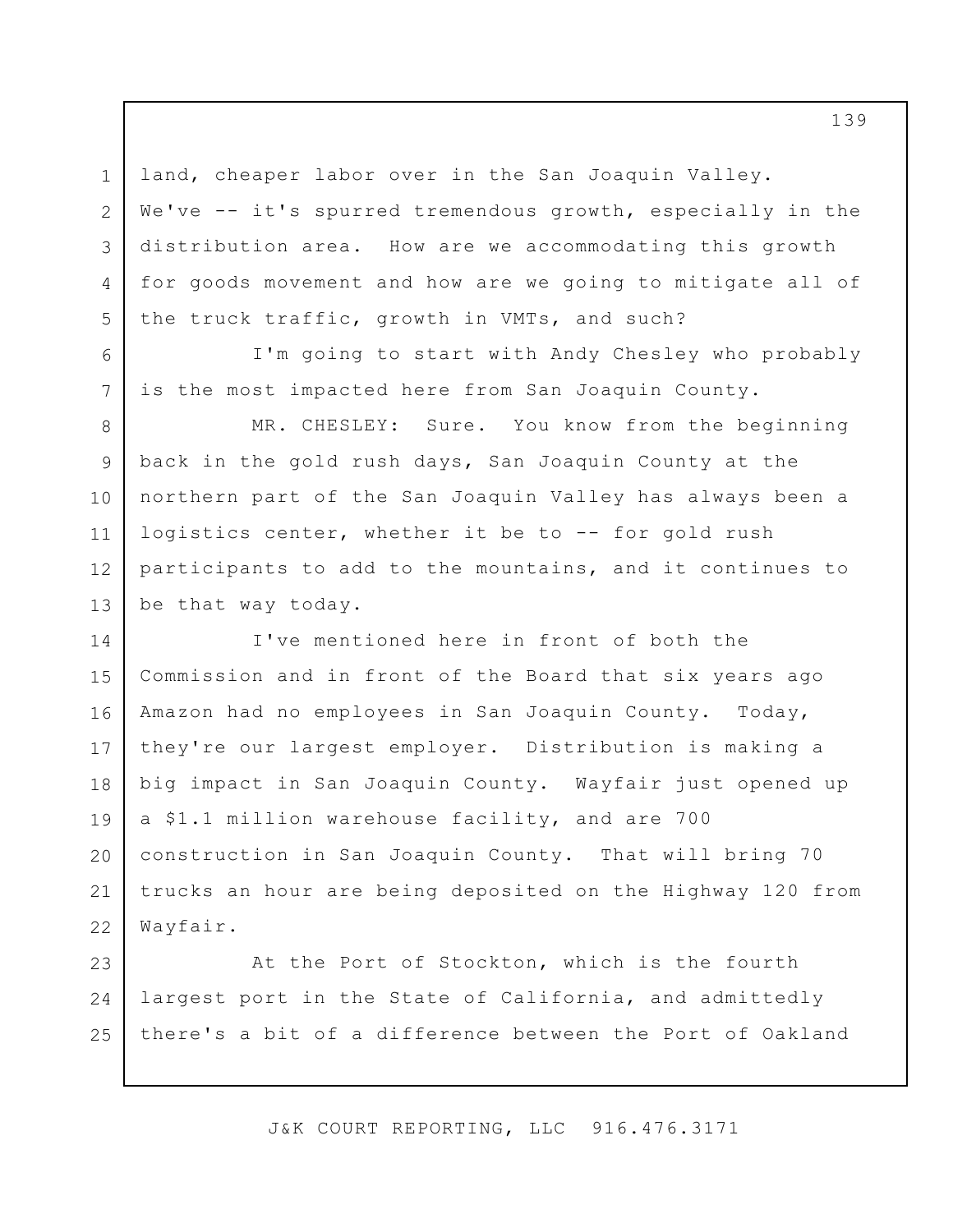and the Port of Stockton, in terms of tonnage. But we are doing several things with the help of the Commission and the delivery of Caltrans. We've been able to move trucks out of a social justice community, out of that and to have a big impact in betterment of that particular community.

6 7 8 9 10 11 12 13 14 15 We are moving more movement of goods onto rail with rail improvements on both the site as well as offsite from the Port of Stockton. And we have had an effort, which is not always -- has not been totally successful, which is to move truck traffic from off the Altamont Pass onto barges coming from the Port of Oakland to the Port of Stockton. The operating cost of that has been way too high and we have had to suspend that, but we are looking for ways to put that back into effect here hopefully in the near future.

16 17 18 MR. CHIESA: And I might also point out, UC Merced is not here because we didn't have enough chairs for Merced, so they're out in the hallway.

19

1

2

3

4

5

(Laughter.)

20 21 22 23 24 25 MR. CHIESA: But they're trying to do an inland port to take containers down to the Port of L.A. And I know it's been tried in Stanislaus to try and get a shortcut over to the Port of Oakland for container ships to take people off of the Altamont, so there's a lot of things happening.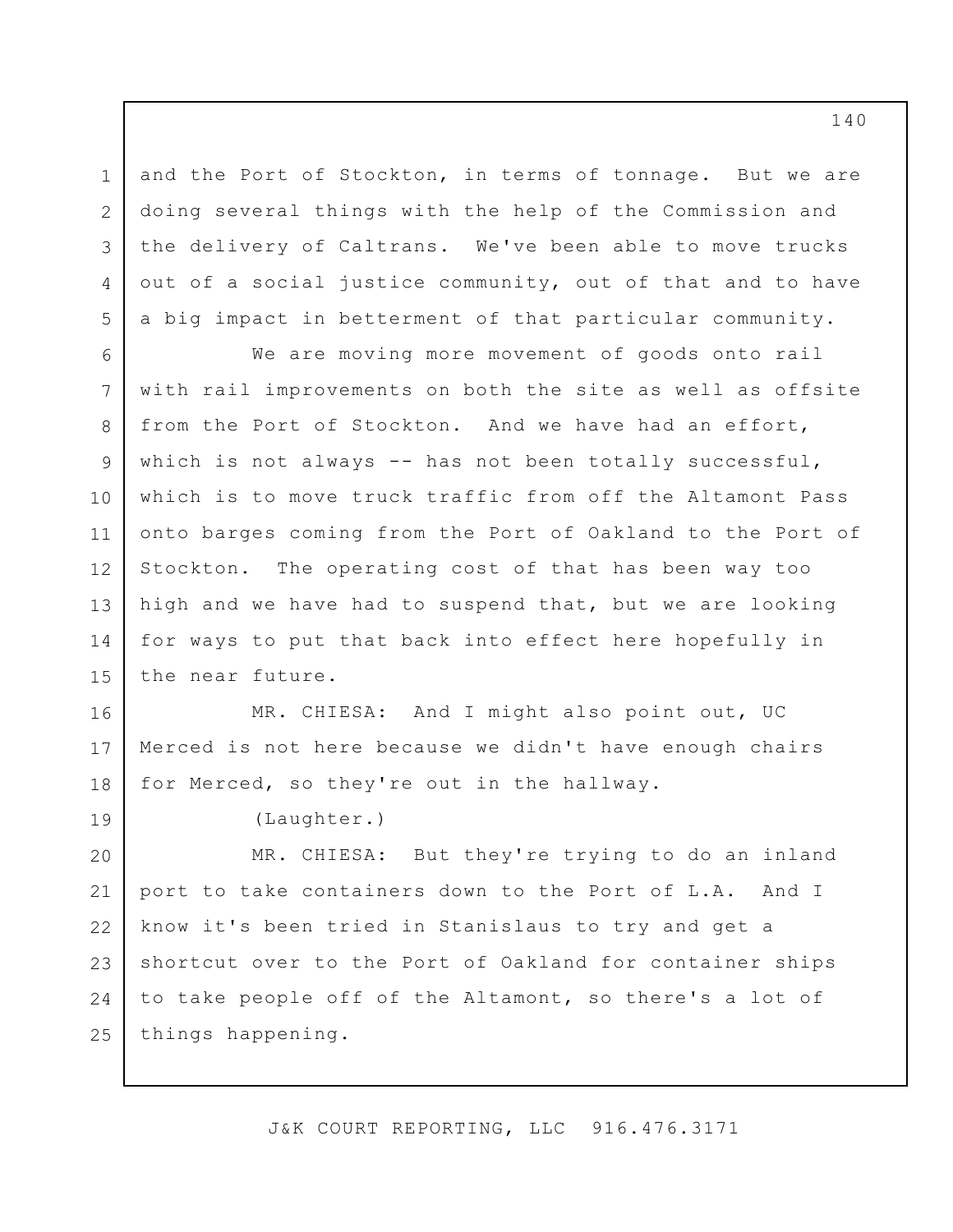Trisha, from Madera, can you please talk about the need to complete the SR911 widening through the San Joaquin Valley?

1

2

3

4

5

6

7

8

9

MS. TAYLOR: Good morning. Thank you for this opportunity. The San Joaquin -- the State Route 99 is the good movements workhorse of California. And I know I don't need to share that with all of you. You're all well aware of all the goods that are transported from the farm to market.

10 11 12 13 14 15 But it is of crucial importance that we ensure safe mobility and efficient mobility on the State highway, both local and regional travelers who share the facility with constant freight transportation. So we need to be aware of all the local travel as well as the freight movement on State Route 99.

16 17 18 19 20 21 22 23 24 25 The intent behind this State Prop 1B funds was to relieve the system of forecasted congestion and consequences that congestion brings, which is pollution, public health, travel times, the economy, and -- but today, we are experiencing gaps. And so the State Route 99 still needs to be completed. The gaps have created - have created traffic congestion along the highway. And in Madera -- I can speak specific to Madera, and I know that we see this up and down the State Route 99, is that it's continuing to get worse.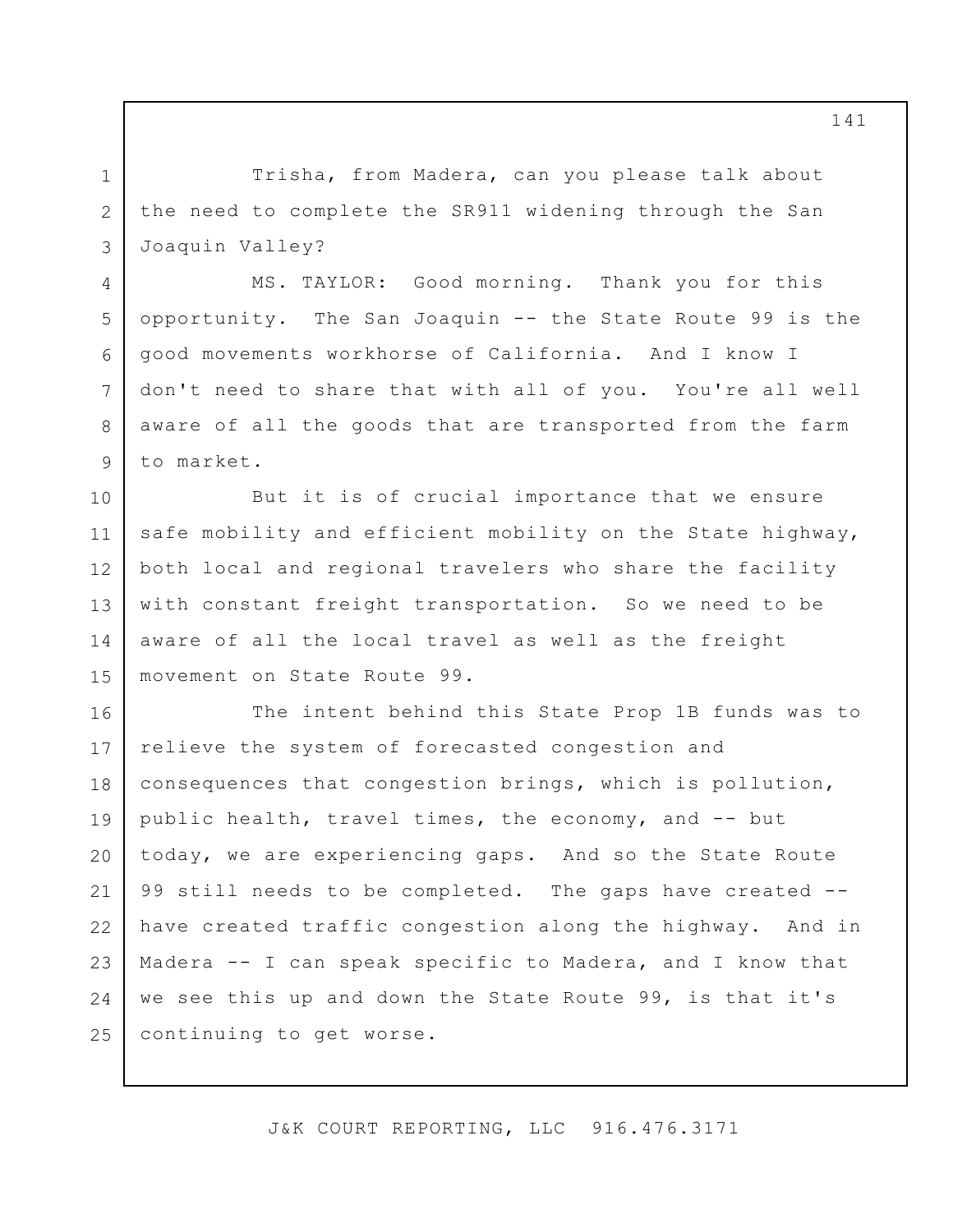And on an annual basis, the rate of collisions has been increasing. Travel times increased, leading to slowed and often stopped vehicles on the state highway. And all these factors continue to create worse emission outputs.

1

2

3

4

5

6

7

8

9

10

11

Additionally, we are more often to observe an influx of traffic off of State Route 99. I experienced this yesterday. I did it myself. We were going. We're leaving State Route 99 due to traffic congestion and going onto our local streets and roads, which is causing safety issues for our communities.

12 13 14 15 16 17 18 Having said that, we know of and we strive to find many solutions to address our ambitious goals in our urban and rural communities. And so we'll be working, and I know you've heard from my colleagues here that there are a lot of other alternatives that we are looking at to address getting either trucks off the roads or any kind of alternative modes of transportation.

19 20 21 22 23 24 25 State Route 99 is the transport artery capturing everything from local to national travel. And completing what is needed on State Route 99 is an important piece of that big picture that we are trying to address to meet all of our goals. And so the need to complete State Route 99 is of great importance to us, in order for us to also address some of the other needs along the state highway.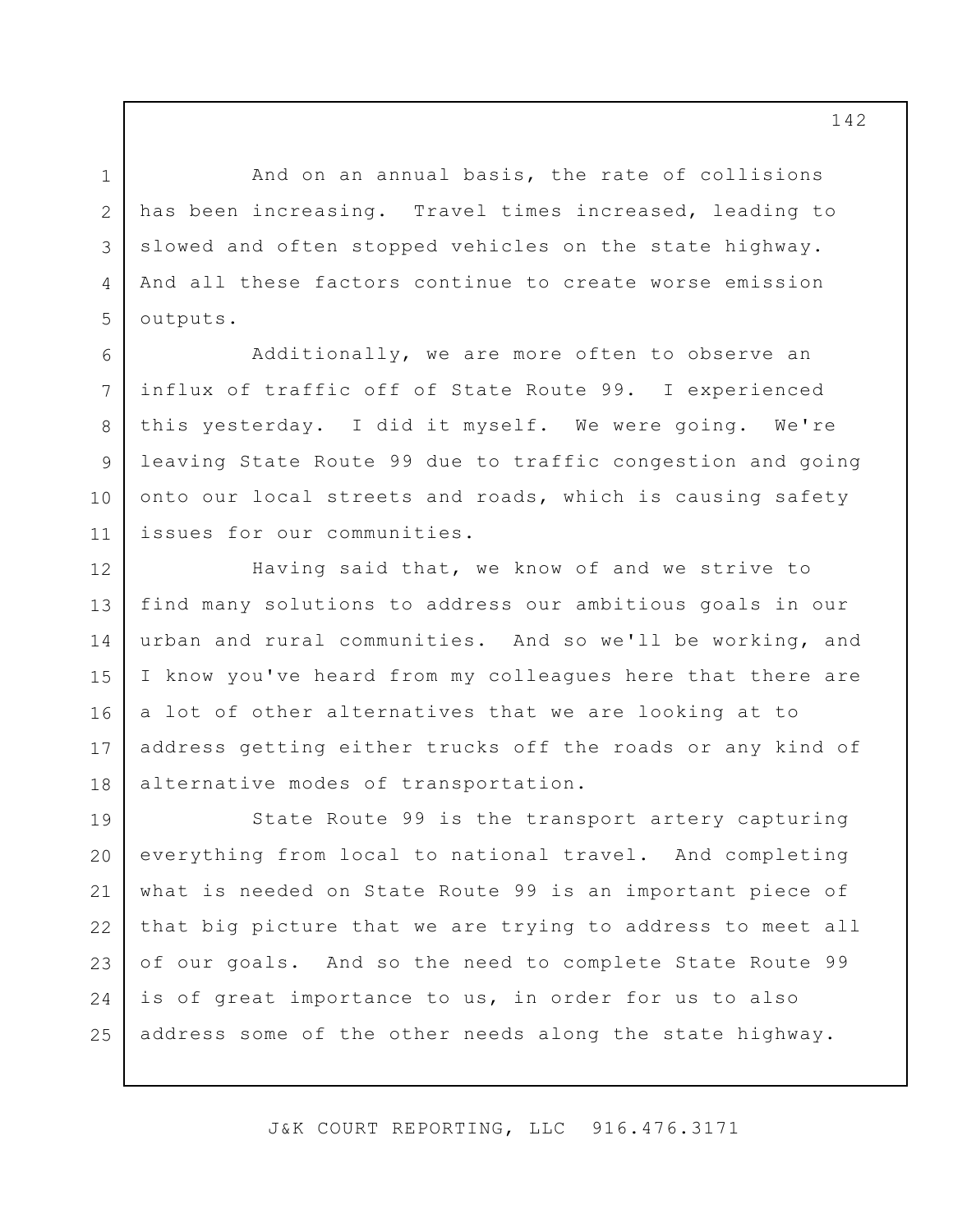1 2 3 4 5 6 7 8 9 10 11 12 13 14 15 16 17 18 19 20 21 22 23 24 25 MR. CHIESA: Perfect. Thank you. So the eight of us is -- make up part of the Regional Policy Council made up of the eight valley counties. We do a D.C. lobbying trip every year. And one of the main topics and -- from Tulare COG is that there's a real issue going on with trucks using local roads. And Tulare has -- I guess I'll ask you, Ted. What are you doing about that to get to dairies, to get to almond haulers, processing plants? MR. SMALLEY: Well, two things. One, I think we are trying to educate at the federal level when we talked about goods movement, the need of truly farm to market or farm to processing, that most transportation funds are divvied up by population based and not based on the amount of miles. And we need to look at especially farming areas like ours which is so critical to the country. We produce so much milk comes out of -- the amount of cheese and things that we produce is astronomical. And yet, it takes a lot of roads to have those dairies. It takes a lot of roads to provide the citrus. The San Joaquin Valley is the largest agricultural area in the whole country and it's not even close. And it's not just large by volume. It's large by quality. The quality of what's produced in here is second

J&K COURT REPORTING, LLC 916.476.3171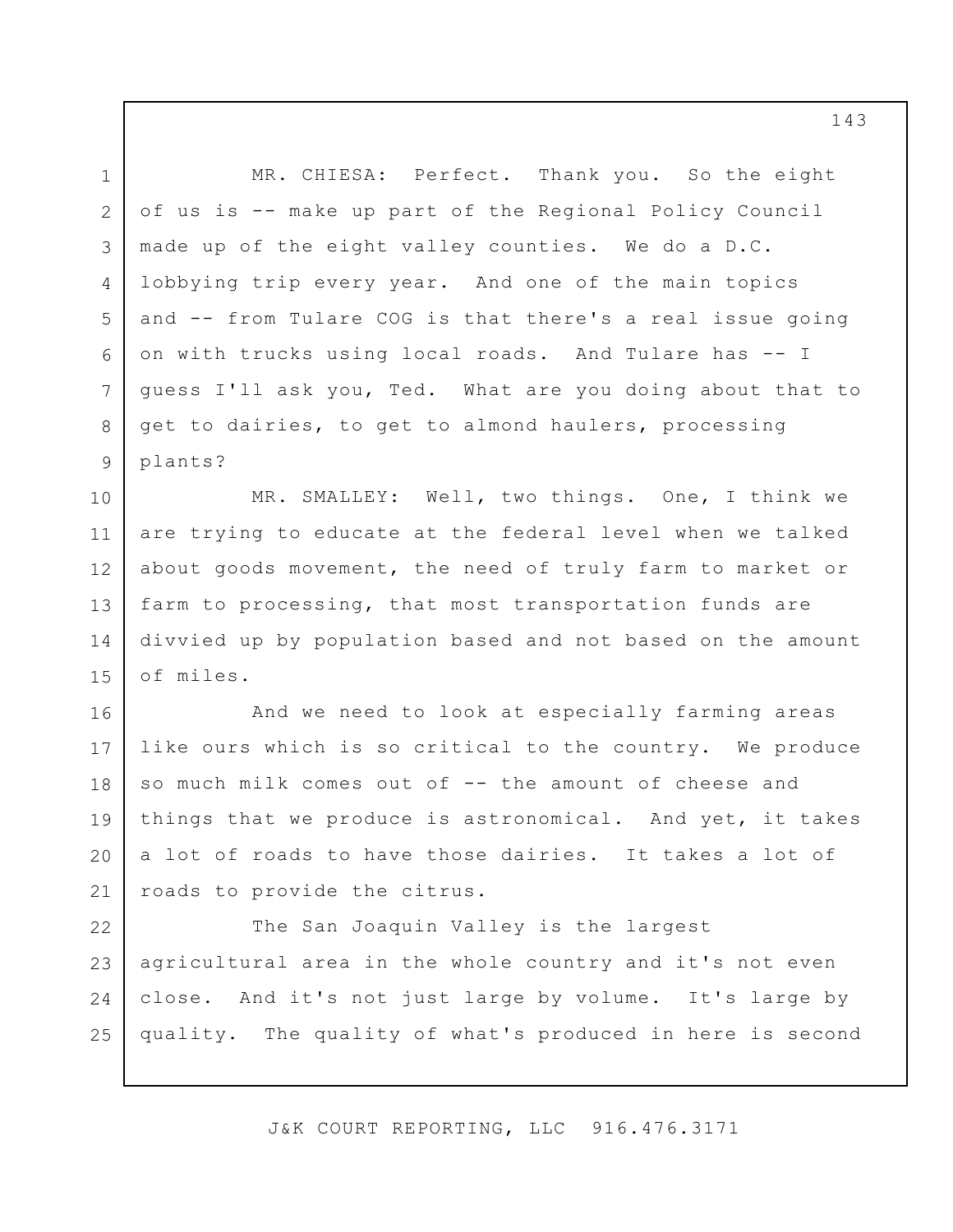to none in the world. People all over the world want the produce, want the milk. And I think that's pretty famous about China wanting the milk, because it's safe and what's happened to deaths in their country.

But it takes a lot. And so, one, is lobbying the federal government to look at ways that in the next transportation bill a pilot program could occur that would have additional funding based on the amount of pure truck traffic that is on rural roads.

10 11 12 13 14 15 16 In addition to that, we are prioritizing our funds based on truck traffic that is on roads. To give you an example, one filled up milk container equals 16 to 18 thousand cars, as far as its wear and tear on the road. So when we have roads that have 600 truck trips a day, it's hard to imagine, but it's the equivalent of having millions of cars a day on that road beating it up.

17 18 19 20 21 22 So I think, one, is you certainly have to prioritize the funds you have, but two, it's time for us to look at the full picture of what farm-to-market is, which starts where the food is produced, where the milk is produced, and help be able to have funding to take care of those roads.

23

1

2

3

4

5

6

7

8

9

MR. CHIESA: Thank you very much.

24 25 So the valley faces some unique challenges, more than -- especially in the north valley, more than 80,000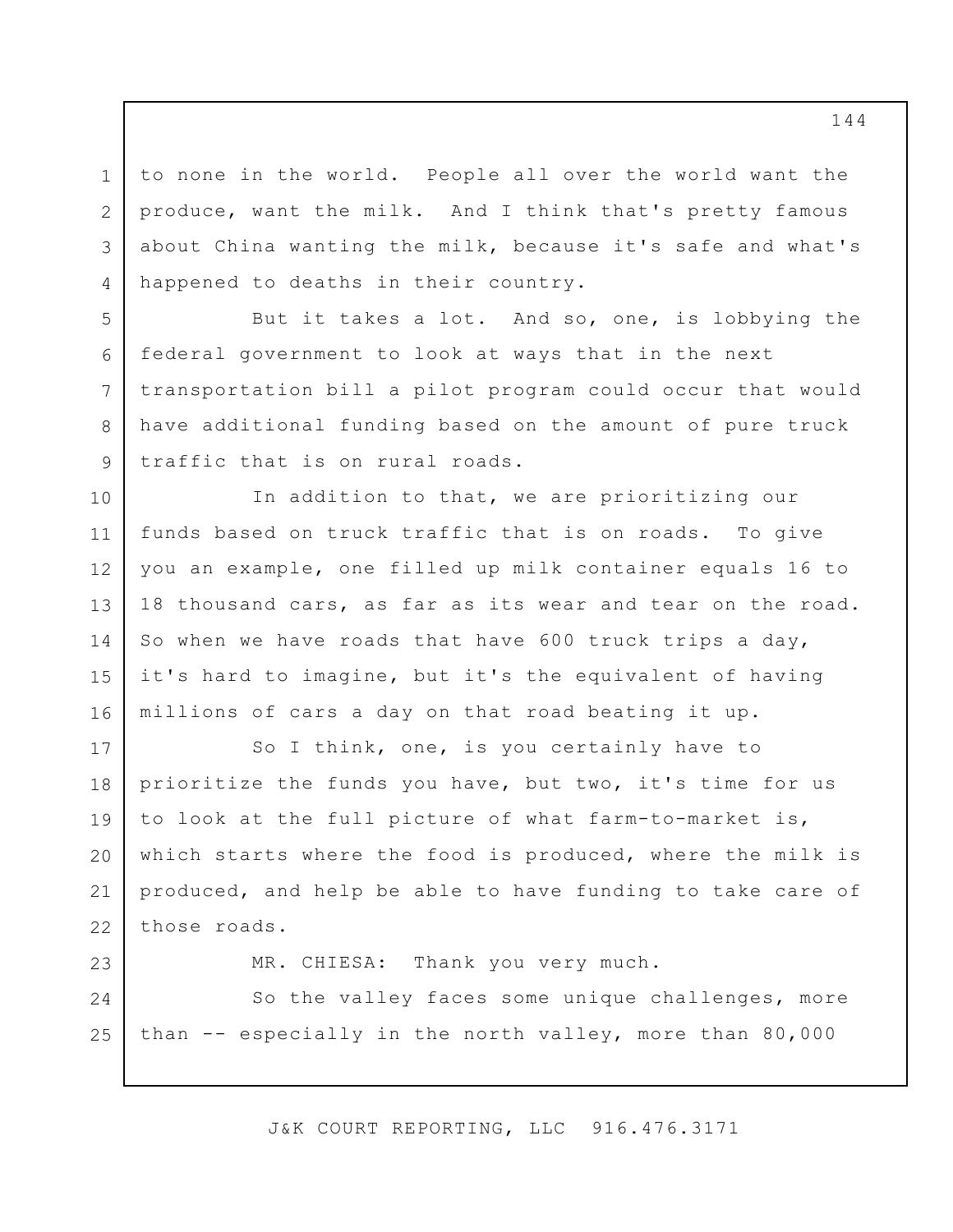1 2 3 4 people leave our area to go to the Bay Area for their employment. How does this impact our land-use decisions, transportation decisions, and what are you doing to address it?

I'm going to start with Rosa. Maybe you can talk about the commute shed, what it's doing in regard to housing production and what our COG is doing to help out.

5

6

7

8

MS. PARK: Thank you.

9 10 11 12 13 14 15 16 17 Yes. Obviously, the Central Valley remains one of your fastest growing areas in California. And for our -- particularly in the Stanislaus region, we are looking at other ways to try to help some of our commuters. ACE extension rail coming to our area is going to -- we hope that it's going to help us get some of those commuters on our rail, but also our transit stations. We're making improvements on our transit stations to improve and be ready for our rail service to get here.

18 19 20 21 Also, with -- we're very optimistic with the new AB 185 with the housing and having those conversations with the COGs as we work together with these -- with, you know, getting improvements.

22 23 24 25 Also, with AB 101, we're very happy to know that with our COG and our regions here to work together with our RHNA process. And I feel that collectively we will improve these commute patterns.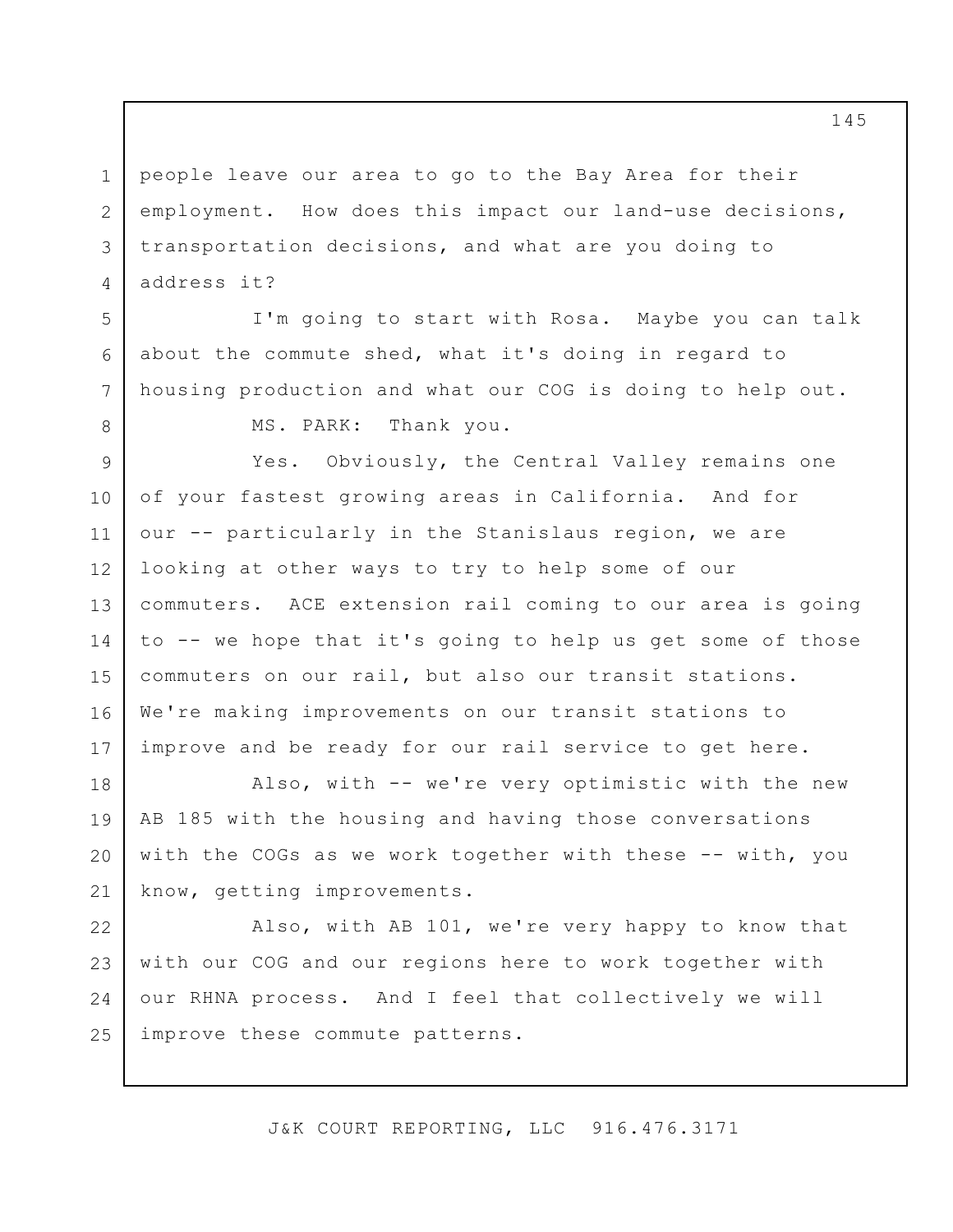MR. CHIESA: Okay. Kristine, you're from the Fresno Cog, pretty much the same question, and how we're going to address the GHG reductions.

1

2

3

4

5

8

9

10

11

MS. CAI: That's right. Thank you.

6 7 12 So suburban greenfield development is still the primary type of development in the valley and still outnumbers, outgrows infill and redevelopment. There's a couple of underlying reasons for that. First, greenfield development is cheaper. And since the redevelopment money went away, it has been hard for the redevelopment to pencil out, especially in the urban -- existing urban core downtown areas.

13 14 15 16 17 18 And secondly, in the valley we have a younger population. Our household size is bigger. While the entire state is experiencing a decline of household size, the valley actually, our household size is growing. So with a family of three or four kids, such family will be looking for spaces. So those are the couple of reasons.

19 20 21 22 23 24 There is an impact to that kind of suburban greenfield development, because it will be hard for us to achieve density, which will be hard for transit to work in our regions. So that's why, you know, majority are -- of our residents are still -- are still relying on their own private cars.

25

And, you know, the transit mode share in the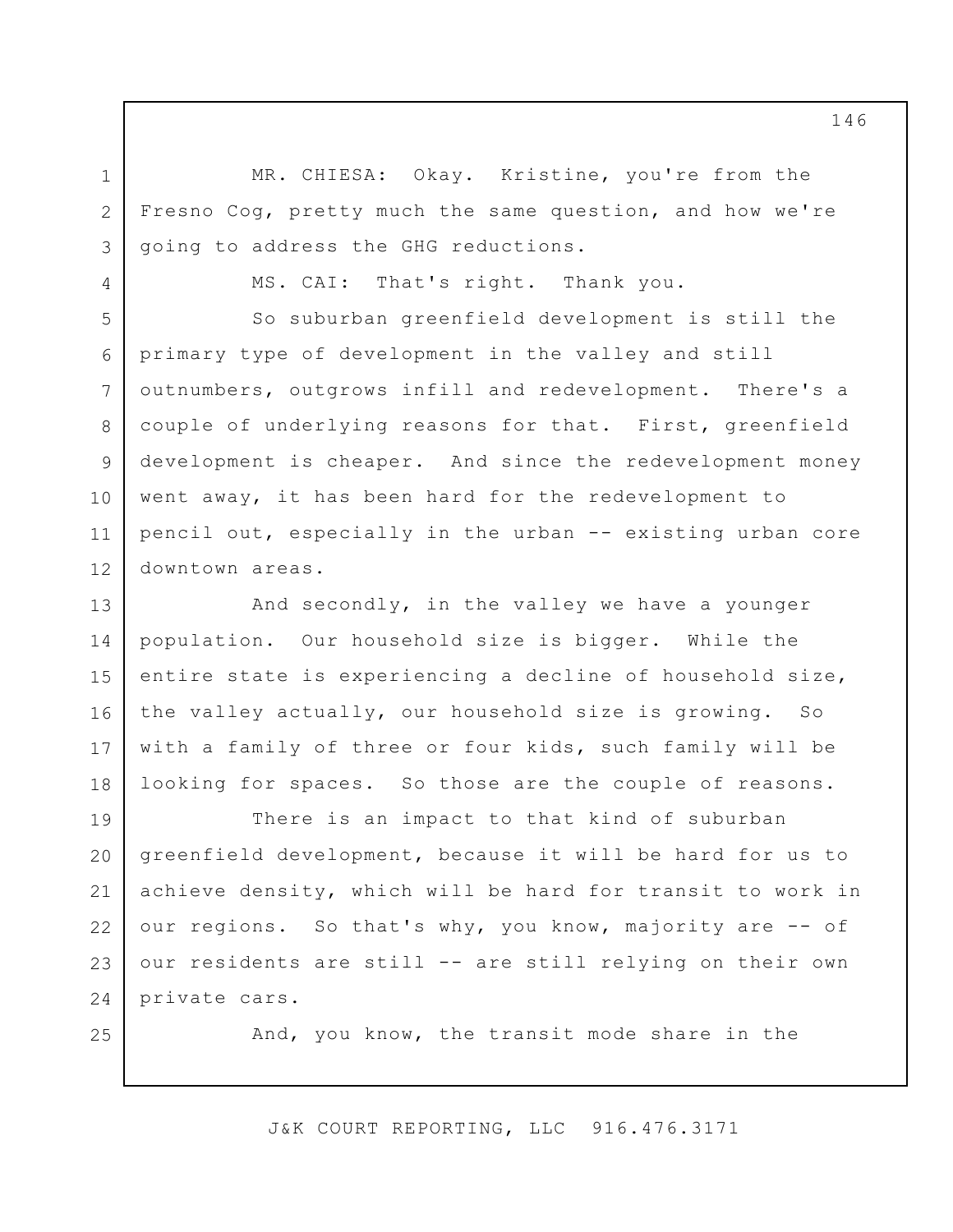valley is, you know, around two percentage. So the land-use pattern, you know, doesn't help with the transit ridership. But the valley, we are working really hard to try to address that, both from transportation and land-use strategies.

1

2

3

4

5

6

7

8

9

10

11

12

13

14

So at Fresno COG, we have a TOD program funded by our local sales measure. It provides funding to actually offset the impact fees for housing developments, along the transportation BRT corridors in downtown area, of course, at the required density close to transit. The local government level, like City of Fresno, they have actually streamlined their planning process -- permitting process for housing development to go along the BRT corridor in the downtown Fresno.

15 16 17 18 19 20 And City of Fresno, they have a tiny home program for their old town, actually, you know, to encourage homeowners in their old town to build accessory dwelling units, either for rental or for their family members. And the designs have been paid for by the city and the permitting process has been streamlined.

21 22 23 24 25 So while we're working really hard on encouraging development to go into the BRT corridors in downtown area, we do recognize that the land-use development that - pattern in the valley cannot be changed overnight, so we are also working on different transportation strategies to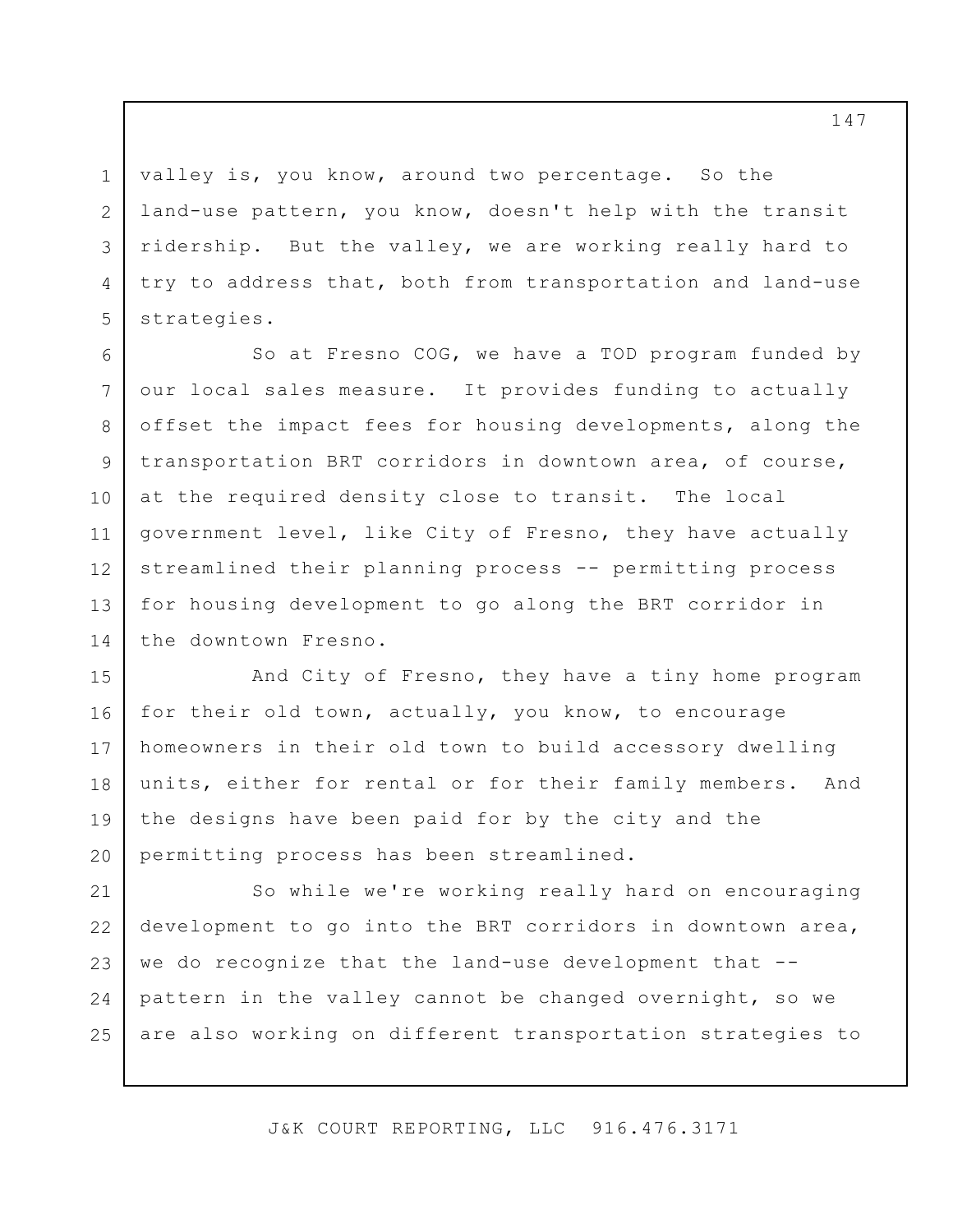1 2 address GHG impact. Like Terri mentioned, we -- all of us are active participants on the CalVan programs.

And Fresno COG and I believe many of valley COGs we're all actively working on our EV charger programs to look at valley-wide or county-wide deployment of EV chargers. We do believe that long term when many people drive EVs, then the GHG impact could be mitigated for - even for suburban growth.

9

3

4

5

6

7

8

MR. CHIESA: Thank you.

10 11 12 Andy, you have the ACE train, which I know is big point. And there's the potential expansion in the future. Maybe you could talk about how that's working.

13 14 15 16 17 MR. CHESLEY: Sure. The Altamont Corridor Express may be the best example of the exacerbated jobs housing imbalance in the state of California. I want to thank Commissioner Guardino who was one of the early advocates for the ACE train service back in the 1990s.

18 19 20 21 22 23 24 25 Today, it carries over 1.5 million passenger trips and is growing at a rate of about five to eight percent per year in terms of ridership. One of the great challenges that we face in San Joaquin County in terms of providing for the operating cost around this is that for the ACE rider, their household median income is a little over \$100,000. For our regional bus transit, the median household income is a little over \$30,000 a year.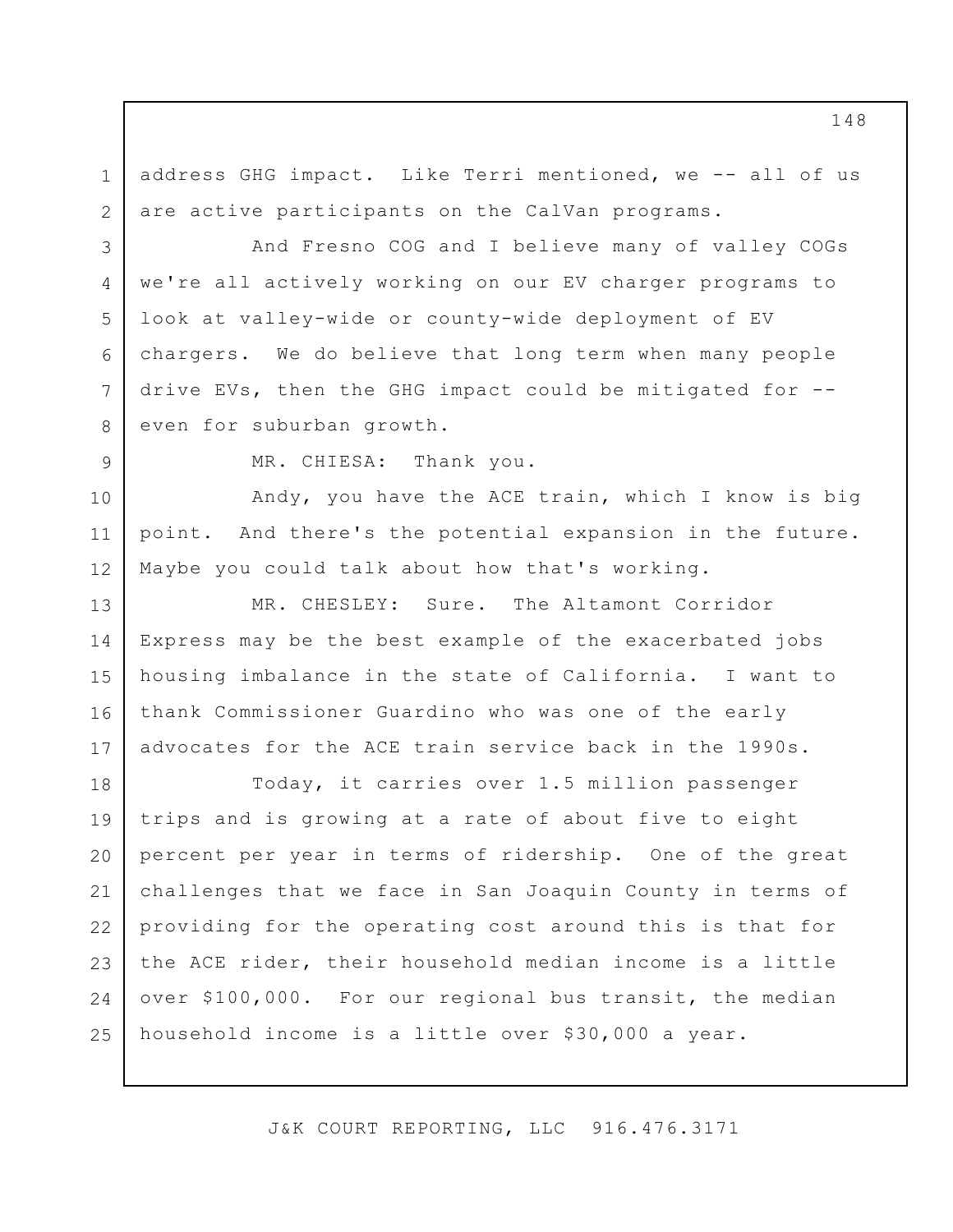1 2 3 4 5 6 7 8 9 10 11 But ridership on the regional transit system is dropping, as opposed to the increase that are -- we are experiencing on the ACE service. The challenge here in terms of both social equity issues of being able to provide enough funding to keep ACE operations going, but at the same time not stealing away from the bus ridership is a challenge. In fact, our board a couple weeks ago adopted a policy to shift about \$5 million of road and street funding a year over to public transit to both help along with the ACE service, as well as to make sure we're supporting our local regional transit district service.

13 16 17 These are -- people on the ACE service are hearty people. You may be -- if you get on the first train out of Stockton it's at 4:20 a.m. in the morning. And it's not unusual for folks to actually commute from Stockton to Palo Alto, for instance. And that's -- while you may spend two hours on the train, you are actually spending over three hours in your commute to do that.

12

14

15

18

19 20 21 22 23 24 25 There was a New York Times article of a woman who commutes to San Francisco to work at the Federal Reserve, her commute is it totals about 14 hours a day. And so you can see the kind of challenges that people are willing to take on for lower housing costs. And that's a true challenge in terms of the jobs/housing imbalance that we're facing in California. In San Joaquin County, we are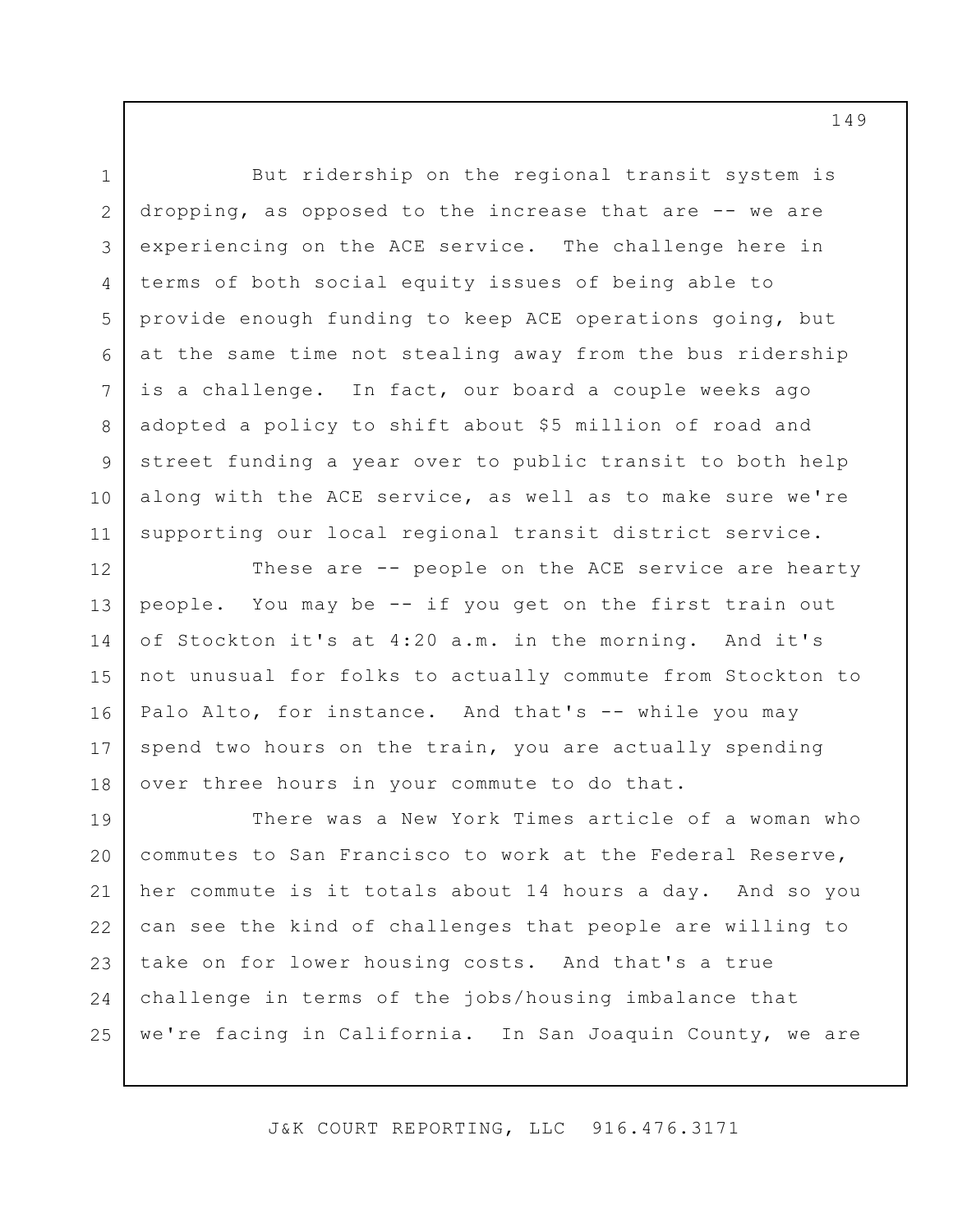effectively the epicenter of that challenge.

1

2

3

4

5

6

7

8

9

10

11

MR. CHIESA: Yeah. So I guess in the south valley, Ahron, you have the exact opposite problem. They're going south rather than north. What is Kern doing to -- Kern County doing to address that?

MR. HAKIMI: First of all, Supervisor, the numbers going out of county are much, much smaller in Kern County than they are in San Joaquin County. But since our county is so big, over 8,000 square miles, about the size of Connecticut, we have significant commutes within the county.

12 13 14 15 16 17 As an example, my former Board Chairman commutes every day from Wasco to Tehachapi. That's 70 miles. We regularly have people commuting from Tehachapi, which is Eastern Kern into Bakersfield. That's about a 50-mile commute. There are commutes from Eastern Kern to Bakersfield, which is over 100-mile commute.

18 19 20 21 To give you an idea, that there are five State prisons. Those are major employers in Kern Country. One federal prison. We have Edwards Air Force Base in Eastern Kern, China Lake Naval Base.

22 23 24 25 So to answer your question, what are we doing about it? I employ someone full time on my COG staff to do nothing but awareness about carpooling, vanpooling. She visits -- she visits the Air Force base, the prisons,

J&K COURT REPORTING, LLC 916.476.3171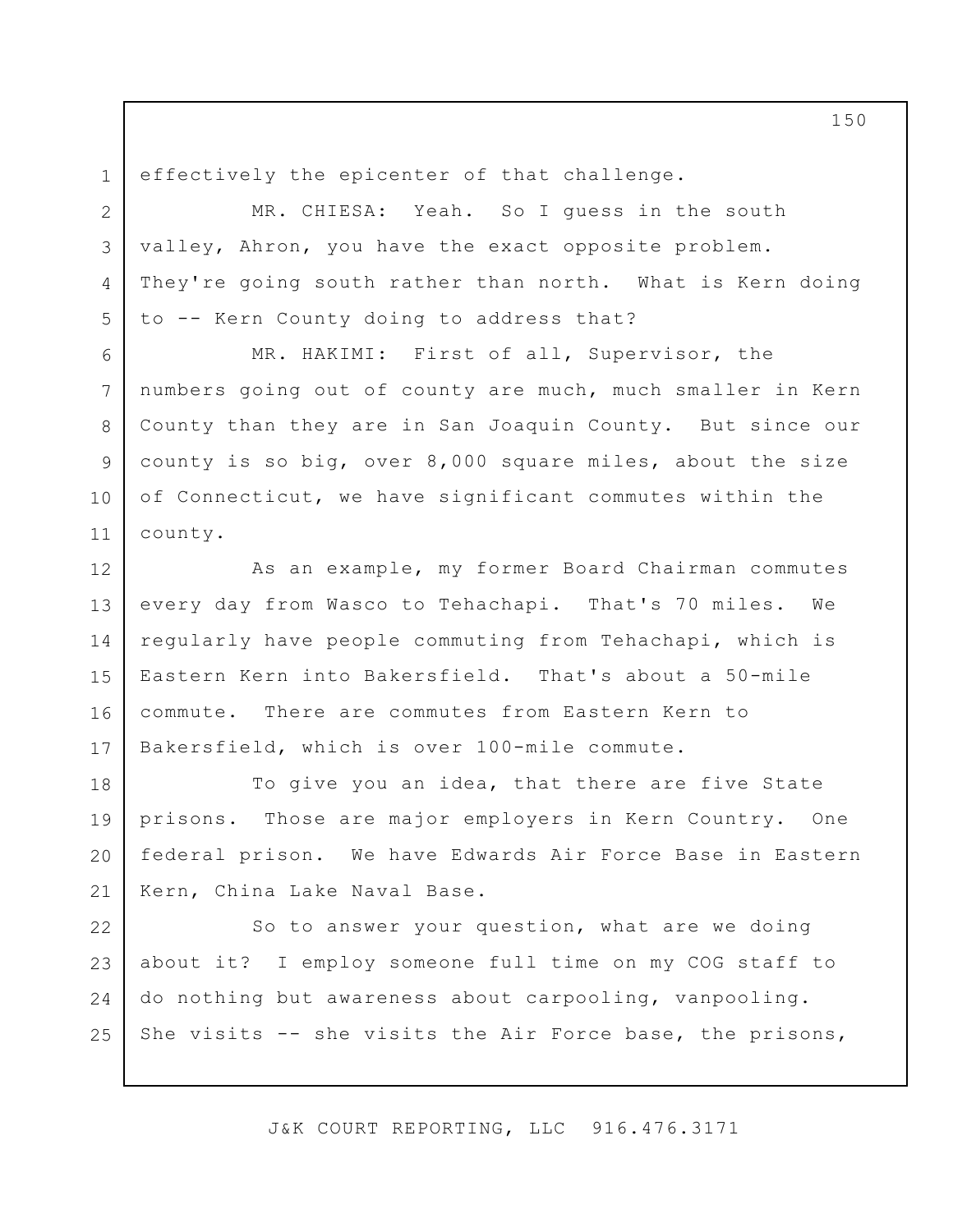1 2 3 4 5 6 7 8 9 10 major employers in the -- Terri already mentioned in the San Joaquin Valley portion of Kern County, CalVans is a great deal. If you're a federal employee or a State employee, like someone who works at the prison or one of these bases, your commute is covered, 100 percent. You can commute for free if you're willing to share a van with your co-workers. Sometimes that becomes a challenge and that's the biggest reason why people leave vanpools, at least in Kern County is because they can't get along with their fellow employers. It's not cost.

(Laughter.)

11

12

13

14

MR. HAKIMI: Literally, we -- with the incentives, they can commute for free. Their commute costs are free.

15 16 17 18 19 20 21 22 23 24 25 And on a person -- personal note, we also have a program that matches carpools and vanpools, but the commercial companies and private companies are getting into that. I use Google Maps regularly. I get a notice every morning on my phone how long my commute will be expected to take. I also use Waze when I travel in Los Angeles. It's a little creepy, but Waze sends me notice -- notices that, hey, there's someone else that lives in your neighborhood that has a very similar commute. Do you want to start carpooling with them? Both Lyft and Uber have carpooling apps now that

J&K COURT REPORTING, LLC 916.476.3171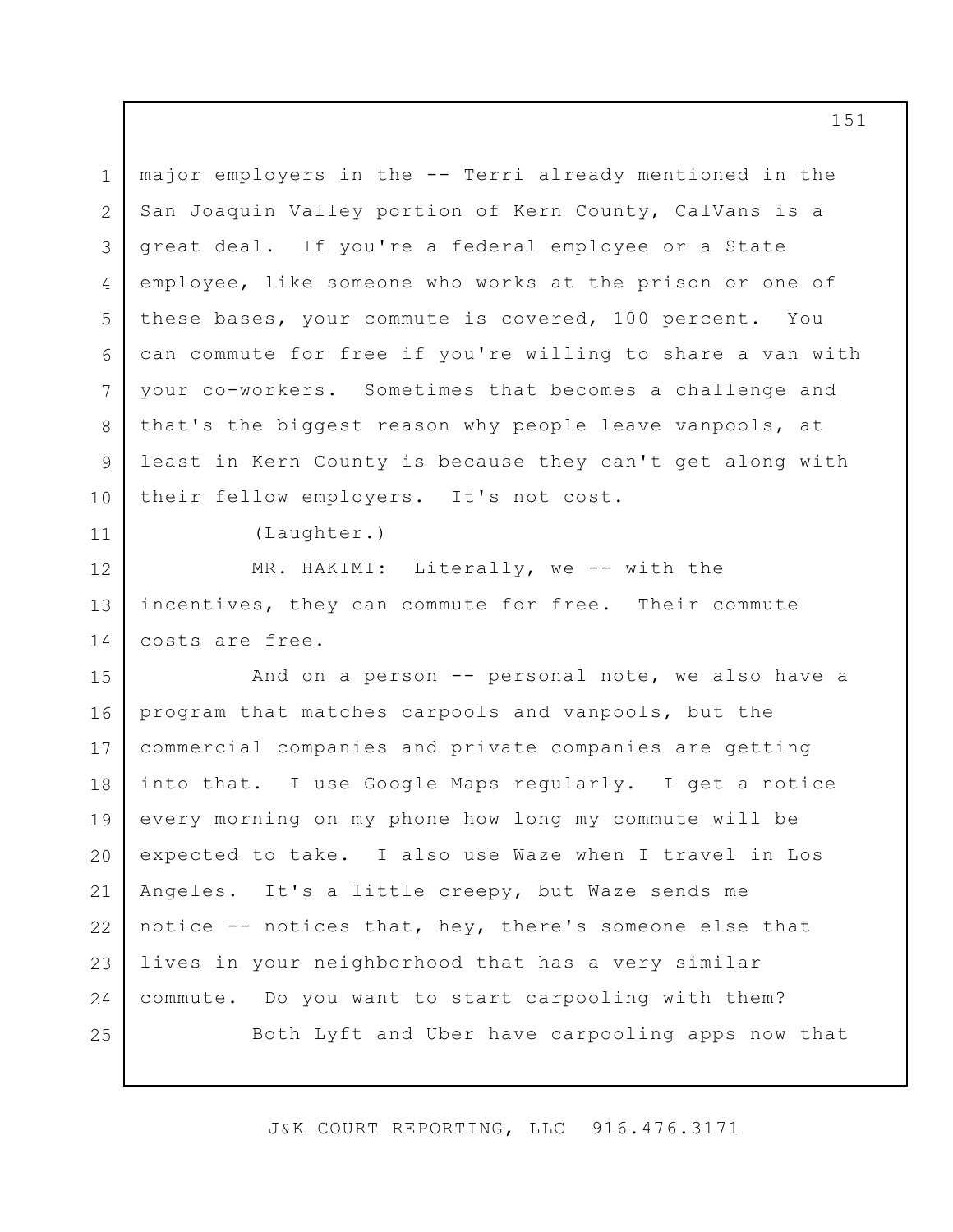3 we let people know about. There are definitely privacy issues. That's why, you know, I sort of wondered why I was getting this random text about someone else in my neighborhood commuting, but it has the potential to -- it has the potential for many, many more people to carpool or vanpool.

1

2

4

5

6

7 8 9 10 11 12 MR. CHIESA: Perfect. And I want to just ask the rural counties really quick, either Trisha or Terri, either one, how is this affecting you in a rural county? Does it affect you? Do you think there's any place for active transportation type planning also in rural -- more rural counties?

13 14 15 16 17 18 19 MS. KING: Well, I'll start out. I think Kings County has a bubble around it. We don't really have that issue with interregional travel. Most of our ours is intraregional travel. Just within Kings County, the prisons are located in the south part of the rural part of the county. Whereas, the City of Hanford and the County seat is in the north part.

20 21 22 23 24 25 So people who need to get to county facilities must go a long distance. So we do have transit service that does what it can. But as Andy mentioned, ridership is down. What we have done is try to modify schedules and routes. One thing we did institute was called a flex route. At the end of the day, when ridership is down,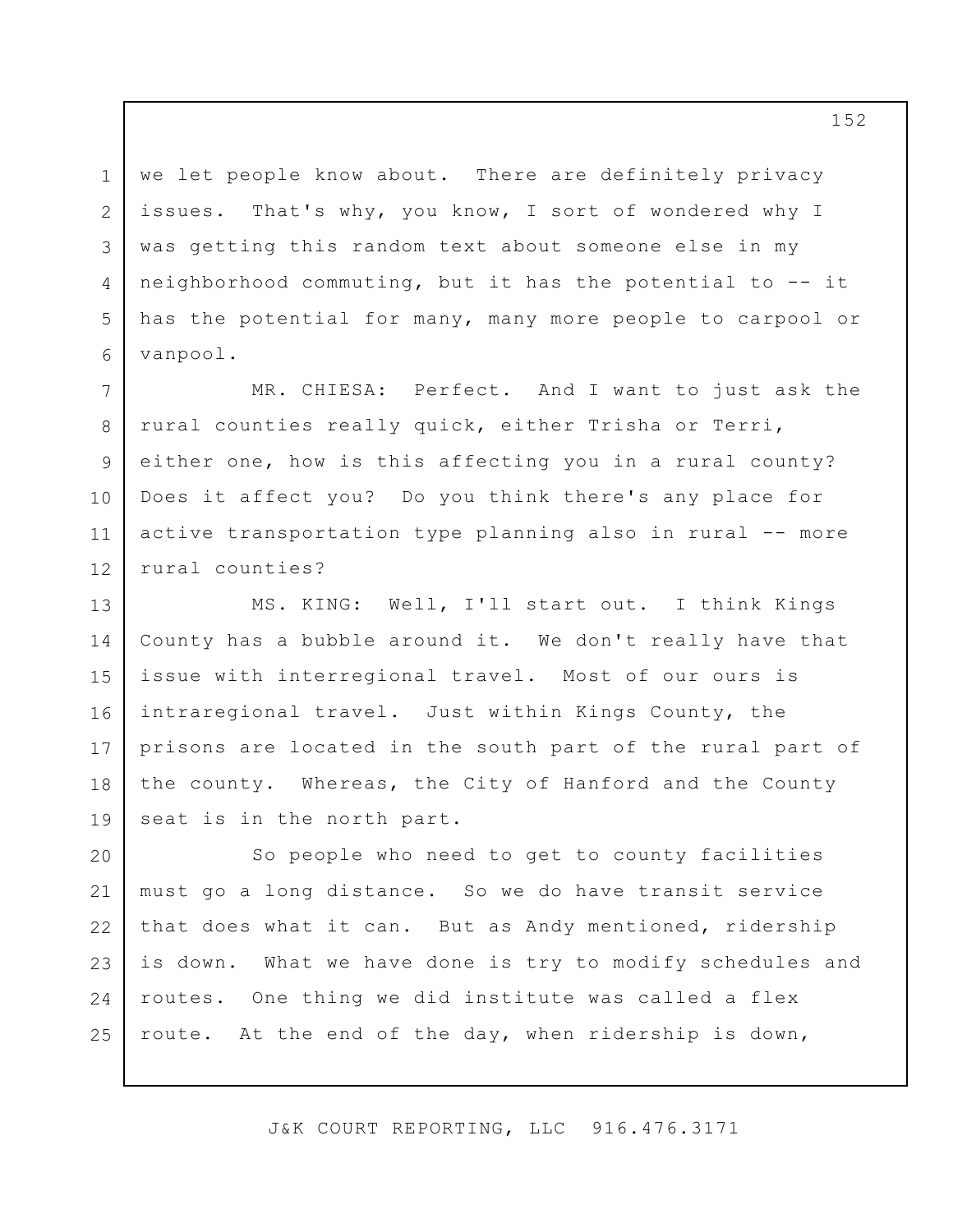3 instead of having one passenger who wants to go from here to there, instead of going to 10 stops to where he wants to go, he just on his phone say I'm at this top. I want to go here. So it's like taxi service almost. So it's a much shorter trip, much more efficient. You don't have empty buses running around. So it's a cost savings as well.

1

2

4

5

6

7

8 9 10 11 12 Also, our transit operator also has a phone app, so they know exactly where the bus is, when it's going to get there, if there's any issues. So we're making transit more efficient, which is key to getting passengers on buses.

13 14 15 So just need to do more, find out where they need to go, where they need to go, where they're coming from, what the purpose is, and I think we can do a lot better.

16 17 18 19 20 21 22 But we do have transit service that goes to, in the morning, from Kings County goes over to Tulare County for educational -- some of the colleges there and business schools, as well as medical service to Fresno County. So those are kind of specialized trips. We do provide interregional service just within our small transit service.

23 24 25 And then we did just recently update or prepare our active transportation plans. So we're already implementing that. City of Hanford spent almost a million

J&K COURT REPORTING, LLC 916.476.3171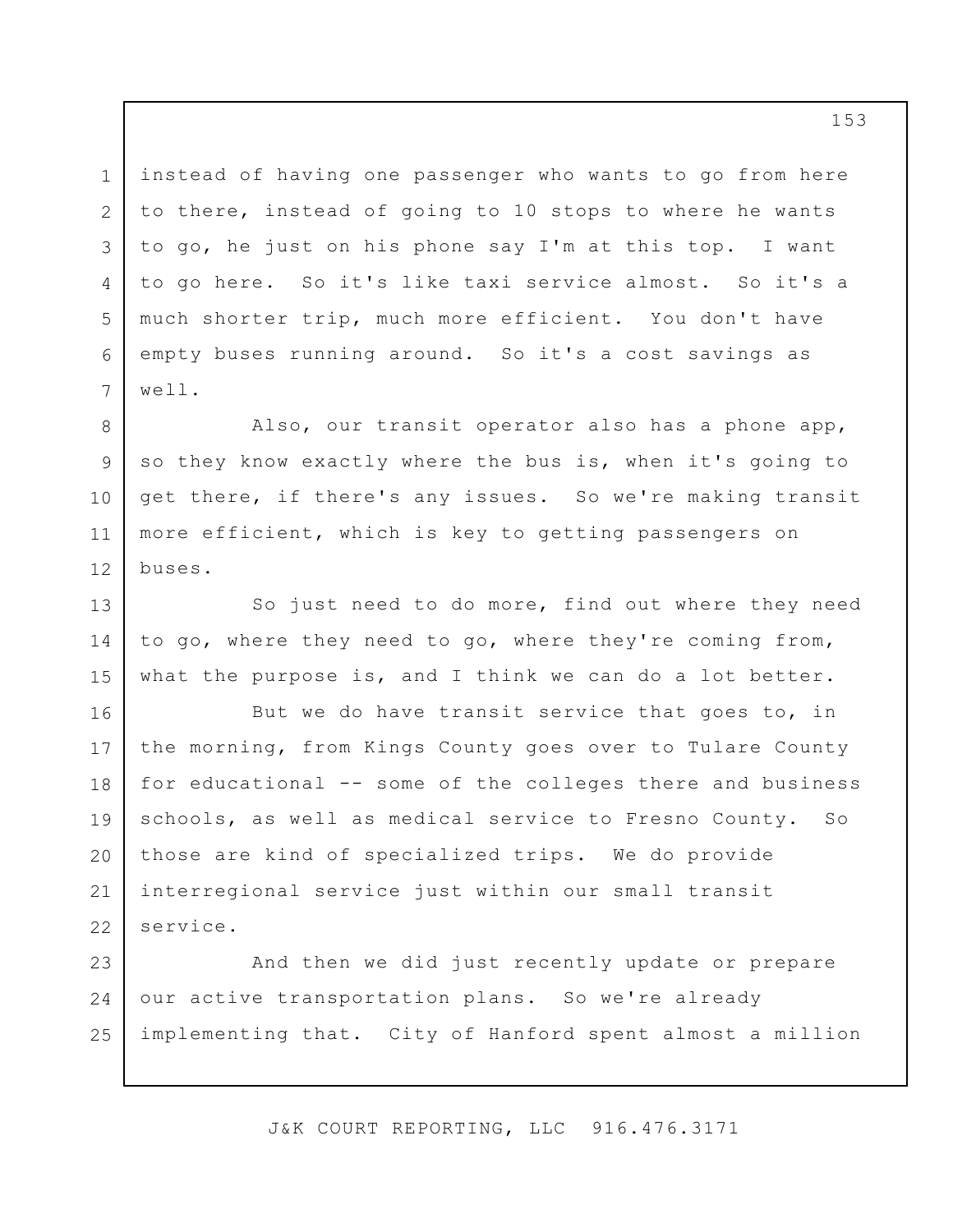dollars in Safe Routes to School type projects. I've seen pictures in urban areas where they receive grants for sidewalks, where they already have sidewalks, where we don't have sidewalks. And so we want to put in sidewalks. So it's a little bit different in the rural areas how to meet our needs, but that's how we do it.

1

2

3

4

5

6

7

8

9

10

11

MR. CHIESA: Perfect. I'm going to stop the questioning there, because I promised I was going to get you back on time. I did make a couple of notes really quick that I just -- I always do this as people are talking.

12 13 14 15 16 17 18 19 20 You see we're all the same, but we're all very different, the eight valley counties. We're in a difficult air shed. Everyone knows that. But it is a priority by what you've heard from each of the COG directors today, whether it's through CalVans, whether it's through the San Joaquin joint powers authority, the Amtrak system, or ACE train. And 99 is obviously a priority. I think you heard that too, and I don't have to tell you.

21 22 23 24 25 And there's a lot of pass-through pollution that comes from trucks. The partner -- we consider the San Joaquin Valley Air Pollution Control District a great partner. I think we've reduced about 90 percent, if I remember the number right, and we have to reduce another

J&K COURT REPORTING, LLC 916.476.3171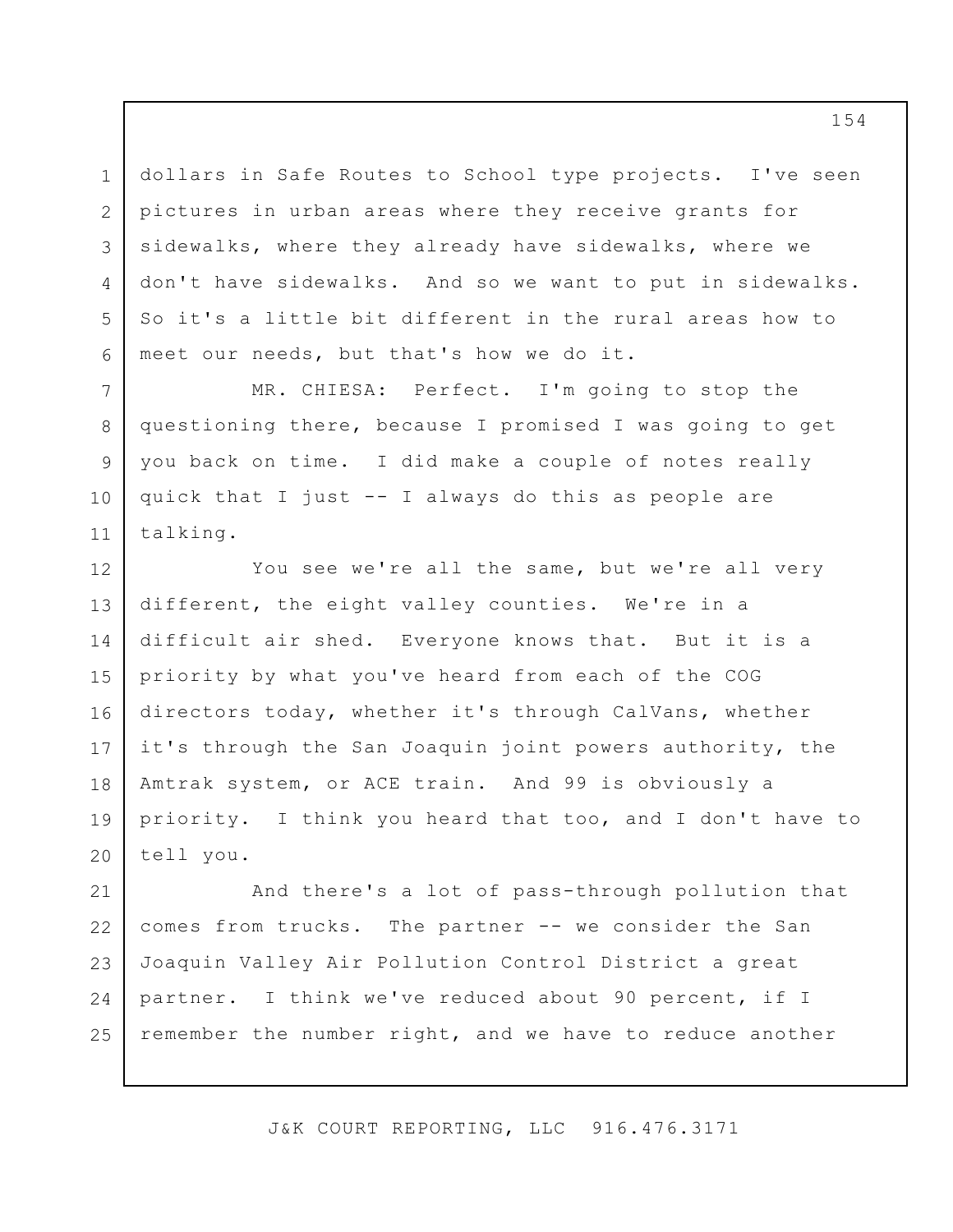90 percent to reach attainment. So it's still a challenge and mobile sources are not under their control.

1

2

3

4

5

6

7

8

9

10

18

25

But again, we are partners. Look at us as partners and trying to do better. And we continue to look forward to partnering with -- both with the CTC and the California Air Resources Board on a go-forward basis.

Again, thank you very much. It is harvest time for me. Paul knows that, the Chairman. So you can ask questions of these folks and I'm going to head back out to the field.

11 12 13 14 CTC VICE CHAIR VAN KONYNENBURG: You can go. I know that the walnut trailer is ready to go into Blue Diamond -- go to Diamond walnut right now and it's what you're Dad is like tapping his watch.

15 16 17 MR. CHIESA: So the -- the saying is I only work 30 days out of the year on the farm, and this would be one of the 30 days. So I don't want to be disowned.

Thank you very much.

19 20 CTC VICE CHAIR VAN KONYNENBURG: All right. Thank you, Vito.

21 22 Okay. We'll go to questions now. And I know I have quite a few.

23 24 ARB BOARD MEMBER GIOIA: Before the Supervisor leaves can we thank him for his --

CTC VICE CHAIR VAN KONYNENBURG: But I'll start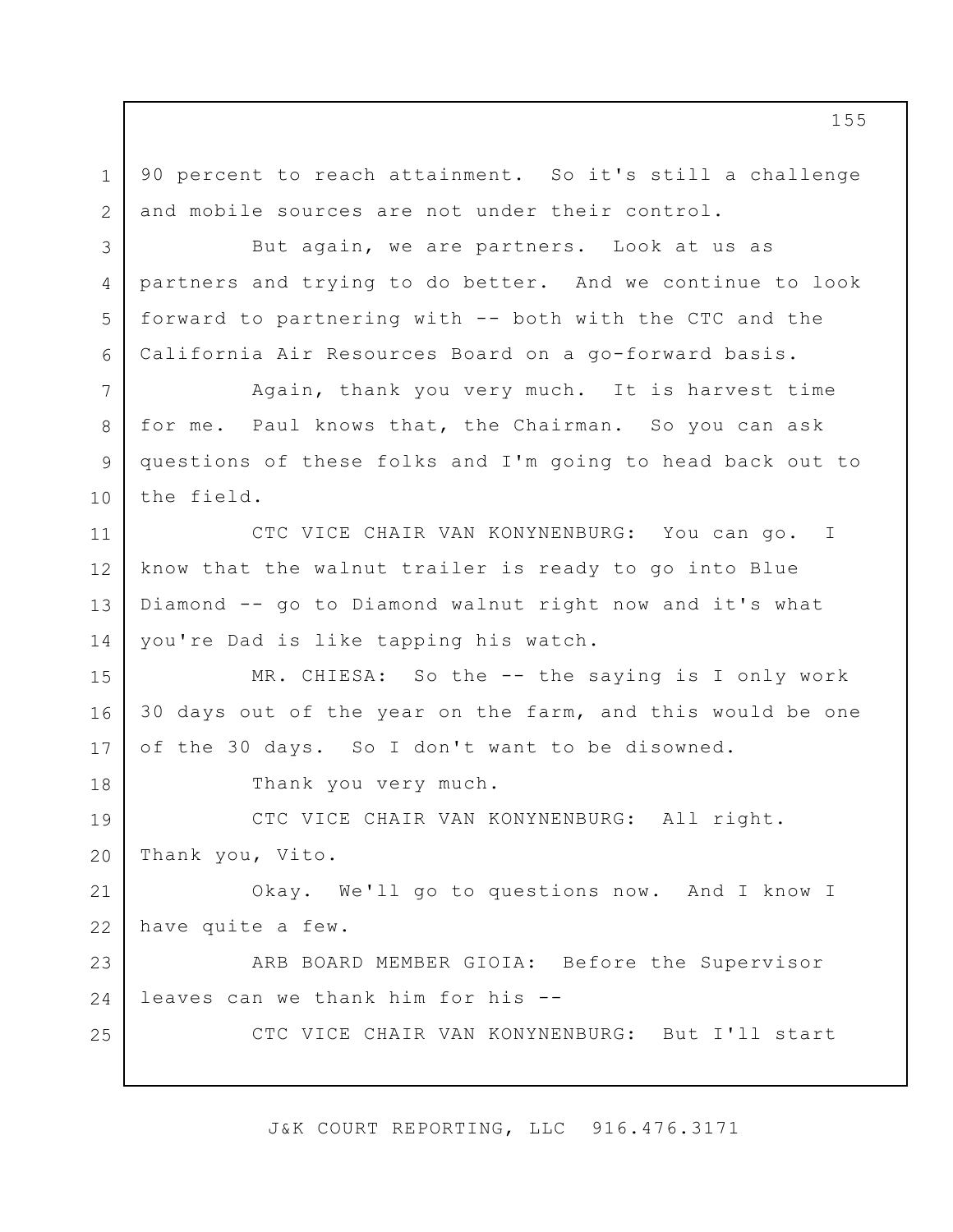with Carl Guardino.

1

2

5

8

9

10

ARB BOARD MEMBER GIOIA: Oh.

3 4 CTC COMMISSIONER GUARDINO: You go ahead, Mr. Gioia.

6 7 ARB BOARD MEMBER GIOIA: I think we just -- we thank the Supervisor before he leaves. I know many of us know him in his work statewide, as well as locally and regionally, and your efforts to really try to look for regional solutions working with these partners here and other. So I just wanted to acknowledge that, Vito.

11 12 CTC VICE CHAIR VAN KONYNENBURG: Okay. Now, Carl.

13 14 CTC COMMISSIONER GUARDINO: Thank you, Vice Chair Van Konynenburg.

15 16 17 18 19 20 21 This has been excellent and appreciate all of your service and for speaking with us so directly today. I was taken right at the beginning with what you shared with us about 80,000 valley residents commuting to jobs in the Bay Area each week day. And we all see that on 580 and other -- and other access points like Pacheco Pass as well.

22 23 24 25 So, one, I wasn't sure if you were solely referring to 580 or if you were also taking into account 152. And if it's -- if it wasn't what are the numbers if we look at both of those corridors or any other corridors,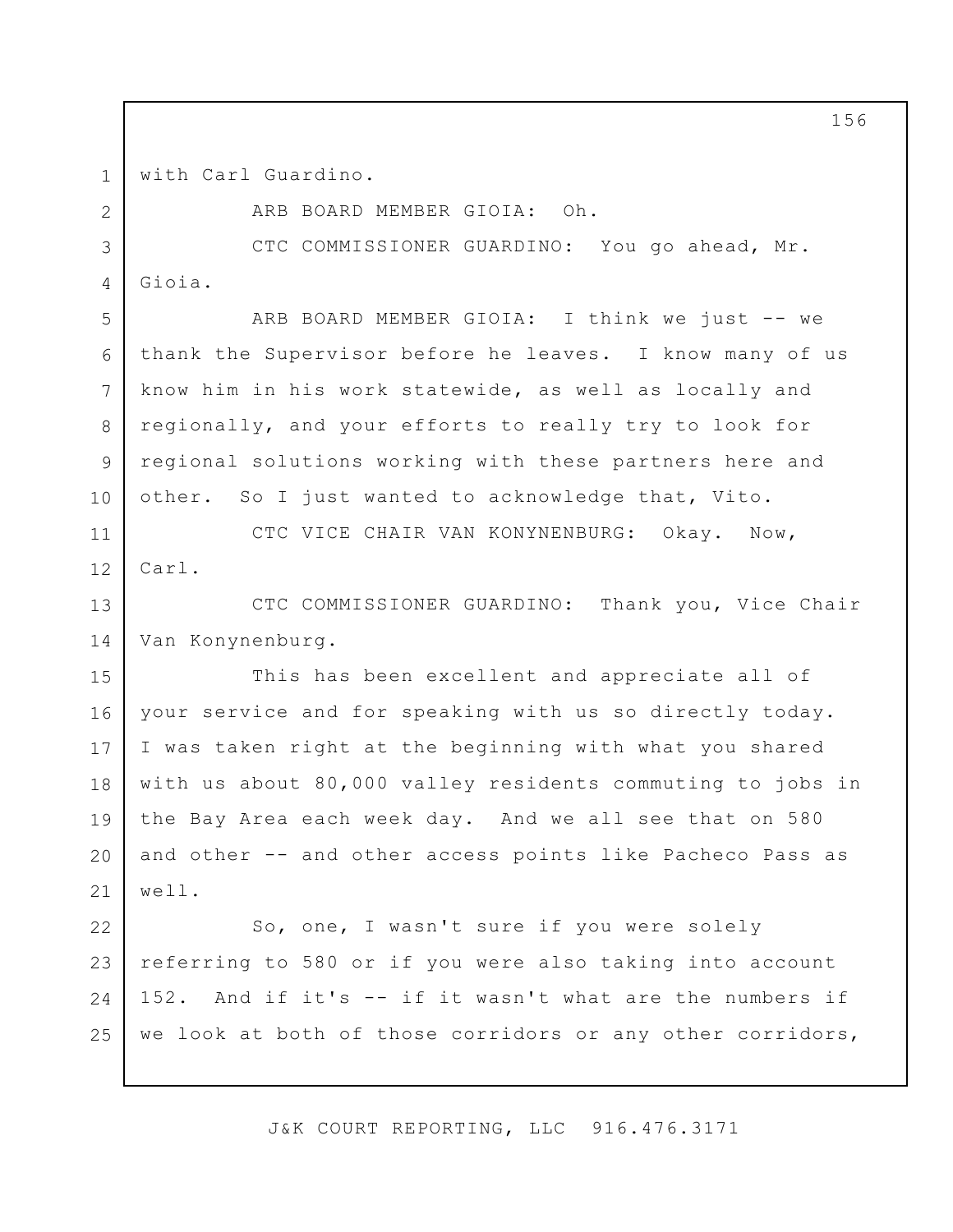1 2 3 4 5 6 7 8 9 10 11 12 13 14 15 16 17 18 19 20 21 22 23 24 25 and then I had a more substantive question after that. MR. CHESLEY: Sure. It's 86,000 and it does include both corridors, through the Pacheco Pass as well as through the Altamont. Of course, the Altamont takes the giant share of that, but it's 86,000 from Merced, San Joaquin and Stanislaus. CTC COMMISSIONER GUARDINO: Great. Andy, thank you. MR. CHESLEY: Yes. CTC COMMISSIONER GUARDINO: So the next question, and it's one that our California Transportation Commission staff knows a real passion of mine as a Commissioner, and that is how do we continue to work together for the Altamont Pass route to advance the efforts of the Altamont Commuter Express to extend service from the current Lathrop station first to Ceres and then onto Merced? How do we champion that from a State perspective as well as a subregional and regional perspective? MR. CHESLEY: Well, I'll go ahead and jump in on that one, since it's specifically my region. You know, great thanks to the State of California. It's invested about 400,000 -- \$400 million from SB 1 to get ACE service down to eventually Merced, and then \$500 million from the TIRCP program primarily to get service up to Sacramento. So it's \$900 million of expanded capital

J&K COURT REPORTING, LLC 916.476.3171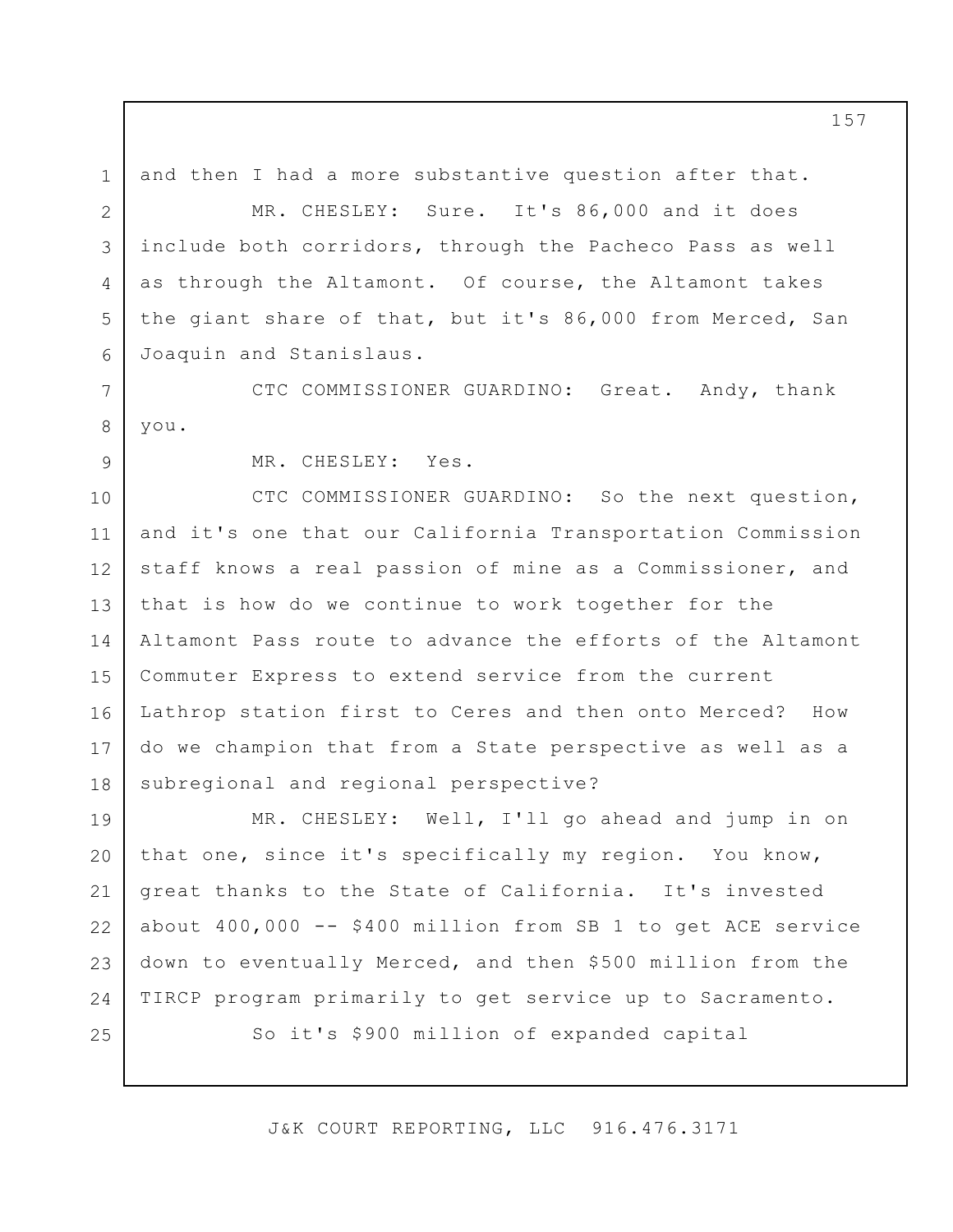investment to expand rail service in the northern part of the San Joaquin Valley and into Sacramento.

1

2

3

4

5

6

7

8

9

10

There's still a challenge in terms of being able to address goods movement issues across the Altamont Pass, which are real. Distribution centers are going up on a regular basis, and like manufacturing in the San Joaquin Valley, in large part due to the differences in cost for land and labor between the Bay Area and the northern San Joaquin Valley. And that's not slowing down. That is actually growing in terms of its increase on that.

11 12 13 14 15 16 17 And we need to figure out better ways to move trucks across the Altamont Pass through truck climbing lanes in the westbound direction, as well as to address the potential for things like a valley linked rail service for commuters to get them off of their to provide more room for what's real true economic development, transportation services across the Altamont Pass.

18 19 20 21 22 23 24 25 We are in the process of -- with the help of the Commission in terms of starting the environmental document for managed lanes on Interstate 205, on the San Joaquin side of this. And I do want to give a heads up to our friends from MTC, as well as SACOG, as we struggle in terms of trying to address the larger transportation issues across the mega region, as we team together among our three MPOs.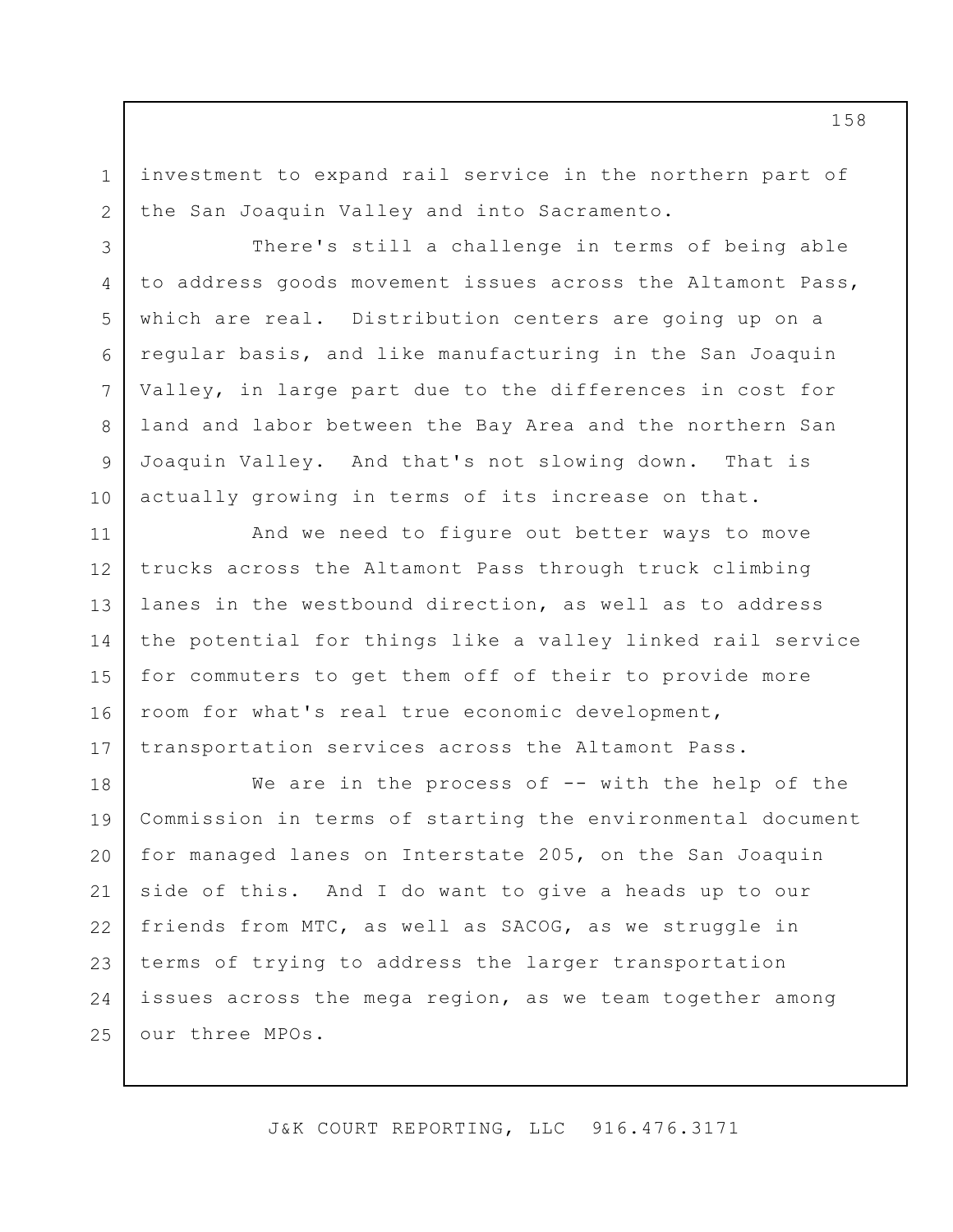CTC VICE CHAIR VAN KONYNENBURG: Okay. I'll ask for other questions?

Okay. I have a few. So, Director Hakimi, you talked about the pilot program for the self-driving truck pilot local program, lift truck.

MR. HAKIMI: Yes, Commissioner.

1

2

3

4

5

6

7 8 9 10 11 CTC VICE CHAIR VAN KONYNENBURG: Okay. And have -- so -- and you've talked to -- so how can Caltrans get involved in maybe having this be a pilot program that they participate in and maybe get data out of?

12 13 14 15 16 17 18 MR. HAKIMI: Well, first of all, the -- I fully expect Caltrans to get on board the way Air Resources Board and the air district has gotten on board. First of all, they are letting us conduct the study and demonstration on their route. And the amount of match that we're asking them for is a very minor amount. And I expect them to eventually get on board.

19 20 21 22 What I did fail to mention - thank you for mentioning it though - is we are partnering with UC Davis, who we've partnered with before on several other studies to conduct this demonstration and study.

23 24 25 CTC VICE CHAIR VAN KONYNENBURG: Okay. Next question, this chart here, who did this chart? This one here with the outbound/inbound freight? Who was -- who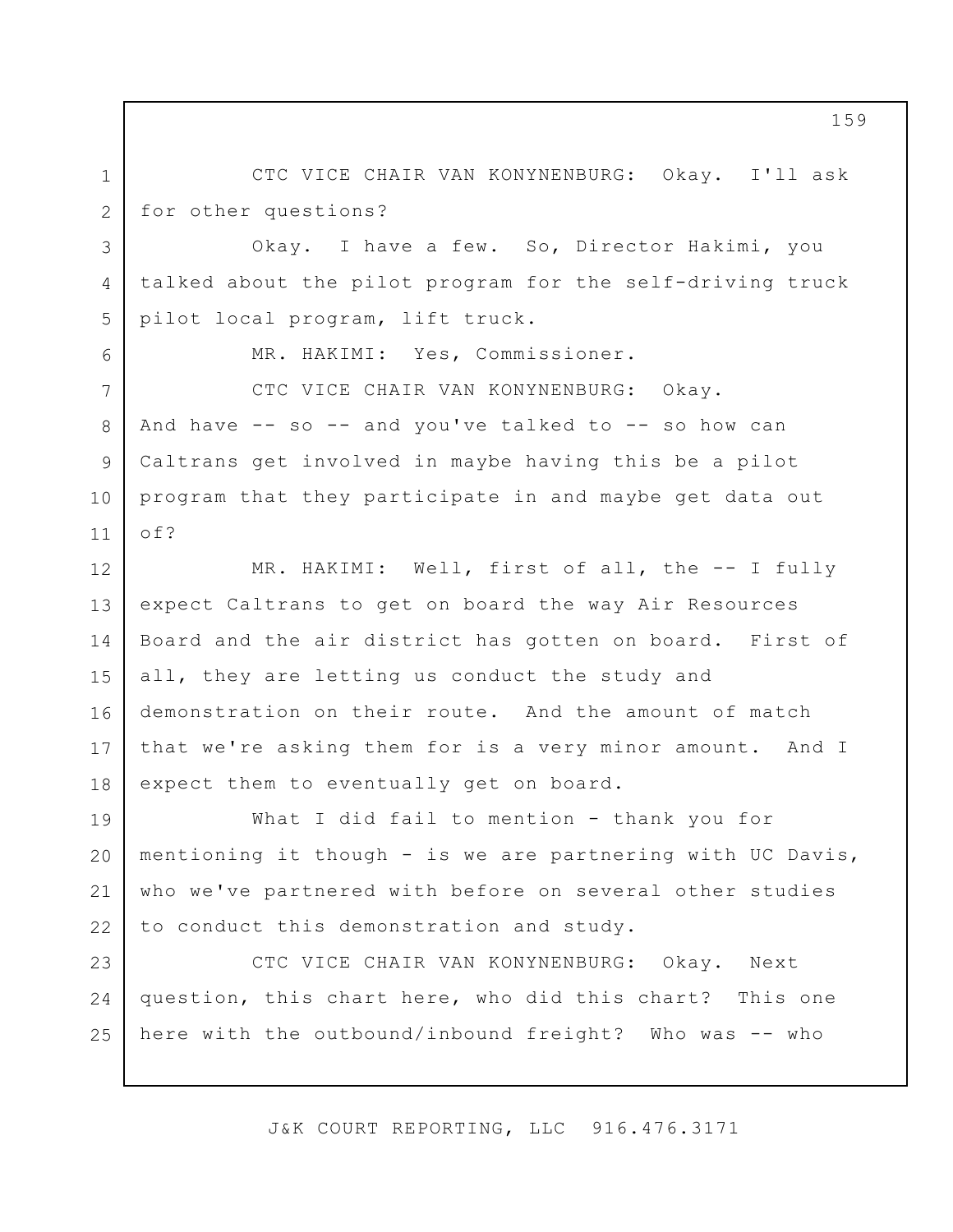1 2 was ultimately -- what research department did that come out of?

MR. HAKIMI: So that was our goods movement study in 2013 that I mentioned at the beginning of our remarks, where we studied mostly north/south movement in the Central Valley.

CTC VICE CHAIR VAN KONYNENBURG: Okay. Did you do a correlation study on the economic multiplier of the outbound versus the inbound freight in that study as well?

10 11 MR. HAKIMI: No, I do not believe we have done that.

12 13 14 CTC VICE CHAIR VAN KONYNENBURG: Okay. Who helped -- who helped develop this study? What institute? MR. HAKIMI: It was Cambridge Systematics was

15 our -- was our consultant.

3

4

5

6

7

8

9

16 17 18 19 20 21 CTC VICE CHAIR VAN KONYNENBURG: Okay. I'd be very curious, and I've challenged Caltrans to look at the economic multiplier as they put together the freight mobility plan of the economic multiplier of outbound and inbound freight and how that benefits the overall GDP growth of the state.

22 23 24 25 So I'd -- if there's anyway you can coordinate on that, I'd appreciate that. You all mentioned the commuting patterns. And this is an old sheet that was done by the University of Pacific, but it's been updated.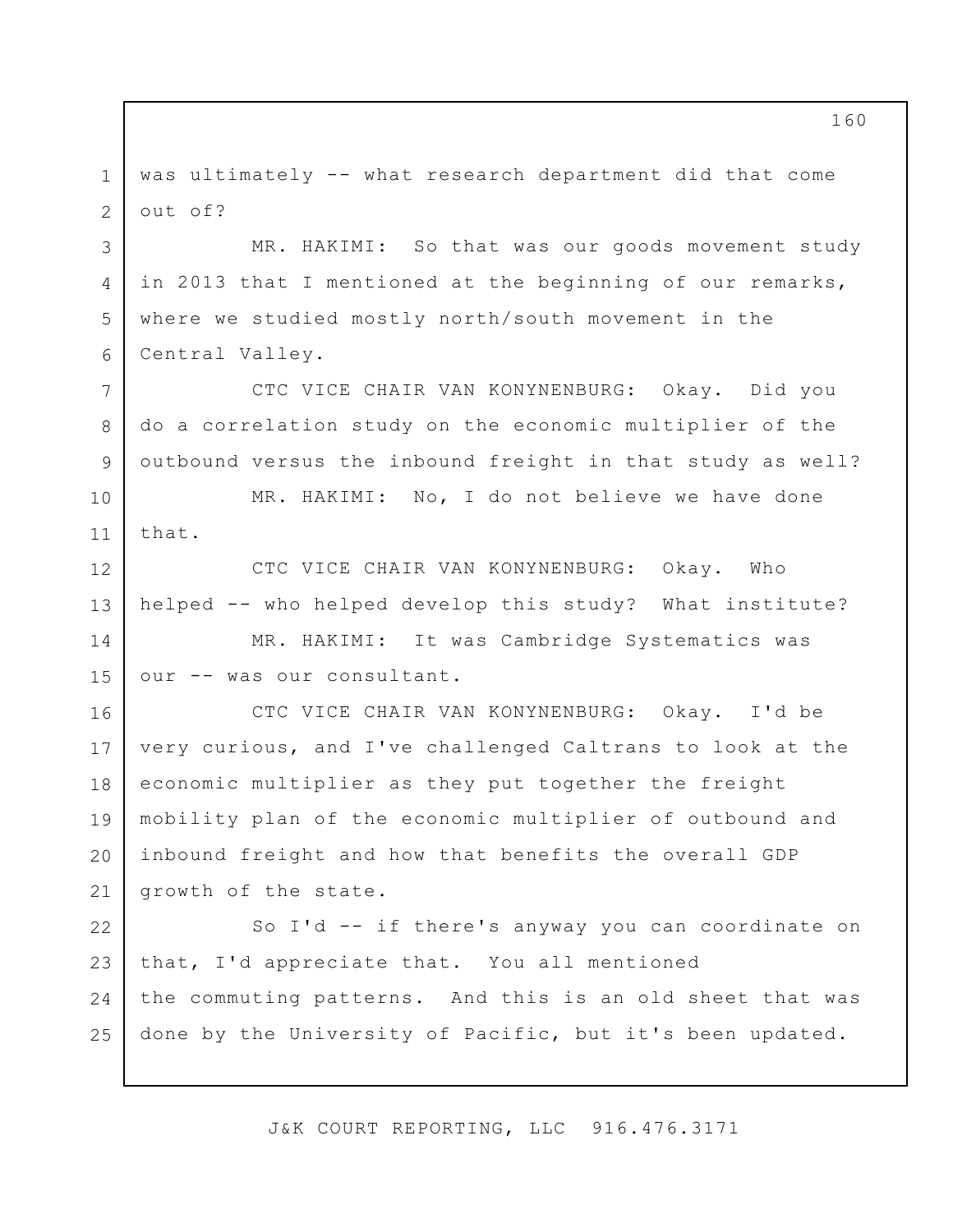And as Director Chesley mentioned, it's now up to 86,000 trips a day into the greater Bay Area.

1

2

3

4

5

6

7

8

19

So there's two solutions -- well, there's -- the solution path we're on is doing a multi-modal Solutions for Congested Corridors Program. And that study is underway. And this -- you know the Altamont corridor vision phase one is part of that. You guys have discussed that.

9 10 11 12 13 14 15 16 The downside to this one, which it's a great idea. The downside is it's not fully implemented until 2027. So there's two other ideas that are -- that we've had discussions about. And that is we somehow build a large scale amount of housing units in the -- near the job centers in the Bay Area that are affordable for employees or we work with those industries that are in the Bay Area to do satellite locations in the valley.

17 18 So I'm now going to do something that's probably going to make Carl Guardino uncomfortable. Carl?

CTC COMMISSIONER GUARDINO: Yes.

20 21 22 23 24 25 CTC VICE CHAIR VAN KONYNENBURG: How do we start that dialogue in a meaningful way in this state? You know, we had the dialogue this morning about building more housing units up in -- near the job centers and the challenges to do that. How do we start the dialogue of the alternative, which is how do we put satellite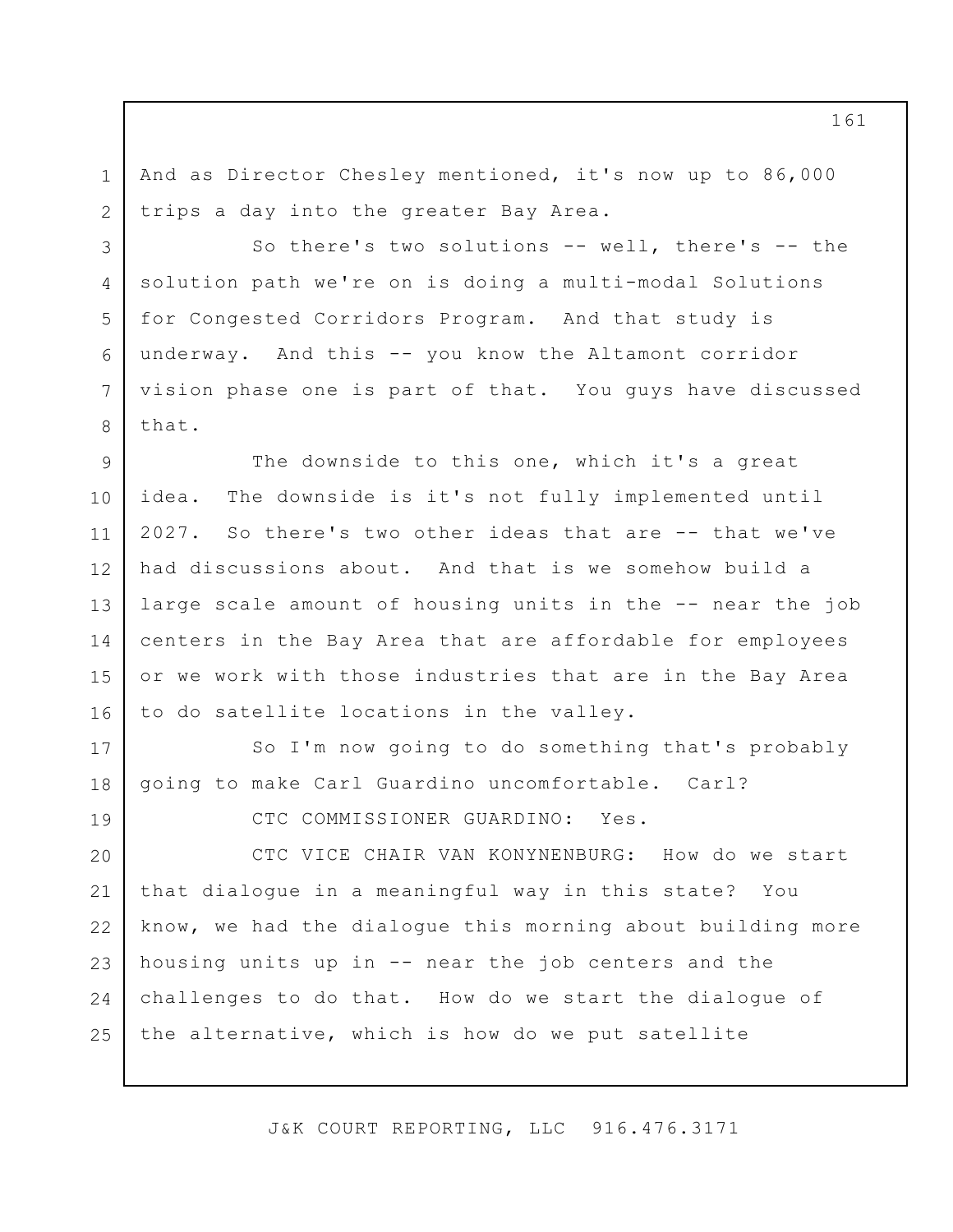locations for the industries that are in the Bay Area near the housing units, so we can take these people off the road?

1

2

3

4 5 6 7 8 9 10 11 Because as many of you know, it's not just the air pollution and the greenhouse gases that happen here. Those 86,000 people, they're not involved in their community. Those 86,000 people they're not involved in their kid's school. Those 86,000 people aren't there when their kids come home from school. This is leading to some really long-term social issues in our society. This is not good for our society as a whole.

12 13 14 15 16 So just saying, okay, we're going to make the commute cleaner still leaves us with a commute that still has those other social issues coming to our communities, which is a lack of involvement by these people who are commuting.

17 18 19 20 21 22 23 24 25 So you don't have to have an easy -- but I want us -- we need to start that dialogue as well, Carl. CTC COMMISSIONER GUARDINO: Sure. So thank you. If you'd like me to speak truth to power -- CTC VICE CHAIR VAN KONYNENBURG: Yeah. (Laughter.) CTC COMMISSIONER GUARDINO: -- since I'm looking up to you in your powerful position. (Laughter.)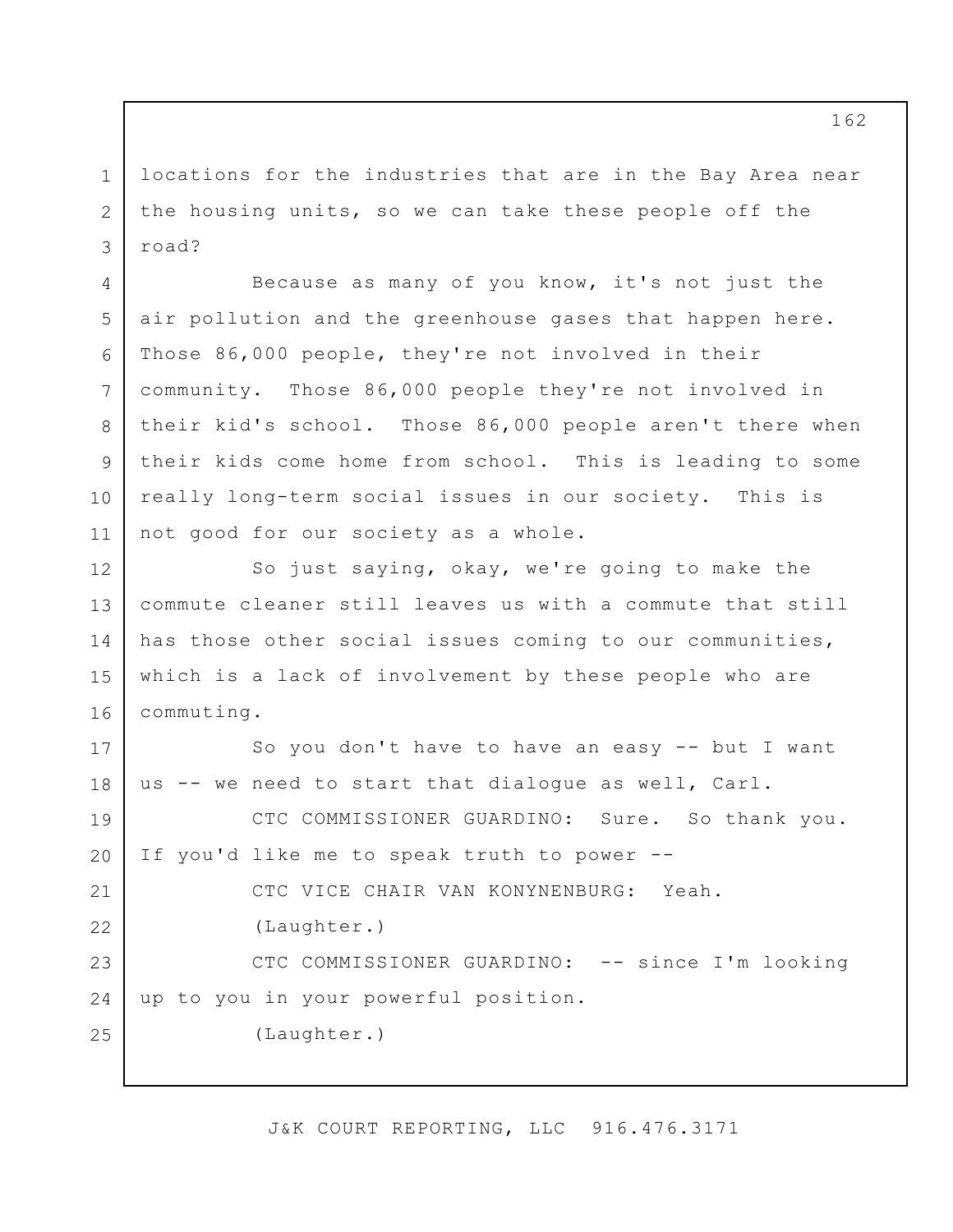CTC VICE CHAIR VAN KONYNENBURG: Yeah. Yeah. Speak the truth, man. Speak the truth.

CTC COMMISSIONER GUARDINO: I try to live by an expression to be candid, but kind. So Mr. Vice Chair, if you want an honest answer, but a candid, but kind answer, I will provide it to you.

7 8 9 10 11 12 13 We are pricing middle class, and aspirational middle class, and upper middle class jobs out of California by the decisions that we make from a policy perspective. Those are the jobs that we're losing, especially innovation economy jobs that are not industries in place and can go elsewhere in order for those employees to be competitive and survive.

14 15 16 17 So the truth of the matter is, a lot of the jobs that you're referencing that can be placed in other locations go outside of California but to other states in the United States where they can still be competitive.

18 19 20 21 22 23 I'll give you one example since you mentioned housing. The median priced home for a home in the Bay Area is -- last year was 1.25 million. You can buy four times that home for a fourth of the price in Austin at 249,000 or you can buy an even bigger home in Seattle for 496,000 and they'll throw in the umbrella for free.

24

25

1

2

3

4

5

6

(Laughter.)

CTC COMMISSIONER GUARDINO: That is the case in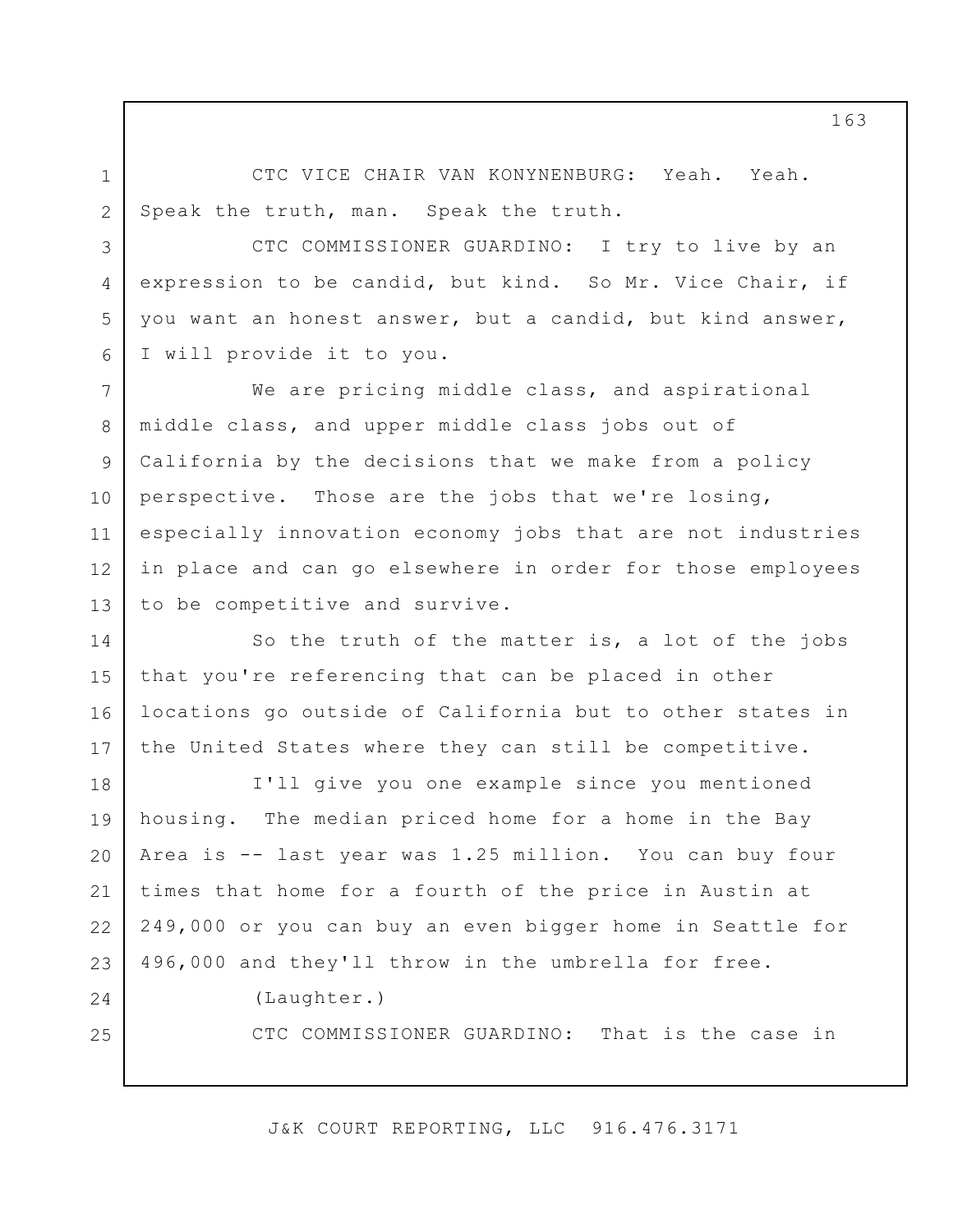most innovation economy regions in our country. So we're pricing out the jobs that we say we want for people aspiring to the middle class.

1

2

3

4

5

6

7

8

9

10

And so why aren't they staying in California? Because the same policies that price out those jobs apply to all of California. So it's not a case of, well, why don't you just go to the Central Valley, because the same State policies apply that make it challenging to do business here, whether you're innovation economy or an industry in place.

11 12 13 14 15 So it's a much longer conversation that I'll have within anyone over a root beer, since I don't drink, to talk about how do we have policies that meet all of our goals, but also the goals of having jobs for hard working Californians and people who aspire to work in California.

16 17 18 19 20 21 22 23 24 25 I often say when we're talking about these solutions, most of us and certainly through my day job, don't expect or want the Central Valley to be the bedroom to Silicon Valley. That has never been our solution. We championed, as Andy mentioned, in 1998 as the only private sector organization to partner with the public sector to champion ACE's establishment in 1998, because it was already a reality of people suffering through that commute, so how do you respond to that existing reality? We were proud to champion it then. We're proud to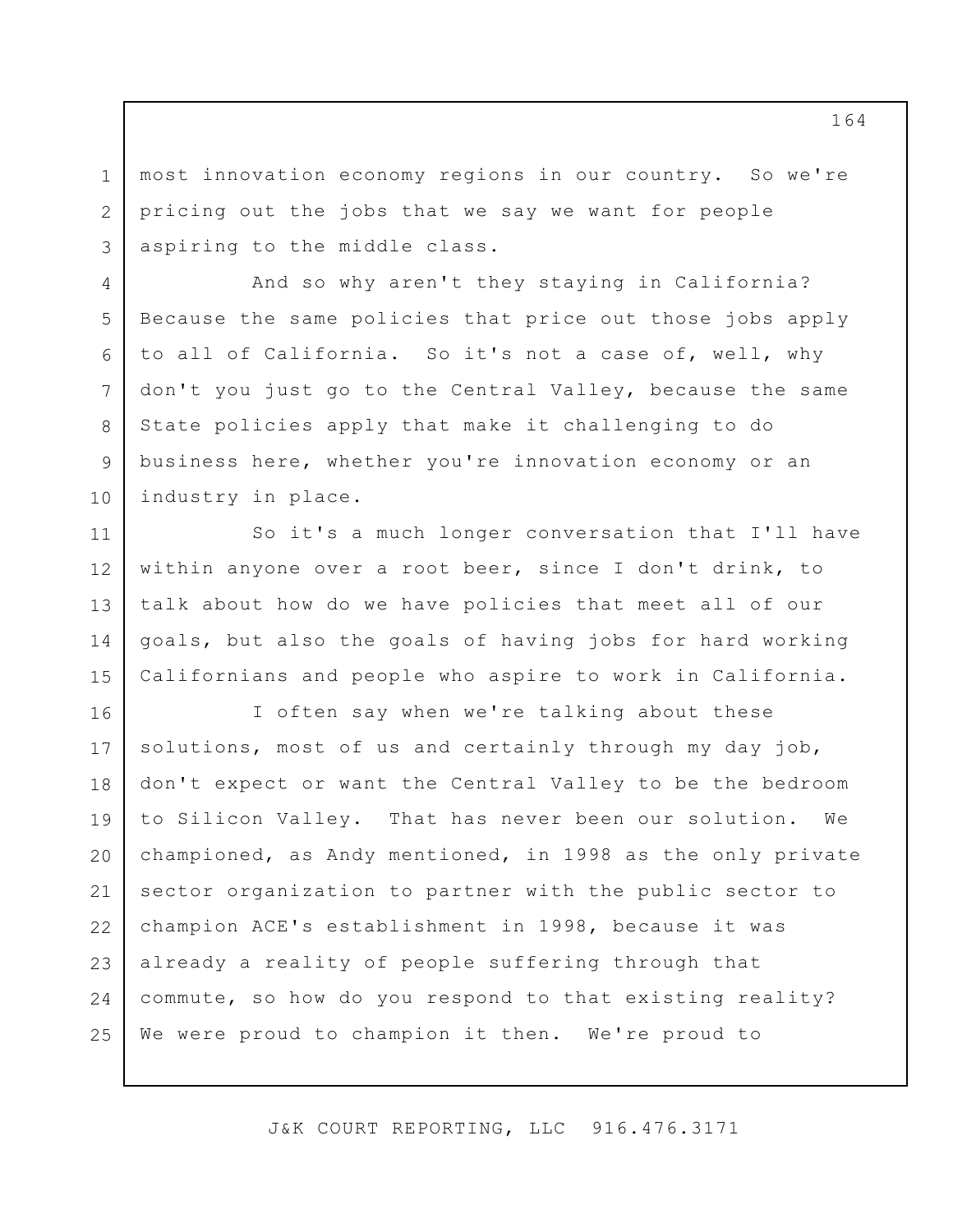champion its expansion now, but that is not the ideal.

1

2

3

4

5

6

7

Bay Area communities need to much better step up to a three decade old housing neglect need that we've had in all of California, not just the Bay Area. But that's why we have the pricing challenges for all California families is because we've neglected as a state to build homes.

8 9 10 11 12 13 It's been since 1989, as Hector knows from his days in the Legislature, that California has consistently met its annual housing goals just to keep up with our current population each year. And then we wonder why we have a housing crisis and why we're pricing people out, especially out of our urban areas.

14 15 16 17 And I call it the Texas Two Step. In the Bay Area, they first look for a less expensive place in the Bay Area or in the Central Valley, and then they step right out of California.

18 19 20 21 22 23 So open to buying lots of root beers for anyone who wants to have this conversation, but we've got to stop pointing fingers and joining arms, if we're going to be serious about addressing these issues. And so far, a lot of serious people with good intents aren't coming together to address these issues.

24 25 CTC VICE CHAIR VAN KONYNENBURG: You always meet my expectations.

J&K COURT REPORTING, LLC 916.476.3171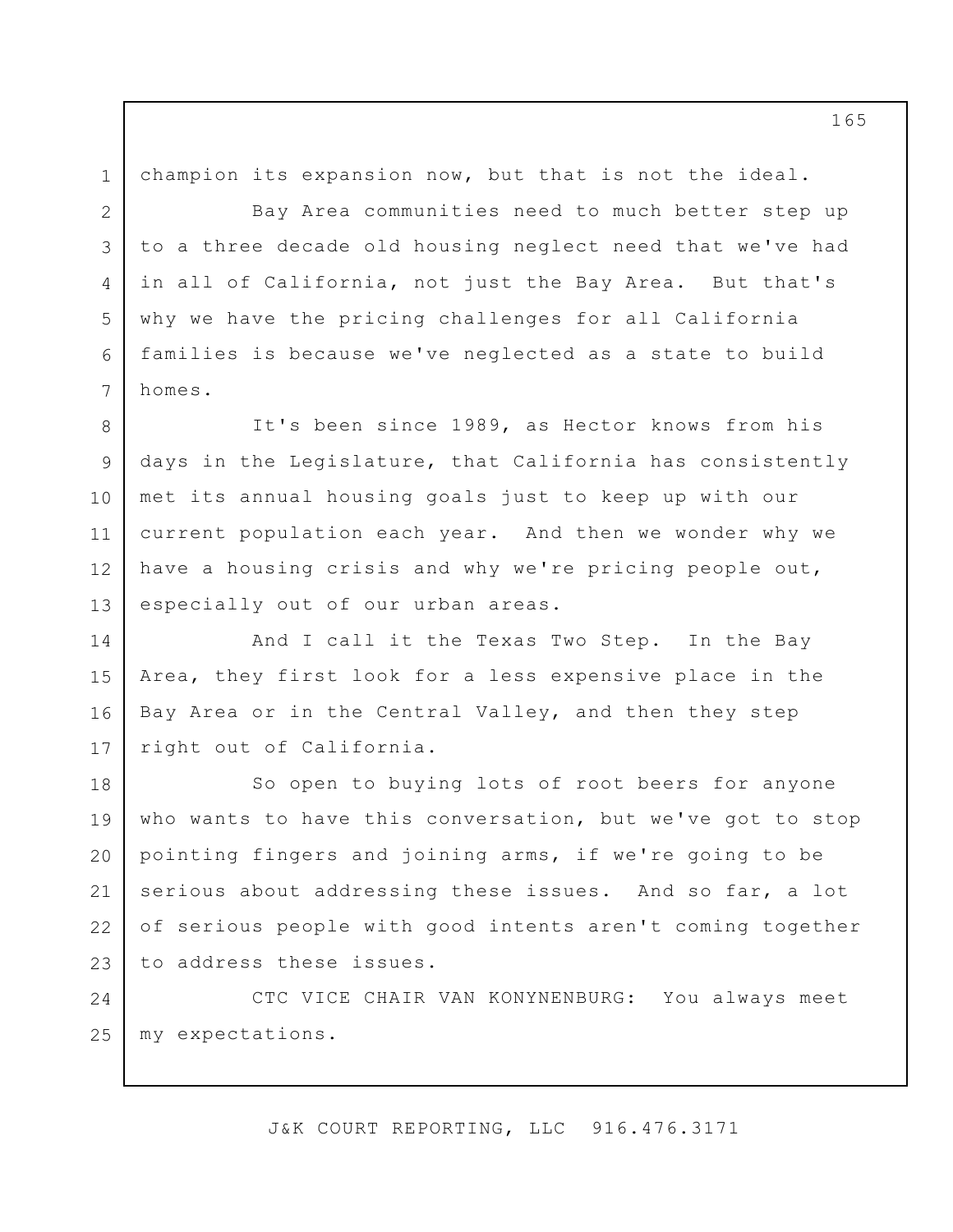2

3

4

24

25

1

(Laughter.)

CTC COMMISSIONER GUARDINO: You're very gracious. CTC VICE CHAIR VAN KONYNENBURG: All right. Secretary Kim.

5 6 7 8 9 10 CALSTA SECRETARY KIM: Thank you, Mr. Chairman. Appreciate the panel coming together. I had some -- I heard some great insights from all of you. I'd love your thoughts -- this is for any or all of you. I'd love your thoughts on mobility on-demand transit services in rural settings.

11 12 13 14 15 16 I met recently with Moses Stites head of Fresno County Rural Transit Authority and heard some really promising ideas in terms of what's happening around the rural parts of Fresno County. How do you see this applying in your areas, if it applies at all? What's the future of mobility on-demand transit services?

17 18 19 20 21 22 23 And then the second question, not transit related, 99 and 5. I think everybody recognizes the role of 99 in the Central Valley as the backbone, as the major arterial. Can you talk about I-5 as well. I know that's to the west of you. But what are the similarities and differences in terms of freight traffic on 5 versus 99? I'd love your thoughts on both questions.

Thanks.

MR. HAKIMI: Let me start with I-5 and then I'd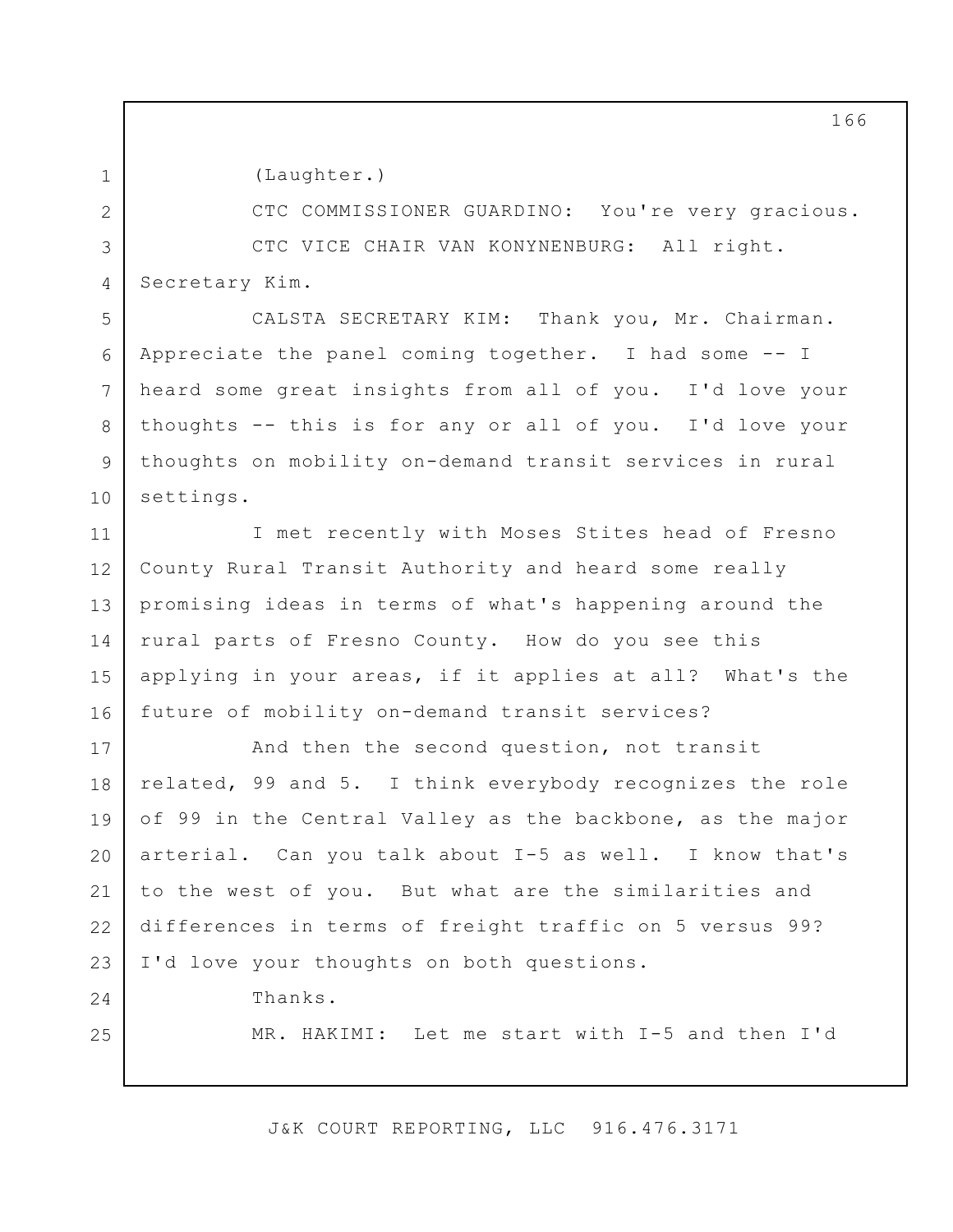3 be glad to also talk about the mobility on-demand too. But Interstate 5 was built in the early 1970s in the Central Valley. It's -- like I said previously, it's about 225 miles from where it touches down in Kern County after going over the mountains and the grapevine and up to where it turns off to 580.

1

2

4

5

6

7 8 9 10 11 12 13 14 15 16 17 18 19 It was built in the early 70s as two lanes and it's still two lanes today in each direction. You all know that our population has grown dramatically since the 1970s. You also all know, because I believe most of you drive, that freight traffic has grown exponentially. All of us as directors or employees of MPOs have to consider the growth rates in our county, the traffic counts. We're all heavily involved with projecting what will happen in the future. And we all know that Interstate 5 in the next 20 years will become what Interstate 5 has become in Los Angeles. It will literally become gridlocked, unless we do something very, very soon. And you all know how long it takes to implement transportation projects.

20 21 22 23 24 25 Interstate 5 was always envisioned to be widened into the median. There's enough room, without any new right-of-way acquisition, to widen I-5, but we don't have the resources to do it on our own. Interstate 5 carries traffic of national significance. It's the same as Interstate 95 on the east coast. Yet, we're dealing with

J&K COURT REPORTING, LLC 916.476.3171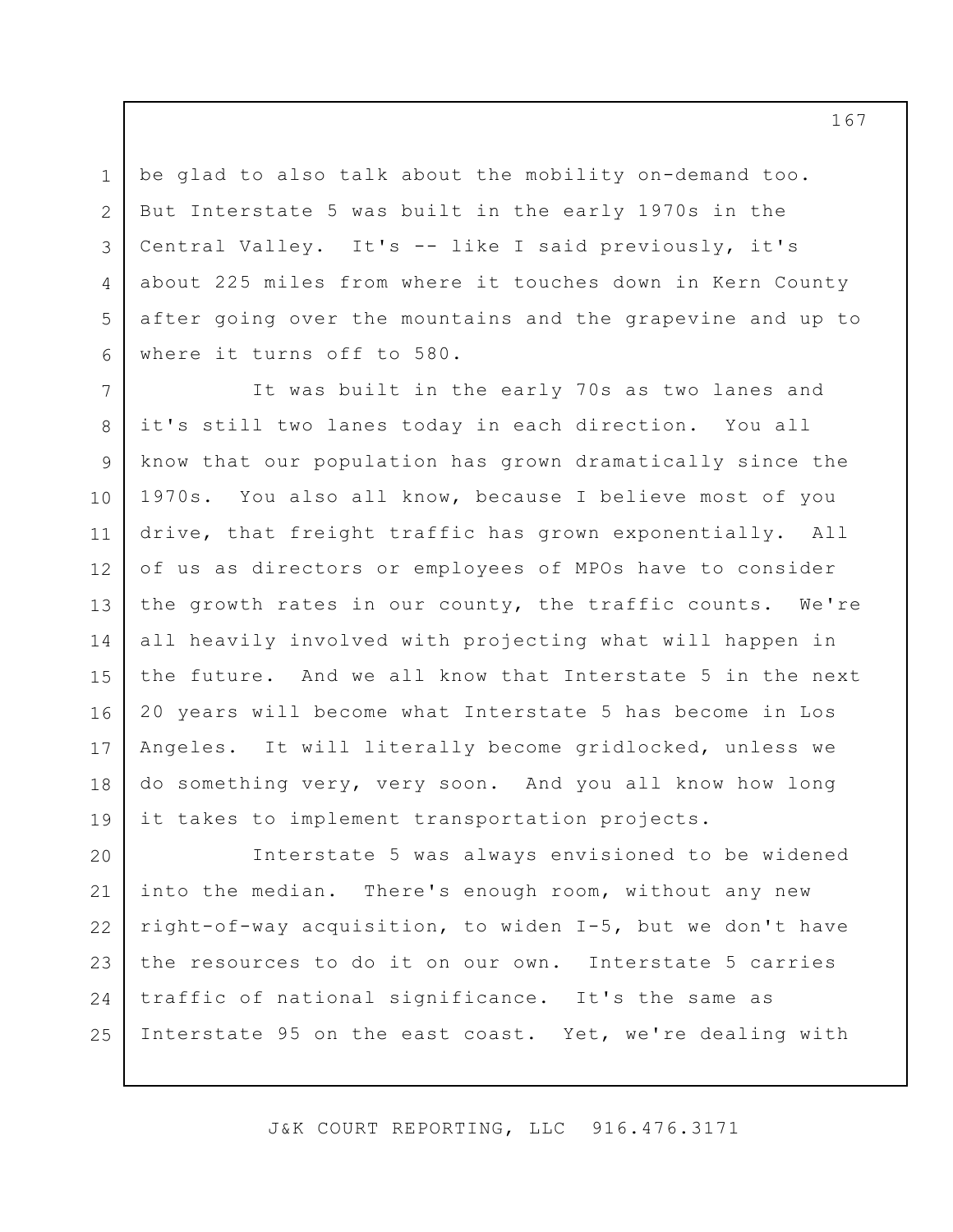a route that we know will fail shortly.

1

2 3 4 5 6 7 8 9 I'll give you a good example. If you drive Interstate 5 on a holiday weekend, like Thanksgiving or Christmas, you'll see how what engineers call level of services. You may be moving, but you're moving very slowly. You have limited mobility. We know, if we do nothing on I-5, that's what it will be like every day and we  $--$  we want to do something about it, work with you, work with others.

10 11 12 Literally, it will be at least a two to three billion dollar investment to complete Interstate 5. Does that answer your questions?

13 14 15 16 17 18 19 20 21 22 23 MR. CHESLEY: I'd like to add in about Mobility on-demand. The San Joaquin Regional Transit District for the last eight months has been operating their Van Go program. Is that really kind of clever? They have the vehicles wrapped in art from Vango. And it's -- there's right now eight vehicles out there that are providing service. It generally takes about an hour to actually get out to the location, because the demand is so high for this service, but it's operating much better than your traditional dial-a-ride service, which generally took 24 hours to get there.

24 25 We're -- there's still some judgments going on about the program. It certainly has been meeting the

J&K COURT REPORTING, LLC 916.476.3171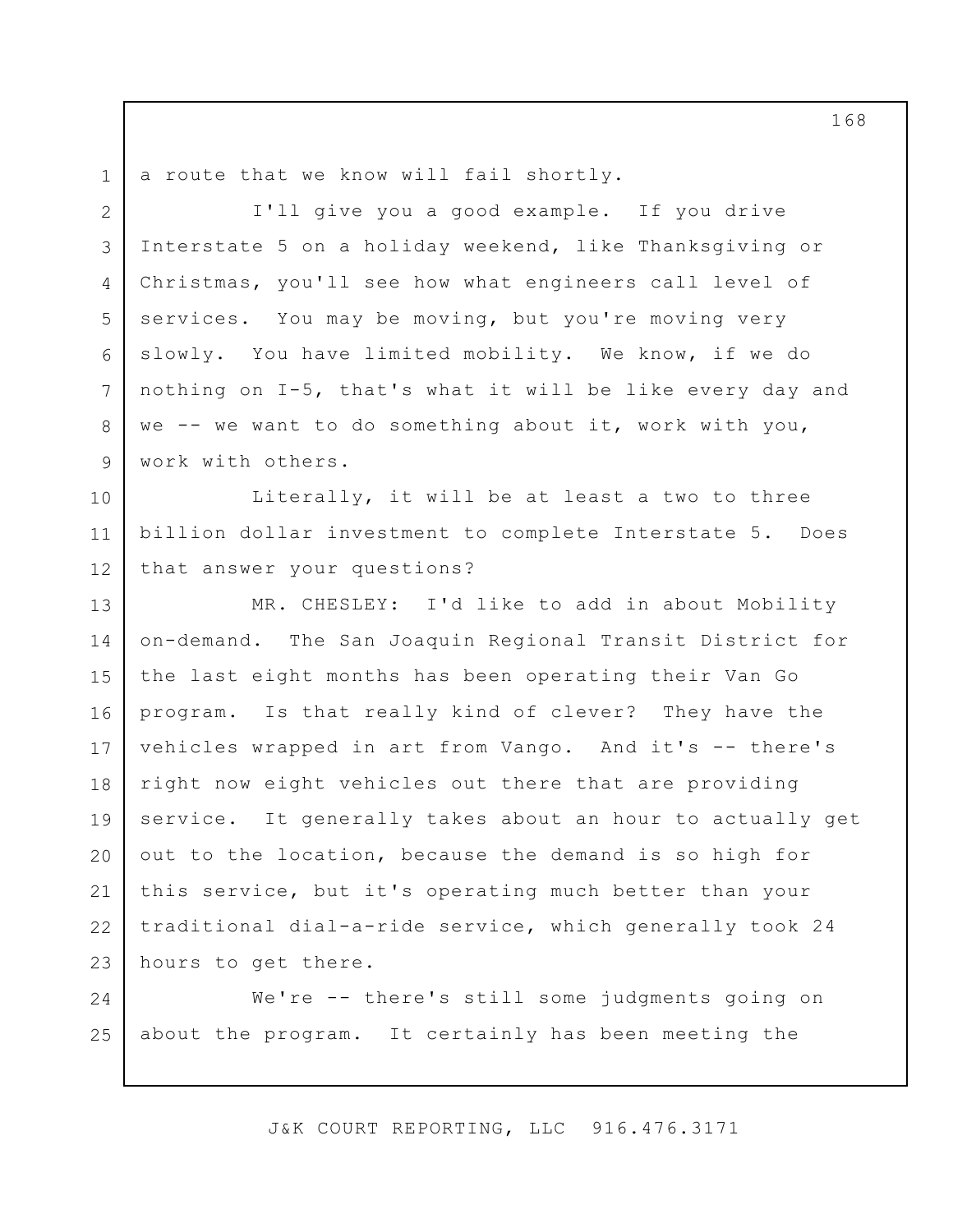1 2 3 demand of most of the riders out there. But the cost and the -- also issues associated with accessibility are still things that need to be assessed around this one.

6 But I give a lot of credit to the San Joaquin Regional Transit District for actually putting out there -- they have those eight vehicles. They respond very quickly to requests for rides. And up to this particular point, from a customer perspective, it's been well received.

4

5

7

8

9

25

10 11 12 13 14 15 MS. PARK: Thank you. I would like to add that in Stanislaus Council of Governments in our area, we have a program called MOVE that is helping our people with disabilities and mobility options that cannot use traditional dial-a-ride services. And that program has expanded.

16 17 18 19 20 21 22 23 24 As a matter of fact, when we were passing our measure, or working on our expenditure plan, this was something that the residents in this Stanis -- in this county wanted the program. And it's been extremely successful. Another program that we're working on, it's the Miocar, which is a lot program for -- that is going to be targeting underserved communities to try to help people with mobility options in -- throughout the county. So we have some new programs that are coming underway.

MR. HAKIMI: Let me jump in on that Miocar. So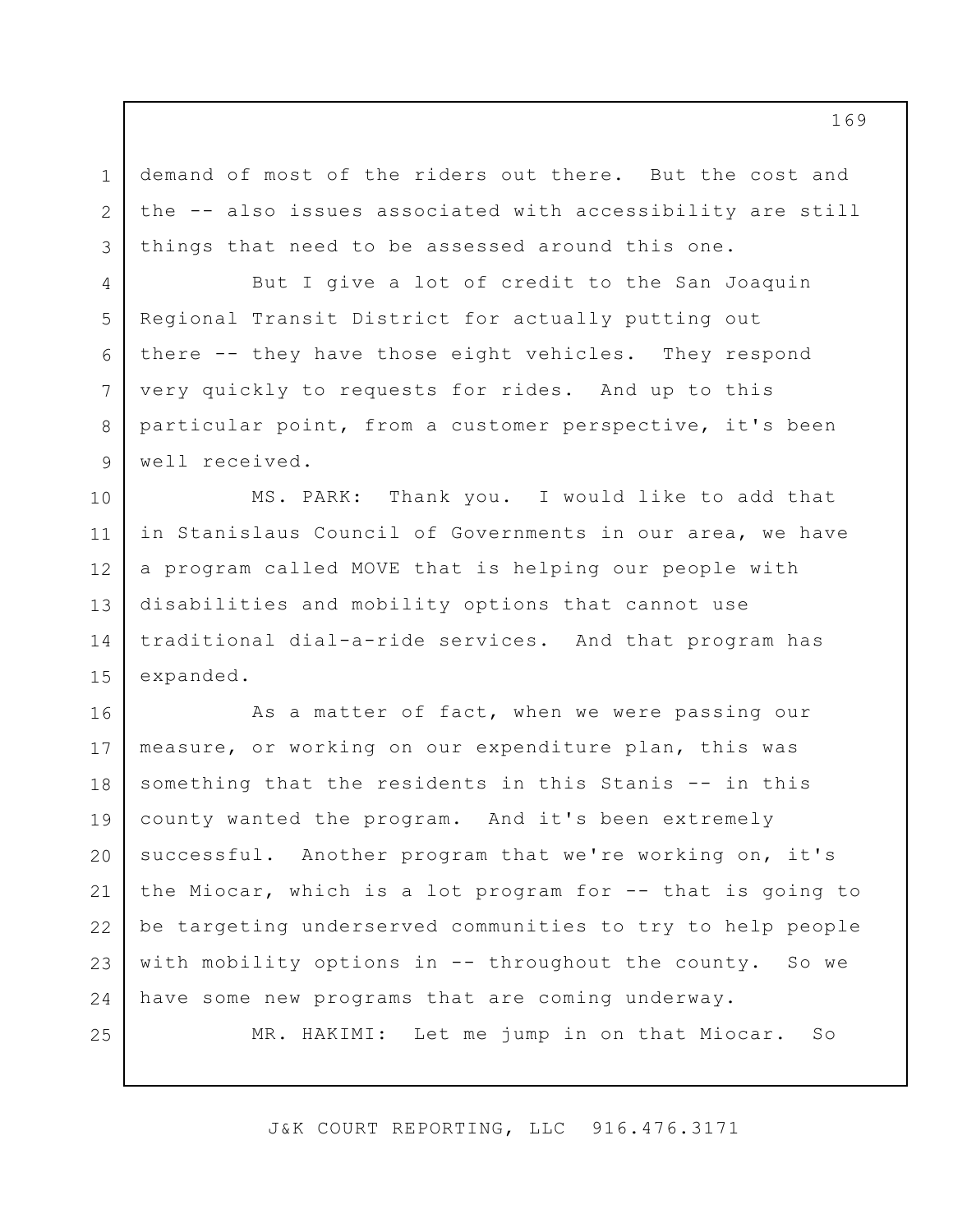1 2 3 4 5 6 7 8 in Mio -- in Kern County, it grew from a grant we received through I believe the Air Resources Board and we partnered with UC Davis. So in Kern County, we've bought used electric vehicles, about two-year old vehicles, and we're implementing service in Wasco, Arvin, and Lamont, some of our most disadvantaged communities. And I believe it's \$4 an hour, which is very affordable for someone to rent a car for an hour.

9 10 11 12 And so far, it is working well. The -- our goal, at least in Kern County, is to hopefully be able to replace some fixed route transit systems that are not working well, frankly, with on-demand transit.

MS. CAI: Secretary --

13

16

14 15 CTC VICE CHAIR VAN KONYNENBURG: Okay. At this time, we are going --

MS. CAI: I'm sorry.

17 18 19 20 21 22 23 24 25 CTC VICE CHAIR VAN KONYNENBURG: Kristine, sorry. MS. CAI: Okay. So, Secretary Kim, I heard from Moses about your conversation with him. He's actually Fresno COG funded a study about, you know, the program that he's going to -- looking to in the rural areas, looking at mobility on-demand. But in the entire Fresno we have a go -- grant parent program. Actually, it's that we use the -- our local sales measure to fund to - actually, to subsidize our seniors for their rides. They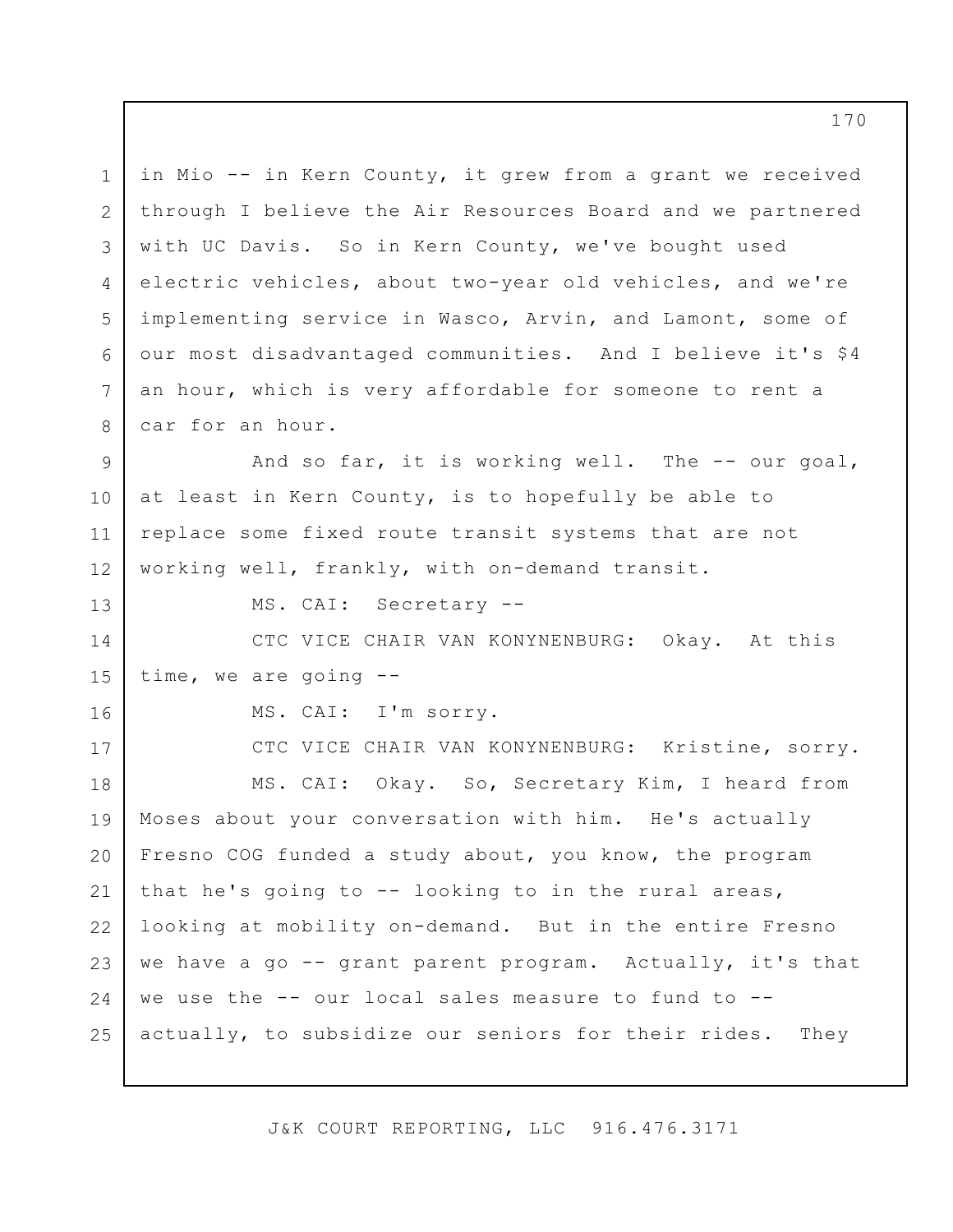can -- it's actually using Uber and Lyft. They can actually use the app or they have a 1-800 number to call. And they can get the ride. And their ride gets -- 75 percent of their ride gets subsidized by our local transportation sales dollars. CTC VICE CHAIR VAN KONYNENBURG: Okay. All right. So, now is the time of our program we're going to break for lunch. For Commissioners and Board members, you will be going to the San Jose room. For the rest of the general public, there are one block from here on either 10th or 11th Street, there are several quick serve restaurants. And we will back here -- can we back here at 12:35, please. 12:35. Thank you. (Off record: 12:07 p.m.) (Thereupon a lunch break was taken.)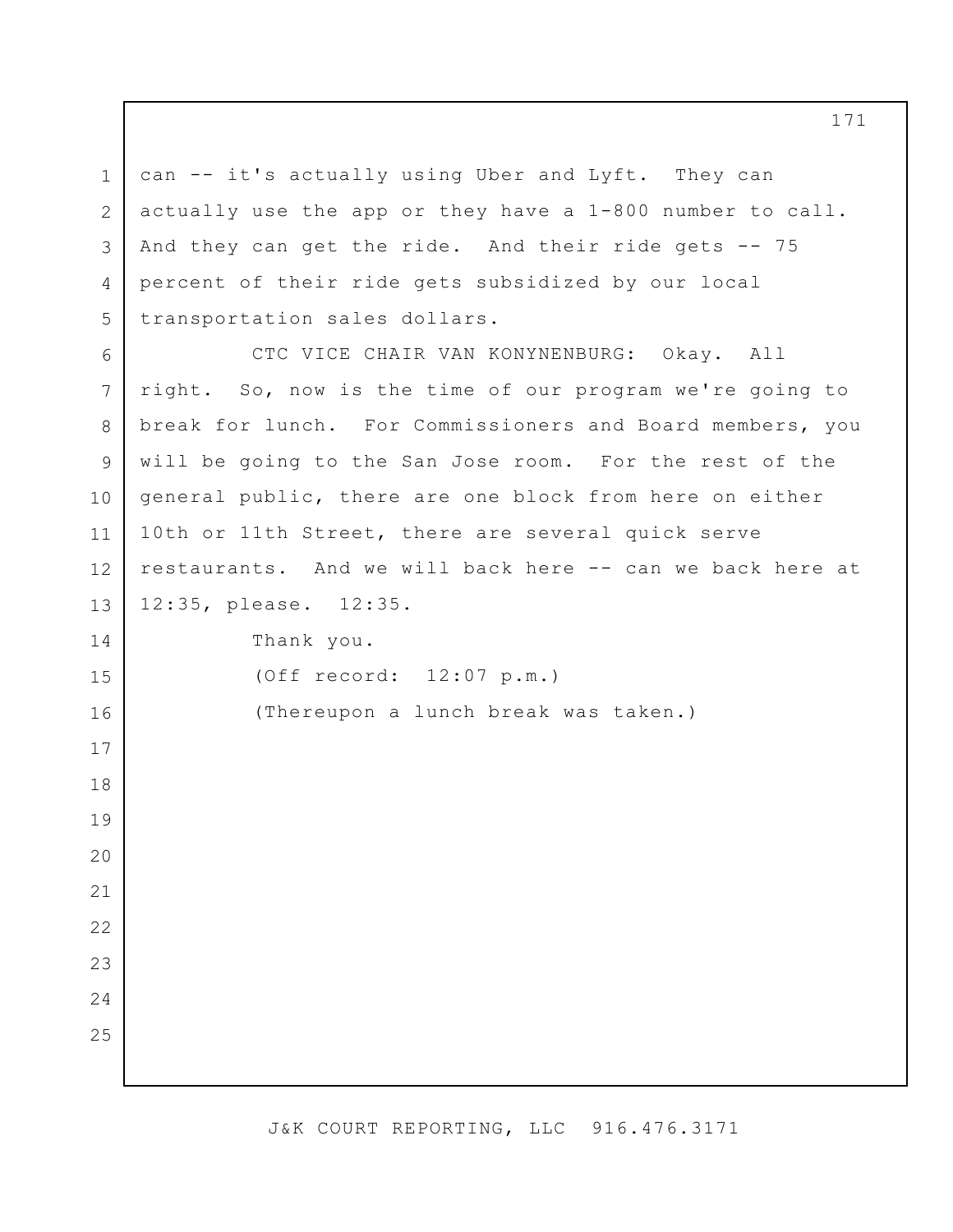1 2 3 4 5 6 7 8 9 10 11 12 13 14 15 16 17 18 19 20 21 22 23 24 25 A F T E R N O O N S E S S I O N (On record: 12:56 p.m.) CTC VICE CHAIR VAN KONYNENBURG: All right. We're going to bring the meeting to order. Order. Order. Could I have Commissioners and Board members please come take their seats. All right. At this time, I'm going to open the meeting to comments from Board members and Commissioners. And if you would like to speak, please put your placard on its edge and I will call on you. ARB BOARD MEMBER GIOIA: I don't want to be the first one, but I'll be the second one. How is that? CTC VICE CHAIR VAN KONYNENBURG: Okay. Commissioner Kehoe. CTC COMMISSIONER KEHOE: All right. Thank you, Mr. Chairman. Delighted to be called on first. Thank you, Mr. Supervisor. Really, I -- that last panel was excellent. And I know we're always under a time crunch at these meetings. And I certainly wanted to get over, because I wanted lunch too. But it would have been nicer to hear a little more depth on those programs, because there was such a variety and it's such a huge geographic area. So, you know, food for thought or maybe when we're doing a workshop at the CTC, we could look at some of those issues a little -- in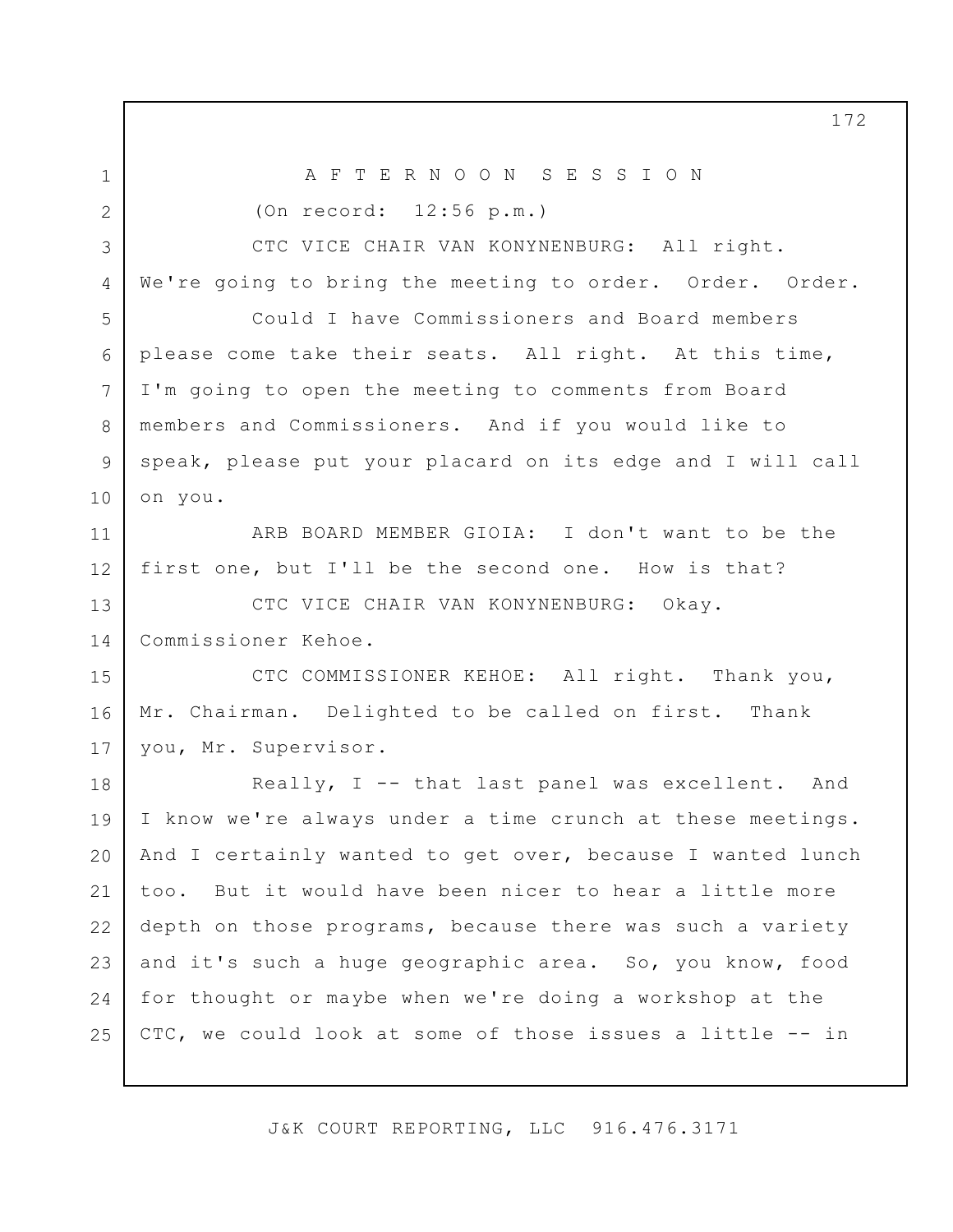a little deeper way.

1

2

3

4

5

8

9

10

Thank you.

CTC VICE CHAIR VAN KONYNENBURG: Supervisor. ARB BOARD MEMBER GIOIA: First, I've got to get it close. Can you hear me?

6 7 Okay. First, I want to express appreciation to everyone who spoke on all the panels. I think this was really informative, educational. I'm looking forward to HCD being -- sitting up here with us, because it is important having housing at the next meeting.

11 12 13 14 15 16 And I mean my observation as someone who wears three hats, a State -- a Board hat, a regional hat with the Bay Area Air Quality Management District, and then a local government hat, I mean, really action is needed at all three levels. And that's what's so complicated and complex about this.

17 18 19 20 21 22 23 24 25 And one level of government is not going to - just like one agency is not going to solve the transportation, climate change, and housing issue. It's going to take effort at all three levels. And I do think it's going to take some strong leadership at the State level, you know, that has unique differences for different parts of the State, because we are -- the State is different. It has regions that approach things differently, so we have to consider that.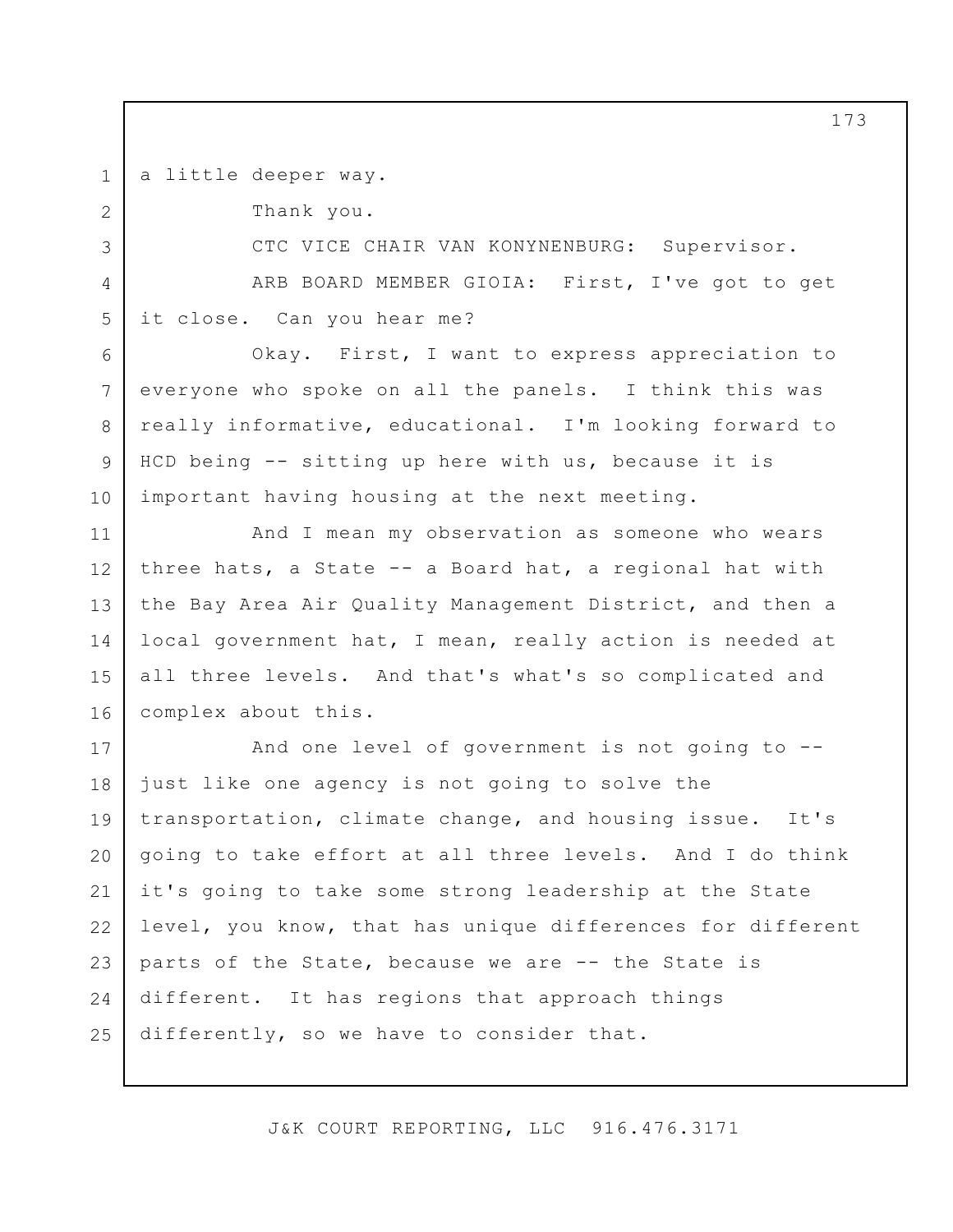1 2 3 4 5 6 7 8 9 10 But I do think stronger State leadership will be helpful for both the regional and local levels. And I realize there's always tension when the State provides greater direction to regional or local government, but - so we need to be conscious about how we do this in a way that has -- that maximizes the chances of success. And oftentimes, with incentive dollars, I think, you know, you either have the carrot or the stick. And I think you probably need a little of both, some carrot and some stick.

11 12 13 14 15 16 17 And finding that right balance is going to be the key to success, how much carrot and how much stick. And I do think changing the -- you know, our cultures of our different agencies are very different. And so as several speakers mentioned the importance of really integration of our cultures and a greater message that we have that builds greater public support.

18 19 20 21 22 23 24 25 The public doesn't really care as much about which agency is solving their problem or which level of government is solving their problem. They just want the problem solved. And so I think we need to think about how we frame all of this in ways that appeal broadly. And health is a major component, you know, shorter commutes, more time with your family, you know, more affordable housing, better health. How we figure this out in a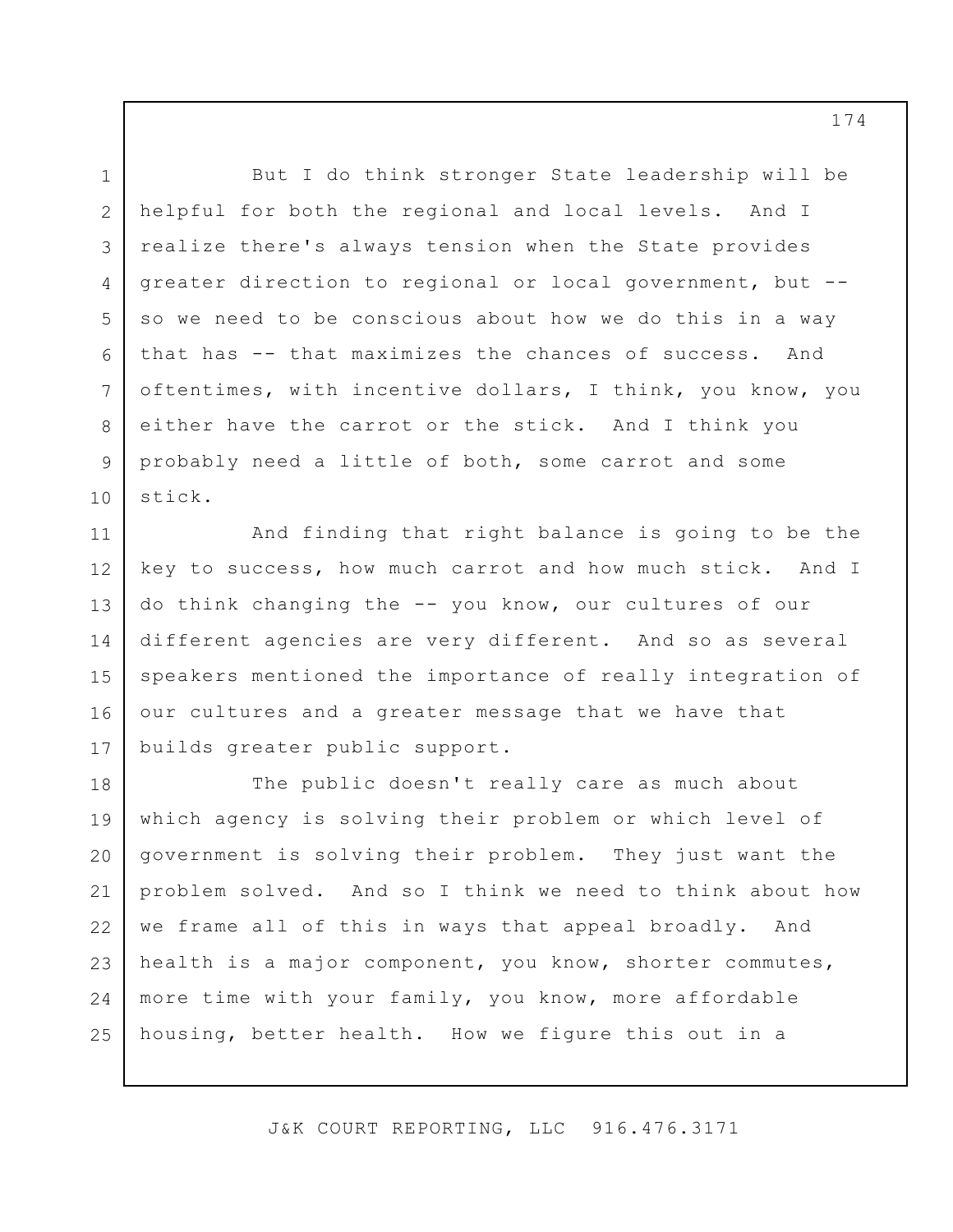roadmap. So it's a start. Obviously, there was not a conclusion to things today, but  $I$  -- but  $I'm$  looking forward to continuing this discussion and action.

1

2

3

4

5

6

7

8

9

CTC VICE CHAIR VAN KONYNENBURG: Senator Monning. SENATOR MONNING: Yes. Thank you. And I want to thank the City of Modesto for hosting us and the Transportation Commission for including us. I think this is a valuable coming together of the different -- the Board and the Commission.

10 11 12 13 14 15 16 17 18 This last panel representing the Central Valley communities I would have also enjoyed the chance to exchange a little more with them. And I know we ran out of time. But it was raised earlier by Tamika Butler the question of race as one of the determinants of challenges, whether it's affordable housing or access to jobs. My district, the 17th Senate District, it's central coast. And our leading employer is agriculture. Our second is hospitality/tourism, and our third is higher education.

19 20 21 22 23 24 25 The first two are driven by immigrant workforce, many of whom can't afford housing at minimum wage jobs. And the farm workers by definition are traveling huge distances often in their own cars, sometimes in farm labor contractor buses. And just a question to put out there, not for anyone to answer now. The panel is gone. But the vanpools seems to be serving prison employees, other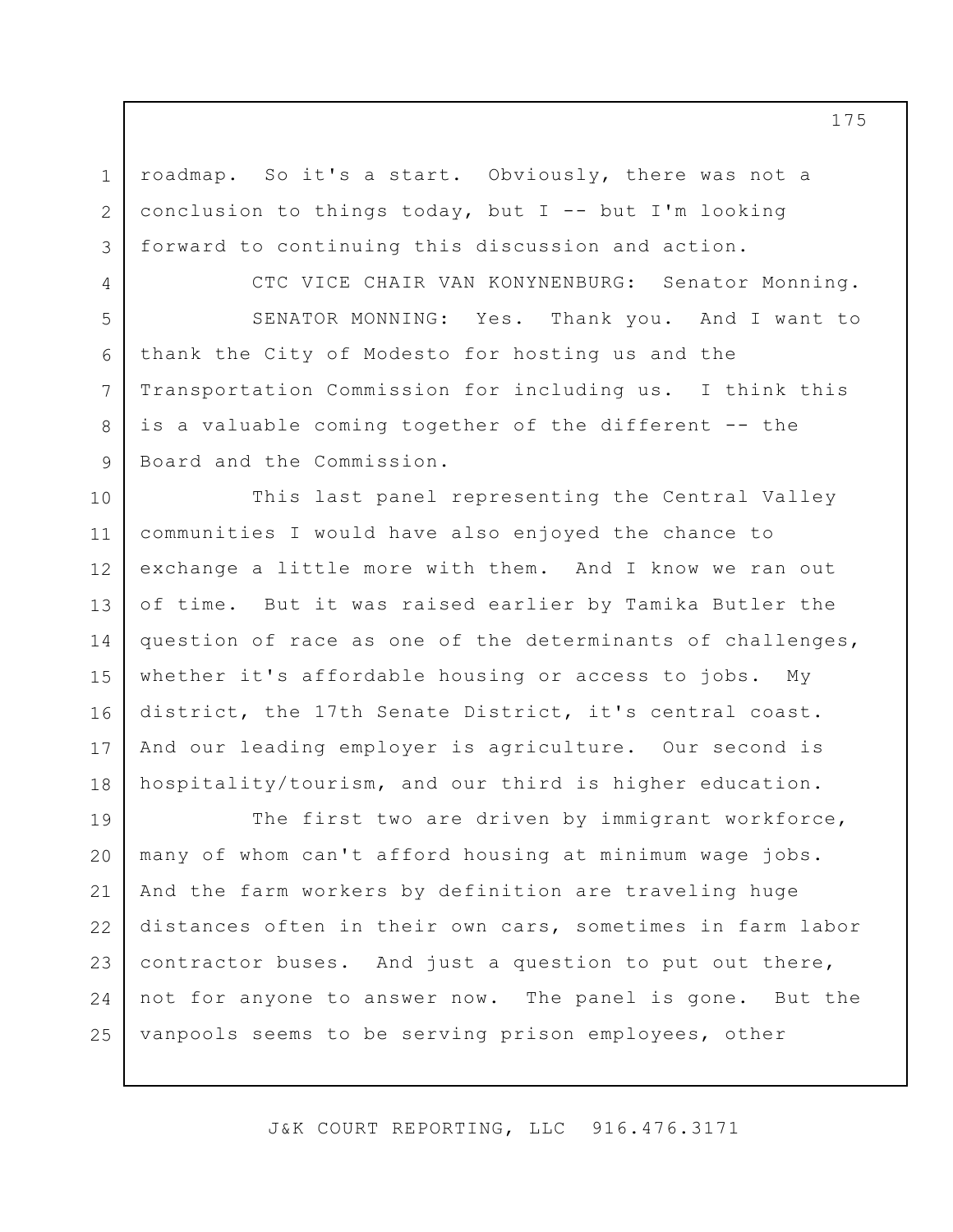1 2 3 4 5 government agencies or large employers, but whether there's any thought or work going into for farm labor contractors converting fuel burning buses to electric generation buses in the future. The housing issue of getting all workforce closer.

6 7 8 9 10 11 12 13 14 15 When I come over the Pacheco Pass on Monday mornings coming from west to east from the Salinas Valley over to the Central Valley, the westbound traffic at 7:00 a.m. it's gridlock coming over Pacheco Pass. And it's people who have bought homes, or live in Santa Nella, Los Banos, Patterson, and they're making that commute every day over the hill, and they're sitting in gridlock idling next to big 18-wheelers because the road doesn't have the capacity to handle the number of vehicles that are dependent on it.

16 17 18 19 20 21 That's an example where high-speed rail, if that link is ever built between Gilroy and the Central Valley, a lot of that workforce would be going through tunnels through the Pacheco Pass working on their laptops or catching up on their sleep, instead of sitting in idling traffic.

22 23 24 25 So these issues are tough. They're multifactorial. But when you look at the composition of our workforce, particularly in agriculture, which is the leading industry employer in the Centrak Valley, as well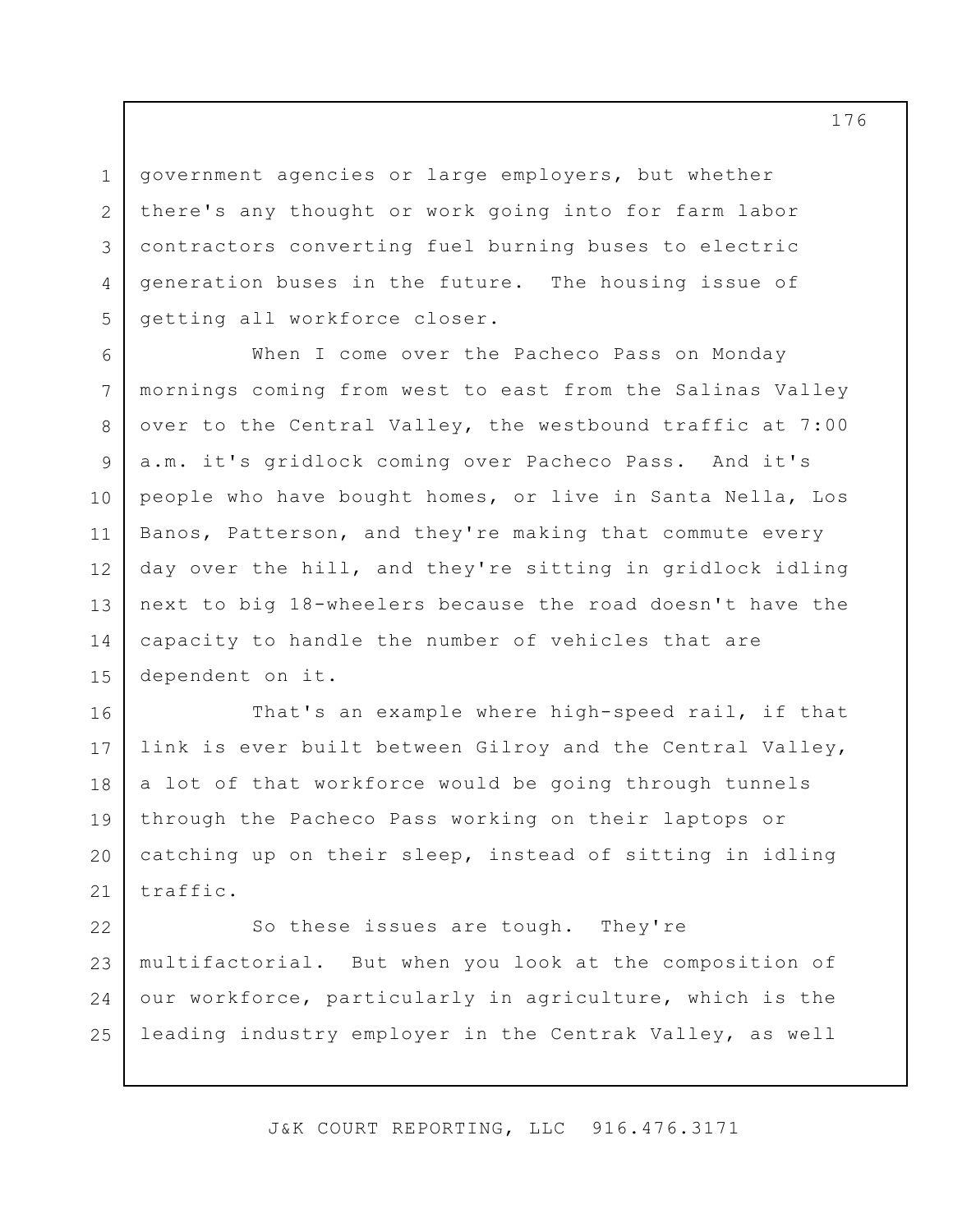1 2 3 4 5 6 7 8 in this valley, we have to factor in the housing and the transportation component directly as it affects the farmworker community, the dairy community, et cetera. And I know there's attention to that. I would have liked to have -- or as we move forward, I will look forward to learning more about some of the initiatives or efforts that are addressing that critical component of our local economies.

9

10

14

So thank you.

CTC VICE CHAIR VAN KONYNENBURG: Thank you.

11 12 13 At this time, we'll move to the public comment period. I don't have a -- oh, I'm sorry. I didn't see your tag up.

Dr. Sherriffs.

15 16 17 ARB BOARD MEMBER SHERRIFFS: Thank you. And, yes, thanks to the panel for great information, to staff for putting today together.

18 19 20 21 22 23 I hope we will have more discussion, not necessarily today, but in the future thinking about how we can move more from information to collective action, you know, including the housing department, where this really help the goal to focus how to align transit, housing, to support climate goals. And that's really our mandate.

24 25 I think we have a good example of action that's arisen from our working together, in terms of our response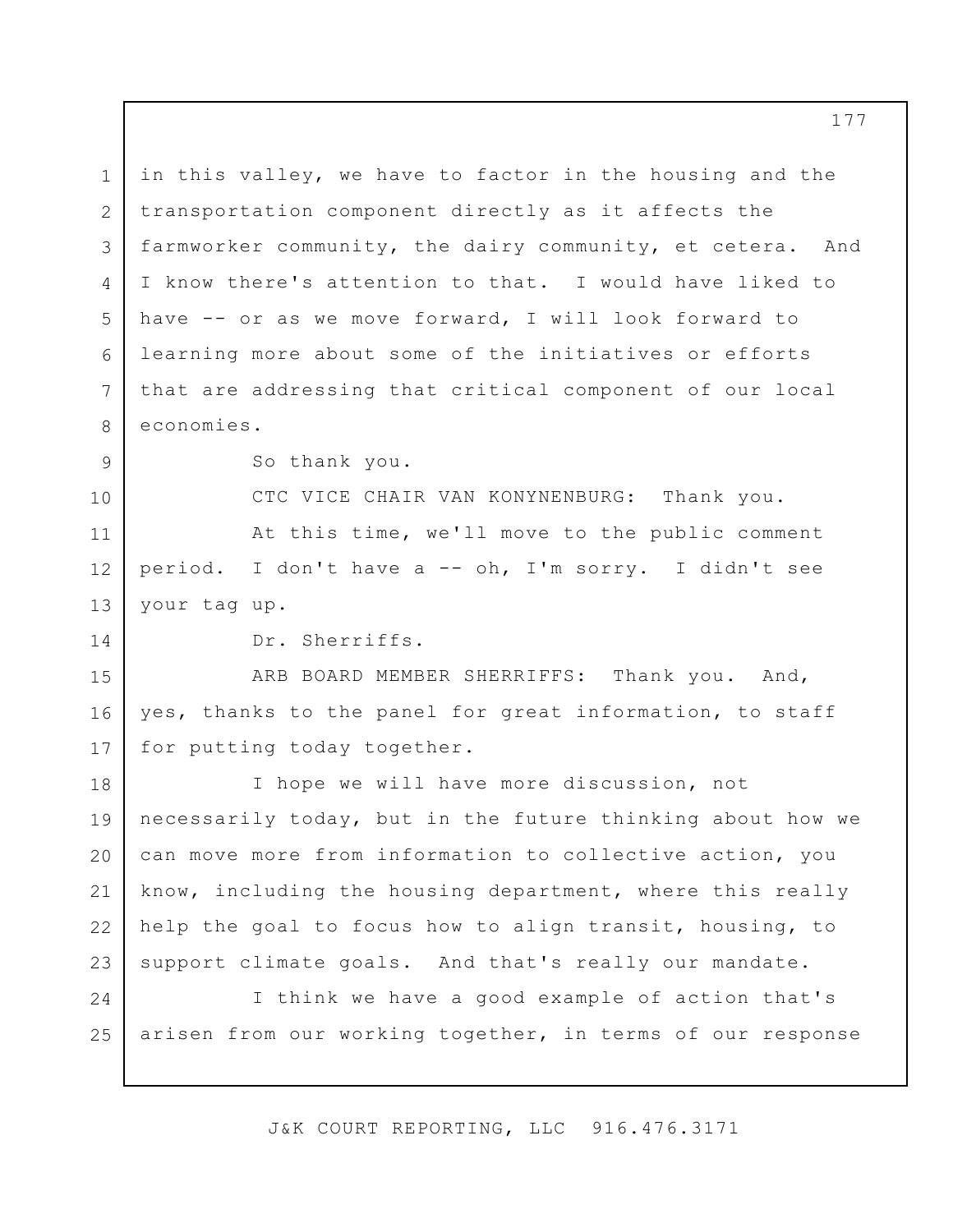to the federal administration efforts to really limit California's authority to implement agreed on mileage standards, greenhouse gas reduction work.

1

2

3

4

5

6

7

So clearly, there's a good precedent. The information has been wonderful and I look forward to our thinking deeper about how to use that collectively to move forward on these issues.

8 9 CTC VICE CHAIR VAN KONYNENBURG: Senator, do you have something else?

10 11 SENATOR MONNING: Oh, I'm sorry. I just didn't put it down. Thank you.

12 13 CTC VICE CHAIR VAN KONYNENBURG: Sorry about that.

14 15 16 17 18 19 All right. Now, we will move to public comment period. I would ask that as you make your public comments, you limit your comments to three minutes or less, depending on the number  $--$  and if I  $--$  we have a whole bunch more speaker cards come up, I might have to dial that back a little bit.

20 21 22 23 If you have -- a lot of you are saying the same things, I would ask that you choose a single spokesperson to relay your collective thoughts, so that we can make sure that everybody gets heard.

24 25 Alrighty, so we're going to start with Chanell, I want to say, Fletcher, but that's not right. Chanell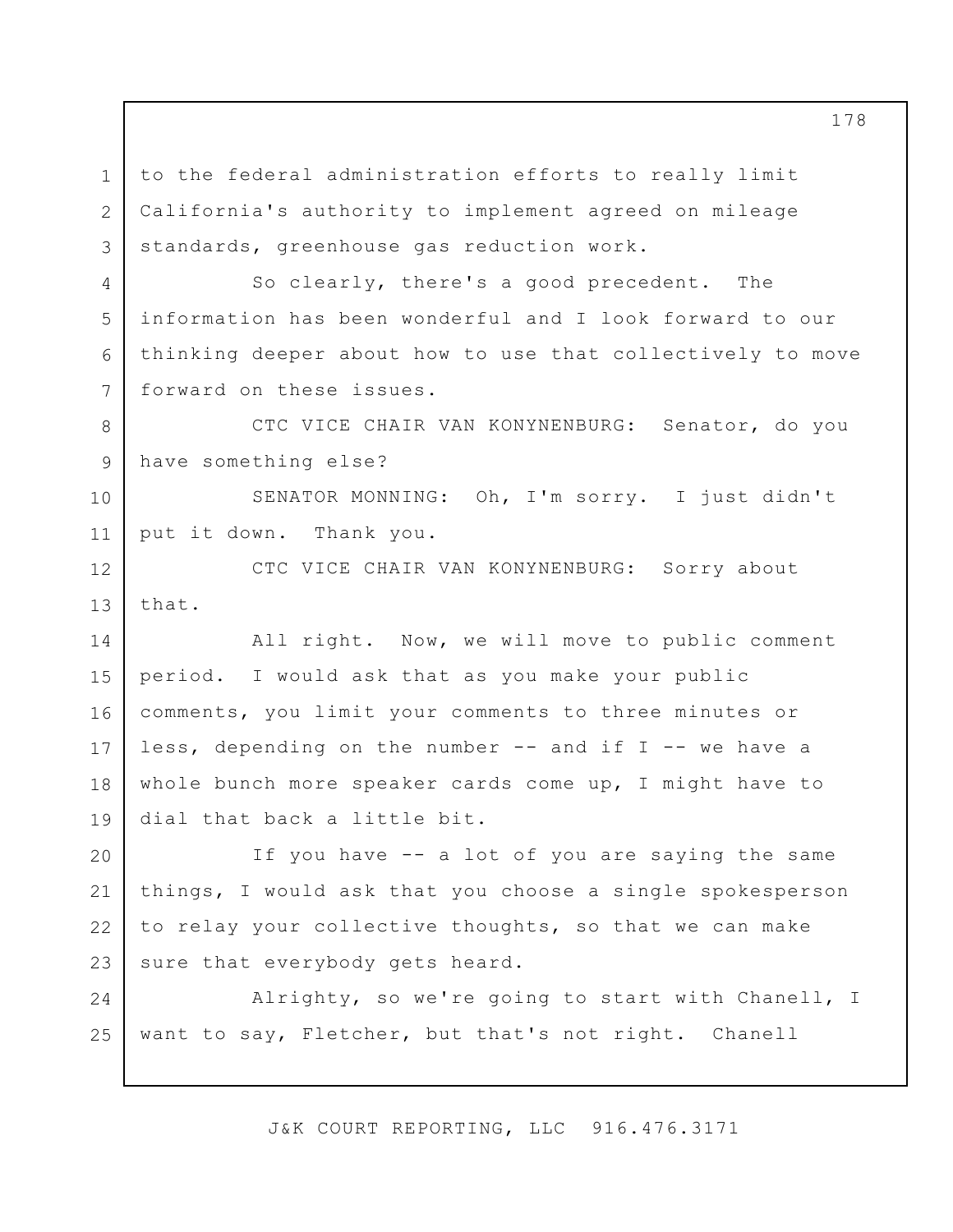1 2 3 4 5 6 7 8 9 10 11 12 13 14 15 16 17 18 19 20 21 22 23 24 25 Fletcher, okay, followed by Esther Rivera. So Chanell, if you would come to the podium and then Esther, if you'd get right behind her. Okay. If Chanell is not here, I'll go to Esther. Where did Esther go? She's always Johnny on the spot. Okay. We will go to Will Barrett followed by Bill Magavern. We'll come back around. To those who weren't here, if they're still hanging out, we'll come back to them. So Will Barrett followed by Bill Magavern. MR. BARRETT: Thank you very much. I am Will Barrett with the American Lung Association. And I know that several of my colleagues in the Climate Plan Coalition are here and they will be coming along to make their comments, so Chanell, and Esther, and Bill as well. So, first off, I wanted to say thank you for the conversation today. I think there were a lot of great ideas raised, a lot of good spirit of cooperation and coordination that we know is needed, all of our State agencies rowing the same direction to make sure our challenges are met. We can't operate in silos. And I think the Executive Order, for example, really kind of helps to tie together the ideas of increasing public health benefits, reducing harmful pollutants, and really making sure that

J&K COURT REPORTING, LLC 916.476.3171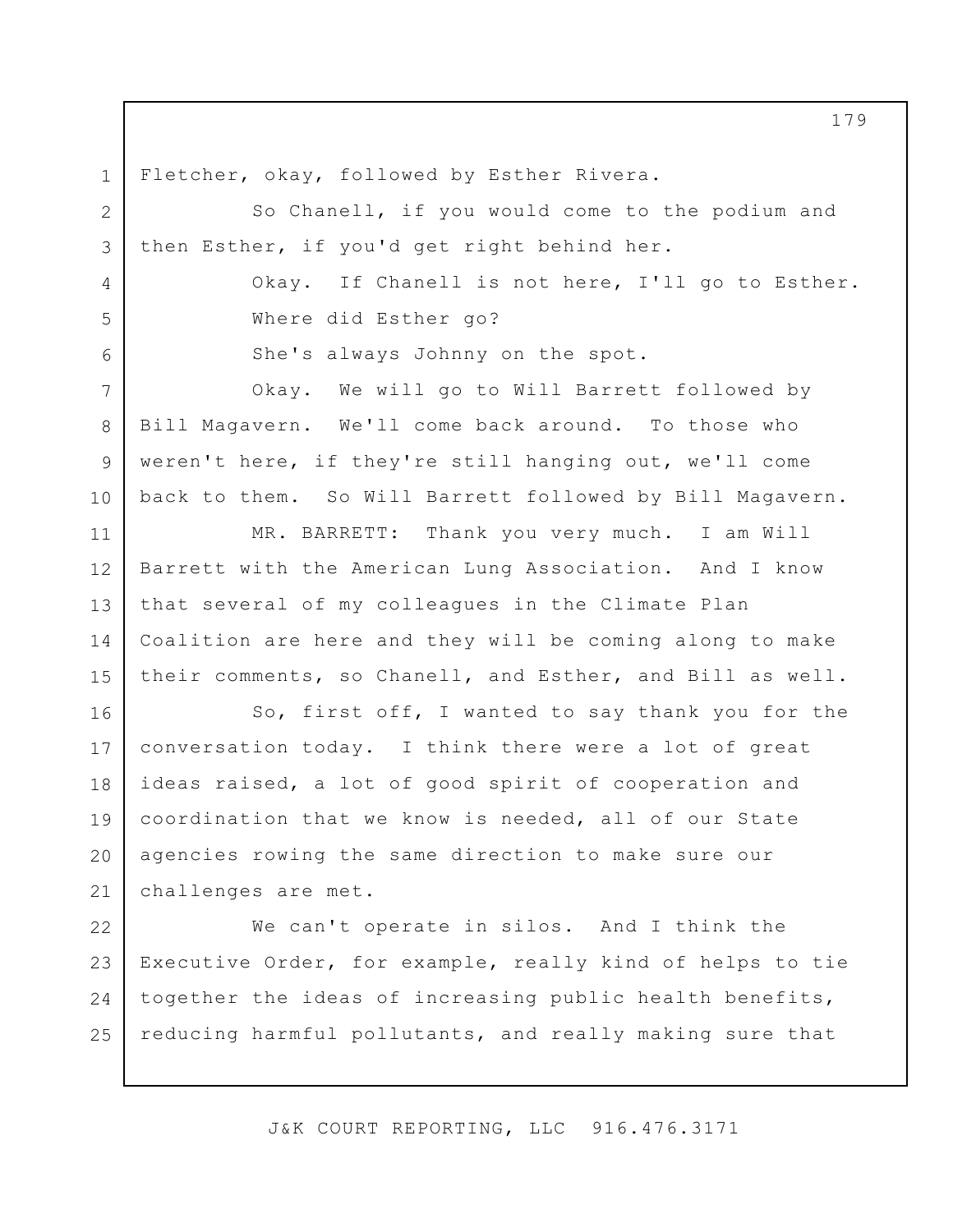1 2 3 4 5 6 7 8 9 10 11 12 13 14 15 16 17 18 19 20 21 22 23 24 as our State grows that it's growing in a healthier way. And one of the things that in the Executive Order we took most note about was the tying of VMT to public health benefits, and public health improvement. We know that that will come in the form of alternatives to driving. So a reduction in transportation pollution that drives California to the top of the list for most polluted in the United States. It has the significant impact on our climate challenges that are actually making the job of cleaning up our air that much more difficult. Our State of the Air Report that we release every year showed widespread increases in ozone pollution due to extreme heat burdens and widespread particle pollution due to the wildfires. So we know that the challenge that we're all facing in transportation pollution. We know that we need to convert as much as possible to zero-emission technologies for the passenger fleet, transit buses, school buses, the freight sector. But we also know that the VMT element of this equation really has to be at the forefront. So within the Executive Order, we really do see that as a critical piece, that focus on public health, improving public health through VMT reduction, will help

J&K COURT REPORTING, LLC 916.476.3171

with chronic diseases, obesity, diabetes, heart disease,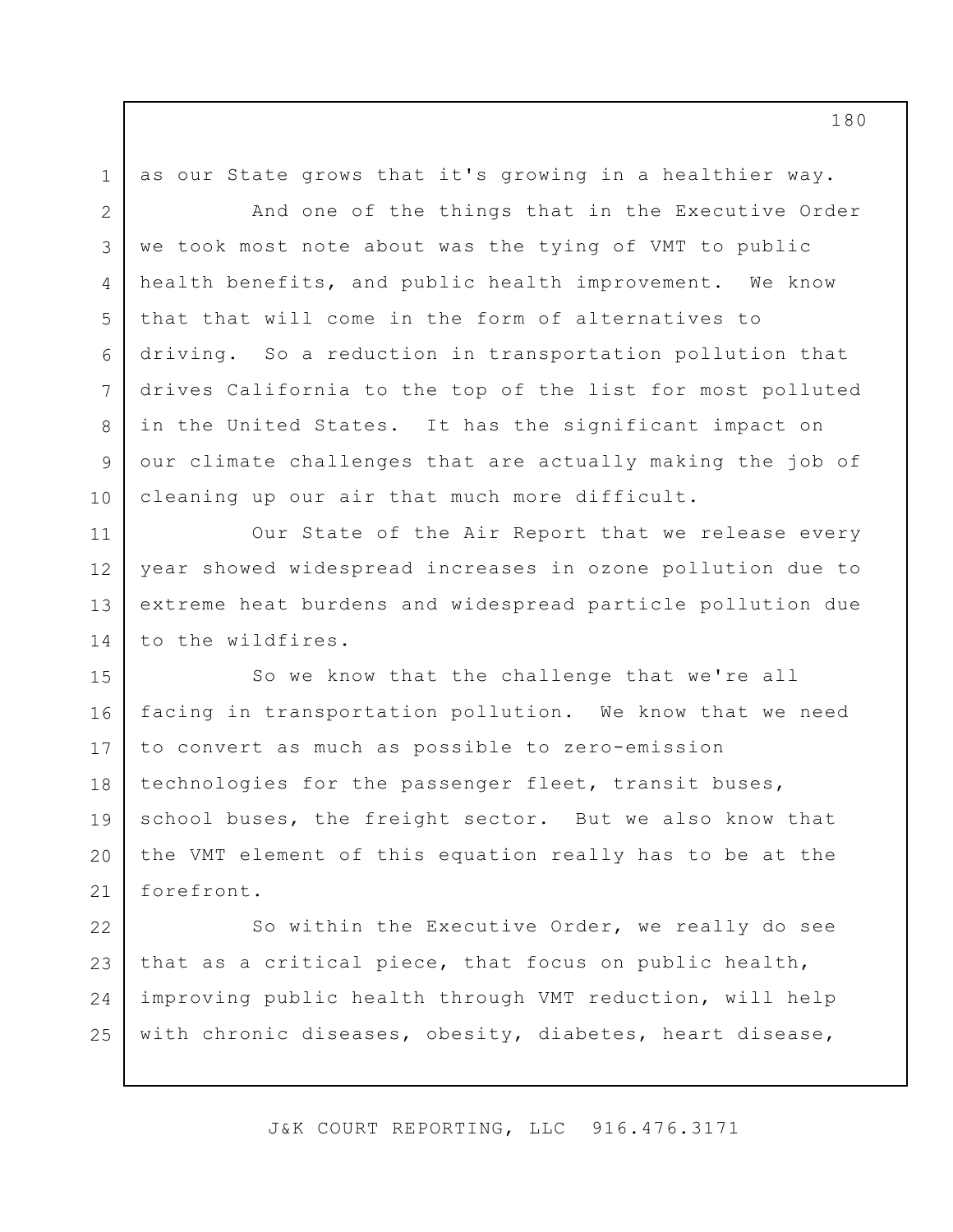3 asthma rates. All of those are impacted by our dependence on the automobile. And so everything we can do to align State funding and State agency missions with pollution reduction is only going to help all of us get healthier communities that we're all working for.

1

2

4

5

6 7 8 9 10 11 12 13 14 15 16 It was helpful to hear as usual from our friends in the valley, the COGs who are doing innovative things and want to see more of that. We want those innovate projects to really become the norm and not kind of a special panel that they're focused on. And we want to help them. We've been working with them a lot over the last few years trying to identify funding opportunities to help boost those things through grant programs, and really feel like we can -- we can really make a difference as we elevate those great projects and make sure that those become the norm going forward.

17 18 19 20 21 22 23 Finally, on the SAFE Rule, the American Lung Association has been a very outspoken critic of the administration's policy to revoke California's waiver. We think it's far, far out of line with the history of the Clean Air Act that has saved so many lives and improved so much health in so many communities in California and beyond.

24 25 There are about 90 health organizations across the country -- health organizations across the country,

J&K COURT REPORTING, LLC 916.476.3171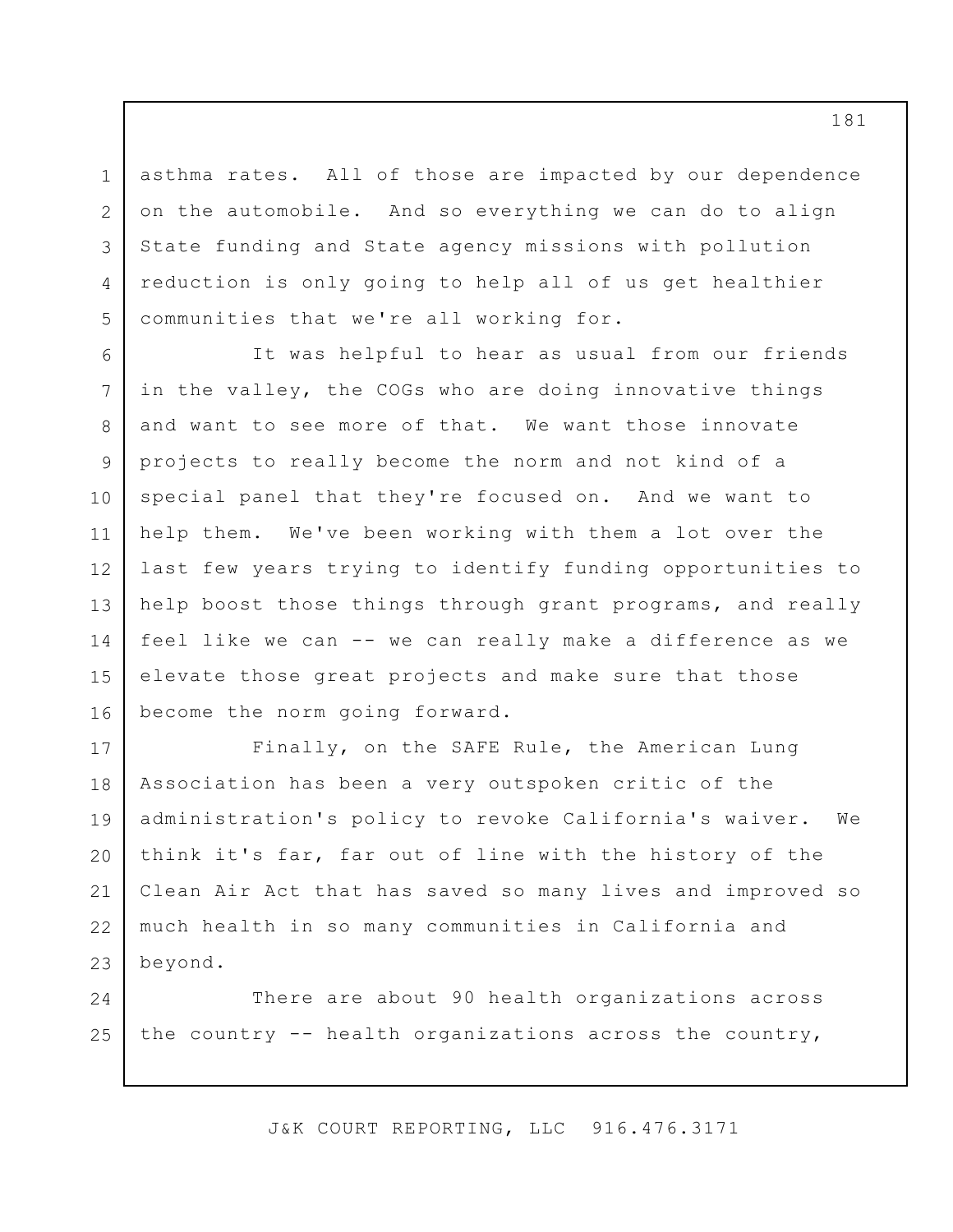1 2 3 4 about 90 of them, who have banded together voicing our opposition to that. And we'll continue to fight with you all to preserve California's authority under the Clean Air Act, save lives, and improve our air.

So thank you very much.

5

6

7

8

CTC VICE CHAIR VAN KONYNENBURG: Thank You.

Bill Magavern. And then if Julia Jordan could right behind.

9 10 11 Okay. Julia Jordan. And then if -- I saw Esther come in. So Esther, if you could be right after Julia, please.

12 13 14 MS. JORDAN: Okay. Thank you so much. Julia Jordan with Leadership Counsel for Justice and Accountability. And I'll try to be brief.

15 16 17 18 19 20 21 22 23 I just mainly want to echo the comments my colleague at ALA just made about supporting the Executive Order, and especially really urging you to take this opportunity as an opening to really work together and advance something bold, and to do it in a way that addresses, as Dr. Balmes and Commissioner Butler, and others mentioned environmental justice and equity as really a central component of that planning, land use, and decisions about where transportation investments go.

24 25 And I think part of that means really ensuring that there's equitable funding in historically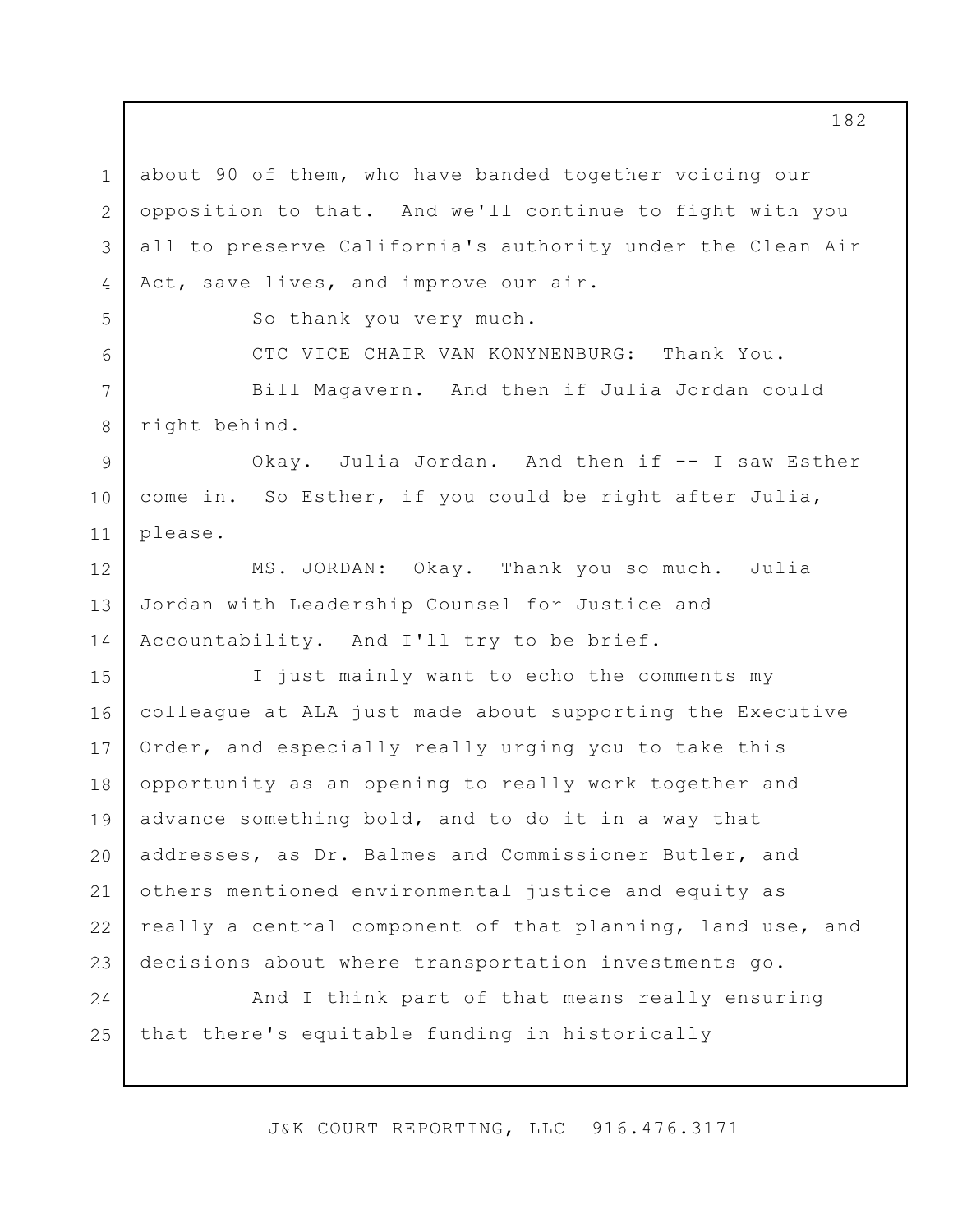3 disadvantaged communities. And that includes the low income rural areas, including those in the San Joaquin Valley that we heard about today, but specifically residents -- excuse me -- in some of these areas, like unincorporated areas of the state.

1

2

4

5

7

8

9

10

12

6 11 And I also want to just echo the comments about that some of the innovative transit and flexible transit we heard about is also really promising. And it would be valuable to see that become more of the norm and something that's -- that's invested in from a variety of funding sources. It really is a long term kind of way of addressing and rethinking public transit.

13 14 15 16 17 18 19 20 21 22 23 It's also important for us to consider listening to the direct input of marginalized communities and rural low-income communities. And that means really having robust public participation and planning processes at the local and regional level, including in RTPs, and other planning processes, so that those communities who are interested in things like zero emissions, carshare, vanpool can really be part of designing what works for them in their community -- you know, for communities for whom preservation of affordable housing is really critical.

24 25 We heard a little bit about that today, but I think that needs to be lifted up as well in this

J&K COURT REPORTING, LLC 916.476.3171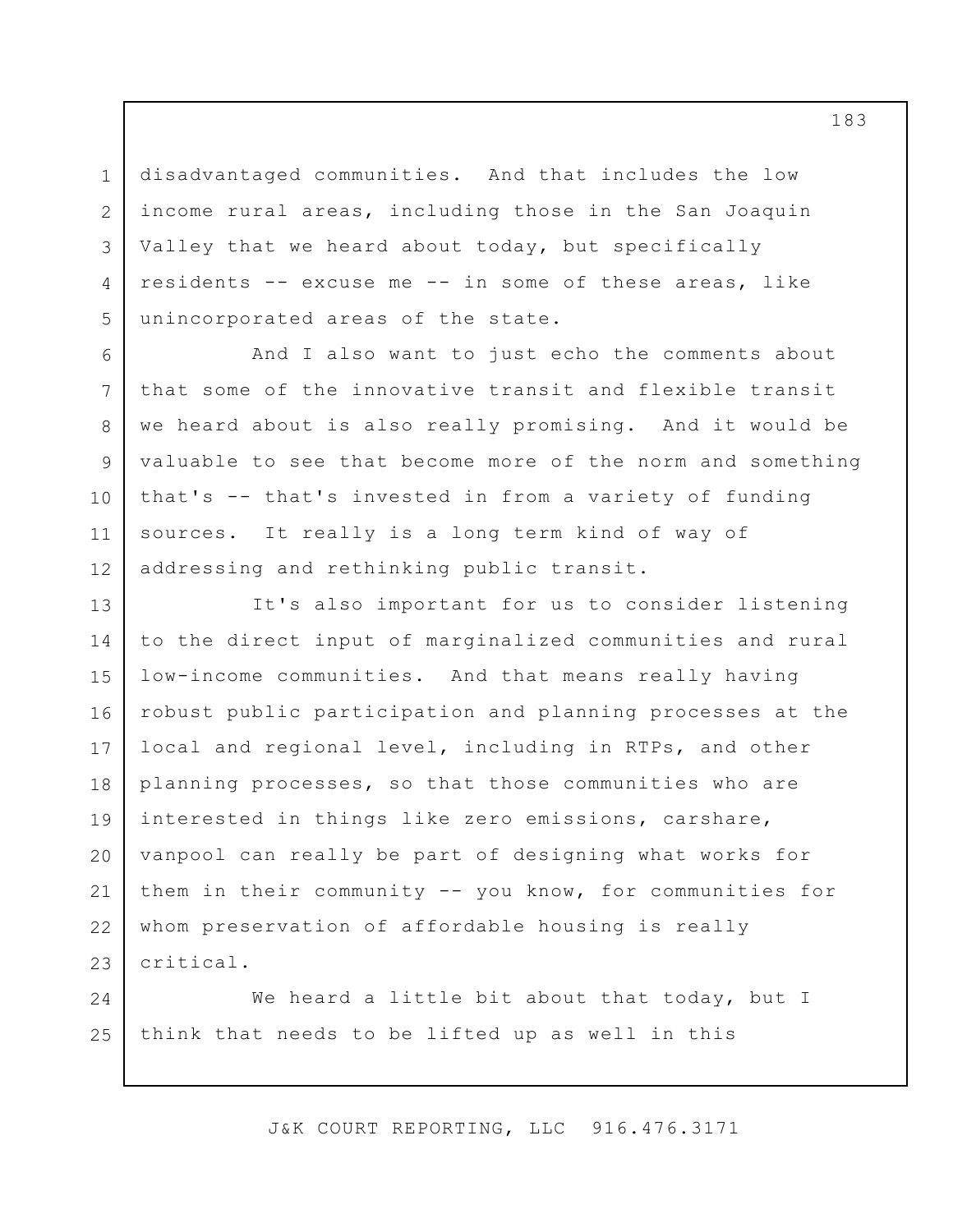1 2 3 4 5 6 conversation, and those who are really living with the threat of eviction and in places where a really basic lack of infrastructure can be kind of the difference between whether or not you're able to take a job, how you even get around your own neighborhood in cases where maybe there's not a sidewalk, for example.

7 8 9 10 11 12 13 So just smart investment, smart planning, in addition to some of the electric vehicle technologies and things likes that is critical. And I'm really looking forward to a strong implementation and meaningful actions from these agencies to address climate, transportation, housing, and land use with a racial justice and equity lens.

14

17

Thank you.

15 16 Julia. CTC VICE CHAIR VAN KONYNENBURG: Thank you,

Esther.

18 19 20 Chair Nichols, do you know why E sther is awesome? ARB CHAIR NICHOLS: No. CTC VICE CHAIR VAN KONYNENBURG: She's from

21 Modesto. Did you know that?

22 ARB CHAIR NICHOLS: Oh, no.

23 24 25 CTC VICE CHAIR VAN KONYNENBURG: That makes her awesome. MS. RIVERA: I am from Modesto.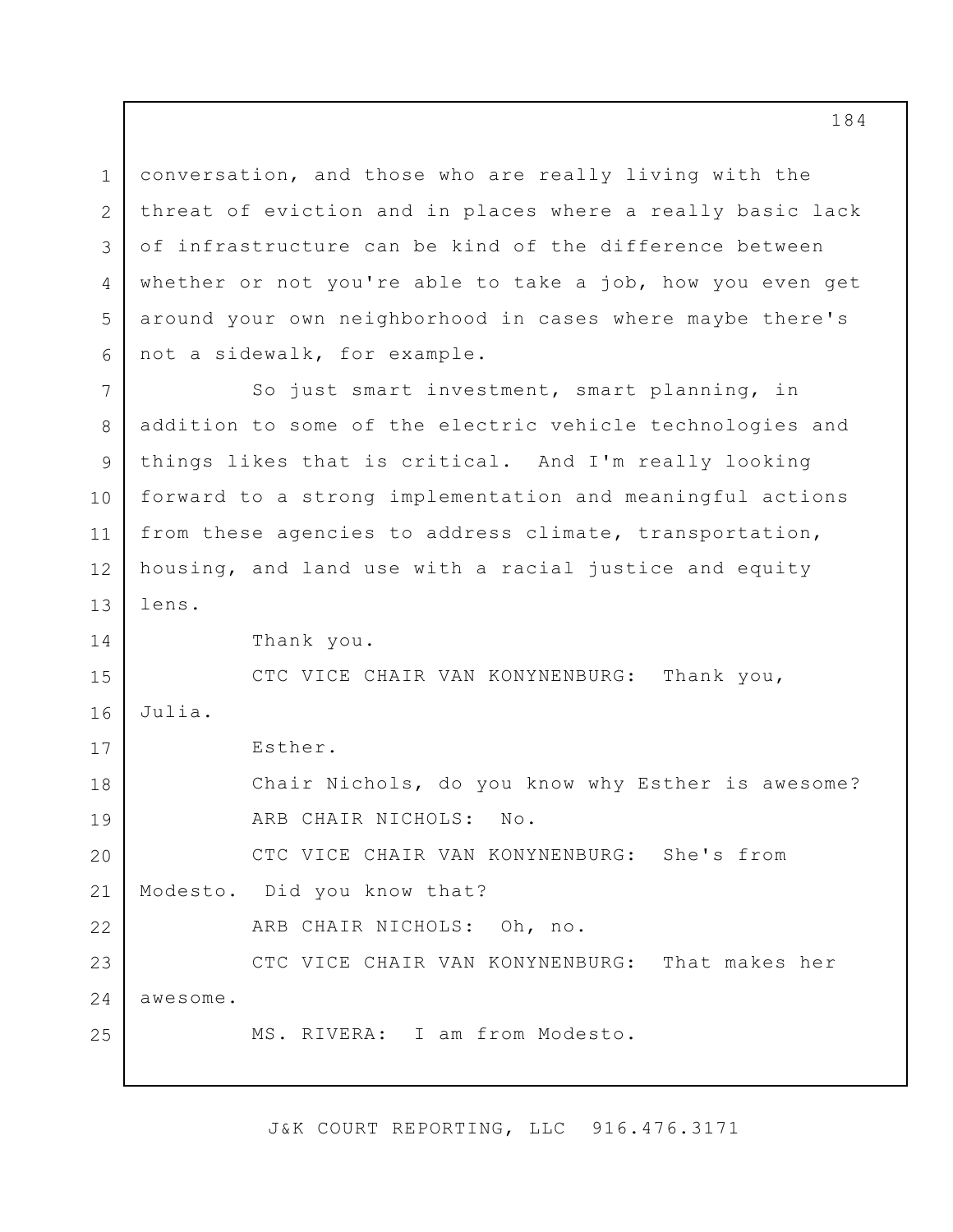Thank you so much. Esther Rivera, Deputy Director for California Walks. Happy to be here with you all today. I'm really encouraged by today's discussion. I just want to highlight a few things and I'll keep it brief.

1

2

3

4

5

6

7

8

9

10

11

Today, there was discussion on topics that haven't really been breached in this -- you know, in these spaces, homelessness, racism, things that we really need to be discussing as we're talking about advancing our transportation and as we're talking about addressing the goals that we have as a state.

12 13 14 15 16 17 18 19 20 21 I think something to really consider as we're trying to align the Executive Order with our transportation spending and our climate goals is also to keep in mind that what really comes to mind with that is safety. If we're making our roads safer for not only people who are driving, but people who are walking and biking, we're going to get to that, and we're going to make it easier for people to make those choices. So as we're aligning our spending, always keeping in mind the safety component for people who live in these communities.

22 23 24 25 I think, not just today, but over the past two days I've been really encouraged with the conversation that's happened in the spaces at the listening session that was held on Tuesday, at yesterday's Commission

J&K COURT REPORTING, LLC 916.476.3171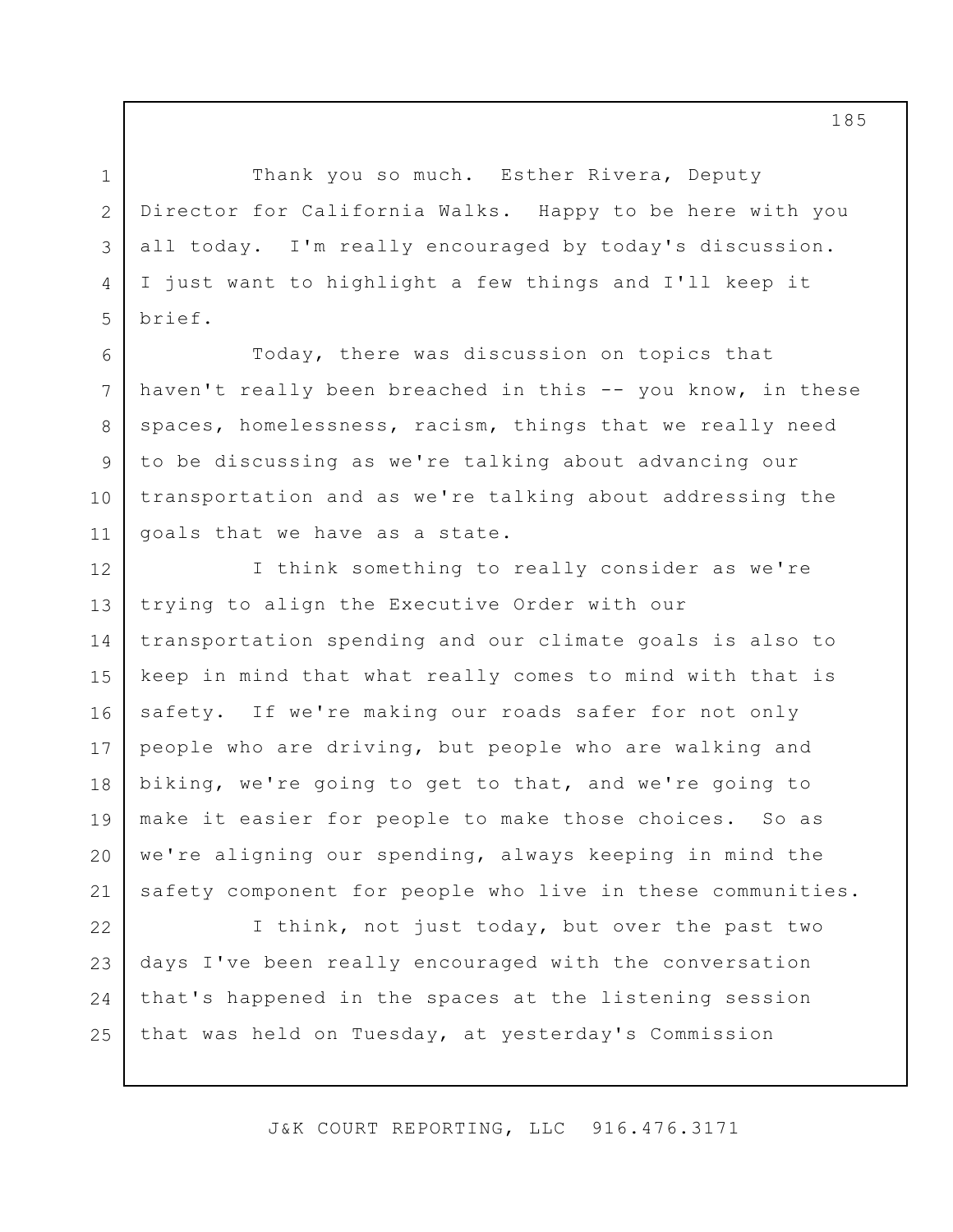1 2 3 4 5 6 7 8 9 10 11 12 13 14 15 16 17 18 19 20 21 22 23 24 25 meeting, today at the joint meeting. And I'm so happy it happened in Modesto, so that puts us on the map. So I really appreciate the conversation. I really look forward to more of this happening in these spaces, and continuing, and am really excited again just to echo the new Commissioners, and excited to see where these conversations will go. Thank you. CTC VICE CHAIR VAN KONYNENBURG: Thank you, Esther. Kevin Hamilton and if Elaine Gorman can be right behind Kevin. MR. HAMILTON: And Bill Magavern is back in the room as well. Good afternoon, members of the Commission, Board. Thank you for your time today and for continuing this great effort that's necessary to the health and well-being of our State, coordinating transportation and air pollution. Speaking for the San Joaquin Valley as a region, which is where I focus, I have to say that I am frustrated and continue to be by the failure of my valley and the counties in my valley to work more actively together in transportation planning and coordinating that planning. We see other communities, other areas of the

J&K COURT REPORTING, LLC 916.476.3171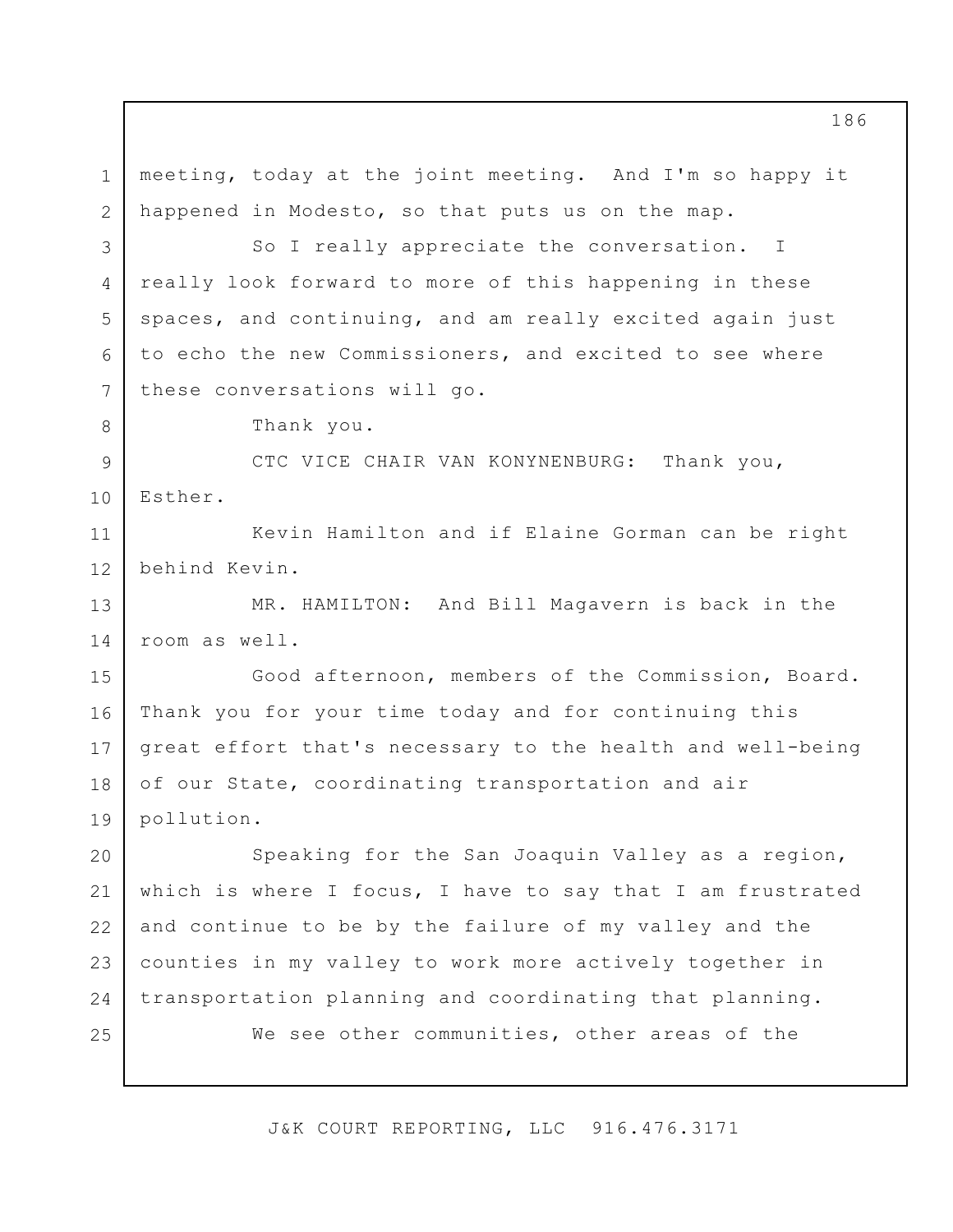State where multi-county entities are able to connect their residents to work, to places to live in a fairly effective fashion drawdown incredible amounts of money from the federal and the State government because of that collaboration.

1

2

3

4

5

6 7 8 9 10 11 12 13 There was a ray of sunshine today in the discussion about the long-term collaboration on Highways 99 and I-5. I think about Highway 33 and 132, and, you know, the other State routes that run the length of the valley carry a lot of truck traffic, a lot of truck traffic. Most of that truck traffic is local. It's moving back and forth from farm, to city, to distribution centers with product, and supplies, and waste.

14 15 16 17 18 19 20 21 And so these are running through our communities everywhere. Yet, that road could be in one county a really beautiful wide road, in some places two lanes on each side, and step into another county and it becomes a smaller, narrower, two-lane road, because it's not considered as important or as worth investment there. We're still undergoing those same kinds of situations in the valley.

22 23 24 25 Air pollution is still hit and miss. We've got a SIP coming now from -- not to let you guys off the hook there Richard and company, and Mary, but that has been committed to. But because of the Governor's budget and

J&K COURT REPORTING, LLC 916.476.3171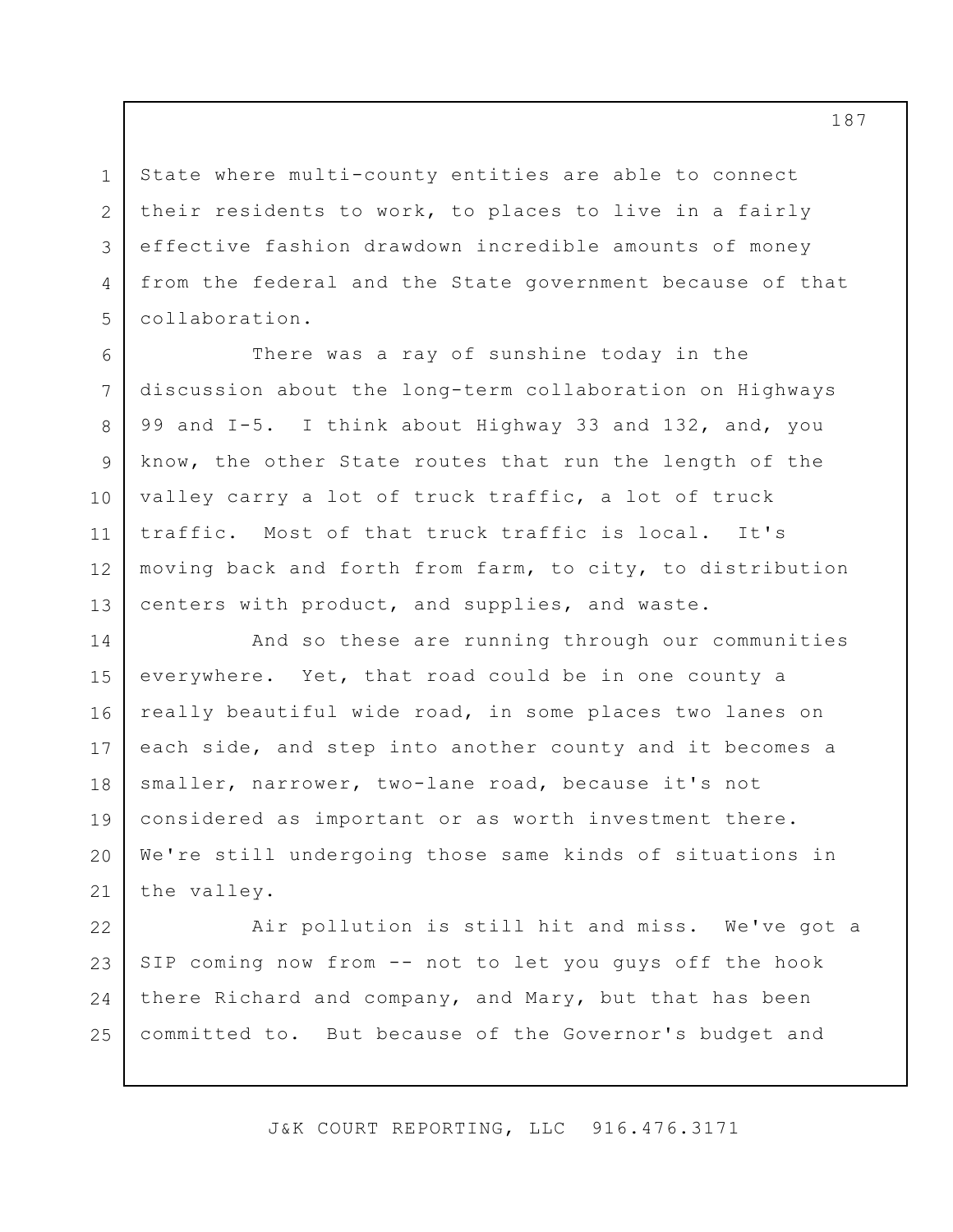other unintended consequences, there won't be money to make sure that SIP is actually able to be carried out. So, you know, we have a lot of concerns and our region needs this coordinated, effective way of planning these two critical pieces and connecting them to our housing.

1

2

3

4

5

6

7

8

9

I heard somebody say earlier that people are moving businesses out of the state. I'm sure they are. But just as many are coming in, at least that's been my experience.

10 11 12 13 14 15 16 17 I work in the health care sector. And because we've got so many health care problems, we've got plenty of people coming here to work, I'll tell you right now. And they're coming to the valley as well, because of the price of housing. They are commuting. My daughter who lives here in Modesto with her family and her husband both commute two days a week to the Bay Area. It is two of the most miserable days of their lives.

18 19 20 21 22 23 24 25 You know, we don't have the mass transit here to take care of that, because again it's just not coordinated and we're kind of waiting for an uber agency that runs the ACE train to get it down here, when in reality, you know, we should be working together as an eight-county group to be able to bring that asset to bear very quickly and move it forward, not just to Merced but all the way down the valley.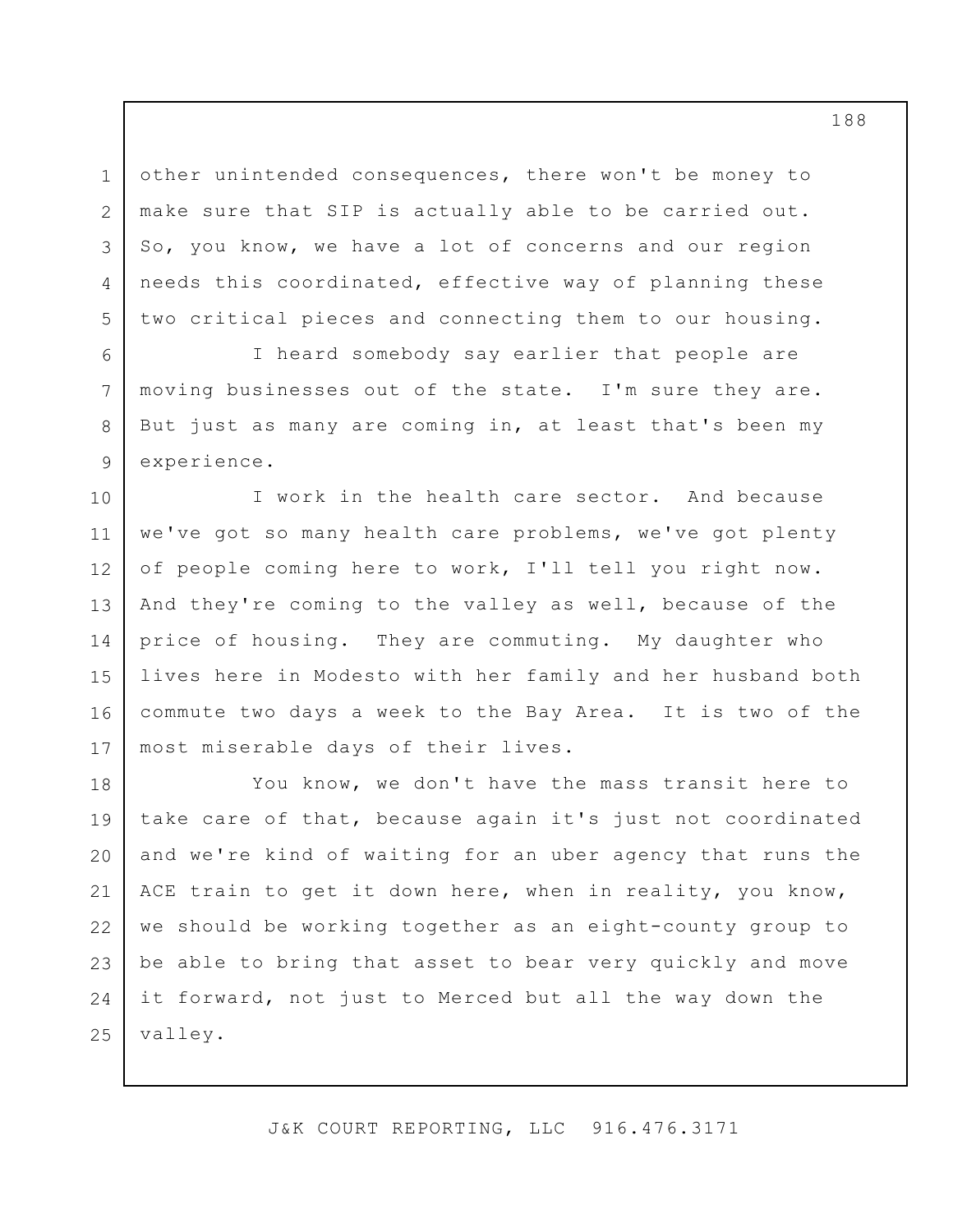| $\mathbf 1$ | We all believe, or many of us do, in the dream of          |
|-------------|------------------------------------------------------------|
| 2           | high-speed rail, but we recognize we probably wouldn't see |
| 3           | that for another 10 or 15 years either. Meanwhile,         |
| 4           | everybody has still got to get to work. And I want to      |
| 5           | tell you right now, we've got tons of communities in the   |
| 6           | lower counties of the valley who are completely isolated   |
| 7           | from the economy. They are stuck in unincorporated         |
| 8           | communities 50 miles from the nearest employment hub,      |
| 9           | unless they work in farm work. So the horizons for those   |
| 10          | young people there are also limited. And again, it's       |
| 11          | because we haven't been able to coordinate all these       |
| 12          | efforts together. We're doing some nice pilots, but I      |
| 13          | don't see any sign of how those pilots would be replicated |
| 14          | in other communities.                                      |
| 15          | CTC VICE CHAIR VAN KONYNENBURG: Thank you, Mr.             |
| 16          | Hamilton.                                                  |
| 17          | MR. HAMILTON: So I would just ask you to do                |
| 18          | better.                                                    |
| 19          | Thank you.                                                 |
| 20          | CTC VICE CHAIR VAN KONYNENBURG: Thank you.                 |
| 21          | MR. HAMILTON: As Jeff Jeffers says we can always           |
| 22          | be better.                                                 |
| 23          | CTC VICE CHAIR VAN KONYNENBURG: Okay. Elaine               |
| 24          | Gorman then Ryan Kenny. If -- Ryan Kenny, if you could     |
| 25          | kind of be on deck so And then it will be Sean Edgar,      |
|             |                                                            |

J&K COURT REPORTING, LLC 916.476.3171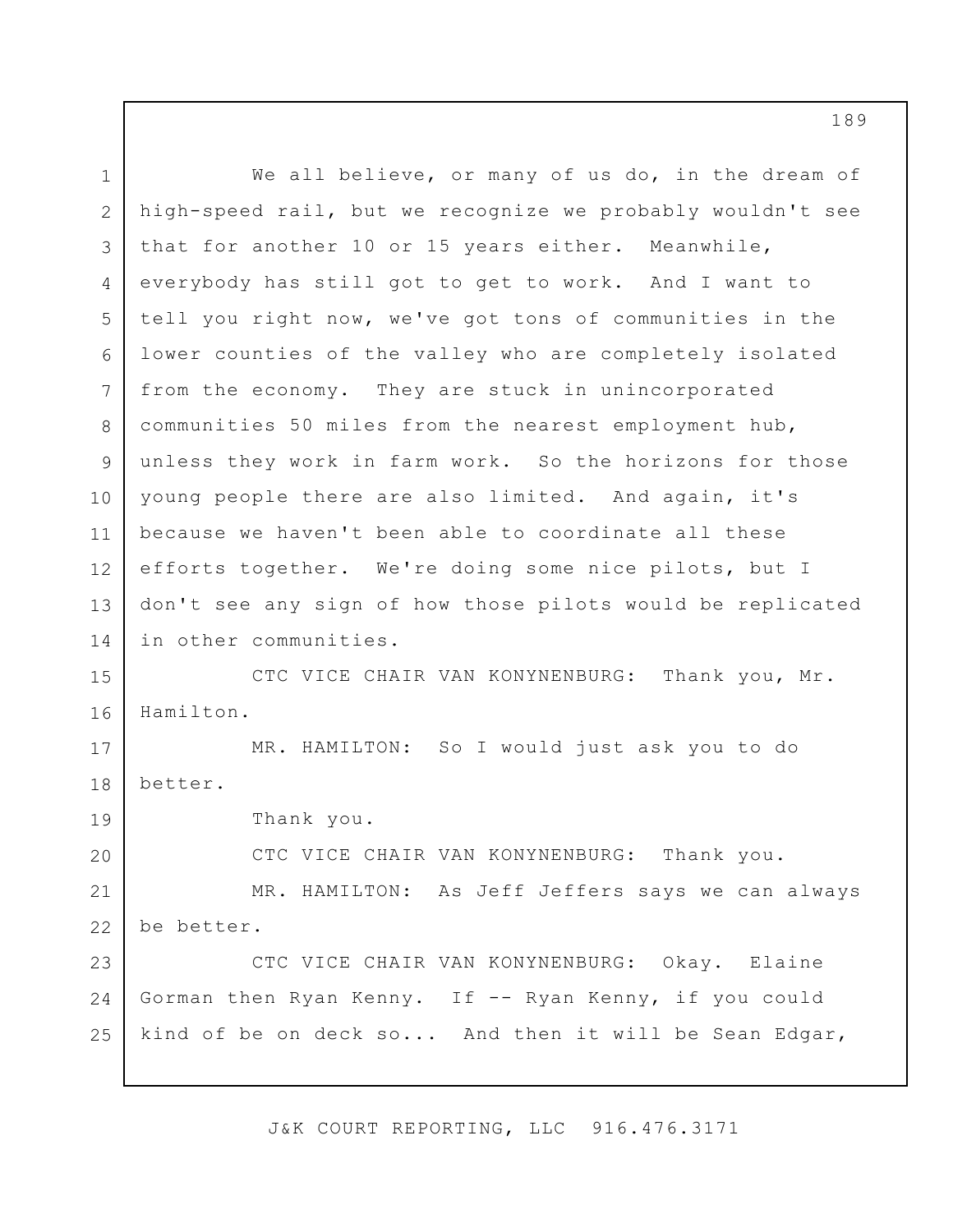1 if Sean could be ready to go as well.

2

3

MS. GORMAN: Hi there.

CTC VICE CHAIR VAN KONYNENBURG: Hi.

4 5 6 7 8 9 10 11 12 13 MS. GORMAN: My name is Elaine Gorman. And I really appreciate you guys coming down here, because I had a seven-mile drive. It was great. I doubt if I would have driven up to Sacramento, so I appreciate your effort in being here. And I'm sure that you guys noticed the air quality as you were driving down, either today or yesterday. And those of us who live in the valley full time, the air quality has been terrible for lots of reasons, but I'm having a little bit breathing difficulties right now. Anyway.

14 15 16 17 18 19 20 21 22 23 I have lived and worked in Modesto for about 30 years. And I'm a retired science teacher. I'm also an active member of the local Yokuts Group of the Sierra Club. The California Air Resources Board has failed to control vehicle emissions in the San Joaquin Valley. Poor air quality is responsible for thousands of deaths and illnesses, such as asthma and other respiratory ailments. CARB has also failed to impale[SIC] the San Joaquin Valley Air Pollution Control District to improve air quality to meet standards of the Clean Air Act.

24 25 Our State needs vehicle regulations that will provide healthier air for all Californians. Low-emission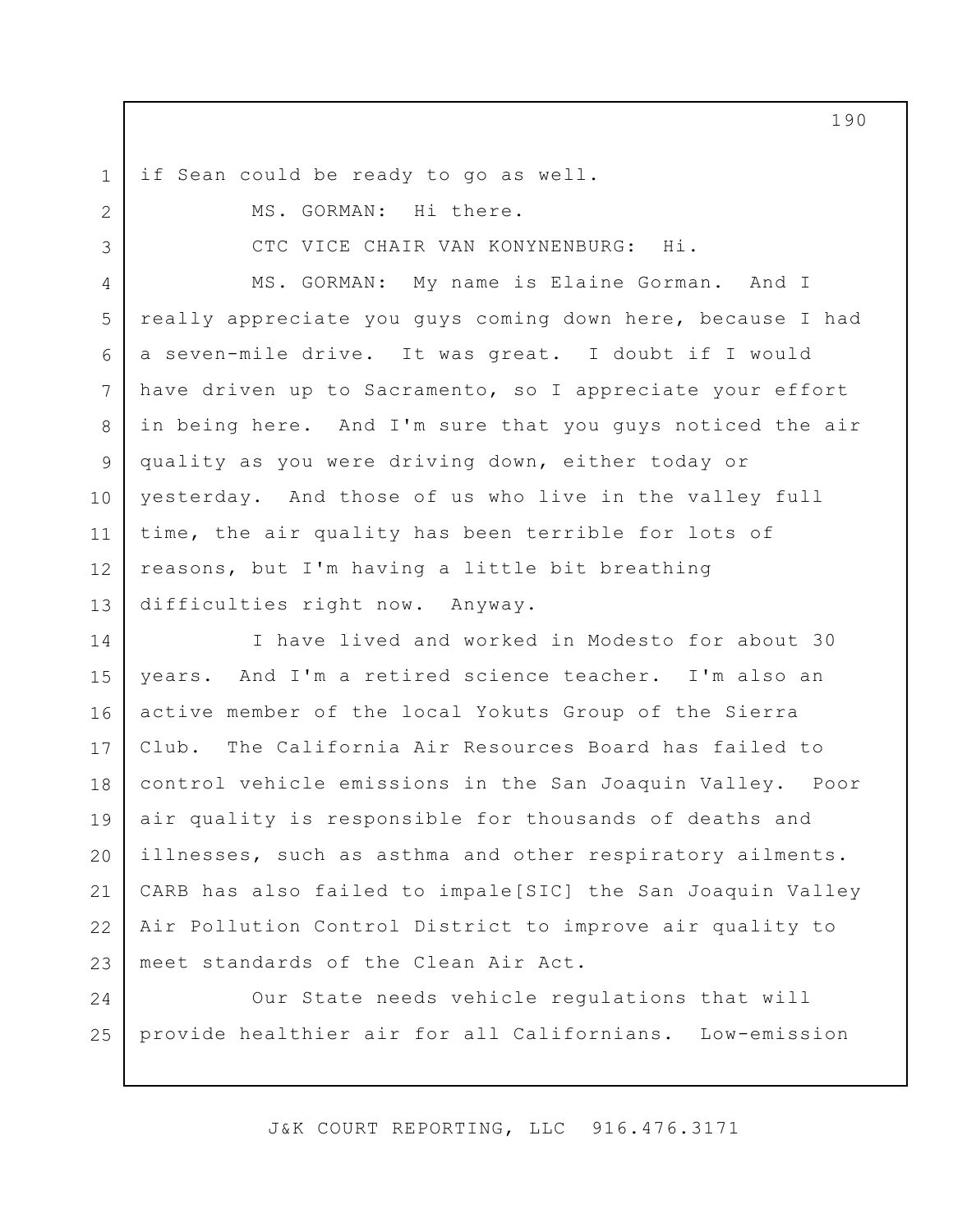and zero-emission vehicle standards and clean vehicle incentive programs, such as charging infrastructure, can help to meet clean air goals.

6 California needs additional strategies to reduce driving, such as smart growth and improved public transit. California needs a plan to show how cars and light-duty trucks can hit climate stabilizing targets. With the likelihood of increasing fire activity and accompanying smoke and other pollutants, combined with San Joaquin Valley's agricultural dust, and vehicle emissions, we are living with a toxic air quality situation here.

12 13 14 15 16 CARB and CTC must do all that is possible to ensure that San Joaquin Valley residents have the cleanest and healthiest possible air quality. I know it's going to be a difficult task. We are relying on you guys to help lead the way.

17

20

1

2

3

4

5

7

8

9

10

11

And thank you very much.

18 19 CTC VICE CHAIR VAN KONYNENBURG: Thank you, Ms. Gorman.

Okay. Ryan Kenny followed by Sean Edgar.

21 22 23 MR. KENNY: Hi. Good afternoon. I'm Ryan Kenny with Clean Energy. We are the nation's largest provider of renewable natural gas transportation fuel.

24 25 And this has been obviously a very productive discussion today in having both the Board and the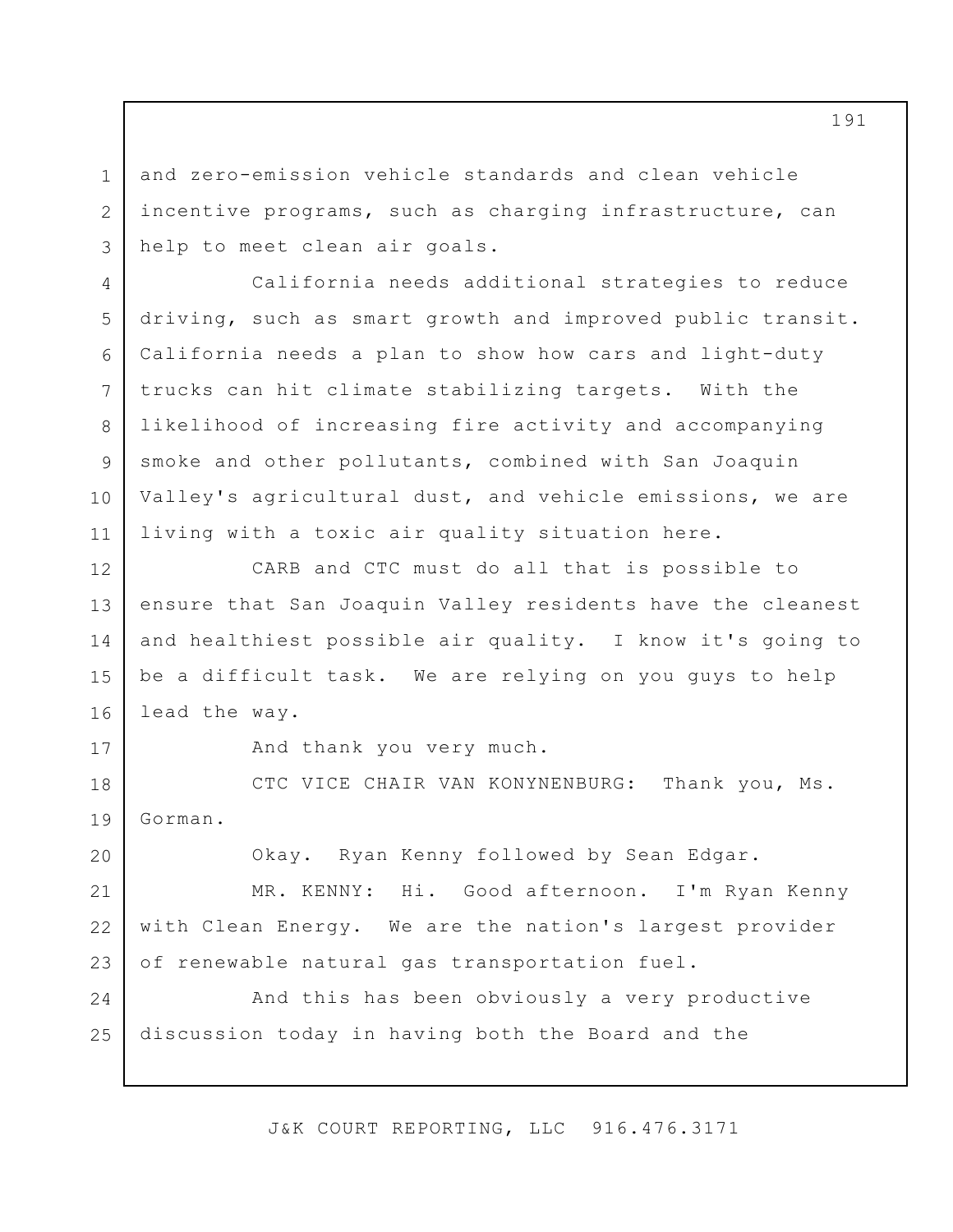1 2

3

4

5

6

Commission in one place talking about a variety of issues.

But I did want to just have a broader discussion and focus on the heavy-duty sector. And we're hearing from other stakeholders today about the impacts of heavy-duty trucks on our road and the need to get rid of diesel.

7 8 9 10 11 12 We all saw on the way over here, whether you're local or out of town, the multitude of heavy-duty trucks on the road on the 99, and we talked about the 5 as well. The leading source of NOx emissions are the heavy-duty and medium-duty sectors. They're one to two percent of the vehicle pollution, but they are the largest source of NOx.

13 14 15 16 17 18 And, you know, the remedy that our industry really is tying to move forward is the implementation of low-NOx heavy-duty trucks on our highways to displace diesel. And they are at 0.02 NOx optional standard. They're 90 percent certified cleaner than diesel and they're 99 percent in-use cleaner from in-use testing.

19 20 21 22 23 24 25 So as we look at a longer term solution focused on zero emission, I think a lot of -- most of us, including our industry, does support zero-emission technologies, but we do see the gap in the near term for both greenhouse gas emission reductions and NOx. And we'd like to see more policy emphasis on low-NOx trucks to remove diesel on the load.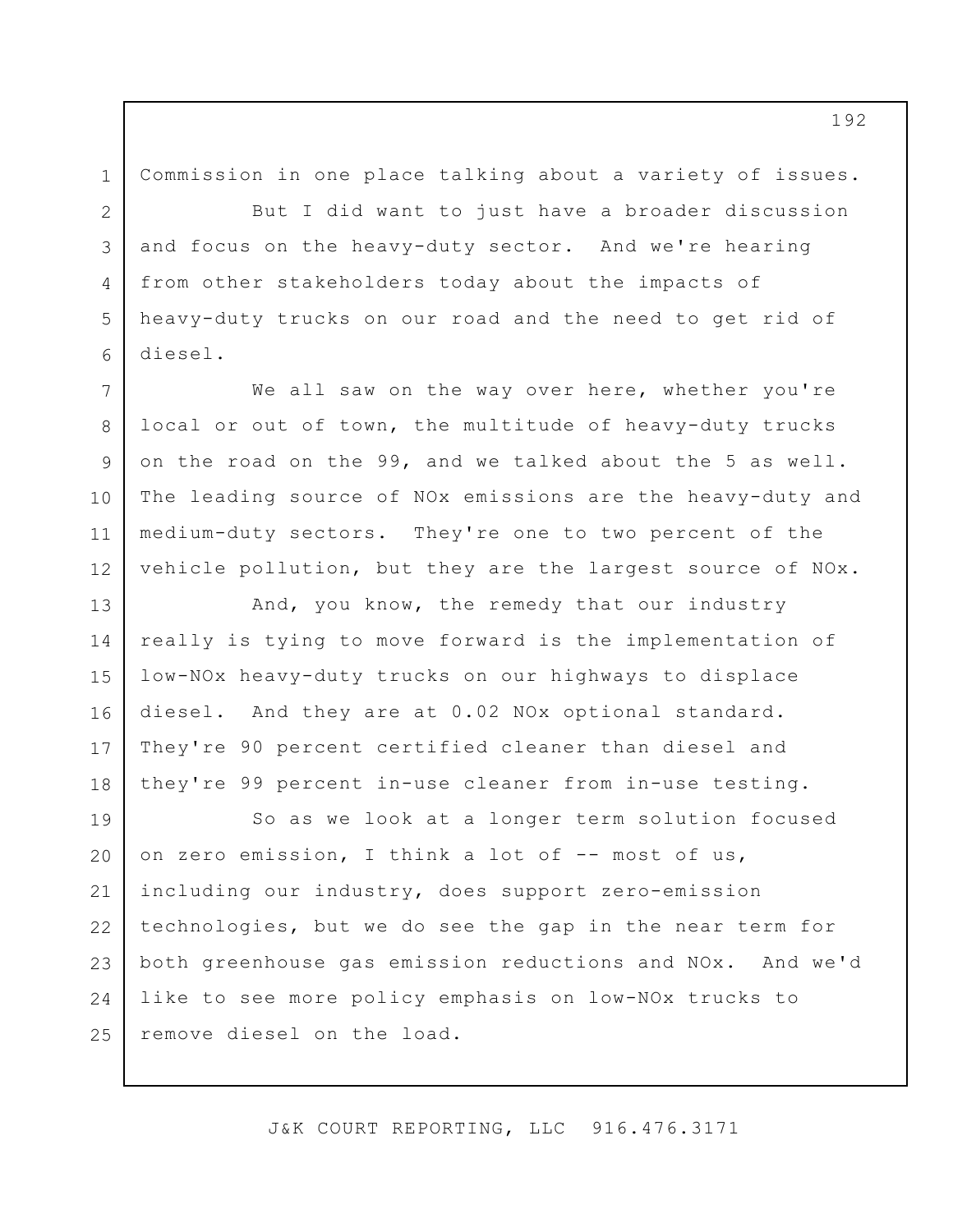1 2 3 4 5 6 7 8 9 10 11 12 13 14 15 16 17 18 19 20 21 22 23 24 25 Secretary Kim mentioned last week he had some comments, which aligned both the climate goals and transportation spending. And he did mention the reinforced commitment to reduce greenhouse gas emissions in the transportation sector, citing both AB 32 and SB 32. And he also mentioned that they need a -- they want an approach considering the economy, jobs, and income equality. And I think, you know, the goals of ARB and the Commission align with what he was looking to promote. Just finally, I'll also mention to you, you may have seen this week, Next 10, the organization, released their annual California Green Innovative Index. And it mentioned that California will reach climate targets more than 100 years too late, if current pace of emissions reductions holds. And they go on to say it will happen without major policy and technology breakthroughs to dramatically accelerate emissions decline. So again, we do believe low-NOx trucks are a solution. And we would appreciate both the Commission and ARB, their further consideration to get more trucks on the road. Thank you. CTC VICE CHAIR VAN KONYNENBURG: Thank you, Mr. Kenny. ARB BOARD MEMBER SERNA: Excuse me, Mr. Vice

J&K COURT REPORTING, LLC 916.476.3171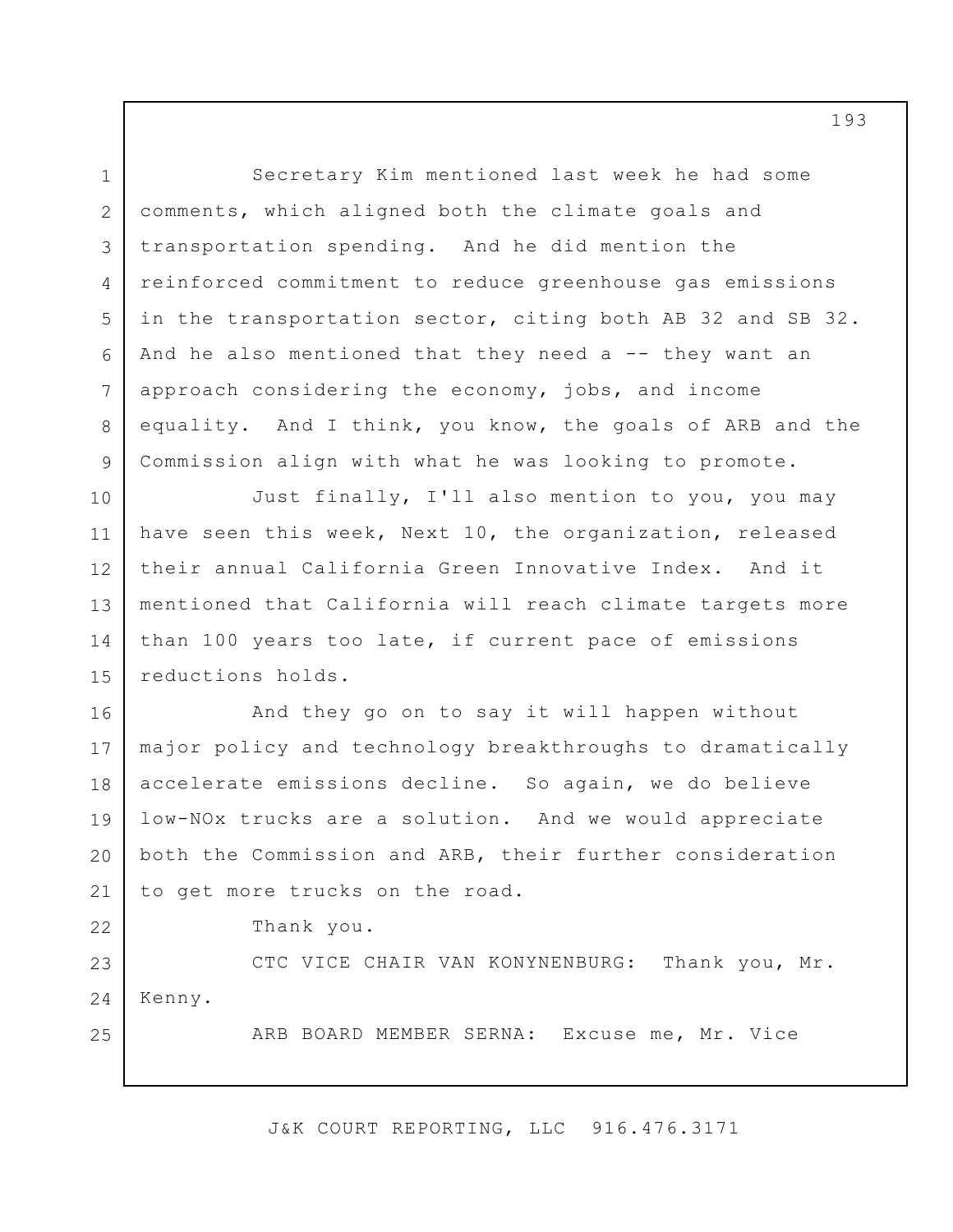Chair?

1

2

CTC VICE CHAIR VAN KONYNENBURG: Yes.

3 4 5 ARB BOARD MEMBER SERNA: I just wanted to make mention of the fact that Mr. Magavern is back in the audience and you'd call his name earlier.

CTC VICE CHAIR VAN KONYNENBURG: Yeah. He's going to come back around. So thank you. Thank you. appreciate that. I

9

6

7

8

Sean Edgar, then Linda Khamoushian.

10 11 12 13 14 15 16 MR. EDGAR: Good afternoon, Commissioners and Board members. I'm Sean Edgar. I'm the Director of Clean Fleets based in Sacramento. Here today on behalf of the valley-operated sanitation companies. You talked about sustainable communities. And sustainable communities and more sustainable housing means more customers that need sustainable and integrated waste management services.

17 18 19 20 21 22 So at a high level, I just wanted to touch on the fact that maybe little known to some in the audience, there are over 50 family operated entities here in the San Joaquin Valley from San Joaquin County down through Kern County that operate integrated solid waste management services.

23 24 25 It's a diverse group of owners in these family-operated companies. Many of them come from immigrant backgrounds, and they have a diverse workforce,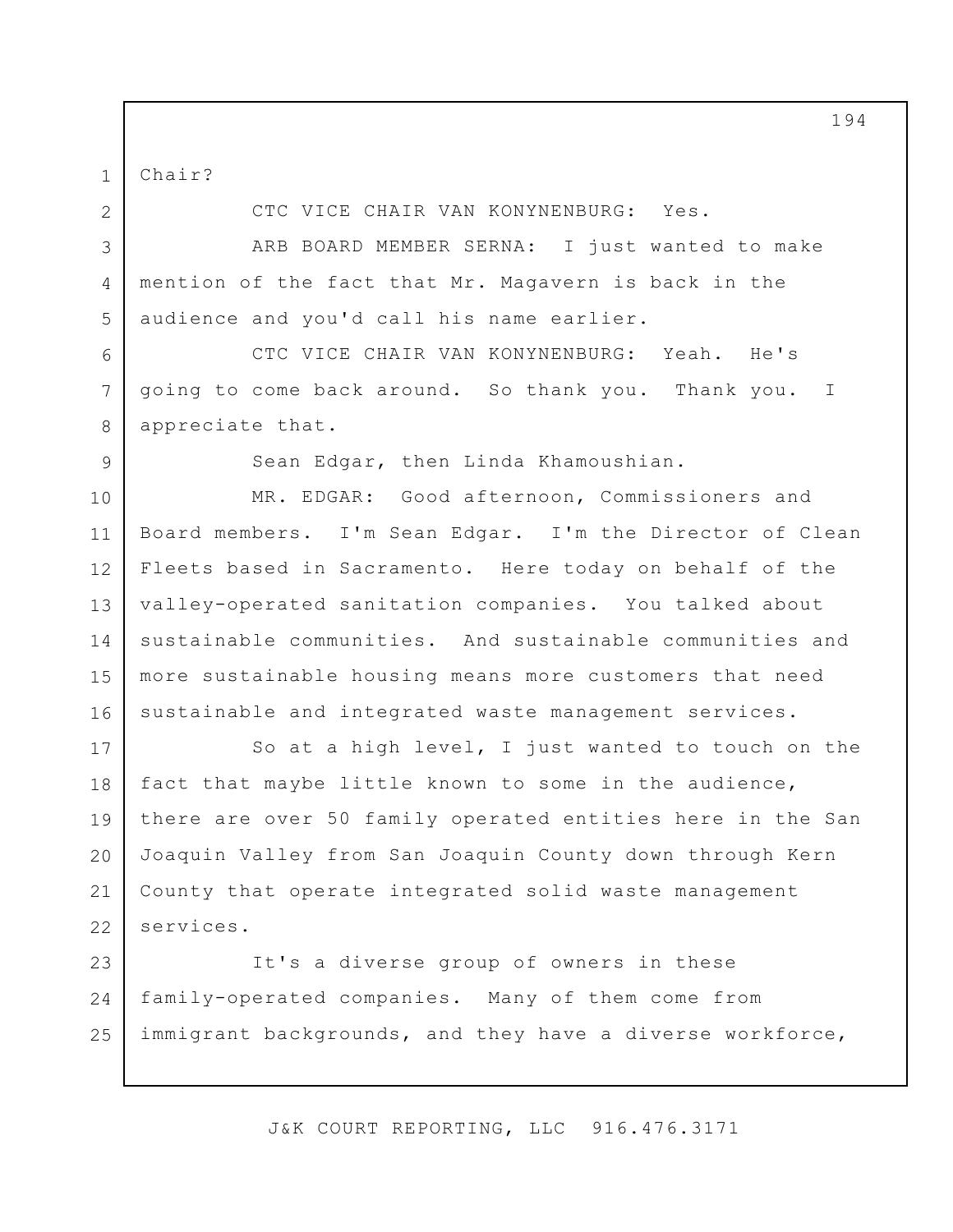1 2 3 4 5 6 7 and they have a diverse facility, and they operate diverse types of equipment. And with all of that diversity, there's one thing in common, these folks have made a sustainable business out of protecting the environment. And that's a unique value proposition that the waste industry has to offer. So I'll just touch in a few minutes on a couple high-level views.

8 9 10 11 12 13 14 I think borrowing from Mr. Corey's conversation to paraphrase, we all work better when we work together. So sustainability and integrated are two things that are key to the folks that I have the privilege to work with. And whether it's here in the valley, or from Humboldt all the way down to San Diego, very common issues in the waste industry.

15 16 17 18 19 20 First of all, the challenges of clean trucks. We have one of our elderly members who's still active in the waste hauling community and he's down there in Kern County. He has an expression that I like, and he says, when there's a disturbance and you resist, you become the disturbance.

21 22 23 24 25 The waste industry 20 years ago had a huge challenge from ARB to implement a clean vehicle program. So what did we do, we implemented a clean vehicle program. We figured out how to operate some of the cleanest trucks on the road today. We do so with the understanding that

J&K COURT REPORTING, LLC 916.476.3171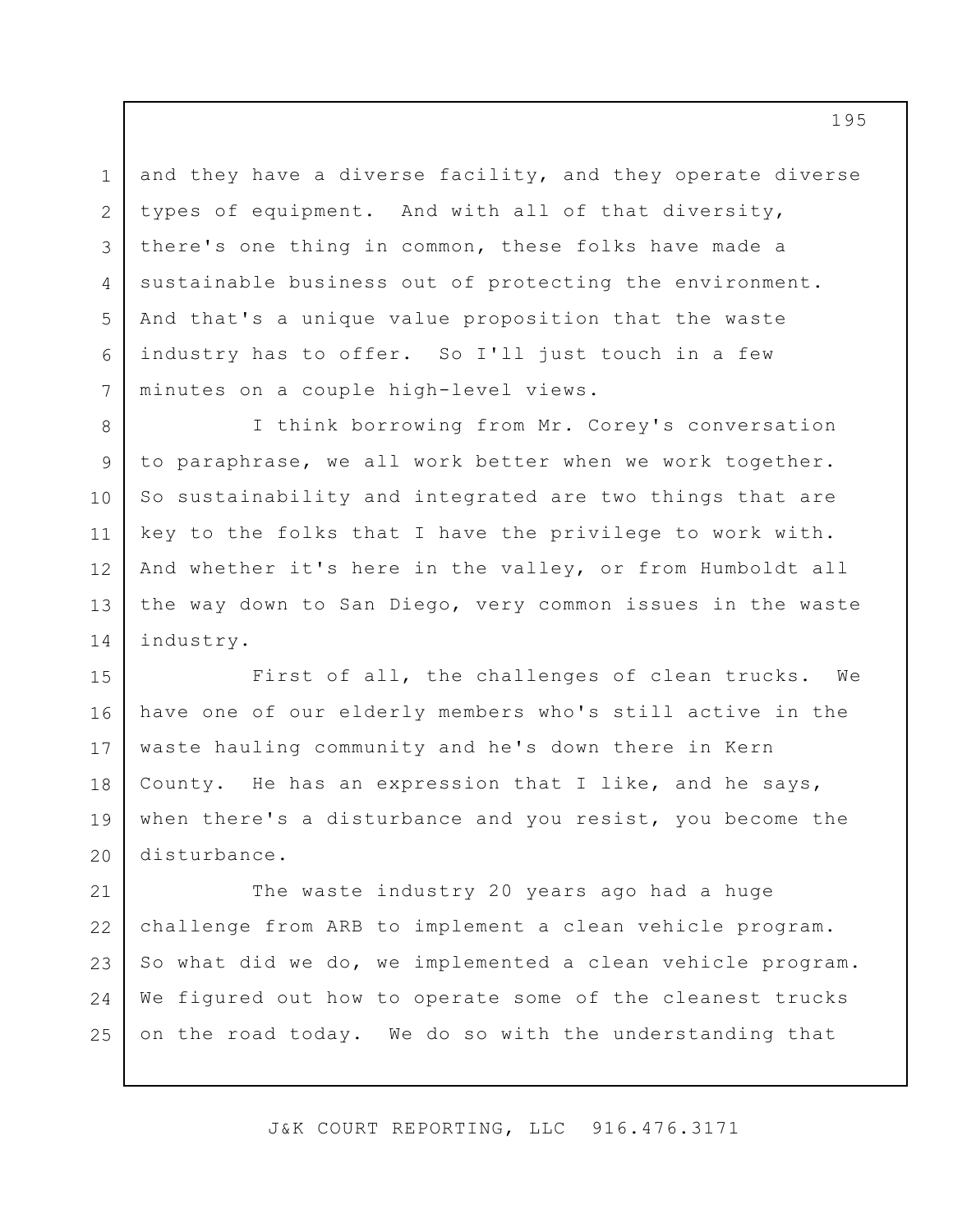your customers -- you're our customer and you're going to need more containers, because multiple master is not just air quality, water quality, and other pollution prevention programs.

1

2

3

4

5 6 7 8 9 10 11 12 13 14 15 So Senate Bill 1383 requires us to manage organics better. So many of you will be putting your food in your green waste barrel. If you don't have a green waste barrel, you may be getting an extra barrel to put your food waste in there. I bring that up just to say that we have mandates to protect the public from pollution as our first line of defense, reduce all the other components of waste, the construction demolition debris when you go out and build sustainable communities. Even if it's a green building, it's still going to have some waste and recycling component.

16 17 18 19 20 21 22 23 So the bottom line is integrated policy works the best. And I would just add that for today's discussion, you have willing partners in the waste industry. You have folks that I've referred to in front of ARB as the A Team. And these are folks that literally went into a bank to build a business plan, to buy the fleet, to buy the facilities, to pay their workers well, to be able to deliver services every day of the week.

24 25 We hope to continue that dialogue. And I'm sure for another day we can talk about electric vehicles and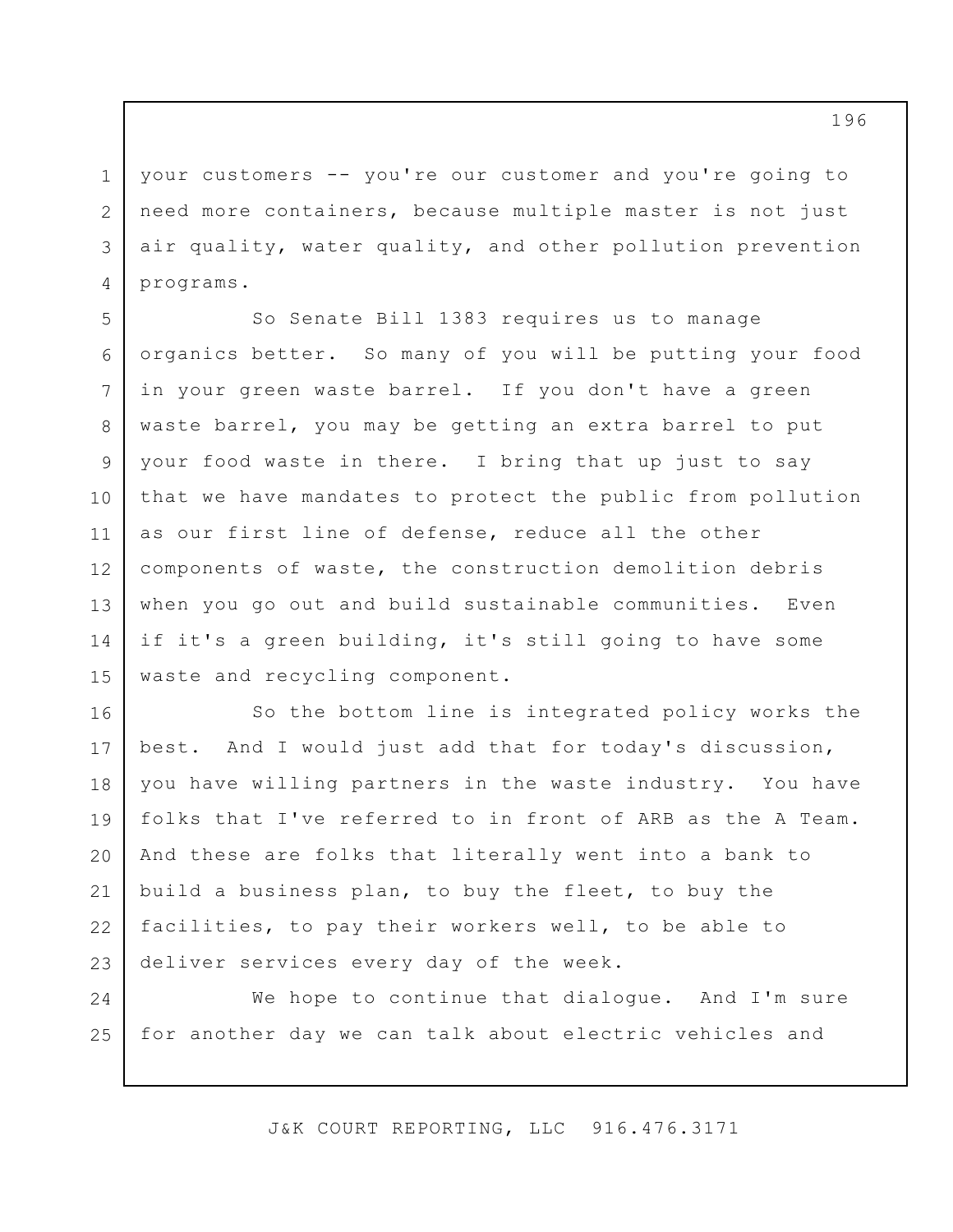the fact that my University of California, Berkeley alma mater shut down today because they don't have electricity. So there are a lot of other things for another day we can talk about, but for today, we're your willing partners. Thank you for the process.

1

2

3

4

5

6

7

8

CTC VICE CHAIR VAN KONYNENBURG: Thank you.

Linda, and then Chanell Fletcher, and then Bill Magavern.

9 10 11 12 13 14 15 16 MS. KHAMOUSHIAN: Good afternoon. My name is Linda Khamoushian: I'm with the California Bicycle Coalition. We are a statewide advocacy group. We advocate for equitable, inclusive, and prosperous communities where bicycling helps all Californians lead health and joyful lives. So I want to emphasize here that we work at the intersection of so many important issues that have been discussed here today.

17 18 19 20 21 And so I'm encouraged by the conversation and so -- and as a planner, someone who's been studying this work and asking why are we not doing more, this is the type of space where I see, and the leadership here today and the con -- and the thoughtful conversation.

22 23 24 25 And so I encourage more and more people to tune in, but beyond that to see how far we've come from just last year, from the first engagement here. But even beyond that, why we're even here together is that because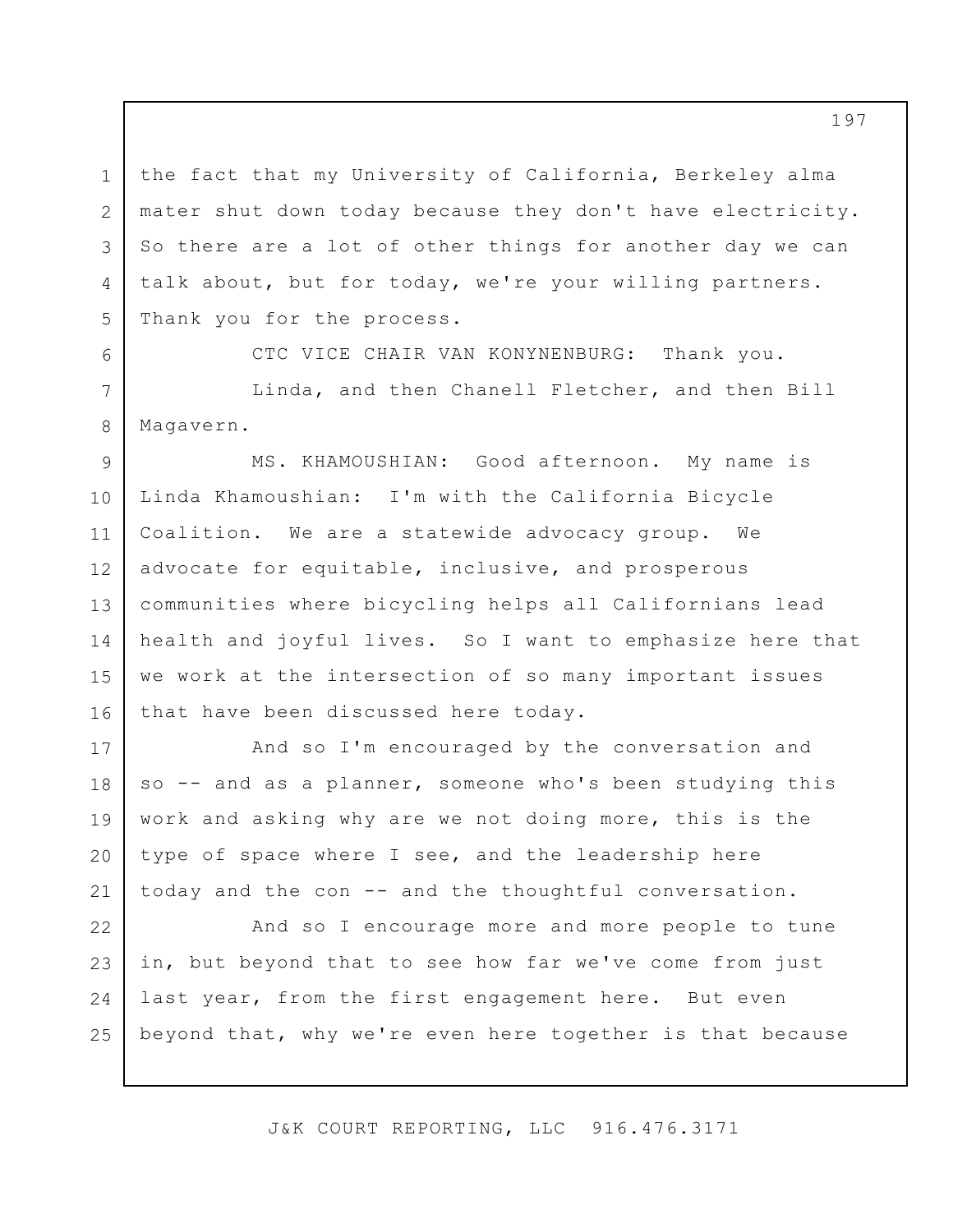3 5 6 there is political will. There are communities who have been working at this intersection for a long time. Advocates at the local level have been working at this a long time, because these have, in a lot of ways, become intractable situations and issues. It's reached crisis not because of an overnight challenge. These are policy decisions that have been made over time that we need to tackle together.

1

2

4

7

8

9 10 11 12 13 14 15 16 17 18 And so the political will does come from the local communities and listening to them. And we appreciate the forums that have been brought in to do that at the CTC and at the Air Resources Board. But what I would say is that it also takes decision makers and at your level to listen, and to make informed decisions, and to understand that you can't always do things at the Agency level or the Department level, because they've become systems that have become calcified at times in certain situations, because to -- beyond what they can do.

19 20 21 22 23 24 25 And so legislation as helped to form this forum. It's helped to inform bringing in more diverse voices as Commissioners. Legislation is a very key point to see where the political will is and what communities want, because as many of you who are legislators know, it's not easy to get legislation in place, but it becomes necessary when there is no other option.

J&K COURT REPORTING, LLC 916.476.3171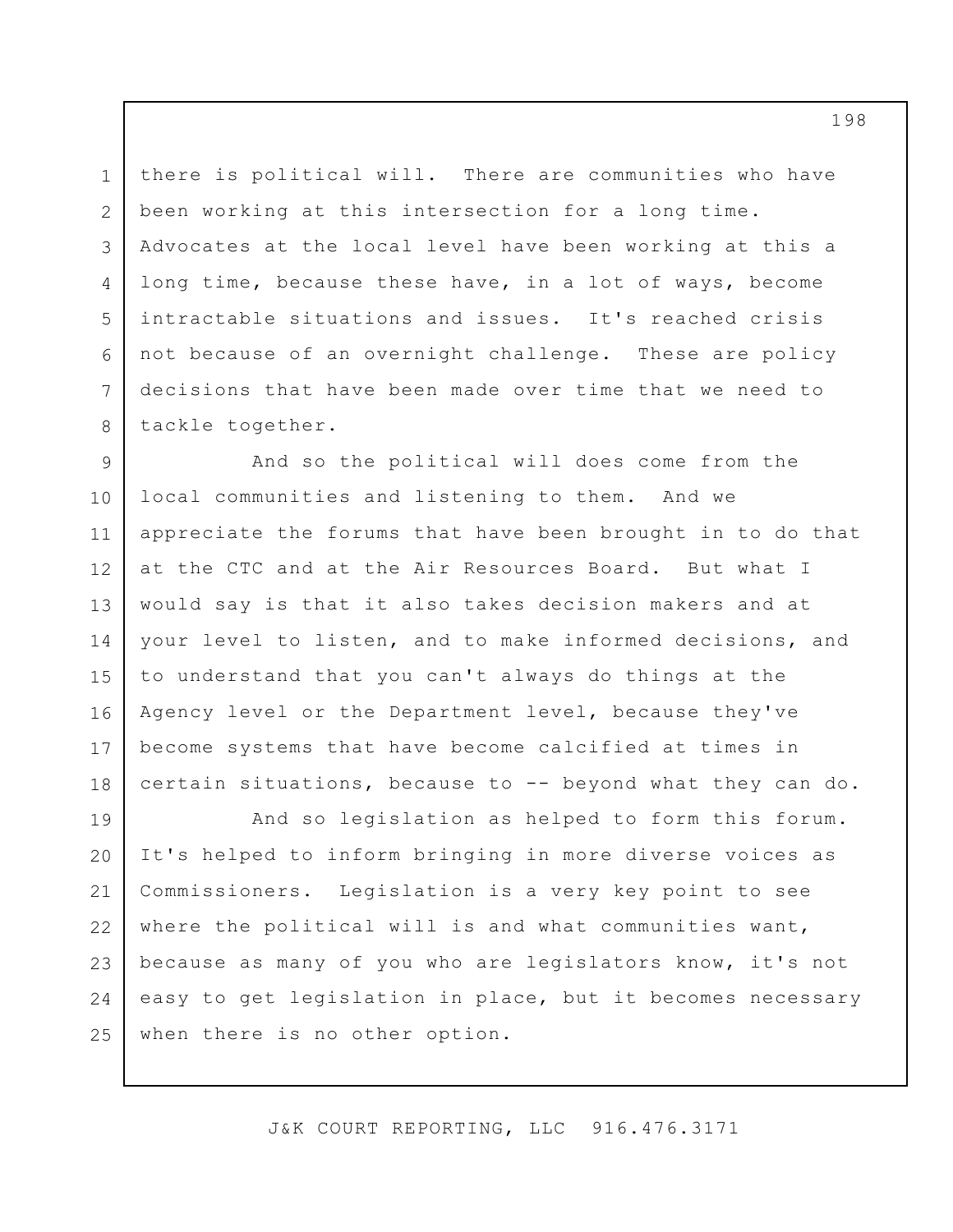1 2 3 4 5 6 7 8 9 10 11 12 13 14 15 16 17 18 19 20 21 22 23 24 25 For example, expanding incentives to electric bikes has been an effort we've pushed forward, because it was not easy to do necessarily through the agency level. So we've had to go the legislative route, but it's definitely becoming more embraced. And as a way that's expanding options to more people to be able to use biking as a method to get around in their communities. But the other is that we have to look at making it safe, as my colleague Esther did mention, safe and accessible for people to do this. We have to look at places where we need to put in the resources for people to walk their children safely to school in the mornings. And beyond the air quality benefits to our health, there's so many more public health indicators of bringing those resources to the community. So I would encourage us to also look at beyond -- the health impacts beyond air quality as well. Thank you. CTC VICE CHAIR VAN KONYNENBURG: Thank you. You said calcified. The older I get, the more calcified I feel. (Laughter.) CTC VICE CHAIR VAN KONYNENBURG: Stiff and sore. Okay. Chanell and then Bill. MS. FLETCHER: I'm not feeling calcified. I do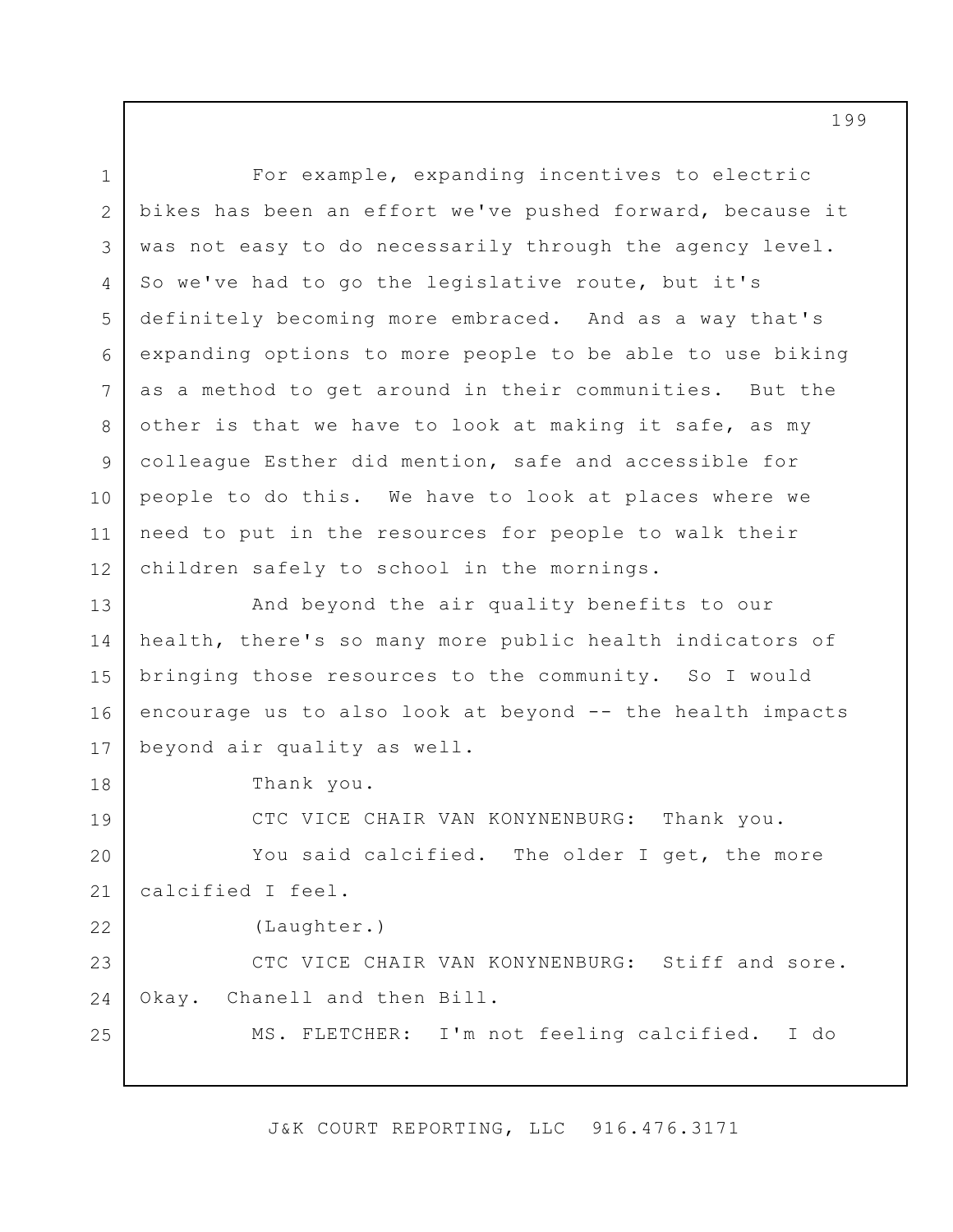1 2 3 4 want to apologize for missing my original time. I am exclusive breast feeding a nine-month old, so I did have to pump, so sorry about that guys. You guys very important, but he's important too.

5

6

7

8

9

Okay. Let my clock start now, please. ARB BOARD MEMBER GIOIA: More important.

MS. FLETCHER: Thank you, right? He's super adorable. I love him a lot.

(Laughter.)

10 11 12 13 14 15 MS. FLETCHER: Okay. So my clock is officially starting now hopefully. So my name is Chanell Fletcher. I am the Executive Director of ClimatePlan. We work on policies and strategies to advance sustainable, equitable communities. There was a lot discussed today. I am going to try to condense this into three things.

16 17 18 19 20 21 22 One is that the SAFE Rule is something that we are very, very interested in. So CalSTA, as you are leading that process, please, please, please loop us in. We would love to kind of be a part of that and really thinking about how we as advocates can continue to support the work that you're doing, and also I think with our MPO partners.

23 24 25 In terms of the comments that Commissioner Butler made, where she's no longer here, around equity and race, I think I wanted to say that we are very supportive of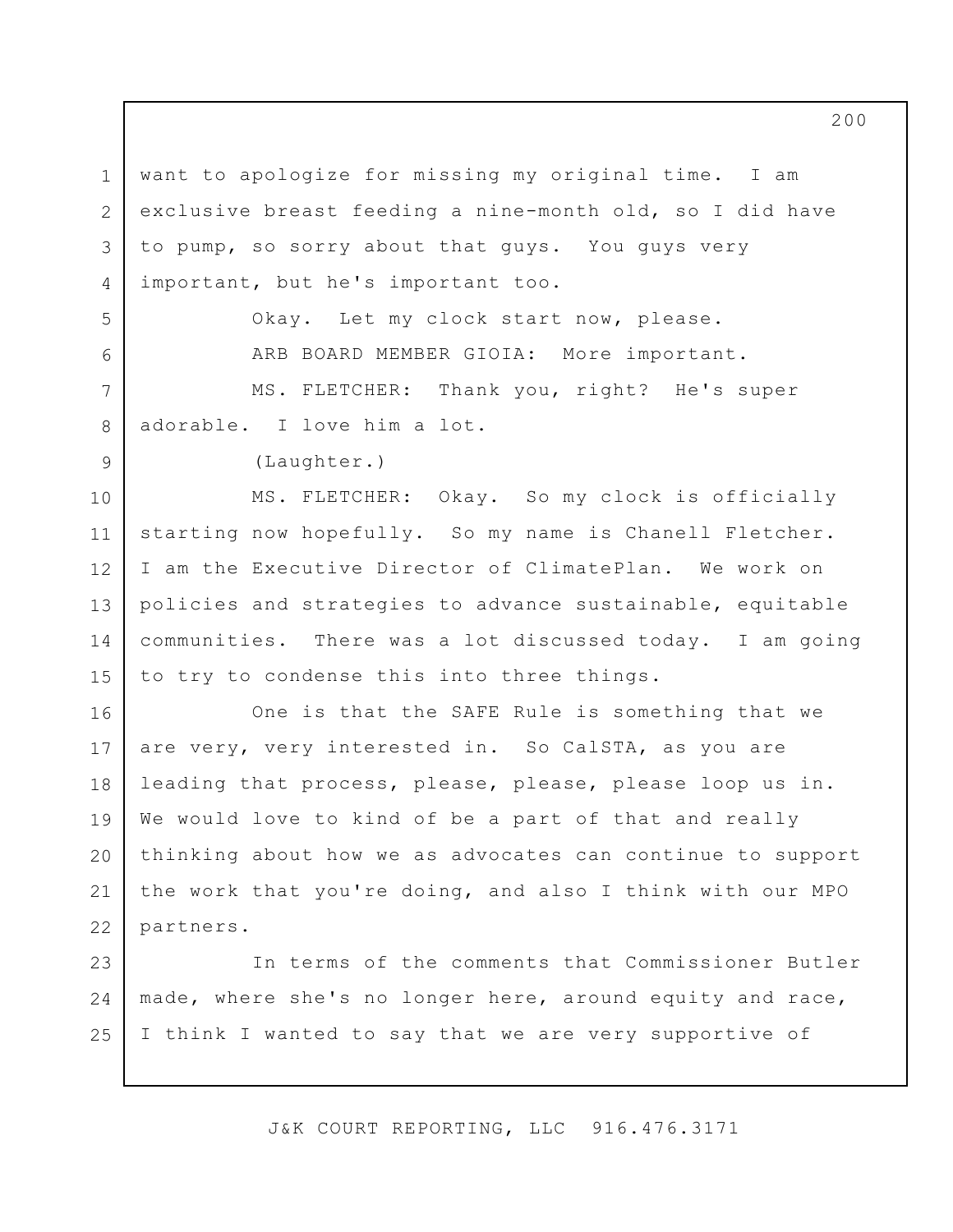calling that out. And so when we're looking at planning and housing, I mean, it's entrenched. So I think we're talking about red-lining, we're talking about segregation, we're talking about racial covenants. And even though all of those things are illegal now, that's what our communities were shaped by, what they were built upon.

1

2

3

4

5

6

7 8 9 10 11 12 13 14 15 16 17 And so when we're talking about, you know, infill, and density, and housing, we really do also need tools to start anything about how do we address the fact that many of the communities that we're talking about or, you know, predominantly communities of color that you want to densify, how do we think about displacement, and protections, and making sure that we're not pushing out or leaving out communities of color. So that is something that we are very supportive of. And I know HCD is no longer here, but I think we would love to also work on that process with them as well.

18 19 20 21 22 The final point that I wanted to talk about what was the Executive Order. It was great kind of hearing that presentation. We are super supportive of it and I think believe that it will be really helpful in terms of as we go forward.

23 24 25 I think one of the things that I thought I heard Supervisor Gioia mentioned was that it could helpful to have some kind of clear deliverables for this group to

J&K COURT REPORTING, LLC 916.476.3171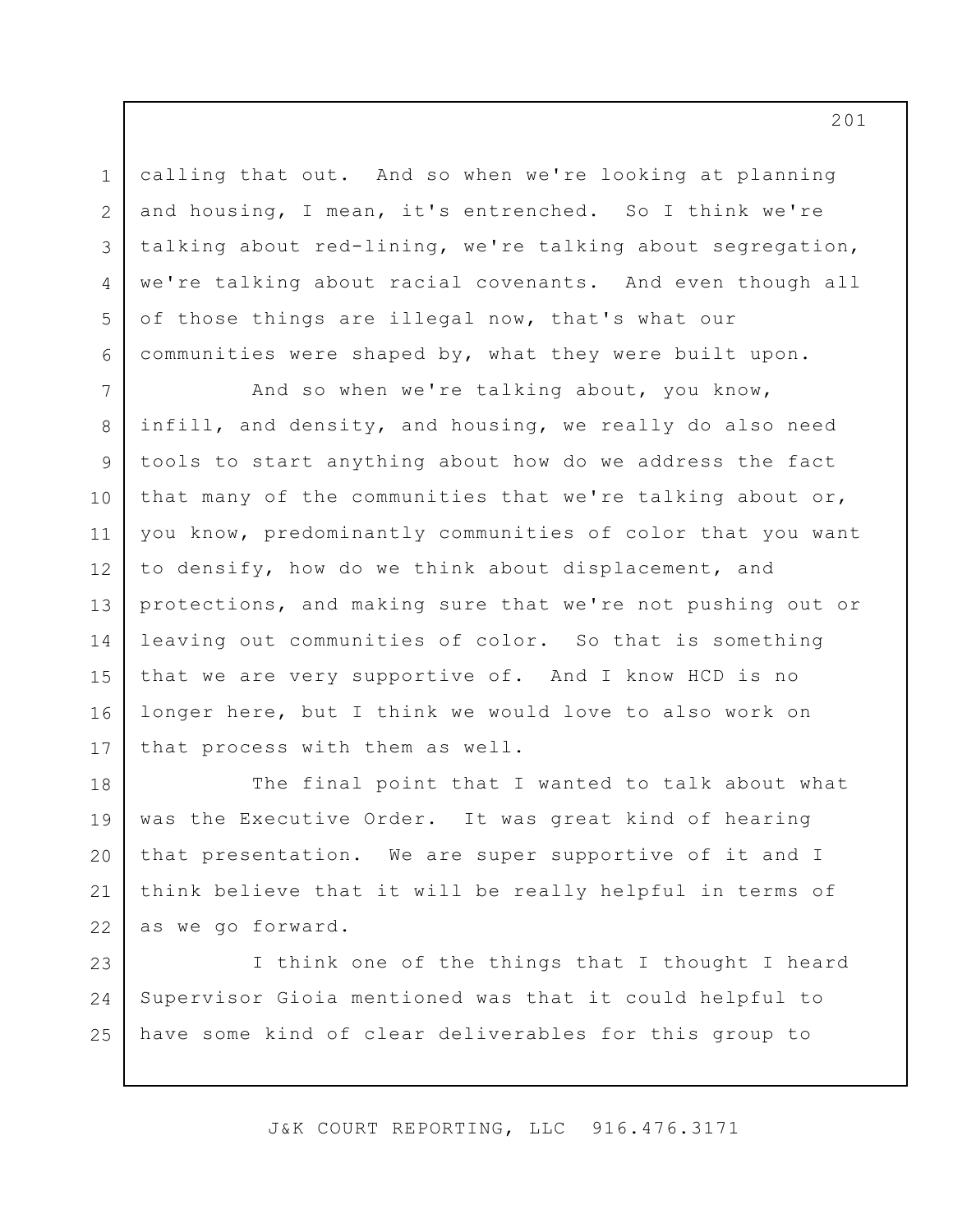3 work towards. And I just wanted to say I think that's a great idea. I think that when we're talking about aligning transportation funding with our climate goals, this venue actually feels like a really great place to do that, because we have CARB here, we have CTC. One is working on climate. One is working on transportation. There's a clear nexus between that.

1

2

4

5

6

7

22

25

8 9 10 11 12 13 14 15 16 And so one of the things that I'd be really interested in I think thinking through and potentially hearing more thoughts about is is it possible as implementation happens with the Executive Order to really kind of give some clear deliverables or just guidance for this group to think about like what does that look like in these meetings? How can we start to kind of think a little bit more about that action, and the outcomes, and what we want to see around that.

17 18 19 20 21 So happy to follow that up with anybody. I'm sure if it the CTC, or ARB, or even CalSTA. But I do think that starting to get more and more towards action and thinking about what we can do together as a joint entity would be really helpful.

Thank you so much.

23 24 CTC VICE CHAIR VAN KONYNENBURG: Thank you, Chanell and congratulations again.

MS. FLETCHER: Thank you.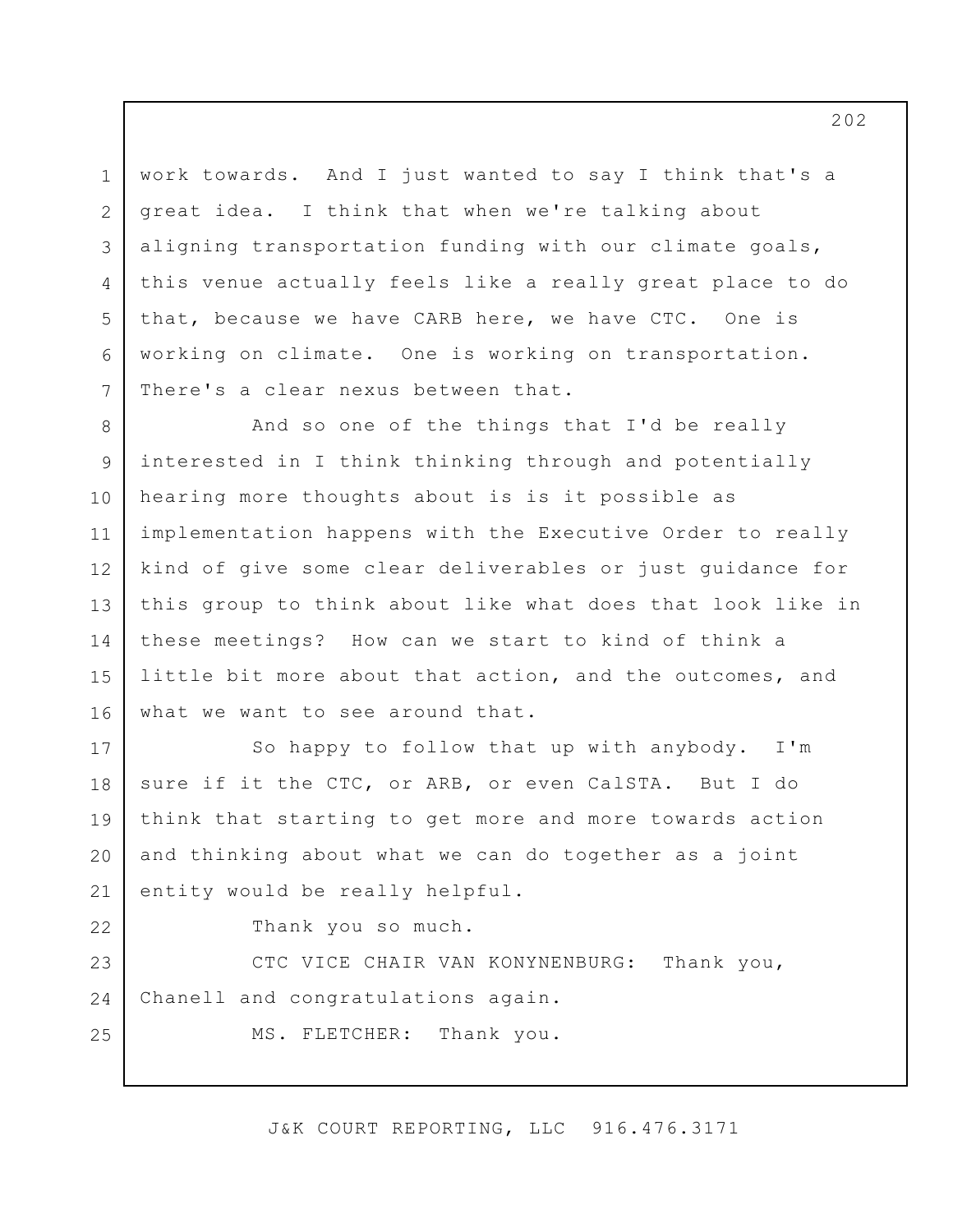1 2 3 4 5 6 7 8 9 10 11 12 13 14 15 16 17 18 19 20 21 22 23 24 25 CTC VICE CHAIR VAN KONYNENBURG: Babies are awesome. MS. FLETCHER: Oh, my God. He is. Okay. Bill go. (Laughter.) CTC VICE CHAIR VAN KONYNENBURG: Bill. MR. MAGAVERN: Hi. I'm Bill Magavern with the Coalition for Clean Air. And thank you for the second chance. My excuse is not nearly as good as Chanell's. (Laughter.) MR. MAGAVERN: I was having lunch with some agency employees. That was my mistake. (Laughter.) MR. MAGAVERN: So we're not on track to meet our 2030 standard for greenhouse gas emissions, which is in, law according to the Next 10 report. We're also, unfortunately, not on track to deliver healthy air to the residents of the San Joaquin Valley or the South Coast region. And the consequences, if we do miss that mark, include a possible loss of transportation dollars, as you heard this morning. The consequences would certainly include elevated levels of illness and premature death from that air pollution. In fact, there are far more people who die from traffic related air pollution than from traffic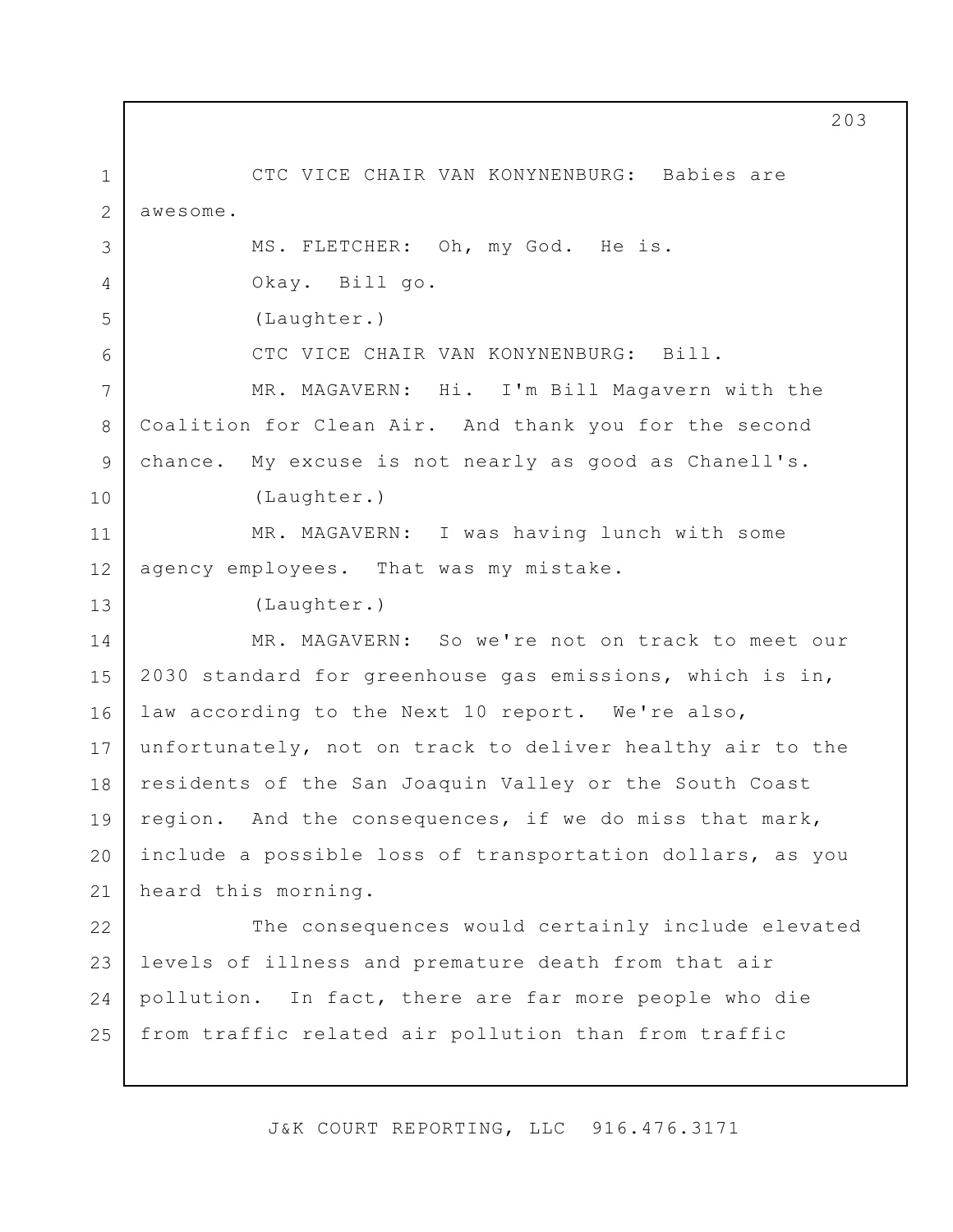1 2 accidents. And both of those death tolls are unacceptably high.

3

4

5

6

7

8

9

10 We also know that the people who suffer from the health impacts of this pollution are disproportionately in communities of color. And, of course, the biggest cause of both of our emission problems, those related to climate and to air quality, is transportation. It causes over 80 percent of our air pollution and roughly 50 percent of our greenhouse gas pollution when you include the upstream impacts.

11 12 13 14 15 16 17 So to solve these problems, I think we all agree that we need to better align transportation, land use, air, and climate policies. And that's why we so welcome the Governor's Executive Order and thank Governor Newsom and Director Gordon for that. It starts to put us on the right path to aligning those policies, though obviously, a lot of the hard work is ahead in making that happen.

18 19 20 21 22 23 So as you look forward to your work together, one area that I would suggest that you focus on is sustainable freight, because you already have the plan. The agencies worked together on it three, four years ago. And a lot of that Sustainable Freight Action Plan still needs to be implemented.

24 25 So I would strongly recommend that both the Commission, and the Board, and the other relevant agencies

J&K COURT REPORTING, LLC 916.476.3171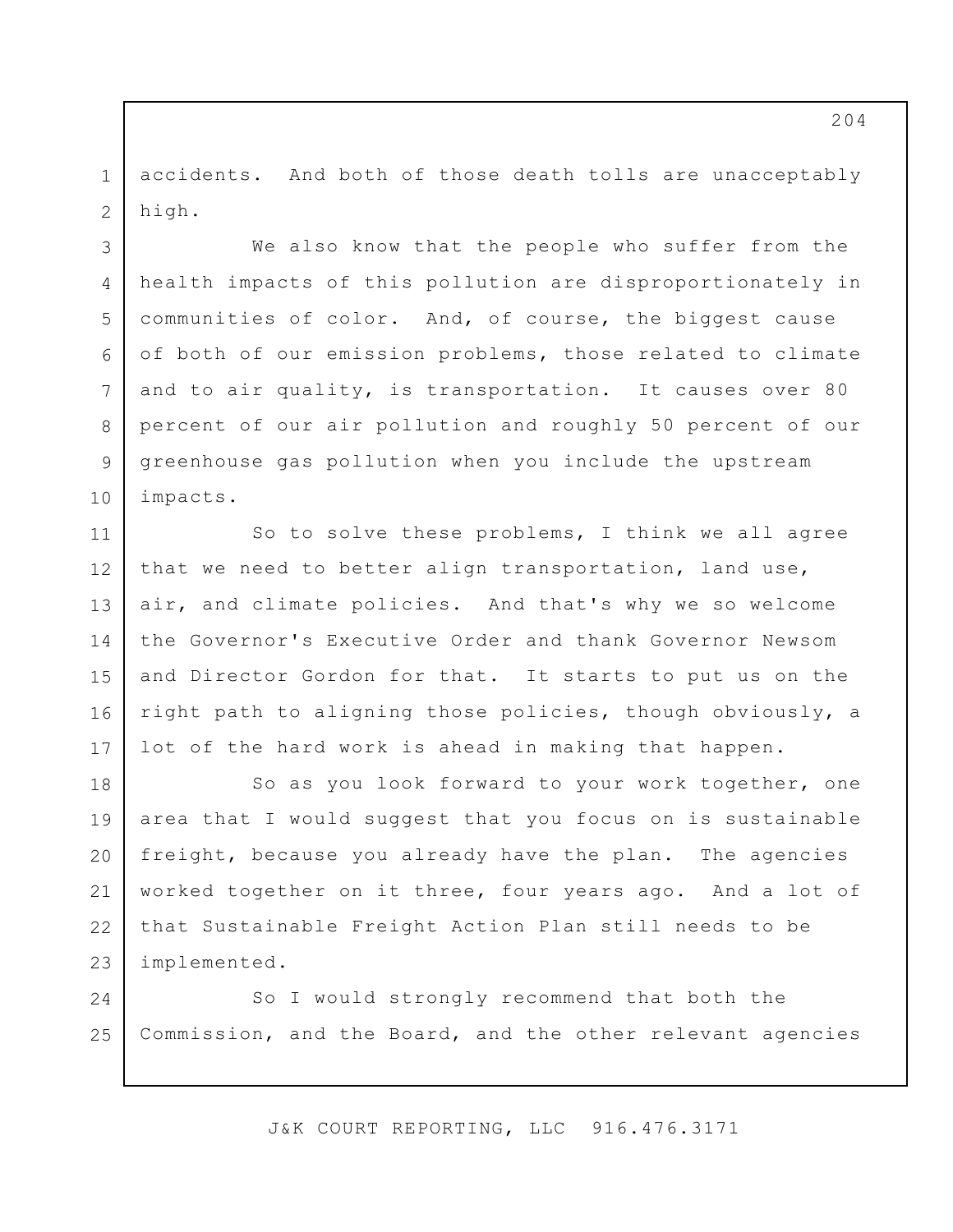1 2 3 4 who are part of that reconvene with a strong focus on sustainable freight, carrying out everything that was in that plan, and also updating it to meet our future challenges.

5

6

7

8

Thank you.

CTC VICE CHAIR VAN KONYNENBURG: Thank you, Bill. Doug, do we have anymore speaker cards? CTC CLERK REMEDIOS: We do not.

9 10 11 12 13 14 15 16 17 18 CTC VICE CHAIR VAN KONYNENBURG: Thank you. So we heard some very insightful presentations today. I want to especially thank the San Joaquin Valley eight counties, seven of which who were on the panel today, and Vito Chiesa. I want to thank them, especially because their time -- given that our previous panels went over, their time was truncated. And I know that there was a lot more detail that they wanted to go in. So my apologies to them for not letting them have -- get more time.

19 20 21 22 23 24 If you look at that trifold pamphlet, if I could steal yours for a second, they have lots of things they wanted to talk about of what they're doing on the back and inside. So again to the San Joaquin Valley coalition, I apologize for -- that we didn't get to hear all of it, but it was exciting to hear.

25

Chair Nichols, do you have any final words?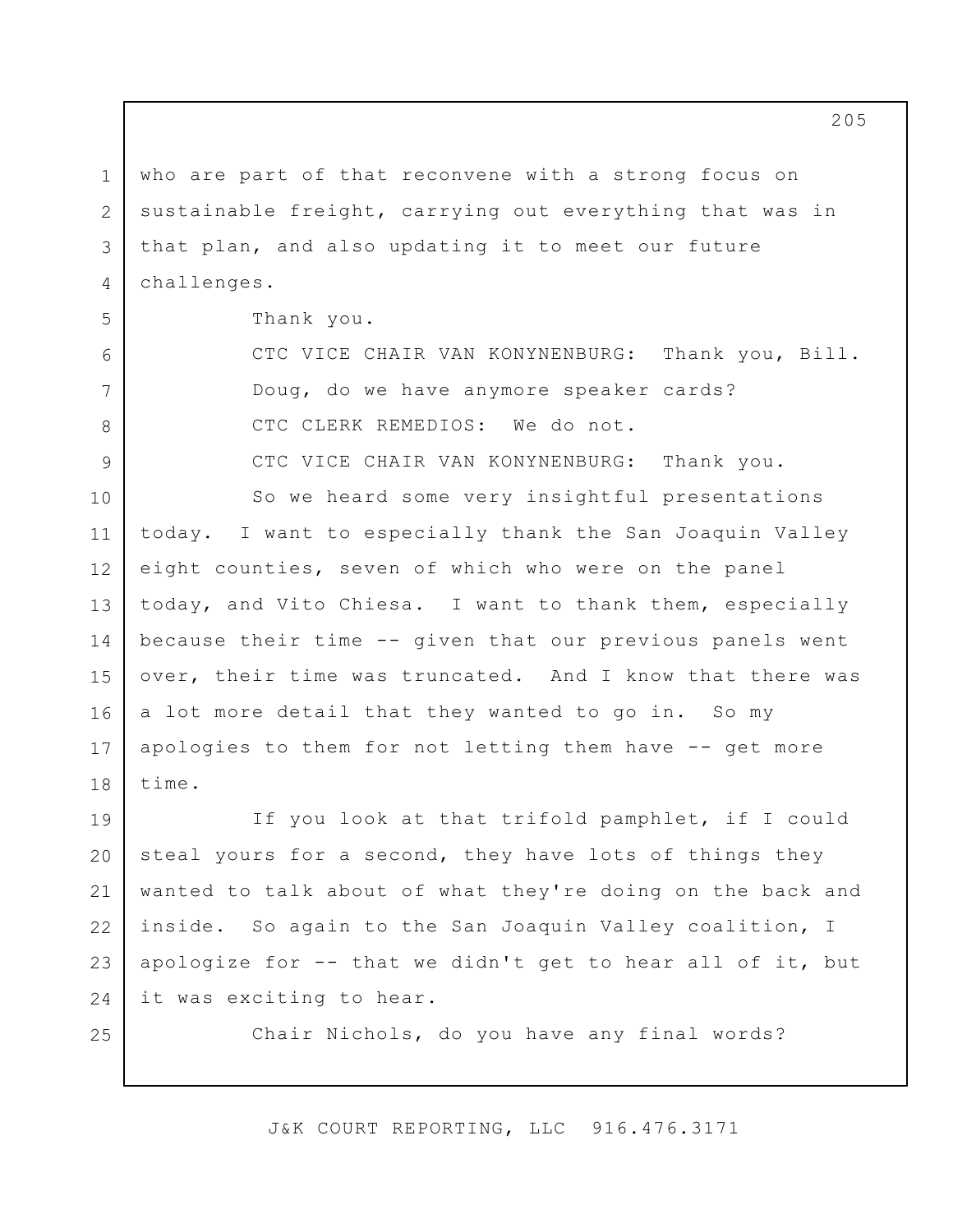2 ARB CHAIR NICHOLS: Yes. I was going to hold up this brochure myself.

1

3

CTC VICE CHAIR VAN KONYNENBURG: Okay.

4 5 6 7 8 9 10 11 12 ARB CHAIR NICHOLS: So I'll do it again. I think this is an amazingly packed piece of paper here. It's got a lot of really interesting data and charts. I noticed that you asked a question one time about the source of some of the data, and a question whether it was tied to other things that were here. There's a -- it raises questions. Let's put it that way. It raises more good questions, but it's also full of some really interesting and useful information.

13 14 15 16 17 18 19 So I have a request, which is I would like another copy of it, because even though I passed my eye exam with my current glasses, this is in really small print, really tiny print. So it would be really nice if there was a version of it that could be done that was just a little bit larger, maybe it could be a couple pages or something like that.

20 21 22 CTC VICE CHAIR VAN KONYNENBURG: We'll make sure -- yeah, we'll make sure we get the blown-up version of it.

23 24 25 ARB CHAIR NICHOLS: Yeah, yeah, yeah. But the stuff that's in it is very interesting and useful information. So thank you.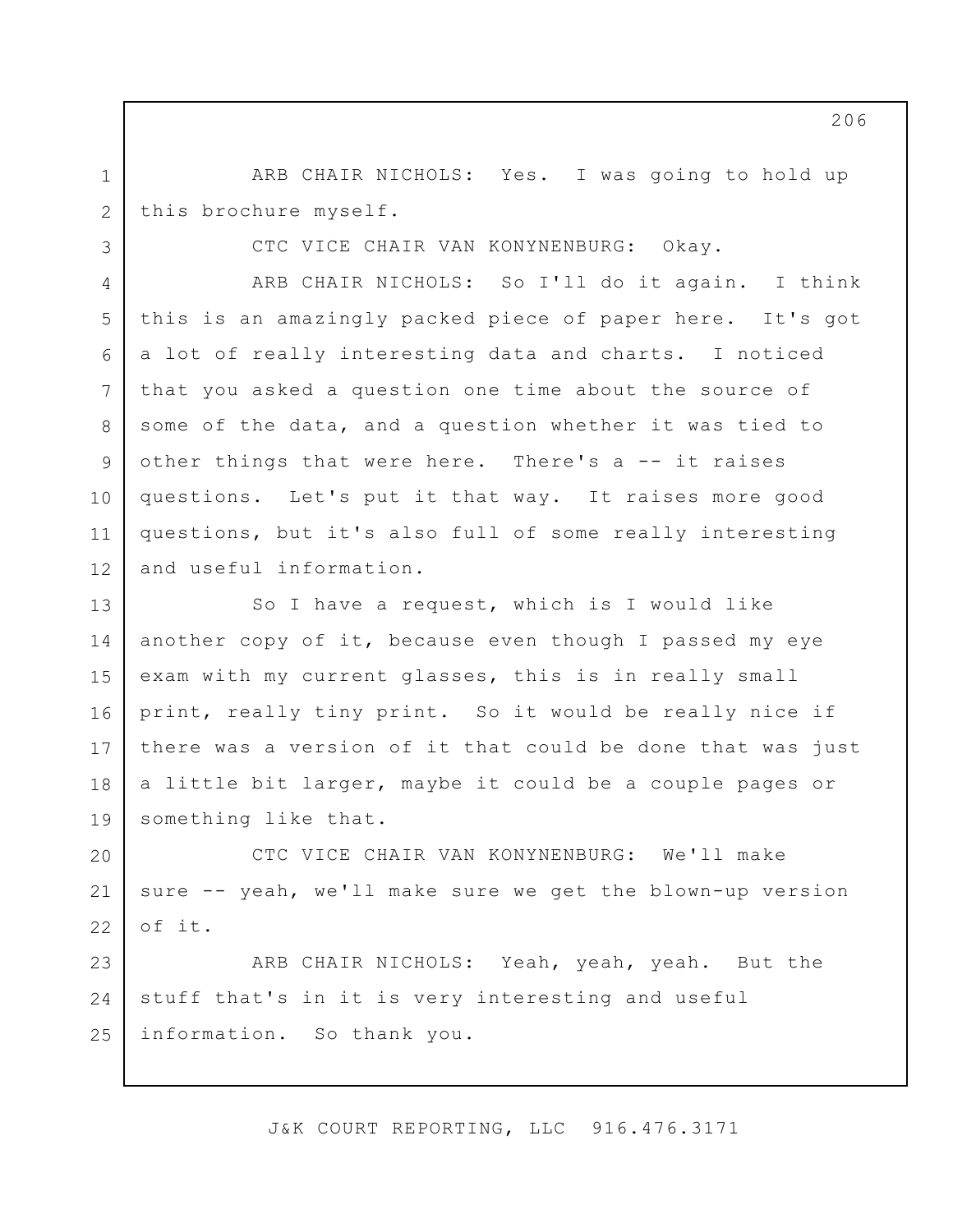CTC VICE CHAIR VAN KONYNENBURG: Anything else? ARB CHAIR NICHOLS: That's it. CTC VICE CHAIR VAN KONYNENBURG: Okay. So we will continue this dialogue between CARB, and CTC, and HCD, which will join us officially on January 1, 2020. The two dates that are currently scheduled for our meetings in 2020 are April 29th in Sacramento, and November 4th in Los Angeles. I want to thank everyone for attending in person and everyone who was listening to - on the webcast, especially Fran Inman. Hope Ron is doing great. And this meeting is adjourned. (Thereupon the California Air Resources Board and California Transportation Commission meeting adjourned at 1:40 p.m.)